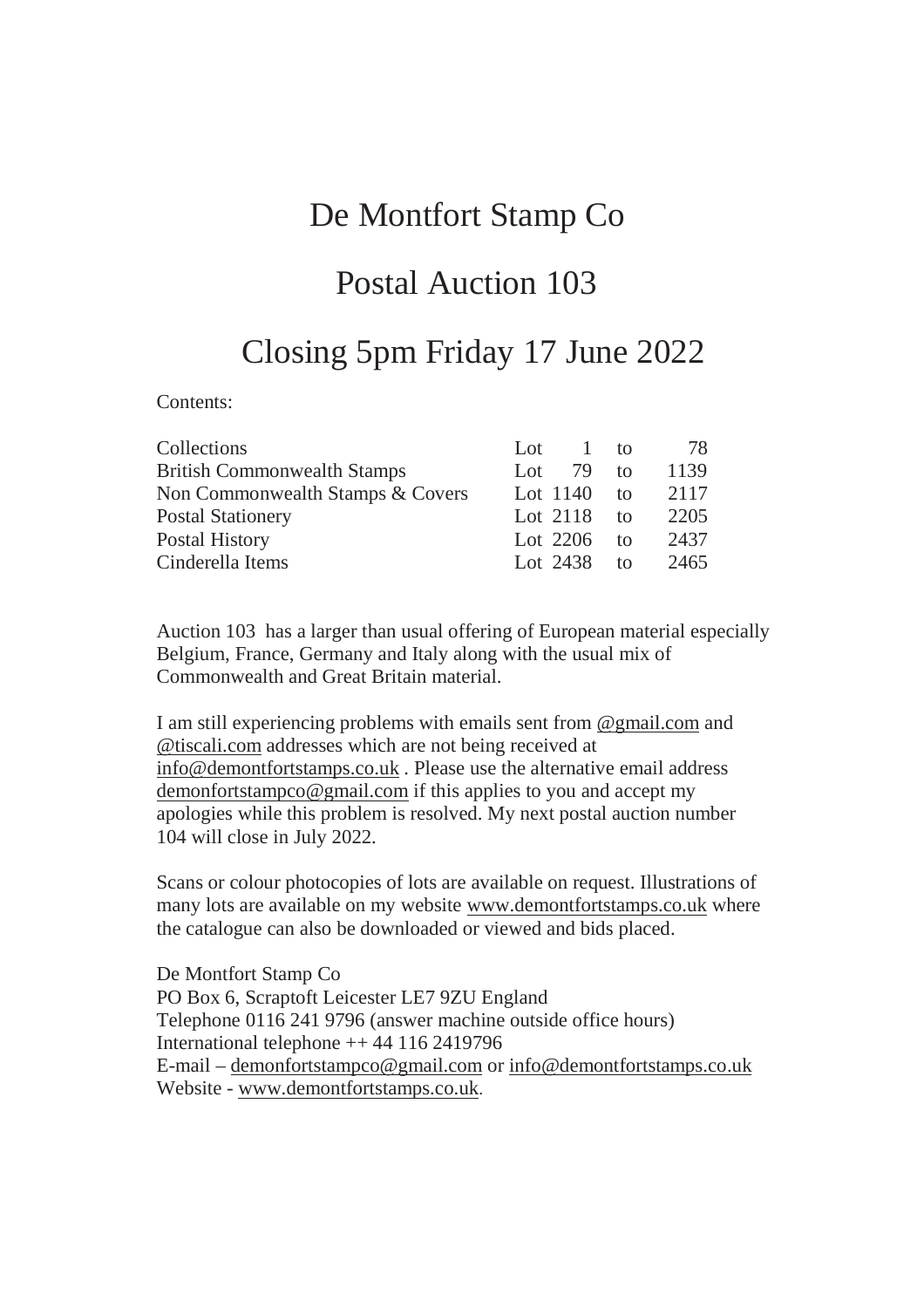## **De Montfort Stamp Co Postal Auctions Terms of Business and Conditions of Sale**

## **Buyers Premium**

There is no buyer's premium

## **Bidding Steps and Reserves**

Up to £10 by 50p, £10 to £19 by £1, £20 to £49 by £2, £50 to £200 by £5 and £201+ by £10. Any bids not conforming to the above will be rounded down to the next bidding step. The prices shown in the catalogue are the vendor's reserves and therefore are the starting price for bids. Bids below reserve will not be entered.

### **Bidding**

Each lot will be sold to the highest bidder at one bidding step above the previous highest bid and at the lowest price subject to other bids. Bids of equal value for the same lot will be sold to the earliest bid received. We reserve the right to accept or decline bids at our absolute discretion. All bids are confidential and will not be disclosed to a third party. Placing a bid confirms acceptance of De Montfort Stamp Co terms and conditions

## **Abbreviations and catalogues used**

Standard philatelic terms are used, if you are unsure as to there meaning please ask for clarification. All catalogue numbers are from Stanley Gibbons (SG) latest catalogues with other catalogues such as Michel, Murray Payne or Scott etc used when appropriate. Higgins & Gage World Postal Stationery catalogue numbers are used for postal stationery along with Huggins & Baker for Great Britain plus other catalogues as required..

### **Condition**

Lots are described with as much detail as is possible giving due deference to gum, perforations, postmark etc and the condition of same is relative to that particular issue and age. All lots are sold without defects and as genuine unless noted in lot description. Collections and accumulations may contain items with faults, which may not be mentioned in lot description. The majority of covers are commercial use and as such may have minor tears or creases etc, which are only mentioned if they considerably reduce the value of the item. If lots do not match catalogue description they can be returned for full credit within 7 days of receipt.

## **Viewing**

Suitable lots are available for viewing by post with postage and insurance charges payable both ways by the person making the request to view. All lots must be returned within 48 hours. Colour photocopies of suitable lots are provided on request (SAE appreciated) with e-mail scans also available on request. All catalogues and illustrations of many lots for each auction are shown on our secure website.

## **Payment**

Payment is due within 7 days of receipt of invoice. Payments are accepted by cheques made payable to De Montfort Stamp Co and debit and credit cards (Visa & MasterCard only). Payments for amounts under £10 are accepted in mint GB decimal stamps at face value; enquire for amounts over this amount. Extended payment terms are also available on request. Each invoice will have a 50p charge added for packing etc. Lots are always despatched 1st class with a certificate of posting, postage charged at cost and sent by the most appropriate method.

### **Data Protection Act**

The information we store on our computer is name and address, telephone number, e-mail address and credit card details if provided. Under the Act, any customer may contact us to request their data be removed. Any information held will never be passed to a third party without your express consent and is held on an offline computer.

## **Vendors Terms**

Material is always required for future postal auctions especially Great Britain & Commonwealth stamps, covers and postal stationery for Queen Victoria to King George VI. Commission is charged at 15% on final selling price for each lot with payment made to vendors no later than 35 days after the closing date of each postal auction. The only other charge to vendors is return postage costs of any unsold lots.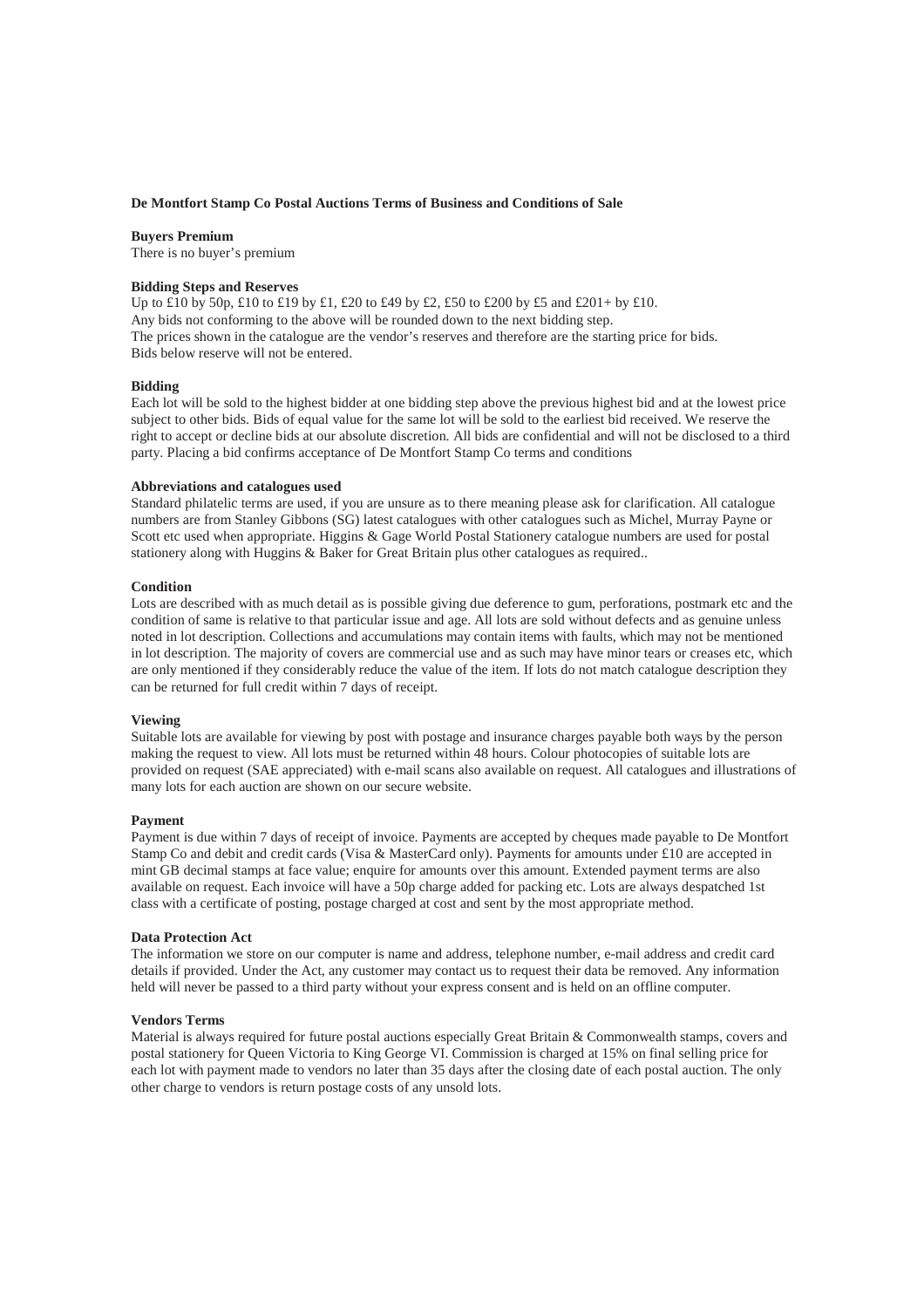## **AUCTION CATALOGUE**

# **COLLECTIONS ETC**

| Lot No. | <b>Description</b> | Reserve £ |  |
|---------|--------------------|-----------|--|
|         |                    |           |  |

|                | <b>COLLECTIONS</b>                                                                                                                                                                                                                                                                                                                                                                                                                                                                                                                                                                                                                                                 |        |
|----------------|--------------------------------------------------------------------------------------------------------------------------------------------------------------------------------------------------------------------------------------------------------------------------------------------------------------------------------------------------------------------------------------------------------------------------------------------------------------------------------------------------------------------------------------------------------------------------------------------------------------------------------------------------------------------|--------|
| 1              | Antigua - 1872-1970 Fine used collection of 103 different stamps displayed on Peerless<br>album pages SG cat £310+ QV to 4d KEVII to 6d KGV to 1/- KGVI to 5/- and QEII to \$1.20.                                                                                                                                                                                                                                                                                                                                                                                                                                                                                 | 27.00  |
| $\overline{2}$ | Argentina - 1954-66 Mostly mounted mint collection on Minkus album leaves with some<br>used slightly duplicated (mint & used of same stamp) 229 stamps including some Officials<br>plus 1 unmounted mint miniature sheet SG cat £100+.                                                                                                                                                                                                                                                                                                                                                                                                                             | 8.00   |
| $\sqrt{3}$     | Ascension - 1966-1975 Unmounted mint range of 43 stamps (no miniature sheets) between<br>1966 BBC Relay Station to 1975 Space Satellites includes all five sets of Naval Crests 1970<br>Fishes (3rd series inc 9d & 2s 3d watermark varieties) 1971 Space Travel set to £1 plus other<br>commemoratives on printed album pages in hingeless mounts between SG103/186.                                                                                                                                                                                                                                                                                              | 17.00  |
| 4              | Ascension - 1966-1983 Unmounted mint collection of 242 stamps (no miniature sheets) all<br>marginal examples between 1966 Opening of Apollo Communications to 1983 Sea Shells<br>includes 1971 Space Travel set to £1 1976 Birds set to £2 1981 Flowers set to £2 plus 1982<br>imprint 6 values to £1 missing only 1967 UNESCO 1973 Turtles 1976 Festival of Stamps 9p<br>value and 1980 Royal Geographical Society between SG99/353.                                                                                                                                                                                                                              | 30.00  |
| 5              | Australia - 1960s-80s Six page A4 stockbook containing 500+ unmounted mint stamps<br>including 6 different booklets and some booklet panes face \$100+ plus 150+ other mint and<br>used Commonwealth stamps including KUT 1935 20c Silver Jubilee x 77 used copies.                                                                                                                                                                                                                                                                                                                                                                                                | 25.00  |
| 6              | Belgium - 1942-96 Mostly mint collection on home made album pages comprising 162<br>stamps inc some se-tennet blocks 4 different complete booklets and 25 different mounted<br>mint miniature sheets including range of 85 stamps having different -10% reducing surchage<br>plus a couple of covers and some Belgium Post Office publicity material SG cat £200+.                                                                                                                                                                                                                                                                                                 | 18.00  |
| $\overline{7}$ | British Commonwealth - 1860s-2008 709 mint and used stamps on pages from circulated<br>club books many different Countries (No Australia, GB or India) with some blocks of 4 mainly<br>pre 1960s values to \$10 and 5/- priced to sell at £750+ about 20% of catalogue.                                                                                                                                                                                                                                                                                                                                                                                            | 150.00 |
| 8              | British Commonwealth - 1860s-1992 508 mint and used stamps on pages from circulated<br>club books from many different Countries (No GB very little Australia, Canada, India, New<br>Zealand or South Africa) including a few blocks of 4 mainly pre 1940s values to \$5 and 10/-<br>priced to sell at £525+ about 20% of catalogue.                                                                                                                                                                                                                                                                                                                                | 100.00 |
| 9              | British Commonwealth - 1850s-1970s 476 mint and used stamps on pages from circulated<br>club books from many different Countries (No GB very little Australia, Canada, India, New<br>Zealand or South Africa) including a few blocks mainly pre 1940s values to \$5 and £1 priced<br>to sell at £609+ about 20% of catalogue.                                                                                                                                                                                                                                                                                                                                      | 125.00 |
| 10             | British Commonwealth - 1850s-1970s 476 mint and used stamps on pages from circulated<br>club books from many different Countries (No GB very little Australia, Canada, India, New<br>Zealand or South Africa) including a few blocks plus 2 miniature sheets mainly pre 1940s<br>values to \$5 and £1 priced to sell at £690+ about 20% of catalogue.                                                                                                                                                                                                                                                                                                              | 140.00 |
| 11             | British Commonwealth - 1860s-1970s 610 mint and used stamps in 4 circulated club books<br>from many different Countries (No GB very little Australia, Canada, India, New Zealand or<br>South Africa) including a few blocks mainly pre 1940s values to \$2 and £5 (Transvaal VRI<br>overprint reprint) priced to sell at £510+ about 20% of catalogue.                                                                                                                                                                                                                                                                                                             | 100.00 |
| 12             | British Commonwealth - 1880s-1970s Collectors clearout of 1,400+ mint and used stamps<br>with some duplication on pages from stock books and Hagners most pre 1953 with some<br>later. Better seen includes Ascension 1938-53 set of 16 plus all additional perfs to 10/-<br>Bahamas 1938-52 mint values to 5/- British Solomon Islands 1939-51 mint values to 2s 6d<br>plus additional mint values to 1/- in imprint pairs Dominica 1938-47 mint values to 5/- Fiji<br>1938-55 mint values to 5/- plus 1948 RSW x 2 mint set Gilberts & Ellice Islands 1939-55 mint<br>set of 12 to 5/- plus additional mint values to 5/ and Grenada 1938-50 mint values to 5/-. | 75.00  |
| 13             | British Commonwealth - 1963-89 Aitutaki to Zambia 47 different (one light toning)<br>unmounted mint miniature sheets all on theme of Boy Scouts or Girl Guides SG cat £145.                                                                                                                                                                                                                                                                                                                                                                                                                                                                                        | 16.00  |
| 14             | British Commonwealth - 1937-52 Mint collection of 344 different stamps (values to 5/-) on<br>pages from a stockbook only duplication from blocks or strips. Good range of countries (no<br>Australia, GB, India or New Zealand)                                                                                                                                                                                                                                                                                                                                                                                                                                    | 20.00  |
| 15             | British Commonwealth - 1952-80s Mint accumulation of 630+ stamps values to £1 about 70<br>duplicates and 2 different miniature sheets good range of countries.                                                                                                                                                                                                                                                                                                                                                                                                                                                                                                     | 25.00  |
| 16             | British Commonwealth - 1953-2001 Accumulation of 2,500 used stamps having some<br>duplication on pages from a stockbook comprising many complete sets to £1, 10r and \$50<br>with SG catalogue value in excess of £1,000.                                                                                                                                                                                                                                                                                                                                                                                                                                          | 75.00  |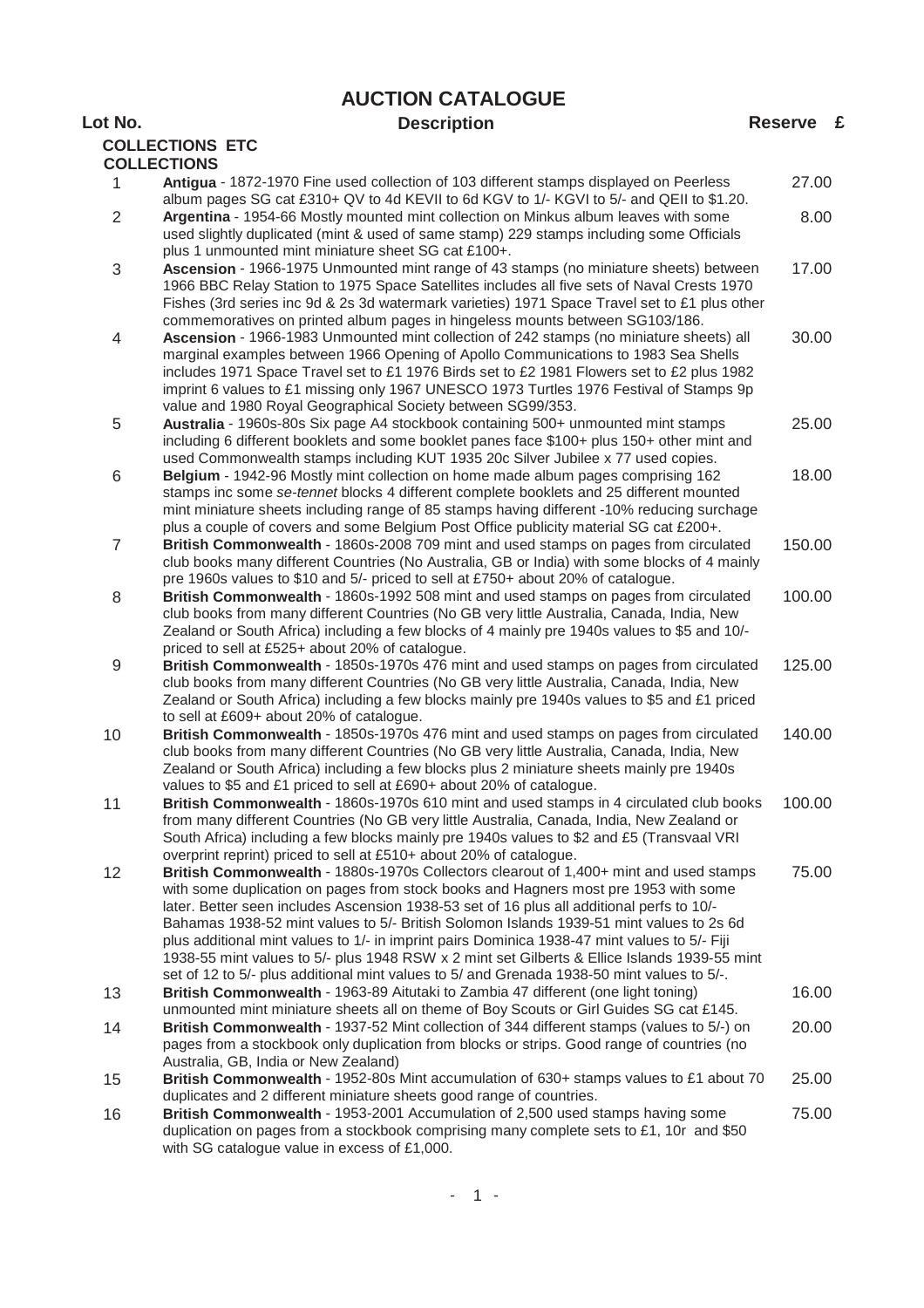|    | <b>COLLECTIONS ETC</b>                                                                                                                                                                                                                                                                                                                                                                                                                                                                                                                                                                                                                                                                                                                                                                               |        |
|----|------------------------------------------------------------------------------------------------------------------------------------------------------------------------------------------------------------------------------------------------------------------------------------------------------------------------------------------------------------------------------------------------------------------------------------------------------------------------------------------------------------------------------------------------------------------------------------------------------------------------------------------------------------------------------------------------------------------------------------------------------------------------------------------------------|--------|
|    | <b>COLLECTIONS (contd.)</b>                                                                                                                                                                                                                                                                                                                                                                                                                                                                                                                                                                                                                                                                                                                                                                          |        |
| 17 | British Commonwealth - 1977 Queen Elizabeth II Silver Jubilee collection of 297 stamps 29<br>miniature sheets 2 booklets plus 1 FDC and 1 unused airmail letter sheet displayed on<br>hingeless mounts in Prangnell album with binder all unmounted mint.                                                                                                                                                                                                                                                                                                                                                                                                                                                                                                                                            | 25.00  |
| 18 | British Indian Ocean Territory - 1968-76 Unmounted mint complete collection for period of<br>75 stamps (no miniature sheets) displayed on printed album pages in hingeless mounts<br>including 1968 Marine Life set to 10r and 1975 Birds to 10r SG16/89.                                                                                                                                                                                                                                                                                                                                                                                                                                                                                                                                            | 35.00  |
| 19 | British Solomon Islands - 1966-95 Unmounted mint collection of 64 complete sets (246<br>stamps) starting from 1966 World Cup to 1995 50th Anniv of End of Second World War<br>between SG153/835 SG cat £160+.                                                                                                                                                                                                                                                                                                                                                                                                                                                                                                                                                                                        | 25.00  |
| 20 | Canada - 1870-2010 Collection of 351 mostly used stamps with slight duplication on<br>Peerless album pages with early issues taken as cheapest plus 3 covers SG cat £460+                                                                                                                                                                                                                                                                                                                                                                                                                                                                                                                                                                                                                            | 28.00  |
| 21 | Central & South America - 1880s-197 Mint and used range of 750+ stamps with a little<br>duplication from various countries including Argentine, Bolivia Brazil Chile Columbia Costa<br>Rica Dominica Ecuador El Salvador Guatemala Mexico Nicaragua Panama Paraguay Peru<br>Uruguary Venezuela with a few revenues noted.                                                                                                                                                                                                                                                                                                                                                                                                                                                                            | 20.00  |
| 22 | Ceylon - 1867-1985 Mostly used collection of 175 stamps (slight duplication) on Simplex<br>album pages plus QV 2c unused postal stationery envelope SG cat £200+                                                                                                                                                                                                                                                                                                                                                                                                                                                                                                                                                                                                                                     | 12.00  |
| 23 | China - 1900-80s mint and used range of 125 stamps of China and 34 stamps of Hong Kong<br>inc QEII mint values \$5, \$10 & \$20 plus 11 covers (5 from Singapore 1 China, 4 Hong Kong<br>and 1 Taiwan) good lot for sorting out.                                                                                                                                                                                                                                                                                                                                                                                                                                                                                                                                                                     | 15.00  |
| 24 | Dominican Republic - 1941-59 Mint collection of 325+ different stamps plus 6 different mint<br>miniature sheets displayed on printed album leaves (City of London Philatelic Auctions sale<br>1107 lot 112) having very slight duplication SG cat £300+.                                                                                                                                                                                                                                                                                                                                                                                                                                                                                                                                             | 22.00  |
| 25 | Ethiopia -1950-60 Unmounted mint range of commemoratives in singles, strips and blocks<br>comprising 1951 Opening of Abbaye Bridge 5c 15c x 20 and 30c x 20 SG405 & 407/408 55th<br>Anniv of Battle of Adwa 10c x 11 & 15c x 25 SG412/13 Industrial & Agricultural Exhibition 30c<br>+ 15c x 7 1952 60th Birthday of Emperor Haile Selassie I 15c x 20 & 30c x 4 SG430 & 432<br>1955 20th Anniv of Red Cross 15c x 10 SG449 Silver Jubilee 5c x 23 & 15c x 23 SG458/59<br>Ethiopian Airlines 15c x 11 & 20c x 7 SG463/64 1956 25th Anniv of Constitution 25c x 27 &<br>30c x 42 SG468/69 1957 Capital 5c x 38 & 20c x 16 SG470 & 473 1958 Conference 10c x 14<br>& 20c x 15 SG481/83 1960 Conference 80c x 1 & \$1 x 4 SG506/07 plus 30th Anniv of<br>Coronation 10c x 6 SG508 SG catalogue £1,450+. | 40.00  |
| 26 | Europe - 1890s-1990s 920 mint and used stamps on pages from circulated club books<br>mainly Europe and Colonies (no GB or Channel Islands) includes some China, Central and<br>South America, USA and a few others priced to sell at £530 about 20% of catalogue.                                                                                                                                                                                                                                                                                                                                                                                                                                                                                                                                    | 100.00 |
| 27 | Europe - 1890s-1990s 1,030 mint and used stamps on pages from circulated club books<br>mainly Europe and Colonies (no GB or Channel Islands) but includes some African<br>Countries, Central and South America, Japan, USA and a few others plus a few miniature<br>sheets and a cover priced to sell at £967 which is about 20% of catalogue.                                                                                                                                                                                                                                                                                                                                                                                                                                                       | 200.00 |
| 28 | Faroe Islands - 1979-99 Unmounted mint range of 52 different stamps (17 sets) 3 different<br>miniature sheets and 1996 Christmas booklet SG cat £150.                                                                                                                                                                                                                                                                                                                                                                                                                                                                                                                                                                                                                                                | 20.00  |
| 29 | Football - 1998 Binder containing specially produced album pages by E Sieger Gmbh all<br>printing on pages in German for 1998 Football World Cup comprising 167 mint stamps 25<br>mint miniature sheets 3 mint sheetlets 1 mint booklet 9 first day covers and 18 items of postal<br>stationery from huge range of countries.                                                                                                                                                                                                                                                                                                                                                                                                                                                                        | 40.00  |
| 30 | France - 1849-1900 Mint and mostly used collection of 525+ stamps laid out and written up<br>on SG faced Utile leaves in maroon loose leaf album in slip case (Ex Bournmouth Stamp<br>Auctions 2 June 1962 lot 166 as purchased nothing removed) includes good ranges of all<br>issues (selected for condition) for period with many 4 margin examples and duplicates with<br>identified postmarks and varieties. Other items noticed 1849-52 10c 15c 40c & 1f forgeries<br>1863-70 10c & 80c Specimen overprints, 1862-70 Napoleon III imperf essays in five different<br>colours and 1900 1c grey 2c claret and "Olivier Merson" type 45c green & blue all overprinted<br>Annule. Huge catalogue value and nice original collection.                                                               | 400.00 |
| 31 | France - 1948-57 Collection of 300 mint stamps (slight duplication few with light tone spots)<br>many complete sets and some blocks all mounted on Utile faced album leaves plus 1953 to<br>1957 Red Cross booklets (1953 to 1956 light tone around edges) some examples mounted in<br>selvedge which could be removed to make unmounted stamps SG cat £2,100+.                                                                                                                                                                                                                                                                                                                                                                                                                                      | 130.00 |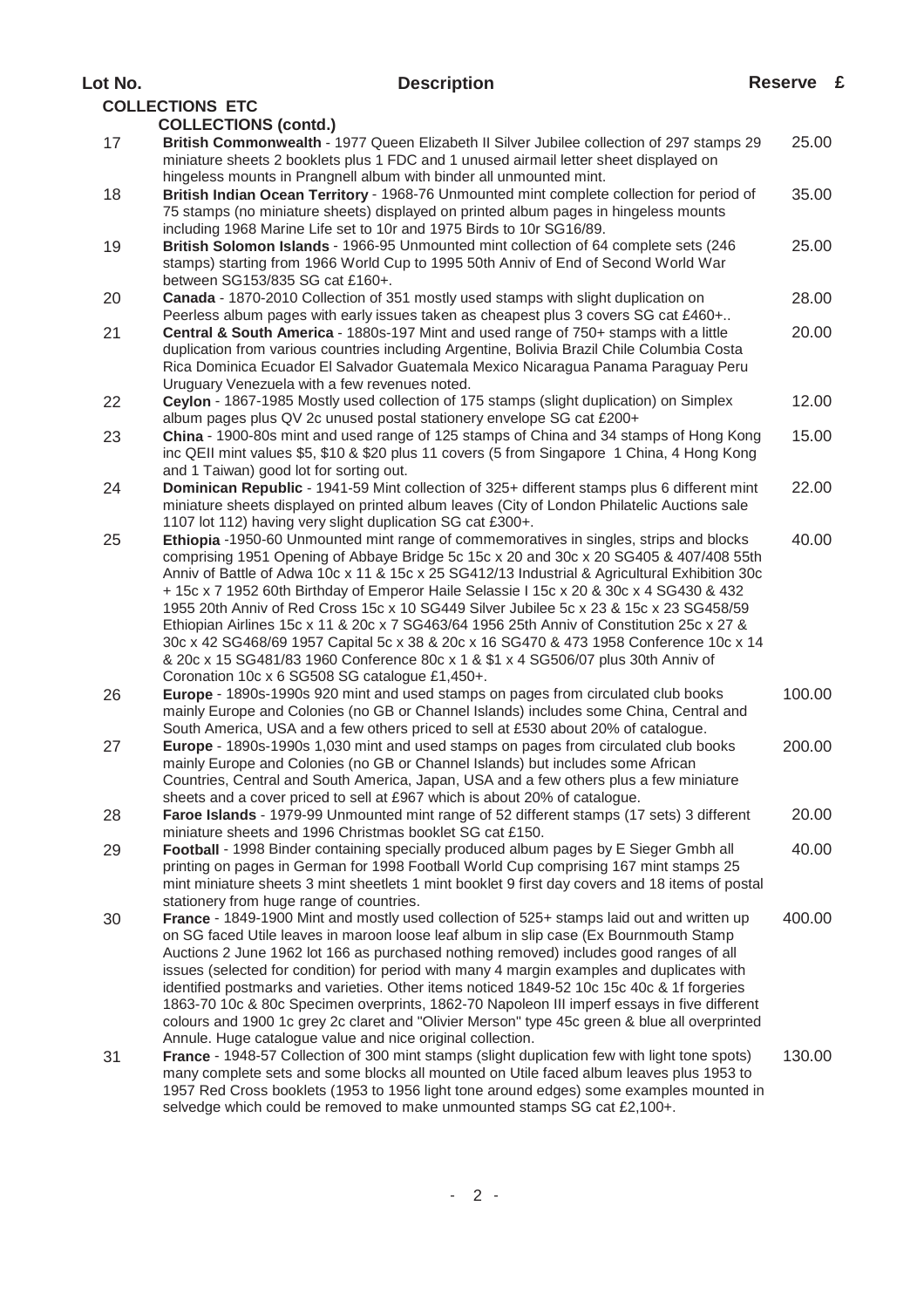| Lot No. | <b>Description</b>                                                                                                                                                                                                                                                                                                                                                                                                                                                                                         | Reserve £ |  |
|---------|------------------------------------------------------------------------------------------------------------------------------------------------------------------------------------------------------------------------------------------------------------------------------------------------------------------------------------------------------------------------------------------------------------------------------------------------------------------------------------------------------------|-----------|--|
|         | <b>COLLECTIONS ETC</b>                                                                                                                                                                                                                                                                                                                                                                                                                                                                                     |           |  |
|         | <b>COLLECTIONS (contd.)</b>                                                                                                                                                                                                                                                                                                                                                                                                                                                                                |           |  |
| 32      | Gambia - 2010 World Cup Match Day Cover Collection comprising 10 different miniature<br>sheets of 6 stamps featuring different countries between Algeria to Korea (between<br>SG5311/28) plus ninteen different Match Day souvenir covers for games 1 to 16 and 41 to 44<br>each having appropriate countries stamps applied tied by handstamp for date of game. All<br>housed on special album pages with printed write up of match. Lot includes two England                                             | 30.00     |  |
| 33      | supporters medal souvenir covers for 2006 & 2010.<br>Gibraltar - 1995-2008 Cancelled to order collection of 382 different stamps all having full<br>gum (most mounted in selvedge only some others unmounted) comprising 1995 Singapore<br>95 to 2008 Christmas mostly in sets with single values to £5 with many se-tenant blocks,<br>pairs & strips plus 1996 & 2002 Postage Due sets 2008 Birds of the Rock 13 values to £5<br>and 1999 definitives to £3 SG cat as fine used £650+ between SG749/1306. | 85.00     |  |
| 34      | Gibraltar - 1995-2009 Cancelled to order collection of 46 different miniature sheets with full<br>gum (most mounted in selvedge only) comprising 1995 Centenary of Cinema to 2009<br>Centenary of Naval Aviation between SGMS756/MS1323 SG cat used £300+.                                                                                                                                                                                                                                                 | 40.00     |  |
| 35      | Great Britain - 1880s-1980s Mostly used duplicated range of 875+ stamps (70% pre 1936)<br>in 5 page SG stock book including a few Ireland unchecked for watermarks etc.                                                                                                                                                                                                                                                                                                                                    | 10.00     |  |
| 36      | Hong Kong - 1953-93 Unmounted mint range of 78 different stamps (mainly in sets) and 3<br>different miniature sheets including 1967, 1968 & 1970 Chinese New Year 1984 Jockey Club<br>1986 Haley's Comet miniature sheet and 1987 Medical Centenaries SG cat £225+.                                                                                                                                                                                                                                        | 35.00     |  |
| 37      | Italian Colonies - 1902-36 Mint and used range of 101 different stamps from Dodecansese<br>Islands, East Africa, Eriitrea and Libya displayed on loose leaf album pages few with light<br>tone marks but plenty of better STC £300+.                                                                                                                                                                                                                                                                       | 18.00     |  |
| 38      | Italian Colony Somalia - 1923-60s Mint range of 242 different stamps nearly all in sets many<br>later unmounted with earlier issues mounted with usual gum issues better seen include 1936<br>Air unmounted set of 10 1950 Parcel Post unmounted set in 9 horizontal pairs & 1950<br>Postage Dues unmounted set of 6 SG cat £1,000+.                                                                                                                                                                       | 65.00     |  |
| 39      | Italian Colony Eritrea - 1900-36 Two used and one hundred and ten mint different stamps<br>few early definitives rest commemoratives in sets later unmounted with earlier issues<br>mounted with usual gum issues better seen include 1893 5c green SG3 10c deep rose-red<br>SG4 20c orange SG5 1930 Pictorial set of 10 1934 Duke of Abruzzi set of 7 SG cat £1,700+.                                                                                                                                     | 90.00     |  |
| 40      | Japan - 1883-1992 Mint and mostly used collection of 197 different stamps including 1937<br>New Year 2s scarlet SG339 unmounted mint block of 4 (minor gum flaws) plus 1961-77 5<br>first day covers and 4 maxi cards having issued stamps tied to front by appropriate cancel<br>displayed in Chinese stockbook. SG cat in 2008 £210.                                                                                                                                                                     | 35.00     |  |
| 41      | Jersey - 1969-2000 Unmounted mint range of 500+ stamps plus 10 miniature sheets and two<br>booklets displayed on Hagner stockpages having no obvious duplication including £1 x 4<br>different £2, £4 and £5 x 2 different plus many complete commemoratives sets to top value.<br>Face value £104. Lot includes 12 mint Lundy stamps Alderney Battle of Britain £2 unmounted<br>mint miniature sheet and 10 different Guernsey definitives face value £2.63 mounted mint.                                 | 35.00     |  |
| 42      | Kenya Tanganyika & Uganda - 1935-1986 Mint and mostly used range of 248 stamps<br>having slight duplication KGV values to 5/- KGVI values to 10/- (mint) QEII values to 2/- and<br>40/- plus 1954 first day cover all displayed in eight page stockbook SG cat £312.                                                                                                                                                                                                                                       | 50.00     |  |
| 43      | Malaya - 1867-1960s Mint and used range of 1,200+ mainly used stamps from a number of<br>collections with some duplications including four collections on printed album pages mainly<br>Straits Settlements and States with some Sarawak and Singapore. QV to 32c KEVII to \$5<br>(fiscal) KGV to \$2 (fiscal) KGVI to \$5 and QEII to \$5 condition a little mixed but careful sort<br>may find better with some postmark interest noted.                                                                 | 45.00     |  |
| 44      | Malta - 1954-93 Unmounted mint collection of 350 different commemorative stamps and 3<br>different miniature sheets mostly complete sets plus 1993 Postage Dues comprising almost<br>complete between 1954 Royal Visit and 1972 Christmas plus a few sets between 1973 and<br>1979 then complete between 1989 Europa to 1993 Christmas SG cat £160+.                                                                                                                                                       | 20.00     |  |
| 45      | Maldive Islands - 1933-93 Mint (most unmounted) range of 200 different commemorative<br>stamps including many sets SG cat £125+.                                                                                                                                                                                                                                                                                                                                                                           | 15.00     |  |
| 46      | Monaco - 1960-73 Unmounted mint collection of 167 different commemoratives including<br>many complete sets and all Europa issues for period SG cat £200+.                                                                                                                                                                                                                                                                                                                                                  | 16.00     |  |
| 47      | New Hebrides - 1957 Defiinitives 46 stamps comprising English 5c green x 3 50c violet x 4<br>1f orange x 8 2f mauve x 5 and 5f black x 4 plus French 5c green x 5 50c violet x 4 1f orange<br>x 11 and 5f black x 2 all fine used SG cat £155+.                                                                                                                                                                                                                                                            | 12.00     |  |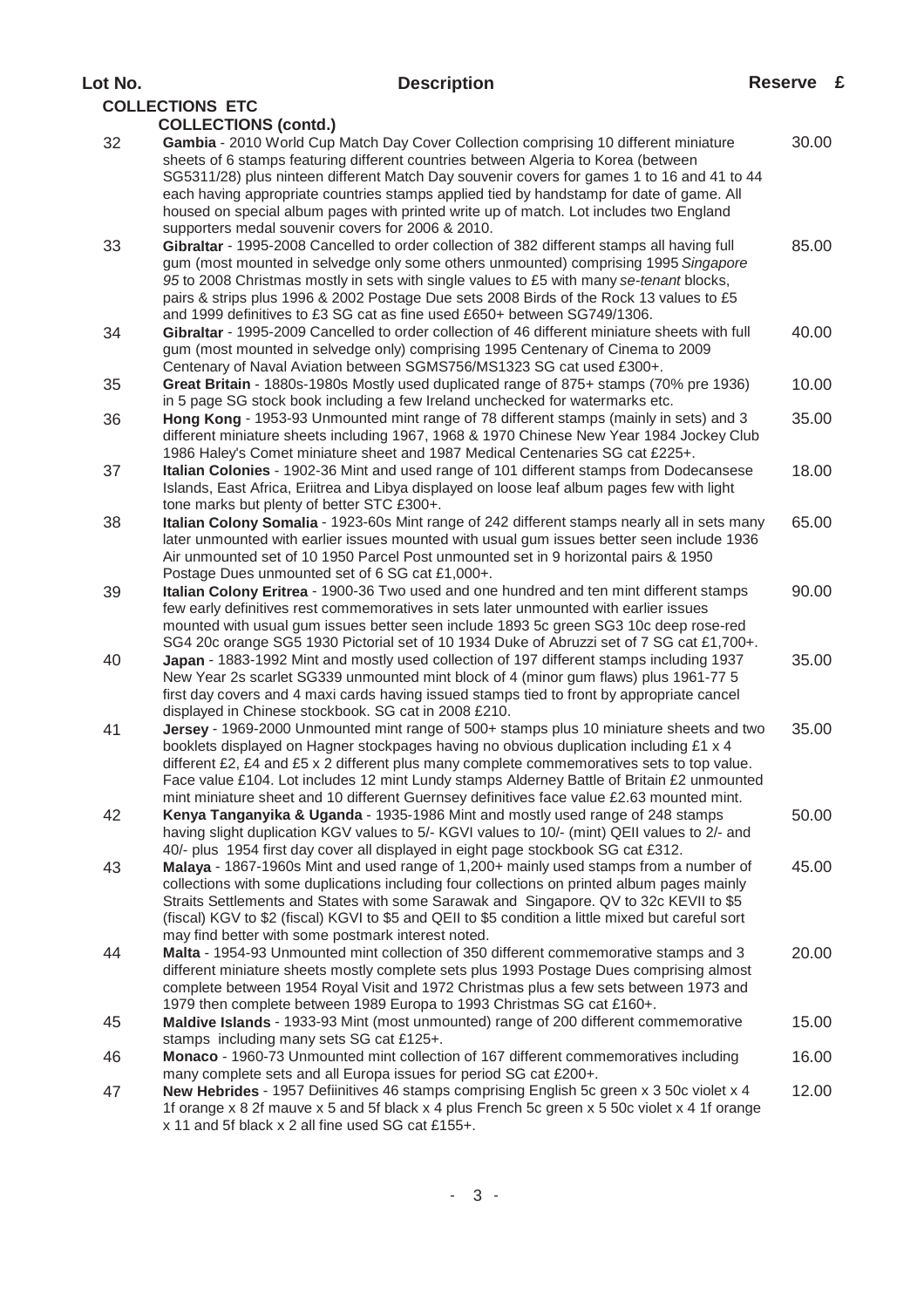|    | <b>COLLECTIONS ETC</b><br><b>COLLECTIONS (contd.)</b>                                                                                                                                                |       |
|----|------------------------------------------------------------------------------------------------------------------------------------------------------------------------------------------------------|-------|
| 48 | Nyasaland - 1937-54 Good used range comprising 1938-44 15 different values 1/2d green to<br>2s 6d black & red/blue 1945 12 different value 1/2d black & chocolate to 5/- purple & blue 1949          | 25.00 |
|    | 75th Anniv of UPU set of 4 plus 1953-54 13 different values 1/2d black & green to 5/- purple &<br>Prussian blue SG130/140 144/155 163/166 & 173/185.                                                 |       |
| 49 | Olympics - 1984 Binder containing specially produced album pages under the heading                                                                                                                   | 40.00 |
|    | Deutschen Sporthilfe with all printing on pages in German for the 1984 Olympic Games<br>comprising 128 mint stamps (some in blocks or strips) 12 mint miniature sheets 2 mint                        |       |
|    | sheetlets 21 Maxi cards with appropriate stamp tied by cancel and 5 unused postal stationery<br>items all displayed on special album pages. Contains items from Belgium, Bolivia, Bulgaria,          |       |
| 50 | Germany, Greece, Hungary, Liechtenstein, Poland, Romania, USA and Yugoslovia<br>Olympics - 1988 Binder containing specially produced album pages for the summer and                                  | 40.00 |
|    | winter Olympic Games with all printing on pages in German for the comprising 94 mint                                                                                                                 |       |
|    | stamps (some in blocks or strips) 26 mint miniature sheets 1 mint sheetlet and 15 cards or<br>FDC from Algeria, Bhutan, Bulgaria, Canada, Central Africa, Costa Rica, Dominica, Greece,              |       |
|    | Grenada, Honduras, Hungary, Korea, Liechtenstein, Maldives, Malta, Micronesia, Monaco,<br>Panama, Paraguay, Portugal, Romania, Samoa, San Marino, Sierra Leone, Solomon Islands,                     |       |
|    | Tanzania, Togo, Tunisia, Turks & Caicos Islands, Turkey and Yugoslovia.                                                                                                                              |       |
| 51 | Pakistan - 1947-90s Mint and mostly used collection of 160 stamps displayed on Grafton<br>loose leave album pages and page from a stockbook from two collection thus slight                          | 30.00 |
|    | duplication including 1947 14 different used values to 5r 1948-57 18 different used value to<br>10r inc 2½a green and 12a scarlet 1r perf 13 2r perf 11½ x 3 and 10r perf 12 and 1963-79             |       |
|    | Gateway 1r vermillion 2r orange 5r green all unmounted mint plus Officials 1947 values to 2r<br>inc 21/ <sub>2</sub> a violet and 1948-54 10 used values to 1r inc 3a green & 8a black SG cat £250+. |       |
| 52 | Papua New Guinea - 1901-93 Mint (few earlies mounted rest unmounted) collection of 260                                                                                                               | 40.00 |
|    | different stamps and 1 miniature sheet mostly commemoratives in complete sets with some<br>se-tenant blocks having nice thematic (birds, fishes transport etc) content SG cat £225.                  |       |
| 53 | Pitcairn Islands - 1953-93 Mint (unmounted after 1970) collection of 170 different<br>commemorative stamps (mostly in sets) and 1974 Shells & 1975 Mailboats miniature sheets                        | 40.00 |
|    | plus 1992 \$5 40th Anniv of Coronation between 1953 Coronation and 1993 Lizards complete<br>for periods 1953-78 and 1990 to 1993 SG cat £215+.                                                       |       |
| 54 | Russia - 1900s-20s Collection of 300+mint and used stamps displayed on six Hagners with                                                                                                              | 15.00 |
|    | some duplication. Few minor varieties seen plus items from Armenia, Batum, Far Eastern<br>Republic, Russian PO's in Turkish Empire, Serbia and Ukraine.                                              |       |
| 55 | Russia - 1900s-50s Duplicated range of 950+ mainly used stamps on pages from stock book<br>including many imperfs and some overprints condition generally good.                                      | 40.00 |
| 56 | Seychelles - 1937-1965 Mint collection of 100 different stamps mounted on loose leaf album<br>pages including 1937 Coronation set 1938-49 set of 25 to 5r 1952 2c to 2r 25 13 different              | 50.00 |
|    | values 1951-61 2c to 2r 25 17 different values 1962-68 5c to 10r 15 different values (no 30c,                                                                                                        |       |
| 57 | 45c or 75c) and 1951 Postage Dues 2c to 30c set of 8 SG catalogue £670.<br>Southern Africa - 1880s-1980s Mint & used duplicated range of 1,050+ stamps mainly                                        | 50.00 |
|    | South Africa and States also including some Rhodesia and Swaziland displayed on Hagner<br>stock pages. Includes 70+ Postage Dues, 75+ pre KGV, many KGV/KGVI definitives                             |       |
|    | including single values to 10/- (inc Officials) and mint blocks of 1/2d Springbok and pairs of<br>values to 2s 6d with later sets etc.                                                               |       |
| 58 | South Africa - 1933-64 Mint collection of 170+ stamps (in horizontal pairs or strips of 3 as                                                                                                         | 25.00 |
|    | issued) mounted on loose leaf album pages including 1933-48 1/2d to 1/- seven different<br>values 1941-46 War Effort set of nine 1942-44 War Effort reduced size set of eight 1947-54                |       |
|    | set of nine 1954 Animals 1/2d to 5/- thirteen different values 1959-60 Animals set of 8 1961-63<br>set of thirteen plus most commemoratives SG cat £275+.                                            |       |
| 59 | South Africa - 1938-60 Duplicated range of commemoratives in small 8 page stockbook plus<br>four album pages containing 450+ mostly mint stamps (most in blocks inc plate blocks)                    | 25.00 |
|    | many having identified minor flaws.                                                                                                                                                                  |       |
| 60 | Space - 1950s-70s Range of 60 stamps 22 miniature sheets mint and used plus 5 illustrated<br>unaddressed USA 1970-71 first day covers bearing space stamps tied by Cape Canaveral,                   | 20.00 |
| 61 | Houston, Huntsville or Kennedy Space Centre handstamps. Nice lot for expansion<br>Sweden - 1969-85 Range of 11 different complete booklets in fine condition SG cat £165 inc                         | 28.00 |
|    | 1981 Rebate stamps SB351 (only 2 allowed per household) and 1991 Maps large format.                                                                                                                  |       |
| 62 | Thematics - 1940s-2000s World collection of 1,900+ mint & used stamps plus 9 miniature<br>sheets housed in stockbook comprising different thematic topics including Birds, Butterflies,              | 30.00 |
|    | Cars, Coins, Fish, Flowers, Insects, Mammals, Motorcycles, Planes, Ships and Trains.                                                                                                                 |       |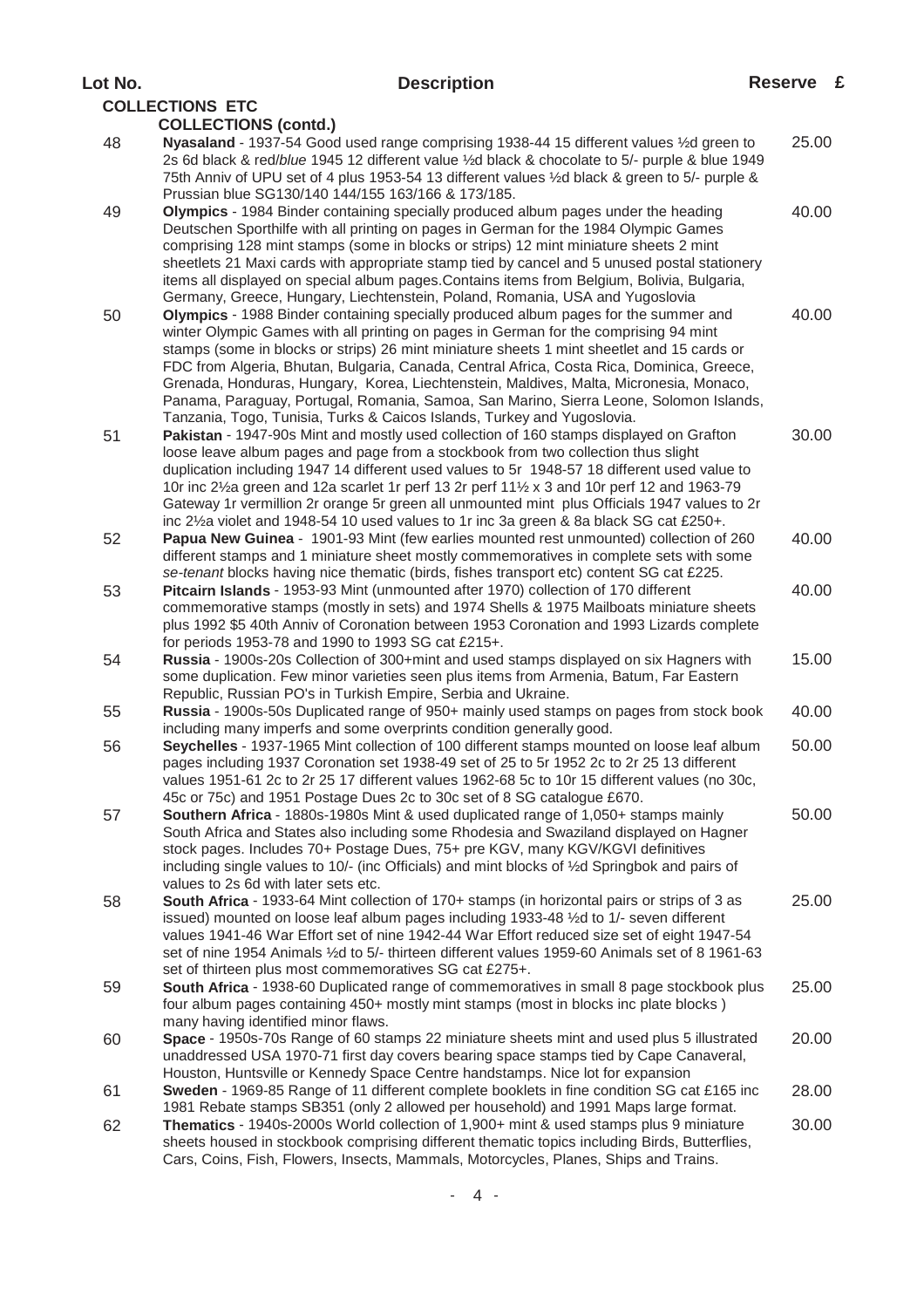| Lot No. | <b>Description</b>                                                                                                                                                                                                                                                                                                                                                          | <b>Reserve</b> | E |
|---------|-----------------------------------------------------------------------------------------------------------------------------------------------------------------------------------------------------------------------------------------------------------------------------------------------------------------------------------------------------------------------------|----------------|---|
|         | <b>COLLECTIONS ETC</b>                                                                                                                                                                                                                                                                                                                                                      |                |   |
|         | <b>COLLECTIONS (contd.)</b>                                                                                                                                                                                                                                                                                                                                                 |                |   |
| 63      | Turkey - 1957-96 Unmounted mint collection of 114 different stamps (mostly in sets) 3<br>different miniature sheets and 1 sheetlet of 24 + 1 label including 1957 definitives 1981                                                                                                                                                                                          | 32.00          |   |
| 64      | Ataturk miniature sheet and sheetlet plus 1987 Butterflies and Moths SG cat £270+.<br>World - 1915-80s Range of 200+ different mint and used stamps plus one cover from many<br>different countries all on theme of Red Cross.                                                                                                                                              | 7.50           |   |
| 65      | World - 1940s-80s Range of 136 used stamps from many different countries on theme of<br>Postmen of the World hand written up for display on 16 Errimar loose leaf album pages.                                                                                                                                                                                              | 7.00           |   |
| 66      | World - 1940s-90s Thematic Butterflies/Moths mostly used range of 260+ stamps from good<br>range of countries having a little duplication.                                                                                                                                                                                                                                  | 12.00          |   |
| 67      | World - 1940s-90s Thematic Fish, Sea Life & Shells mostly used range of 525+ stamps from<br>good range of countries having a little duplication.                                                                                                                                                                                                                            | 20.00          |   |
| 68      | World - 1950s-80s Accumulation of 400+ mainly used stamps on theme of flowers & plants<br>from good range of countries displayed on 4 well filled Hagners with very slight duplication.                                                                                                                                                                                     | 15.00          |   |
| 69      | World - 1950s-90s Accumulation of 420+ mainly used stamps on theme of animals from<br>good range of countries displayed on 4 well filled Hagners having slight duplication.                                                                                                                                                                                                 | 15.00          |   |
| 70      | World - 1950s-90s Accumulation of 220+ mainly used stamps on theme of boats and ships<br>from good range of countries displayed on 2 well filled Hagners having slight duplication.                                                                                                                                                                                         | 10.00          |   |
| 71      | World - 1950s-90s Accumulation of 240+ mainly used stamps plus two mint miniature sheets<br>all on theme of sport with many football from good range of countries displayed on 2 well<br>filled Hagners having slight duplication.                                                                                                                                          | 10.00          |   |
| 72      | World - 1950s-90s Two hundred+ mainly used stamps on theme of coins on stamps and<br>stamps on stamps good range of countries having slight duplication.                                                                                                                                                                                                                    | 10.00          |   |
| 73      | World - 1950s-90s Thematic Flowers & Plants mostly used range of 600+ stamps from good<br>range of countries having a little duplication.                                                                                                                                                                                                                                   | 25.00          |   |
| 74      | World - 1960 World Refuge Year mint set of 194 different stamps and 13 different miniature<br>sheets displayed on 21 special printed album pages between Afganistan and Yemen.                                                                                                                                                                                              | 20.00          |   |
| 75      | World - 1960s-90s Padded binder containing specially produced album pages by E Sieger<br>Gmbh all printing on pages in German for "Irrtümer auf Briefmarken" (errors on stamps)<br>comprising 56 pages having stamps, miniature sheets or postal history all having apparant<br>errors described in great detail from a huge range of countries. Different to previous lot. | 40.00          |   |
| 76      | World - 1970s-90s Butterflies sixty different mint stamps three mint miniature sheets many<br>different countries plus Mexico set of four on individual FDC and maxicards.                                                                                                                                                                                                  | 5.00           |   |
| 77      | World - 1970s-2000s Padded binder containing 41 specially produced album pages by E<br>Sieger Gmbh all printing on pages in German for many different themes including 11 pages<br>bearing imperfs of issued stamps from a number different countries plus many pages with<br>highly decorative large FDC or maxi cards.                                                    | 35.00          |   |
| 78      | Zimbabwe - 1980-87 Mint collection of 153 different stamps and 2 different miniature sheets<br>including 2 Postage Due sets displayed on Minkus loose leaf printed album pages complete<br>for period SG576/723 & SGD23/D32 SG cat £97.                                                                                                                                     | 14.00          |   |
|         | <b>POSTAGE STAMPS</b><br><b>THEMATICS - BIRDS</b>                                                                                                                                                                                                                                                                                                                           |                |   |
| 79      | Abu Dhabi - 1965 Falconry 20np to 2r set of 3 fine used SG12/14.                                                                                                                                                                                                                                                                                                            | 6.00           |   |
| 80      | Austria - 1950-53 Air Birds Rooks 60g violet to Golden Eagle 20s blackish brown (both white<br>and grey paper - refer note under SG1221) set of 8 lightly mounted mint. 3s deep turquoise                                                                                                                                                                                   | 50.00          |   |
| 81      | has one lightly toned perf at top visible from front SG1215/1221(2).<br>Austria - 1950-53 Air Birds Barn Swallows 1s deep violet-blue Great Cormorants 3s deep<br>turquoise Common Buzzard 5s chocolate and Grey Heron 10s slate purple 4 values all fine<br>used SG1216 & 1218/1220.                                                                                       | 40.00          |   |
| 82      | Bahrain - 1991 Birds complete sheetlet of 9 se-tenant 150f values unmounted mint SG407a.                                                                                                                                                                                                                                                                                    | 5.00           |   |
| 83      | Bahrain - 1992 Migratory Birds to Bahrain complete sheetlet of 16 se-tenant 150f values<br>unmounted mint SG425a.                                                                                                                                                                                                                                                           | 7.50           |   |
| 84      | Bahrain - 1993 Aquatic Birds of Bahrain complete sheetlet of 13 se-tenant 150f values and 2<br>labels unmounted mint SG472a.                                                                                                                                                                                                                                                | 8.00           |   |
| 85      | Batum - 1994 Birds se-tenant block of 6 ex miniature sheet (all selvedge removed) grossly<br>misperfed to right with vertical perfs cutting through designs on stamps with normal for<br>comparison. Issue not recognised by UPU.                                                                                                                                           | 2.50           |   |
| 86      | Botswana - 1966 Bird definitives 1c to 2r set of 14 lightly mounted mint SG220/233.                                                                                                                                                                                                                                                                                         | 10.00          |   |
| 87      | Botswana - 1997 Bird definitives 5t to 50t plus 70t to 10p seventeen different values all<br>unmounted mint SG852/59 & 861/69.                                                                                                                                                                                                                                              | 8.00           |   |
| 88      | British Solomon Islands - 1972 \$5 Great frigate bird unmounted mint SG233a.                                                                                                                                                                                                                                                                                                | 3.00           |   |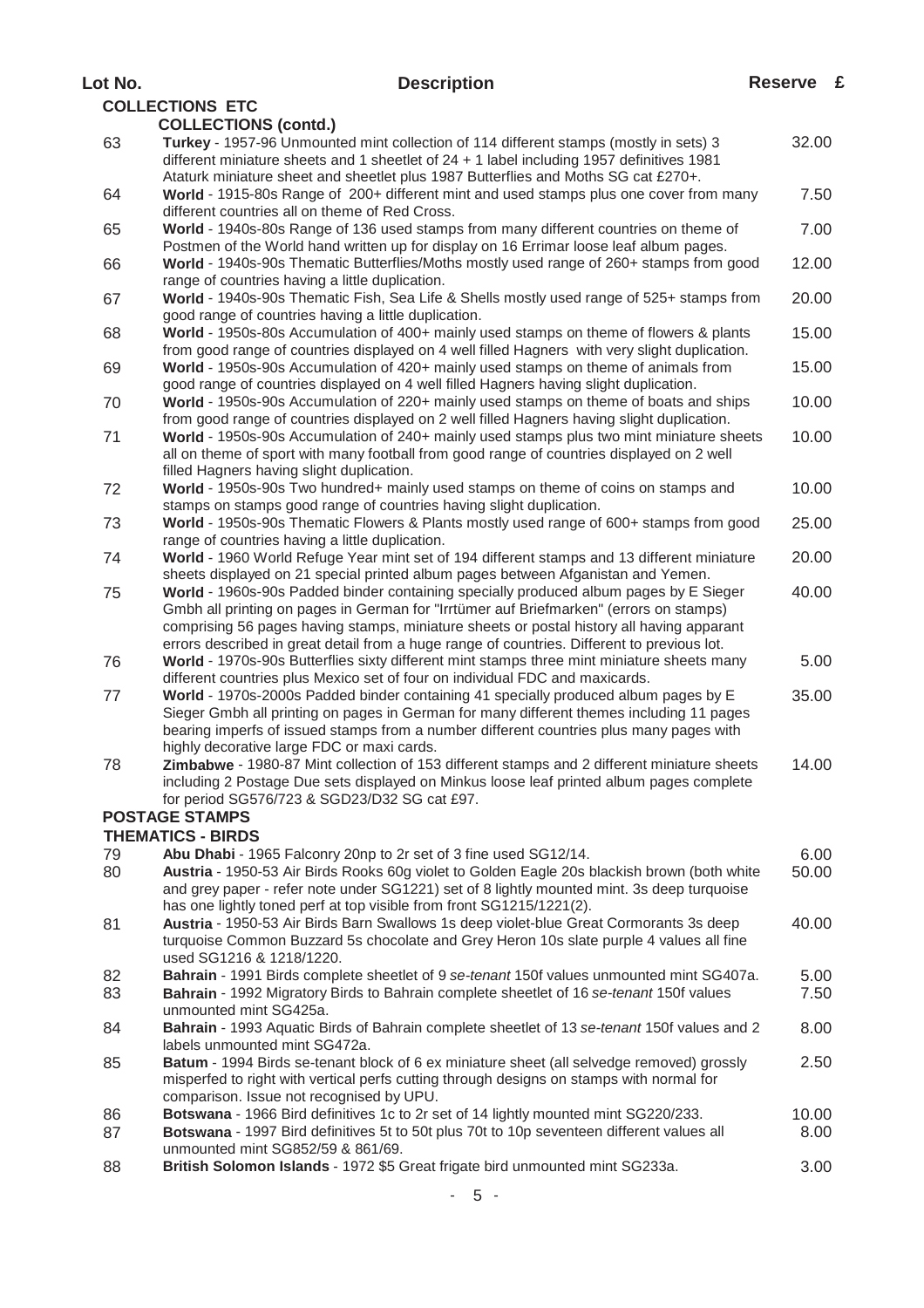| Lot No.          | <b>Description</b>                                                                                                                                                  | Reserve £ |  |
|------------------|---------------------------------------------------------------------------------------------------------------------------------------------------------------------|-----------|--|
|                  | <b>POSTAGE STAMPS</b>                                                                                                                                               |           |  |
|                  | <b>THEMATICS - BIRDS (contd.)</b>                                                                                                                                   |           |  |
| 89               | Calf of Man - 1963 Shag 6m blue & black imperf block of 4 central vignette printed left and                                                                         | 1.50      |  |
|                  | high believed printers waste block of 4 unmounted mint.                                                                                                             |           |  |
| 90               | Cyprus - 2009 Domestic Fowl 22c Pigeon 34c Turkey 43c Cockerel & 51c Duck set of 4                                                                                  | 8.50      |  |
|                  | each value in complete sheetlet of 8 unmounted mint SG1194/97.                                                                                                      |           |  |
| 91               | Czechoslovakia - 1964 Two illustrated typed addressed covers sent registered express                                                                                | 3.00      |  |
|                  | Bratislava to London with birds 30h to 1k 60 set of 6 SG1446/51 tied by FDI cds's.                                                                                  |           |  |
| 92               | Falkland Islands - 1995 Wildlife Birds 35p se-tenant sheetlet of 6 very fine used SG746a.                                                                           | 4.00      |  |
| 93               | Falkland Islands - 1999 Waterfowl 9p to 65p set of 6 each left marginal copy showing colour                                                                         | 5.00      |  |
|                  | controls in selvedge unmounted mint SG848/53.                                                                                                                       |           |  |
| 94               | Falkland Islands and Dependencies - 1938-95 Mint (most unmounted) range of stamps all                                                                               | 18.00     |  |
|                  | on theme of birds comprising 1938 4d Magellan Goose SG154 1952 2d magellan Goose and                                                                                |           |  |
|                  | 1/- Gentoo Penguins SG174 & 180 1960 1/2 d to 1/- 10 different values SG193/202 1988                                                                                |           |  |
|                  | Geese set of 4 SG559/62 1990 Albatross set of 4 SG608/11 1993 Gulls set of 4 SG671/74                                                                               |           |  |
|                  | 1995 Shore Birds set of 4 SG733/36 plus 4 single stamps all featuring birds and                                                                                     |           |  |
|                  | Dependencies 1985 Albatross set of 4 SG125/128.                                                                                                                     |           |  |
| 95               | French Southern & Antarctic Territories - 1956-60 Emperor Penguins and Snow Petrel 50f                                                                              | 20.00     |  |
| 96               | and 100f both mounted mint few light marks on gum from album page SG16/17.<br>French Southern & Antarctic Territories - 1956-60 Albatross 200f unmounted mint SG18. | 17.00     |  |
| 97               | Ghana - 1989 500c surcharge on 200th Birth Anniversary of J J Audubon 110c Downy                                                                                    | 2.50      |  |
|                  | Woodpecker miniature sheet unmounted mint SGMS1324.                                                                                                                 |           |  |
| 98               | <b>Lundy</b> - 1953 Coronation overprints on $\frac{1}{2}$ red to 12p green set of 7 unmounted mint.                                                                | 1.00      |  |
| 99               | Malawi - 1970 10t on 1/- & 20t on 2/- bird definitives unmounted mint SG356/57.                                                                                     | 1.50      |  |
| 100              | Martinique - 1947 Air Albatross 200fr bright violet unmounted mint SG250.                                                                                           | 12.00     |  |
| 101              | Mauritius - 1965-68 Range of Bird issues comprising 1965 60c Blue pigeon watermark                                                                                  | 9.00      |  |
|                  | inverted unmounted mint SG327w, 1967 Self Government set of 4 unmounted mint                                                                                        |           |  |
|                  | SG345/48 1967 Self Government overprints on bird definitives 2c to 10 r set of 15 mounted                                                                           |           |  |
|                  | mint SG349/73 and 1968 2c Bourbon White-eye 3c Rodriquez Fody & 15c Mauritius                                                                                       |           |  |
|                  | Parakeet each value in unmounted mint block of 4 SG370/72                                                                                                           |           |  |
| 102              | New Zealand - 1990 Antarctic birds 40c to \$1.50 set of 6 unmounted mint SG1573/78.                                                                                 | 1.50      |  |
| 103              | Norfolk Island - 1970-71 Bird definitives 1c to \$1 set of 15 unmounted mint SG103/17.                                                                              | 8.00      |  |
| 104              | St Kitts - 1981 Official overprint on bird definitives 15c to \$10 set of 11 unmounted mint                                                                         | 5.00      |  |
|                  | SGO11/O22 plus Independence 1983 overprint on 55c Brown Pelican imprint 1983 showing                                                                                |           |  |
|                  | overprint inverted unmounted mint SG124Ba.                                                                                                                          |           |  |
| 105              | Samoa - 1967 Decimal Currency bird definitives 1s to \$4 set of 12 unmounted mint with \$4                                                                          | 7.00      |  |
|                  | having light vertical mark on gum SG280/89b.                                                                                                                        |           |  |
| 106              | Samoa - 1967 Decimal Currency bird definitive \$4 mounted mint SG289b.                                                                                              | 6.00      |  |
| 107              | South Georgia and the South Sandwich Islands - 1987 Bird definitives 1p to £3 set of 15                                                                             | 9.00      |  |
|                  | unmounted mint SG161/75.                                                                                                                                            |           |  |
| 108              | Sweden - 1981 Gyfalson 200k complete booklet in fine condition as issued SB350.                                                                                     | 20.00     |  |
| 109              | Switzerland - 1968 Four identical illustrated unaddressed covers each bearing a value from                                                                          | 1.00      |  |
|                  | the Pro Juventute 1968 bird issue SGJ221/24 in block of 4 tied by bird pictorial handstamp.                                                                         |           |  |
| 110              | Taiwan - 1967 Formosan blue Magpie \$3 unmounted mint light crease at left SG621.                                                                                   | 2.50      |  |
| 111              | Thailand - 1967 Birds 20s to 3b set of 8 unmounted mint SG562/69.                                                                                                   | 20.00     |  |
| 112              | Tokelau Islands - 1994 Philakorea 94 \$2 Great Egret (White Heron) single stamp and                                                                                 | 1.50      |  |
|                  | miniature sheet both unmounted mint SG206/MS207.                                                                                                                    |           |  |
| 113              | Tuva - 1992 Birds miniature sheet printed upright and to right with horizontal perfs through                                                                        | 1.50      |  |
|                  | design of stamps unmounted mint unlisted by Stanley Gibbons.                                                                                                        |           |  |
| 114              | Tuvalu - 1988 5c Red Junglefowl top right corner marginal block of 4 missing yellow with                                                                            | 2.50      |  |
|                  | normal imperf for comparison ex printers archives unmounted mint SG502 variety.                                                                                     |           |  |
| 115              | Tuvalu - 1988 \$1 Long-tailed Koel top marginal block of 6 all having missing blue with normal                                                                      | 3.00      |  |
|                  | imperf for comparison ex printers archives unmounted mint SG515 variety.                                                                                            |           |  |
| 116              | World - 1900s-90s Accumulation of 600+ mainly used stamps (few on piece) on theme of                                                                                | 22.00     |  |
|                  | birds displayed on 6 well filled Hagners mainly 1960's-90' with few earlier seen. Good range                                                                        |           |  |
|                  | of countries with very slight duplication seen.<br>World - 1930s-90s One hundred & forty six different used stamps plus 1975 Australia 5c to                        | 12.00     |  |
| 117              | 55c presentation pack all on theme of birds.                                                                                                                        |           |  |
| <b>ABU DHABI</b> |                                                                                                                                                                     |           |  |
| 118              | 1964 10r deep ultramarine fine used SG11.                                                                                                                           | 5.00      |  |
| <b>ADEN</b>      |                                                                                                                                                                     |           |  |
| 119              | 1937 Dhows 1/2a yellow-green to 8a pale purple eight values lightly mounted mint SG1/8.                                                                             | 16.00     |  |
|                  |                                                                                                                                                                     |           |  |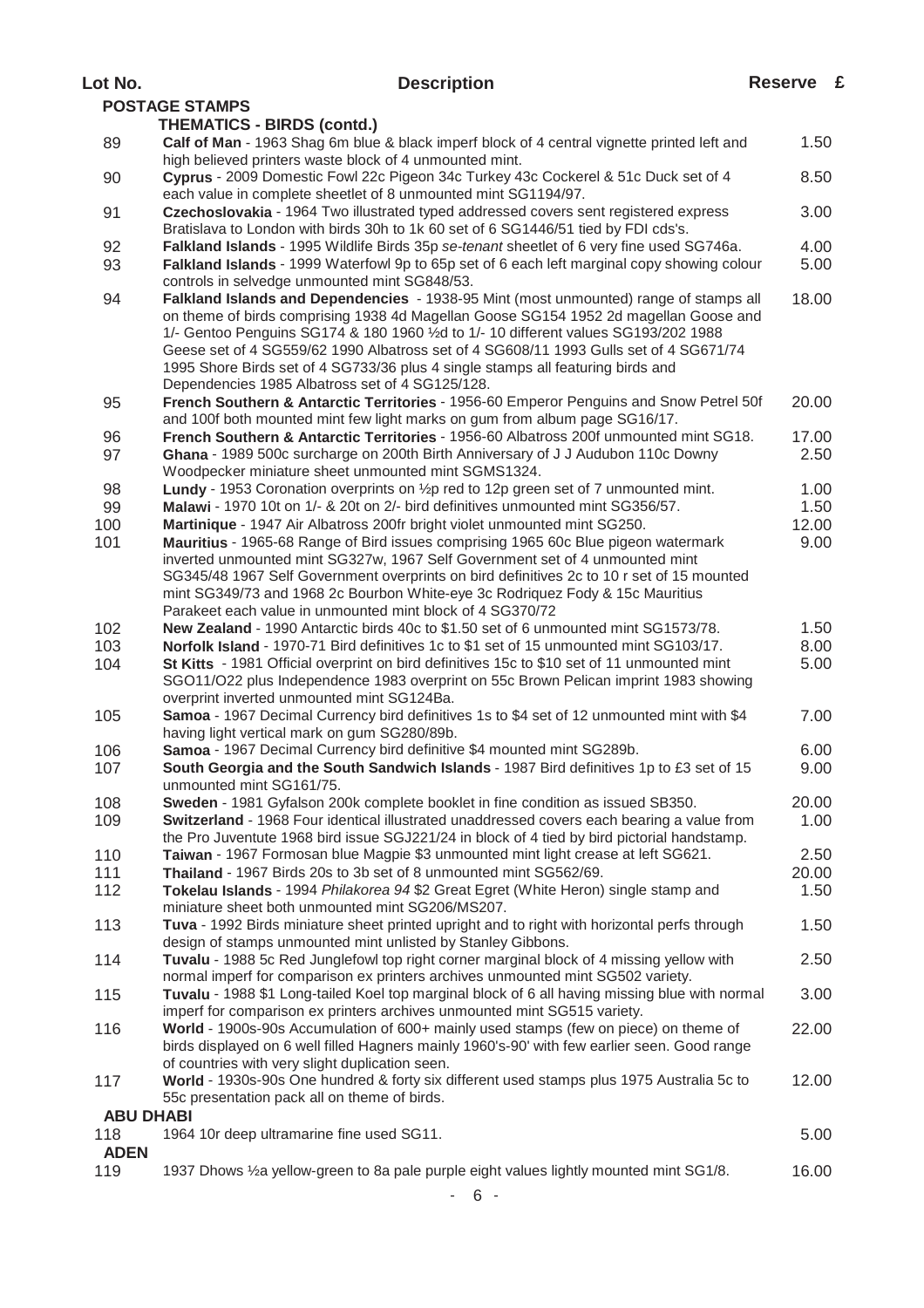| Lot No.          | <b>Description</b>                                                                                                                                                          | Reserve £ |  |
|------------------|-----------------------------------------------------------------------------------------------------------------------------------------------------------------------------|-----------|--|
|                  | <b>POSTAGE STAMPS</b>                                                                                                                                                       |           |  |
|                  | <b>ADEN</b> (contd.)                                                                                                                                                        |           |  |
| 120              | 1937-53 Duplicated range of 59 mostly used stamps including KGVI 3/4 block of 4 and 6 plus                                                                                  | 10.00     |  |
|                  | 1937 Dhows 1/2 x 6 9p 1a x 4 and 1937 Coronation set of 3 mint and used.                                                                                                    |           |  |
| 121              | 1953-65 Two album pages bearing 37 stamps 1953-63 mint values to 5/- black & deep blue                                                                                      | 10.00     |  |
|                  | used values to 10/- black & bronze-green 3 commemoratives and 1964-65 50c 70c & 1s 25<br>mint all STC £70 between SG48/85.                                                  |           |  |
| 122              | 1953-63 5c yellowish green to 20/- chocolate & reddish lilac 13 didfferent values plus shafes                                                                               | 7.50      |  |
|                  | of 35c & 1/- (2) lightly mounted mint SG48/71.                                                                                                                              |           |  |
| 123              | 1953-63 20s chocolate and reddish lilac fine used SG71.                                                                                                                     | 2.50      |  |
|                  | <b>ADEN - KATHIRI STATE OF SEIYUN</b>                                                                                                                                       |           |  |
| 124              | 1946 Victory 11/2 carmine & 21/2 a marginal imprint blocks of 4 unmounted mint SG12/13.                                                                                     | 1.00      |  |
| 125              | 1954 5c sepia to 10/- yellow-brown & violet set of 10 mounted mint SG29/38.                                                                                                 | 5.00      |  |
|                  | ADEN - QU'AITI STATE IN HADHRAMAUT                                                                                                                                          |           |  |
| 126              | 1946 Victory 1½a carmine & 2½a marginal imprint blocks of 4 unmounted mint SG12/13.                                                                                         | 1.00      |  |
| 127              | 1949 Royal Silver Wedding 11/2 scarlet & 5r green both fine used SG14/15.                                                                                                   | 8.00      |  |
|                  | <b>ADEN - SOUTH ARABIAN FEDERATION KATHIRI STATE</b>                                                                                                                        |           |  |
| 128              | 1967 World Peace surcharges and overprints 10f on 15c deep bluish green to 500f on 10/-                                                                                     | 9.00      |  |
|                  | yellow-brown & violet set of 9 unmounted mint SG99/107.                                                                                                                     |           |  |
| 129              | 1967 World Peace surcharges and overprints 10f on 15c deep bluish green to 500f on 10/-                                                                                     | 9.00      |  |
|                  | yellow-brown & violet set of 9 fine used SG99/107.                                                                                                                          |           |  |
| <b>AJMAN</b>     |                                                                                                                                                                             |           |  |
| 130              | 1965 Stanley Gibbons Catalogue Centenary Exhibition miniature sheet perf containing 5c 25c                                                                                  | 3.00      |  |
|                  | 50c and 5r (SG37 40/41 & 44) plus miniature sheet imperf containing 10p 15p 1r & 3r                                                                                         |           |  |
|                  | (SG38/39 & 42/43) this overprinted for Cairo Stamp Centenary Exhibition January 1966 both                                                                                   |           |  |
| 131              | unmounted mint SG list imperfs from limited printings SG SGMS44aa & 78b imperf.<br>1971 Paintings by Kitagawa Utamaro sheet of 32 comprising 16 different values between 1d | 1.50      |  |
|                  | to 50d in two panes cancelled to order unlisted in Appendix by SG Michel cat 1176/91 x 2.                                                                                   |           |  |
| <b>ANGUILLA</b>  |                                                                                                                                                                             |           |  |
| 132              | 1981 Prince Charles & Diana Royal Wedding range displayed on special album pages                                                                                            | 10.00     |  |
|                  | comprising 50c to \$3 set on FDC 50c to \$3 set of 3 plus 50c to \$3 set of 3 from booklets and                                                                             |           |  |
|                  | \$5 miniature sheet 50c & \$3 booklet panes of 4 50c, \$2.50 and \$3 gutter sheetlets of 2 +                                                                                |           |  |
|                  | label 50c & \$3 watermark sideways and \$3 top right corner marginal vertical pair one showing                                                                              |           |  |
|                  | extra flagstaff variety all unmounted mint Rushstamps retail £20.                                                                                                           |           |  |
| <b>ANTIGUA</b>   |                                                                                                                                                                             |           |  |
| 133              | 1863-67 1d dull rose used with A02 duplex cancel complete with RPSL 2021 certificate that                                                                                   | 20.00     |  |
|                  | states 1d dull rose watermark small star imperf SG6 "For a line perforated stamp we are not                                                                                 |           |  |
|                  | able to certify this as imperforate" with normal stamp for comparison SG6 variety.                                                                                          |           |  |
| 134              | 1884-87 1d rose centred low fine used with large part lightly applied A02 duplex SG26.                                                                                      | 2.00      |  |
| 135              | 1903-07 Arms 1/2d grey-black & grey-green couple light tone marks on reverse very fine used                                                                                 | 25.00     |  |
|                  | having full strike of Official Paid Antigua single ring cds (type OP2) dated 13 January 1908.                                                                               |           |  |
|                  | Refer Antigua by Freeland & Jordan which states this cds in use 21 January 1908 to 10<br>August 1932 with this example predating date by 8 days SG31.                       |           |  |
| 136              | 1903-07 Arms 1/- blue & dull purple very fine used part Antigua single ring cds (without A                                                                                  | 40.00     |  |
|                  | code letter) dated 3 July 1903 which was first day of use. Believed to be only known example                                                                                |           |  |
|                  | with FDI cancel refer note on page 82 Antigua by Freeland & Jordan SG37.                                                                                                    |           |  |
| 137              | 1921-29 2s 6d black & red/blue mounted mint SG78.                                                                                                                           | 9.00      |  |
| 138              | 1938-51 St John's Harbour 5/- olive-green mounted mint SG107.                                                                                                               | 4.00      |  |
| 139              | 1949 Royal Silver Wedding 11/2d brown & 5/- grey-olive both fine used SG112/113.                                                                                            | 6.00      |  |
| 140              | 1966-70 Pictorial definitives 1/2c to \$5 original ordinary paper set of 15 each bottom marginal                                                                            | 12.00     |  |
|                  | example unmounted mint SG180/95.                                                                                                                                            |           |  |
| 141              | 1977 Silver Jubilee \$8 complete self adhesive booklet in fine condition SB2.                                                                                               | 1.00      |  |
| 142              | 1981 Royal Wedding \$11.50 self adhesive complete booklet in fine condition SB4.                                                                                            | 2.00      |  |
| 143              | 1985 300th Anniv of Bach 25c to \$3 set plus miniature sheet unmounted mint SG960/MS964.                                                                                    | 3.50      |  |
| <b>ASCENSION</b> |                                                                                                                                                                             |           |  |
| 144              | 1924-33 1/2d grey-black & black lightly mounted mint SG10.                                                                                                                  | 1.50      |  |
| 145              | 1924-33 1d grey-black & deep blue-green lightly mounted mint SG11.                                                                                                          | 1.50      |  |
| 146              | 1938-53 1d black & yellow-orange 1½d black & vermilion 1½d black & rose-carmine 2d black                                                                                    | 10.00     |  |
|                  | & red-orange and 2d black & scarlet all perf 14 mint blocks of 4 mounted on one stamp in                                                                                    |           |  |
|                  | each block rest unmounted SG39ac 40c 40d 41b & 41c.                                                                                                                         |           |  |
| 147              | 1938-53 2d black & orange plus 2s 6d black & deep carmine both fine used SG41 & 45.                                                                                         | 3.00      |  |
|                  |                                                                                                                                                                             |           |  |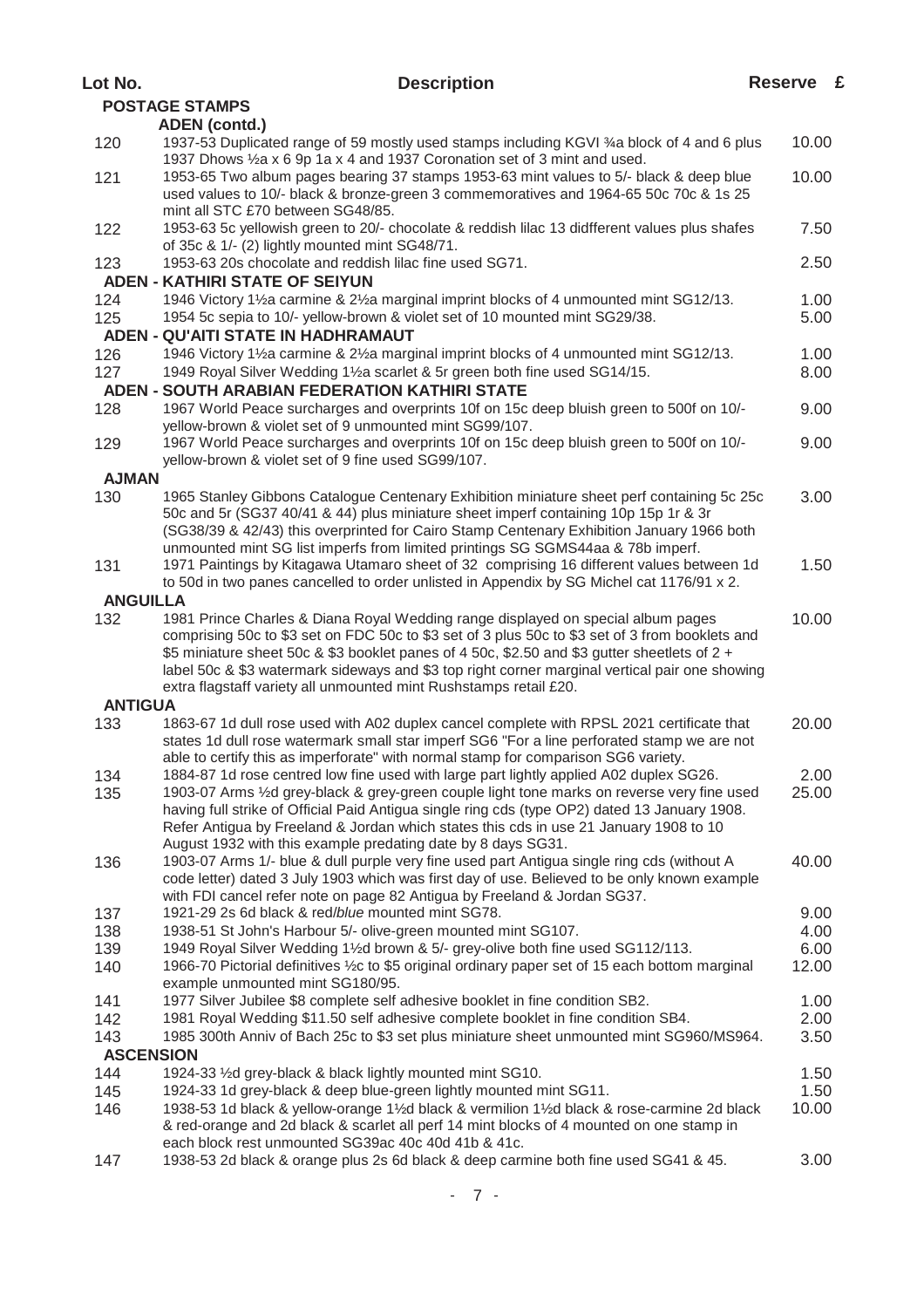|                  | <b>POSTAGE STAMPS</b><br><b>ASCENSION (contd.)</b>                                                |       |
|------------------|---------------------------------------------------------------------------------------------------|-------|
| 148              | 1938-53 2s 6d black & deep carmine perf 131/2 off white dry gum mounted mint SG45.                | 7.00  |
| 149              | 1938-53 2s 6d black & deep carmine perf 131/2 mounted mint SG45.                                  | 10.00 |
| 150              | 1938-53 10/- black & bright purple perf 13½ off white dry gum mounted mint SG47.                  | 12.00 |
| 151              | 1949 75th Anniv of UPU 3d to 1/- set of 4 unmounted mint SG52/55.                                 | 2.00  |
| 152              | 1956 Perfect Crater 5/- black & blue-green very lightly mounted mint SG68.                        | 7.00  |
| 153              | 1968-70 Fish commemoratives series 1, 2 & 3 including watermark varieties of 3rd series 9d        | 4.00  |
|                  | & 2s 3d, 4d 2nd series gum thin all mounted mint SG113/120 & 129/29 inc 127w & 129w.              |       |
| 154              | 1970 Royal Navy Crests miniature sheet unmounted mint SGMS134.                                    | 1.50  |
| 155              | 1994 Green Turtles 20p to 65p set of 4 plus miniature sheet unmounted mint SG624/MS628.           | 5.50  |
| 156              | 1994 Ships 20p to 65p set of 4 unmounted mint SG629/32.                                           | 3.00  |
| 157              | 1994 Sooty Turn 20p to 65p set of 4 plus miniature sheet unmounted mint SG633/MS637.              | 2.00  |
| 158              | 1994 Christmas Donkeys 12p to 65p set of 5 unmounted mint SG638/42.                               | 2.50  |
| 159              | 1995 Flowers 20p to 65p set of 4 unmounted mint having gutter margin attached SG643/46            | 3.00  |
| 160              | 2008 90th Anniversary of the RAF 15p to 90p set of 6 unmounted mint SG1010/15.                    | 4.00  |
|                  | <b>AUSTRALIAN STATES</b>                                                                          |       |
| 161              | Queensland - 1882-95 £1 deep green centred very high & right (part of design in left hand         | 25.00 |
|                  | perfs) showing unlisted re-entry in letters of "One Pound" (not SG listed re-entry) usual fluffy  |       |
|                  | perfs fine used indistinct cancel SG156 variety.                                                  |       |
| 162              | Victoria - 1896-99 $2\frac{1}{2}$ d blue fine used SG335.                                         | 10.00 |
| <b>AUSTRALIA</b> |                                                                                                   |       |
| 163              | 1913-14 Unidentified auction folder (Sale 32 lot 10 cat £93.75 sold for £36) Kangaroo 1/2d        | 22.00 |
|                  | green 1d red 21/2d indigo 4d yellow 5d chestnut 6d ultramarine 9d violet 1/- emerald & 2/-        |       |
|                  | brown part cds used 1/2d & 2/- light tone on a few perfs SG cat £265+ SG1/2 4 & 6/12.             |       |
| 164              | 1915 Kangaroo 5/- grey & yellow Die II watermark 5 usual fluffy perfs good used having part       | 40.00 |
|                  | strike of slightly heavy cds SG30.                                                                |       |
| 165              | 1918-23 1s 4d pale blue centred high mounted mint SG66.                                           | 18.00 |
| 166              | 1932 Sydney Harbour Bridge 2d scarlet perf 101/2 unmounted mint SG144.                            | 1.50  |
| 167              | 1932 Sydney Harbour Bridge 2d scarlet perf 101/2 block of 4 unmounted mint SG144.                 | 7.00  |
| 168              | 1934 Centenary of Victoria 2d orange-vermilion perf 11½ John Ash imprint bottom marginal          | 14.00 |
|                  | gutter block of 4 mounted on top pair bottom pair unmounted SG147a.                               |       |
| 169              | 1934 Centenary of Victoria 3d blue perf 111⁄2 John Ash imprint bottom marginal gutter block       | 7.50  |
|                  | of 4 mounted on top pair bottom pair unmounted SG148a.                                            |       |
| 170              | 1934 Death Centenary of Captain John Macarthur 9d bright purple light stain and small thin at     | 1.00  |
| 171              | top mounted mint SG152.<br>1935 Silver Jubilee 2/- bright violet lightly mounted mint SG158.      | 8.00  |
| 172              | 1936 Centenary of South Australia 1/- green fine used SG163.                                      | 2.00  |
| 173              | 1937-49 Robes 5/- claret 10/- dull purple & £1 bluish slate all three fine used having light tone | 6.00  |
|                  | spots or light soiling on reverse SG176/78.                                                       |       |
| 174              | 1937-49 £1 bluish slate fine used SG178.                                                          | 4.00  |
| 175              | 1940 Australian Imperial Forces set of 4 lightly mounted mint 2d light tone spots SG196/99.       | 4.00  |
| 176              | 1948-56 Coat of Arms 5/- claret very lightly mounted mint plus 1963-65 Flinders &                 | 3.00  |
|                  | Investigator 10/- brown-purple unmounted mint SG224a & 358.                                       |       |
| 177              | 1963-65 Bass and Tom Thumb £1 deep reddish violet fine used SG359.                                | 2.00  |
| 178              | 1963-65 4/- ultramarine to £2 sepia set of 6 fine used SG355/60.                                  | 20.00 |
| 179              | 1977 Christmas complete presentation pack SG655/56.                                               | 1.00  |
| 180              | 1994 Unmounted mint range of commemoratives (no self adhesives) comprising 95c                    | 8.00  |
|                  | Opening of Friendship Bridge, 45c Queen's Birthday, Year of the Family 45c to \$1 set of 3,       |       |
|                  | 45c Women's Emancipacation, 45c to \$1.35 Bunyip, 45c Wartime Prime Ministers se-tenant           |       |
|                  | strip of 5, Aviation Pioneers 45c to \$1.80 set of 4, Australian Zoos 45c to \$1 set of 5 plus    |       |
|                  | miniature sheet, Christmas 40c to \$1.80 set of 4 plus 50th Sydney to Hobart Yacht Race 45c       |       |
|                  | se-tenant pair SG1448/1452 1465/MS1484 & 1487/1491a.                                              |       |
|                  | <b>AUSTRALIA - BOOKLETS</b>                                                                       |       |
| 181              | 1989 Urban Enviroment \$3 booklet in fine condition SB66.                                         | 1.50  |
| 182              | 1989 Urban Enviroment \$3 booklet New Zeland 1990 logo overprint fine condition SB66.             | 2.00  |
| 183              | 1996 Christmas \$8 self adhesive booklet in fine condition SB112.                                 | 3.00  |
|                  | <b>AUSTRALIAN ANTARCTIC TERRITORY</b>                                                             |       |
| 184              | 1979 MV Thala Dan (supply ship) 5c right hand 1/2 pane of 25 stamps (5 x 5) selvedge on           | 1.50  |
|                  | three sides unmounted mint SG39.                                                                  |       |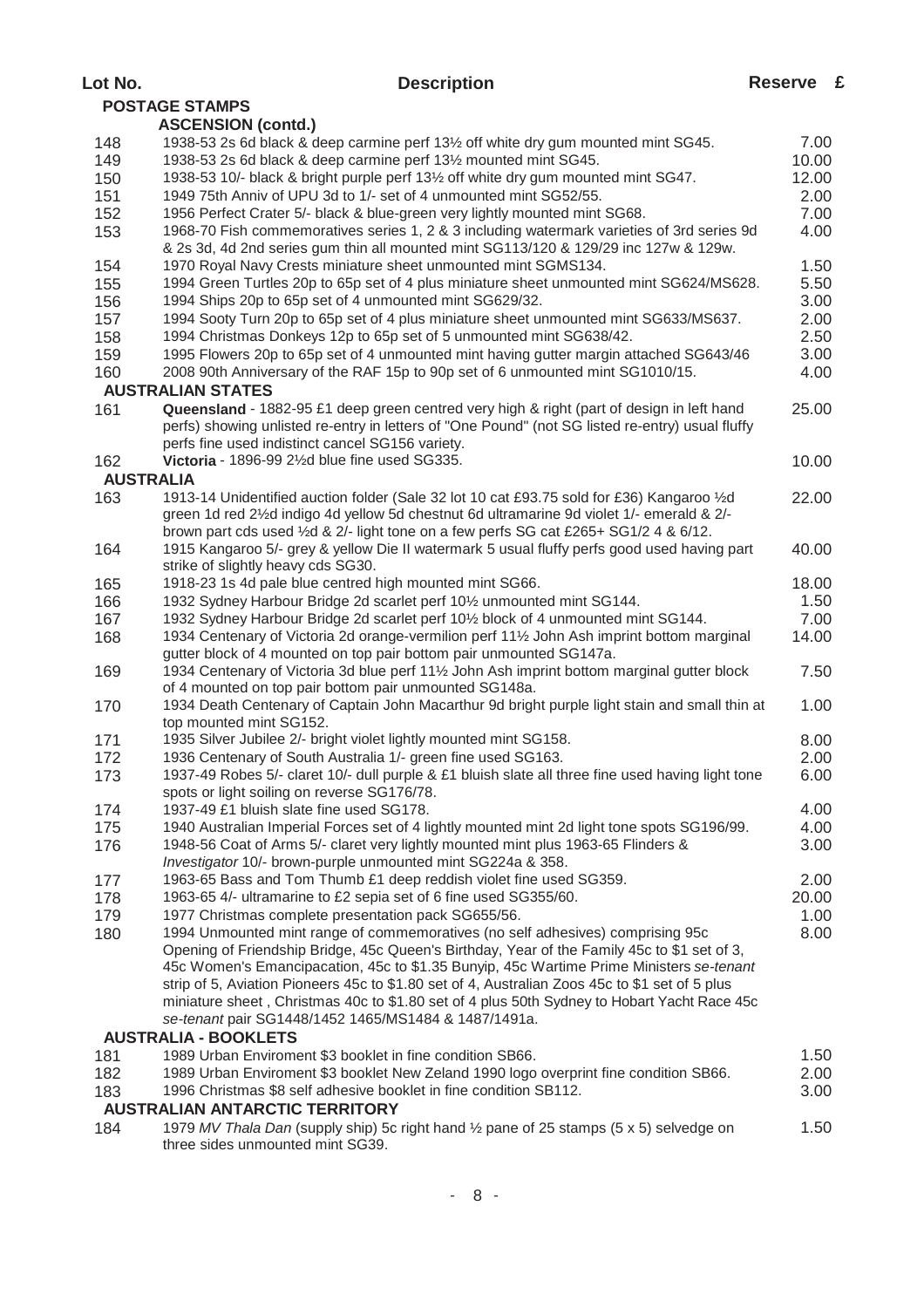## **POSTAGE STAMPS BAHAMAS**

| <b>BAHAMAS</b>  |                                                                                                |       |
|-----------------|------------------------------------------------------------------------------------------------|-------|
| 185             | 1884-90 21/2d dull blue 21/2d blue & 21/2d ultramarine (two toned perfs) mounted mint SG50/52. | 30.00 |
| 186             | 1921-29 3/- black & green mounted mint SG114.                                                  | 6.00  |
| 187             | 1954-63 Salt Production 10/- black & slate-purple mounted mint light gum crease SG215.         | 7.50  |
| 188             | 1965 1/2d to £1 set of 15 unmounted mint SG247/61.                                             | 10.00 |
| 189             | 1971 Illustrated souvenir card containing 11 different values between 1c to 22c decimal        | 3.00  |
|                 | definitives all stuck to the card having typed write up alongside of subject shown on stamp.   |       |
| <b>BAHRAIN</b>  |                                                                                                |       |
| 190             | 1934-37 2a vermilion lightly mounted mint SG17.                                                | 12.00 |
| 191             | 1948-49 2r on 2s 6d yellow-green top right corner marginal block of 4 with corner marginal     | 7.50  |
|                 | stamp showing heavy inking of "Rain" of "Bahrain" and doubling of "N" of Bahrain"              |       |
|                 | unmounted mint (light gum creasing mainly in selvedge) SG59/59 variety.                        |       |
|                 | 1952-54 1/2a on 1/2d orange-red to 1r on 1s 6d grey-blue set of 10 1953 Coronation set of 4    | 25.00 |
| 192             | 1955-60 2r on 2s 6d black-brown to 10r on 10/- ultramarine Type I set of 3 1956-57 1/2 a on    |       |
|                 | 1/2d orange-red to 1r on 1s 6d grey-blue set of 5 1957 1np on 5d brown to 75np on 1s 3d        |       |
|                 |                                                                                                |       |
|                 | green set of 11 plus World Scout Jamboree set of 3 all unmounted mint SG80/115.                | 3.00  |
| 193             | 1976 First Commercial Flight of Concorde miniature sheet unmounted mint SGMS236.               |       |
| 194             | 2003 World Enviroment Day Flora & Fauna (4 values showing birds) complete se-tenent            | 5.00  |
|                 | sheetlet of 12 unmounted mint slight vertical crease in left selvedge SG744a.                  |       |
| <b>BARBADOS</b> |                                                                                                |       |
| 195             | 1882-86 5/- bistre mounted mint light soiling on gum SG103.                                    | 25.00 |
| 196             | 1892-1903 2½d ultramarine 1905 2s 6d violet & green plus 1909-10 ¼d brown all three            | 14.00 |
|                 | mounted mint SG109 144 & 163.                                                                  |       |
| 197             | 1920-21 Victory ¼d black & bistre-brown to 3/- black & dull orange 11 different values         | 30.00 |
|                 | mounted mint couple light tone spots on gum of 2d SG201/212.                                   |       |
| 198             | 1925-35 3/- deep violet fine part cds used SG239.                                              | 8.00  |
| 199             | 1938-47 21% ultramarine bottom right corner block of 16 (8 x 2) unmounted mint SG251.          | 3.50  |
| 200             | 1950 Pictorial definitives 1c indigo to 24c scarlet & black 8 values mounted mint SG271/78.    | 1.50  |
| 201             | 1966-69 Dolphinfish \$5 unmounted mint SG355a.                                                 | 6.00  |
| 202             | 1967 First Anniversary of independence set of 4 in blocks of 4 unmounted mint SG367/70.        | 1.00  |
| 203             | 1974-77 Orchids 1c to \$10 set of 18 unmounted mint 12c & 15c light tone just visible from     | 7.00  |
|                 | front others fine SG485/500.                                                                   |       |
| <b>BARBUDA</b>  |                                                                                                |       |
| 204             | 1977 Silver Jubilee \$8 complete self adhesive booklet in fine condition SB1.                  | 1.00  |
| 205             | 1986 300th Anniv of Bach 25c to \$3 set plus miniature sheet unmounted mint SG851/MS855.       | 9.00  |
|                 | <b>BASUTOLAND</b>                                                                              |       |
| 206             | 1933 KGV, Nile Crocodile and Mountains 1/2d emerald to 10/- olive-green set of 10 plus         | 70.00 |
|                 | shades of 1/2d & 1d all mounted mint some heavy and discoloured gum SG1/10.                    |       |
| 207             | 1933 KGV, Nile Crocodile and Mountains 10/- olive-green lightly mounted mint having off        | 45.00 |
|                 | white gum some of which is missing due to hinge removal however fine from front SG10.          |       |
|                 |                                                                                                |       |
|                 | <b>BECHUANALAND PROTECTORATE</b>                                                               |       |
| 208             | 1932 KGV Baobab Tree & Cattle 3/- black & purple off white gum mounted mint SG108.             | 9.00  |
| 209             | 1932 KGV Baobab Tree & Cattle 5/- black & ultramarine mounted mint SG109.                      | 25.00 |
| 210             | 1932 KGV Baobab Tree & Cattle 10/- black & brown off white gum mounted mint SG110.             | 70.00 |
| 211             | 1955-58 1/2d green to 10/- black & red-brown set of 12 lightly mounted mint SG143/53.          | 20.00 |
| 212             | 1961 1c to 2r set of 14 lightly mounted mint SG168/81.                                         | 18.00 |
| <b>BERMUDA</b>  |                                                                                                |       |
| 213             | 1880 4d orange-red centred left lightly mounted mint SG20.                                     | 4.00  |
| 214             | 1883-1904 1/- yellow-brown fine used SG29.                                                     | 7.50  |
| 215             | 1924-32 2s 6d black & red/blue to deep blue lightly mounted mint very light toning around      | 20.00 |
|                 | perfs on reverse not visible from front SG89g.                                                 |       |
| 216             | 1924-32 2s 6d black & carmine-red/deep grey-blue lightly mounted mint SG89i.                   | 30.00 |
| 217             | 1924-32 2s 6d black & scarlet-vermilion/deep blue mounted mint SG89j.                          | 25.00 |
| 218             | 1924-32 12s 6d grey & orange fine used with part indistinct cancel SG93.                       | 80.00 |
| 219             | 1936-47 1/2d bright green to 1s 6d brown set of 9 mounted mint SG98/106.                       | 2.00  |
| 220             | 1938-52 St David's Lighthouse 3d black & rose-red lightly mounted mint SG114.                  | 8.00  |
| 221             | 1938-53 2/- deep purple & ultramarine/grey-blue perf 141/4 fine cds used SG116b.               | 26.00 |
| 222             | 1938-53 2/- reddish purple & blue/pale blue perf 13 two minor perf flaws left side fine full   | 11.00 |
|                 | strike of Hamilton cds used SG116f.                                                            |       |
| 223             | 1938-53 5/- green & red/yellow fine used SG118.                                                | 11.00 |
|                 |                                                                                                |       |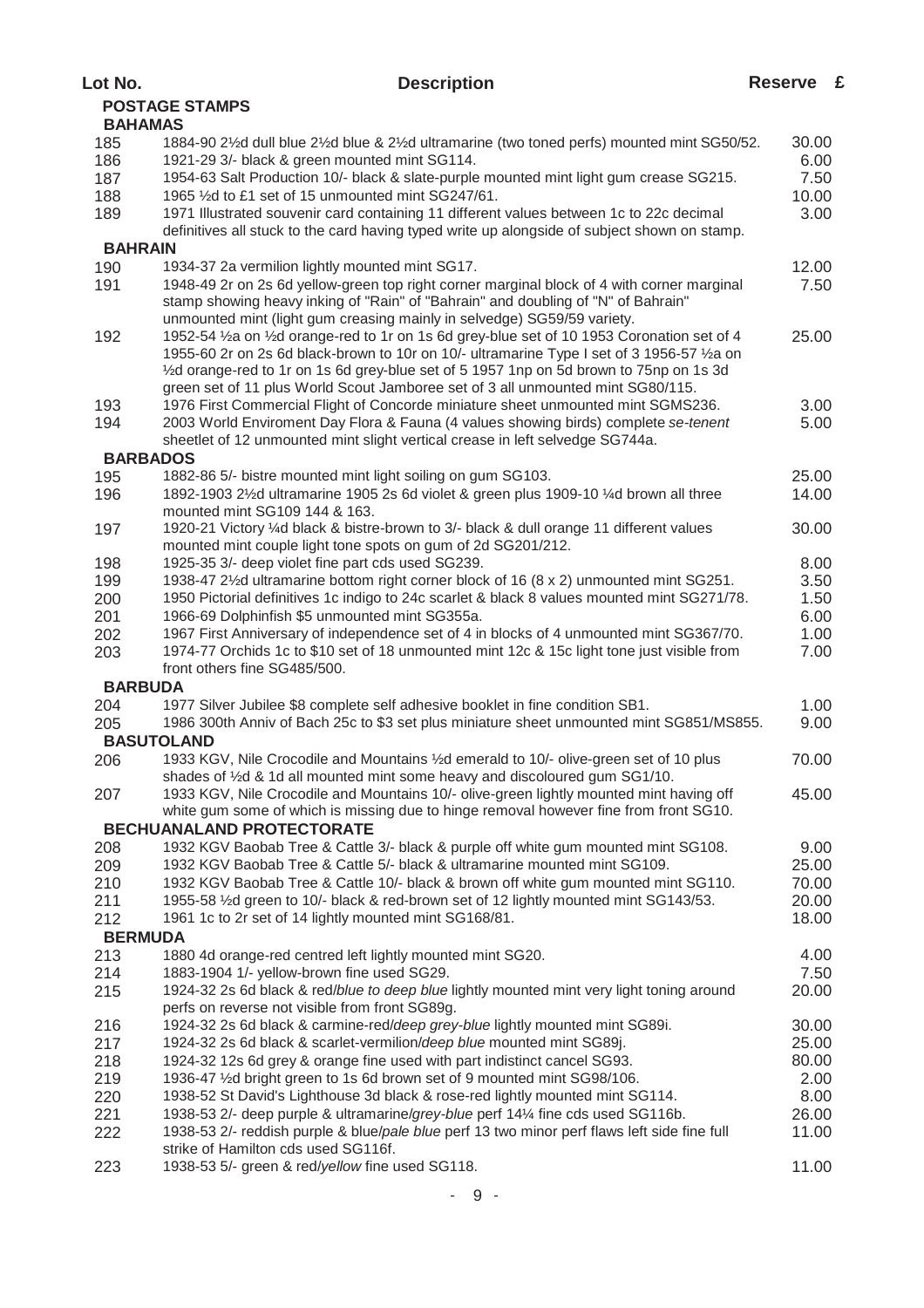## **Lot No. Description Reserve £**

|     | <b>POSTAGE STAMPS</b>                                                                         |       |
|-----|-----------------------------------------------------------------------------------------------|-------|
|     | <b>BERMUDA (contd.)</b>                                                                       |       |
| 224 | 1938-53 2/- deep purple & ultramarine/grey-blue perf 14 lightly mounted mint SG116.           | 22.00 |
| 225 | 1938-53 2/- deep purple & ultramarine/grey-blue perf 141/4 mounted mint usual gum SG116b.     | 60.00 |
| 226 | 1938-53 2/- reddish purple & blue/pale blue perf 13 ordinary paper small light stain on gum   | 4.50  |
|     | unmounted mint SG116f.                                                                        |       |
| 227 | 1938-53 2s 6d black & red/grey-blue chalk surface paper mounted mint usual gum SG117.         | 16.00 |
| 228 | 1938-53 5/- pale bluish green & carmine-red/pale yellow fine used SG118d.                     | 13.00 |
| 229 | 1938-53 5/- pale bluish green & carmine-red/pale yellow perf 14 ordinary paper lightly        | 22.00 |
|     | mounted mint SG118d.                                                                          |       |
| 230 | 1938-53 10/- green & deep lake/pale emerald perf 14 mounted mint usual gum SG119.             | 85.00 |
| 231 | 1938-53 10/- green & deep lake/pale emerald perf 14 chalk surface paper lightly mounted       | 95.00 |
|     | mint with much cleaner gum than usual SG119.                                                  |       |
| 232 | 1938-53 10/-bluish green & deep red/green perf 14 chalk surface paper lightly mounted mint    | 47.00 |
|     | with much cleaner gum than usual SG119a.                                                      |       |
| 233 | 1938-53 10/-yellowish-green & carmine-red/green ordinary paper mounted mint SG119c.           | 16.00 |
|     |                                                                                               |       |
| 234 | 1938-53 10/ green & vermilion/green perf 13 ordinary paper mounted mint SG119e.               | 9.00  |
| 235 | 1938-53 12s 6d grey & pale orange perf 14 chalk surface paper mounted mint one small tne      | 22.00 |
|     | spot on gum SG120b.                                                                           |       |
| 236 | 1938-53 12s 6d grey & pale orange perf 14 ordinary paper mounted mint SG120c.                 | 27.00 |
| 237 | 1938-53 12s 6d grey & pale orange fine part St Georges cds used SG120b.                       | 15.00 |
| 238 | 1938-53 £1 pale purple & black/pale red fine part St Georges's cds used SG121b.               | 17.00 |
| 239 | 1938-53 £1 bright violet & black/scarlet perf 13 chalk surface paper mounted mint SG121e.     | 40.00 |
| 240 | 1962-68 Historical Buildings definitives 2d Church of St Peter's 3d Government House 1892     | 12.00 |
|     | & 6d Perot's Post Office 1848 (crease in bottom right corner selvedge) each value in part     |       |
|     | sheets of 25 (5 x 5) being bottom five rows of sheet from plate 1 having selvedge on three    |       |
|     | sides plus 10d Bermuda Cottage circa 1705 x 4 right marginal blocks of 6 (3 x 2) all          |       |
|     | unmounted mint SG164/65 168 & 170a.                                                           |       |
| 241 | 1994 Cultural Heritage 25c to \$2 set of 4 unmounted mint SG723/26.                           | 2.00  |
|     | <b>BRITISH ANTARCTIC TERRITORY</b>                                                            |       |
| 242 | 1963-69 1/2d deep blue to £1 black & light blue 15 values lightly mounted mint plus later £1  | 45.00 |
|     | red & brownish black unmounted mint SG1/15a.                                                  |       |
| 243 | 1994 50th Anniv of Operation Tabarin 15p to 72p set of 4 unmounted mint SG236/39.             | 2.00  |
| 244 | 1995 Geological Structures 17p to 76p set of 4 1996 24th Meeting of Scientific Committee      | 7.50  |
|     | 17p to 76p set of 4 plus Whales 17p to 76p set of 4 all fine used SG256/68.                   |       |
|     | <b>BRITISH GUIANA</b>                                                                         |       |
| 245 | 1876-79 48c red-brown watermark Crown CC lightly mounted mint couple light creases and        | 20.00 |
|     | couple slightly short perfs SG133.                                                            |       |
| 246 | 1890 1c surcharge in red on \$1 black & green top bar of red surcharge short at left plus all | 2.00  |
|     | surchage shifted to right mounted mint off white gum SG207.                                   |       |
| 247 | 1898 Queen Victoria's Jubilee 1c blue-black & carmine-red light black soiling on part of gum  | 2.00  |
|     | SG216 plus 1931 Centenary of County Union 6c blue both mounted mint SG286.                    |       |
| 248 | 1938-52 Mount Roraima \$2 purple perf 14 x 13 lightly mounted mint SG318a.                    | 7.00  |
| 249 | 1954-63 Kaieteur Falls 48c ultramarine & brown lake plus 48c bright ultramarine and pale      | 8.00  |
|     | lake-brown De La Rue printing mounted mint SG341 & 341ab.                                     |       |
|     | <b>BRITISH HONDURAS &amp; BELIZE</b>                                                          |       |
| 250 | 1872-79 3d red-brown perf 121/2 mounted mint couple missing perfs mounted mint with small     | 20.00 |
|     | brown stain and some pencil lines on gum SG7.                                                 |       |
| 251 | 1888 2 Cents surcharge on 1d rose mounted mint SG27.                                          | 4.00  |
|     | 1888-91 10 Cents surcharge on 4d mauve mounted mint SG40.                                     |       |
| 252 |                                                                                               | 7.00  |
| 253 | 1888-91 20 Cents surcharge on 6d yellow mounted mint SG41.                                    | 4.50  |
| 254 | 1891 15c surcharge on 6c on 3d ultramarine mounted mint SG50.                                 | 5.00  |
| 255 | 1899 Revenue overprint on 5c ultramarine lightly mounted mint SG66.                           | 5.00  |
| 256 | 1902-04 20c dull & bright purple mounted mint small collectors mark on gum SG83.              | 3.50  |
| 257 | 1908-11 1c green to 25c black/green set of 4 mounted mint SG95/100.                           | 12.00 |
| 258 | 1921 Peace 2c rose-red mounted mint SG121.                                                    | 2.50  |
| 259 | 1922 4c slate mounted mint SG123.                                                             | 3.50  |
| 260 | 1935 Silver Jubilee 3c to 25c set of 4 mounted mint two lightly toned perfs on 5c SG143/46.   | 5.00  |
| 261 | 1938-47 KGVI pictorial definitives 1c bright magenta & green to \$5 scarlet & brown set of 12 | 50.00 |
|     | plus 2c perf 12 all mounted mint SG150/161 & 151a.                                            |       |
| 262 | 1938-47 Court House Belize \$1 scarlet & olive lightly mounted mint SG159.                    | 12.00 |
|     |                                                                                               |       |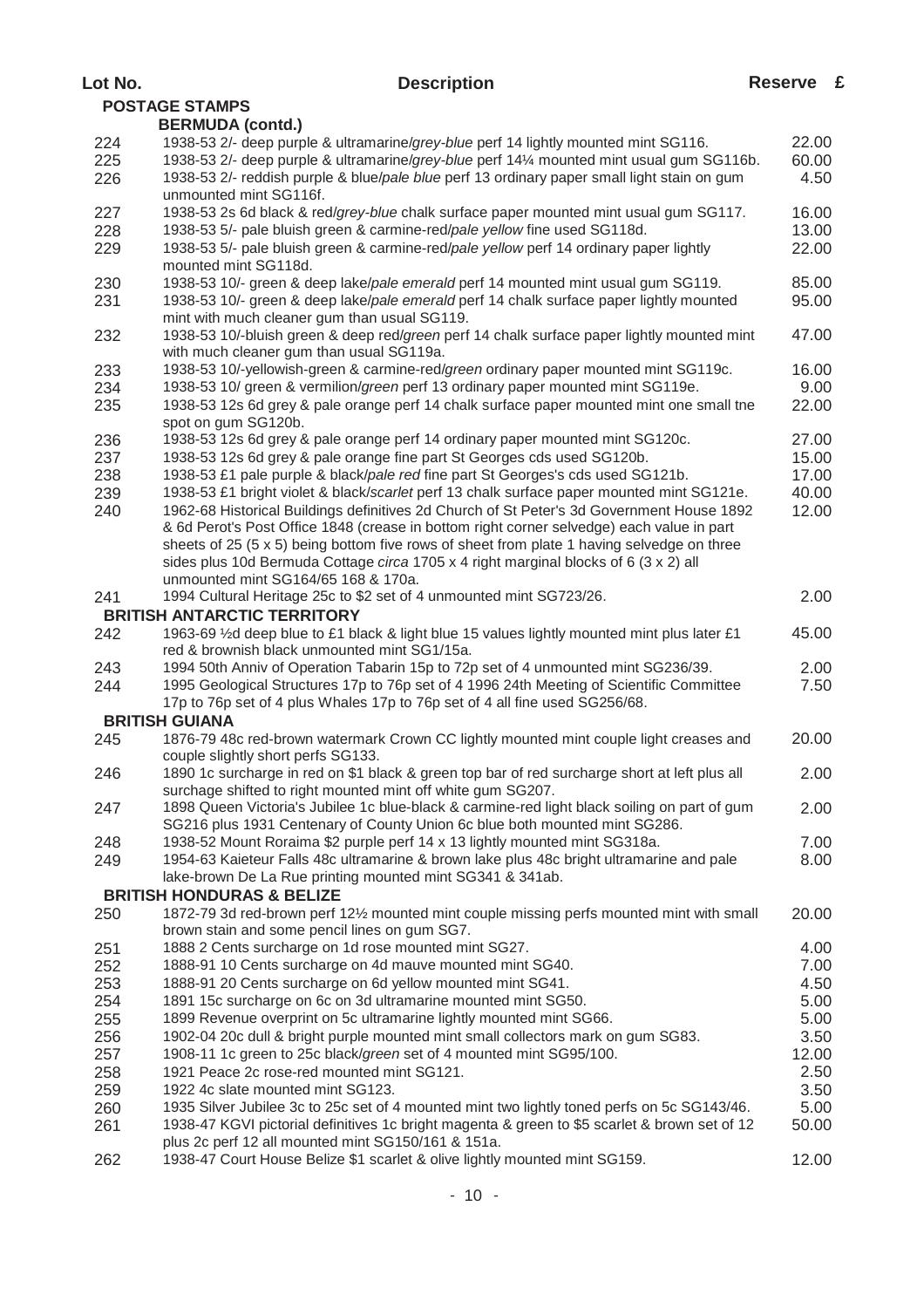| Lot No.    | <b>Description</b>                                                                                                                                                                     | Reserve £      |  |
|------------|----------------------------------------------------------------------------------------------------------------------------------------------------------------------------------------|----------------|--|
|            | <b>POSTAGE STAMPS</b>                                                                                                                                                                  |                |  |
|            | <b>BRITISH HONDURAS &amp; BELIZE (contd.)</b>                                                                                                                                          |                |  |
| 263        | 1984 Marine Life 10c Sea Fan Coral & Sea Sponge five different progressive colour proofs<br>each in block of 4 ex printers achieves unmounted mint SG772a proofs.                      | 35.00          |  |
|            | <b>BRITISH INDIAN OCEAN TERRITORY</b>                                                                                                                                                  |                |  |
| 264        | 1968 BIOT overprint on Seychelles pictorial definitives 5c to 10r set of 15 with 40c value no                                                                                          | 9.00           |  |
|            | stop after "I" variety all lightly mounted mint SG1/15 inc 6a.<br>1994 Sharks 15p to £1 bottom marginal imprint set of 12 unmounted mint SG155/66.                                     | 15.00          |  |
| 265<br>266 | 2008 90th Anniv of the Royal Air Force 27p x 3 different designs and 54p each in sheetlet of                                                                                           | 12.00          |  |
|            | 8 stamps and 1 label all unmounted mint SG379/81 & 383.                                                                                                                                |                |  |
| 267        | 2008 90th Anniv of the Royal Air Force £1.72 miniature sheet unmounted mint SGMS384.                                                                                                   | 2.00           |  |
|            | <b>BRITISH LEVANT</b>                                                                                                                                                                  |                |  |
| 268        | 1905 11/2d dull purple & green & 2d grey-green & carmine-red mounted mint SGL3/L4.                                                                                                     | 2.00           |  |
| 269        | 1905-08 2pi on 5d dull purple & ultramarine chalk surface paper mounted mint SG14a.                                                                                                    | 7.50           |  |
|            | <b>BRITISH LEVENT - TURKISH CURRENCY</b>                                                                                                                                               |                |  |
| 270        | 1887-96 40pa surcharge on 21/2d purple/blue mounted mint SG4.                                                                                                                          | 5.00           |  |
| 271        | 1902-05 40pa surcharge on 21/2d ultramarine mounted mint SG8.                                                                                                                          | 5.50           |  |
|            | <b>BRITISH OCC ITALIAN COLONIES - MIDDLE EAST FORCES</b>                                                                                                                               |                |  |
| 272        | 1942 MEF overprint 3d violet type M2 overprint fine used SGM9.                                                                                                                         | 17.00          |  |
|            | <b>BRITISH OCC ITALIAN COLONIES - CYRENAICA</b>                                                                                                                                        |                |  |
| 273        | 1950 Mounted Warrior 1m to 50m 10 values unmounted mint SG136/45.                                                                                                                      | 3.00           |  |
| 274        | 1950 Mounted Warrior 1m brown to 500m orange-yellow & green nice clean colours set of 13                                                                                               | 45.00          |  |
|            | lightly mounted mint SG136/48.                                                                                                                                                         | 2.00           |  |
| 275        | 1950 Postage Due 4m blue-green large diagonal closed tear at left couple lightly toned perfs<br>used having concentric circle cancel SGD150.                                           |                |  |
|            | <b>BRITISH OCC ITALIAN COLONIES - ERITREA</b>                                                                                                                                          |                |  |
| 276        | 1948-49 BMA overprint 5c on 1/2d pale green to 10/- on 10/- ultramrine set of 13 lightly                                                                                               | 16.00          |  |
|            | mounted mint top 3 values unmounted mint SGE1/E12.                                                                                                                                     |                |  |
|            | <b>BRITISH OCC ITALIAN COLONIES-ERITREA POSTAGE DUES</b>                                                                                                                               |                |  |
| 277        | 1948 BMA overprint 5c on 1/2d emerald to 1/- on 1/- deep blue postage due set of 5 lightly                                                                                             | 13.00          |  |
|            | mounted mint SGED1/ED5.                                                                                                                                                                |                |  |
| 278        | 1948 BA overprint 5c on 1/2d emerald to 1/- on 1/- deep blue postage due set of 5 lightly                                                                                              | 16.00          |  |
|            | mounted mint SGED6/ED10.                                                                                                                                                               |                |  |
|            | <b>BRITISH OCC ITALIAN COLONIES - ERITREA REVENUES</b>                                                                                                                                 |                |  |
| 279        | 1943 Inland Revenue 4/- black & blue fine part purple fiscally used Barefoot 40.                                                                                                       | 1.50           |  |
| 280        | 1952 Inland Revenue New Ethiopian currency \$7.00 surcharge on 20/- greenish blue fine<br>used having two strikes of black fiscal cds Barefoot 62.                                     | 8.00           |  |
| 281        | 1952 Inland Revenue New Ethiopian currency \$35.00 surcharge on 100/- purple-brown fine                                                                                                | 15.00          |  |
|            | used having part strike of black fiscal cds bottom left corner Barefoot 63.                                                                                                            |                |  |
|            | <b>BRIT OCCUPATION OF ITALIAN COLONIES -TRIPOLITANIA</b>                                                                                                                               |                |  |
| 282        | 1948 BMA 1L on 1/2d pale green to 240L on 10/- ultramarine set mounted mint SGT1/T13.                                                                                                  | 12.00          |  |
| 283        | 1950 BA overprint 1L on 1/2d pale green to 240L on 10/- ultramarine set of 13 mix of mounted                                                                                           | 29.00          |  |
|            | and lightly mounted mint apart from 240L on 10/- which is unmounted mint SGT14/T26.                                                                                                    |                |  |
| 284        | 1951 BA overprint 1L on 1/2d pale orange to 240L on 10/- ultramarine set of 8 lightly mounted                                                                                          | 20.00          |  |
|            | mint SGT27/T34.                                                                                                                                                                        |                |  |
|            | <b>BRIT OCCUPATION ITALIAN COLONIES-TRIPOLITANIA DUES</b>                                                                                                                              |                |  |
| 285<br>286 | 1948 BMA overprint 1L on 1/2d emerald to 24L on 1/- blue set of 5 mounted mint SGTD1/TD5.<br>1950 BA overprint 1L on 1/2d emerald to 24L on 1/- blue set of 5 mounted mint SGTD6/TD10. | 10.00<br>20.00 |  |
|            | <b>BRITISH POSTAL AGENCIES IN EASTERN ARABIA</b>                                                                                                                                       |                |  |
| 287        | 1948 Royal Silver Wedding 21/2 on 21/2d ultramarine & 15r on £1 blue fine used SG25/26.                                                                                                | 9.00           |  |
| 288        | 1950-55 1/2a on 1/2d orange to 2r on 2s 6d green set of 7 lightly mounted mint SG35/41.                                                                                                | 20.00          |  |
| 289        | 1955-60 2r surcharge on 2s 6d black brown type II & type III mounted mint SG56a/56b.                                                                                                   | 10.00          |  |
| 290        | 1955-60 5r surcharge on 5/- rose-red type I & type II mounted mint SG57/57b.                                                                                                           | 10.00          |  |
| 291        | 1960-61 5r surcharge on 5/- rose-red very fine used block of 4 (few perfs trimmed on top right                                                                                         | 40.00          |  |
|            | stamp) having single central strike of Bahrain double ring cds dated 2 May (year unclear) with                                                                                         |                |  |
|            | an additional part cancel on right hand pair SG93.                                                                                                                                     |                |  |
|            | <b>BRITISH SOLOMON ISLANDS.</b>                                                                                                                                                        |                |  |
| 292        | 1994 Volcanoes 30c to 90c set of 4 plus miniature sheet unmounted mint SG812/MS816.                                                                                                    | 1.50           |  |
| 293        | 1994 Loss of the La Perouse Expedition 30c to \$3 set of 5 unmounted mint SG817/21.                                                                                                    | 1.50           |  |
| 294        | 2008 90th Anniv of the Royal Air Force \$4 Sir Hugh Dowding sheetlet of 8 stamps plus one<br>label unmounted mint SG1232.                                                              | 5.00           |  |
|            |                                                                                                                                                                                        |                |  |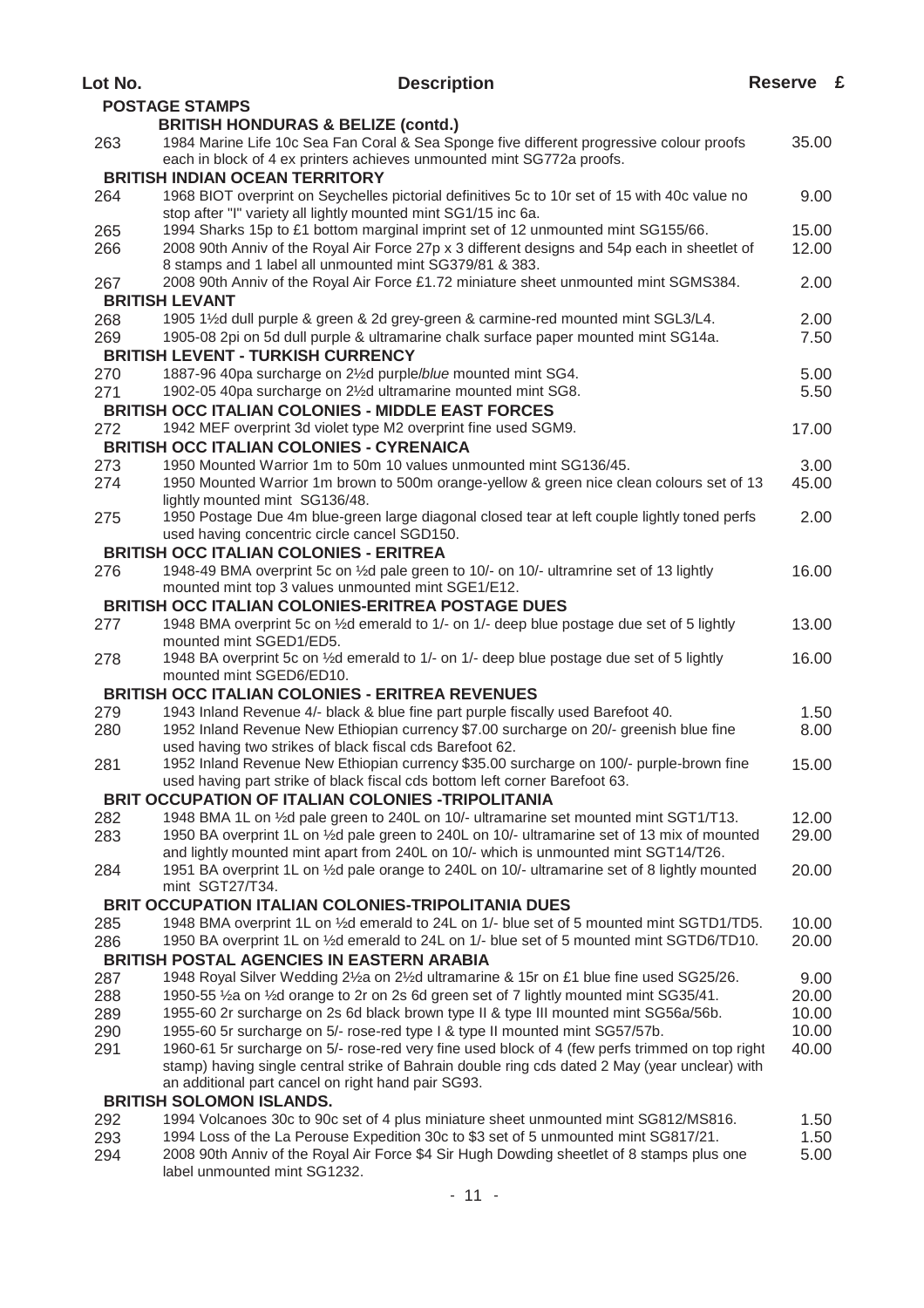|               | <b>POSTAGE STAMPS</b><br><b>BRITISH VIRGIN IS.</b>                                                                                                                              |       |
|---------------|---------------------------------------------------------------------------------------------------------------------------------------------------------------------------------|-------|
| 295           | 1938-47 1/- olive-brown chalk surface paper mounted mint light stain on reverse SG117.                                                                                          | 4.00  |
| 296           | 1938-47 2s 6d sepia chalk surface paper mounted mint SG118.                                                                                                                     | 13.00 |
|               |                                                                                                                                                                                 |       |
| 297           | 1948 Royal Silver Wedding 21/2d ultramarine & £1 black both fine used SG124/25.<br>1956-62 1/2c black & reddish purple and 1c turquoise-blue & slate each value in bottom right | 7.50  |
| 298           | corner marginal printers imprint & plate number blocks of 8 (4 x 2) unmounted mint having                                                                                       | 3.00  |
|               | light soiling and creasing SG149/150.                                                                                                                                           |       |
| 299           | 1979 Marine Life 1/2c to \$5 set of 17 unmounted mint SG417/33.                                                                                                                 | 7.00  |
| 300           | 2008 90th Anniv of the Royal Air Force 18c sheetlet of 8 stamps unmounted mint SG1202.                                                                                          | 1.50  |
| <b>BRUNEI</b> |                                                                                                                                                                                 |       |
| 301           | 1908-22 \$1 black & red/blue lightly mounted mint SG46.                                                                                                                         | 7.00  |
| 302           | 1947-51 \$1 black & scarlet lightly mounted mint SG90.                                                                                                                          | 4.50  |
| 303           | 1947-51 \$5 green & red-orange lightly mounted mint SG91.                                                                                                                       | 6.50  |
| 304           | 1947-51 \$10 black & purple lightly mounted mint SG92.                                                                                                                          | 32.00 |
| 305           | 1952-58 1c black to \$5 black & maroon set of 15 lightly mounted mint SG100/13.                                                                                                 | 15.00 |
| 306           | 1952-72 1c to \$1 12 values mixed watermarks mounted mint between SG100/129.                                                                                                    | 2.50  |
| 307           | 1974 4c to \$10 set of 16 unmounted mint SG218/33.                                                                                                                              | 4.50  |
| 308           | 1989 60th Anniv of Gas & Oil Industry 20c to \$2 set of 5 unmounted mint SG463/67.                                                                                              | 4.00  |
| 309           | 1990 International Literacy Year 15c to \$1 set of 3 unmounted mint SG471/73.                                                                                                   | 1.50  |
| <b>BURMA</b>  |                                                                                                                                                                                 |       |
| 310           | 1937 3p slate mounted mint 12a claret very lightly mounted mint one toned perf SG1 & 12.                                                                                        | 3.00  |
| 311           | 1937 1r chocolate & green centred right & high mounted mint SG13.                                                                                                               | 12.00 |
| 312           | 1937 2r carmine & orange lightly mounted mint very light gum crease SG14.                                                                                                       | 9.00  |
| 313           | 1938-40 1p red-orange to 2r brown & purple 14 values mounted mint SG18b/31.                                                                                                     | 12.00 |
| 314           | 1945 Mily Admin 1p red-orange to 10r brown & myrtle set of 16 unmounted mint SG35/50.                                                                                           | 2.00  |
| 315           | 1945 Mily Admn 1p red-orange to 10r brown & mrytle set of 16 unmounted mint SG35/50.                                                                                            | 1.50  |
| 316           | 1946 10r claret & violet lightly mounted mint SG63.<br>1946 Victory 9p turquoise-green to 3a 6p ultramarine set of 4 each value in mint block of 12                             | 5.00  |
| 317           | (6 x 2) mounted on two stamps rest unmounted 9p block couple of creases SG64/67.                                                                                                | 3.00  |
| 318           | 1947 Interim Burmese Government overprints 3p brown to 1r violet & maroon 12 values                                                                                             | 3.00  |
|               | unmounted mint SG68/79.                                                                                                                                                         |       |
| 319           | 1948-49 First Anniv of Murder of Aung San and his Ministers 3p ultramarine to 5r<br>purple-brown x 2 sets of 12 SG88/99 plus 1949 First Anniv of Independence 3p ultramarine    | 2.50  |
|               | to 2r indigo 12 different values SG100/111 plus same with Official overprint SGO114/O123 all                                                                                    |       |
|               | mounted on part album pages.                                                                                                                                                    |       |
|               | <b>CANADA - NEW BRUNSWICK</b>                                                                                                                                                   |       |
| 320           | 1860-63 2c orange unused (no gum) small circular stain on front SG10.                                                                                                           | 3.00  |
|               | <b>CANADA - NEWFOUNDLAND</b>                                                                                                                                                    |       |
| 321           | 1860s Imperf block of 9 stamps comprising top horizontal row of three 2d orange-vermilion                                                                                       | 50.00 |
|               | middle horizontal row of three 4d orange-vermilion and bottom horizontal row of three 6d                                                                                        |       |
|               | orange-vermilion having large margins all sides on ungummed soft creamish paper having                                                                                          |       |
|               | light tone spotting on reverse just visible on front. Origin unknown could be printers proof or                                                                                 |       |
|               | maybe Sperati forgery SG10/12/14.                                                                                                                                               |       |
| 322           | 1887 Atlantic Cod 2c orange-vermilion centred high unmounted mint gum bend SG51.                                                                                                | 6.00  |
| 323           | 1887 Common Seal 5c deep blue mounted mint few light tone spots on gum SG53.                                                                                                    | 18.00 |
| 324           | 1910 Endeavour (immigrant ship 1610) 4c violet lightly mounted mint SG98.                                                                                                       | 6.50  |
| 325           | 1911-16 Coronation 1c yellow-green to 15c lake plus 2c rose-red shade 12 values odd light                                                                                       | 38.00 |
|               | tone spot on gum of few values mounted mint usual off white gum SG117/27 inc 118a.                                                                                              |       |
| 326           | 1937 Additional Coronation 1c grey x 2 7c bright ultramarine x 3 10c blackish brown 14c                                                                                         | 10.00 |
|               | black 20c green 25c slate x 2 and 48c slate-purple all mounted mint between SG257/67.                                                                                           |       |
| 327           | 1937 Coronation 2c to 5c set of 3 plus additional 1c grey to 48c set of 11 (assumed                                                                                             | 12.00 |
|               | cheapest) all lightly mounted mint SG254/267.                                                                                                                                   |       |
| 328           | 1939-49 Postage Dues 1c green to 10c violet (one lightly toned perf on this value only) set of                                                                                  | 5.00  |
|               | 6 lightly mounted mint SGD1/D6.                                                                                                                                                 |       |
| <b>CANADA</b> |                                                                                                                                                                                 |       |
| 329           | 1860s-1938 Fifty used stamps condition mixed includes 20c x 2 different and 50c KEVII                                                                                           | 25.00 |
|               | values to 10c x 2 (no KGV) and KGVI 4 values to \$1 SG cat £500+.                                                                                                               |       |
| 330           | 1860s-1980s Hagner containing 60+ used stamps mainly QV 3c (good for shades and<br>cancels) plus 1970's-80s \$23 face value in stamps (few booklets) plus a few USA stamps.     | 12.00 |
|               |                                                                                                                                                                                 |       |

331 1897-98 2c violet imperf horizontal pair proof on ungummed thick white card SG144a. 25.00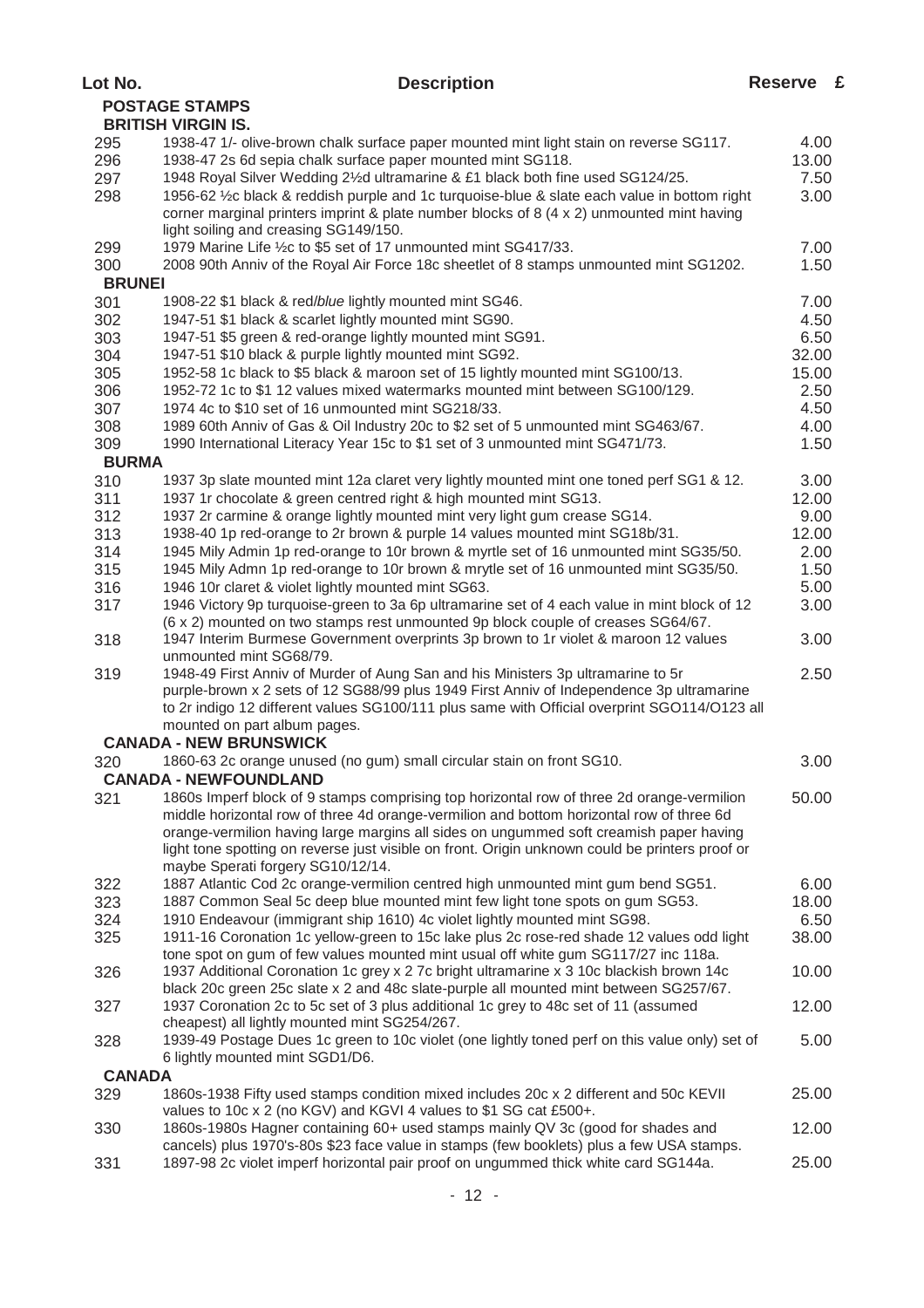| ×<br>٠ | ı.<br>۹ |
|--------|---------|
|--------|---------|

|            | <b>POSTAGE STAMPS</b>                                                                                                                                                                                                                                       |       |
|------------|-------------------------------------------------------------------------------------------------------------------------------------------------------------------------------------------------------------------------------------------------------------|-------|
|            | <b>CANADA (contd.)</b>                                                                                                                                                                                                                                      |       |
| 332        | 1897-98 3c carmine imperf horizontal pair proof on ungummed thick white card SG145a.                                                                                                                                                                        | 25.00 |
| 333        | 1898-1902 20c olive-green centred a little left mounted mint clean gum SG165.                                                                                                                                                                               | 50.00 |
| 334        | 1903 50c deep violet centred right & low mounted mint light tone marks around perfs visible                                                                                                                                                                 | 30.00 |
|            | both sides SG187.                                                                                                                                                                                                                                           |       |
| 335        | 1922-31 3c carmine (Die I) imperf block of 4 (2 pairs) unmounted mint SG261 x 2.                                                                                                                                                                            | 15.00 |
| 336        | 1927 60th Anniv of Confederation Commemorative issue set plus Historical issue set plus<br>1942-48 War Effort HMS Cossack x 2 all good to fine used SG266/73 and 388.                                                                                       | 8.00  |
| 337        | 1928-29 12c Quebec Bridge few short perfs at left full cds used 20c Harvesting centred right                                                                                                                                                                | 3.00  |
|            | & high part cds used 50c Bluenose indistinct cancel \$1 Parliament Buildings purple cds<br>cancel 1930-31 50c Arcadian Memorial Church part roller cancel two missing perfs at top and<br>Ottawa Conference 6c on 5c part slogan cancel SG282/85 302 & 318. |       |
| 338        | 1932 Ottawa Conference 13c green & Air 6c on 5c deep brown unmounted mint SG317/18.                                                                                                                                                                         | 5.00  |
| 339        | 1932-33 Old Citadel Quebec 13c bright violet block of 4 fine used SG325.                                                                                                                                                                                    | 2.00  |
| 340        | 1932-33 Coil Stamps 1c green to 3c scarlet imperf x perf 81/2 mint set of 3 1c unmounted mint<br>2c & 3c lightly mounted mint SG326/28.                                                                                                                     | 10.00 |
| 341        | 1935 Silver Jubilee 1c green to 13c blue set of 6 fine used SG335/40.                                                                                                                                                                                       | 5.00  |
| 342        | 1935 1c green to 50c violet fine used 13c & 20c part roller parcel cancels SG341/50.                                                                                                                                                                        | 4.00  |
| 343        | 1935 1c green to \$1 bright blue set of 11 lightly mounted to mounted mint SG341/51.                                                                                                                                                                        | 20.00 |
| 344        | 1935 Air 6c red-brown mounted mint SG355.                                                                                                                                                                                                                   | 1.00  |
|            | 1937-38 1c green to 8c orange 6 different values mounted mint most lightly SG357/62.                                                                                                                                                                        | 5.00  |
| 345        | 1965-69 Thirty two different commemoratives (560 stamps in total) in blocks inc part sheets                                                                                                                                                                 | 8.00  |
| 346        | all unmounted mint between 1965 5c National Flag and 1969 50th Anniv of International<br>Labour Organisation issues SG564/635.                                                                                                                              |       |
| 347        | 1967 Bilingual Canadian Post Office presentation folder having 1967 Centenarial definitive                                                                                                                                                                  | 7.50  |
|            | issue 1c to \$1 original set of 12 values SG579/90 with detailed write up.                                                                                                                                                                                  |       |
| 348        | 1992 Canada Day Paintings 42c sheetlet of 12 se-tenant stamps unmounted mint SG1503ab                                                                                                                                                                       | 5.00  |
| 349        | 1994 Greetings 43c self adhesive booklet pane of 10 and labels unmounted mint SG1580a.                                                                                                                                                                      | 1.50  |
| 350        | 1994 Prehistoric Canada 43c top left corner marginal block of 4 unmounted mint SG1613a.                                                                                                                                                                     | 1.50  |
|            | <b>CANADA - REVENUE STAMPS</b>                                                                                                                                                                                                                              |       |
| 351        | 1936 Registration Clerk's Abstract counterfoils numbers 19383 and 19390 to 19398 (ten in                                                                                                                                                                    | 10.00 |
|            | total) each completed and bearing Saskatchewan Law Stamp \$1 purple-black (one plus 50c<br>orange) Barefoot 37/38 tied by Cancelled Provincial Auditor handstamp.                                                                                           |       |
|            | <b>CAYMAN ISLANDS</b>                                                                                                                                                                                                                                       |       |
|            | 1938-48 Beach View 2/- deep green mounted mint off white gum SG124a.                                                                                                                                                                                        | 3.00  |
| 352        |                                                                                                                                                                                                                                                             |       |
| 353        | 1938-48 Beach View 2/- deep-green mounted mint SG124a.                                                                                                                                                                                                      | 2.00  |
| 354        | 1950 10/- black & scarlet very lightly mounted mint with very light gum crease SG147.                                                                                                                                                                       | 2.50  |
| 355        | 1950 Government Offices 10/- black & scarlet very fine used SG147.                                                                                                                                                                                          | 8.00  |
| 356        | 1994 Bicentenary of Wreck of Ten Sail 10c to \$2 set of 5 unmounted mint SG788/92.                                                                                                                                                                          | 1.50  |
|            | <b>CEYLON AND SRI LANKA</b>                                                                                                                                                                                                                                 |       |
| 357        | 1857-59 10d dull vermilion 31/2 margins just into top right fine used SG9.                                                                                                                                                                                  | 55.00 |
| 358        | 1861-82 19 used stamps mixed condition values to 10d, 1/- & 96c between SG22/143.                                                                                                                                                                           | 6.00  |
| 359        | 1861-64 1/- slate-violet watermark star off centre usual perfs light soiling both sides mounted<br>mint with some gum loss SG26.                                                                                                                            | 8.00  |
| 360        | 1863-66 1/2d dull mauve usual perfs and centring light soiling on front mounted mint SG48.                                                                                                                                                                  | 6.00  |
| 361        | 1863-66 1/2d reddish lilac usual perfs and centring unused (no gum) SG48b.                                                                                                                                                                                  | 7.00  |
| 362        | 1885 5c surcharge on 4c rose surcharge inverted with 2021 RPSL certificate stating<br>surcharge is forged mounted mint light even gum tone SG178a.                                                                                                          | 18.00 |
| 363        | 1910-11 2c brown-orange marginal block of 4 unmounted mint SG292.                                                                                                                                                                                           | 1.50  |
| 364        | 1921-35 Range of 31 fine used (most cds) different stamps comprising 1921-32 1c brown to<br>5r black/emerald (Die II) 19 values inc some die variations plus 1935 2c black & carmine to 1r                                                                  | 20.00 |
|            | violet-blue & chocolate set of 11 plus 2c perf 14 between SG338/356 & 368/78 & 368a.                                                                                                                                                                        |       |
| 365        | 1938-49 KGVI pictorial definitives 52 stamps slight duplication inc pairs mint values to 2r<br>used values to 5r displayed on two album pages unchecked for perfs or watermarks STC                                                                         | 12.00 |
|            | £100+ between SG386/397.<br>1947 Inauguration of New Constitution set of 4 in blocks of 4 unmounted mint SG402/05.                                                                                                                                          | 1.50  |
| 366<br>367 | 1976-96 Vesak Festival five different miniature sheets all unmounted mint comprising                                                                                                                                                                        | 5.00  |
|            | SGMS624 MS728 MS811 MS1299 & MS1330.                                                                                                                                                                                                                        |       |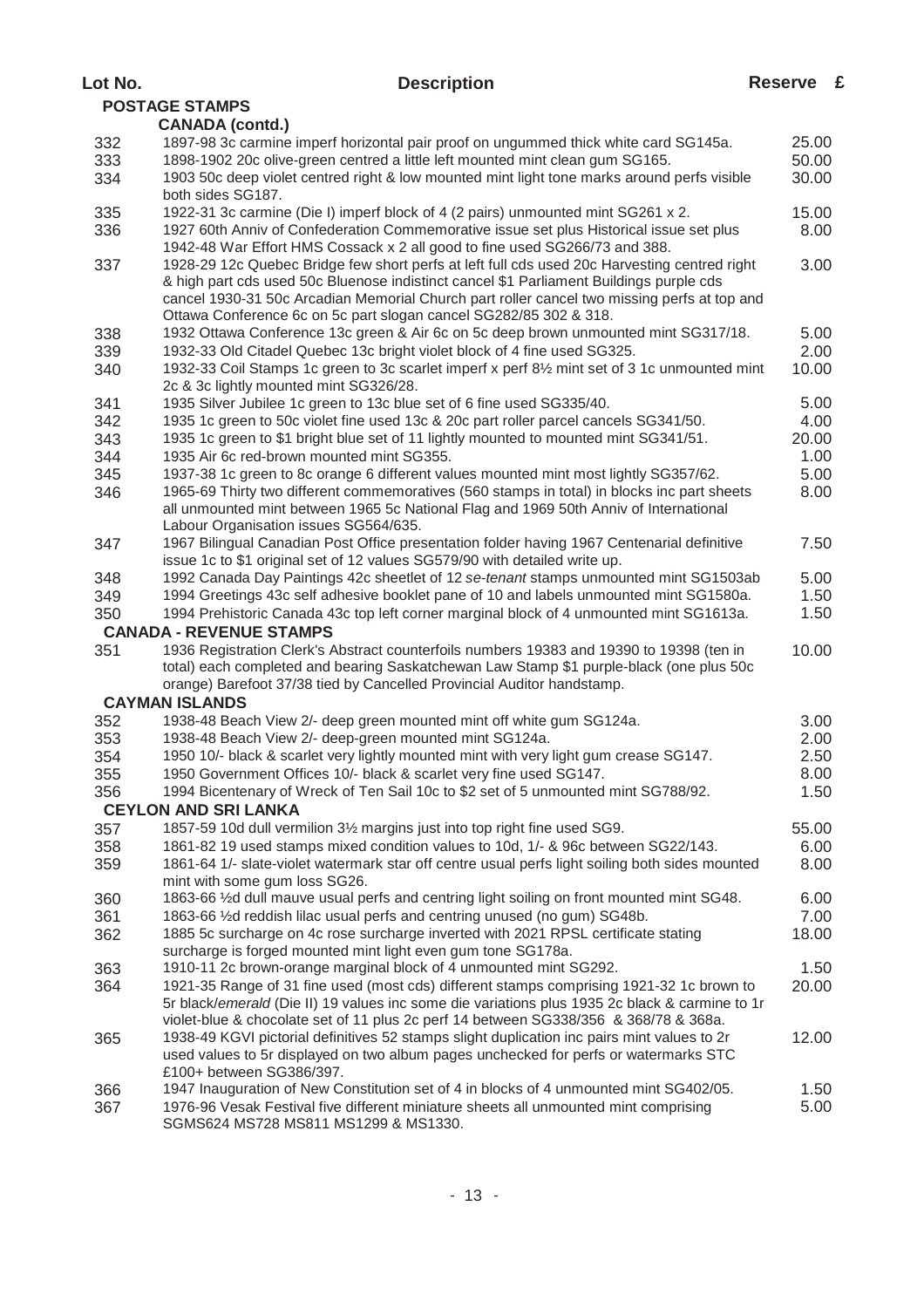| Lot No.                | <b>Description</b>                                                                                                                                                                                                                                                                                                                                                                                                          | Reserve £ |  |
|------------------------|-----------------------------------------------------------------------------------------------------------------------------------------------------------------------------------------------------------------------------------------------------------------------------------------------------------------------------------------------------------------------------------------------------------------------------|-----------|--|
|                        | <b>POSTAGE STAMPS</b>                                                                                                                                                                                                                                                                                                                                                                                                       |           |  |
|                        | <b>CHRISTMAS ISLAND</b>                                                                                                                                                                                                                                                                                                                                                                                                     |           |  |
| 368                    | Australia - 1994 Philakorea 94 miniature sheet comprising 45c Kangaroos and Koalas<br>SG1453/58 having inscriptions in selvedge. Refer note under SG1464f.                                                                                                                                                                                                                                                                  | 1.50      |  |
| 369                    | 1995 Year of the Pig 45c 85c & miniature sheet unmounted mint SG400/MS402.<br><b>COMMONWEALTH</b>                                                                                                                                                                                                                                                                                                                           | 1.00      |  |
| 370                    | 1978 25th Anniversary of Coronation booklets comprising Anitigua \$7.25 self adhesive                                                                                                                                                                                                                                                                                                                                       | 7.50      |  |
|                        | booklet Barbuda overprint on Antigua \$11.50 self adhesive booklet Grenada \$6.80 self<br>adhesive booklet Monserrat \$13.35 booklet plus presentation folder containing 40c to \$2.50<br>set of 4 each value in in sheetlet of 10 and miniature sheet plus St Vincent presentation folder<br>containing 40c to \$2.50 set of 4 each value in in sheetlet of 10 and miniature sheet and 1977<br>\$5 Silver Jubilee booklet. |           |  |
|                        | <b>COOK ISLANDS</b>                                                                                                                                                                                                                                                                                                                                                                                                         |           |  |
| 371                    | 1944-46 1/2d black & deep green to 6d black & orange six different values each in block of 4<br>having single central strike of Rarotonga cds dated 7 or 9 July 1945 SG137/42.                                                                                                                                                                                                                                              | 60.00     |  |
| 372                    | 1949-61 2/- yellow-brown & carmine lightly mounted mint SG158.                                                                                                                                                                                                                                                                                                                                                              | 1.50      |  |
| 373                    | 1989 20th Anniversary of First Manned Moon Landing 40c 55c 65 & 75c each value in<br>se-tenant horizontal pair unmounted mint SG1213/20.                                                                                                                                                                                                                                                                                    | 3.50      |  |
| 374                    | 1989 Christmas 70c to \$1.50 set plus \$6.40 miniature sheet 1990 Christianity in the Cook<br>Islands 70c to \$1.60 set plus 90c miniature sheet unmounted mint SG1227/MS1236.                                                                                                                                                                                                                                              | 4.50      |  |
|                        | <b>COOK ISLANDS - AITUTAKI</b>                                                                                                                                                                                                                                                                                                                                                                                              |           |  |
| 375                    | 1911-16 One Pene surcharge on 6d carmine lightly mounted mint SG11.                                                                                                                                                                                                                                                                                                                                                         | 12.00     |  |
| 376                    | 1911-16 Tai Tiringi surcharge on 1/- vermilion mounted mint SG12.                                                                                                                                                                                                                                                                                                                                                           | 14.00     |  |
| 377                    | 1917-20 1½d slate top right corner marginal unmounted mint block of 4 with light diagonal<br>creases having H563507 printed in side selvedge SG22.                                                                                                                                                                                                                                                                          | 4.50      |  |
| <b>CYPRUS</b>          |                                                                                                                                                                                                                                                                                                                                                                                                                             |           |  |
| 378                    | 1881 1/2pi emerald-green 969 (Nicosia) duplex used SG11.                                                                                                                                                                                                                                                                                                                                                                    | 9.00      |  |
| 379                    | 1904-10 4pi olive-green & purple couple slightly short lighty toned perfs mounted mint SG66.                                                                                                                                                                                                                                                                                                                                | 8.00      |  |
| 380                    | 1934 ¼pi ultramarine & orange-brown top left corner horizontal pair light tone on perfs in side<br>selvedge plus 1/2pi green bottom left corner marginal horizontal pair (light tone spots in<br>selvedge and 1 stamp) and 3/4pi black & violet horizontal pair unmounted mint SG133/35.                                                                                                                                    | 2.00      |  |
| 381                    | 1934 ¼ pi ultramarine & orange ½ pi green & ¾ pi black & violet mounted mint SG133/35.                                                                                                                                                                                                                                                                                                                                      | 2.00      |  |
| 382                    | 1934 1pi black & red-brown left marginal vertical pair unmounted mint SG136.                                                                                                                                                                                                                                                                                                                                                | 2.00      |  |
| 383                    | 1934 1½pi carmine top left corner marginal horizontal pair unmounted mint SG137.                                                                                                                                                                                                                                                                                                                                            | 2.00      |  |
| 384                    | 1934 2½ pi ultramarine right marginal vertical pair unmounted mint light tone mark on one perf<br>of one stamp (visible from front) plus light tone marks on all stamps & selvedge SG138.                                                                                                                                                                                                                                   | 1.00      |  |
| 385                    | 1934 Buyuk Khan Nicosia 18pi black & olive-green very fine cds used SG142.                                                                                                                                                                                                                                                                                                                                                  | 15.00     |  |
| 386                    | 1935 Silver Jubilee 3/pi to 9pi set of 4 mounted mint SG144/47.                                                                                                                                                                                                                                                                                                                                                             | 8.00      |  |
| 387                    | 1935 Silver Jubilee 9pi slate & purple fine used SG147.                                                                                                                                                                                                                                                                                                                                                                     | 7.00      |  |
| 388                    | 1938-51 3/pi black & violet mounted mint SG153.                                                                                                                                                                                                                                                                                                                                                                             | 3.00      |  |
| 389                    | 1938-51 21/ <sub>2</sub> pi ultramarine & 45pi green & black lightly mounted mint SG156 & 161.                                                                                                                                                                                                                                                                                                                              | 12.00     |  |
| 390                    | 1938-51 4½ pi grey to 18 pi black & olive-green 4 values mounted mint SG157/60.                                                                                                                                                                                                                                                                                                                                             | 5.00      |  |
| 391                    | 1955-60 2m blackish brown to £1 brown-lake & slate set of 15 heavy mounted mint all having<br>light stain visible from front from hinge mounting on gum SG172/87.                                                                                                                                                                                                                                                           | 15.00     |  |
| 392                    | 1971 Presentation Pack for 3m to £1 definitives unmounted mint set of 14 SG358/71.                                                                                                                                                                                                                                                                                                                                          | 2.50      |  |
| 393                    | 1971 Cyprus Philatelic Bureau presentation folder containing four commemorative sets plus<br>3m to £1 Definitive set of 14 issued during the year unmounted mint SG358/84.                                                                                                                                                                                                                                                  | 3.00      |  |
| 394<br><b>DOMINICA</b> | 1973 Presentation Pack for all stamps issued during year unmounted mint SG401/18.                                                                                                                                                                                                                                                                                                                                           | 1.50      |  |
| 395                    | 1903-07 5/- black & brown overprinted Specimen in black mounted mint light staining on<br>reverse around hinge remains SG36s.                                                                                                                                                                                                                                                                                               | 20.00     |  |
| 396                    | 1938-47 1/2d brown & green to 1/- violet & olive-green 10 values 1/2d light corner crease 7d<br>closed tear all lightly mounted mint SG99/106.                                                                                                                                                                                                                                                                              | 1.00      |  |
| 397                    | 1938-47 ¼d chocolate to 10/- black & brown-orange set heavy mounted mint SG99/109a.                                                                                                                                                                                                                                                                                                                                         | 15.00     |  |
| 398<br><b>DUBAI</b>    | 1985 300th Anniv of Bach 45c to \$3 set plus miniature sheet unmounted mint SG958/MS962.                                                                                                                                                                                                                                                                                                                                    | 2.00      |  |
| 399<br><b>EGYPT</b>    | 1964 Anti-tuberculosis Campaign overprints set of 4 lightly mounted mint SG101/04.                                                                                                                                                                                                                                                                                                                                          | 4.50      |  |
| 400                    | 1926 International Geographical Congress 5m brown fine used SG123.                                                                                                                                                                                                                                                                                                                                                          | 2.00      |  |
| 401                    | 1943-44 Express Letter 26m & 40m mounted mint with off white gum SGE289/E290.                                                                                                                                                                                                                                                                                                                                               | 3.50      |  |
| 402                    | 1959 Seventh Anniversary of Revolution 10m set of 6 unmounted mint SG595/600.                                                                                                                                                                                                                                                                                                                                               | 3.00      |  |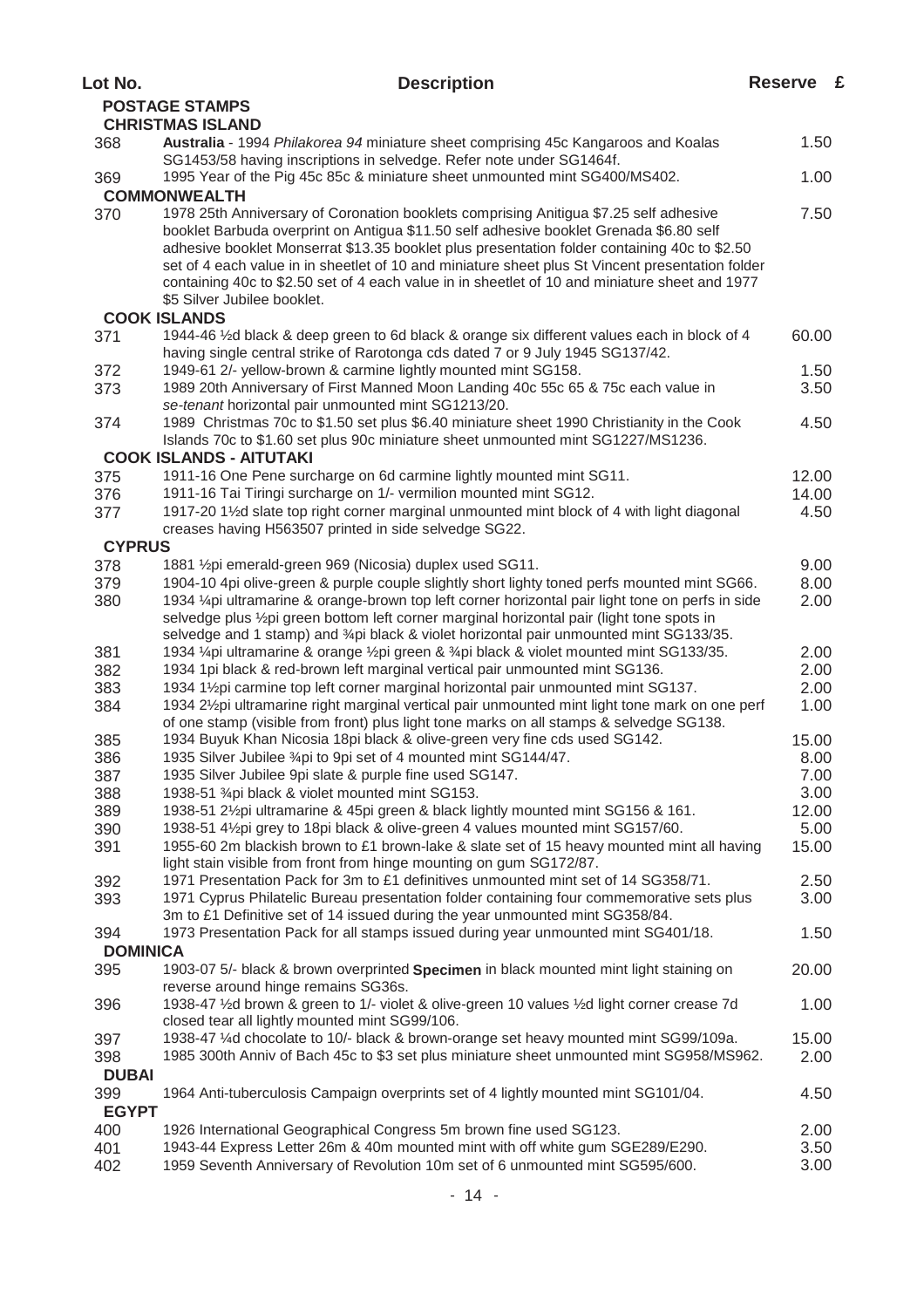| Lot No.             | <b>Description</b>                                                                                                                                                                                                                                                                                                                                            | Reserve £ |
|---------------------|---------------------------------------------------------------------------------------------------------------------------------------------------------------------------------------------------------------------------------------------------------------------------------------------------------------------------------------------------------------|-----------|
|                     | <b>POSTAGE STAMPS</b>                                                                                                                                                                                                                                                                                                                                         |           |
|                     | <b>FALKLAND ISLANDS</b>                                                                                                                                                                                                                                                                                                                                       |           |
| 403                 | 1912-20 1/2d yellow-green top marginal block of 8 unmounted mint SG60.                                                                                                                                                                                                                                                                                        | 5.00      |
| 404                 | 1938-50 1d black & vermilion 1d black & purple-violet 2d black & red 3d black & blue 6d black<br>& sepia 9d black & grey-blue 1/- dull greenish blue and 1s 3d black & carmine-red all<br>mounted mint SG147a 148a 150a 153 155a 157 158a & 159.                                                                                                              | 11.00     |
| 405                 | 1960-66 Austral Thrush 1/2d black & myrtle-green bottom right corner marginal Waterlow<br>imprint plate 1 block of 6 $(3 \times 2)$ unmounted mint 2 stamps light stain on front SG193.                                                                                                                                                                       | 3.00      |
| 406                 | 1969-71 Unmounted mint complete range between 1969 21st Anniv of Air Services to 1971<br>Decimal Currency surcharges on flower definitives set of 13 displayed on two album pages in<br>hingless mounts SG246/75.                                                                                                                                             | 8.00      |
| 407                 | 1999 Royal Visit £2 unmounted mint SG837.                                                                                                                                                                                                                                                                                                                     | 3.00      |
|                     | <b>FALKLAND ISLANDS - BOOKLETS</b>                                                                                                                                                                                                                                                                                                                            |           |
| 408                 | 1977 £2 Silver Jubilee booklet x 2 in fine condition SB1.                                                                                                                                                                                                                                                                                                     | 3.00      |
| 409                 | 1977 Silver Jubilee £2 complete booklet SB1.                                                                                                                                                                                                                                                                                                                  | 1.50      |
| 410                 | 1978 Mail Ships £1 black & blue-green Hebe on front Darwin on back complete booklet SB2.                                                                                                                                                                                                                                                                      | 5.00      |
| 411                 | 1979 Mail Ships £1 black & new blue Nautilus on front A.E.S.on back complete booklet SB3.                                                                                                                                                                                                                                                                     | 1.50      |
| 412                 | 1980-82 Mail Ships £1 black & red Amelia on front Merak-N.on back plus £1 black & grey<br>Fairy on front Fitzroy on back complete booklets SB4/5.                                                                                                                                                                                                             | 1.50      |
| 413                 | 1985 Insects £2.24 black on Azure complete booklet SB6.                                                                                                                                                                                                                                                                                                       | 5.00      |
|                     | <b>FALKLAND ISLANDS DEPENDENCIES</b>                                                                                                                                                                                                                                                                                                                          |           |
| 414                 | South Georgia - 1972-79 Range of fine used commemorative sets comprising 1972 Death<br>Anniv of Shackleton and Royal Silver Wedding 1973 Royal Wedding 1974 Churchill plus<br>miniature sheet 1975 Captain Cook 1976 Discovery Investigations 1977 Silver Jubilee 1978<br>25th Anniv of Coronation sheetlet of 6 and 1979 Cook's Voyages SG32/52 67a & 70/73. | 8.00      |
| 415                 | South Georgia and the South Sandwich Islands - 1995-99 Range of fine used<br>commemorative sets comprising 1995 Sailing Ships 1996 Shackleton's Trek and Bearded<br>Penguins 1997 Golden Weddings1998 Tourism and 1999 Island Views, Royal Silver                                                                                                             | 9.00      |
|                     | Wedding and Queen Elizabeth the Queen Mother SG258/68 270/75 279/87 & 289/92.                                                                                                                                                                                                                                                                                 |           |
| 416                 | 1946-49 6d black & ochre fine used SGG6e.                                                                                                                                                                                                                                                                                                                     | 25.00     |
| 417                 | 1946-49 Thin Map 1/- black & purple showing dot in "T" mounted mint SGG16a.                                                                                                                                                                                                                                                                                   | 14.00     |
| <b>FIJI</b>         |                                                                                                                                                                                                                                                                                                                                                               |           |
| 418                 | 1938-55 11/2d carmine Die I mounted mint & Die II unmounted mint SG251/52.                                                                                                                                                                                                                                                                                    | 3.50      |
| 419                 | 1938-55 5d blue & scarlet fine used SG258.                                                                                                                                                                                                                                                                                                                    | 2.50      |
| 420                 | 1938-55 Map 6d black Die I mounted mint usual toned gum SG260.                                                                                                                                                                                                                                                                                                | 7.00      |
| 421                 | 1948 Royal Silver Wedding 21/2d green & 5/- violet-blue unmounted mint SG270/71.                                                                                                                                                                                                                                                                              | 3.50      |
| 422                 | 1954-59 Police Bugler £1 ultramarine & carmine unmounted mint SG295.                                                                                                                                                                                                                                                                                          | 9.00      |
| 423                 | 1959-63 QEII 21/2d orange-brown block of 12 (6 x 2) and 1962-67 Yaqona Ceremony 10d<br>brown & carmine block of 15 (5 x 3) all unmounted mint SG302 & 316.                                                                                                                                                                                                    | 4.00      |
| 424                 | 1969 20c black on salmon complete booklet in fine condition SB6.                                                                                                                                                                                                                                                                                              | 2.00      |
| <b>GAMBIA</b>       |                                                                                                                                                                                                                                                                                                                                                               |           |
| 425                 | 1904-06 21/2d bright blue lightly mounted mint SG60.                                                                                                                                                                                                                                                                                                          | 5.00      |
| 426                 | 1909 1/2d blue-green lightly mounted mint & 1d red mounted mint SG72/73.                                                                                                                                                                                                                                                                                      | 9.50      |
| 427                 | 1938-46 Elephant & Palm definitives 1/2d to 10/-13 values fine used (1d, 2d, 3d, 6d, 1/- & 2s<br>6d on piece) 1½d 2d & 5d 3 values mounted mint, 5/- tone marks on reverse SG150/61.                                                                                                                                                                          | 5.00      |
| 428                 | 1938-46 Elephant & Palm definitives 1/2d to 10/- set of 16 mounted mint SG150/61.                                                                                                                                                                                                                                                                             | 20.00     |
| 429<br><b>GHANA</b> | 1993 Aviation Aniversaries 75th Anniversary of the RAF 5d Sopwith Snipe & 15d Royal<br>Aircraft Factory SE5 plus 20d miniaure sheet unmounted mint SG1529 1532 & MS1533c.                                                                                                                                                                                     | 2.50      |
|                     | 1984 Endangered Antelopes 1c to 20c set of 4 in blocks of 4 unmounted mint SG1116/19.                                                                                                                                                                                                                                                                         | 2.00      |
| 430<br>431          | 1989-90 Range of unmounted mint miniature sheets comprising 1989 500c surcharge on                                                                                                                                                                                                                                                                            | 6.50      |
| <b>GIBRALTAR</b>    | 110c 85th Birthday of Queen Mother SGMS1320 600c Philexfrance 89 Stamp Exhibition<br>SGMS1345 500c x 2 20th Anniv of First Manned Moon Landing SGMS1403 1990 Butterflies<br>600c x 2 SGMS1416 and 150th Anniv of Penny Black 600c x 2 SGMS1433.                                                                                                               |           |
| 432                 | 1889-96 25c ultramarine mounted mint SG26.                                                                                                                                                                                                                                                                                                                    | 6.50      |
| 433                 | 1898 2d brown-purple ultramarine mounted mint SG41.                                                                                                                                                                                                                                                                                                           | 8.00      |
| 434                 | 1938-51 1½d carmine perf 14 mounted mint dryish lightly toned gum SG123.                                                                                                                                                                                                                                                                                      | 2.00      |
| 435                 | 1938-51 1½d carmine perf 14 & 3d blue perf 13½ off white gum mounted mint SG123/25.                                                                                                                                                                                                                                                                           | 6.00      |
| 436                 | 1938-51 Elliot Memorial 2/- black & brown perf 13½ centred a little high fine used SG128a.                                                                                                                                                                                                                                                                    | 9.00      |
| 437                 | 1938-51 Catalan Bay 10/- black & blue perf 13 very lightly mounted mint SG130a.                                                                                                                                                                                                                                                                               | 8.00      |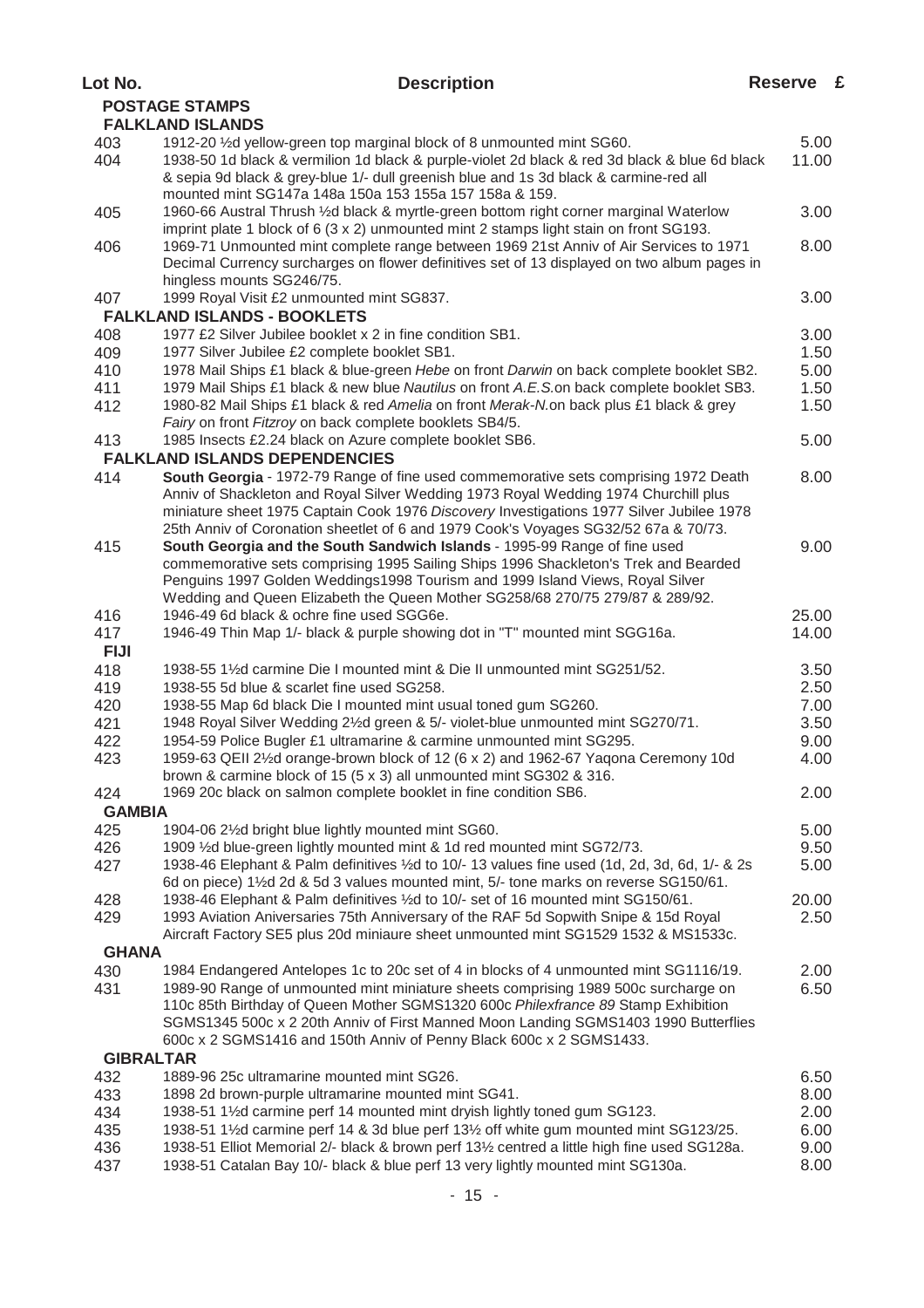| Lot No. | <b>Description</b>                                                                                                                                                      | Reserve £ |  |
|---------|-------------------------------------------------------------------------------------------------------------------------------------------------------------------------|-----------|--|
|         | <b>POSTAGE STAMPS</b>                                                                                                                                                   |           |  |
|         | <b>GIBRALTAR (contd.)</b>                                                                                                                                               |           |  |
| 438     | 1960-62 Pictorial definitives 1/2d to £1 set of 14 lightly mounted mint SG160/73.                                                                                       | 12.00     |  |
| 439     | 1960-62 Definitives 1d to £1 set of 14 fine used SG160/73.                                                                                                              | 8.00      |  |
| 440     | 1977 Royal Jubilee 6p & £1 top left corner maginal examples unmounted mint 1978 £1.15                                                                                   | 2.00      |  |
|         | Royal Residences complete booklet and 1981 £1 Royal Wedding £1 left marginal unmounted                                                                                  |           |  |
|         | mint SG371/72 SG450 & SB5.                                                                                                                                              |           |  |
| 441     | 1977 1/ <sub>2</sub> p Toothed Orchid complete sheet of 100 folded into quarters unmounted mint SG374.                                                                  | 7.50      |  |
| 442     | 1994 Philokorea 94 £1.05 Dog miniature sheet plus Marine Life 21p to 49p set of 4 all                                                                                   | 1.50      |  |
|         | unmounted mint SGMS725/29.                                                                                                                                              |           |  |
| 443     | 2000 New Millennium se-tenant sheetlet of 16 different stamps SG916/31 cancelled to order                                                                               | 3.00      |  |
|         | lightly mounted in selvedge at top otherwise full gum with one stamp thin.                                                                                              |           |  |
|         | <b>GILBERT &amp; ELLICE ISLANDS</b>                                                                                                                                     |           |  |
| 444     | 1939-55 KGVI pictorial definitives 1/2d indigo & deep bluish green to 5/- deep rose-red & royal                                                                         | 25.00     |  |
|         | blue set of 12 plus listed shades of 21/2d 3d 5d (both) and 1/- along with 1/- perf 12 all                                                                              |           |  |
|         | mounted mint SG43/54 47a 48a 49a/49b & 51a/51ab.                                                                                                                        |           |  |
| 445     | 1949 Royal Silver Wedding 1d violet and £1 scarlet lightly mounted mint SG57/58.                                                                                        | 4.00      |  |
|         | <b>GOLD COAST</b>                                                                                                                                                       |           |  |
| 446     | 1928 KGV & Christiansborg Castle 5/- carmine & sage-green heavyish strike of Konongo cds                                                                                | 7.00      |  |
|         | minor perf flaws SG112.                                                                                                                                                 |           |  |
| 447     | 1938-43 2/- blue & violet fine used SG130a.                                                                                                                             | 6.00      |  |
| 448     | 1938-43 5/- olive-green & carmine fine used SG131a.                                                                                                                     | 7.00      |  |
| 449     | 1938-43 10/- black & violet one short perf fine used SG132.                                                                                                             | 7.50      |  |
|         | <b>GREAT BRITAIN - QUEEN VICTORIA LINE ENGRAVED</b>                                                                                                                     |           |  |
| 450     | 1840 1d black (CG) plate 8 two clear to close margins clear to just into at sides with light                                                                            | 400.00    |  |
|         | vertical gum crease mounted mint nice clean gum SG2.                                                                                                                    |           |  |
| 451     | 1840 1d black (PJ) plate 4 four close to fine margins tiny gum thin having part strike of red                                                                           | 70.00     |  |
|         | Maltese cross cancel, fine looking example SG2g.                                                                                                                        |           |  |
| 452     | 1840 1d black (OI) 4 clear even margins a little close top left having almost full strike of red                                                                        | 75.00     |  |
|         | Maltese cross cancellation. Pressed crease at base otherwise very fine SG2g.                                                                                            |           |  |
| 453     | 1841 1d red (various shades and papers) x 48 examples displayed on Hagner comprising JK                                                                                 | 22.00     |  |
|         | 3 margins unused no gum very blued paper then 47 used - thirteen having black Maltese                                                                                   |           |  |
|         | cross cancels including two pairs rest 1844 type cancels eighteen have 4 margins rest 3                                                                                 |           |  |
|         | margins nice lot for study SG8/10.                                                                                                                                      |           |  |
| 454     | 1841 1d pale red-brown (NH) 4 margin fine used with part 285 barred oval cancel showing                                                                                 | 10.00     |  |
|         | signs of rouletting top and left side SG9?.                                                                                                                             |           |  |
| 455     | 1841 2d blue (DB) three clear even margins along frame line at left and top left corner slightly                                                                        | 400.00    |  |
|         | rounded lightly mounted mint, nice clean condition SG14.                                                                                                                |           |  |
| 456     | 1841 2d blue (GH) paper vey blued 4 margin fine used example having lightly applied part                                                                                | 12.00     |  |
|         | 1844 type postmark SG14h.                                                                                                                                               |           |  |
| 457     | 1841 2d blue horizontal pair (JK-JL) 4 large to close margins each having complete slightly                                                                             | 22.00     |  |
|         | heavy strike of 11 in diamond barred oval cancel SG14.                                                                                                                  |           |  |
| 458     | 1841 2d blue (various shades and papers) 50 used examples displayed on Hagner twenty                                                                                    | 55.00     |  |
|         | two 4 margin examples with rest having 3+ margins nice lot for study SG13/14.                                                                                           |           |  |
| 459     | 1854-57 2d blue (RA) plate 5 watermark small crown perf 16 centred left fine part duplex                                                                                | 25.00     |  |
|         | used grossly misperfed showing Postage at foot of stamp below Two Pence SG20a variety.                                                                                  |           |  |
| 460     | 1858-76 2d blue (JA) thin lines appears to be plate 1 centred right fine used having a little                                                                           | 3.00      |  |
|         | light soiling mainly on reverse SG46.                                                                                                                                   |           |  |
| 461     | 1858-76 2d blue thirty eight used examples (various shades and plates) usual centring                                                                                   | 25.00     |  |
|         | displayed on Hagner few faults but mostly fine and good lot for futher study SG45/47.                                                                                   |           |  |
| 462     | 1864-79 1d rose-red block of 4 (HG-IH) plate 198 nice strong original colour centred a little                                                                           | 45.00     |  |
|         | high mint block of 4 top pair mounted bottom pair unmounted slight perf seperation in vertical<br>perfs between top pair mentioned for accuracy SG43.                   |           |  |
|         | 1864-79 1d rose-red (DE) plate 225 (clear both sides) centred high tied to small piece of                                                                               | 180.00    |  |
| 463     | registered envelope by parts of three different cancels SG43.                                                                                                           |           |  |
|         |                                                                                                                                                                         |           |  |
| 464     | 1870-79 1/2d rose-red complete set of 15 different plates between 1 to 20 good to fine used<br>displayed on album page with plate 9 showing clear plate number SG48/49. | 175.00    |  |
| 465     | 1871 Small piece bearing 1d red plate 136 x 6 single comprising FA, FB, FC, GA, GB & IA all                                                                             | 5.00      |  |
|         | tied by Berverley duplex cancels dated 23 July 1871.                                                                                                                    |           |  |
|         | <b>GREAT BRITAIN - QUEEN VICTORIA SURFACE PRINTED</b>                                                                                                                   |           |  |
| 466     | 1855-57 4d rose-carmine and 4d rose usual centring fine part duplex used SG66/66a.                                                                                      | 8.00      |  |
|         |                                                                                                                                                                         |           |  |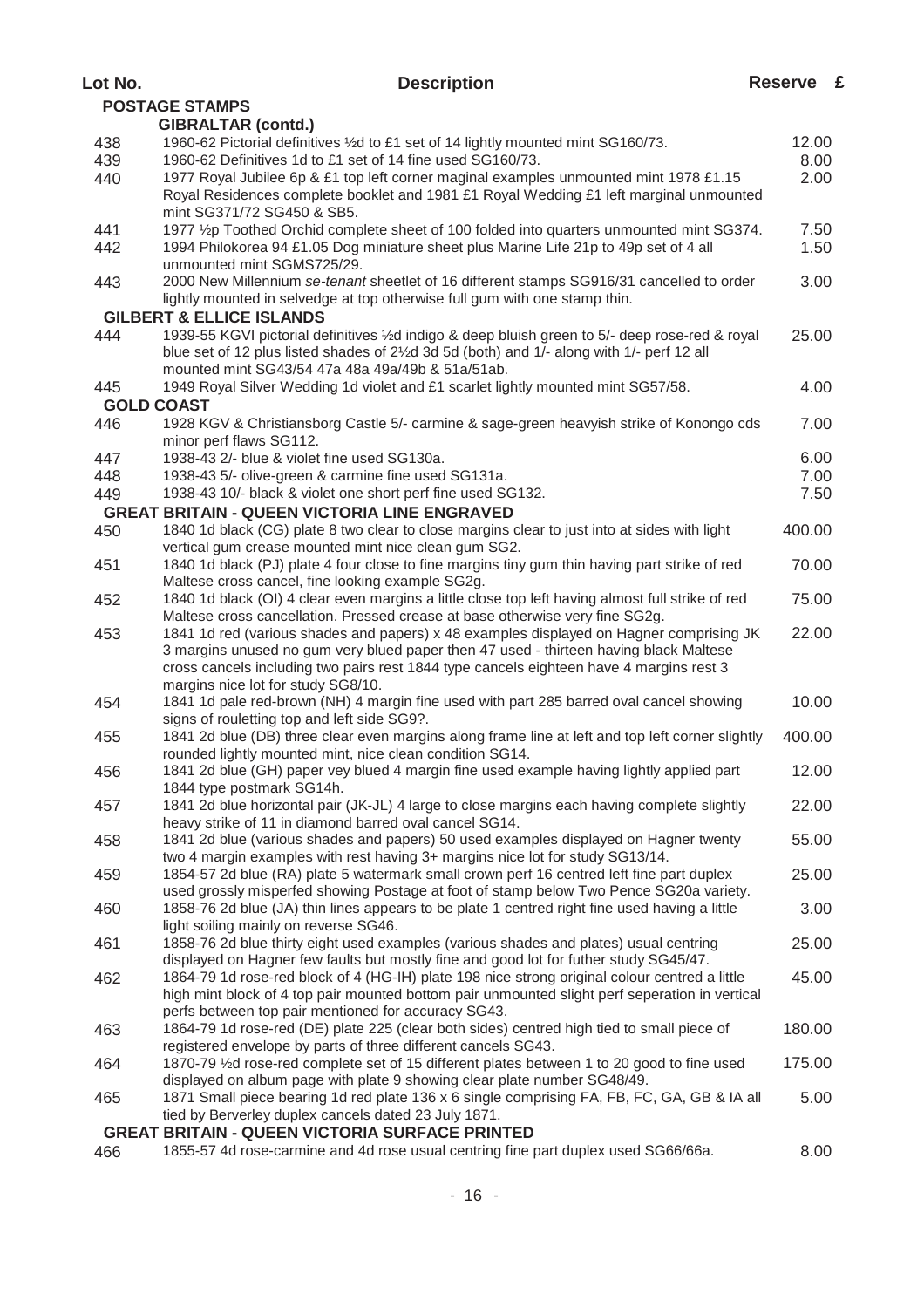| Lot No. | <b>Description</b>                                                                                                                                                                                                                                                                                                                                                         | Reserve £ |  |
|---------|----------------------------------------------------------------------------------------------------------------------------------------------------------------------------------------------------------------------------------------------------------------------------------------------------------------------------------------------------------------------------|-----------|--|
|         | <b>POSTAGE STAMPS</b>                                                                                                                                                                                                                                                                                                                                                      |           |  |
|         | <b>GREAT BRITAIN - QUEEN VICTORIA SURFACE PRINTED (contd.)</b>                                                                                                                                                                                                                                                                                                             |           |  |
| 467     | 1855-57 4d rose-carmine or 4d rose large garter watermark x 21 used examples in various<br>shades centring and condition a lttle mixed mainly different duplex cancels SG66/66a.                                                                                                                                                                                           | 20.00     |  |
| 468     | 1865-67 6d deep lilac or 6d lilac x 14 average to fine used examples (3 wing marginals) in<br>various shades centring and condition a little mixed different duplex cancels SG96/97.                                                                                                                                                                                       | 30.00     |  |
| 469     | 1867-80 9d straw (HD & HH) both plate 4 slightly different shades (HD) straight edge at right<br>with large part 447 in barred oval cancel (HH) right wing marginal couple minor perf flaws<br>centred low indistinct cancel SG110.                                                                                                                                        | 25.00     |  |
| 470     | 1867-80 10d red-brown (GL) 10d pale red-brown (TA) and 10d deep red-brown (JF) all plate<br>1 usual centring good to fine used couple minor perf flaws SG112/14.                                                                                                                                                                                                           | 40.00     |  |
| 471     | 1872-73 6d grey (GH) plate 12 centred low having straight edge at right lightly mounted mint<br>part of gum lightly stained otherwise nice and fresh SG125.                                                                                                                                                                                                                | 110.00    |  |
| 472     | 1872-73 6d deep-chestnut 6d chestnut or 6d pale chestnut x 30 plate 11 average to fine used<br>examples (8 wing marginal) including 1 with cds cancel rest mainly different duplex cancels in<br>various shades, centring and condition a little mixed SG122/122a/122b.                                                                                                    | 60.00     |  |
| 473     | 1873-80 2½d rosy mauve watermark small anchor plates 1 2 & 3 plus watermark Orbs plates<br>4 to 16 good to fine used usual centring SG139/141.                                                                                                                                                                                                                             | 20.00     |  |
| 474     | 1873-80 1/- green (OA) plate 13 centred high & right couple light gum bends vertical perfin<br>A&B S unmounted mint lovely and fresh example SG150.                                                                                                                                                                                                                        | 50.00     |  |
| 475     | 1880-83 4d grey-brown plate 17 (BL GC & RK) plus plate 18 (CB FC & PK) x three of each<br>plate all good to fine used one squared circle cancel SG160.                                                                                                                                                                                                                     | 20.00     |  |
| 476     | 1880-81 1/2d green to 5d indigo set of 5 (1/2d to 2d cds used 5d small part of duplex cancel)<br>plus addtional shade of 2d (duplex used) SG164/69.                                                                                                                                                                                                                        | 26.00     |  |
| 477     | 1880-81 1½d Venetian red x 12 good to fine used examples inc one on piece with almost<br>complete strike of Caledonian TPO Day Up cds dated 21 February 1881 rest mainly different<br>duplex cancels SG167.                                                                                                                                                                | 25.00     |  |
| 478     | 1880-81 5d indigo fine used SG169.                                                                                                                                                                                                                                                                                                                                         | 12.00     |  |
| 479     | 1881 1d lilac 14 dots Die I part duplex cancel SG170.                                                                                                                                                                                                                                                                                                                      | 5.00      |  |
| 480     | 1881 1d lilac 14 dots Die I fine used with Exeter cds dated 12 August 1881 having tone mark<br>bottom left visible from front SG171.                                                                                                                                                                                                                                       | 1.00      |  |
| 481     | 1881-1934 Used range of 182 stamps collected for postmark interest some on piece QV x 48<br>KEVII x 80 and KGV x 54 including Photogravure 5d x 2 10d & 1/- x 3 blocks of 4.                                                                                                                                                                                               | 15.00     |  |
| 482     | 1883-84 2s 6d lilac (NB) good used having fading at right side and light soiling SG178.                                                                                                                                                                                                                                                                                    | 2.00      |  |
| 483     | 1883-84 2s 6d lilac (FH) few lightly toned perfs good used part smudged cds cancel SG178.                                                                                                                                                                                                                                                                                  | 4.00      |  |
| 484     | 1883-84 2s 6d lilac (AF) very fine used full Bedford code D cds dated 26 July 1892 2s 6d<br>deep lilac (GB) part Regent Street cds light soiling on front and (LG) full code B Throgmorton<br>Avenue registered oval cancel dated 5 January 1892 plus 5/- rose (CG) and 5/- crimson (KF)<br>having Foree Street EC or Devenport concentric circle parcel cancels SG178/81. | 75.00     |  |
| 485     | 1883-84 2s 6d lilac or 2s 6d deep lilac on white paper x 11 average to fine used examples<br>three with toned perfs and one with vertical crease good range of cancels SG178/79.                                                                                                                                                                                           | 90.00     |  |
| 486     | 1887-1900 Jubilee 4½d green & carmine very fine used almost full strike of Nenagh (village<br>in County Tipperary Ireland) code B single ring cds dated 16 March 1894 SG206.                                                                                                                                                                                               | 7.50      |  |
| 487     | 1887-1900 Jubilee 9d dull purple & blue fine used having large part of Birnam (small village in<br>Perth & Kinross Scotland) double ring cds dated 10 August 1889 SG209.                                                                                                                                                                                                   | 9.00      |  |
| 488     | 1887-1900 Jubilee 1/- dull green (good original colour) horizontal pair having slightly heavy<br>individual strikes of Bath code F squared circle handstamp 12 October 1894 SG211.                                                                                                                                                                                         | 25.00     |  |
|         | <b>GREAT BRITAIN - TELEGRAPH STAMPS</b>                                                                                                                                                                                                                                                                                                                                    |           |  |
| 489     | 1876-81 3d carmine (HD) plate 2 bottom gutter margin part St Katherines cds used one<br>lightly toned perf and few short perfs at base SGT3.                                                                                                                                                                                                                               | 4.00      |  |
| 490     | 1876-81 4d sage-green (DG) top gutter marginal & QL (couple short perfs) cds used SGT5.                                                                                                                                                                                                                                                                                    | 5.00      |  |
| 491     | 1876-81 1/- deep green (BF) plate 5 1192 in circle cancel plus (RI) plate 6 top gutter marginal<br>having part St Johns Wood cds SGT8.                                                                                                                                                                                                                                     | 5.00      |  |
| 492     | 1876-81 1/- brown-orange (QF) plate 10 part cds used SGT9.                                                                                                                                                                                                                                                                                                                 | 7.50      |  |
| 493     | 1876-81 3/- slate-blue (AL) plate 1 light stain on front at top fine cds used SGT11.                                                                                                                                                                                                                                                                                       | 4.00      |  |
| 494     | 1876-81 10/- grey-green (AD) plate 1 very fine used having full strike of York Street<br>Manchester code P single ring cds dated 11 December 1877 SGT16.                                                                                                                                                                                                                   | 40.00     |  |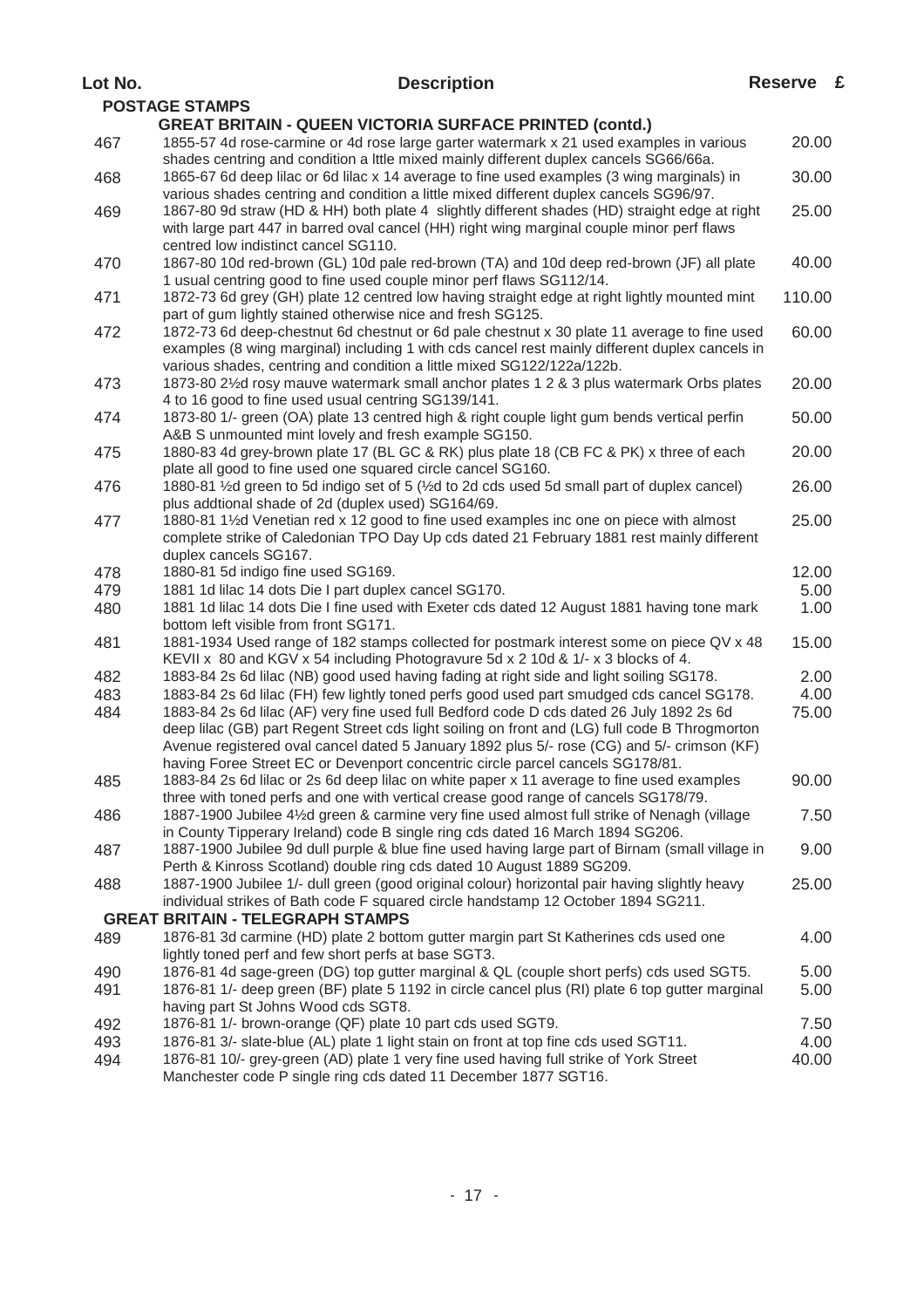| Lot No.    | <b>Description</b>                                                                                                                                                                                                                                                                                                                                                                                                                                                                                                                                                                                                                                                                                                           | Reserve £    |  |
|------------|------------------------------------------------------------------------------------------------------------------------------------------------------------------------------------------------------------------------------------------------------------------------------------------------------------------------------------------------------------------------------------------------------------------------------------------------------------------------------------------------------------------------------------------------------------------------------------------------------------------------------------------------------------------------------------------------------------------------------|--------------|--|
|            | <b>POSTAGE STAMPS</b>                                                                                                                                                                                                                                                                                                                                                                                                                                                                                                                                                                                                                                                                                                        |              |  |
|            | <b>GREAT BRITAIN - KING EDWARD VII</b>                                                                                                                                                                                                                                                                                                                                                                                                                                                                                                                                                                                                                                                                                       |              |  |
| 495        | 1902-10 1/2d dull green to 1/- dull green & carmine set of 15 good to fine used plus 1911 1/2d<br>dull green mounted mint & 1d rose carmine to 4d bright orange fine used perf 15 x 14 set of 5<br>and 1906 small piece bearing 1/2d yellow-green 1d scarlet horizontal strip of 5 and 4d green &<br>chocolate brown tied by Hill Road Cambridge single ring cds's dated 14 February 1906<br>SG216/257 & 279/86.                                                                                                                                                                                                                                                                                                             | 19.00        |  |
| 496        | 1911-13 10d dull purple & scarlet Somerset House printing mounted mint SG309.<br><b>GREAT BRITAIN - KING GEORGE V</b>                                                                                                                                                                                                                                                                                                                                                                                                                                                                                                                                                                                                        | 30.00        |  |
| 497        | 1918-19 5/- rose-red lightly faded well centered mounted mint having disturbed gum SG416.                                                                                                                                                                                                                                                                                                                                                                                                                                                                                                                                                                                                                                    | 12.00        |  |
| 498        | 1924-38 Range of mainly KGV items comprising 1915 KGV unused soiled 1d postal<br>stationery lettercard 1924 Wembley 1d & 11/2d wavy line used 1925 Wembley 1d & 11/2d both<br>part Wembley Park pictorial slogan cancel 1934-36 photogravure 1/2d green to 1/- bistre set of<br>11 good to fine used 1934 re-engraved Seahorses 2s 6d chocolate-brown to 10/- indigo set<br>of 3 good used small piece and postcard both having KGV stamps tied by different Edinburgh<br>British Empire slogan cancels from 1924 & 1925 plus 1938 sepia postcard showing Clachan<br>Post Office Empire Exhibition Scotland 1938 addressed to Leith bearing Exhibition label and<br>KGVI 1d tied by smudged Empire Exhibition slogan cancel. | 35.00        |  |
| 499        | 1934 2s 6d chocolate-brown well centred couple shortish perfs top right lightly mounted mint<br>having dry lightly discoloured gum SG450.                                                                                                                                                                                                                                                                                                                                                                                                                                                                                                                                                                                    | 6.00         |  |
| 500        | 1934 2s 6d chocolate-brown very fine used few lightly stained perf tips SG450.                                                                                                                                                                                                                                                                                                                                                                                                                                                                                                                                                                                                                                               | 4.00         |  |
| 501        | 1934 2s 6d chocolate-brown x 3 fine used shades, one with three trimmed perfs SG450.                                                                                                                                                                                                                                                                                                                                                                                                                                                                                                                                                                                                                                         | 4.00         |  |
| 502        | 1934 5/- bright rose-red well centred missing bottom right corner perf lightly mounted mint<br>having dry lightly discoloured gum SG451.                                                                                                                                                                                                                                                                                                                                                                                                                                                                                                                                                                                     | 11.00        |  |
| 503        | 1934 5/- bright rose-red x 10 rubber stamped cds used most a little heavy SG451.                                                                                                                                                                                                                                                                                                                                                                                                                                                                                                                                                                                                                                             | 18.00        |  |
|            | <b>GREAT BRITAIN - KING EDWARD VIII</b>                                                                                                                                                                                                                                                                                                                                                                                                                                                                                                                                                                                                                                                                                      |              |  |
| 504        | 1936 1/2d green booklet pane of 6 trimmed perfs at left unmounted mint SG457b.                                                                                                                                                                                                                                                                                                                                                                                                                                                                                                                                                                                                                                               | 4.00         |  |
| 505<br>506 | 1936 1d scarlet booklet pane of 6 control F3 trimmed perfs at base unmounted mint SG458a.<br>1936 1½d red-brown control A36 cylinder 2 no dot corner marginal block of 6 (2 x 3) showing<br>Hair Flaw retouched ex row 18/1 stamps unmounted mint mounted once in selvedge SGP3<br>comprising 459 x 5 & 459c.                                                                                                                                                                                                                                                                                                                                                                                                                | 4.00<br>8.00 |  |
|            | <b>GREAT BRITAIN - KING GEORGE VI</b>                                                                                                                                                                                                                                                                                                                                                                                                                                                                                                                                                                                                                                                                                        |              |  |
| 507        | 1937 Coronation 11/2d maroon x 6 bottom left corner marginal Control A/37 cylinder 7 no dot<br>blocks of 6 (none showing colon flaw, 1 block 2 stamps creased 1 black mark on gum of one<br>stamp) plus 7 left marginal blocks of $6(2 \times 3)$ all showing sheet numbers in selvedge all                                                                                                                                                                                                                                                                                                                                                                                                                                  | 4.00         |  |
| 508        | unmounted mint SG461.<br>1937-47 Unmounted mint collection of 1/2d green control & cylinder left corner marginal<br>vertical strips of 3 x 20 left corner marginal vertical strips of 4 x 14 left corner marginal blocks<br>of 6 x 7 left corner marginal blocks of 8 x 2 and 1 left corner marginal block of 9 between<br>Control A/37 to F/39 various cylinder numbers SG462.                                                                                                                                                                                                                                                                                                                                              | 20.00        |  |
| 509        | 1937-52 Mint (including unmounted) duplicated range of 100+ KGVI definitives 1937-47 set of<br>15 plus pale and new colours including watermark varieties and 6 singles with control or<br>cylinder numbers. Lot includes KEVIII set plus 1937 Coronation 11/2d mounted mint.                                                                                                                                                                                                                                                                                                                                                                                                                                                | 8.00         |  |
| 510        | 1937-47 10d turquoise-blue control F/39 cylinder 1 no dot left marginal single on Colonial &<br>Foreign Stamp Co Ltd sales card with constant variety "Dot to final E of Pence" ex row 18/1<br>lightly mounted mint. Unlisted in SG four Kings specialised catalogue SG474 variety.                                                                                                                                                                                                                                                                                                                                                                                                                                          | 2.00         |  |
| 511        | 1939-48 2s 6d brown lightly mounted mint SG476.                                                                                                                                                                                                                                                                                                                                                                                                                                                                                                                                                                                                                                                                              | 18.00        |  |
| 512        | 1939-48 2s 6d brown top marginal mounted mint with some paper adhesion on gum SG476.                                                                                                                                                                                                                                                                                                                                                                                                                                                                                                                                                                                                                                         | 14.00        |  |
| 513<br>514 | 1939-48 2s 6d yellow-green unmounted mint SG476a.                                                                                                                                                                                                                                                                                                                                                                                                                                                                                                                                                                                                                                                                            | 6.00<br>3.00 |  |
| 515        | 1938-48 10/- dark blue good used SG478.<br>1938-48 10/- ultramarine lightly mounted mint slight gum discolouration SG478b.                                                                                                                                                                                                                                                                                                                                                                                                                                                                                                                                                                                                   | 1.00         |  |
| 516        | 1938-48 £1 brown lightly mounted mint slight gum discolouration SG478c.                                                                                                                                                                                                                                                                                                                                                                                                                                                                                                                                                                                                                                                      | 4.00         |  |
| 517        | 1939-48 £1 brown bottom marginal unmounted mint SG478c.                                                                                                                                                                                                                                                                                                                                                                                                                                                                                                                                                                                                                                                                      | 7.00         |  |
| 518        | 1940 Centenary of First Adhesive Postage Stamps 21/2d ultramarine one short perf having<br>Retouched neck ex cylinder 2 dot row 20/2 variety SG Specialised SGQCOM6a fine used<br>with normal for comparison SG483 variety.                                                                                                                                                                                                                                                                                                                                                                                                                                                                                                  | 4.00         |  |
| 519        | 1941-42 2d pale orange booklet pane of 6 good perfs all sides inverted watermark<br>unmounted mint with two stamps light bends SG specialised SGQB30a SG488ew.                                                                                                                                                                                                                                                                                                                                                                                                                                                                                                                                                               | 7.50         |  |
| 520        | 1946 Peace 3d violet left corner marginal block of 8 (2 x 4) cylinder 4 no dot control S/46<br>perforation type 6 unmounted mint SG492.                                                                                                                                                                                                                                                                                                                                                                                                                                                                                                                                                                                      | 2.50         |  |
| 521        | 1948 Olympic Games 3d violet bottom left corner marginal block of 9 (3 x 3) cylinder 1 no dot<br>stamp row 20/2 showing Crown flaw unmounted mint SG496/496a.                                                                                                                                                                                                                                                                                                                                                                                                                                                                                                                                                                | 15.00        |  |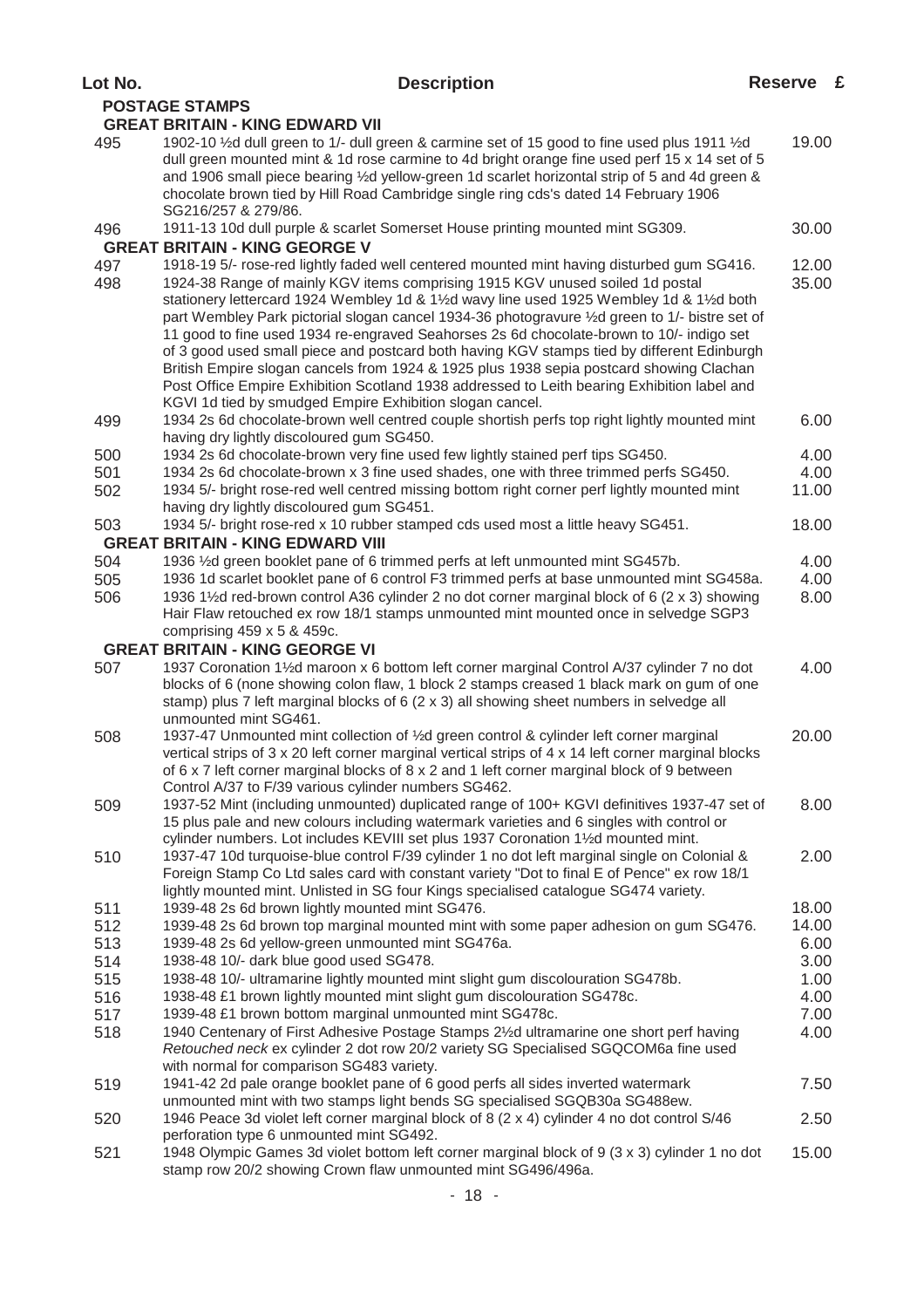| Lot No. | <b>Description</b>                                                                                                                                       | Reserve £ |  |
|---------|----------------------------------------------------------------------------------------------------------------------------------------------------------|-----------|--|
|         | <b>POSTAGE STAMPS</b>                                                                                                                                    |           |  |
|         | <b>GREAT BRITAIN - KING GEORGE VI (contd.)</b>                                                                                                           |           |  |
| 522     | 1948 Olympic Games 3d violet bottom left corner marginal block of 12 (3 x 4) cylinder 1 no                                                               | 15.00     |  |
|         | dot stamp row 20/2 showing Crown flaw unmounted mint SG496/496a.                                                                                         |           |  |
| 523     | 1948 Olympic Games 3d violet bottom left corner cylinder 1 no dot mint block of 9 (3 x 3)                                                                | 12.00     |  |
|         | showing flaws row 19/2 "Hooked 3" and row 20/2 "Crown flaw". Mounted on one stamp and                                                                    |           |  |
|         | three times in selvedge rest including varieties unmounted with tiny yellow mark on front                                                                |           |  |
|         | selvedge SG496 x 7 496a & 496 variety (SG Specialised cat Qcom 15a & 15c)                                                                                |           |  |
| 524     | 1951 2s 6d yellow-green to £1 brown set of 4 fine used SG509/12.                                                                                         | 4.00      |  |
| 525     | 1951 5/- red lightly mounted mint SG510.                                                                                                                 | 1.00      |  |
|         | <b>GREAT BRITAIN - QUEEN ELIZABETH II</b>                                                                                                                |           |  |
| 526     | 1952-54 1/2d orange-red to 1s 6d grey-blue both types of 21/2d set of 18 plus 1/2d orange red to                                                         | 20.00     |  |
|         | 2½d carmine red watermark inverted set 1½d green to 2½d carmine red watermark sideways                                                                   |           |  |
|         | set fine part cds used SG515/31 inc 517a/19a, 515Wi/519bWi & 519b.                                                                                       |           |  |
| 527     | 1955-58 2s 6d black-brown to £1 black Waterlow printing set of 4 mounted mint SG536/539                                                                  | 25.00     |  |
| 528     | 1955-58 Waterlow printing £1 black lightly mounted mint SG539.                                                                                           | 19.00     |  |
| 529     | 1955-58 1d ultramarine booklet pane of 3 + 3 labels watermark upright & watermark inverted                                                               | 5.00      |  |
|         | both having trimmed perfs at top and one at right side. Lot includes 2 singles labels attached                                                           |           |  |
|         | watermark upright unmounted mint Stonham BP83/BP83a SG541, 541a & 541aw.                                                                                 |           |  |
| 530     | 1955-58 1/2d orange-red to 1s 6d grey-blue set of 18 unmounted mint SG540/56.                                                                            | 50.00     |  |
| 531     | 1955-58 3d deep lilac mint block of 9 (3 x 3) with middle stamp middle row showing white                                                                 | 5.00      |  |
|         | flaw over Queen's eye cylinder 2 dot row 13/7 SG Specialised S68h mounted on two stamps                                                                  |           |  |
|         | top row including variety unmounted SG545/545 variety.                                                                                                   | 7.50      |  |
| 532     | 1957 Graphite-lined 1½d green 2d light red-brown 2½d carmine-red and 3d deep lilac                                                                       |           |  |
|         | horizontal coil join strips of 3 plus 2d light red-brown vertical coil join strip of 3 with light blue<br>mark on one stamp all unmounted mint SG563/66. |           |  |
| 533     | 1958-65 1/2d orange-red complete unmounted mint coil (AA) vending machine roll of 240                                                                    | 15.00     |  |
|         | stamps Delivery Lower End First price 10/- with original wax seal and pink ribbon band, the                                                              |           |  |
|         | orange coil leader included but detached SG570.                                                                                                          |           |  |
| 534     | 1958-65 9d bronze-green horizontal pair with right hand stamp showing "Broken stem of                                                                    | 4.00      |  |
|         | daffodil" cylinder 2 no dot row 7/2 SG Specialised S127a very fine used SG582/582 variety.                                                               |           |  |
| 535     | 1958-61 1½d green watermark inverted unmounted mint trimmed perfs at right SG589Wi.                                                                      | 5.00      |  |
| 536     | 1959-63 2s 6d black-brown Bradbury Wilkinson bottom right corner marginal cylinder 5 block                                                               | 2.50      |  |
|         | of 4 unmounted mint SG595a.                                                                                                                              |           |  |
| 537     | 1959-63 2s 6d black-brown Bradbury Wilkinson bottom right corner marginal cylinder 8 block                                                               | 1.00      |  |
|         | of 4 unmounted mint SG595a.                                                                                                                              |           |  |
| 538     | 1959-63 2s 6d black-brown Bradbury Wilkinson bottom right corner marginal cylinder 9 & 9A                                                                | 1.50      |  |
|         | blocks of 4 unmounted mint SG595a.                                                                                                                       |           |  |
| 539     | 1959-63 2s 6d black-brown Bradbury Wilkinson block of 17 (4 x 4 + 1) bottom four rows of                                                                 | 6.50      |  |
|         | sheet having selvedge on three sides from cylinder 9 showing re-entry row 10/2 SG                                                                        |           |  |
|         | Specialised T5Ad unmounted mint SG595a/595a variety.                                                                                                     |           |  |
| 540     | 1959-63 5/- red Bradbury Wilkinson bottom right corner marginal cylinder 3A block of 4                                                                   | 2.00      |  |
|         | unmounted mint SG596a.                                                                                                                                   |           |  |
| 541     | 1959-63 10/- blue De La Rue on light cream paper with 10/- bright ultramarine Bradbury                                                                   | 12.00     |  |
|         | Wilkinson on white paper for comparison both unmounted mint SG597.                                                                                       |           |  |
| 542     | 1959-63 10/- bright ultramarine Bradbury Wilkinson top left corner marginal block of 4                                                                   | 2.50      |  |
|         | unmounted mint SG597a.                                                                                                                                   |           |  |
| 543     | 1959-68 2s 6d to £1 Bradbury Wilkinson set of 4 lightly mounted mint SG595a/598a.                                                                        | 2.00      |  |
| 544     | 1960-67 Phospher 21/2d carmine-red type II 1 band watermark inverted trimmed perfs at top                                                                | 6.00      |  |
|         | unmounted mint SG614aWi.<br>1960-67 3d deep lilac x 4 booklet panes of 4 mixed watermarks trimmed perfs at right each                                    |           |  |
| 545     | with part cylinder number in selvedge above top right stamp unmounted mint SG615.                                                                        | 2.00      |  |
| 546     | 1960 Tercentenary of Establishment of General Letter Office 3d deep lilac having Broken                                                                  | 10.00     |  |
|         | mane flaw cylinder 1 no dot row 17/2 unmounted mint SG619a.                                                                                              |           |  |
| 547     | 1962 National Productivity Year 1s 3d carmine, light blue & deep green left marginal having                                                              | 1.00      |  |
|         | additional blue ink from printing at left unmounted mint SG633.                                                                                          |           |  |
| 548     | 1963 Freedom From Hunger 4d crimson & pink & 1s 3d bistre-brown & yellow each value                                                                      | 19.00     |  |
|         | ordinary and phosphor papers blocks of 4 mounted on top pair bottom pair unmounted.                                                                      |           |  |
|         | Vertical diagonal crease on left vertical pair of 1s 3d phosphor SG634/635 & 634p/635p                                                                   |           |  |
| 549     | 1963 Ninth International Lifeboat Conference 21/2d to 1s 6d set of 3 ordinary and phosphor                                                               | 38.00     |  |
|         | papers blocks of 4 mounted on top pair bottom pair unmounted SG639/41 & 639p/41p.                                                                        |           |  |
| 550     | 1965 Churchill Commemoration pack in fine condition plastic wrapper slightly warped.                                                                     | 4.00      |  |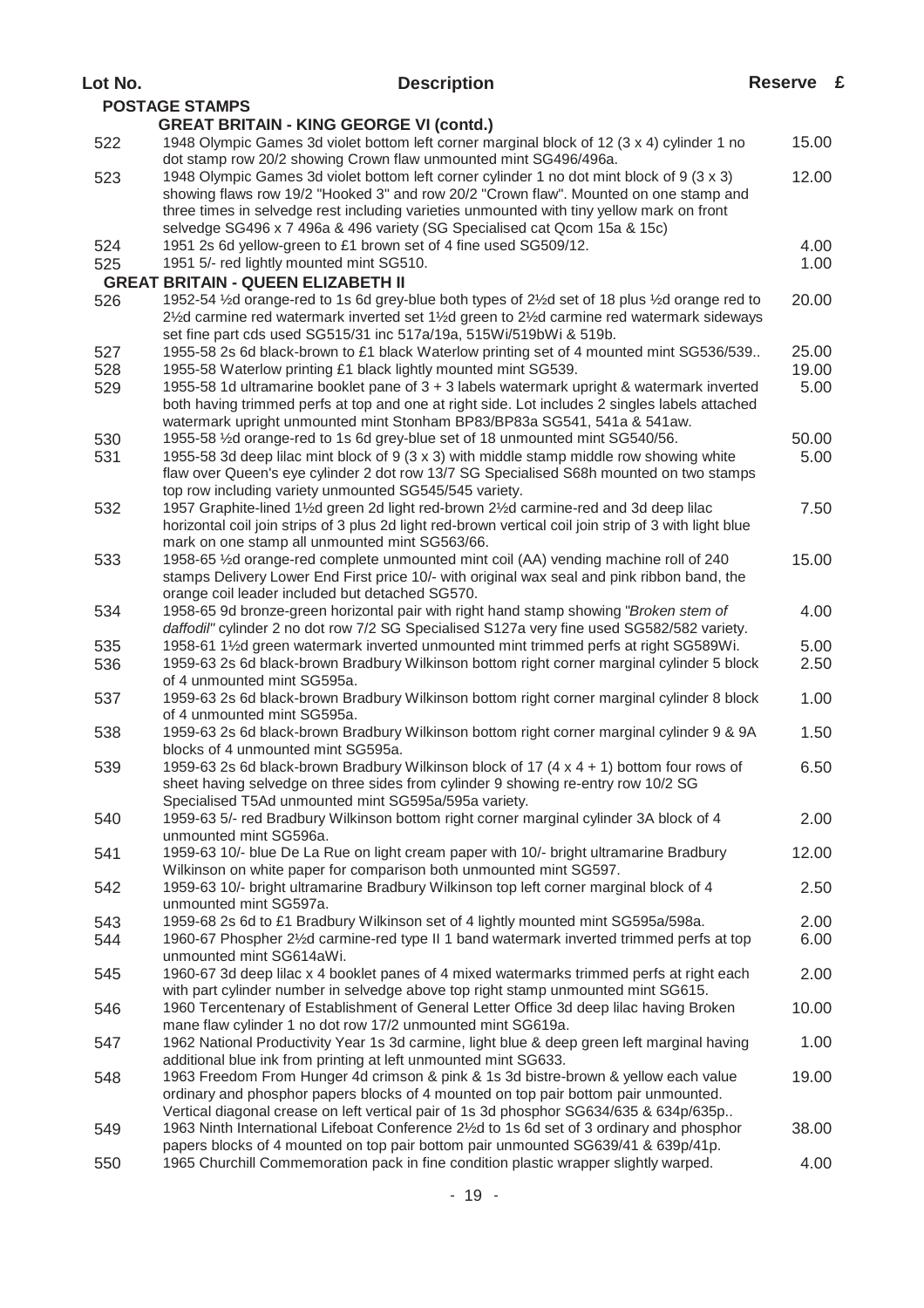| Lot No. | <b>Description</b>                                                                                                                                                                                                                                                                                                                                                                                          | Reserve £ |  |
|---------|-------------------------------------------------------------------------------------------------------------------------------------------------------------------------------------------------------------------------------------------------------------------------------------------------------------------------------------------------------------------------------------------------------------|-----------|--|
|         | <b>POSTAGE STAMPS</b>                                                                                                                                                                                                                                                                                                                                                                                       |           |  |
|         | <b>GREAT BRITAIN - QUEEN ELIZABETH II (contd.)</b>                                                                                                                                                                                                                                                                                                                                                          |           |  |
| 551     | 1966 Christmas 3d left marginal block of 12 (4 x 3) all showing minor upward shift of gold<br>(Queens Head) printing unmounted mint SG713.                                                                                                                                                                                                                                                                  | 2.00      |  |
| 552     | 1966 World Cup 4d phospher x 3 unmounted mint examples all showing shift of red SG693p.                                                                                                                                                                                                                                                                                                                     | 1.50      |  |
| 553     | 1967 British Wild Flowers 9d phospher vertical pair with bottom stamp showing "Notch in<br>leaf" ex row 20/2 SG Specialised WP117a unmounted mint SG721p.                                                                                                                                                                                                                                                   | 2.00      |  |
| 554     | 1967-68 2s 6d black-brown bottom right corner marginal cylinder 10 & 10A blocks of 4 both<br>unmounted mint SG759.                                                                                                                                                                                                                                                                                          | 1.50      |  |
| 555     | 1967-68 5/- red bottom right corner marginal cylinder 5 block of 4 unmounted mint SG760.                                                                                                                                                                                                                                                                                                                    | 1.50      |  |
| 556     | 1967-68 10/- bright ultramarine bottom right corner marginal cylinder 2A block of 4<br>unmounted mint SG761.                                                                                                                                                                                                                                                                                                | 4.00      |  |
| 557     | 1969 1s 6d Gandhi Centenary SG807 tied to A4 white card sheet by blue straight line<br>Cancelled mark with all writing in purple on card in German. Issued by Post Office to agent in<br>Germany for publicity purposes at a stamp show.                                                                                                                                                                    | 8.00      |  |
| 558     | 1970-72 10p cerise bottom right corner marginal plate 3 block of 4 unmounted mint SG829.                                                                                                                                                                                                                                                                                                                    | 2.00      |  |
| 559     | 1970-72 20p olive-green bottom right corner plate 18A block of 4 unmounted mint SG829.                                                                                                                                                                                                                                                                                                                      | 2.00      |  |
| 560     | 1970-72 50p ultramarine right corner marginal plate 4 block of 4 unmounted mint SG829.                                                                                                                                                                                                                                                                                                                      | 3.50      |  |
| 561     | 1971-90 Harrison & Sons 1/2p turquoise-blue to 50p ochre complete set of 98 decimal<br>Machins including 1/2p left band with good perfs SGX842 all unmounted mint SGX841/X922.                                                                                                                                                                                                                              | 68.00     |  |
| 562     | 1971-96 Coil strips comprising $12\frac{1}{2}p$ ( $\frac{1}{2}p + 4p \times 3$ ) seven strips, 13p (1p + 4p x 3) one strip<br>and $11\frac{1}{2}$ ( $2\frac{1}{2}$ + 3p x 3) five strips face £1.58 all unmounted mint couple with adhesive<br>remains from mounting on Readers Digest card SGX924L X925L and X929L.                                                                                        | 2.00      |  |
| 563     | 1972 Christmas 2½p right marginal block of 4 bottom marginal stamp and selvedge affected<br>by light orange stain caused by ink spillage when printed unmounted mint SG913.                                                                                                                                                                                                                                 | 1.50      |  |
| 564     | 1977-1993 Decimal Machins with varieties in the number & position of imperf edges<br>comprising 2nd bright-blue & 1st black NVI Litho & Photogravue printings 35 values 1p<br>crimson to 39p bright mauve 48 values also Double Heads 15p bright blue to 37p rosine 29 of                                                                                                                                   | 80.00     |  |
| 565     | 31 values all unmounted mint SGX845X1058, 1445/1516c & 1467/1474.<br>1978 Christmas 13p left marginal gutter margin block of 4 showing colour controls in gutter<br>selvedge with vertical marginal pair both with vertical yellow ink flaw SG1074/1074 variety.                                                                                                                                            | 1.50      |  |
| 566     | 1993-2017 Elliptical perfs photogravure various printers 1p crimson to £1.46 greenish blue<br>complete set of 82 plus Litho printings 1p lake to 63p light emerald 14 different values all<br>unmounted mint SGY1667/Y1745 plus between SGY1760/Y1787.                                                                                                                                                      | 70.00     |  |
| 567     | 1995 Pioners of Communications complete presentation pack (creased corner) plus same<br>19p to 60p SG1887/890 set of 4 on Benham silk Invention of the Wireless Telegraph FDC<br>tied by pictorial FDI hand stamps signed by Trevor McDonald - former news reader on ITV.                                                                                                                                   | 15.00     |  |
| 568     | 2002 Bridges of London complete presentation pack number 338 in fine condition.                                                                                                                                                                                                                                                                                                                             | 7.50      |  |
| 569     | 2006 Extra Special Moments smilers sheet right pane of 10 x 1st stamps with labels on piece<br>genuine postal use having 6 SID cds cancels of 25 January 2007 SGLS33 right pane.                                                                                                                                                                                                                            | 4.00      |  |
| 570     | 2012 Roald Dahl 1st to £1.10 all top marginal set of 6 each having almost full strikes of<br>Watling St Gillingham code H SID of 11 January 2012 (second day of issue) SG3254/59.                                                                                                                                                                                                                           | 2.00      |  |
|         | <b>GREAT BRITAIN - REGIONALS</b>                                                                                                                                                                                                                                                                                                                                                                            |           |  |
| 571     | Northern Ireland - 1958-97 Complete unmounted mint range of 102 different stamps<br>between SGNI1/NI88b including 1968-69 4d deep bright blue PVA gum error SGNI7Ev and<br>1971-93 17p grey-blue type II SGNI43Ea. Current Rushstamps retail £190.                                                                                                                                                          | 120.00    |  |
| 572     | Scotland - 1958-93 Almost complete range from pre-decimal watermark & no watermark<br>sets 1971-89 Harrison decimal printings complete 1981-86 Waddington decimal printings inc<br>22p "type 2" (missing 111/2p 31p & 31p "type 2") Questa printings to 1994 (less two cheap<br>values) and all 1993 elliptical perfs 109 values in total all unmounted mint.                                               | 60.00     |  |
| 573     | Scotland - 1971-89 Decimal Machins Waddington Litho type II printings comprising 13p pale<br>chestnut 17p grey-blue and 22p yellow-green unmounted mint SGS39a S43a & S48a.                                                                                                                                                                                                                                 | 8.00      |  |
| 574     | Wales - 1958-93 Complete range 96 stamps comprising all pre-decimals and decimal<br>Machins including all phosphor band, perf, gum and type varieties including 17p grey "type 2"<br>all unmounted mint SGW1/W82.                                                                                                                                                                                           | 50.00     |  |
| 575     | 1999-2013 Pictorial regional stamps for England, Northern Ireland, Scotland and Wales<br>including first issues (missing 3 NVI values) 2003-10 white border sets complete less two<br>from Northern Ireland and around 50% of the 2007-13 sets to top value plus the 50th Anniv of<br>County Definitives. All unmounted mint 117 different stamps face value £93.83.<br><b>GREAT BRITAIN - POSTAGE DUES</b> | 80.00     |  |
| 576     | 1959-63 £1 black/yellow bottom marginal unmounted mint SGD68.                                                                                                                                                                                                                                                                                                                                               | 6.00      |  |
|         |                                                                                                                                                                                                                                                                                                                                                                                                             |           |  |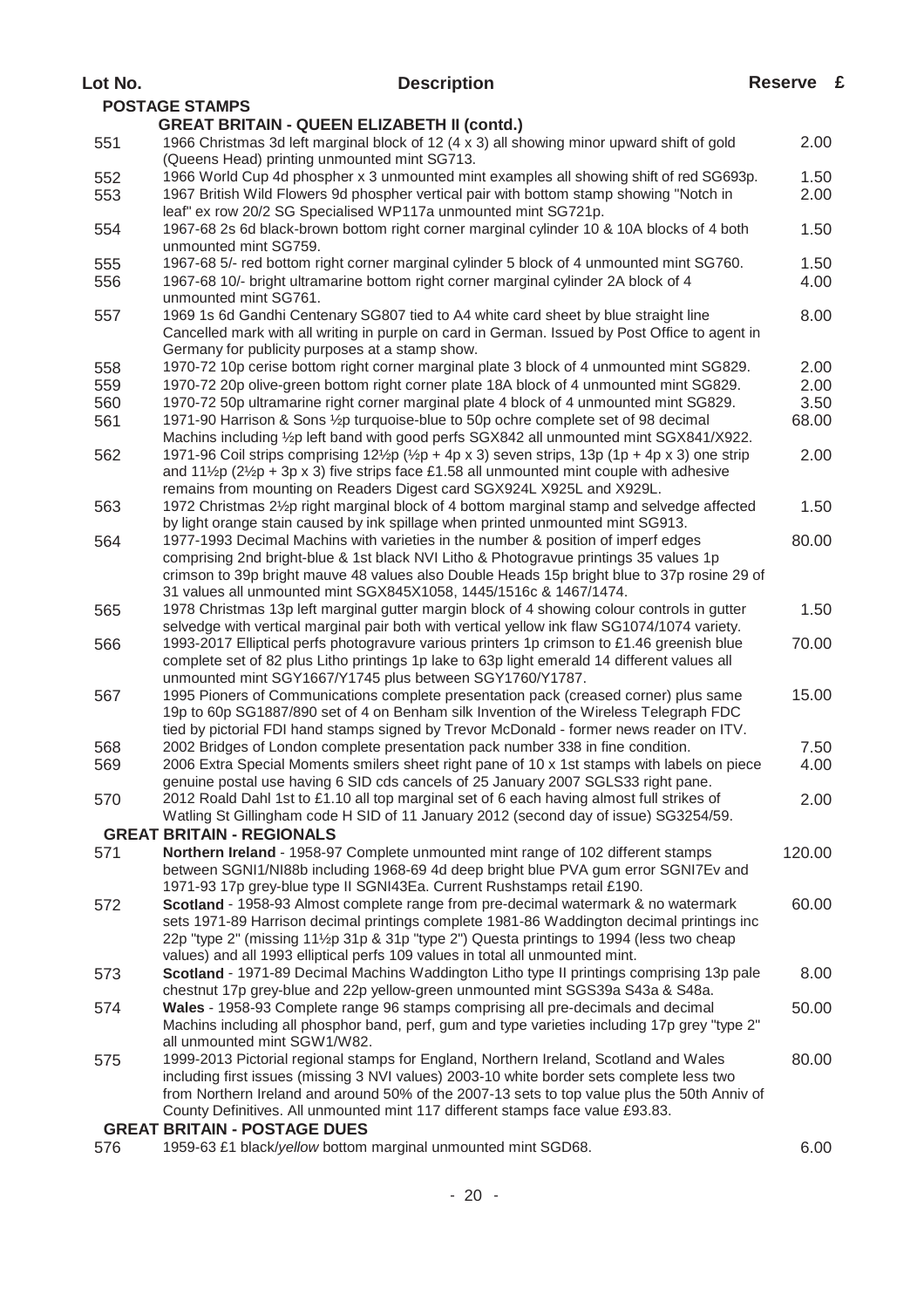| Lot No.          | <b>Description</b>                                                                                                                                  | Reserve £ |  |
|------------------|-----------------------------------------------------------------------------------------------------------------------------------------------------|-----------|--|
|                  | <b>POSTAGE STAMPS</b>                                                                                                                               |           |  |
|                  | <b>GREAT BRITAIN - INLAND REVENUE</b>                                                                                                               |           |  |
| 577              | 1882-1901 1d lilac x 13 good to fine cds used examples SGO3.                                                                                        | 5.00      |  |
| 578              | 1882-1901 Jubilee 1/2d vermilion x 27 good to fine cds used examples SGO13.                                                                         | 12.00     |  |
| 579              | 1882-1901 Jubilee 1/2d blue-green x 37 good to fine cds used examples SGO17.                                                                        | 25.00     |  |
| 580              | 1902-04 1d scarlet x 57 good to fine used examples including two blocks of 6 (one stamp                                                             | 9.00      |  |
|                  | damaged in one block) and block of 4 SGO21                                                                                                          |           |  |
|                  | <b>GREAT BRITAIN - ARMY</b>                                                                                                                         |           |  |
| 581              | 1896-1901 Jubilee 1/2d blue-green x 20 good to fine used cds examples including a block of 4                                                        | 16.00     |  |
|                  | (one stamp few lightly toned perfs) SGO42.                                                                                                          |           |  |
| 582              | 1896-1901 1d lilac x 23 good to fine used examples including a vertical strip of 3 and block of                                                     | 8.00      |  |
|                  | 4 having circular parcel postmarks SGO43.                                                                                                           |           |  |
| 583              | 1902-03 KEVII 1/2d blue-green x 28 good to fine used copies including block of 6 (cicular                                                           | 4.00      |  |
|                  | parcel cancels) and four pairs SGO48.                                                                                                               | 7.00      |  |
| 584              | 1902-03 KEVII 1d scarlet x 50 good to fine used examples including blocks of 4 & 6 SGO49.                                                           |           |  |
| 585              | 1902-03 1d scarlet block of 4 top left stamp shows blob of black ink at top of "R" of "Army"<br>fine used with light purple parcel cancels SGO49.   | 1.00      |  |
|                  | <b>GREAT BRITAIN - GOVERNMENT PARCELS</b>                                                                                                           |           |  |
| 586              | 1887-90 1/- dull green (good colour) on piece tied by usual circular parcel cancel SGO68.                                                           | 12.00     |  |
| 587              | 1902 KEVII 1/- dull green & carmine (good colours) usual part parcel cancel SGO78.                                                                  | 35.00     |  |
|                  | <b>GREAT BRITAIN - BOOKLETS</b>                                                                                                                     |           |  |
| 588              | 1935 Silver Jubilee 2/- blue on buff edition 304 complete booklet in fine condition having                                                          | 50.00     |  |
|                  | Australian Currants & Sultanas advert on reverse SBBB16.                                                                                            |           |  |
| 589              | 1935 Silver Jubilee 3/- red on buff edition 295 complete booklet in fine condition having Bovril                                                    | 45.00     |  |
|                  | The Power of Beef advert on reverse SBBB17.                                                                                                         |           |  |
| 590              | 1971 Story of Wedgewood £1 complete prestige booklet in fine condition good 1/2p with good                                                          | 15.00     |  |
|                  | slightly short perfs right side and base, better than usually seen SGDX1.                                                                           |           |  |
|                  | <b>GREAT BRITAIN - RAILWAY NEWSPAPER/PARCEL STAMPS</b>                                                                                              |           |  |
| 591              | 1900s Midland Railway 6d green (slight fading) prepaid parcel stamp with purple cancel.                                                             | 1.50      |  |
|                  | <b>GREAT BRITAIN - CHANNEL ISLANDS</b>                                                                                                              |           |  |
| 592              | Alderney, Guernsey & Jersey - 1982-2009 Two albums containing 41 different presentation                                                             | 35.00     |  |
|                  | packs including 7 miniature sheets and values to £3 fine condition SG cat £130.                                                                     |           |  |
| 593              | Guernsey - 1981 Europa Folklore 12p & 18p each value in sheetlet of 20 with central gutter                                                          | 7.50      |  |
|                  | margin unmounted mint SG230/31.                                                                                                                     |           |  |
| 594              | Guernsey - 2005 Sea Guernsey presentation pack containing 26p to 65p set of 5 issued                                                                | 2.00      |  |
|                  | stamps all unmounted mint SG1049/1053.                                                                                                              |           |  |
| 595              | Guernsey - 2005 Endangered Species £2 Basking Shark miniature sheet unmounted mint in                                                               | 2.00      |  |
|                  | presentation pack SGMS1054.                                                                                                                         |           |  |
| 596              | Jersey - 1987 Viking Heritage £5.50 complete prestige booklet in fine condition SB39.                                                               | 3.50      |  |
|                  | <b>GREAT BRITAIN - ISLE OF MAN</b>                                                                                                                  |           |  |
| 597              | 1999 Manx Buses complete £4.78 booklet in fine condition SB52.                                                                                      | 4.00      |  |
| <b>GRENADA</b>   |                                                                                                                                                     |           |  |
| 598              | 1895-99 6d mauve & green Specimen overprint unused no gum light soiling SG53s.                                                                      | 5.00      |  |
| 599              | 1913-22 5/- green & red/yellow lightly mounted mint SG100.                                                                                          | 4.00      |  |
| 600              | 1938-50 Badge 10/- steel blue & bright carmine (narrow) perf 14 mounted mint SG163a.                                                                | 50.00     |  |
| 601              | 1977 Silver Jubilee \$6.60 complete self adhesive booklet in fine condition SB1.                                                                    | 1.00      |  |
| 602              | 1977 Grenadines Silver Jubilee \$9.60 complete self adhesive booklet fine condition SB1.                                                            | 1.00      |  |
| 603              | 1985 300th Anniv of Bach 45c to \$3 set plus miniature sheet for Grenada and Grenadines of<br>Grenada all unmounted mint SG1435/MS1439 & 703/MS707. | 4.50      |  |
| 604              | 1993 Aviation Anniversaries 75th Anniversary of the Royal Air Force 50c Lysander & \$3                                                              | 1.50      |  |
|                  | Typhoon plus \$6 Hurricane miniature sheet unmounted mint SG2638 2641 & MS2643c.                                                                    |           |  |
| <b>GUYANA</b>    |                                                                                                                                                     |           |  |
| 605              | 1966-67 Independence overprint on 4c violet overprint shifted left mounted mint SG380.                                                              | 2.50      |  |
| <b>HONG KONG</b> |                                                                                                                                                     |           |  |
| 606              | 1862-63 24c green x 2 both B62 duplex cancels one stamp clearly larger than the other and                                                           | 40.00     |  |
|                  | when compared the designs do not match in size. Probably from different printings SG5.                                                              |           |  |
| 607              | 1903 1c dill purple & brown 2c dull green 5c dull green & brown-orange and 8c slate & violet                                                        | 17.00     |  |
|                  | all 4 mounted mint SG62/63 & 65/66.                                                                                                                 |           |  |
| 608              | 1937 Coronation 4c green to 25c blue set of 3 lightly mounted mint SG137/39.                                                                        | 4.00      |  |
| 609              | 1937 Coronation 4c to 25c set of 3 lightly mounted mint SG137/39.                                                                                   | 4.00      |  |
| 610              | 1938-52 25c bright blue mounted mint SG149.                                                                                                         | 2.00      |  |
|                  |                                                                                                                                                     |           |  |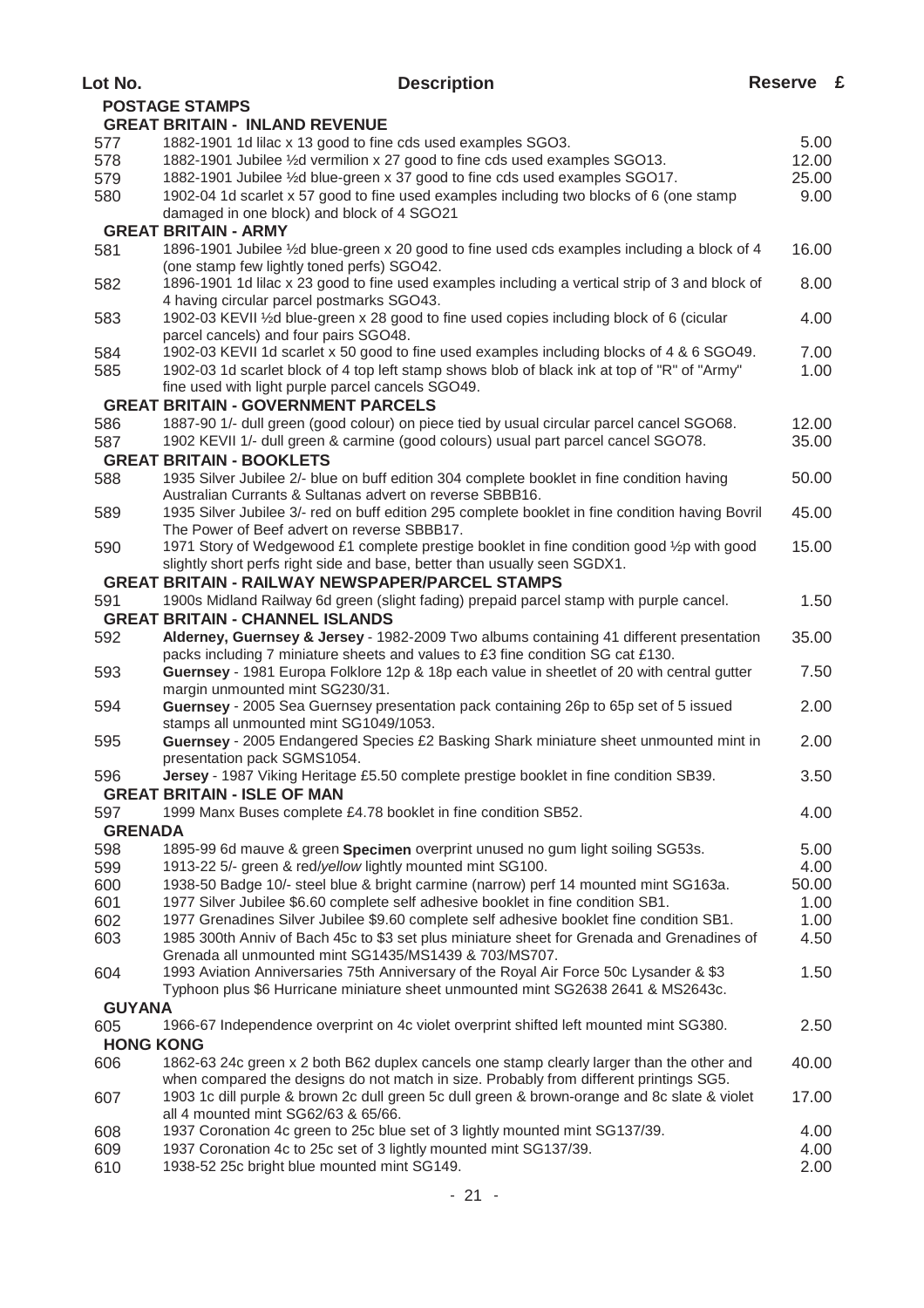| Lot No.      | <b>Description</b>                                                                                                                | Reserve £ |  |
|--------------|-----------------------------------------------------------------------------------------------------------------------------------|-----------|--|
|              | <b>POSTAGE STAMPS</b>                                                                                                             |           |  |
|              | <b>HONG KONG (contd.)</b>                                                                                                         |           |  |
| 611          | 1938-52 1c pale brown 25c bright blue and \$1 dull lilac & blue (chalk surface paper) all three<br>mounted mint SG140a 149 & 155. | 5.00      |  |
| 612          | 1938-52 \$1 pale reddish lilac & blue ordinary paper fine cds used SG155b.                                                        | 9.00      |  |
| 613          | 1938-52 \$10 reddish violet & blue chalk surface paper fine used SG162b.                                                          | 3.00      |  |
| 614          | 1938-52 1c brown 2c grey 4c orange perf 141/2 x 14 5c green 8c red-brown 15c scarlet 20c                                          | 15.00     |  |
|              | black 25c bright blue 30c yellowish olive \$1 dull lilac & blue (small thin) and \$1 red-orange &                                 |           |  |
|              | orange all mounted mint between SG140/156.                                                                                        |           |  |
| 615          | 1938-52 50c bright purple chalk surface paper mounted mint SG153c.                                                                | 2.50      |  |
| 616          | 1955-62 \$5 green & purple lightly mounted mint SG190.                                                                            | 15.00     |  |
| 617          | 1986 Hong Kong Post Office official presentation folder containing five commemorative                                             | 8.00      |  |
|              | issues for year Halley's Comet, 60th Birthday of Queen Elizabeth II, Hong Kong at Expo 86,                                        |           |  |
|              | Fishing Vessels and 19th Centenary Hong Kong Portraits all unmounted mint SG507/28.                                               |           |  |
| 618          | 1992 History of Hong Kong Definitive Stamps \$38 complete prestige booklet SB33.                                                  | 6.00      |  |
| <b>INDIA</b> |                                                                                                                                   |           |  |
| 619          | 1894-1941 Twenty five used stamps collected for postmark interest including KEVII 1a Aden                                         | 7.50      |  |
|              | cds, KGV 1/2 a block of 4 Tounghoo (Burma) cds KGVI 1/2 a strip of 3 M490 Experimental PO                                         |           |  |
|              | cds's and four KGVI stamps having part Port Blair Andaman Islands cds cancels.                                                    |           |  |
| 620          | 1900 China Expeditionary Force 1a plum mounted mint SGC3.                                                                         | 1.00      |  |
| 621          | 1911-23 3p grey 1/2 a green & 1a carmine x 2 shades of each 2a purple 2a 6p ultramarine (SG                                       | 9.00      |  |
|              | 60), 3a orange 4a deep olive 6a yellow-bistre 8a deep magenta and 12a carmine-lake all                                            |           |  |
| 622          | good colours mounted mint between SG151/183.<br>1925 Delhi Specimen 2a brown mounted mint.                                        | 15.00     |  |
| 623          | 1925 Delhi Specimen 2a salmon mounted mint.                                                                                       | 15.00     |  |
| 624          | 1926-33 2r carmine & orange mounted mint SG215.                                                                                   | 7.00      |  |
| 625          | 1926-33 5r ultramarine & purple missing top right corner perf mounted mint having soiling on                                      | 7.50      |  |
|              | back at top just visible in top perfs from front SG216.                                                                           |           |  |
| 626          | 1935 Silver Jubilee 1/2 to 8a set of 7 lightly mounted mint off white gum SG240/46.                                               | 6.00      |  |
| 627          | 1937-40 1a carmine inter pane tete-beche block of 4 fine used SG250a.                                                             | 1.50      |  |
| 628          | 1937-40 1r grey & red-brown 2r purple & brown 5r green & blue plus 10r purple & claret each                                       | 40.00     |  |
|              | value in horizontal pair lightly mounted mint SG259/62.                                                                           |           |  |
| 629          | 1937-40 10r purple & claret 15r brown & green and 25r slate-violet & purple light soiling both                                    | 20.00     |  |
|              | sides all fine part cds used SG262/264.                                                                                           |           |  |
| 630          | 1937-40 15r brown & green vertical pair three strikes of scruffy cds cancels SG263.                                               | 25.00     |  |
| 631          | 1937-40 15r brown & green fine used SG263.                                                                                        | 15.00     |  |
| 632          | 1940-43 3p slate to 14a purple set of 14 each value in horizontal pair mounted mint (14a                                          | 20.00     |  |
|              | vertical pair bottom stamp unmounted mint) SG265/77.                                                                              |           |  |
| 633          | 1947 National Flag 31/2 watermark inverted wavy line used SG302w.                                                                 | 9.00      |  |
| 634          | 1948 First Anniversary of Independence Mahatma Gandhi 10r purple-brown & lake                                                     | 30.00     |  |
|              | unmounted mint large thin right side with thin paper stuck to the rest of the gum SG308.                                          |           |  |
| 635          | 1955 Five Year Plan 3p bright purple to 10r orange set of 18 mounted mint SG354/71.                                               | 18.00     |  |
| 636          | 1961 50th Anniversary of First Official Airmail Flight set of 3 unmounted mint SG434/36.                                          | 1.00      |  |
|              | <b>INDIAN STATES</b>                                                                                                              |           |  |
| 637          | Gwalior - 1903-11 5r ultramarine & violet block of 4 tied to piece of registered envelope by                                      | 30.00     |  |
|              | date unclear Gwalior cds SG63B.                                                                                                   |           |  |
| 638          | Jind - 1941-43 9p green fine used SG129.                                                                                          | 9.00      |  |
| 639          | Nabha - 1885-1942 Mint and used range of 60 different stamps odd minor fault but generaly                                         | 40.00     |  |
|              | fine displayed on two album pages Queen Victoria values to 3a & Service values to 4a KEVII                                        |           |  |
|              | values to 6a & Service values to 1r KGV values to 3a & Service 1r and KGVI values to 2r &                                         |           |  |
|              | Service 4a SG cat £290.<br>Nabha - 1885-1936 Duplicated range of 30 used stamps values to 2a mainly on piece                      | 7.50      |  |
| 640          | showing range of Nabha State cancels QV x 12 KEVII x 8 and KGV x 10.                                                              |           |  |
| 641          | Nabha - 1938 3p slate mounted mint SG77.                                                                                          | 2.50      |  |
| 642          | Patiala - 1903-06 KEVII 1/2a green & 1a carmine both right marginal mounted mint SG37/38.                                         | 1.50      |  |
| 643          | Indore - 1889-1940 Range of 18 mint and used stamps values to 4a including six having                                             | 8.50      |  |
|              | Service overprints SG cat £46.                                                                                                    |           |  |
| 644          | Chamba - 1927-39 Service overp                                                                                                    | 15.00     |  |
|              | rint on 1r chocolate & green unmounted mint one tiny very light stain on one stamp                                                |           |  |
|              | mentioned for accuracy SGO57.                                                                                                     |           |  |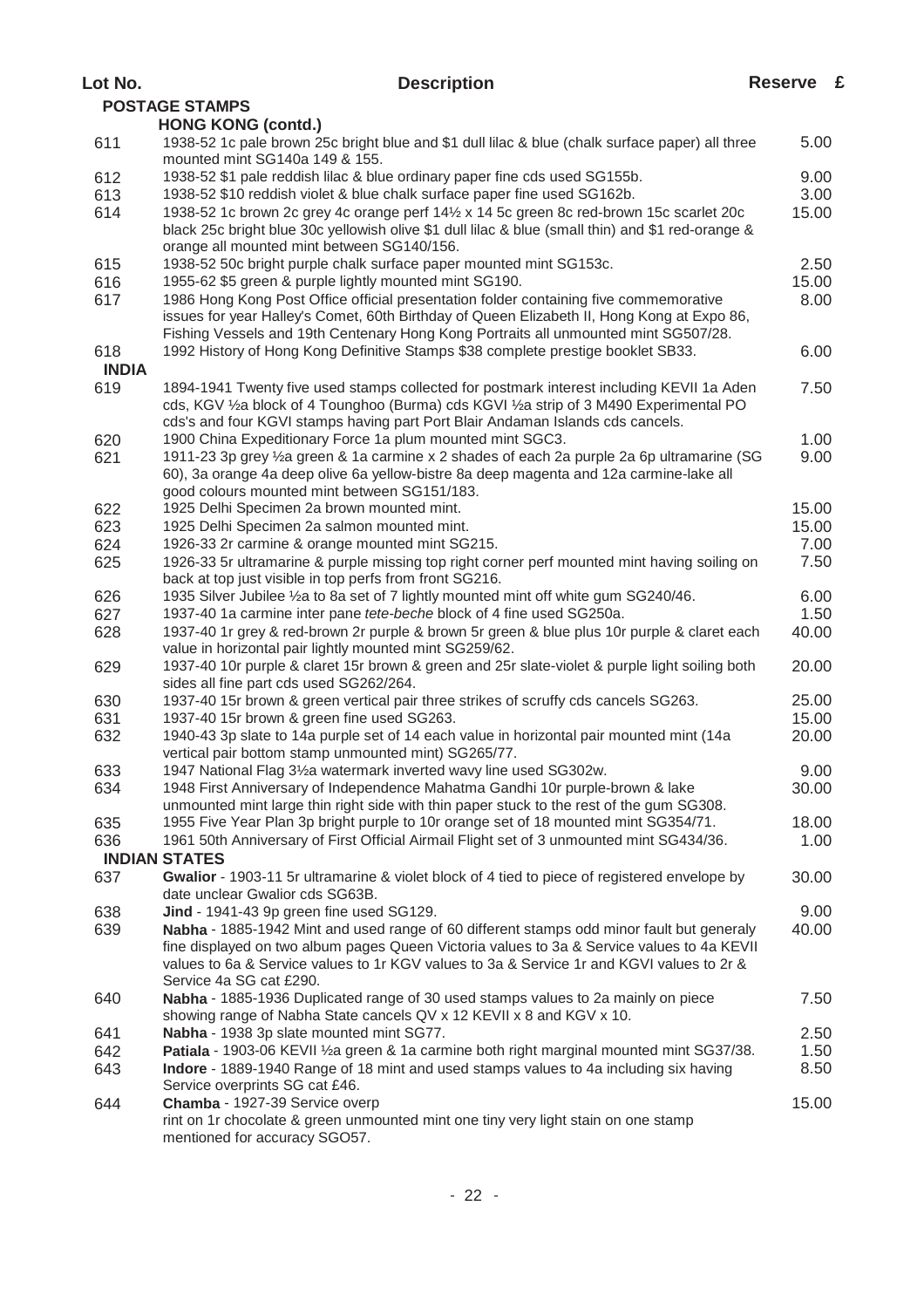| Lot No.        | <b>Description</b>                                                                                                                                                                                                                                                                                                                                                                                                | Reserve £ |  |
|----------------|-------------------------------------------------------------------------------------------------------------------------------------------------------------------------------------------------------------------------------------------------------------------------------------------------------------------------------------------------------------------------------------------------------------------|-----------|--|
|                | <b>POSTAGE STAMPS</b>                                                                                                                                                                                                                                                                                                                                                                                             |           |  |
|                | <b>INDIAN STATES (contd.)</b>                                                                                                                                                                                                                                                                                                                                                                                     |           |  |
| 645            | Charkhari - 1931 Guest House 1r green & rose with green vingette printed shifted top right<br>plus additional copy with green vingette shifted to right and red printing heavier and maybe<br>double printed both fine used SG50 varieties.                                                                                                                                                                       | 5.00      |  |
| 646            | Jaipur - 1948 Silver Jubilee 1/2 1 a 2a 4a & 8a lightly mounted mint SG73 75/76 & 78/79.                                                                                                                                                                                                                                                                                                                          | 1.50      |  |
| 647            | Jammu & Kashmir - 1877-78 1a yellow-green and 4a red imperf sheet of 12 of each value                                                                                                                                                                                                                                                                                                                             | 5.00      |  |
|                | on native type paper no gum (as issued) belived reprints and offered as is.                                                                                                                                                                                                                                                                                                                                       |           |  |
| 648            | Junagadh - 1868 4a (Gujarati numeral) black on buff block imperf block of 6 (2 x 3) no gum<br>(as issued) offered as is SG14.                                                                                                                                                                                                                                                                                     | 5.00      |  |
| <b>IRELAND</b> |                                                                                                                                                                                                                                                                                                                                                                                                                   |           |  |
| 649            | 1922 Overprints on GB KGV 5d yellow brown 9d agate (red overprint) and 1/- bistre-brown all<br>part slightly heavy cds used SG8b 38 & 63                                                                                                                                                                                                                                                                          | 5.00      |  |
| 650            | 1929-50 Mint (many unmounted and most lightly mounted) collection of 37 different<br>commemoratives between 1929 Emancipation Centenary and 1950 Holy Year missing only<br>1941 21/2d Easter Rising SG cat £125 SG89/98 105/110 126/27 129/39 & 144/51.                                                                                                                                                           | 22.00     |  |
| 651            | 1940-68 1/2d bright green to 21/2d red-brown 5d deep violet and 8d scarlet to 5/- maroon 13<br>different stamps lightly mounted mint SG111/15 118 & 119c/24.                                                                                                                                                                                                                                                      | 30.00     |  |
| 652            | 1989 Christmas 21p sheetlet of 14 plus 1 label unmounted mint SG738a.                                                                                                                                                                                                                                                                                                                                             | 2.50      |  |
| 653            | 1990 Football World Cup Italy sheetlet of 8 stamps & 1 label unmounted mint SG770a.                                                                                                                                                                                                                                                                                                                               | 2.50      |  |
| 654            | 1990 Europa Post Office Buildings 30p & 41p each value in sheetlet of 10 stamps and 2<br>labels unmounted mint SG776/77.                                                                                                                                                                                                                                                                                          | 6.50      |  |
| 655            | 1990 Christmas 26p sheetlet of 12 unmounted mint SG789a.                                                                                                                                                                                                                                                                                                                                                          | 2.00      |  |
| <b>JAMAICA</b> |                                                                                                                                                                                                                                                                                                                                                                                                                   |           |  |
| 656            | 1870-83 2/- Venetian red perf 121/2 mounted mint SG14.                                                                                                                                                                                                                                                                                                                                                            | 11.00     |  |
| 657            | 1883-97 2/- Venetian red fine used SG25.                                                                                                                                                                                                                                                                                                                                                                          | 10.00     |  |
| 658            | 1921-29 King George V 10/- myrtle-green mounted mint one light tone spot on gum SG106.                                                                                                                                                                                                                                                                                                                            | 15.00     |  |
| 659            | 1938-52 King George VI 10/- myrtle-green perf 13 lightly mounted mint SG133aa.                                                                                                                                                                                                                                                                                                                                    | 5.50      |  |
| 660            | 1945-46 New Constitution 1½d sepia to 10/- green set of 7 unmounted mint SG134/40.                                                                                                                                                                                                                                                                                                                                | 1.00      |  |
| 661            | 1956-58 1/2d black & orange-red to 5/- black & red 14 values unmounted mint SG159/72.                                                                                                                                                                                                                                                                                                                             | 8.00      |  |
| 662            | 1962-63 Independence overprints 1/2d to £1 12 different values plus 1963-64 change of<br>watermark 1/2d to 1/- and 3/- all unmounted mint SG181/92, 205/11 & 213.                                                                                                                                                                                                                                                 | 5.00      |  |
| 663            | 1964-68 Pictorial definitives 1d to £1 set of 16 plus perf change of 3/- all unmounted mint<br>SG217/32 inc 229b.                                                                                                                                                                                                                                                                                                 | 4.00      |  |
| 664            | 1981-96 Range of Bob Marley themed items comprising 1981 1c to \$3 set of 7 plus miniature<br>sheet unmounted mint 1995 50c to \$10 set of 5 unmounted mint plus 50c x 4 and \$1.10 x 3<br>all fine used SG529/MS536 & 877/81.                                                                                                                                                                                    | 4.00      |  |
|                | <b>JAMAICA - BOOKLETS</b>                                                                                                                                                                                                                                                                                                                                                                                         |           |  |
| 665            | 1930-36 2/- black on blue left stapled booklet (usual rusting around staples) part pane of 1/2d                                                                                                                                                                                                                                                                                                                   | 40.00     |  |
|                | x 4 stamps SG92 (usual off white gum) remaining along with pages & interleaving SB7b.<br>KUT - BRITISH EAST AFRICA COMPANY ADMINISTRATION                                                                                                                                                                                                                                                                         |           |  |
| 666            | 1890-95 3r slate-purple striaght edge from side of sheet at top mounted mint SG17.                                                                                                                                                                                                                                                                                                                                | 3.00      |  |
|                | <b>KUT - KENYA AND UGANDA</b>                                                                                                                                                                                                                                                                                                                                                                                     |           |  |
| 667            | 1922-27 10/- bright blue small crease at bottom fine used SG94.<br>KUT - KENYA, UGANDA AND TANGANYIKA                                                                                                                                                                                                                                                                                                             | 15.00     |  |
| 668            | 1935 Silver Jubilee 20c to 1/- set of 4 plus Coronation 5c to 30c set of 3 1946 Victory 20c &<br>30c plus 1953 Coronation all mounted mint SG124/30 155/56 & 165.                                                                                                                                                                                                                                                 | 2.50      |  |
| 669            | 1935-37 King George V pictorial definitives 1c x 3 5c x 8 10c x 8 and 20c x 10 collected for<br>postmark interest including Kampala, Kitale, Koru, Mombasa and Nairobi SG110/12 & 114.                                                                                                                                                                                                                            | 7.50      |  |
| 670            | 1935-37 65c black & brown light stain on gum mounted mint SG117.                                                                                                                                                                                                                                                                                                                                                  | 2.00      |  |
| 671            | 1935-37 5/- black & carmine lightly mounted mint off white gum SG121.                                                                                                                                                                                                                                                                                                                                             | 6.00      |  |
| 672            | 1937-49 King George VI issues collected for postmark interest comprising Coronation x 24                                                                                                                                                                                                                                                                                                                          | 15.00     |  |
|                | 1941-42 Overprints on South Africa x 22 1948 Royal Silver Wedding 20c x 17 and 1949 75th<br>Anniv of UPU x 12 including Eldoret, Elmenteita, Fort Hall, Kampala, Koru, Londiani,<br>Marsabit, Meru, Mombasa, Moshi, Nakuru, Nasaka, Nanynuki, Nairobi, Nyeri Station and<br>Thomson Falls SG128/29 151/53 157 & 159.                                                                                              |           |  |
| 673            | 1937-54 Mint and mainly used range of 46 stamps on stockcards including 1937 Coronation<br>used set 1938-54 set to £1 (missing SG131a & 150a) fine used plus various mounted mint<br>values gum off white 15c SG137 20c x 2 SG139 30c SG141 50c SG144 1/- SG145a and 3/-<br>SG147a 1941 surcharges on South African stamps set of 4 horizontal pairs mounted mint<br>plus and Royal Silver Wedding fine cds used. | 55.00     |  |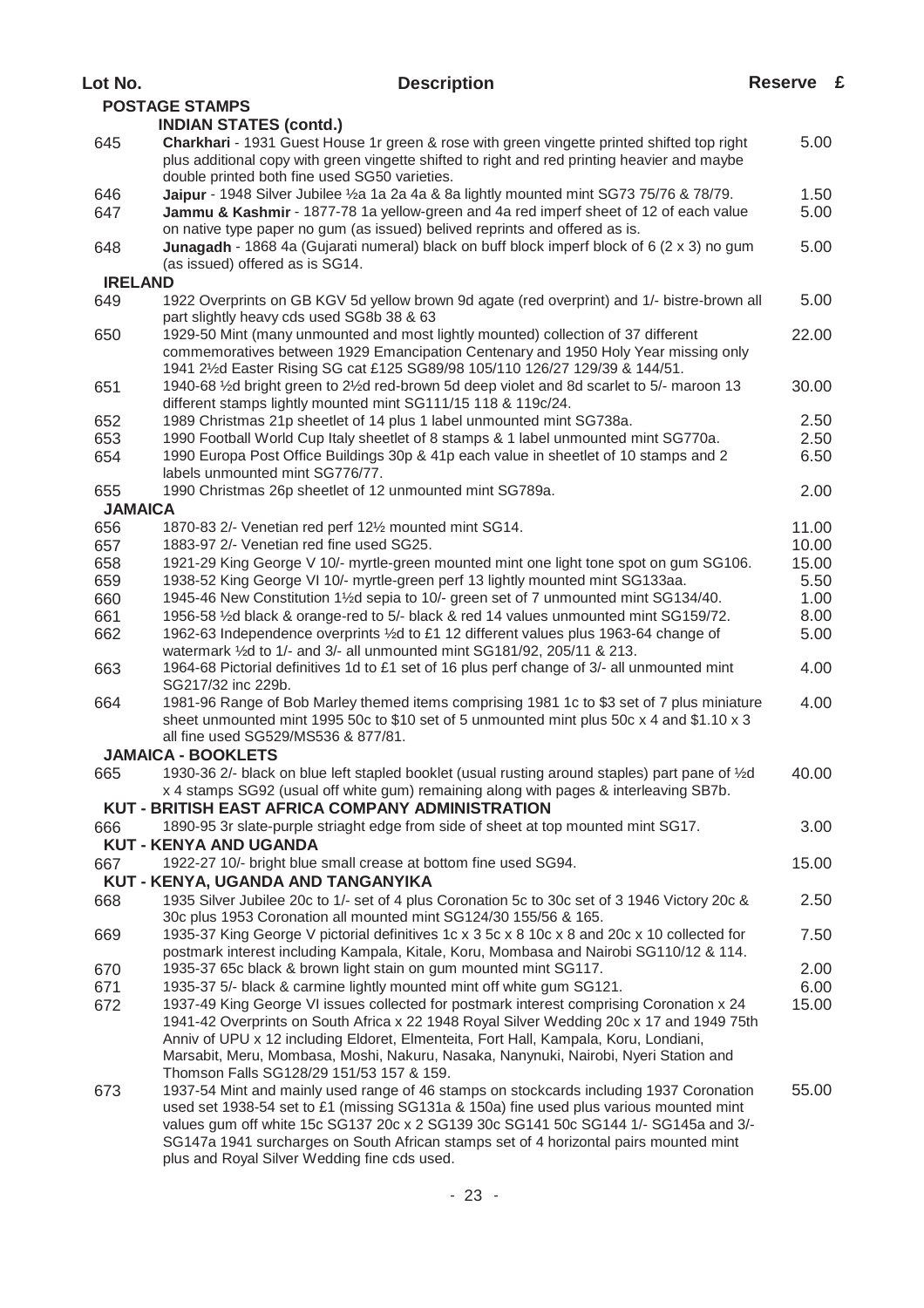| Lot No.         | <b>Description</b>                                                                                                                                                                       | Reserve £ |  |
|-----------------|------------------------------------------------------------------------------------------------------------------------------------------------------------------------------------------|-----------|--|
|                 | <b>POSTAGE STAMPS</b>                                                                                                                                                                    |           |  |
|                 | KUT - KENYA, UGANDA AND TANGANYIKA (contd.)                                                                                                                                              |           |  |
| 674             | 1938-54 15c black & green fine used SG138.                                                                                                                                               | 1.50      |  |
| 675             | 1938-54 2/- lake-brown & brown-purple perf 133⁄4 x 131⁄4 mounted mint SG148b.                                                                                                            | 9.00      |  |
| 676             | 1938-54 3/- dull ultramarine & black perf 13 x 121/2 lightly mounted mint SG147ac.                                                                                                       | 11.00     |  |
| 677             | 1938-54 5/- black & carmine perf 131/4 x 133/4 mounted mint off white gum SG148b.                                                                                                        | 9.00      |  |
| 678             | 1938-54 10/- purple & blue perf 131/4 x 133/4 mounted mint SG149b.                                                                                                                       | 12.00     |  |
| 679             | 1938-54 £1 black & red perf 14 mounted mint SG150a.                                                                                                                                      | 9.50      |  |
| 680             | 1938-54 £1 black & red perf 14 lightly mounted mint off white gum SG150a.                                                                                                                | 8.00      |  |
| 681             | 1941-42 70c on 1/- brown & chalky blue right marginal vertical strip of 7 unmounted mint light                                                                                           | 7.50      |  |
|                 | soiling in selvedge at top SG154.                                                                                                                                                        |           |  |
| 682             | 1941-42 Surcharges and overprints on South African stamps 5c on 1d to 70c on 1/- set of 4                                                                                                | 6.00      |  |
|                 | in correct horizontal pairs very lightly mounted mint SG151/54.                                                                                                                          |           |  |
| 683             | 1947-55 Fourteen South African Mutual Life Assurance Society receipts(all have tone spots)                                                                                               | 7.50      |  |
|                 | for policy payments by Nairobi Riding School each having a KGVI (12) or QEII (2) 10c stamp                                                                                               |           |  |
|                 | affixed tied by purple oval dated cancel.                                                                                                                                                |           |  |
| 684             | 1948 Royal Silver Wedding 20c orange & £1 scarlet lightly mounted mint small experts mark                                                                                                | 12.00     |  |
|                 | on gum of £1 value SG157/58.                                                                                                                                                             |           |  |
| 685             | 1954 Royal Visit 30c black & deep ultramarine sheet of 100 unmounted mint SG166.                                                                                                         | 12.00     |  |
| 686             | 1959 Official overprints 5c black & deep brown to 2/- black & bronze-green 9 different values                                                                                            | 3.50      |  |
|                 | all lightly mounted mint SGO1/O9.                                                                                                                                                        |           |  |
| 687             | 1960-62 5c Prussian blue to 20/- violet-blue & lake set of 16 mounted mint SG183/98.                                                                                                     | 15.00     |  |
| 688             | 1963 Freedom From Hunger set of 4 Founding of East Africa University 30c & 1s 30 and Red                                                                                                 | 2.00      |  |
|                 | Cross 30c & 50c all mounted mint SG199/206.                                                                                                                                              |           |  |
| <b>KENYA</b>    |                                                                                                                                                                                          |           |  |
| 689             | 1986 Dhows 1/- to 10/- set of 4 unmounted mint SG394/97.                                                                                                                                 | 2.00      |  |
| <b>KIRIBATI</b> |                                                                                                                                                                                          |           |  |
| 690             | 2008 90th Anniv of the Royal Air Force 25c, 50c and \$1 sheetlets of 8 stamps plus one label                                                                                             | 25.00     |  |
|                 | and \$2.50 miniature sheet all unmounted mint SG823/24 826/MS826a.                                                                                                                       |           |  |
| <b>KUWAIT</b>   |                                                                                                                                                                                          |           |  |
| 691             | 1948 Olympic Games set of 4 mounted mint 1949 75th Anniv of UPU set of 4 lightly mounted                                                                                                 | 4.50      |  |
|                 | mint and 1953 Coronation set of 4 mounted mint SG76/83 & 103/06.                                                                                                                         |           |  |
| 692             | 1948-49 2r on 2s 6d yellow-green and 5r on 5/- red mounted mint SG72/73.                                                                                                                 | 4.00      |  |
| 693             | 1952-54 1/2a on 1/2d red-orange to 1r on 1s 6d grey-blue set of 10 unmounted mint SG93/102.                                                                                              | 3.00      |  |
| 694             | 1955-57 2r surcharge on 2s 6d black-brown to 10r surcharge on 10/- ultramarine set of 3 all                                                                                              | 6.00      |  |
|                 | Type I all unmounted mint SG107/09.                                                                                                                                                      |           |  |
| 695             | 1956 1⁄2 a on 1⁄2 d orange-red to 1r on 1s 6d grey-blue set of 9 unmounted mint SG110/19.                                                                                                | 6.00      |  |
| 696             | 1957-58 1np on 5d brown to 75np on 1s 3d green set of 11 unmounted mint SG120/30.                                                                                                        | 3.00      |  |
|                 | <b>LEEWARD ISLANDS</b>                                                                                                                                                                   |           |  |
| 697             | 1902 1d dull purple & carmine lightly mounted mint SG21.                                                                                                                                 | 1.50      |  |
| 698             | 1921-32 Revision to Die I ¼d brown lightly mounted mint SG81.                                                                                                                            | 4.00      |  |
| 699             | 1921-32 Revision to Die I 1d bright scarlet lightly mounted mint SG83.                                                                                                                   | 8.00      |  |
| 700             | 1921-32 Revision to Die I 6d dull & bright purple lightly mounted mint SG86.                                                                                                             | 6.00      |  |
| 701             | 1935 Silver Jubilee 1d deep blue & scarlet to 1/- slate & purple set of 4 mounted mint minor                                                                                             | 5.00      |  |
|                 | gum flaws on 1/- SG88/91.                                                                                                                                                                |           |  |
| 702             | 1935 Silver Jubilee 1/- slate & purple fine used SG91.                                                                                                                                   | 11.00     |  |
| 703             | 1938-51 3d orange chalk surface paper mounted mint usual streaky gum SG107.                                                                                                              | 7.50      |  |
| <b>LESOTHO</b>  |                                                                                                                                                                                          |           |  |
| 704             | 1968 Rock Paintings 3c to 25c set of 6 in blocks of 4 unmounted mint SG160/66.                                                                                                           | 2.50      |  |
| 705             | 1973 International Kimberlite Conference 10c to 30c set of 4 in plate number horizontal                                                                                                  | 5.00      |  |
|                 | marginal pairs unmounted mint SG246/49.                                                                                                                                                  |           |  |
| 706             | 1973 International Kimberlite Conference 10c to 30c set of 4 in pairs fine used SG246/49.                                                                                                | 4.00      |  |
| <b>MALAWI</b>   |                                                                                                                                                                                          |           |  |
| 707             | 1970 Decimal Currency 10t on 1/- & 20t on 2/- bird definitives unmounted mint SG356/57.                                                                                                  | 1.50      |  |
| 708             | 1970 Decimal Currency 10t on 1/- & 20t on 2/- bird definitives cancelled to order SG356/57.                                                                                              | 1.00      |  |
| 709             | 1984 Small Mammals and Olympic Games sets of 4 unmounted mint SG703/10.                                                                                                                  | 1.00      |  |
|                 | <b>MALAYA - STRAITS SETTLEMENTS</b>                                                                                                                                                      |           |  |
|                 |                                                                                                                                                                                          |           |  |
| 710             | 1883-1933 Used range on stockcards odd minor fault comprising 1883-91 2c bright rose to                                                                                                  | 60.00     |  |
|                 | 96c olive-grey set of 9 plus shades of 2c, 4c, 6c, 12c & 24c KEVII 1902-03 1c to \$5 set of 12<br>\$5 manuscript cancel and KGV10c to \$5 19 values some duplication between SG230/240a. |           |  |
| 711             | 1902-03 50c deep green & carmine lightly mounted mint SG118.                                                                                                                             | 6.50      |  |
|                 |                                                                                                                                                                                          |           |  |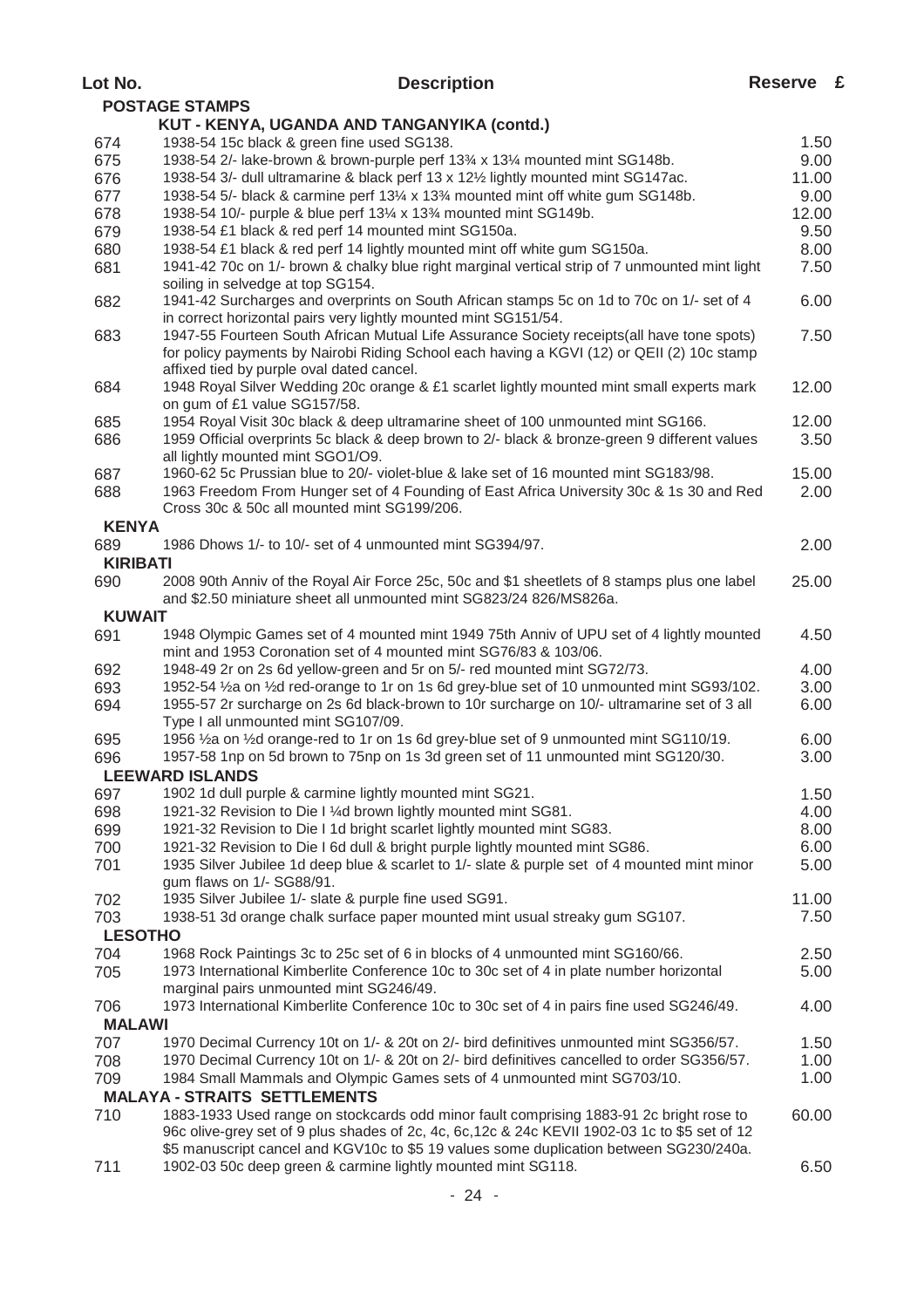| Lot No.          | <b>Description</b>                                                                                                                                                                 | Reserve £ |  |
|------------------|------------------------------------------------------------------------------------------------------------------------------------------------------------------------------------|-----------|--|
|                  | <b>POSTAGE STAMPS</b>                                                                                                                                                              |           |  |
|                  | <b>MALAYA - STRAITS SETTLEMENTS (contd.)</b>                                                                                                                                       |           |  |
| 712              | 1904-10 4c purple/red chalk surface paper mounted mint SG129a.                                                                                                                     | 6.50      |  |
| 713              | 1906-12 10c purple/yellow chalk surface paper mounted mint SG159a.                                                                                                                 | 7.00      |  |
| 714              | 1906-12 \$2 green & red/yellow fine used part two slightly heavy strikes of cds cancel SG166.                                                                                      | 4.00      |  |
|                  | <b>MALAYA - FEDERATED MALAY STATES</b>                                                                                                                                             |           |  |
| 715              | 1900-34 Tiger 1c grey & green to 50c black/green 7 mint and 35 used stamps having slight<br>duplication SG cat £60+ between SG15a/75.                                              | 8.00      |  |
|                  | <b>MALAYA - MALAYAN POSTAL UNION</b>                                                                                                                                               |           |  |
| 716              | 1951-63 3c deep green good cds used two minor corner faults SGD16.                                                                                                                 | 5.00      |  |
| <b>MALAYSIA</b>  |                                                                                                                                                                                    |           |  |
| 717              | 2004 30th Anniv of Malaysia-China Diplomatic Relations 30s to 1r ships set of 4 in two<br>complete se-tenant sheetlets of 20 making 10 sets of 4 unmounted mint SG1199/1202.       | 10.00     |  |
|                  | <b>MALAYA - JOHORE</b>                                                                                                                                                             |           |  |
| 718              | 1904-10 10c dull purple & black mounted mint SG67.                                                                                                                                 | 12.00     |  |
|                  | <b>MALAYA - PERAK</b>                                                                                                                                                              |           |  |
| 719              | 1895-99 1c dull purple & green showing Malformed "C" variety fine used with normal for<br>comparison SG66a.                                                                        | 18.00     |  |
|                  | <b>MALAYA - JAPANESE OCCUPATION</b>                                                                                                                                                |           |  |
| 720              | 1943 Savings Campaign 8c violet small thin light stain on gum and 15c magenta tiny closed                                                                                          | 3.00      |  |
|                  | tear at top both mounted mint SGJ307/308.                                                                                                                                          |           |  |
|                  | <b>MALDIVE ISLANDS</b>                                                                                                                                                             |           |  |
| 721              | 1937-58 115 duplicated stamps including Minaret 5c x 12 10c green x 8 and 1r x 2 and Dhow                                                                                          | 15.00     |  |
|                  | 50L violet x 6 on 53 pieces of covers (unchecked for watermarks) all tied by Maldive Islands                                                                                       |           |  |
|                  | cds cancels dated between 1937 and 1958.                                                                                                                                           |           |  |
| 722              | 1975 Marine Life 1L to 5r lightly mounted mint set of 8 on album page plus miniature sheet<br>unmounted mint SG568/MS576.                                                          | 5.00      |  |
| 723              | 2008 90th Anniversary of the Royal Air Force miniature sheet unmounted mint SGMS4185a.                                                                                             | 2.50      |  |
| <b>MALTA</b>     |                                                                                                                                                                                    |           |  |
| 724              | 1863-81 1/2d buff centred high lightly mounted mint SG4.                                                                                                                           | 20.00     |  |
| 725              | 1904-14 1d black & red mounted mint SG48.                                                                                                                                          | 5.50      |  |
| 726              | 1904-14 21/2d maroon & blue mounted mint SG52.                                                                                                                                     | 10.00     |  |
| 727              | 1928 Air Mail overprint on 6d violet and scarlet plus 1930 ¼d brown to 1s 6d black & green<br>and 2s 6d black & vermilion all mounted mint SG173 193/204 & 206.                    | 10.00     |  |
| 728              | 1938-43 Statue of Neptune 2s 6d black & scarlet unmounted mint SG229.                                                                                                              | 2.00      |  |
| 729              | 1938-43 St Paul 10/- black & carmine mounted mint SG231.                                                                                                                           | 4.50      |  |
| 730              | 1948-53 Self Government overprint on 10/- black & carmine mounted mint SG248.                                                                                                      | 3.00      |  |
| 731              | 1948-53 New Constitution ¼d brown to 10/- black & carmine set of 21 (8 marginal examples)                                                                                          | 15.00     |  |
|                  | mix of mounted mint and unmounted mint SG232/48.                                                                                                                                   |           |  |
| 732              | 1960s-70s Unmounted mint duplicated range of 129 low value stamps mostly in marginal                                                                                               | 5.00      |  |
|                  | blocks of 4 plus one miniature sheet.                                                                                                                                              |           |  |
| 733              | 1981 Maltese Industry definitives 2c, 6c 12c & £M1 SG669 672 676 & 681 plus 1982                                                                                                   | 2.00      |  |
|                  | Shipbuilding Industry 3c to 27c set of 4 SG686/89 all fine used                                                                                                                    |           |  |
| 734              | 1982-86 Maltese Ships series 1 to 4 sets of 4 unmounted mint SG701/04 & 792/95.                                                                                                    | 5.00      |  |
| 735              | 1982-86 Maltese Ships series 1 to 4 sets of 4 cancelled to order SG701/04 & 792/95.                                                                                                | 6.00      |  |
| 736              | 1994 Christmas 5c to 20c + 3c set of 4 unmounted mint SG974/77.                                                                                                                    | 1.00      |  |
|                  | <b>MALTA - POSTAGE DUE STAMPS</b>                                                                                                                                                  |           |  |
| 737              | 1925 1/2d black to 1/- black/buff 9 mint values mounted on part album page SGD1/D9.                                                                                                | 5.00      |  |
| 738              | 1925 1/2d green to 1s 6d carmine mint set of 10 mounted on part album pages SGD11/D20.                                                                                             | 7.00      |  |
| <b>MAURITIUS</b> |                                                                                                                                                                                    |           |  |
| 739              | 1859 1d deep red very fine used 3 margin forgery SG41 forgery.                                                                                                                     | 5.00      |  |
| 740              | 1863-72 6d dull violet centred left & low B53 duplex used SG63.                                                                                                                    | 12.00     |  |
| 741              | 1863-72 1/- yellow & 1/- orange both B53 duplex used SG68 & 70.                                                                                                                    | 12.00     |  |
| 742              | 1876-79 Half Penny surcharge on 10d maroon centred right B53 duplex used SG77.                                                                                                     | 8.00      |  |
| 743              | 1878 2 Cents surchage on dull rose (lower label blank) B53 duplex used SG83.                                                                                                       | 5.00      |  |
| 744              | 1879-80 25c olive-yellow centred left & low minor damage top right B53 duplex used SG97.                                                                                           | 5.00      |  |
| 745              | 1902 12c surcharge on 36c orange-red & ultramarine surcharge inverted which has a 2008<br>Philatelic Federation of Southern Africa Experts certificate stating that the "12 Cents" | 20.00     |  |
|                  | surcharge is forged. Nice space filler for a rare stamp SG163a forgery.                                                                                                            |           |  |
| 746              | 1921-34 4c sage-green & carmine Die I mounted mint SG226b.                                                                                                                         | 5.00      |  |
| 747              | 1921-34 20c Prussian blue Die II mounted mint SG235a.                                                                                                                              | 9.00      |  |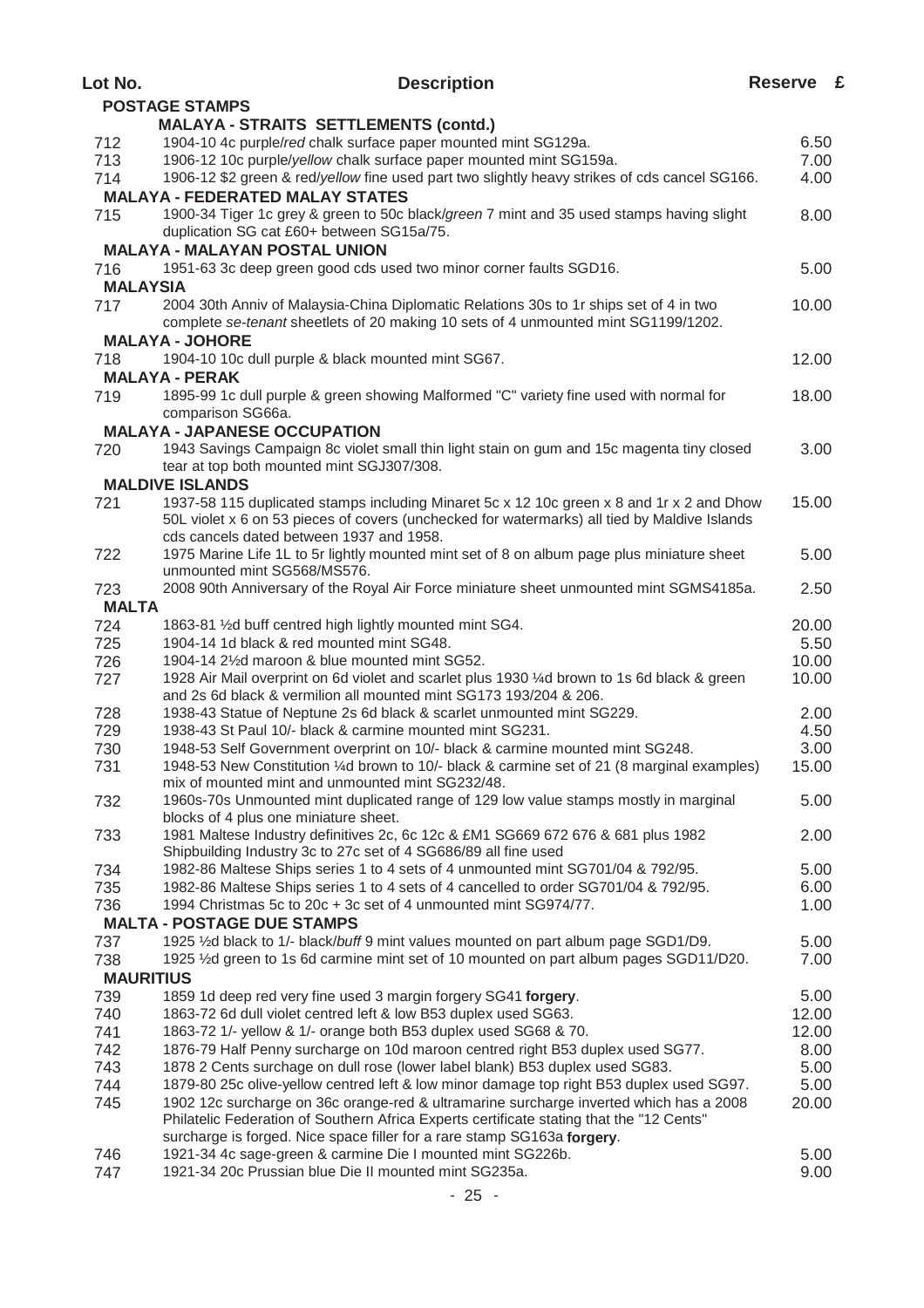|                | <b>POSTAGE STAMPS</b>                                                                            |              |
|----------------|--------------------------------------------------------------------------------------------------|--------------|
|                | <b>MAURITIUS (contd.)</b>                                                                        |              |
| 748            | 1938-49 25c brown-purple chalk surface & ordinary paper lightly mounted mint SG259/259b.         | 9.50         |
| 749            | 1938-49 1r grey-brown chalk surface paper mounted mint usual gum SG260.                          | 11.00        |
| 750            | 1938-49 1r grey-brown chalk surface paper centred low mounted mint SG260.                        | 9.00         |
| 751            | 1938-49 1r grey-brown ordinary paper mounted mint SG260b.                                        | 5.00         |
| 752            | 1938-49 5r olive-green chalk surface paper lightly mounted mint SG262.                           | 12.00        |
| 753            | 1938-49 10r reddish purple chalk surface paper lightly mounted mint SG263.                       | 16.00        |
| 754            | 1969-73 Fish definitives 5r Ruby Snapper & 10r Lyretail lightly mounted mint SG398/99.           | 2.50         |
|                | <b>MAURITIUS - EXPRESS DELIVERY STAMPS</b>                                                       |              |
| 755            | 1903-04 15c on 15c ultramarine SG type E1 surcharge very fine cds used trimmed perfs             | 5.00         |
|                | bottom left side otherwise fine SGE1.                                                            |              |
|                | <b>MONTSERRAT</b>                                                                                |              |
| 756            | 1922-29 11/2d red-brown block of 4 unmounted mint couple light marks on gum SG69.                | 2.00         |
| 757            | 2008 90th Anniversary of the Royal Air Force \$3.55 set of 8 different designs in two different  | 8.00         |
|                | miniature sheets (4 in each) unmounted mint SG1406/13.                                           |              |
|                | <b>MOROCCO AGENCIES - BRITISH CURRENCY</b>                                                       |              |
| 758            | 1949 2s 6d yellow-green and 5/- red lightly mounted mint SG92/93.                                | 13.00        |
|                | <b>MOROCCO AGENCIES-TANGIER INTERNATIONAL ZONE</b>                                               |              |
|                |                                                                                                  |              |
| 759            | 1927-35 Tangier overprint on KGV 1d scarlet x 176 used example including 18 vertical pairs       | 15.00        |
|                | unchecked for watermarks, varieties and postmarks SG232 or 236.                                  |              |
| 760            | 1937 1/2d green to 11/2d red-brown set of 3 lightly mounted mint plus additional 11/2d red-brown | 5.00         |
|                | all unmounted mint SG245/47.                                                                     |              |
| 761            | 1944 1/2d pale green and 1d pale scarlet both unmounted mint SG251/52.                           | 5.00         |
| 762            | 1949 2s 6d yellow-green top marginal unmounted mint SG273.                                       | 1.00         |
| 763            | 1952-54 1/2d orange-red to 1s 6d grey-blue set of 17 unmounted mint SG289/305.                   | 1.00         |
| 764            | 1955 Castles 2s 6d black-brown to 10/- ultramarine set of 3 unmounted mint SG310/12.             | 7.50         |
| <b>MUSCAT</b>  |                                                                                                  |              |
| 765            | 1944 3p slate watermark inverted fine used SG unpriced as used £12 mint SG1w.                    | 5.00         |
|                | <b>MUSCAT - OFFICIAL STAMPS</b>                                                                  |              |
| 766            | 1944 Bicentenary of Al-Busaid Dynasty Official overprints 3p slate to 1r grey & red-brown set    | 8.00         |
|                | of 10 mounted mint SGO1/O10.                                                                     |              |
| <b>NAMIBIA</b> |                                                                                                  |              |
| 767            | 1990 Independence set of 3 plus Landscapes set of 4 unmounted mint SG538/44.                     | 1.00         |
| 768            | 1996 Centenary of Catholic Missions 50c to \$1.30 set of 4 each value in sheet of 10             | 2.50         |
|                | unmounted mint SG681/84.                                                                         |              |
| <b>NAURU</b>   |                                                                                                  |              |
| 769            | 1924-48 Century (freighter) 1/2d chestnut to 2s 6d grey-green 12 different values unchecked      | 15.00        |
|                | for papers SG cat £88 as cheapest all mounted mint apart from 1½d which is fine used with        |              |
|                | few lower values having tiny gum thins or light tone spots between SG26A/37B.                    |              |
| 770            | 1924-48 1/2d chestnut block of 4 unmounted mint SG26A.                                           | 3.00         |
| 771            | 1924-48 1d green and 11/2d scarlet both blocks of 4 unmounted mint SG27B/28B.                    | 4.50         |
| 772            | 1935 Silver Jubilee 1½d scarlet to 1/- brown-lake set of 4 unmounted mint SG40/43.               | 2.50         |
| 773            | 1963-65 2d to 3s 3d set of 8 lightly mounted mint SG57/64.                                       | 1.50         |
| 774            | 1968-90 Twenty three different unmounted mint stamps between 1968 Republic overprints 1c         | 2.50         |
|                | to \$1 8 values to 1990 20th Anniv of Phosphate Corporation SG cat £12+.                         |              |
| 775            | 2008 90th Anniversary of the Royal Air Force \$3 miniature sheet SGMS669 plus Nevis 1986         | 2.00         |
|                | 50th Anniv of Spitfire set of 4 SG372/75 all unmounted mint.                                     |              |
|                | <b>NEW HEBRIDES - STAMPS INSCRIBED IN ENGLISH</b>                                                |              |
| 776            | 1920-21 1d surcharge on 1/- black/green block of 4 unmounted mint dark toned gum SG31.           | 4.00         |
| 777            | 1953 5c green to 1f orange 9 values mounted mint SG68/76.                                        | 3.00         |
|                | <b>NEW ZEALAND</b>                                                                               |              |
| 778            | 1855 Hausberg Chalon Head 2d imperf reprint in black on thin white card x 6 examples.            | 10.00        |
| 779            | 1882-1900 5d olive-black/thin course toned paper perf 11 short perf fine cds used SG242.         | 9.00         |
|                | 1898 Mount Cook 1/2d purple-brown and 1/2d purple slate having light tone mark on both           | 2.00         |
| 780            | visible from front tlightly mounted mint SG246/246b.                                             |              |
| 781            | 1898 Lake Wakatipu & Mount Earnslaw inscribed Wakitipu 2½d sky blue top marginal                 | 7.50         |
|                | vertical strip of four usual perfs light soiling visible both sides unmounted mint SG249.        |              |
|                | 1898 21/ <sub>2</sub> d sky-blue inscribed "Wakatipu" usual perfs lightly mounted mint SG250.    |              |
| 782<br>783     | 1898 White Terrace 4d bright rose right marginal horizontal pair usual perfs non marginal        | 9.00<br>7.50 |
|                | stamp very light soiling in perfs at base unmounted mint SG252.                                  |              |
|                |                                                                                                  |              |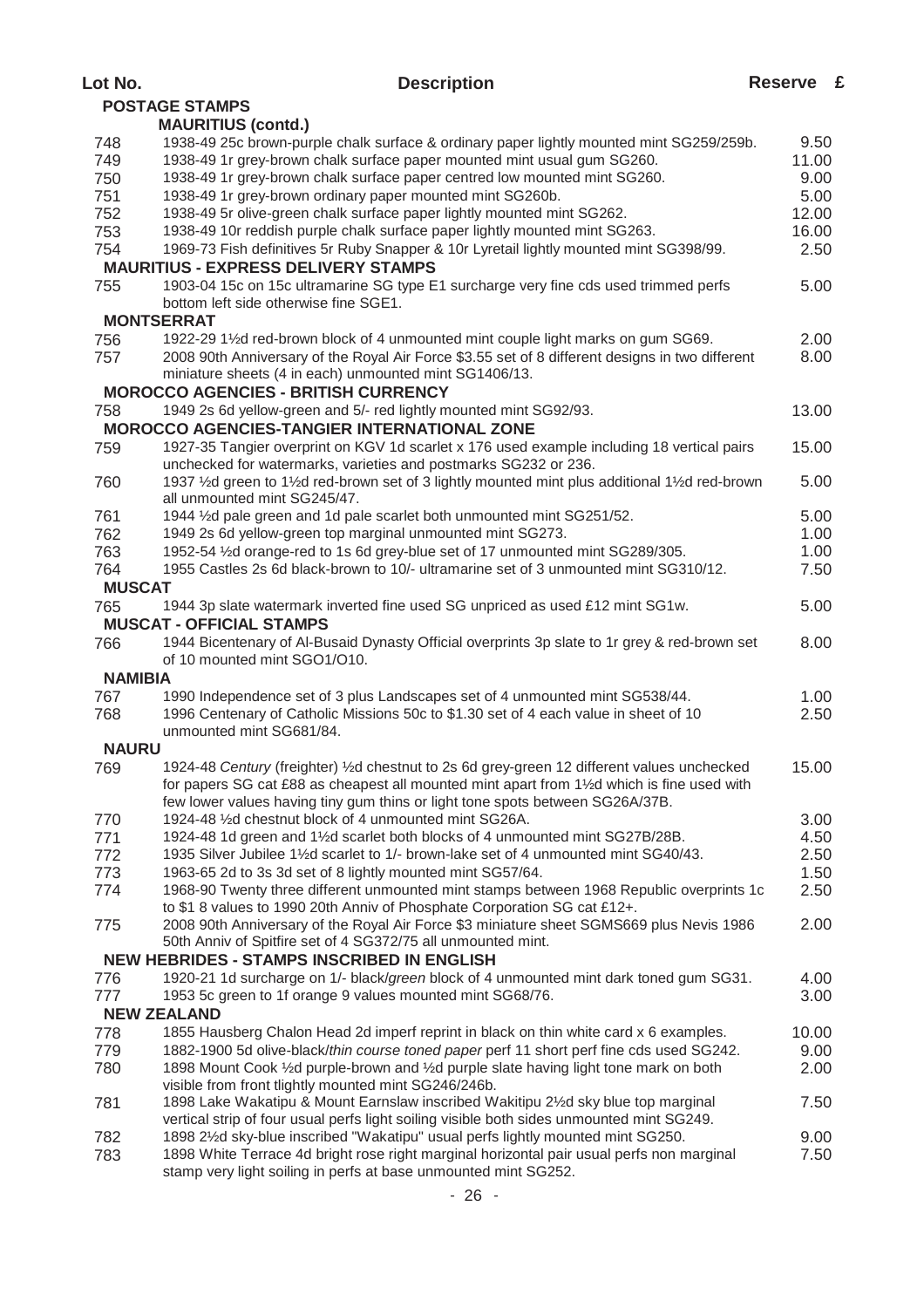| Lot No. | <b>Description</b>                                                                                                                                                                                                                                                                                                                                                                 | Reserve £ |  |
|---------|------------------------------------------------------------------------------------------------------------------------------------------------------------------------------------------------------------------------------------------------------------------------------------------------------------------------------------------------------------------------------------|-----------|--|
|         | <b>POSTAGE STAMPS</b>                                                                                                                                                                                                                                                                                                                                                              |           |  |
|         | <b>NEW ZEALAND (contd.)</b>                                                                                                                                                                                                                                                                                                                                                        |           |  |
| 784     | 1902 Universal Penny Postage 1d carmine block of 4 usual perfs mounted mint with some<br>soiling on gum only SG303.                                                                                                                                                                                                                                                                | 2.50      |  |
| 785     | 1906 New Zealand Exhibition Christchurch 1/2d emerald-green to 6d pink & olive-green set of<br>4 usual perfs and centring heavy mounted mint small thin on 3d value SG370/73.                                                                                                                                                                                                      | 42.00     |  |
| 786     | 1915-33 1½d red-brown and 2d yellow perf 14 x 15 each value in top marginal block of 4<br>unmounted mint SG438/39.                                                                                                                                                                                                                                                                 | 4.00      |  |
| 787     | 1920 Victory 1/- orange-red mounted mint SG458.                                                                                                                                                                                                                                                                                                                                    | 2.00      |  |
| 788     | 1931-35 Air 3d chocolate and 4d blackish purple mounted mint SG548/49.                                                                                                                                                                                                                                                                                                             | 4.00      |  |
| 789     | 1932 Health 1d + 1d carmine mounted mint SG552.                                                                                                                                                                                                                                                                                                                                    | 4.00      |  |
| 790     | 1933 Health 1d + 1d carmine mounted mint SG553.                                                                                                                                                                                                                                                                                                                                    | 3.00      |  |
| 791     | 1934 Health 1d + 1d carmine lightly mounted mint SG555.                                                                                                                                                                                                                                                                                                                            | 2.00      |  |
| 792     | 1942 Health Stamps 1d + 1/2d green & 2d + 1d orange-red both values in complete sheet of<br>48 folded once through horizontal perfs unmounted mint SG634/35.                                                                                                                                                                                                                       | 2.00      |  |
| 793     | 1962-64 Unmounted mint (lightly mounted in top selvedge only stamps unmounted) range of<br>Health miniature sheets comprising 1962 Birds SGMS813b 1963 Prince Edward SGMS816b<br>and 1964 Birds SGMS832c.                                                                                                                                                                          | 14.00     |  |
| 794     | 1968-80 Unmounted mint commemorative sets between 1968 Centenary of Maori Bible to<br>1980 Anniversaries (no miniature sheets) complete except for 1978 Centenaries, 1979<br>Resources of the Sea, Statesmen, Small Harbours and Christmas between SG883/1215.                                                                                                                     | 9.00      |  |
| 795     | 1972-81 Health stamps miniature sheets comprising 1972 Tennis SGMS989 1973 Prince<br>Edward MS1033 1974 Children & Pets SGMS1057 1975 Boy with hen & chicks SGMS1082<br>1977 Children & animals SGMS1152 1978 First Health Stamp SGMS1181 all unmounted<br>mint plus 1979 Fish SGMS1200 1980 Fishing SGMS1228 and 1981 Rockpools SGMS1252<br>all lightly mounted in selvedge only. | 12.00     |  |
| 796     | 1973 8c Success of Rowers in 1972 Olympics showing clear double print of gold colour<br>unmounted mint Campbell Paterson S167a(Z) SG1001 variety.                                                                                                                                                                                                                                  | 25.00     |  |
| 797     | 1973-76 10c QEII & Coat of Arms red (hair ribbon) missing unmounted mint SG1017d.                                                                                                                                                                                                                                                                                                  | 8.00      |  |
| 798     | 1974 10th British Commonwealth Games 4c to 23c set of 5 in left corner marginal imprint                                                                                                                                                                                                                                                                                            | 1.50      |  |
|         | blocks of 4 unmounted mint SG1041/45.                                                                                                                                                                                                                                                                                                                                              |           |  |
| 799     | 1982-2016 28 High values \$3+ on small pieces fine used including Butterflies to \$5, Birds to<br>\$10 inc \$5 block of 6 1994 \$20 & 2016 QEII 90th Birthday \$5 x 3 different SG cat £165.                                                                                                                                                                                       | 12.00     |  |
| 800     | 1989 New Zealand Authors set of 4 New Zealand Heritage (2nd issue) set of 6 Native Trees<br>set of 4 Health set of 3 Christmas set of 4 New Zealand Hertiage (3rd issue) set of 6 and<br>Commonwealth Games set of 8 all unmounted mint SG1501/1514 1516a/18 & 1520/37.                                                                                                            | 3.00      |  |
| 801     | 1990 New Zealand Heritage (5th series) set 150th Anniversary of European Settlements set<br>Health 40c + 5c & 80c + 5c plus miniature sheet New Zealand Heritage (6th issue) set<br>Christmas set and Antarctic Birds set all unmounted mint SG1548/57 1559/67 & 1569/78.                                                                                                          | 3.00      |  |
| 802     | 1991-2008 Butterflies \$4 & \$5 perf 14½ both top marginal unmounted mint SG1638/39.                                                                                                                                                                                                                                                                                               | 2.00      |  |
| 803     | 1992 Antarctic Seals 45c to \$1.80 set of 6 unmounted mint SG1664/69.                                                                                                                                                                                                                                                                                                              | 1.50      |  |
| 804     | 1994 Centenary of New Zealand Cricket Council 45c se-tenant booklet pane of 10 plus 45c<br>Batsman all unmounted mint SG1840a & 1850.                                                                                                                                                                                                                                              | 1.50      |  |
| 805     | Tokelau Islands - 1989 Food Gathering 50c x 6 in two se-tenant strips of 3 1990 Women's<br>Handicrafts 5c to \$1 set of 6 Mens Handicrafts 50c x 6 in two se-tenant strips of 3 1992<br>Olympics 40c to \$1.80 set of 4 500th Anniv of Discovery of America and 1993 40th Anniv of<br>Coronation 25c to \$2 set of 4 all unmounted mint SG171/200.                                 | 12.00     |  |
|         | <b>NEW ZEALAND - EXPRESS DELIVERY</b>                                                                                                                                                                                                                                                                                                                                              |           |  |
| 806     | 1903 6d red & violet centred right & low usual perfs lightly mounted mint SGE1.                                                                                                                                                                                                                                                                                                    | 9.00      |  |
|         | <b>NEW ZEALAND - OFFICIAL STAMPS</b>                                                                                                                                                                                                                                                                                                                                               |           |  |
| 807     | 1936-61 Maori Woman 1½d red-brown perf 13½ x 14 mint block of 4 top pair lightly mounted<br>bottom pair unmounted SGO116.                                                                                                                                                                                                                                                          | 16.00     |  |
| 808     | 1938-51 1½d scarlet mint block of 4 bottom pair unmounted SGO139.                                                                                                                                                                                                                                                                                                                  | 10.00     |  |
| 809     | 1940 Centennial 1/2d to 1/- set of 11 fine used SGO141/O151.                                                                                                                                                                                                                                                                                                                       | 8.00      |  |
| 810     | 1954-63 3/- slate unmounted mint SGO167.                                                                                                                                                                                                                                                                                                                                           | 8.00      |  |
|         | <b>NEW ZEALAND - LIFE INSURANCE DEPT</b>                                                                                                                                                                                                                                                                                                                                           |           |  |
| 811     | 1947-65 1/2d to 2d plus 3d to 1/- seven values mounted mint SGL42/L44 & L46/L49.<br><b>NEW ZEALAND - POSTAL FISCALS</b>                                                                                                                                                                                                                                                            | 2.00      |  |
| 812     | 1940-58 1s 3d yellow & black watermark inverted lightly mounted mint SGF192.                                                                                                                                                                                                                                                                                                       | 2.00      |  |
| 813     | 1940-58 1s 3d yellow & black watermark upright fine used SG192aw.                                                                                                                                                                                                                                                                                                                  | 10.00     |  |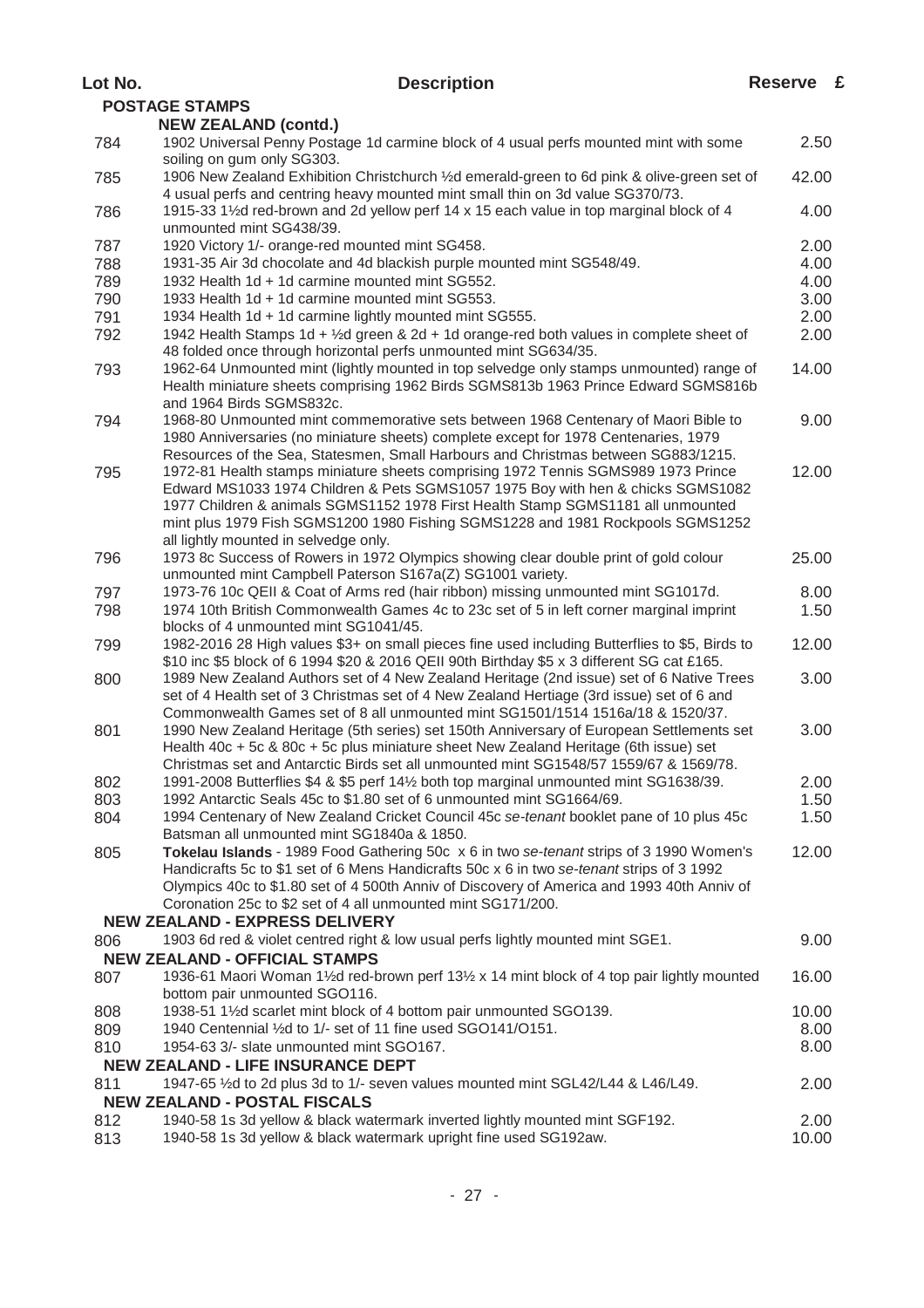| Lot No.        | <b>Description</b>                                                                                                                                                                                                                                                                                                    | Reserve £      |  |
|----------------|-----------------------------------------------------------------------------------------------------------------------------------------------------------------------------------------------------------------------------------------------------------------------------------------------------------------------|----------------|--|
| <b>NIGERIA</b> | <b>POSTAGE STAMPS</b>                                                                                                                                                                                                                                                                                                 |                |  |
| 814            | Oil Rivers - 1892-94 2d grey-green & carmine showing lower case "h" in "British" printing<br>error fine part cds used SG3 variety.                                                                                                                                                                                    | 15.00          |  |
| 815            | Niger Coast Protectorate - 1894 1/2d yellow-green perf 131/2-14 ragged perfs at top lightly<br>mounted mint SG51c.                                                                                                                                                                                                    | 3.50           |  |
| 816            | Niger Coast Protectorate - 1894 1d orange-vermilion 1d vermilion yellow-green both lightly<br>mounted mint SG52 & 52a.                                                                                                                                                                                                | 7.00           |  |
| 817            | Niger Coast Protectorate - 1897-98 1/2d green unused (no gum) 1d orange-vermilion<br>mounted mint & 2d lake unused (no gum) SG66/68.                                                                                                                                                                                  | 2.00           |  |
| 818            | Lagos - 1876-79 4d carmine watermark sideways closed tear at base colour a little faded<br>good part duplex used SG14a.                                                                                                                                                                                               | 18.00          |  |
| 819            | Lagos - 1887-1902 1/- yellow-green & black green colour a little faded fine cds used SG38.                                                                                                                                                                                                                            | 8.00           |  |
| 820            | 1914-29 1/2d green to 1/- black/blue-green white back 11 values most with slight surface                                                                                                                                                                                                                              | 3.00           |  |
| 821            | scuffs mix of lightly and mounted mint SG1/8.<br>1921-32 1/2d green x 2 1d rose-carmine (missing corner perf) 2d grey 21/2d bright blue 3d<br>bright violet 4d black & red/pale yellow (small surface scuff) 6d dull & bright purple and 1/-<br>black/emerald all Die I mounted mint between SG15/26.                 | 4.00           |  |
| 822            | 1921-32 1/2d green to 2d chocolate 3d bright violet 3d bright blue 6d dull & bright purple plus<br>5/- green &red/pale yellow 10 values mounted mint SG15/20 22/23 25 & 28.                                                                                                                                           | 7.50           |  |
| 823            | 1936 2s 6d black & ultramarine mounted mint dry toned gum SG42.                                                                                                                                                                                                                                                       | 1.50           |  |
| 824            | 1938-51 1/2d green to 5/- black & orange perf 131/2 set of 15 plus 16 shades and perfs of<br>mainly lower values plus 2s 6d perf 13 x 1½ & additional perf 13½ of 2s 6d & 5/- mounted<br>mint (few unmounted) between SG49/59a.                                                                                       | 25.00          |  |
| 825            | 1938-51 4d orange lightly mounted mint SG54.                                                                                                                                                                                                                                                                          | 10.00          |  |
| 826            | 1938-51 Victoria-Buea Road 2s 6d black & blue perf 12 lightly mounted mint SG58c.                                                                                                                                                                                                                                     | 1.00           |  |
| 827            | 1973 University set of 4 1974 UPU set of 3 1989 25th Anniv of African Development Bank set<br>of 4 Girl Guides 10k & 20k Traditional Costumes set of 4 1990 Pan African Postal Union 10k<br>& 20k Pottery set of 4 Literacy Year 20k & 30k & 1991 Economic Community 20k & 50k all<br>unmounted mint between 317/611. | 2.00           |  |
| <b>NIUE</b>    |                                                                                                                                                                                                                                                                                                                       |                |  |
| 828<br>829     | 1938 1/- black & violet to 3/- blue & yellowish green set of 3 mounted mint SG75/77.<br>1944-46 1/2d black & emerald to 6d black & red-orange six different values each in block of 4<br>having single central strike of Niue NZ cds dated 19 June 1945 SG89/94.                                                      | 10.00<br>25.00 |  |
| 830            | 1989 20th Anniv of First Moon Landing \$1.50 se-tenant strip 3 unmounted mint SG680a.                                                                                                                                                                                                                                 | 2.50           |  |
| 831            | 1989 Christmas 70c to \$1.30 set of 4 unmounted mint SG684/87.                                                                                                                                                                                                                                                        | 2.00           |  |
| 832            | 1989 Christmas miniature sheet unmounted mint SGMS688.                                                                                                                                                                                                                                                                | 2.00           |  |
| 833            | 1990 Football World Cup 80c to \$1.80 set of 4 unmounted mint SG689/92.                                                                                                                                                                                                                                               | 2.00           |  |
| 834            | 1990 150th Anniv of Penny Black 80c to \$1.80 set of 4 unmounted mint SG693/96.<br><b>NORFOLK ISLAND</b>                                                                                                                                                                                                              | 2.50           |  |
| 835            | 1953 31/2d brown-lake to 5/- sepia set of 6 plus 1956 Centenary of Landing 3d deep bluish                                                                                                                                                                                                                             | 7.00           |  |
| 836            | green and 2/- violet and 2/- deep violet both type I all unmounted mint SG13/20 & 20b.<br>1953-1967 Range of mint (most lightly mounted) comprising 1953 31/2d to 5/- set of 6 1956                                                                                                                                   | 9.00           |  |
|                | Centenary of Landing 1958, 1959 and 1960 surcharges 6 values plus all commemoratives<br>between Introduction of Local Government & 1967 Christmas SG13/23 37/59 72/76 & 91/92.                                                                                                                                        |                |  |
|                | <b>NORTH BORNEO</b>                                                                                                                                                                                                                                                                                                   |                |  |
| 837            | 1894 Modern reprints of frame only design of 1c 2c 12c & 18c (SG67/68 & 76/78) in black &<br>white plus 1c brown 2c rose-lake 12c blue & 18c yellow-green 8 imperf pairs each on thick<br>white card origin unknown and offered as is.                                                                                | 5.00           |  |
| 838            | 1897-1902 Sambar Stag 2c black & lake perf 141/2-15 mounted mint SG94a.                                                                                                                                                                                                                                               | 6.50           |  |
| 839            | 1909-23 Rhinoceros Hornbill 16c black & brown-lake lightly mounted mint SG174.                                                                                                                                                                                                                                        | 6.50           |  |
| 840            | 1918 Red Cross Two Cents surcharge on 16c black & brown-lake left marginal example<br>showing misplaced surcharge with "R" in "Red" and "T" in "Two" in selvedge at left and<br>showing same in perfs at right unmounted mint SG225.                                                                                  | 7.50           |  |
|                | NYASALAND - BRITISH CENTRAL AFRICA                                                                                                                                                                                                                                                                                    |                |  |
| 841            | 1891-95 6d deep blue mounted mint SG5.                                                                                                                                                                                                                                                                                | 4.50           |  |
| 842            | 1891-95 8d rose-lake & ultramarine centred high & 8d red & ultramarine fine used SG6/6a.                                                                                                                                                                                                                              | 22.00          |  |
| 843            | 1895 1d surcharge on 2d sea-green & vermilion lightly mounted mint SG20.                                                                                                                                                                                                                                              | 11.00          |  |
| 844            | 1901 1d dull purple & carmine-rose 4d dull purple & olive-green & 6d dull purple & brown set<br>of 3 lightly mounted mint SG57d/58.                                                                                                                                                                                   | 9.00           |  |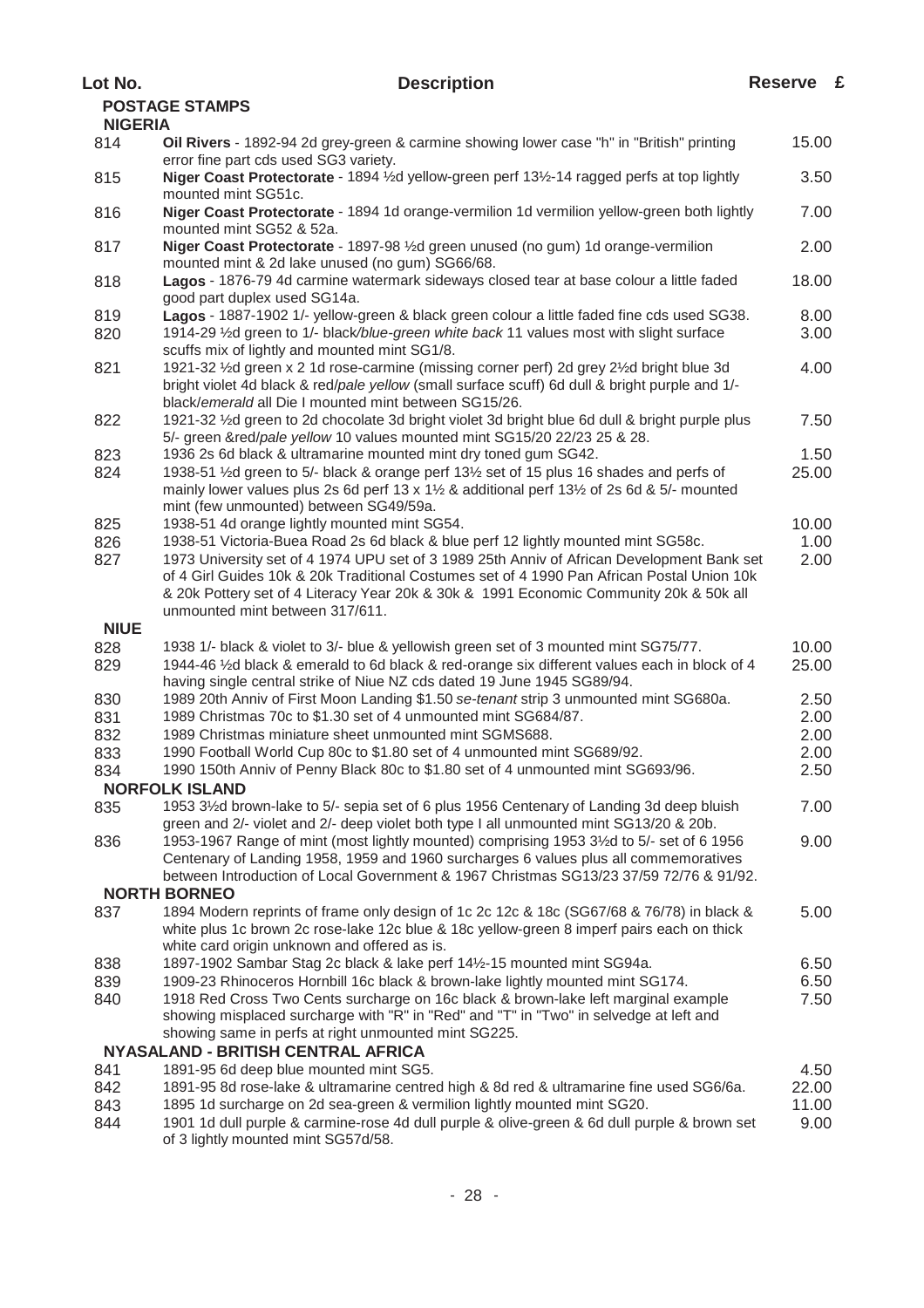| Lot No.                          | <b>Description</b>                                                                                                                                                                   | Reserve £     |  |
|----------------------------------|--------------------------------------------------------------------------------------------------------------------------------------------------------------------------------------|---------------|--|
| <b>POSTAGE STAMPS</b>            |                                                                                                                                                                                      |               |  |
| <b>NYASALAND PROTECTORATE</b>    |                                                                                                                                                                                      |               |  |
| 845<br>846                       | 1934 1⁄2d green to 1/- black & orange set of 9 lightly mounted mint SG114/22.<br>1935 Silver Jubilee 1d to 1/- set of 4 lightly mounted mint off white gum SG123/26.                 | 11.00<br>7.00 |  |
| 847                              | 1963 Revenue 1/2d on 1d blue to £1 deep violet set of 11 lightly mounted mint SG188/98.                                                                                              | 3.50          |  |
| 848                              | 1964 1s 3d to £1 five top values lightly mounted mint SG206/210.                                                                                                                     | 4.00          |  |
| <b>OMAN</b>                      |                                                                                                                                                                                      |               |  |
| 849                              | 1971 Overprints on 1/4r chestnut & myrtle-green 1/2r violet & red and 1r rosine & bluish violet all                                                                                  | 40.00         |  |
|                                  | three values unmounted mint SG131/33.                                                                                                                                                |               |  |
| <b>PAKISTAN</b>                  | 1948-90 Mint (most unmounted) collection of 150+ different stamps SG cat £85+.                                                                                                       | 12.00         |  |
| 850<br>851                       | 1961 1p surcharge on 1½ a red top marginal block of 6 $(3 \times 2)$ with middle stamp marginal                                                                                      | 7.50          |  |
|                                  | row having "1" and "P" missing plus rest of surcharge spaced to read "A ISA" unmounted                                                                                               |               |  |
|                                  | mint SG unlisted SG122/122 variety.                                                                                                                                                  |               |  |
| 852                              | 1961 1p surcharge on 1½ a red top marginal block of 4 all showing misplaced surcharge                                                                                                | 4.00          |  |
|                                  | sloping right into vertical perfs unmounted mint SG122 varieties.<br>1961 1p surcharge on 11/2 ared scarcer plate 1 printing complete sheet of 80 with stamp ex                      | 10.00         |  |
| 853                              | row 5/6 showing dropped "1" in surcharge plus other minor printing flaws to letters of                                                                                               |               |  |
|                                  | surcharge unmounted mint SG122/122 varirties                                                                                                                                         |               |  |
| 854                              | 1961 1p surcharge on 11/2 ared plate 2 printing complete sheet of 80 with stamp ex row 2/6                                                                                           | 12.00         |  |
|                                  | showing surcharge "1 PAS1A" instead of "1 PAISA" plus other minor printing flaws to letters                                                                                          |               |  |
| 855                              | of surcharge unmounted mint SG122/122 varieties.<br>1961 1p surcharge on 11/2 ared plate 2 printing complete sheet of 80 with stamp ex row 3/4                                       | 15.00         |  |
|                                  | "1" omitted from surcharge and ex row 5/4 "S" omitted from surcharge plus other minor                                                                                                |               |  |
|                                  | printing flaws to letters of surcharge unmounted mint SG122/122 varieties.                                                                                                           |               |  |
| 856                              | 1961 1p surcharge on 11/2 ared plate 2 printing complete sheet of 80 with stamp ex row 5/4                                                                                           | 12.00         |  |
|                                  | "S" omitted from surcharge plus other minor printing flaws to letters of surcharge unmounted                                                                                         |               |  |
| mint SG122/122 varieties.<br>857 | 1961 1p surcharge on 11/2 ared plate 2 printing complete sheet of 80 with minor printing flaws                                                                                       | 10.00         |  |
|                                  | to letters of surcharge unmounted mint SG122/122 varieties.                                                                                                                          |               |  |
| 858                              | 1961 1p surcharge on 1½ a red top 4 rows of sheet (10 x 4) with stamp ex row 2/6 having                                                                                              | 10.00         |  |
|                                  | "PAISA" omitted from surcharge with other minor printing flaws to letters of surcharge                                                                                               |               |  |
| 859                              | unmounted mint with black offset of surcharge on gum SG122/122 varieties.<br>1961 1p surcharge on 1½a red scarcer plate 3 printing complete sheet of 80 with minor                   | 10.00         |  |
|                                  | printing flaws to letters of surcharge unmounted mint SG122/122 varieties.                                                                                                           |               |  |
| 860                              | 1961 1p surcharge on 1½ a red scarcer plate 3 printing sheet of 80 with minor printing flaws to                                                                                      | 9.00          |  |
|                                  | letters of surcharge unmounted mint a little black offset on gum SG122/122 varieties.                                                                                                |               |  |
| 861                              | 1961 1p surcharge on 1½ a red no plate number shown or printers imprint complete sheet of                                                                                            | 10.00         |  |
| 862                              | 80 with minor printing flaws to letters of surcharge unmounted mint SG122/122 varieties.<br>1961 2p surcharge on 3a red complete sheet of 320 right pane plate 2A left pane plate 2B | 15.00         |  |
|                                  | folded into quarters unmounted mint SG123.                                                                                                                                           |               |  |
| 863                              | 1961 3p surcharge on Map of Pakistan 6p purple complete sheet of 80 plate 2 printing folded                                                                                          | 5.00          |  |
|                                  | once through horizontal perfs unmounted mint SG124.                                                                                                                                  |               |  |
| 864                              | 1961 7p surcharge on 1a carmine complete sheet of 80 plate 1 printing with minor printing<br>flaws to letters of surcharge unmounted mint SG125.                                     | 7.50          |  |
| 865                              | 1961 7p surcharge on 1a carmine complete sheet of 80 plate 2 printing with minor printing                                                                                            | 7.50          |  |
|                                  | flaws to letters of surcharge unmounted mint SG125.                                                                                                                                  |               |  |
| 866                              | 1961 7p surcharge on 1a carmine complete sheet of 80 plate 3 printing with minor printing                                                                                            | 7.50          |  |
|                                  | flaws to letters of surcharge unmounted mint SG125.                                                                                                                                  |               |  |
| 867                              |                                                                                                                                                                                      |               |  |
|                                  | 1961 7p surcharge on 1a carmine bottom right corner marginal block of 4 top right marginal                                                                                           | 5.00          |  |
|                                  | stamp showing only left leg of second "A" in "PAISA" printed and corner marginal stamp has<br>second "A" omitted reading "7 PAIS" unmounted mint SG125/125 varieties.                |               |  |
| 868                              | 1961 7p surcharge on 1a carmine left marginal block of 4 with top right stamp having top bar                                                                                         | 3.00          |  |
|                                  | of "7" in surcharge missing and bottom right stamp showing distorted second "A" in surcharge                                                                                         |               |  |
|                                  | fine used having central strike of Philatelic Bureau cds SG125/125 varieties.                                                                                                        |               |  |
| 869                              | 1961 13p surcharge on Map of Pakistan 2a brown-red complete sheet of 80 plate 2 printing<br>folded once through horizontal perfs unmounted mint SG126.                               | 9.00          |  |
| 870                              | 1961 13p surcharge on 2a scarlet complete sheet of 160 left pane plate 1A right pane plate                                                                                           | 15.00         |  |
|                                  | 1B folded once through vertical gutter selvedge unmounted mint SG127.                                                                                                                |               |  |
| 871                              | 1961 13p surcharge on 2a scarlet bottom left corner marginal plate 1A block of 4 with non<br>marginal stamp top row showing"13 SAISA" surcharge instead of "13 PAISA" SG unlisted    | 7.50          |  |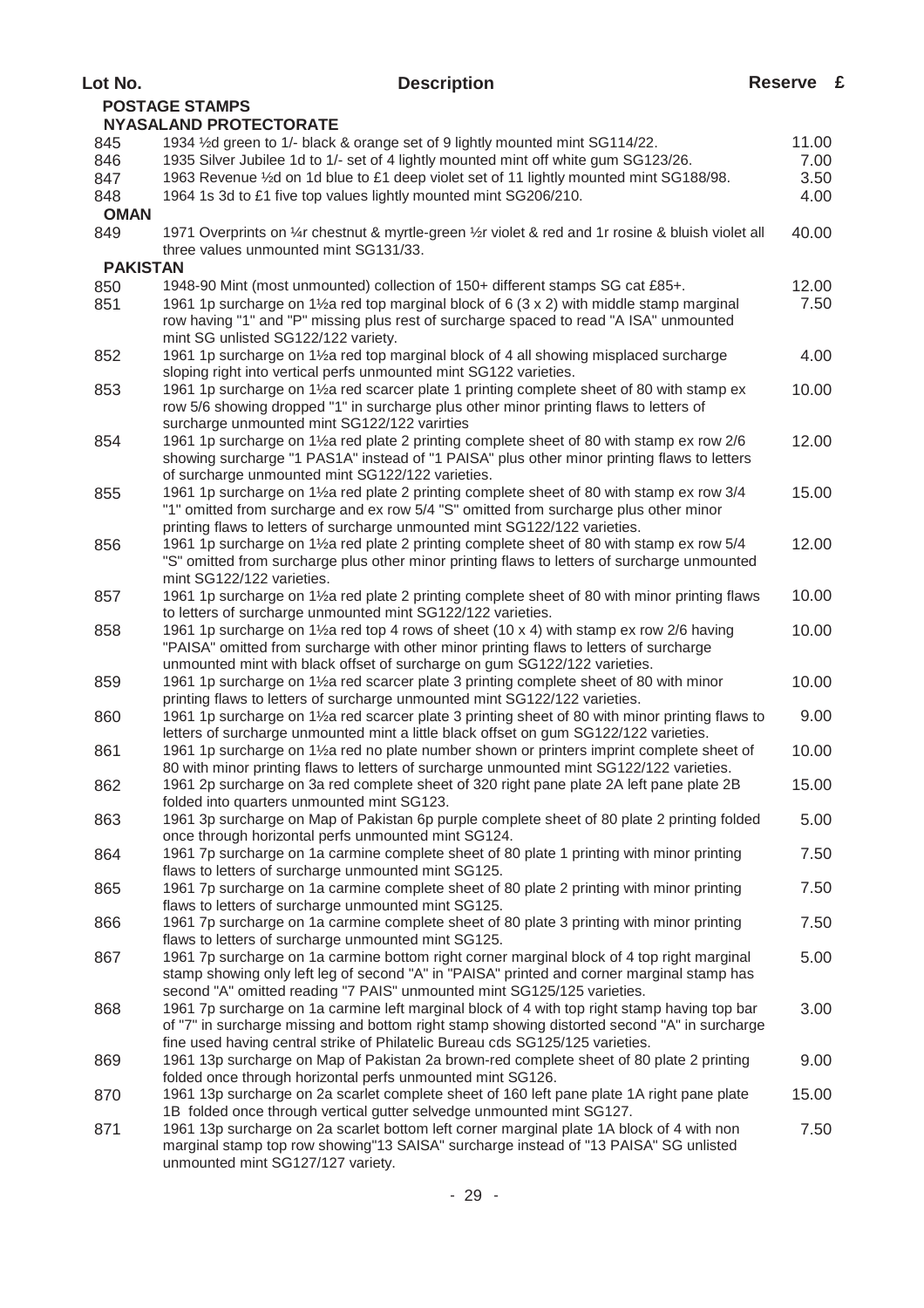|              | <b>PAKISTAN (contd.)</b>                                                                                                                                                                                                                                                                                                                                    |               |
|--------------|-------------------------------------------------------------------------------------------------------------------------------------------------------------------------------------------------------------------------------------------------------------------------------------------------------------------------------------------------------------|---------------|
| 872          | 1961 13p surcharge on 2a scarlet left marginal block of 4 all showing surcharge shifted to<br>right with left vertical pair showing "13 PAIS" surcharge at right and right vertical pair showing                                                                                                                                                            | 4.00          |
|              | "A" at left and 13 PAIS" at right unmounted mint SG127 varieties.                                                                                                                                                                                                                                                                                           |               |
| 873          | 1961-63 1r vermilion 1r 25 reddish violet 2r orange & 5r green mounted mint SG143/44b.                                                                                                                                                                                                                                                                      | 5.50          |
| 874          | 1962-70 1p violet to 90p yellow-green set of 14 lightly mounted mint SG170/181.                                                                                                                                                                                                                                                                             | 9.00          |
|              | <b>PAKISTAN - OFFICIAL STAMPS</b>                                                                                                                                                                                                                                                                                                                           |               |
| 875          | 1947 3p slate to 5r green & blue 12 values lightly mounted mint SGO1/O12.<br>1947 3p slate to 10r purple & claret set of 13 mounted mint on album page catalogued in                                                                                                                                                                                        | 8.00<br>30.00 |
| 876          | 1968 at 45/- 2d (£2.26p in decimal currency) SGO1/O13.                                                                                                                                                                                                                                                                                                      |               |
| 877          | 1961 1p surcharge on 1½a red bottom right corner marginal block of 4 all showing misplaced<br>"1 PAISA" surcharge with "PAISA "in perfs at left of each stamp and "1" at right of each<br>stamp unmounted mint SGO68 varieties.                                                                                                                             | 4.00          |
|              | <b>PALESTINE</b>                                                                                                                                                                                                                                                                                                                                            |               |
| 878          | 1927-45 2m greenish blue to 50m deep dull purple 11 different value mounted mint with<br>heavy hinge remains SG90/100.                                                                                                                                                                                                                                      | 12.00         |
|              | <b>PAPUA - NEW GUINEA</b>                                                                                                                                                                                                                                                                                                                                   |               |
| 879          | 1935 Bulolo Goldfields £5 emerald-green unmounted mint having Forgery imprint on reverse<br>on sale card from Brian Reeve Stamp Auctions November 2004 lot 284 SG205 forgery.                                                                                                                                                                               | 7.50          |
|              | <b>MANDATED TERRITORY OF NEW GUINEA</b>                                                                                                                                                                                                                                                                                                                     |               |
| 880          | 1935 Silver Jubilee 1d green & 2d vermilion mounted mint SG206/07.                                                                                                                                                                                                                                                                                          | 1.50<br>2.00  |
| 881          | 1939 Bulolo Goldfields 1/2d orange & 1d green mounted mint SG212/13.                                                                                                                                                                                                                                                                                        |               |
| 882          | <b>PAPUA - (BRITISH NEW GUINEA)</b><br>1910-11 Lakatoi 2s 6d black & brown Type C ragged perfs all sides some trimmed at base                                                                                                                                                                                                                               | 12.00         |
|              | mounted mint SG83.                                                                                                                                                                                                                                                                                                                                          |               |
| 883          | 1910-11 Lakatoi 2s 6d black & brown Type C block of 4 couple short perfs unused (no gum)                                                                                                                                                                                                                                                                    | 25.00         |
|              | light soiling on reverse SG83.                                                                                                                                                                                                                                                                                                                              |               |
| 884          | 1932-40 Dubu or Ceremonial Platform 1/- dull blue-green couple of perfs have light red stain<br>at top fine used SG139.                                                                                                                                                                                                                                     | 2.00          |
|              | <b>PAPUA NEW GUINEA</b>                                                                                                                                                                                                                                                                                                                                     |               |
| 885          | 1952 1/2d emerald to £1 deep brown 15 different values (no 31/2d black issued 1958) SG1/15<br>tied to piece of cover by four strikes of Port Moresby single ring cds dated 30 October 1952 -<br>date of issue.                                                                                                                                              | 12.00         |
| 886          | 1985-89 Official presentation packs 1985 Tourist Scenes 1987 Anemonefish War Shields<br>Starfish and Aircraft 1988 Centenary of Police Sydpex 88 & Australia Bicentennial (one pack)<br>Butterflies Olympic Games plus 1989 Rhododendrons and Letter Writing Week all containing<br>sets of issued stamps unmounted mint SG491/94 539/42 558/61 and 563/92. | 10.00         |
| 887          | 1994 Artifacts 1t 2t 20t and 5k Philakorea miniature sheet and Moths 21t to 90t set of 4 all<br>unmounted mint SG710/12 723 MS729 & 741/44.                                                                                                                                                                                                                 | 2.50          |
|              | <b>PITCAIRN ISLANDS</b>                                                                                                                                                                                                                                                                                                                                     |               |
| 888          | 1940-51 1/2d orange & green to 2s 6d green & brown original set of 8 (no later 4d & 8d) all tied<br>to small pieces by Pitcairn Islands cds's dated 17 August 1951 SG1/8 (exc 5b & 6a).                                                                                                                                                                     | 3.00          |
| 889          | 1949 Royal Silver Wedding 11/2d scarlet and 10/- mauve unmounted mint SG11/12.                                                                                                                                                                                                                                                                              | 12.00         |
| 890          | 1957-63 1/2d to 2s 6d 10 different values (only 1 4d value) very lightly mounted mint SG18/28.                                                                                                                                                                                                                                                              | 8.00          |
| <b>QATAR</b> |                                                                                                                                                                                                                                                                                                                                                             |               |
| 891          | 1968 5r purple, green & pale green fine used SG252.                                                                                                                                                                                                                                                                                                         | 1.50          |
| 892          | 1997 3r Inaguration of Ras Laffan Port very fine used SG1012.                                                                                                                                                                                                                                                                                               | 1.00          |
|              | <b>QATAR - REVENUES</b>                                                                                                                                                                                                                                                                                                                                     |               |
| 893          | 1989 Tax 2r yellow, brown & green and 5r yellow, brown & grey each value in bottom<br>marginal vertical pair unmounted mint Barefoot 11/12.                                                                                                                                                                                                                 | 7.50          |
|              | <b>RHODESIA</b>                                                                                                                                                                                                                                                                                                                                             |               |
| 894          | 1892-93 5/- orange-yellow one missing perf fine used SG8.                                                                                                                                                                                                                                                                                                   | 10.00         |
| 895          | 1910-13 Double Head 1d bright carmine lightly mounted mint 2 light marks on gum SG123.                                                                                                                                                                                                                                                                      | 7.00          |
| 896          | 1966 20th Anniv of Central African Airways 6d to 5/- set of 4 unmounted mint SG393/96.                                                                                                                                                                                                                                                                      | 1.00          |
| 897          | 1974-76 Fauna, flowers and butterflies definitives 1c to \$2 white gum set of 20 plus 12<br>different values to \$2 dark gum and 8c on 71/ <sub>2</sub> c, 16c on 14c and 24c on 25c set of 3 all                                                                                                                                                           | 15.00         |

- 885 1952 ½d emerald to £1 deep brown 15 different values (no 3½d black issued 1958) SG1/15 12.00
- 886 1985-89 Official presentation packs 1985 Tourist Scenes 1987 Anemonefish War Shields 10.00
- 887 1994 Artifacts 1t 2t 20t and 5k Philakorea miniature sheet and Moths 21t to 90t set of 4 all 2.50

| 888             | 1940-51 $\frac{1}{2}$ d orange & green to 2s 6d green & brown original set of 8 (no later 4d & 8d) all tied<br>to small pieces by Pitcairn Islands cds's dated 17 August 1951 SG1/8 (exc 5b & 6a). | 3.00              |
|-----------------|----------------------------------------------------------------------------------------------------------------------------------------------------------------------------------------------------|-------------------|
| 889             | 1949 Royal Silver Wedding 1½d scarlet and 10/- mauve unmounted mint SG11/12.                                                                                                                       | 12.00             |
|                 |                                                                                                                                                                                                    |                   |
| 890             | 1957-63 ½d to 2s 6d 10 different values (only 1 4d value) very lightly mounted mint SG18/28.                                                                                                       | 8.00              |
| <b>QATAR</b>    |                                                                                                                                                                                                    |                   |
| 891             | 1968 5r purple, green & pale green fine used SG252.                                                                                                                                                | 1.50              |
| 892             | 1997 3r Inaguration of Ras Laffan Port very fine used SG1012.                                                                                                                                      | 1.00 <sub>1</sub> |
|                 | <b>QATAR - REVENUES</b>                                                                                                                                                                            |                   |
| 893             | 1989 Tax 2r yellow, brown & green and 5r yellow, brown & grey each value in bottom                                                                                                                 | 7.50              |
|                 | marginal vertical pair unmounted mint Barefoot 11/12.                                                                                                                                              |                   |
| <b>RHODESIA</b> |                                                                                                                                                                                                    |                   |
| 894             | 1892-93 5/- orange-yellow one missing perf fine used SG8.                                                                                                                                          | 10.00             |
| 895             | 1910-13 Double Head 1d bright carmine lightly mounted mint 2 light marks on gum SG123.                                                                                                             | 7.00              |
| 896             | 1966 20th Anniv of Central African Airways 6d to 5/- set of 4 unmounted mint SG393/96.                                                                                                             | 1.00              |
| 897             | 1974-76 Fauna, flowers and butterflies definitives 1c to \$2 white gum set of 20 plus 12                                                                                                           | 15.00             |
|                 | different values to \$2 dark gum and 8c on $7\frac{1}{2}$ c, 16c on 14c and 24c on 25c set of 3 all                                                                                                |                   |
|                 | unmounted mint couple of darker gum varieties have odd tone spot. Lot includes few used                                                                                                            |                   |
|                 | values and thirteen mint blocks of 4 values between 1c to 24c on 25c SG489/508 & 526/28.                                                                                                           |                   |
|                 | <b>RHODESIA - POSTAGE DUES</b>                                                                                                                                                                     |                   |
| 898             | 1965 1d orange-red to 6d plum set of 4 in marginal blocks of 4 unmounted mint SGD8/D11.                                                                                                            | 2.50              |

## **Lot No. Description Reserve £**

**POSTAGE STAMPS**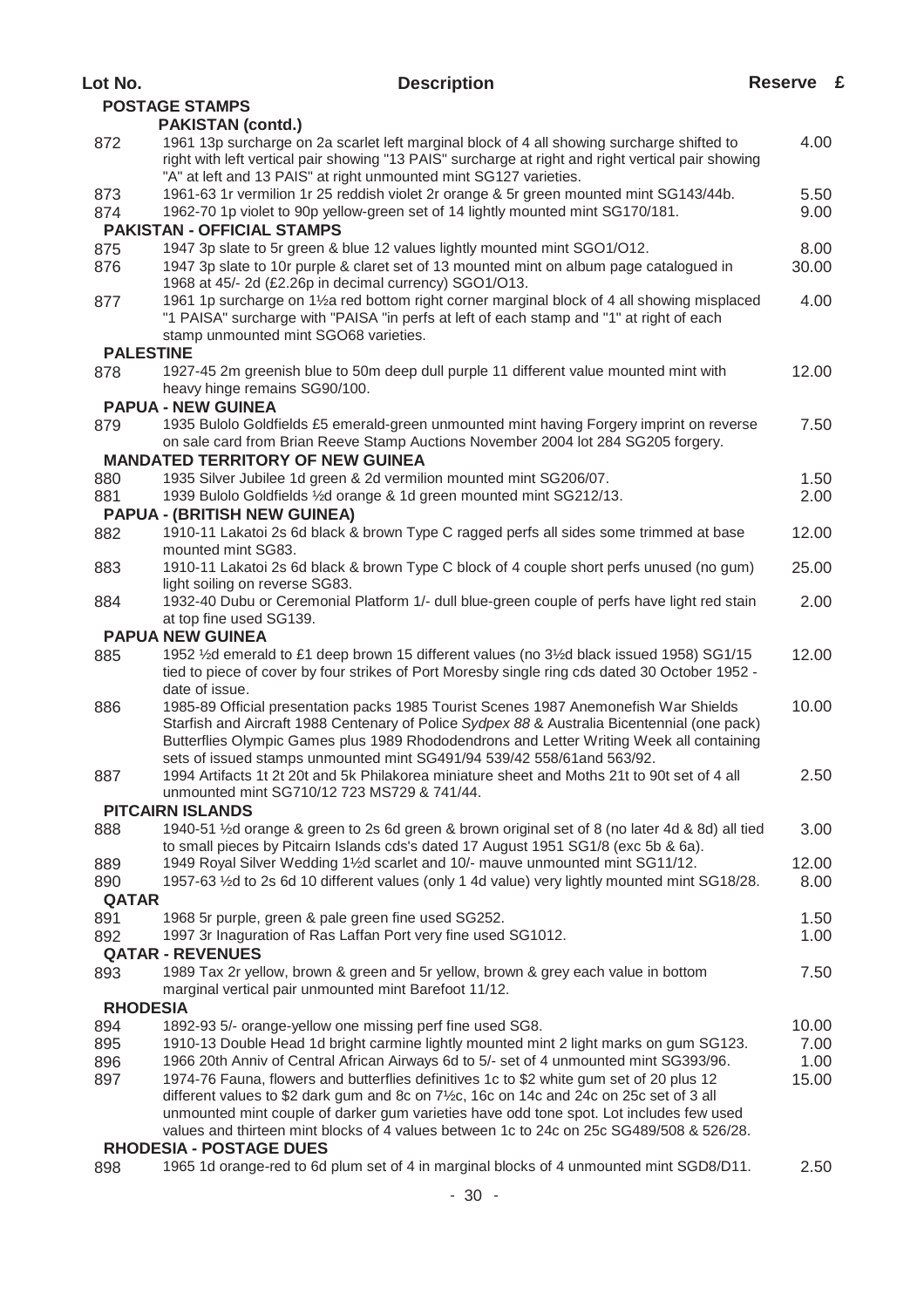|                   | <b>POSTAGE STAMPS</b>                                                                                                                                                             |       |
|-------------------|-----------------------------------------------------------------------------------------------------------------------------------------------------------------------------------|-------|
|                   | <b>NORTHERN RHODESIA</b>                                                                                                                                                          |       |
| 899               | 1929-52 Postage Dues 1d grey-black to 4d grey-black set lightly mounted mint SGD1/D4.                                                                                             | 7.00  |
| 900               | 1953 1½d orange-brown 3d scarlet and 9d violet in blocks of 4 with one 3d stamp having light<br>crease all unmounted mint SG63 65 & 69.                                           | 3.00  |
| 901               | 1953 Birth Centenary of Cecil Rhodes 1/2d to 1/- set of 5 unmounted mint SG54/58.                                                                                                 | 1.00  |
| 902               | 1953 Birth Centenary of Cecil Rhodes 1/2d to 1/- set of 5 in vertical pairs with one 41/2d value                                                                                  | 1.50  |
|                   | having diagonal crease unmounted mint SG54/58.                                                                                                                                    |       |
| 903               | 1938-52 1½d yellow-brown x 13 & 4d dull violet x 4 used collected for cancels including                                                                                           | 10.00 |
|                   | Broken Hill, Fort Jameson, Luanshya, Kafue, Kasama, Kitwe, Mpika and Ndola SG30/36.                                                                                               |       |
| 904               | 1953 1⁄2d deep brown to 10/- green & black 13 values mounted mint SG61/73.                                                                                                        | 10.00 |
|                   | <b>SOUTHERN RHODESIA</b>                                                                                                                                                          |       |
| 905               | 1932 Victoria Falls 2d green & chocolate x 17 collected for cancels including Bulawayo, Eiffel<br>Flats, Gatooma, Gwelo, Marandellas, Umtali and part of two slogan cancels SG29. | 10.00 |
| 906               | 1935 Silver Jubilee 1d to 6d set of four 2d unmounted mint rest mounted mint SG31/34.                                                                                             | 6.50  |
| 907               | 1953 Birth Centenary of Rhodes 1/2d to 1/- set of 4 in blocks of 4 unmounted mint SG71/75.                                                                                        | 5.00  |
| 908               | 1953 1/2d grey-green & claret to £1 rose-red & black set of 14 unmounted mint most values                                                                                         | 15.00 |
|                   | including top value light off white gum SG78/91                                                                                                                                   |       |
|                   | <b>SOUTHERN RHODESIA - REVENUES</b>                                                                                                                                               |       |
|                   | 1937 KGVI Revenue stamps 10/- green £1 purple £2 brown and £5 red all fine used having                                                                                            | 5.00  |
| 909               | part black revenue cancels Barefoot 20/23.                                                                                                                                        |       |
| 910               | 1937 KGVI Revenue stamps £1 purple plus £20 reddish purple x 2 (one damaged) Barefoot                                                                                             | 15.00 |
|                   | 21 & 25 tied to piece of Mortgage Bond by Register of Deeds oval cancels dated May 1952.                                                                                          |       |
|                   |                                                                                                                                                                                   |       |
|                   | Light crease through £1 stamp does not detract.                                                                                                                                   |       |
|                   | <b>RHODESIA &amp; NYASALAND</b>                                                                                                                                                   |       |
| 911               | 1954 10/- dull blue-green & orange fine used SG14.                                                                                                                                | 2.50  |
| 912               | 1954 £1 olive-green & lake fine used SG15.                                                                                                                                        | 7.00  |
| 913               | 1954-56 2/- deep blue & yellow-brown to £1 olive-green & lake five values fine used SG11/15.                                                                                      | 12.00 |
| 914               | 1960 Opening of Kariba Dam 3d to 5/- set of 6 unmounted mint SG32/37.                                                                                                             | 4.00  |
| 915               | 1960 Opening of Kariba Hydroelectric Dam 3d to 5/- set of 6 mounted mint SG32/37.                                                                                                 | 2.50  |
| 916               | 1962 30th Anniv of Airmail Service set of 3 in blocks of strip of 4 SG40/42.                                                                                                      | 5.00  |
| 917               | 1963 Council of Young Mens Service Clubs 6d & 1s 3d blocks of 4 unmounted mint SG48/49.                                                                                           | 1.50  |
| <b>ST. HELENA</b> |                                                                                                                                                                                   |       |
| 918               | 1922-37 1½d rose-red and 1½d deep carmine-red both mounted mint, 1½d deep                                                                                                         | 18.00 |
|                   | carmine-red usual streaky gum SG99 & 99f.                                                                                                                                         |       |
| 919               | 1922-37 1/- grey & brown lightly mounted mint SG106.                                                                                                                              | 1.50  |
| 920               | 1922-37 1s 6d grey & green/green lightly mounted mint usual slightly steaky gum SG107.                                                                                            | 4.00  |
| 921               | 1953-59 1/2d Badge of Colony to 10/- Longwood House set of 13 mounted mint SG153/65.                                                                                              | 18.00 |
| 922               | 1976 Lithographs 1p to £2 white paper no imprint date set unmounted mint SG319A/31A.                                                                                              | 2.50  |
| 923               | 1994 Christmas 12p to 60p plus Flowers 12p to 60p sets of 5 unmounted mint SG671/80.                                                                                              | 2.50  |
| 924               | 1995 Emergency Vehicles 12p to 60p set of 4 unmounted mint SG681/84.                                                                                                              | 2.00  |
| 925               | 2008 90th Anniv of the Royal Air Force 15p, 25p 40p & 50p sheetlets of 8 stamps plus one                                                                                          | 15.00 |
|                   | label all unmounted mint SG1047/48 & 1050/51.                                                                                                                                     |       |
| 926               | 2008 90th Anniversary of the Royal Air Force miniature sheet unmounted mint SGMS1052.                                                                                             | 1.50  |
|                   | <b>ST. CHRISTOPHER</b>                                                                                                                                                            |       |
| 927               | 1882-90 1/- mauve one pulled perf at base and horizontal crease fine part duplex used SG20.                                                                                       | 9.00  |
| <b>NEVIS</b>      |                                                                                                                                                                                   |       |
| 928               | 1986 50th Anniv of Spitfire \$2.50 bottom marginal horizontal pair both missing Nevis country                                                                                     | 2.50  |
|                   | name top left corner of stamp from printers archives unmounted mint SG373 variety.                                                                                                |       |
|                   | ST. KITTS - NEVIS (CROWN COLONY)                                                                                                                                                  |       |
| 929               | 1903 6d grey-black & bright purple centred left part duplex used SG6.                                                                                                             | 14.00 |
| 930               | 1923 Tercentenary of Colony 1/2d black & green to 1/- black & sage-green eight different                                                                                          | 11.00 |
|                   | values mounted mint SG48/55.                                                                                                                                                      |       |
| 931               | 1923 Tercentenary of Colony 6d black & bright purple fine used SG54.                                                                                                              | 10.00 |
| 932               | 1935 Silver Jubilee 1d to 1/- set of 4 fine used SG61/64.                                                                                                                         | 7.00  |
|                   |                                                                                                                                                                                   | 6.50  |
| 933               | 1938-50 10/- black & ultramarine very fine used having full strike of St Kitts single ring cds                                                                                    |       |
|                   | dated 24 March 1952 SG77c.                                                                                                                                                        |       |
| 934               | 1949 Royal Silver Wedding 21/2d ultramarine & 5/- carmine plus 75th Anniv of UPU 21/2d                                                                                            | 3.50  |
|                   | ultramarine to 1/- blue-green set of 4 all mounted mint SG80/85.                                                                                                                  |       |
| 935               | 1952 1c deep green & ochre to \$4.80 green & carmine set of 12 fine used SG94/105.                                                                                                | 15.00 |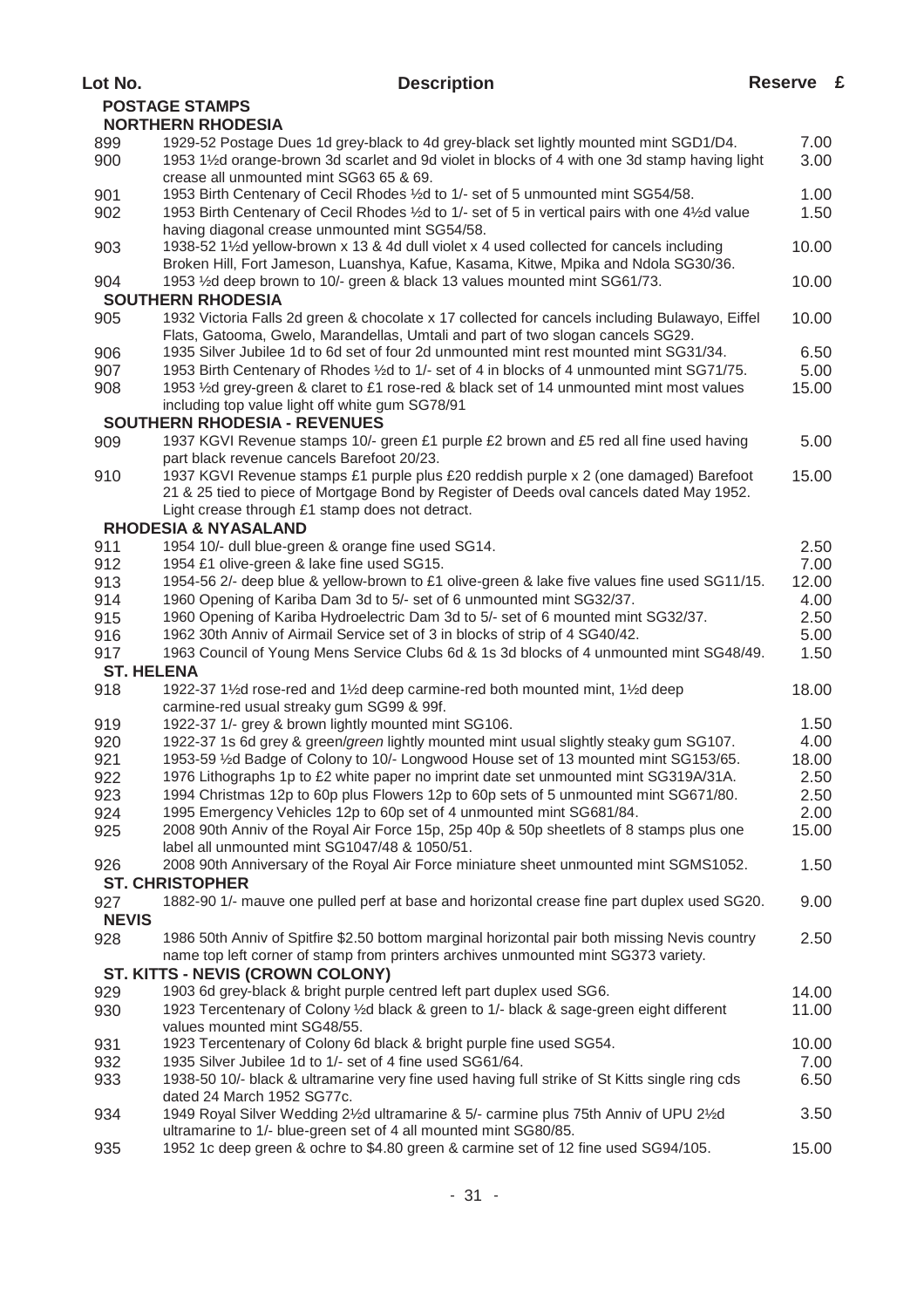| Lot No.    | <b>Description</b>                                                                                                                                                                                                                                             | Reserve £     |  |
|------------|----------------------------------------------------------------------------------------------------------------------------------------------------------------------------------------------------------------------------------------------------------------|---------------|--|
|            | <b>POSTAGE STAMPS</b>                                                                                                                                                                                                                                          |               |  |
|            | ST CHRISTOPHER, NEVIS AND ANGUILLA                                                                                                                                                                                                                             |               |  |
| 936        | 1951-76 Mint (most unmounted) collection of 136 different commemoratives (SG92/357)<br>mostly in sets and largly complete for period between 1951 Inauguration of BWI University<br>College to 1973 Christmas with few between 1974 to 1976 World Cricket Cup. | 4.00          |  |
|            | <b>ST KITTS</b>                                                                                                                                                                                                                                                |               |  |
| 937        | 1988 75th Anniv of Leeward Islands Cricket 40c & \$3 unmounted mint SG261/62.                                                                                                                                                                                  | 1.50          |  |
| 938        | 1990 50th Anniv of Battle of Britain \$6 miniature sheet unmounted mint SGMS311.                                                                                                                                                                               | 4.00          |  |
|            | <b>ST. LUCIA</b>                                                                                                                                                                                                                                               |               |  |
| 939        | 1864-76 4d yellow perf 14 centred high & right fine used SG16.                                                                                                                                                                                                 | 4.50          |  |
| 940        | 1882-84 Halfpenny surcharge on 1/2d green centred left lightly mounted mint SG25.                                                                                                                                                                              | 8.00          |  |
| 941        | 1912-21 2s 6d black & red/blue fine used SG87.                                                                                                                                                                                                                 | 14.00         |  |
| 942        | 1921-30 3d dull blue mounted mint SG99a.                                                                                                                                                                                                                       | 2.00          |  |
| 943        | 1935 Silver Jubilee 1/2d to 1/- set of 4 lightly mounted mint SG109/12.                                                                                                                                                                                        | 4.00          |  |
| 944        | 1938-48 1/2d green to £1 sepia set of 17 plus all ten SG listed perf and shade varieties, 27<br>stamps in total all fine used SG128/41.                                                                                                                        | 15.00         |  |
|            | <b>ST. VINCENT</b>                                                                                                                                                                                                                                             |               |  |
| 945        | 1871 1d black rough perf 14 to 16 unused (no gum) SG15.                                                                                                                                                                                                        | 6.00          |  |
| 946        | 1882-83 21/2 Pence surcharge on 1d lake bottom right corner marginal example diagonal                                                                                                                                                                          | 5.50          |  |
| 947        | creasing mounted mint light tone visible both sides in bottom selvedge SG40.<br>1885-93 21% d surcharge on 1d milky-blue mounted mint couple lightly toned perfs SG49.                                                                                         | 6.50          |  |
| 948        | 1885-93 5/- lake mounted mint SG53.                                                                                                                                                                                                                            | 7.00          |  |
| 949        | 1885-93 5/- lake block of 4 vertical gum crease on left side pair one stamp minor perf flaws                                                                                                                                                                   | 22.00         |  |
|            | on two perfs and one stamp small thin mounted on top pair bottom pair unmounted SG53.                                                                                                                                                                          |               |  |
| 950        | 1890-93 21/2 Pence surcharge on 1d grey-blue mounted mint few lightly toned perfs visible                                                                                                                                                                      | 4.50          |  |
|            | both sides at left SG55.                                                                                                                                                                                                                                       |               |  |
| 951        | 1902 2/- green & violet lightly mounted mint SG83.                                                                                                                                                                                                             | 7.50          |  |
| 952        | 1938-47 1/2d blue & green to £1 purple & black set of 15 fine used SG149/59.                                                                                                                                                                                   | 10.00         |  |
| 953        | 1953-80 Mint (most unmounted) collection of 190+ different stamps, mostly commemoratives<br>in sets between 1953 Coronation and 1980 Maps SG cat £45+ between SG188/654.                                                                                       | 7.00          |  |
|            | <b>WESTERN SAMOA - LEAGUE OF NATIONS MANDATE</b>                                                                                                                                                                                                               |               |  |
| 954        | 1921 Native Hut 1d lake perf 14 x 141/2 mounted mint SG150.                                                                                                                                                                                                    | 3.00          |  |
| 955        | 1935 1/2d green to 3/- blue & brown-orange set of 9 unmounted mint SG180/88.                                                                                                                                                                                   | 2.00          |  |
| 956        | 1935 1/2d green to 3/- blue & brown-orange set of 9 in blocks of 3 unmounted mint SG180/88.                                                                                                                                                                    | 7.50          |  |
|            | <b>SAMOA - INDEPENDENT KINGDOM</b>                                                                                                                                                                                                                             |               |  |
| 957        | 1991 Christmas Carols (1st series) 20s to \$4 set of 4 unmounted mint SG864/67 plus 1992                                                                                                                                                                       | 4.00          |  |
|            | Christmas Carols (2nd series) 50s to \$4 set of 4 each value in top left corner marginal                                                                                                                                                                       |               |  |
|            | cylinder and control blocks of 4 unmounted mint SG886/89.                                                                                                                                                                                                      |               |  |
|            | <b>SARAWAK</b>                                                                                                                                                                                                                                                 |               |  |
| 958        | 1888-97 Sir Charles Brooke 12c green & blue minor perf flaw lightly mounted mint SG16.                                                                                                                                                                         | 3.00          |  |
| 959<br>960 | 1928-29 \$1 bright rose & green centred high & left mounted mint SG90.<br>1950 Naked Iban Woman 50c brown & violet lightly mounted mint SG182.                                                                                                                 | 5.00<br>2.00  |  |
| 961        | 1950 Kelabit Smithy \$1 green & chocolate lightly mounted mint SG183.                                                                                                                                                                                          | 8.00          |  |
|            | <b>SEYCHELLES</b>                                                                                                                                                                                                                                              |               |  |
| 962        | 1890-92 10c ultramarine & brown Die I unmounted mint SG4.                                                                                                                                                                                                      | 5.00          |  |
| 963        | 1890-92 48c ochre & green Die I lightly mounted mint SG7.                                                                                                                                                                                                      | 9.00          |  |
| 964        | 1893 12 Cents surcharge on 16c chestnut & blue Die II unmounted mint SG17.                                                                                                                                                                                     | 8.00          |  |
| 965        | 1893 15 Cents surcharge on 16c chestnut & blue Die I lightly mounted mint SG18.                                                                                                                                                                                | 4.00          |  |
| 966        | 1893 15 Cents surcharge on 16c chestnut & blue Die II few lightly toned perfs not visible from                                                                                                                                                                 | 6.50          |  |
|            | front mounted mint SG19.                                                                                                                                                                                                                                       |               |  |
| 967        | 1901 6c surcharge on 8c brown-purple & ultramarine mounted mint SG40.                                                                                                                                                                                          | 2.50          |  |
| 968<br>969 | 1921-32 12c grey Die I lightly mounted mint SG107a.<br>1938-49 9c grey-blue ordinary paper 15c brown carmine chalky paper 18c carmine-lake                                                                                                                     | 7.00<br>20.00 |  |
|            | ordinary paper 20c brown-ochre chalky paper 30c blue ordinary paper 75c deep slate-lilac                                                                                                                                                                       |               |  |
|            | and 1r grey-black both chalky paper all mounted mint Chalky paper usual streaky gum with                                                                                                                                                                       |               |  |
|            | 9c & 15c couple lightly toned perfs between SG138ab/146a.                                                                                                                                                                                                      |               |  |
| 970        | 1938-49 Fishing Pirogue 1r yellow-green short corner perf mounted mint SG146.                                                                                                                                                                                  | 25.00         |  |
| 971        | 1952 1r grey-black unmounted mint SG168.                                                                                                                                                                                                                       | 1.50          |  |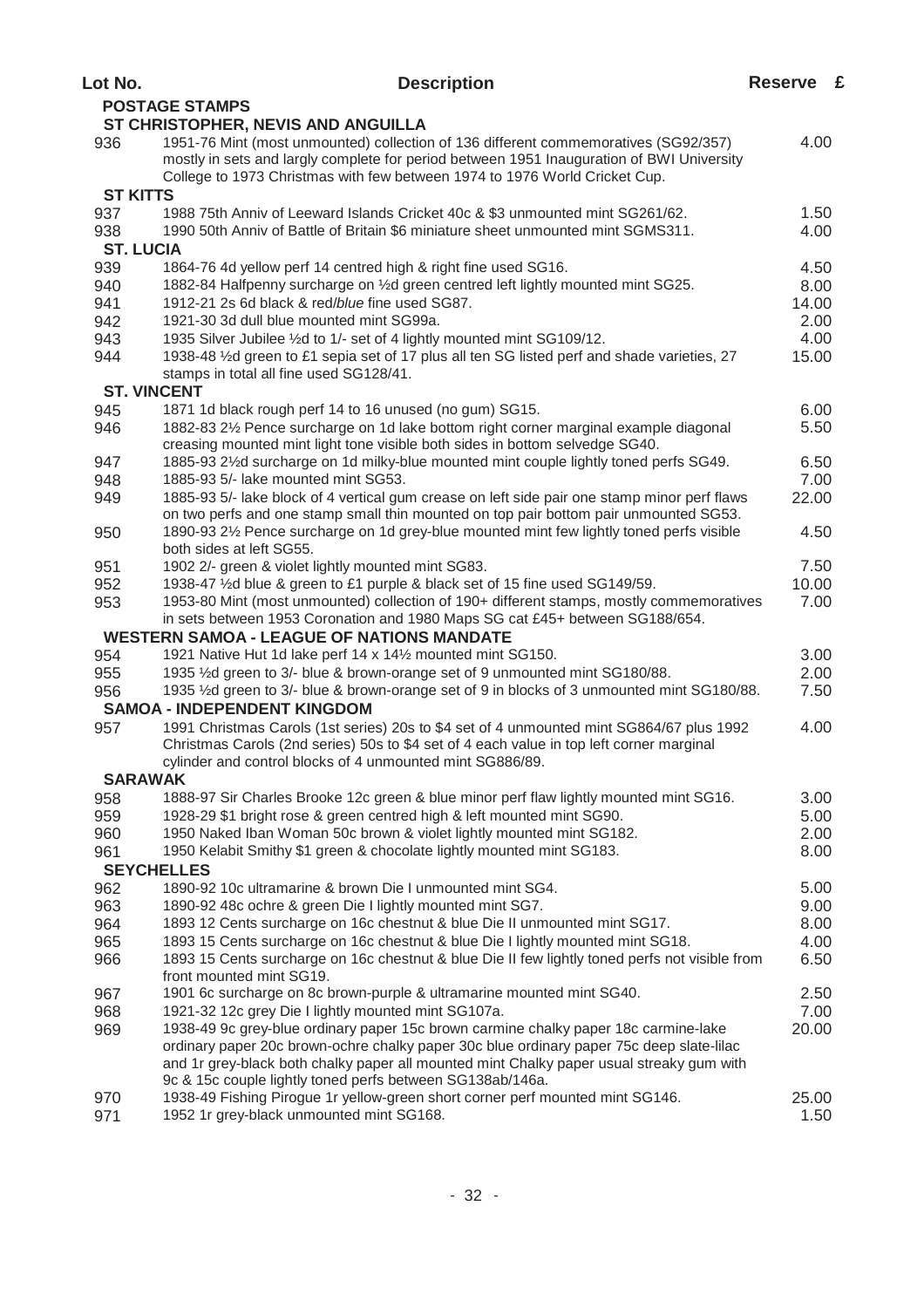| Lot No.          | <b>Description</b>                                                                                                                                                                         | Reserve £    |  |
|------------------|--------------------------------------------------------------------------------------------------------------------------------------------------------------------------------------------|--------------|--|
|                  | <b>POSTAGE STAMPS</b>                                                                                                                                                                      |              |  |
|                  | <b>SEYCHELLES (contd.)</b>                                                                                                                                                                 |              |  |
| 972              | 1972 "Festival 72" 10c to 5r set Royal Silver Wedding 95c & 1r 50 1973 Royal Wedding 95c<br>& 1r 50 1974 Centenary of UPU 20c to 1r 50 set 1976 Olympics 20c to 3r 50 set 1977 Silver      | 2.00         |  |
|                  | Jubilee 20c to 10r set 1978 25th Anniv of Coronation 40c to 5r set and 1979 Birds 2r set all<br>unmounted mint SG315/22 327/30 365/68 393/400 428/431 & 441/45.                            |              |  |
| 973              | 1979 African Liberation Heroes set overprinted Specimen unmounted mint SG446s/49s.                                                                                                         | 1.00         |  |
| 974              | 1988 300th Anniv of Lloyds of London set of 4 plus 1989 20th Anniv of First Manned Landing                                                                                                 | 3.00         |  |
| 975              | on the Moon 1r to 5r set of 4 all unmounted mint SG701/04 & 746/49.<br>1989 125th Anniv of Red Cross 1r to 10r set of 4 unmounted mint SG751/54.                                           | 4.00         |  |
|                  | <b>SHARJAH - KHOR FAKKAN</b>                                                                                                                                                               |              |  |
| 976              | 1966 Third Death Anniv of John F Kennedy 3r 50 imperf & perf miniature sheet both<br>unmounted mint SG unlisted Michel 122A123A & 122B/123B.                                               | 1.50         |  |
| 977              | 1966 First Death Anniversary of Sir Winston Churchill 2r to 5r set of 4 in complete sheet of 16<br>containing four of each value unmounted mint SG listed in Appendix Michel 46/49.        | 3.00         |  |
| 978              | 1966 First Death Anniversary of Sir Winston Churchill 1r on 2r to 1r on 4r imperf and perf<br>miniature sheets unmounted mint SG listed in Appendix Michel 87/90A & 87/90B.                | 1.50         |  |
|                  | <b>SIERRA LEONE</b>                                                                                                                                                                        |              |  |
| 979              | 1876 1/2d brown watermark Crown CC unused (no gum) SG16.                                                                                                                                   | 1.50         |  |
| 980              | 1896-97 2d dull mavue & orange overprinted Specimen unused (no gum) SG44.                                                                                                                  | 5.00         |  |
| 981              | 1921-27 11/2d scralet overprinted Specimen unused (no gum) SG133.                                                                                                                          | 5.00         |  |
| 982              | 1933 Abolition of Slavery 1/2d green to 1/- violet 9 different values having very fresh colours<br>lightly mounted mint SG168/76.                                                          | 13.00        |  |
| 983              | 1966 First Sierra Leone Gold Coinage Commemoration circular self adhesives 2c to 2L set of<br>12 unmounted mint SG398/409.                                                                 | 3.50         |  |
| 984              | 1990 Sir Laurence Olivier 3L 16L 70L & 175L plus 250L Hamlet miniature sheet all<br>unmounted mint SG1439 1441 1444/45 & MS1447a.                                                          | 2.00         |  |
| <b>SINGAPORE</b> |                                                                                                                                                                                            |              |  |
| 985              | 1948-52 1c black to \$5 green & brown perf 14 set of 15 lightly mounted mint \$1 & \$5 having                                                                                              | 18.00        |  |
|                  | light black marks on perfs tips at base SG1/15.                                                                                                                                            |              |  |
| 986              | 1948-52 1c black to 6c grey 10c purple & \$2 green & scarlet all perf 14 plus 1949 75 Anniv of<br>UPU set of 4 all mounted mint SG1/5 7 14 & 33/36.                                        | 12.00        |  |
| 987              | 1948-52 15c ultramarine to \$1 blue & purple 6 values perf 14 mounted mint SG8/13.                                                                                                         | 10.00        |  |
| 988              | 1959 New Constitution 4c to 50c right marginal set of 6 mounted mint SG53/58.                                                                                                              | 2.00         |  |
| 989              | 1968-73 Dancers & Instruments definitives 5c to \$10 thirteen different values plus duplicates<br>of 5c 25c & \$2 x 3 all fine part cds used SG103/115.                                    | 6.00         |  |
| 990              | 1980 Ships 1c to \$10 set of 13 fine used SG364/76.                                                                                                                                        |              |  |
| 991              | 1988 Centenary of Fire Service 10c & \$1 unmounted mint SG586/87.                                                                                                                          | 4.50<br>1.00 |  |
| 992              | 1989 Hardback yearbook in slip case containing twenty five stamps and two miniature sheets                                                                                                 | 12.00        |  |
| 993              | issued during the year unmounted mint SG588/MS614.<br>1989 25th Anniv of Singapore Port Authority 10c to \$1 set of 4 Paintings of Chinatown 10c to                                        | 5.00         |  |
|                  | \$1 set of 4 and Maps of Singapore 15c to \$1 set of 6 (15c se-tenant block of 4) all<br>unmounted mint SG586/601.                                                                         |              |  |
| 994              | 1989 Fish 15c to \$1 set of 4 unmounted mint SG602/05.                                                                                                                                     | 3.00         |  |
| 995              | 1989 Fish 15c to \$1 set of 4 unmounted mint SG602/05.                                                                                                                                     | 2.00         |  |
| 996              | 1989 Opening of Indoor Stadium set plus miniature sheet unmounted mint SG611/MS614.                                                                                                        | 2.00         |  |
| 997              | 1990 Hardback yearbook in slip case containing twenty nine stamps and one miniature sheet<br>issued during the year including definitive set of 13 to \$10 unmounted mint SG615/644.       | 15.00        |  |
| 998              | 1990 Lithographs of 19th Century Singapore 15c to \$1 set of 4 150th Anniv of Penny Black<br>50c to \$2 set of 4 Tourism 5c to 75c 9 values plus 25th Anniv of Independence 15c to \$1 set | 7.50         |  |
|                  | of 4 all unmounted mint SG615/622 624/632 & 637/40.<br>1994 Marine Life \$1 to \$10 Corals set of 4 values in presentation pack as issued SG750/53.                                        | 10.00        |  |
| 999<br>1000      | 2000 Chinese New Year (Year of the Dragon) \$10 miniature sheet with 22 carat gold printing                                                                                                | 6.50         |  |
|                  | cancelled to order with pictorial FDI handstamp SGMS1026. Complete with original                                                                                                           |              |  |
|                  | presentation folder in a decorative colour illustrated envelope.                                                                                                                           |              |  |
|                  | <b>SOMALILAND PROTECTORATE</b><br>1938-51 Selection of mounted mint stamps as follows 1938 3r blue (light tone in perfs on                                                                 | 15.00        |  |
| 1001             | right side visible from front) 5r black 1942 1/2 green to 3a bright blue & 6a violet to 12a<br>orange-red 7 values 1949 75th Anniv of UPU set of 4 (fine used) and 1951 70c on 12a         |              |  |
|                  | red-orange SG103/04 105/08 110/12 121/24 & 131.                                                                                                                                            |              |  |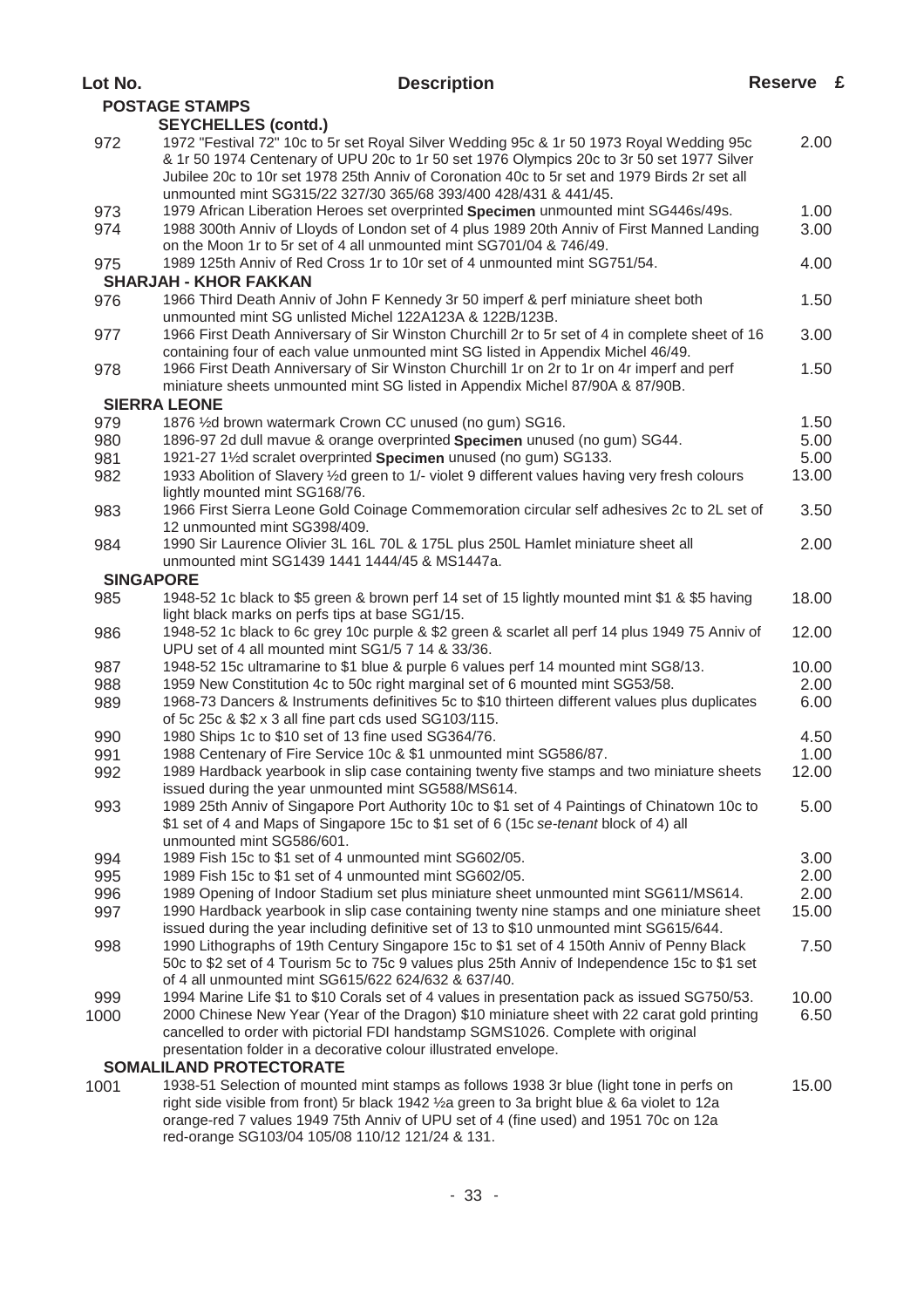| Lot No.      | <b>Description</b>                                                                                                                                                                                                                                                                                       | Reserve £      |  |  |  |  |  |  |
|--------------|----------------------------------------------------------------------------------------------------------------------------------------------------------------------------------------------------------------------------------------------------------------------------------------------------------|----------------|--|--|--|--|--|--|
|              | <b>POSTAGE STAMPS</b>                                                                                                                                                                                                                                                                                    |                |  |  |  |  |  |  |
|              | SOUTH AFRICA - COLONIES AND REPUBLICS                                                                                                                                                                                                                                                                    |                |  |  |  |  |  |  |
| 1002         | Cape of Good Hope - 1855-63 4d blue and 6d pale rose-lilac both one clear margin into on<br>other sides good used SG5a & 7.                                                                                                                                                                              | 10.00          |  |  |  |  |  |  |
| 1003         | Cape of Good Hope - 1861-64 1d vermilion (damaged) & 6d bright mauve both fine used<br>forgeries SG13 & 20.                                                                                                                                                                                              | 6.00           |  |  |  |  |  |  |
| 1004         | Cape of Good Hope - 1863-64 4d deep blue (good strong original deep colour) 23⁄4 large to<br>close margins fine used SG19.                                                                                                                                                                               | 15.00          |  |  |  |  |  |  |
| 1005         | Cape of Good Hope - 1874-76 One Penny surcharge on 1/- green left wing marginal<br>diagonal crease bottom left corner lightly mounted mint SG33.                                                                                                                                                         | 25.00          |  |  |  |  |  |  |
| 1006         | Cape of Good Hope - 1884-90 1/2d black horizontal strip of 3 one with light crease all<br>unmounted mint SG48.                                                                                                                                                                                           | 7.50           |  |  |  |  |  |  |
| 1007         | Cape of Good Hope - 1893-1902 Hope 1/2d green block of 4 unmounted mint SG58.                                                                                                                                                                                                                            | 12.00          |  |  |  |  |  |  |
| 1008         | Cape of Good Hope & Transvaal - 1870s-1990s Six Hagners containing 690+ mint & used<br>stamps Cape of Good Hope (390) mainly used Seated Hope values to 1/- plus 1893 cover<br>(poor condition) Transvaal (300) Wagon in mint blocks plus KEVII mint values to 5/- (SG254)<br>but mainly used.           | 25.00          |  |  |  |  |  |  |
| 1009<br>1010 | Natal - 1863-65 6d violet usual centring & perfs missing corner perf mounted mint SG24.<br>Natal - 1867 1/- green watermark Crown CC mounted mint few lightly toned perfs and light                                                                                                                      | 10.00<br>15.00 |  |  |  |  |  |  |
| 1011         | tone marks on face collectors mark on reverse SG25.<br>Orange Free State - 1899 Military Frank Stamp two sheets of 8 (2 x 4) on pale buff<br>ungummed paper being litho forgeries (possibly ex Tamsen) as they have 16 pearls in top<br>and bottom frames but omit full stop after "Brief" and "Franko". | 10.00          |  |  |  |  |  |  |
| 1012         | Orange Free State - 1894 1d purple left marginal block of 15 (5 x 3) small light stain on two<br>stamps visible from front and a little light creasing unmounted mint SG68.                                                                                                                              | 10.00          |  |  |  |  |  |  |
| 1013         | Orange Free State - 1900 VRI 1d surcharge on 1d purple block of nine all affected by<br>diagonal creasing mix of raised and level stops unmounted mint SG113/113a.                                                                                                                                       | 5.00           |  |  |  |  |  |  |
| 1014         | Orange River Colony - 1900-02 Overprint on 2½d ultramarine having misplaced to right<br>overprint through "E" & "Y" of "Orange" & "Colony" and missing full stop after "Y" of Colony<br>fine used having damage at base SG135.                                                                           | 5.00           |  |  |  |  |  |  |
| 1015         | Orange River Colony - 1903-04 1/- scarlet & bistre two lightly small toned perfs visible from<br>front mounted mint SG146.                                                                                                                                                                               | 4.00           |  |  |  |  |  |  |
| 1016         | Orange River Colony - 1905-09 1/2d green to 4d scarlet & green mounted mint SG148/50.                                                                                                                                                                                                                    | 7.00           |  |  |  |  |  |  |
| 1017         | Pietersburg - 1901 6d black on buff imperf unsigned proof slight damage to top right corner<br>and small closed tear at base with vertical crease at left lightly mounted mint SG15.                                                                                                                     | 5.00           |  |  |  |  |  |  |
| 1018         | Transvaal - 1895 Introduction of Penny Postage 1d red block of 4 unmounted mint SG215c.                                                                                                                                                                                                                  | 2.50           |  |  |  |  |  |  |
| 1019         | Transvaal - 1901-02 E.R.I. overprint on 2s 6d dull violet & green block of 4 unmounted mint<br>having couple of ragged perfs left side SG242.                                                                                                                                                            | 12.00          |  |  |  |  |  |  |
| 1020         | Transvaal - 1902 2/- black & brown mounted mint SG252.                                                                                                                                                                                                                                                   | 15.00          |  |  |  |  |  |  |
| 1021         | Transvaal - 1902 2s 6d magenta & black mounted mint SG253.                                                                                                                                                                                                                                               | 5.00           |  |  |  |  |  |  |
| 1022         | Transvaal - 1902 5/- black & purple/yellow lightly mounted mint SG254.                                                                                                                                                                                                                                   | 11.00          |  |  |  |  |  |  |
| 1023         | Transvaal - 1902 10/- black & purple/red small thin at top lightly mounted mint SG255.                                                                                                                                                                                                                   | 15.00          |  |  |  |  |  |  |
| 1024         | Transvaal - 1907 Postage Due 5d black & violet plus 6d black & red-brown both values in<br>horizontal pairs lightly mounted mint SGD5/D6.                                                                                                                                                                | 4.00           |  |  |  |  |  |  |
| 1025         | Zululand - 1888-93 1/2d vermilion lightly mounted mint SG1.                                                                                                                                                                                                                                              | 2.00           |  |  |  |  |  |  |
| 1026         | Zululand - 1888-93 2d grey-green & carmine mounted mint SG3.                                                                                                                                                                                                                                             | 7.00           |  |  |  |  |  |  |
| 1027         | Zululand - 1888-93 3d purple/yellow mounted mint SG5.                                                                                                                                                                                                                                                    | 7.50           |  |  |  |  |  |  |
| 1028         | Zululand - 1888-93 1/2d dull green (without stop) mounted mint SG13.                                                                                                                                                                                                                                     | 7.00           |  |  |  |  |  |  |
| 1029         | Zululand - 1894-96 1/2d mauve & green & 1d mauve & carmine mounted mint SG20/1.                                                                                                                                                                                                                          | 3.50           |  |  |  |  |  |  |
|              | <b>SOUTH AFRICA</b>                                                                                                                                                                                                                                                                                      |                |  |  |  |  |  |  |
| 1030         | 1913-24 1/2d green 1d rose-red 1/- orange block of 4 1s 3d violet 2s 6d purple & green x 21                                                                                                                                                                                                              | 6.00           |  |  |  |  |  |  |
|              | plus 5/- purple & blue x 2 good to fine used few with light tone spots SG3/4 & 12/15.                                                                                                                                                                                                                    |                |  |  |  |  |  |  |
| 1031         | 1927-30 Cape Town & Table Bay 10/- bright blue & brown Afrikaans and English single<br>stamps both unmounted mint SG39 singles.                                                                                                                                                                          | 18.00          |  |  |  |  |  |  |
| 1032         | 1935 Silver Jubilee 1d black & carmine vertical pair bottom stamp having "spots above head<br>and behind neck" variety fine used variety stamp missing corner perf SG66/66b.                                                                                                                             | 5.00           |  |  |  |  |  |  |
| 1033         | 1938 Voortrekker Centenary Memorial Fund 1/2d + 1/2d to 3d + 3d set of 4 in correct horizontal<br>pairs lightly mounted mint SG76/79.                                                                                                                                                                    | 10.00          |  |  |  |  |  |  |
| 1034         | 1941-46 War Effort large size 3d blue horizontal pair fine used SG91                                                                                                                                                                                                                                     | 13.00          |  |  |  |  |  |  |
| 1035         | 1941-46 War Effort large size 4d orange-brown horizontal pair pfine used SG92.                                                                                                                                                                                                                           | 10.00          |  |  |  |  |  |  |
| 1036         | 1947-54 2s 6d green & brown horizontal pair fine used SG121.                                                                                                                                                                                                                                             | 8.00           |  |  |  |  |  |  |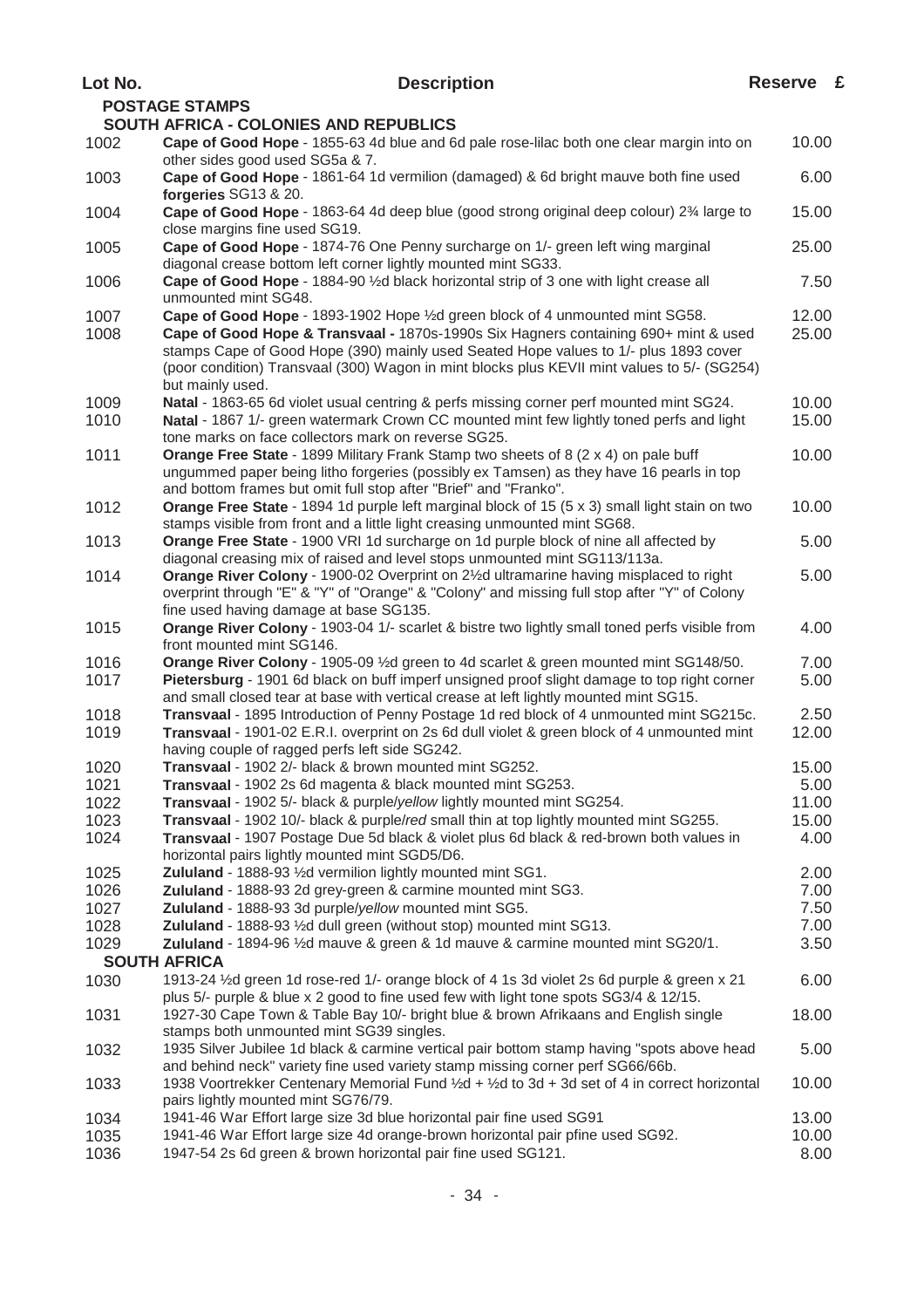| Lot No.      | <b>Description</b>                                                                                                                                                                                                                                                                                                                                                                                                                                                                                                                                                                                 | Reserve £    |  |
|--------------|----------------------------------------------------------------------------------------------------------------------------------------------------------------------------------------------------------------------------------------------------------------------------------------------------------------------------------------------------------------------------------------------------------------------------------------------------------------------------------------------------------------------------------------------------------------------------------------------------|--------------|--|
|              | <b>POSTAGE STAMPS</b>                                                                                                                                                                                                                                                                                                                                                                                                                                                                                                                                                                              |              |  |
|              | <b>SOUTH AFRICA (contd.)</b>                                                                                                                                                                                                                                                                                                                                                                                                                                                                                                                                                                       |              |  |
| 1037         | 1949 Centenary of Arrival of British Settlers in Natal 11/2d claret horizontal pair one showing<br>Extended rigging variety unmounted mint variety stamp light tone mark on gum SG127a.                                                                                                                                                                                                                                                                                                                                                                                                            | 4.00         |  |
| 1038         | 1949 Centenary of Arrival of British Settlers in Natal 11/2d claret horizontal pair one showing<br>Pennant flaw mounted mint SG127b.                                                                                                                                                                                                                                                                                                                                                                                                                                                               | 4.00         |  |
| 1039         | 1949 75th Anniversary of UPU 3d bright blue horizontal pair one showing Lake in East Africa<br>flaw unmounted mint SG130b.                                                                                                                                                                                                                                                                                                                                                                                                                                                                         | 12.00        |  |
| 1040         | 1952 Tercentenary of Landing of von Riebeeck 2d deep violet showing Full Moon flaw<br>unmounted mint SG138a.                                                                                                                                                                                                                                                                                                                                                                                                                                                                                       | 3.00         |  |
| 1041         | 1952 Tercentenary of Landing of von Riebeeck 2d deep violet vertical pair showing Line<br>through sails flaw lightly mounted on one stamp other unmounted SG138b.                                                                                                                                                                                                                                                                                                                                                                                                                                  | 3.50         |  |
| 1042         | 1953 Centenary of First Cape of Good Hope Stamp 4d deep & light blue showing Broken<br>Knee flaw unmounted mint SG145a.                                                                                                                                                                                                                                                                                                                                                                                                                                                                            | 2.50         |  |
| 1043         | 1961-63 50c Cape Town Harbour with & without watermark unmounted mint SG209 & 219.                                                                                                                                                                                                                                                                                                                                                                                                                                                                                                                 | 3.00         |  |
| 1044         | 1964-72 20c Secretary Bird 50c Cape Town Harbour & 1r Strelitzia each value in block of 4<br>unmounted mint SGB249/B251.                                                                                                                                                                                                                                                                                                                                                                                                                                                                           | 6.00         |  |
| 1045         | 1982-87 South African Architecture definitives 1c brown to 2r deep carmine original set of<br>1982 printings each in bottom left corner marginal cylinder and plate number block of 4 also<br>showing 1982 printing date in selvedge unmounted mint between SG511/27.                                                                                                                                                                                                                                                                                                                              | 8.50         |  |
| 1046         | 1988-90 South African Succulents definitives 1c to 2r original set of 15 1988 printings (no<br>later 18c 21c & 5r values) each in top right corner marginal cylinder and plate number block<br>of 4 also showing 1988 printing date in selvedge unmounted mint between SG654/668.                                                                                                                                                                                                                                                                                                                  | 11.00        |  |
| 1047         | 1988-98 Unmounted mint miniature sheets/sheetlets comprising 1988 Lighthouses MS653<br>1989 Paintings MS693 1990 Co-operation MS704 x 2 National Orders MS723 1992 Antique<br>Cape Furniture sheetlet of 10 750/59 Sports MS766 Anton von Woww MS771 1993 Aviation<br>sheetlet of 25 779/803 1994 Tugboats MS849 1995 Gandhi MS888 1996 Olympic Games 1r<br>40 sheetlet of 10 SG924 Christmas SANTA corporate miniaure sheet MS937 1997<br>Endangered Wild Life booklet pane SG821cd Centenary of Motoring Total corporate<br>miniature sheet MS949 World Post Day MS1002 and 1998 ILSAPEX SG1100. | 9.00         |  |
| 1048         | 1993 Endangered Fauna 1c to 10r 17 original values (no 85c) plus Standadised Mail Rhino<br>all unmounted mint right marginal examples SG804/821 (no 815a).                                                                                                                                                                                                                                                                                                                                                                                                                                         | 2.50         |  |
| 1049         | 1996 Cancelled to order miniature sheets African Nations Football Championships MS903<br>"China 96" MS906 "Capex 96" MS910 Endangered Wild Life Airmail postcard rate corpotate<br>miniature sheet MS821cd Gerard Sekoto SGMS909 50th Anniv of Merchant Marine x 2<br>different Safmarine corporate miniature sheets as MS934 Christmas SANTA corporate                                                                                                                                                                                                                                            | 3.00         |  |
| 1050         | miniature sheet MS937 and Bloemfontein National Philatelic Exhibition MS938.<br>1998 Whales of the Southern Ocean booklet containing two blocks of 4 SG1101a and pair of<br>SG1101/02 specially prepared for INSAPEX and only avaiable at the exhibition.                                                                                                                                                                                                                                                                                                                                          | 2.50         |  |
| 1051         | 1998-99 Duplicated range of Standard Postage rate x 102 and Airmail Postcard rate x 152 all<br>unmounted mint face value at current rate is 1,260+/- rand (£63).                                                                                                                                                                                                                                                                                                                                                                                                                                   | 20.00        |  |
| 1052         | SOUTH AFRICA - OFFICIAL STAMPS<br>1926 2d purple centred left very lightly mounted mint with usual off white gum SGO1.                                                                                                                                                                                                                                                                                                                                                                                                                                                                             | 1.00         |  |
|              | <b>SOUTH AFRICA - REVENUE STAMPS</b>                                                                                                                                                                                                                                                                                                                                                                                                                                                                                                                                                               |              |  |
| 1053         | 1946-52 Revenue £25 brown from 1947 solid printing vertical pair Afrikaans at top fine used<br>having Registrar General Transvaal cds's Barefoot 81.                                                                                                                                                                                                                                                                                                                                                                                                                                               | 15.00        |  |
|              | <b>SOUTH WEST AFRICA</b>                                                                                                                                                                                                                                                                                                                                                                                                                                                                                                                                                                           |              |  |
| 1054         | 1931 Air 3d brown & blue mint block of 4 top pair lightly mounted bottom pair unmounted with<br>one toned perf SG86.                                                                                                                                                                                                                                                                                                                                                                                                                                                                               | 4.00         |  |
| 1055         | 1935-36 Voortrekker Memorial Fund 1/2d + 1/2d black & green to 3d + 11/2d grey-green & blue<br>set of 4 lightly mounted mint SG92/95.                                                                                                                                                                                                                                                                                                                                                                                                                                                              | 7.00         |  |
| 1056         | 1980-89 Wildlife definitives 1c to 2r original set of 17 1980 printings (no later 11c 12c 14c &<br>16c values) each in marginal strips of 5 from bottom or left of sheet showing cylinder<br>numbers plate number and 1980 printing date in selvedge plus coil stamps 1c 2c and 5c in<br>horizontal strips of 5 all unmounted mint between SG349/365 & 366/68.                                                                                                                                                                                                                                     | 7.50         |  |
| 1057         | 1989 Mineral definitives 1c to 2r set of 15 unmounted mint SG519/33.<br>SOUTH WEST AFRICA - OFFICIAL STAMPS                                                                                                                                                                                                                                                                                                                                                                                                                                                                                        | 3.50         |  |
| 1058         | 1938 11/2d purple-brown horizontal pair lightly mounted mint one stamp light crease SGO17.                                                                                                                                                                                                                                                                                                                                                                                                                                                                                                         | 6.00         |  |
| 1059         | 1945-50 1d indigo & scarlet horizontal pair lightly mounted mint SGO19.                                                                                                                                                                                                                                                                                                                                                                                                                                                                                                                            | 4.00         |  |
| 1060<br>1061 | 1952 Kori Bustard 1/2d black & emerald right marginal horizontal pair fine used SGO28.<br>1952 Cape Cross 1d indigo & scarlet horizontal pair fine used SGO29.                                                                                                                                                                                                                                                                                                                                                                                                                                     | 7.50<br>8.00 |  |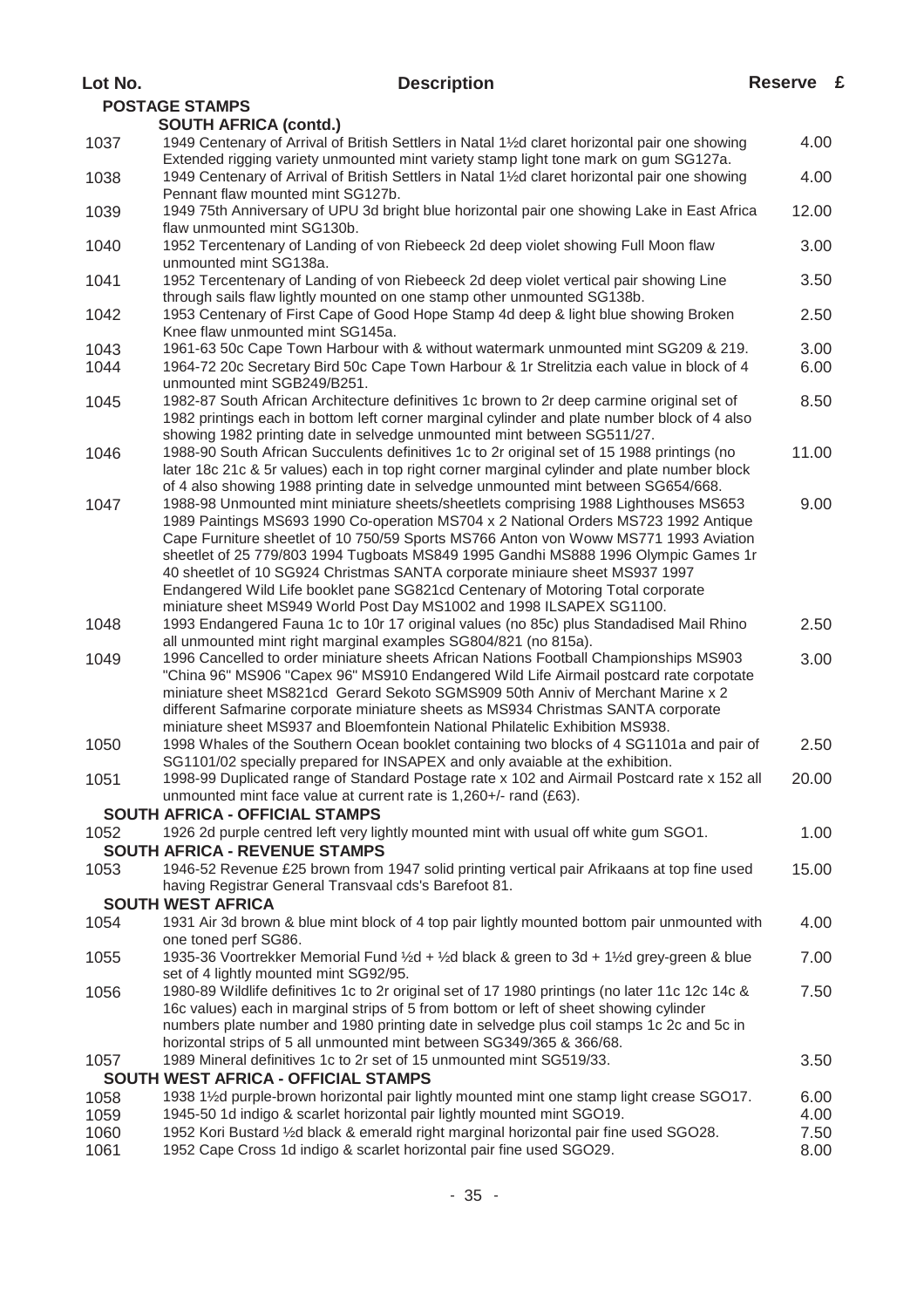| <b>POSTAGE STAMPS</b> |  |
|-----------------------|--|
| <b>SUDAN</b>          |  |

| <b>SUDAN</b>      |                                                                                                   |       |
|-------------------|---------------------------------------------------------------------------------------------------|-------|
| 1062              | 1897 1m deep brown 2m green 3m orange-yellow lightly mounted mint SG1c/3.                         | 1.50  |
| 1063              | 1897 1m deep brown 2m green 3m orange-yellow & 5m rose-carmine mounted mint SG1c/4.               | 2.00  |
| 1064              | 1897 Postage Dues 2m green to 2p orange set of 4 lightly mounted mint SGD1/D4.                    | 5.50  |
| 1065              | 1902-21 2p black & blue mounted mint SG25.                                                        | 11.00 |
| 1066              | 1927-41 6p greenish blue & black chalk surface paper mounted mint SG45b.                          | 5.00  |
| 1067              | 1927-41 8p emerald & black chalk surface paper light mounted mint off white gum SG45c.            | 5.50  |
| 1068              | 1938 Air overprints and surcharges 5m on 2½p magenta & blue to 5pi on 10p brown &                 | 12.00 |
|                   | greenish blue set of 4 mounted mint SG74/77.                                                      |       |
| 1069              | 1940-41 4½ pi surcharge on 5m olive-brown & black (one short perf) and 4½ p surcharge on          | 5.00  |
|                   | 8pi emerald & black both fine used SG79/80.                                                       |       |
| 1070              | 1941 3m mauve & green showing smudged printing at top especially in top right value tablet        | 2.50  |
|                   | imounted mint SG83 variety.                                                                       |       |
|                   | <b>SWAZILAND - BRITISH PROTECTORATE</b>                                                           |       |
| 1071              | 1889-90 Tripartite Agreement 1d carmine lightly mounted mint SG1.                                 | 5.50  |
| 1072              | 1889-90 Tripartite Agreement 1/- green ragged perfs lightly mounted mint SG3.                     | 4.50  |
| 1073              | 1933 KGV 1/- olive tied to small piece by large violet Assistant Commissioner Bremersdorp         | 4.00  |
|                   | Swaziland circular handstamp dated 10 June 1933 SG17.                                             |       |
|                   | 1933 KGV 1/- olive vertical pair tied to small piece by large violet Assistant Commissioner       | 7.00  |
| 1074              | Bremersdorp Swaziland oval handstamp dated 10 October 1933 SG17.                                  |       |
| 1075              | 1938-54 2d yellow-brown perf 131/2 x 14 top marginal block of 9 (3 x 3) having four strikes       | 5.00  |
|                   | (only one readable) of scarcer Stewgi cds dated 23 May 1952 SG31a.                                |       |
| 1076              | 1938-54 2s 6d bright violet mounted mint usual lightly streaky gum SG36.                          | 7.50  |
|                   | 1938-54 2s 6d violet perf 131/2 x 14 mounted mint SG36a.                                          |       |
| 1077              |                                                                                                   | 6.50  |
| 1078              | 1938-54 5/- grey perf 131/2 x 13 fine used SG37.                                                  | 7.50  |
| <b>TANGANYIKA</b> |                                                                                                   |       |
| 1079              | 1922-24 Giraffe Head 5c black & slate-purple to 75c black & yellow-ochre nine different           | 10.00 |
|                   | values all mounted mint SG74/82.                                                                  |       |
| 1080              | 1922-24 Giraffe Head 1/- black & green watermark sideways and watermark upright                   | 6.00  |
|                   | examples both mounted mint SG83/83a.                                                              |       |
| 1081              | 1922-24 Giraffe Head 2/- black & purple watermark upright neat manuscript cancel SG84a.           | 2.00  |
| 1082              | 1927-31 30c black & bright blue right marginal two very light tone spots on gum lightly           | 5.00  |
|                   | mounted mint with hinge mark on front of selvedge SG98a.                                          |       |
| 1083              | 1961-64 Independence definitives 5c to 20/- set of 12 unmounted mint SG108/119.                   | 5.00  |
| 1084              | 1961-64 Independence definitives 5c to 20/- set of 12 plus Official overprints 5c to 5/- set of 8 | 5.50  |
|                   | mounted mint SG108/19 and O1/O8.                                                                  |       |
|                   | <b>TOGO ANGLO-FRENCH OCCUPATION</b>                                                               |       |
| 1085              | 1914 Overprint on 25pf black & red/yellow lightly mounted mint SGH5.                              | 10.00 |
| 1086              | 1914 Overprint on 30pf black & orange/buff top marginal unmounted mint tone spot in               | 4.50  |
|                   | selvedge just affects one perf of stamp plus mounted on front of selvedge SGH19.                  |       |
| <b>TONGA</b>      |                                                                                                   |       |
| 1087              | 1967 Coronation circular self adhesive set of 14 unmounted mint SG202/15.                         | 5.00  |
|                   | <b>TRANSJORDAN</b>                                                                                |       |
| 1088              | 1927-29 2m greenish blue to 100m blue 10 different values 90m bistre with 3 toned perfs           | 10.00 |
|                   | visible from front mounted mint SG159/68.                                                         |       |
| 1089              | 1927-29 200m violet lightly mounted mint SG169.                                                   | 4.50  |
| 1090              | 1928 New Constitution overprint on 50m purple lightly mounted mint SG179.                         | 5.50  |
| 1091              | 1928 New Constitution overprint on 90m bistre mounted mint SG180.                                 | 4.50  |
| 1092              | 1928 New Constitution overprint on 100m blue mounted mint SG181.                                  | 4.50  |
| 1093              | 1933 Pictorial definitives 1m black & maroon to 10m carmine plus 50m black & purple 7             | 20.00 |
|                   | values all lightly mounted mint having off white very lightly toned gum SG208/13 & 216.           |       |
| <b>TRINIDAD</b>   |                                                                                                   |       |
| 1094              | 1883-94 2½d blue 4d grey & 1/- orange-brown (off white gum) mounted mint SG108/12.                | 9.00  |
| 1095              | 1896-1906 1d dull purple & rose (Die I) 2½d dull purple & blue 4d dull purple & orange (few       | 10.00 |
|                   | toned perfs) 5d dull purple & mauve 6d dull purple & black and 1/- green & brown all mounted      |       |
|                   | mint SG115 & 117/21.                                                                              |       |
| 1096              | 1901-06 1/2d grey-green to 1/- black & blue/yellow 5 values mounted mint SG127/31.                | 12.00 |
| 1097              | 1901-06 2½d purple & blue/blue mounted mint light stain from hinge on gum SG129.                  | 4.50  |
| 1098              | 1909 1/2d green unused (no gum) dirty back 1d rose-red unmounted mint & 21/2d blue                | 8.50  |
|                   | mounted mint SG146/48.                                                                            |       |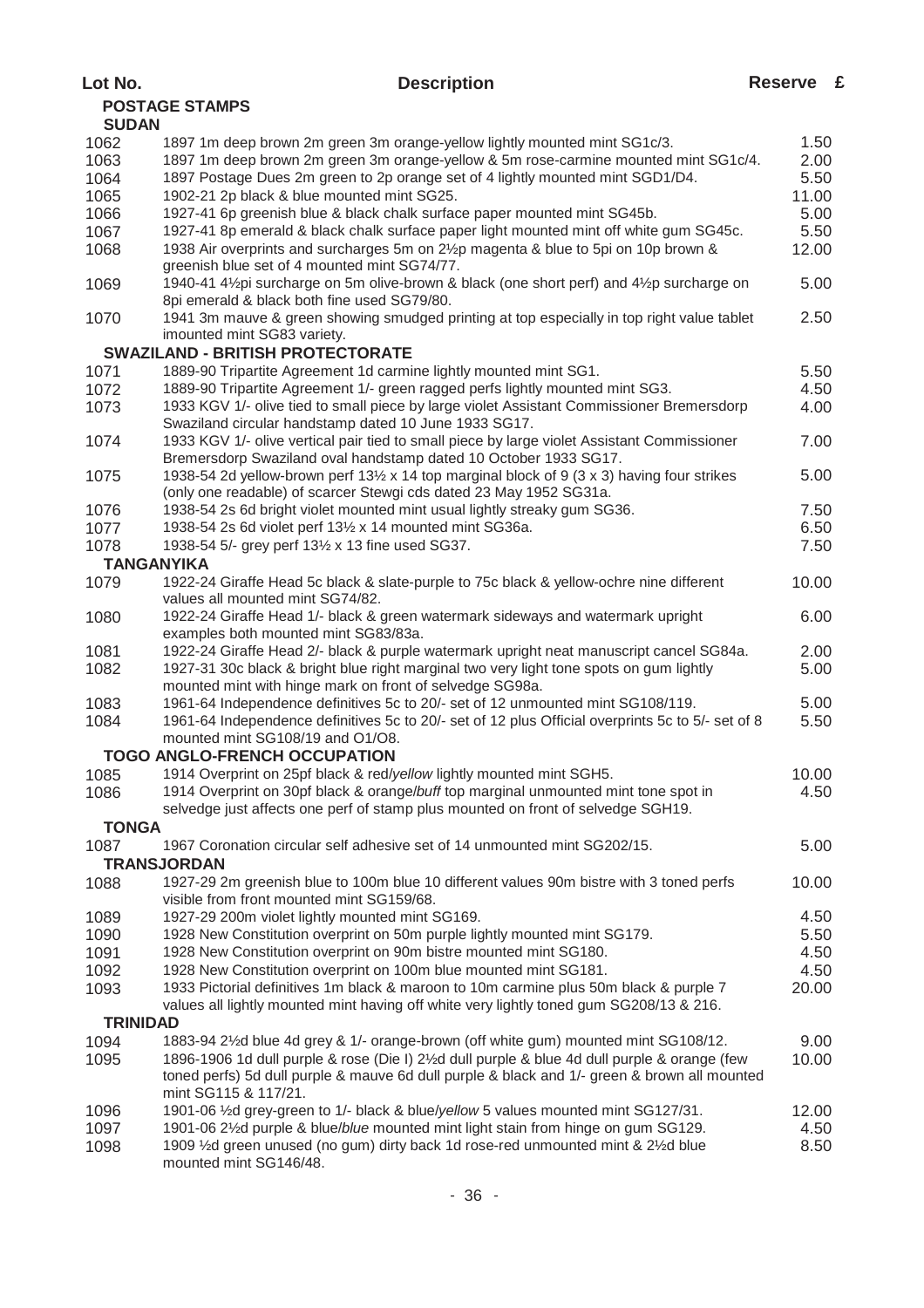| Lot No.               | <b>Description</b>                                                                                                                                                                                                                   | Reserve £ |  |
|-----------------------|--------------------------------------------------------------------------------------------------------------------------------------------------------------------------------------------------------------------------------------|-----------|--|
|                       | <b>POSTAGE STAMPS</b>                                                                                                                                                                                                                |           |  |
|                       | <b>TRINIDAD AND TOBAGO</b>                                                                                                                                                                                                           |           |  |
| 1099                  | 1909 Official 1/2d blue-green & 1d rose-red both mounted mint SGO8/O9.                                                                                                                                                               | 1.50      |  |
| 1100                  | 1913-23 21/2d ultramarine (couple light tone marks) plus 21/2d bright blue thick & thin paper all<br>mounted mint SG151/151b.                                                                                                        | 5.00      |  |
| 1101                  | 1938-44 1c blue & green to 2c blue & yellow-brown 3c green & purple-brown 4c scarlet to 60c<br>myrtle-green & carmine including both shades of 12c 11 values mix of mounted & unmounted<br>mint SG246/47 249a/54 inc 252.            | 12.00     |  |
| 1102                  | 1988 300th Anniv of Lloyds List set of 4 1989 Centenary of Union of Trinidad & Tobago and<br>Anniversaries sets of 4 1990 Steel Pans and Stamp World "London 90" Stamp Exhibition<br>sets of 4 all unmounted mint SG749/56 & 762/73. | 7.50      |  |
|                       | <b>TRISTAN DA CUNHA</b>                                                                                                                                                                                                              |           |  |
| 1103                  | 1960 Marine Life 1/2d to 10/- set of 14 lightly mounted mint SG28/41.                                                                                                                                                                | 16.00     |  |
| 1104                  | 1965 Ships 1/2d black & ultramarine to 3d black & turquoise-blue plus 41/2d black & brown to<br>10/- deep blue & carmine (Queen Elazabeth II) 14 values unmounted mint SG71/74 & 86/84.                                              | 6.00      |  |
| 1105                  | 1973 Centenary of HMS Challangers Vist miniature sheet and 1974 The Lonley Island<br>miniature sheet both unmounted mint SGMS181 & MS192.                                                                                            | 1.00      |  |
| 1106                  | 1994 Island Livestock 10p to 60p set of 4 unmounted mint SG572/75.                                                                                                                                                                   | 2.00      |  |
| 1107                  | 2008 90th Anniv of the Royal Air Force 30p Hawker Typhoon and 30p SEPECAT Jaguar<br>sheetlets of 8 stamps plus one label both unmounted mint SG908 & 911.                                                                            | 9.00      |  |
| 1108                  | 2008 90th Anniv of the Royal Air Force £1.50 miniature sheet unmounted mint SGMS912.                                                                                                                                                 | 2.00      |  |
|                       | <b>TURKS &amp; CAICOS - TURKS ISLANDS</b>                                                                                                                                                                                            |           |  |
| 1109                  | 1882-85 1/2d blue-green mounted mint SG53.                                                                                                                                                                                           | 6.50      |  |
| 1110                  | 1889 One Penny surcharge on 2½d red-brown with letters in surcharge misprinted so "One"                                                                                                                                              | 5.50      |  |
|                       | appears as "Ore" and "e" & first "n" in "Penny" poorly printed mounted mint SG61.                                                                                                                                                    |           |  |
|                       | <b>TURKS &amp; CAICOS ISLANDS</b>                                                                                                                                                                                                    |           |  |
| 1111                  | 1913-21 2/- red/blue-green mounted mint SG138.                                                                                                                                                                                       | 7.50      |  |
| 1112                  | 1913-21 3/- black/red mounted mint SG139.                                                                                                                                                                                            | 3.50      |  |
| 1113                  | 1938-45 5/-yellowish green fine used SG204.                                                                                                                                                                                          | 8.00      |  |
| 1114                  | 1948 Royal Silver Wedding 1d red-brown & 10/- mauve both fine used SG208/09.                                                                                                                                                         | 7.00      |  |
| 1115                  | 1985 300th Birth Anniv of Handel set plus miniature sheet unmounted mint SG858/MS862.                                                                                                                                                | 2.50      |  |
| 1116                  | 1985 300th Birth Anniv of Handel set plus miniature sheet unmounted mint SG858/MS862.                                                                                                                                                | 2.50      |  |
| 1117                  | 1985 300th Anniv of Bach 15c to 95c set plus miniature all unmounted mint SG863/MS867.                                                                                                                                               | 2.50      |  |
| 1118                  | 1985 300th Anniv of Bach 15c to 95c set plus miniature all unmounted mint SG863/MS867.                                                                                                                                               | 2.50      |  |
| 1119                  | 1990 Birds 20c Kirtland's Warbler 30c Yellow-crowned Night Heron 80c Yellow-bellied                                                                                                                                                  | 3.00      |  |
|                       | Sapsucker and \$1 American Kestral 4 values all unmounted mint SG1012/13 & 1015/16.                                                                                                                                                  |           |  |
| 1120                  | 1990 Butterflies 25c 35c 50c & 90c all 4 values unmounted mint SG1020/21 1023 & 1025.                                                                                                                                                | 1.50      |  |
| 1121                  | 1990 Fish 10c 50c 60c & \$1 4 values unmounted mint SG1028 1031/32 & 1035.                                                                                                                                                           | 1.50      |  |
| UGANDA                |                                                                                                                                                                                                                                      |           |  |
| 1122                  | 1898-1902 1r dull blue mounted mint couple light tone spots on gum SG90.                                                                                                                                                             | 10.00     |  |
| 1123                  | 1898-1902 5r brown four light tone spots on gum two visible from front mounted mint SG91.                                                                                                                                            | 22.00     |  |
| 1124                  | 1962 Centenary of Speke's Discovery of the Source of the Nile 30c black & red to 2s 50 black<br>& blue set of 4 in blocks of 4 unmounted mint SG95/98.                                                                               | 5.00      |  |
| 1125                  | 1962-64 Centenary of Speke's Discovery of Source of the Nile 30c to 2/- 50c set of 4 plus<br>Independence definitives 5c to 20/- set of 12 all mounted mint SG95/110.                                                                | 5.00      |  |
|                       | <b>UMM AL QIWAIN</b>                                                                                                                                                                                                                 |           |  |
| 1126                  | 1967 Paintings Expo 67 Montreal imperf & perf 5r miniature sheets unmounted mint SG<br>unlisted Michel block 11A & 11B.                                                                                                              | 1.50      |  |
| 1127                  | 1968 Winter Olympics 5r imperf miniature sheet unmounted mint SG unlisted Michel 241/42.                                                                                                                                             | 1.00      |  |
| 1128                  | 1969 Apollo 12 imperf miniature sheet and 1970 Apollo 13 perf miniature sheet both                                                                                                                                                   | 1.50      |  |
|                       | unmounted mint SG unlisted Michel block 19 & block 26A.                                                                                                                                                                              |           |  |
| <b>ZAMBIA</b><br>1129 | 1964 Independence 6d deep violet & yellow top marginal pair misperfed left and low<br>unmounted mint SG92 variety.                                                                                                                   | 2.50      |  |
| 1130                  | 1964 Copper Mining 10/- black & orange left marginal block of 4 fine cds used SG106.                                                                                                                                                 | 4.50      |  |
| 1131                  | 1964 Makishi Dancer £1 bottom left corner marginal example fine used SG107                                                                                                                                                           | 2.00      |  |
| 1132                  | 1968 Decimal Currency 1n to 2k set of 12 unmounted mint SG129/40.                                                                                                                                                                    | 4.00      |  |
| 1133                  | 1968 Decimal Currency 3n Vickers VC-10 jet plane top left corner marginal block of 10 (2 x 5)                                                                                                                                        | 5.00      |  |
|                       | with all stamps in left marginal column having weak printing of green colour on fuselage of<br>plane unmounted mint SG131/131 varieties.                                                                                             |           |  |
|                       |                                                                                                                                                                                                                                      |           |  |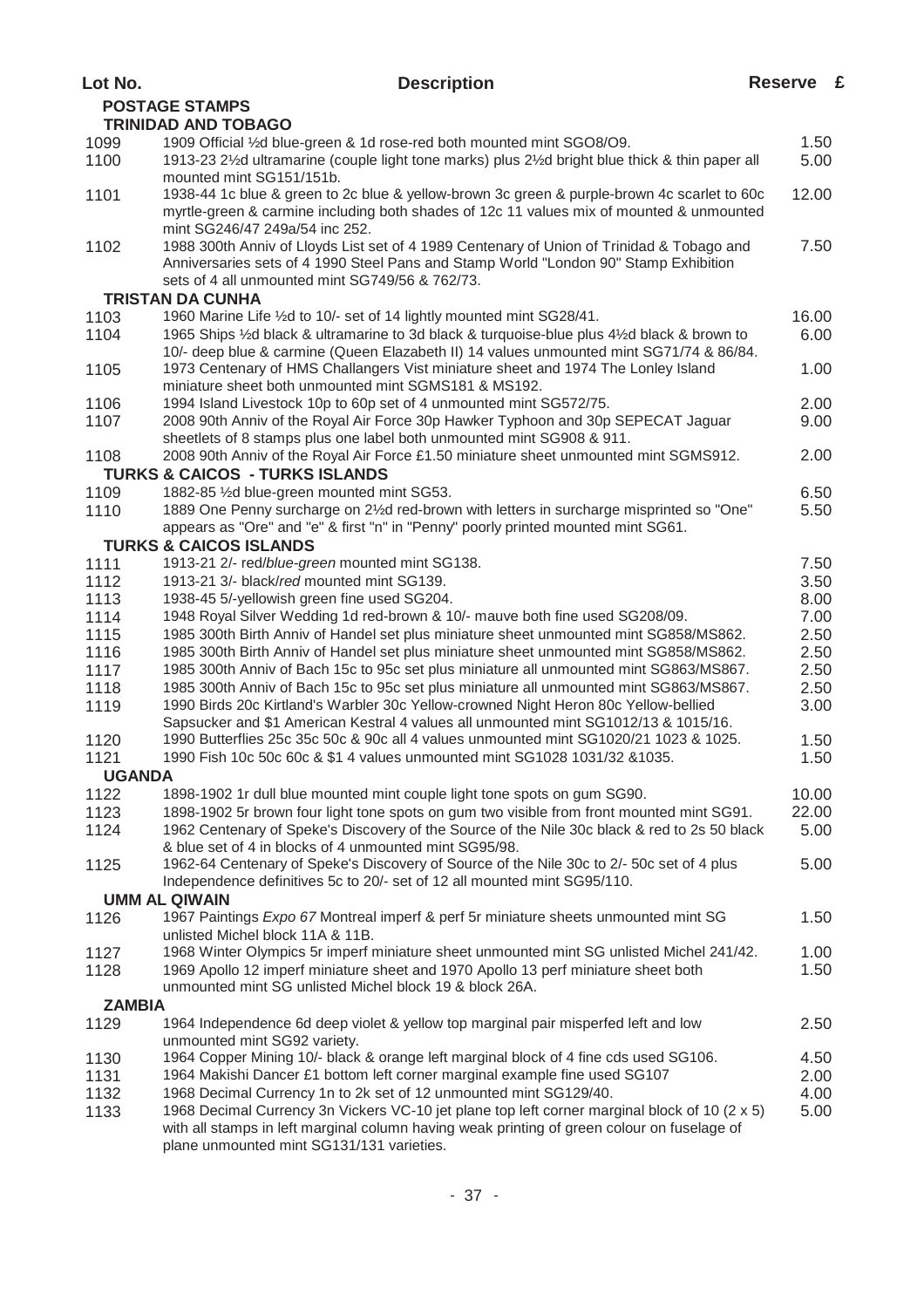## **POSTAGE STAMPS ZAMBIA (contd.)** 1134 1970 Traditional Crafts 5n Clay Smoking-Pipe Bowl bottom left corner marginal plate pair 3.00 corner stamp clear printing error in "B" of Zambia" unmounted mint SG157/57. 1135 1985 Fifth Anniversary of African Corordination 20n to 1k set of 3 in top right corner marginal 6.00 colour control and plate number blocks of 6 (2 x 3) unmounted mint SG429/31. 1136 1985 Life and Times of Queen Elizabeth the Queen Mother 25n to 5k set in top right corner 2.50 marginal colour control/plate number blocks of 6 (3 x 2) unmounted mint SG432/35. 1137 1899-1901 4½a red & blue black mounted mint SG196. 4.50 **ZANZIBAR** 1138 1980-88 National Infrastructure definitives 1c to \$5 set of 22 unmounted mint SG659/80. 8.00 **ZIMBABWE** 1139 1995-96 Culture definitives 1c to 40c & 50c to \$10 set of orginal 16 values (no later 45c) 3.50 unmounted mint SG888/903 no 888a. 1140 **Algeria** - 1939 Part of large unaddressed manila cover (backflap missing opened at base) 16.00 with 1936-40 original 26 values 1c ultramarine to 20f turquoise-blue (between SG107/139) affixed tied by eight strikes of Alger cds of 14 May 1939. No doubt philatelic but includes 65c red-brown SG119 SG cat £12 and 2f 25 emerald-green SG132 SG cat £32. **NON COMMONWEALTH STAMPS & COVERS NON COMMONWEALTH** 1141 **Algeria** - 1966 & 1967 Rock Paintings of Tassilli-N-Ajjer 1st and 2nd series 1d to 3d sets of 4 14.00 all unmounted mint SG451/54 & 474/77. 1142 **Angola** - 1963 Churches 10c to 15E set of 18 unmounted mint SG616/29. 3.50 1143 **Aland Islands** - 1999 Folk Art set of 4 SG147/50 plus 2000 Elk set of 4 SG172/75 all fine 6.00 used having day of issue cancels plus Machine Labels 29.10.84 110p 140p & 200p 1995 230p 290p & 340p 1997 Ship figure head 240p 1998 Ship figure head 290p and 1999 Ship figure head 240p plus 2001 Cows 2m 30 & 3m 50 each with Mariehamn cds for date of issue. 1144 **Afghanistan** - 1963 World Weather Day 125p miniature sheet unmounted mint SG unlisted. 1.00<br>1145 **Albania** - 1931 Air Tirana-Rome Flight overprints 5g green to 3f violet set of 7 mounted mint 40.00 1145 **Albania** - 1931 Air Tirana-Rome Flight overprints 5q green to 3f violet set of 7 mounted mint all off white gum 2f diagonal crease at left SG295/301 1146 **Albania** - 1962-65 Range of mint (including unmounted) stamps on theme of Space including 40.00 1962 Yuri Gagarin Posta Ajrore overprinted set of 3 SG691/93 1962 Cosmic Flights set of 4 SG708/11 1963 Cosmic Flights set of 5 SG780/84 1964 Space Exhibition overprinted pair SG840/41 and 1964 Solar System Planets perf and imperf sets of 9 SG864/72 & 864/72 imperfs (SG unlisted) SG cat £200+ 1147 **Albania** - 1961 Provincial Costumes 80c grey to 11L red set unmounted mint SG669/672. 3.00<br>1148 **Argentina** - 1929 Colour commemorative postcard for inagural flights to Africa & Europe sent 5.00 **Argentina** - 1929 Colour commemorative postcard for inagural flights to Africa & Europe sent registered to France at 1p14c rate (Air 90c SG571 affixed with 4c & 20c San Martin) tied by cds's dated 29 February 1929 having registered reciept fastened to front by clear tape. 1149 **Argentina** - 1935 Philatelic Exhibition Buernos Aires miniature sheet mounted mint SG654. 18.00 1150 **Argentina** - 1936-37 Iguazu Falls 5p sage-green & deep blue watermark SG type 111 10.00 sideways top left corner marginal mint block of 8 (4 x 2) showing sage-green printing shifted low and right mounted twice in top selvedge all stamps unmounted SG662 variety. 1151 **Argentina** - 1940 Centenary of First Adhesive Postage Stamps miniature sheet lightly 3.00 mounted mint SG688a. 1152 **Argentina** - 1948 Bicentenary of Postal Service in Rio de la Plata 4p 90 imperf miniature 7.00 sheet (85c, 1p 05, 1p 20 and 1p 90) unmounted mint light crease top right corner SG808b. 1153 **Argentina** - 1950 Death Anniversary of General San Martin comprehension and remarkable 100.00 collection written up on album pages including much publicity material comprising 10c to 2p purple set of 7 mint values of each in singles and blocks along with complete mint sheet of each value and used values in blocks and on first day covers. Includes 20c imperf sheet of 50 on blue paper 25c in grey imperf sheet of 50 1p imperf complete imperf sheets of 50 one in blue other in red-orange and 2p imperf complete sheet of 50 in issued colours all on ungummed paper. Range of mint and used miniature sheets plus most values in imperf blocks or strips including some colour trials along with a complete sheet of 50 on ungummed blue paper 10c printed on one side 50c value on other side. Specialists delight which may well contain unique items. 1154 **Argentina** - 1950 Death Centenary of General San Martin 1p 55 imperf miniature sheet 1.00 unmounted mint SGMS819a. 1155 **Argentina** - 1951 Six fronts all bearing Argentinian stamps addressed to Paraguay (2 hand 5.00 **Lot No. Description Reserve £**

addressed others typed address) all having special cds handstamps.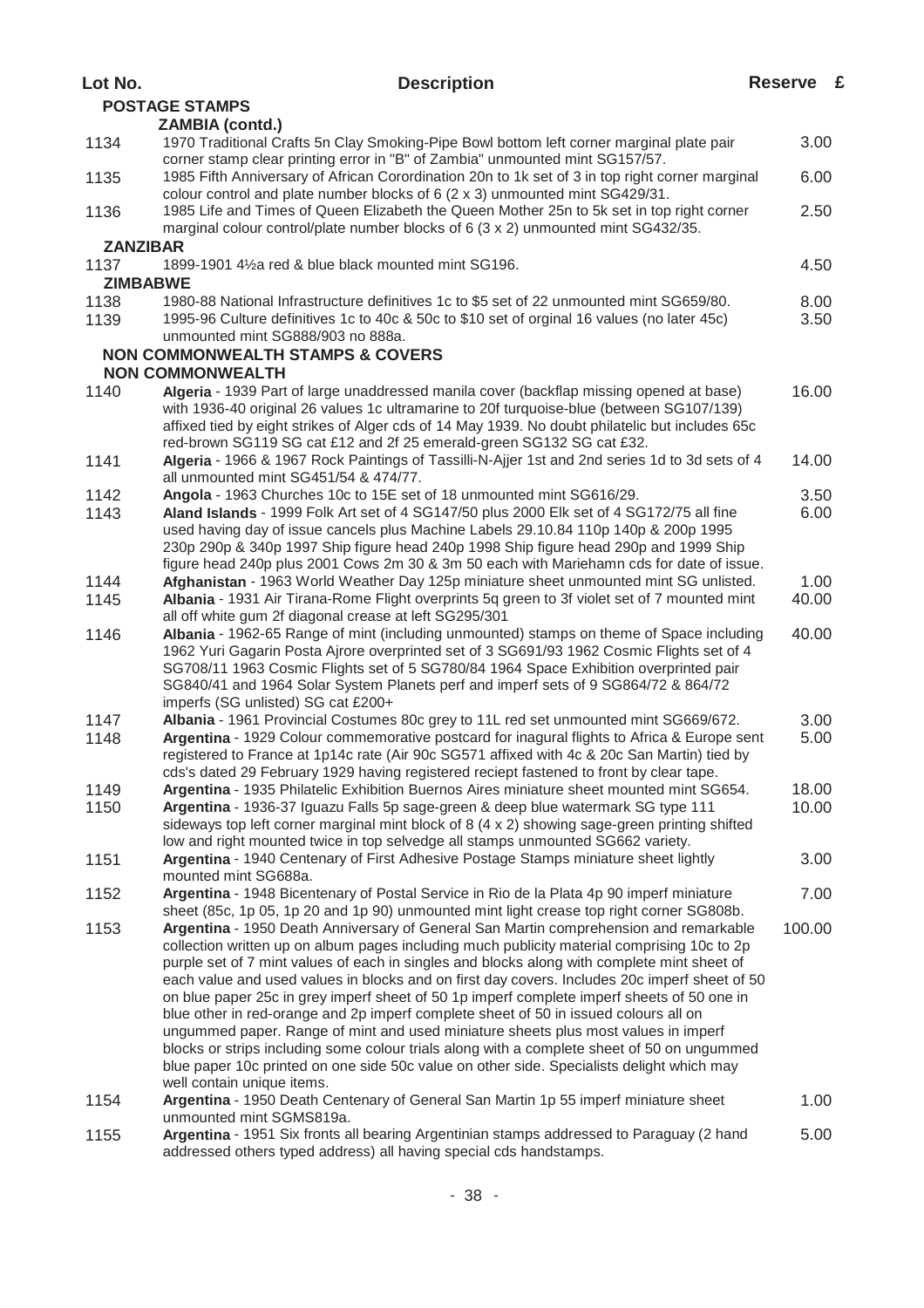| Lot No. | <b>Description</b>                                                                                                                                                                                                                                                                                                                                                                                                                                                                                                               | Reserve £ |
|---------|----------------------------------------------------------------------------------------------------------------------------------------------------------------------------------------------------------------------------------------------------------------------------------------------------------------------------------------------------------------------------------------------------------------------------------------------------------------------------------------------------------------------------------|-----------|
|         | <b>NON COMMONWEALTH STAMPS &amp; COVERS</b><br><b>NON COMMONWEALTH (contd.)</b>                                                                                                                                                                                                                                                                                                                                                                                                                                                  |           |
| 1156    | Argentina - 1959 75th Anniv of UPU written up collection on album leaves of 25c blue-green<br>& olive SG812 comprising mint single and pair, complete sheet of 100 eight used examples<br>two first day covers and singles on commemorative publicty sheets along with page of 14<br>imperf colour trials.                                                                                                                                                                                                                       | 20.00     |
| 1157    | Bolivia - 1930 Air 10c black & orange-red blue surcharge mounted mint SG237.                                                                                                                                                                                                                                                                                                                                                                                                                                                     | 12.00     |
| 1158    | Bolivia - 1930 Air 1b brown imperf single unmounted mint. Refer note under SG251 which<br>states values exist imperf cat £550 set of 8 mint pairs SG249 variety.                                                                                                                                                                                                                                                                                                                                                                 | 10.00     |
| 1159    | Burundi - 1962-70 Nine illustrated and thirty four plain unaddressed covers for different<br>issues between 1962 Dag Hammarskjold and 1970 Beetles issues including 1964 Animals 15<br>values to 100f 1966 UNESCO 3 different miniature sheets (selvedge removed) 1967 Fish set<br>of 25 values 1968 Butterflies set of 25 values plus 1967 World Fair MS324 1968 Scouts<br>MS338 Winter Olympic MS346 Space MS361 Letter Writing Week MS395 and Olympics<br>MS406 & 1969 Papal Vist MS463 and Christmas MS478 miniature sheets. | 25.00     |
| 1160    | Burundi - 1962-63 50c Impala horizontal strip of 3 with middle stamp having Royaume du<br>Royaumr overprint in error unmounted mint SG12/12a.                                                                                                                                                                                                                                                                                                                                                                                    | 7.50      |
| 1161    | Burundi - 1965 First Anniversary of Gold Coinage Commemoration two plain printed address<br>covers one with Postage 7 values out of 8 (missing 12f + 50c SG163) the other with Air 8<br>values SG167/74 all tied by cds cancels for date of issue.                                                                                                                                                                                                                                                                               | 6.00      |
| 1162    | Burundi - 1965 First Anniversary of Gold Coinage Commemoration Air 3f + 1F to 100f + 1f<br>set of 8 values unmounted mint SG167/74.                                                                                                                                                                                                                                                                                                                                                                                              | 3.00      |
| 1163    | Burundi - 1965 International Co-operation Year imperf and perf miniature sheets cancelled<br>to order SGMS188a imperf & perf.                                                                                                                                                                                                                                                                                                                                                                                                    | 2.00      |
| 1164    | Burundi - 1967-69 Eight plain unaddressed covers 4 bearing 1966 Flowers plus 1967 cover<br>with Flowers miniature sheet 1968 Space Postage set on one cover and miniature sheet on<br>another plus 1969 cover with Christmas miniature sheet all tied by FDI handstamps.                                                                                                                                                                                                                                                         | 7.50      |
| 1165    | Burundi - 1967 World Fair Montreal 4f to 40f set of 6 each value in sheetlet of 10 stamps<br>and 2 labels cancelled to order with Usumbura cds dated 30 November 1967 SG318/23.                                                                                                                                                                                                                                                                                                                                                  | 5.00      |
| 1166    | Burundi - 1968 International Letter Writing Week imperf and perf miniature sheets cancelled<br>to order SGMS395 imperf & perf.                                                                                                                                                                                                                                                                                                                                                                                                   | 2.00      |
| 1167    | Burundi - 1969 50th Anniv of League of Red Cross Societies imperf and perf miniature<br>sheets cancelled to order SGMS450 imperf & perf.                                                                                                                                                                                                                                                                                                                                                                                         | 3.00      |
| 1168    | Burundi - 1976 American Revolution miniature sheet unmounted mint SGMS1147.                                                                                                                                                                                                                                                                                                                                                                                                                                                      | 1.00      |
| 1169    | Bulgaria - 1916 Red Cross Fund 3 in green on 1st mauve right half sheet of 100 (10 x 10)<br>having selvedge on three sides with vertical perf seperation between rows 8 and 9<br>unmounted mint having much light toning mainly on reverse SG cat £1,300 SG185.                                                                                                                                                                                                                                                                  | 20.00     |
| 1170    | Bulgaria - 1932 Air 18L green 24L carmine and 28L ultramarine set of 3 unmounted mint<br>having a little light gum creasing SG323/25.                                                                                                                                                                                                                                                                                                                                                                                            | 25.00     |
| 1171    | Bulgaria - 1942-49 Unmounted mint range of 162 stamps slight duplication having 17 blocks<br>of 4 and 17 pairs plus a few imperfs. Condition good with SG cat £110+.                                                                                                                                                                                                                                                                                                                                                             | 6.00      |
| 1172    | Cambodia - 1951 Portrait of King Norodom 80c, 1p 10, 1p 50, 1p 90, 3p and 15p six different<br>values all unmounted mint STC £50+ SG5 8 11/12 14 & 17.                                                                                                                                                                                                                                                                                                                                                                           | 7.00      |
| 1173    | Cambodia - 1954-55 Four miniature sheets each containing 5 different definitives SG31/50<br>all unmounted mint with couple very light creases on one sheet SGMS50a.                                                                                                                                                                                                                                                                                                                                                              | 35.00     |
| 1174    | Central African Republic - 1981 Royal Wedding 500f minaiture sheet MS778 having an<br>additional 10f overprint printed inverted on reverse SG unlisted as such.                                                                                                                                                                                                                                                                                                                                                                  | 2.50      |
| 1175    | Comoro Islands - 1951 Hand addressed air mail cover (a little tatty) to Chisimaio BMA<br>Somalia at 35f rate on reverse 1f blackish brown x 4 5f reddish violet x 5 and 6f brown-purple<br>SG3 & 5/6 all tied by pre independence Mutsamudu Madagascar cds dated 25 July 1951.<br>Same cds on front plus Chisimaio Somalia arrival cds dated 20 September 1951 on reverse.                                                                                                                                                       | 12.00     |
| 1176    | Congo - 1961-69 Fifty two different illustrated unaddressed first day covers between 1961<br>Independence and 1969 Arms (5 values to 60f) issues plus 1964 Tokyo Olympics<br>MSMS537a 1966 President Mobutu MS617 and 1967 World Fair MS638 miniature sheets.                                                                                                                                                                                                                                                                    | 15.00     |
| 1177    | Costa Rica - 1953 Two commercial airmail covers via KLM typed address to same person in<br>Russian Zone in Germany bearing various stamps tied by airmail cancels.                                                                                                                                                                                                                                                                                                                                                               | 3.00      |
| 1178    | Costa Rica - 1967 Churches & Cathedrals 5c to 10col set of 20 unmounted mint SG778/98.                                                                                                                                                                                                                                                                                                                                                                                                                                           | 15.00     |
| 1179    | Croatia - 1942 Colour picture of Banja Luka (2 small pin holes) Banja Luka 100k violet SG50<br>applied tied by special pictorial handstamp for Philatelic Exhibition 13-14 June 1942.                                                                                                                                                                                                                                                                                                                                            | 5.00      |
| 1180    | Cuba - 1899 United States Rule Cuba 1c de Peso surcharge on Franklin 1c yellow-green left<br>marginal vertical strip of 3 with printers name & plate number in selvedge unmounted mint<br>having a little horizontal perf separation SG246.                                                                                                                                                                                                                                                                                      | 2.00      |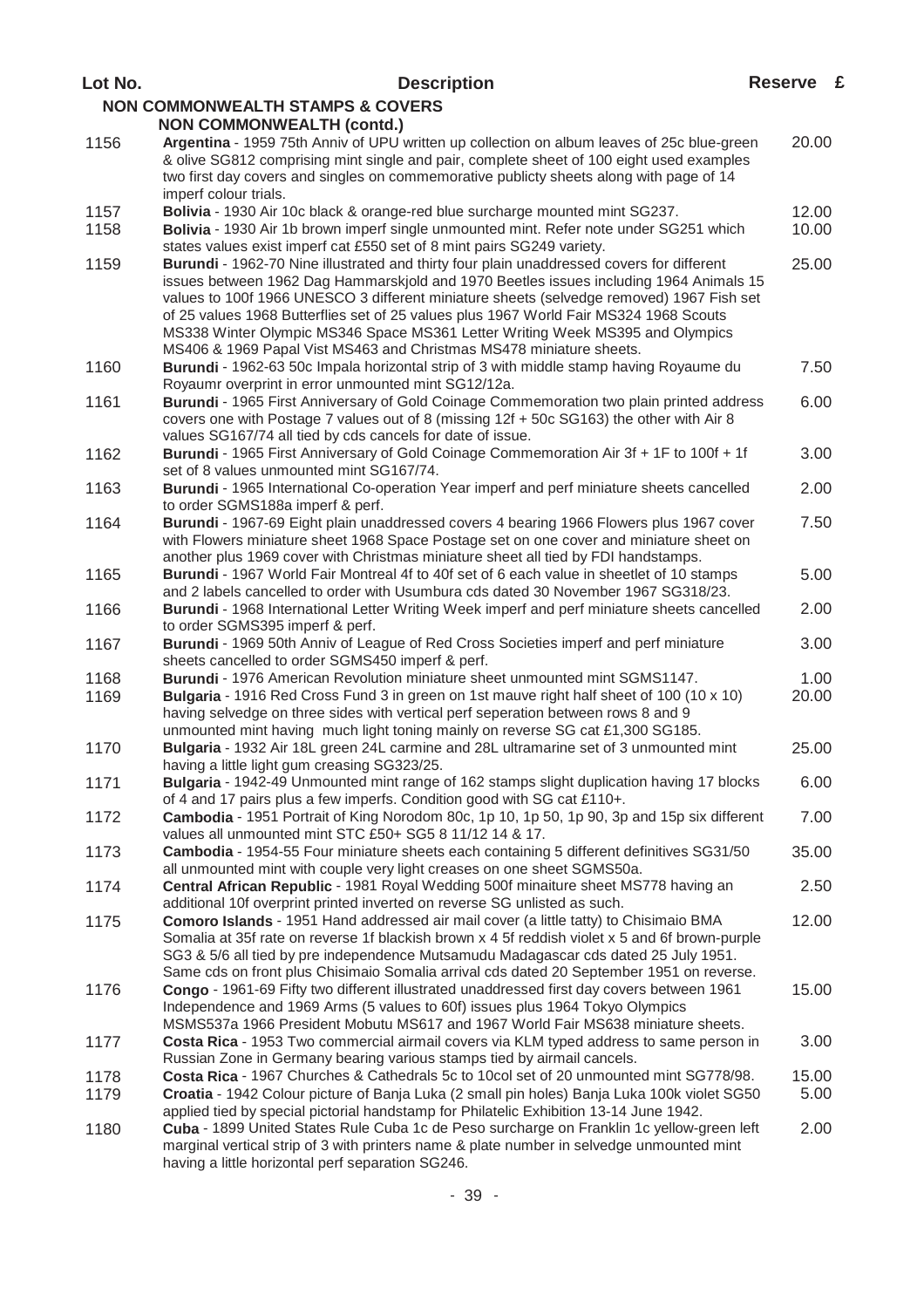| Lot No.      | <b>Description</b>                                                                                                                                                                                                                                                                                                                                                                                                                                    | Reserve £     |  |
|--------------|-------------------------------------------------------------------------------------------------------------------------------------------------------------------------------------------------------------------------------------------------------------------------------------------------------------------------------------------------------------------------------------------------------------------------------------------------------|---------------|--|
|              | <b>NON COMMONWEALTH STAMPS &amp; COVERS</b>                                                                                                                                                                                                                                                                                                                                                                                                           |               |  |
|              | <b>NON COMMONWEALTH (contd.)</b>                                                                                                                                                                                                                                                                                                                                                                                                                      |               |  |
| 1181         | Cuba - 1967 Two illustrated unaddressed first day covers (light staining caused by gum used<br>to make covers each bearing 4 different values from Soviet Space Achievements 1c to 13c<br>set of 8 tied by pictorial handstamps for date of issue.                                                                                                                                                                                                    | 2.00          |  |
| 1182         | Ecuador - 1936-39 Mint range of various air mail and Columbus issues (gum on some not<br>good) prepared but never issued mainly imperf blocks on sale cards from Brian Reeve Stamp<br>Auctions November 2004 lots 179, 180 & 181.                                                                                                                                                                                                                     | 5.00          |  |
| 1183         | Dominican Republic - 1967 5th Central American Chess Championship 10c & 25c plus<br>miniature sheet all unmounted mint SG1000/MS1002.                                                                                                                                                                                                                                                                                                                 | 2.00          |  |
| 1184         | El Salvador - 1930 Death Centenary of Bolivar 15c scarlet 20c green 25c purple and 40c<br>deep blue set of 4 lightly mounted mint SG783/86.                                                                                                                                                                                                                                                                                                           | 4.00          |  |
| 1185         | El Salvador - 1971 150th Anniv of Central American Independence miniature sheet plus<br>same miniature sheet wiith overprint for 1974 Inter-American Social Security Conference both<br>unmounted mint SGMS1383 & 1444.                                                                                                                                                                                                                               | 1.50          |  |
| 1186         | Finland - 1927 Return Kellokauppa "Otava" Hämeenlinna printed address envelope having<br>an Illustration of old gentleman with a watch plus a cyrub fashioning rings with an anvil and<br>hammer bearing Arms 11/2m purple & green tied by Paimio cds dated 13 November 1927.                                                                                                                                                                         | 6.00          |  |
| 1187         | Small portion of top left corner missing which does not detract.<br>Greece - 1862-67 1L chocolate x 2 mint, one with thin 2L yellow-bistre 1 mint 1 used 5L<br>yellow-green course print fine used 10L red-orange/blue used 20L blue/bluish used 20L dull<br>greenish blue/bluish used and 40L mauve/blue used plus 1876 Paris print 60L deep<br>green/green fine used mixed margins mostly fine between 16/52.                                       | 20.00         |  |
| 1188         | Greece - 1911-23 Hermes & Arcas (20 x 261/2mm) zigzag roulette mint block of 4 having<br>horizontal crease affecting top pair which are mounted bottom pair unmounted SG228.                                                                                                                                                                                                                                                                          | 7.00          |  |
| 1189         | Greece - 1926 Aeroespresso Co 2d to 10d set of 4 fine used SG406/09.                                                                                                                                                                                                                                                                                                                                                                                  | 8.00          |  |
| 1190         | Greece - 1927 Centenary of Liberation of Athens from the Turks 1d scarlet to 6d green set of<br>3 lightly mounted mint SG424/26.                                                                                                                                                                                                                                                                                                                      | 5.00          |  |
| 1191         | Greece - 1935 Two locally hand addressed covers bearing Restoration of Monarchy 50L on<br>40L SG489 3d on 3d SG490 5d on 100d SG492 and 15d on 75d SG493 in blocks of 4 (two<br>blocks on each cover) all tied by Aghnai cds dated 24 November 1935 - date of issue.                                                                                                                                                                                  | 8.00          |  |
| 1192         | Greece - 1952 50th Birthday of King Paul 200d to 10,000d set of 4 1000d one lightly toned<br>perf all fine used 1400 part slogan cancel SG702/05.                                                                                                                                                                                                                                                                                                     | 3.00          |  |
| 1193         | Greenland - 1915-37 Parcel Post 15ö violet & 20ö red perf 11½ mounted mint SGP8A/9A.                                                                                                                                                                                                                                                                                                                                                                  | 55.00         |  |
| 1194         | Greenland - 1938-46 King Christian X and Polar Bear definitives 1ö deep green to 1k yellow<br>brown set of 9 lightly mounted mint apart from 30ö blue & 1k yellow-brown which are<br>unmounted mint SG1/7 inc 5a/6a.                                                                                                                                                                                                                                  | 14.00         |  |
| 1195         | Greenland - 1999 Greenland Post special presentation folder containing Greenlandic Artists<br>on Stamps 1st 2nd and 3rd series (SG324/25 342/43 & 353/54) all unmounted mint with<br>detailed write up of the artist's and their history.                                                                                                                                                                                                             | 9.00          |  |
| 1196         | Guinea - 1963 Butterflies 200f & 500f in vertical strips of 5 unmounted mint SG398/99.                                                                                                                                                                                                                                                                                                                                                                | 5.00          |  |
| 1197         | Haiti - 1920 2 Cent surcharge on 20c red-brown horizontal pair left hand stamp having<br>missing full stop after "Cent" lightly mounted mint SG78?                                                                                                                                                                                                                                                                                                    | 4.00          |  |
| 1198         | Haiti - 1950 75th Anniv of UPU set of 7 SG445/51 on two typed address covers to USA each<br>having additional Obligatory Tax 5c yellow-orange SG436 applied all tied by Port au Prince<br>cds for date of issue 4 October 1950. Lot includes 0.10 on 5c carmine-pink and 0.20 on 5c<br>blue each showing errors full stop before value in overprint both mounted mint then page of 7<br>errors all fine used showing inking errors on various values. | 10.00         |  |
| 1199         | Honduras - 1951 Air 75th Anniversary of UPU overprint on 1L perf 12 miniature sheet<br>unmounted mint SGMS488ab.                                                                                                                                                                                                                                                                                                                                      | 2.50          |  |
| 1200         | Indonesia - 1948-49 SG unlisted pictorial issues printed in the State Printing Works Vienna<br>Repoeblik 21/2s to 50s 11 different valuesp lus Express 15s and Pos Udara Express 10s to<br>40s 4 different values Republik 2s to 1r (this lightly mounted) 10 different values plus Pos<br>Udara 20s and Pos Urada Express 40s all unmounted mint.                                                                                                    | 7.50          |  |
| 1201         | Indonesia - 1949 75th Anniv of UPU perf miniature sheet each stamp overprinted RIS<br>Merdeka unmounted mint Scott 65b SG unlisted.                                                                                                                                                                                                                                                                                                                   | 2.50          |  |
| 1202<br>1203 | Indonesia - 1951 President Sukamo definitives 1r to 50r set of 15 mounted mint SG630/44.<br>Indonesia - 1953 Mothers Day and 25th Anniv of Indonesian Women's Congress 50s green<br>right mathinal block of 9 unmounted mint SG667.                                                                                                                                                                                                                   | 2.50<br>30.00 |  |
| 1204         | Indonesia - 1955 Tenth Anniv of Independence 15s to 75s set of 4 plus Heroes' Day 25s to<br>1r set of 3 each value in block of 4 unmounted mint SG691/94 & 703/05.                                                                                                                                                                                                                                                                                    | 6.00          |  |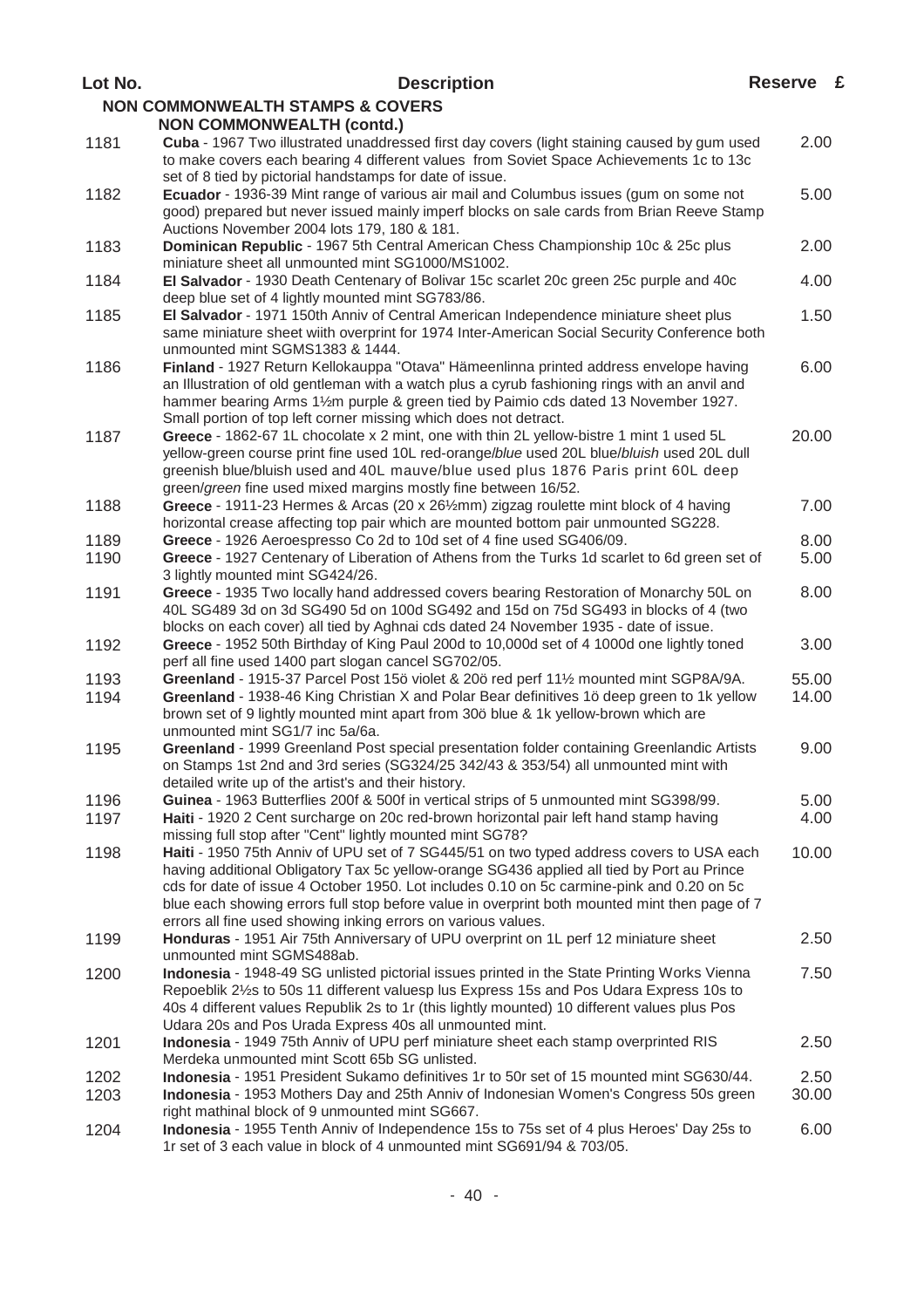| Lot No. | <b>Description</b>                                                                                                                                                                                                                                                                                                                                                                                                                        | Reserve £ |  |
|---------|-------------------------------------------------------------------------------------------------------------------------------------------------------------------------------------------------------------------------------------------------------------------------------------------------------------------------------------------------------------------------------------------------------------------------------------------|-----------|--|
|         | <b>NON COMMONWEALTH STAMPS &amp; COVERS</b>                                                                                                                                                                                                                                                                                                                                                                                               |           |  |
|         | <b>NON COMMONWEALTH (contd.)</b>                                                                                                                                                                                                                                                                                                                                                                                                          |           |  |
| 1205    | Indonesia - 1964 President Sukamo definitives 6r to 500r set of 10 plus 1966-67 1s to 25r<br>set of 21 all mounted mint on small album pages SG987/96 & 1077/97.                                                                                                                                                                                                                                                                          | 2.00      |  |
| 1206    | Indonesia - 1966 Inspector K S Tuban 5r orange & blue top right corner marginal block of 20<br>slight colour shift of blue & blue Dr Blade flaw in selvedge unmounted mint SG1135.                                                                                                                                                                                                                                                        | 5.00      |  |
| 1207    | Iraq - 1995 Referendum Day 25d on 350f bottom right corner marginal showing double<br>overprint (maybe "kiss print") and bottom left corner marginal showing offset of surcharge<br>and overprint on gummed side both unmounted mint SG1993 varieties.                                                                                                                                                                                    | 5.00      |  |
| 1208    | Israel - 1951 50th Anniv of Jewish National Fund 80pr blue and 1961 Menorah & Emblems<br>1000pr black & blue both fine used SG60 & 64a.                                                                                                                                                                                                                                                                                                   | 3.00      |  |
| 1209    | Israel - 1960 TAVIV National Stamp Exhibition 25a x 3 copies plus miniature sheet (very light<br>soiling and slight creasing at top) all unmounted mint SG195/MS195a.                                                                                                                                                                                                                                                                     | 10.00     |  |
| 1210    | Israel - 1960 TAVIV National Stamp Exhibition miniature sheet cancelled to order with<br>pictorial Exhibition FDI handstamp SGMS195a.                                                                                                                                                                                                                                                                                                     | 12.00     |  |
| 1211    | Jordan - 1946 Installation of King Abdullah 1m brown-purple to 200m bright green set of 9 in<br>horizontal pairs unmounted mint SG249/57.                                                                                                                                                                                                                                                                                                 | 2.50      |  |
| 1212    | Ivory Coast - 1976-83 One hundred and thirty mainly used different stamps SG cat £90+.                                                                                                                                                                                                                                                                                                                                                    | 4.00      |  |
| 1213    | Jordan - 1946 Installation of King Abdullah 1m to 200m set lightly mounted mint SG249/57.                                                                                                                                                                                                                                                                                                                                                 | 1.00      |  |
| 1214    | Jordan - 1966 Space Achievments 1f to 60f set of 6 imperfs unmounted mint. Unlisted imperf<br>by Stanley Gibbons believed to be printers proofs SG764/69 imperfs.                                                                                                                                                                                                                                                                         | 3.00      |  |
| 1215    | Kampuchea - 1983 Two illustrated unaddressed first day covers bearing flowers 20c to 3r<br>set of 7 SG468/74 tied by pictorial handstamps for date of issue.                                                                                                                                                                                                                                                                              | 2.00      |  |
| 1216    | Khmer Republic - 1972-73 Range of unmounted mint miniature sheets comprising 1972 UN<br>1973 New Constitution, Angor Structures, 50th Anniv of Interpol and Marshal Lon Noi<br>SGMS338 MS 365 MS 369 MS373 & MS377.                                                                                                                                                                                                                       | 2.00      |  |
| 1217    | Korea North - 1966 Korean Dances 5ch to 40ch imperf set of 5 plus 5ch 10ch (both) and<br>15ch imperf vertical pairs all without gum as issued (refer under SGN721/25) SGN721/25.                                                                                                                                                                                                                                                          | 9.00      |  |
| 1218    | Korea South - 1957-59 Hard back Ministry of Communications Republic of Korea for issues<br>between 1957 and 1959 mounted on special pages plus additional used copy of 1957 Postal<br>Week miniature sheet SG338 SG cat £130+.                                                                                                                                                                                                            | 12.00     |  |
| 1219    | Korea South - 1959 10th Anniv of Korean Marine Corps 40h bottom right corner marginal<br>block of 4 plus miniature sheet unmounted mint SG336/MS337.                                                                                                                                                                                                                                                                                      | 2.00      |  |
| 1220    | Korea South - 1960 Unmounted mint range of miniature sheets comprising 15th Anniv of<br>Liberation, 75th Anniv of Telegraph Service, Cultural Month, 15th Anniv of UN and Christmas<br>& New Year (3 different) SGMS367, MS372 MS374 MS379 & MS387.                                                                                                                                                                                       | 8.00      |  |
| 1221    | Korea South - 1967 Folklore x three different issues in imperf miniature sheets (nine in total)<br>all unmounted mint SGMS688 MS702 and MS715.                                                                                                                                                                                                                                                                                            | 9.00      |  |
| 1222    | Korea South - 1969 First Man on the Moon se-tenant strip of 5 unmounted mint SG803/07.                                                                                                                                                                                                                                                                                                                                                    | 2.00      |  |
| 1223    | Korea South - 1971 52nd National Atheletic Meeting Seoul two issued miniature sheets one<br>10w judo x 3 other 10w Archery x 3 both unmounted mint SGMS971.                                                                                                                                                                                                                                                                               | 8.00      |  |
| 1224    | Korea South - 1980s circa Tiger paintings imperf set of 3 x 2 each 30w value (similar design<br>to SG1424) all unmounted mint. Unlisted by Stanley Gibbons maybe proofs.                                                                                                                                                                                                                                                                  | 2.00      |  |
| 1225    | Latvia - 1933 Air Charity 50s on 15s scarlet and 100s on 25s blue unmounted mint believed<br>forgeries refer (www.stampforgeries.com/forged-stamps-of-latvia) as colours not as bright<br>and design not as sharp as originals offered as is SG235/39                                                                                                                                                                                     | 20.00     |  |
| 1226    | Liberia - 1879 1c blue to 24c rosine set of 5 usual centring and perfs unused (no gum) 12c<br>yellow light tone mark visible from front SG13/17.                                                                                                                                                                                                                                                                                          | 3.00      |  |
| 1227    | Liberia - 1950 75th Anniv of UPU 5c black & green & 10c black & magenta imperf singles<br>plus block of 4 of 10c all having black three line overprint UPU Specimen Jubilee stated from<br>very limited printings mounted mint SG711s/12s varieties.                                                                                                                                                                                      | 10.00     |  |
| 1228    | Liberia - 1950 75th Anniv of UPU 5c black & green to 25c magenta & orange set of 3 and<br>imperf set of 3 in horizontal pairs plus imperf (as issued) miniature sheet all mounted mint<br>and additional miniature sheet fine used. Lot includes two printed address covers to USA one<br>with perf set of 3 other imperf set of 3 tied by Monrovia cds's dated 7 or 30 October 1950<br>refer notes under SGMS714 re imperfs SG711/MS714. | 10.00     |  |
| 1229    | Libya - 1985 Musicians & Instruments complete se-tenant sheetlet of 20 (minor crease in<br>selvedge bottom left corner) containing SG1631/33 & 1637 x 4 of each plus SG1634/36 &<br>1638 x 1 of each unmounted mint SG1631/38.                                                                                                                                                                                                            | 7.50      |  |
| 1230    | Lithuania - 1920-22 Polish Occupation Central Lithuania imperf & perf mint selection of 32<br>different stamps including National Parliament lightly mounted set of 4 SG44/47 STC £50+.                                                                                                                                                                                                                                                   | 10.00     |  |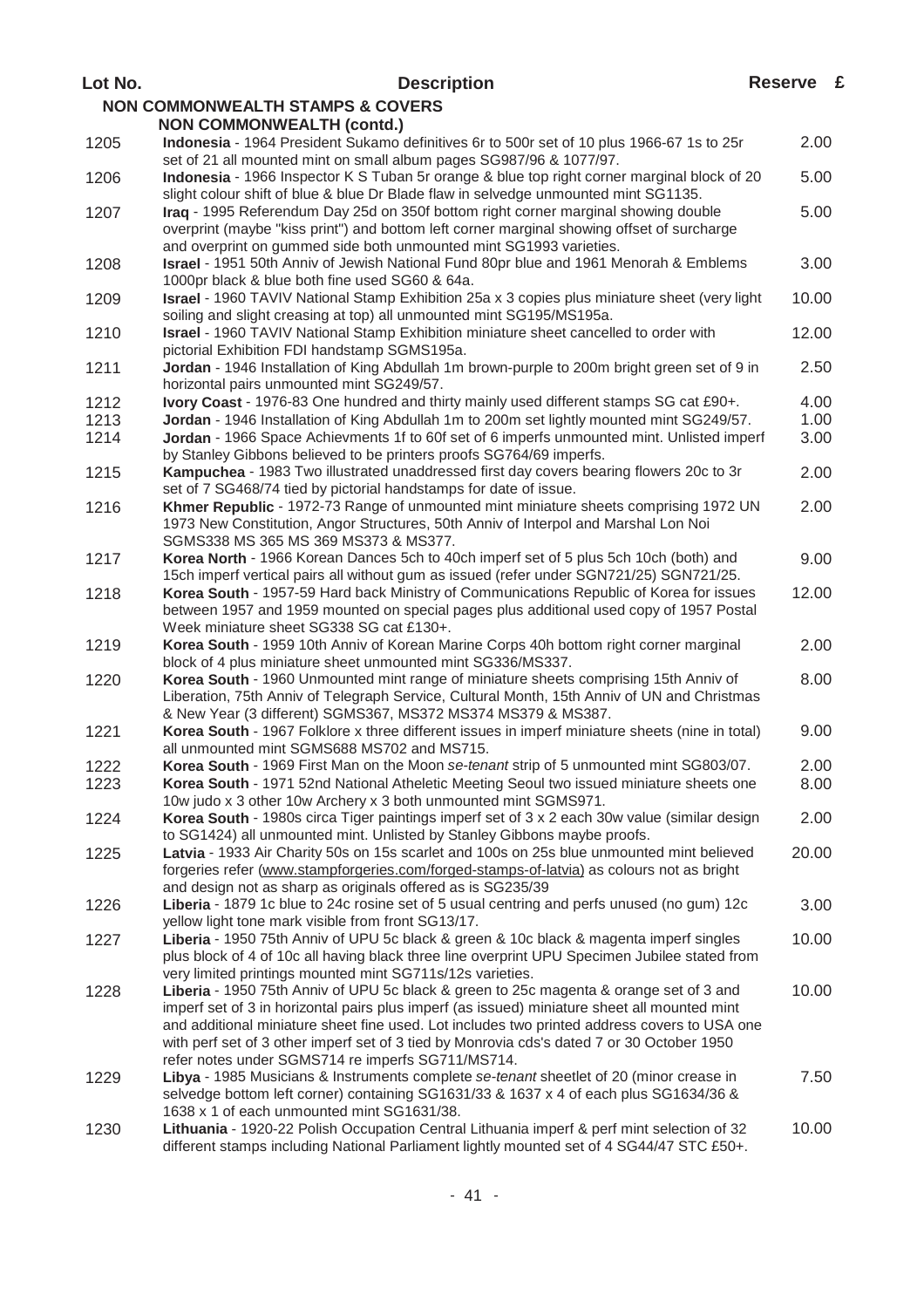| Lot No.      | <b>Description</b>                                                                                                                                                                                                                                                                                                                                                                                                                                                                    | Reserve £    |  |
|--------------|---------------------------------------------------------------------------------------------------------------------------------------------------------------------------------------------------------------------------------------------------------------------------------------------------------------------------------------------------------------------------------------------------------------------------------------------------------------------------------------|--------------|--|
|              | <b>NON COMMONWEALTH STAMPS &amp; COVERS</b>                                                                                                                                                                                                                                                                                                                                                                                                                                           |              |  |
|              | <b>NON COMMONWEALTH (contd.)</b>                                                                                                                                                                                                                                                                                                                                                                                                                                                      |              |  |
| 1231         | Lithuania - 1922 Air 1a red & brown plus 5a yellow & blue both type A triangular shaped<br>stamps mounted mint SG118 & 120.                                                                                                                                                                                                                                                                                                                                                           | 2.00         |  |
| 1232         | Mali - 1984 Jazz Musicians 470f Sidney Bechet and 500f Duke Ellington each in complete<br>sheet of 25 unmounted mint SG996/97.                                                                                                                                                                                                                                                                                                                                                        | 30.00        |  |
| 1233         | Marshall Islands - 2012 Queen Elizabeth II Diamond Jubilee \$1.05 x 6 different Machin<br>designs sheetlet of 6 unmounted mint SGMS2761/66.                                                                                                                                                                                                                                                                                                                                           | 2.50         |  |
| 1234         | Micronesia - 2008 90th Anniversary of RAF miniature sheet unmounted mint SGMS1492.                                                                                                                                                                                                                                                                                                                                                                                                    | 2.50         |  |
| 1235         | Mozambique - 1919-26 5E black & buff 10E pink & black plus 20E emerald & black all nice<br>original colours mounted mint SG303/05.                                                                                                                                                                                                                                                                                                                                                    | 7.00         |  |
| 1236         | Mozambique - 1951 Fish definitives 5c to \$50set of 24 fine postally used SG440/63.                                                                                                                                                                                                                                                                                                                                                                                                   | 10.00        |  |
| 1237         | Nyassa Company - 1901 21/2r to 300r set of 13 lightly mounted mint SG27/39.                                                                                                                                                                                                                                                                                                                                                                                                           | 8.00         |  |
| 1238         | Nyassa Company - 1911 Republica 21/2r to 500r set lightly mounted mint SG53/64.                                                                                                                                                                                                                                                                                                                                                                                                       | 9.50         |  |
| 1239         | Nyassa Company - 1921 Republica overprints and surcharges ¼c on 2½r to 20c on200r set<br>of 12 lightly mounted mint SG83A/95A.                                                                                                                                                                                                                                                                                                                                                        | 10.00        |  |
| 1240         | Nyassa Company - 1921-23 ¼c to 5E set of 20 lightly mounted mint SG96/115.                                                                                                                                                                                                                                                                                                                                                                                                            | 12.00        |  |
| 1241         | Panama - 1938 Central American & Caribbean Olympic Games 1c scarlet to 15c bright blue<br>set of 5 unmounted mint 3 values light tone marks SG334/38.                                                                                                                                                                                                                                                                                                                                 | 2.00         |  |
| 1242         | Panama - 1949 75th Anniv of UPU 1c to 50c set of 8 unmounted mint SG496/503.                                                                                                                                                                                                                                                                                                                                                                                                          | 2.00         |  |
| 1243         | Panama - 1958 10th Anniv of United Nations miniature sheet small mark on gum otherwise<br>fine unmounted mint SG632.                                                                                                                                                                                                                                                                                                                                                                  | 1.00         |  |
| 1244         | Paraguay - 1881-1940 GPD Vessey Ltd auction folder sale 797 lot 627 (1960s) containing a<br>range of material including 1879-81 colour trials of Lion design 5d brown and red plus 10d<br>brown, 4 shades of blue, purple and green horizontal pair all imperf 1881 Lion rampant 1c &<br>2c x 6 different colours of each all imperf 1884-89 x 28 imperf colour trials and essays 1929<br>rejected design 1p to 50p set of 6 plus 2p to 50p 5 values in blocks of 6 and 3 values from | 40.00        |  |
|              | 1930 Air and 1940 Centenary of First Adhesive Postage Stamp sets stuck to album page.                                                                                                                                                                                                                                                                                                                                                                                                 |              |  |
| 1245         | Peru - 1857 1r brown-red imperf 4 large even margins having large part 4 concentric circles<br>cancel belived by vendor to be reprint of unknown origin SG1 variety.                                                                                                                                                                                                                                                                                                                  | 15.00        |  |
| 1246         | Peru - 1873 2c blue roul x imperf light soiling on front mounted mint SG23.                                                                                                                                                                                                                                                                                                                                                                                                           | 8.00         |  |
| 1247         | Peru - 1936 Centenary of Callao Air 35c slate featuring stream train on track complete sheet<br>of 25 unmounted mint SG578.                                                                                                                                                                                                                                                                                                                                                           | 6.00         |  |
| 1248         | Peru - 1957 Centenary of First Peruvian Stamps set of 10 lightly mounted mint all values but<br>2s 20 have a few lightly toned perfs visible from front SG802/11.                                                                                                                                                                                                                                                                                                                     | 1.00         |  |
| 1249         | Philippines - 1932 2c green to 32c sepia set of 7 mounted mint SG424/30.                                                                                                                                                                                                                                                                                                                                                                                                              | 5.00         |  |
| 1250         | Philippines - 1947 Air 6c green 40c orange and 80c ultramarine each in top left corner<br>marginal 1/4 sheets of 25 (5 x 5) mounted twice in selvedge stamps unmounted mint perf<br>seperation in right hand column SG641/43.                                                                                                                                                                                                                                                         | 13.00        |  |
| 1251         | Rwanda - 1962-70 Seventy three different illustrated unaddressed first day covers between<br>1962 Independence and 1970 Tenth "Europa" Stamp Exhibition issues plus 13 bearing                                                                                                                                                                                                                                                                                                        | 30.00        |  |
|              | miniature sheets including 1965 ITU MS111a 1965 Kennendy MS133a 1967 Europa MS206<br>& "Expo 67" MS207 1968 Winter Olympics MS249 Olympics MS254 Christmas MS285 1969<br>Paintings & Music MS296 Christmas MS319 and 1970 Tenth "Europa" Stamp Exhibition.                                                                                                                                                                                                                            |              |  |
| 1252         | Rwanda - 1965 Large illustrated unaddressed FDC bearing 2nd Death Anniv of Kennedy<br>SGMS133a miniature sheet tied by Kagali cds for date of issue.                                                                                                                                                                                                                                                                                                                                  | 3.00         |  |
| 1253         | Ryukyu Islands - 1970 Kumi-Odori 3c set of 5 in vertical pairs SG230/234.                                                                                                                                                                                                                                                                                                                                                                                                             | 1.50         |  |
| 1254         | San Marino - 1937 Independence 5L miniature sheet unmounted mint SGMS232.                                                                                                                                                                                                                                                                                                                                                                                                             | 5.00         |  |
| 1255         | San Marino - 1961 Illustrated unaddressed first day cover for Europa issue bearing 500L<br>blue-green & brown SG640 tied by fine strike of cds for 20 October - date of issue.                                                                                                                                                                                                                                                                                                        | 6.00         |  |
| 1256         | San Marino - 1967-89 Unmounted mint 27 stamps 1 miniature sheet SGMS1166 including<br>1989 Nureyev set of 3 in single plus marginal blocks of 4 SG1352/54 STC £61+.                                                                                                                                                                                                                                                                                                                   | 7.00         |  |
| 1257         | San Marino - 1989 Rudolph Nureyev 1200L to 1700L set of 3 plus same set in top right<br>corner marginal blocks of 4 all unmounted mint SG1352/54.                                                                                                                                                                                                                                                                                                                                     | 4.00         |  |
| 1258         | Serbia - 1904 Coronation 5p green to 5d deep violet set of 8 mounted mint SG108/15.                                                                                                                                                                                                                                                                                                                                                                                                   | 6.00         |  |
| 1259         | Somalia - 1960 Independence Postage 10c plus Air 50c & 1s 20 all fine used SG353/55.                                                                                                                                                                                                                                                                                                                                                                                                  | 27.00        |  |
| 1260         | Somalia - 1964-68 Five commercial air mail covers (one roughly opened) to same company                                                                                                                                                                                                                                                                                                                                                                                                | 10.00        |  |
|              | in London with various commemoratives tied by Mogadiscio or Hargeisa cds cancels.                                                                                                                                                                                                                                                                                                                                                                                                     |              |  |
| 1261<br>1262 | Spanish Morocco - 1916-21 30c green couple of short perfs fine used SG76.<br>Sweden - 1858-72 24ö orange fine used with full Stockholm cds dated 1 July 1870 SG9.                                                                                                                                                                                                                                                                                                                     | 7.50<br>5.00 |  |
| 1263         | Sweden - 1962 Oversize colour postcard genuine use Stockholm to Hungary at 35ö rate on                                                                                                                                                                                                                                                                                                                                                                                                | 2.00         |  |
|              | arrival taxed 80f with 40f x 2 postage dues applied tied by Budapest cds.                                                                                                                                                                                                                                                                                                                                                                                                             |              |  |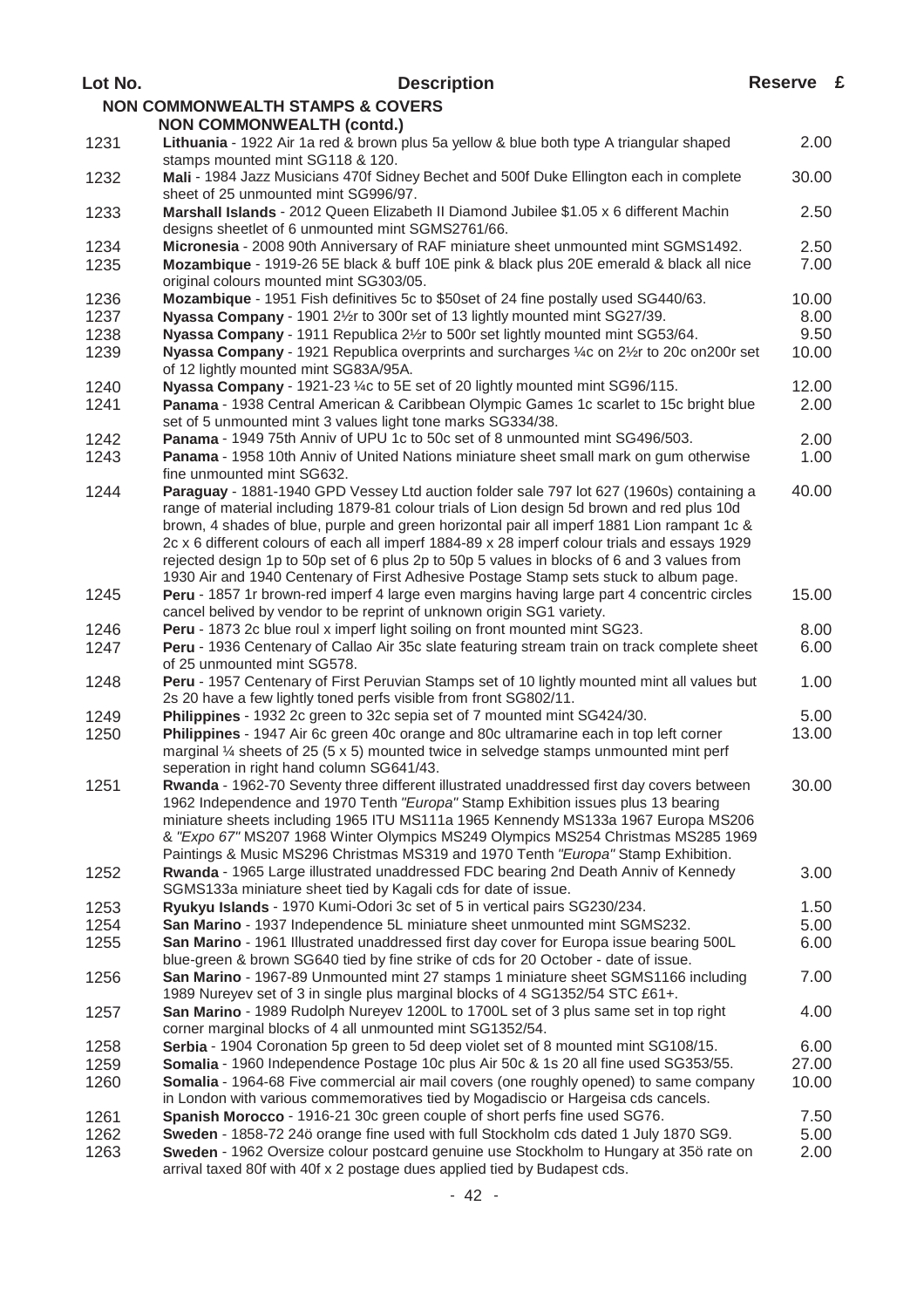| Lot No. | <b>Description</b>                                                                                                                                                                                                                                                                                                                                                                                                                                                                                         | Reserve £ |  |
|---------|------------------------------------------------------------------------------------------------------------------------------------------------------------------------------------------------------------------------------------------------------------------------------------------------------------------------------------------------------------------------------------------------------------------------------------------------------------------------------------------------------------|-----------|--|
|         | <b>NON COMMONWEALTH STAMPS &amp; COVERS</b>                                                                                                                                                                                                                                                                                                                                                                                                                                                                |           |  |
|         | <b>NON COMMONWEALTH (contd.)</b>                                                                                                                                                                                                                                                                                                                                                                                                                                                                           |           |  |
| 1264    | Sweden - 1966-90 Range of complete booklets comprising 1966 Theatre 2k x 4 SBSB193<br>1978 Christian Association x 1 SB326 1990 Carl Michael Bellman Poet 15k x 2 SB430 plus<br>1973 Tourist's vertical strip of 3 mounted mint SG729a and three slogan cancels on pieces.                                                                                                                                                                                                                                 | 7.50      |  |
| 1265    | Syria - 1961 Fifth Universities Youth Festival miniature sheet plus 1964 Olympic Games<br>miniature sheet both unmounted mint SG743a &MS866a.                                                                                                                                                                                                                                                                                                                                                              | 3.00      |  |
| 1266    | Syria - 1961 Fifth Universities Youth Festival miniature sheets x 3 unmounted mint SG743a.                                                                                                                                                                                                                                                                                                                                                                                                                 | 7.00      |  |
| 1267    | Taiwan - 1948-49 Revaluation surcharge \$3,000 on \$7.50 orange bottom marginal vertical<br>strip of 3 fine used SG58.                                                                                                                                                                                                                                                                                                                                                                                     | 3.00      |  |
| 1268    | Thailand - 1957 2,500th Anniv of Buddhism 1b to 2b very lightly mounted mint SG391/93.                                                                                                                                                                                                                                                                                                                                                                                                                     | 1.00      |  |
| 1269    | Tibet - 1933-60 2/3t deep blue imperf block of 6 $(2 \times 3)$ with marginal vertical strip of 3 having<br>pre-printing paper fold. Offered as is SG108.                                                                                                                                                                                                                                                                                                                                                  | 5.00      |  |
| 1270    | Tibet - 1974 Centenary of UPU 2t to 8t set of 4 each value in block of 4 unmounted mint (hint<br>of tone on perfs) prepared for use but never issued due to situation between China & India on<br>sale card from Brian Reeve Stamp Auctions November 2004 lot 342.                                                                                                                                                                                                                                         | 5.00      |  |
| 1271    | Togo - 1962 Space Flights Commemoration 50c to 30f set of 4 each value in sheet of 12<br>stamps and 4 labels with inscriptions in selvedge all unmounted mint SG297/300.                                                                                                                                                                                                                                                                                                                                   | 3.00      |  |
| 1272    | Turkey - 1938 15th Anniv of Republic 21/2 k to 121/2 k set of 6 lightly mounted mint SG1211/16.                                                                                                                                                                                                                                                                                                                                                                                                            | 3.00      |  |
| 1273    | Tuva - 1934 Air 1k orange-red to 2t ultramarine set of 9 plus 1936 Air 15k 50k & 1a to 3a 5<br>values all cancelled to order SGS1/S9 & 102 104 106/08.                                                                                                                                                                                                                                                                                                                                                     | 7.00      |  |
| 1274    | Turkey - 1940 Census 10pa green to 10k ultramarine set of 4 in blocks of 10 apart from 10k<br>which is strip of 5 2 pairs and single unmounted mint SG1262/65.                                                                                                                                                                                                                                                                                                                                             | 1.00      |  |
| 1275    | Turkey - 1943 20th Anniv of Republic 41/2k to 271/2k set of 6 each value in block of 6 apart<br>from 27½k which is strip of 5 block of 4 and single all unmounted mint SG1336/41.                                                                                                                                                                                                                                                                                                                          | 1.00      |  |
| 1276    | Turkey - 1970-73 Range of 45 commemoratives and 4 definitives with a few earlier issues<br>with no duplication apart from cat and dog issue in blocks of 4 SG cat £70+.                                                                                                                                                                                                                                                                                                                                    | 2.00      |  |
| 1277    | Turkey - 1985 Europa composers 100L & 200L blocks of 4 unmounted mint SG2890/91.                                                                                                                                                                                                                                                                                                                                                                                                                           | 40.00     |  |
| 1278    | United Nations - 1951 Flag 3c blue & purple showing "flag at half mast" error along with<br>normal for comparison complete with newspaper cuttings details of error. 6,000,000 stamps<br>were printed with only 50 with the error and of those 30 were withdrawn leaving only 20 in<br>private hands SG4/4 variety.                                                                                                                                                                                        | 48.00     |  |
| 1279    | United Nations - 1952-61 Collection of postal stationery (some duplication) First Day Covers<br>and general mail all having Unired Nations postal frankings plus 1960 souviner folder<br>containing all stamps issued in the year unmounted mint.                                                                                                                                                                                                                                                          | 4.00      |  |
| 1280    | Uruguay - 1858 240c dull red fine used forgery SG7 forgery.                                                                                                                                                                                                                                                                                                                                                                                                                                                | 5.00      |  |
| 1281    | Uruguay - 1911 First Pan-American Postal Congress printers imperf colour trials and plate<br>proofs as issued design (SG type 109) on ungummed thick card for various different colour<br>ways comprising fifteen singles, three blocks of 4, one block of 6, one block of 9, seven<br>blocks of 10, three blocks of 12 and one block of 15 mounted on album pages in original<br>GPD Vessey Ltd auction folder sale 791 lot 766 (1960s) light tone marks on a few which does<br>not detract SG306 proofs. | 50.00     |  |
| 1282    | Uruguay - 1911 First Pan-American Postal Congress 5c value (as SG306) proofs & colour<br>trials on thick white card in singles or blocks of 4, 6, 9, 10, 12 & 15 in 12 different colour<br>combinations, in original G P D Vessey Ltd auction folder from 1966 sale 791 lot 766.                                                                                                                                                                                                                           | 40.00     |  |
| 1283    | Vietnam (North) - 1957 40th Anniv of Russian Revolution 100d red to 1000d orange set of 3<br>mint no gum as issued SGN72/N74.                                                                                                                                                                                                                                                                                                                                                                              | 7.00      |  |
| 1284    | Vietnam (South) - 1960-69 Commemoratives comprising Cooperative Rice Farming 4 sets<br>of 4 SGS115/S118 1962 Strategic Villages 80 sets of 4 SGS177/S180 1963 Human Rights<br>18 sets of 4 SGS203/S206 1964 Beach 12 sets of 2 SGS222/S223 1965 ITU 62 sets of 2<br>SGS236/S237 and Vietnamese Women 3 sets of 3 SGS331/S334 mainly in blocks or part                                                                                                                                                      | 17.00     |  |
| 1285    | sheets all unmounted mint SG cat £180+.<br>Vietnam (South) - 1975-76 Eight locally hand addressed/unaddressed covers (4 illustrated 4<br>plain - 4 FDC) bearing NLF issues between Fifth Anniv of Provisional Government and First<br>Session of UN Assembley SGNLF44/NLF79 plus Vietnam 1977 50th Anniv of Russian<br>Revolution illustrated FDC set of 4 SG180/183 tied by FDI handstamp.                                                                                                                | 5.00      |  |
| 1286    | Vietnam (South) - 1976 Locally hand addressed cover bearing NLF issues 60d Pear<br>SGNLF73 and First Anniv of Liberation of South Vietnam 30d SGNLF77 tied by Ho Chi Minh<br>cds dated 18 May 1976 - date of issue of NLF77.                                                                                                                                                                                                                                                                               | 2.50      |  |
| 1287    | Yemen - 1940 8b blue & claret block of 14 & 1i scarlet, olive-green & claret x 30 (inc part<br>sheet of 20) plus 1942 2b olive-green & orange block of 6 plus strip of 3 all unmouted mint<br>SG cat £485 SG35 40 & 42                                                                                                                                                                                                                                                                                     | 7.00      |  |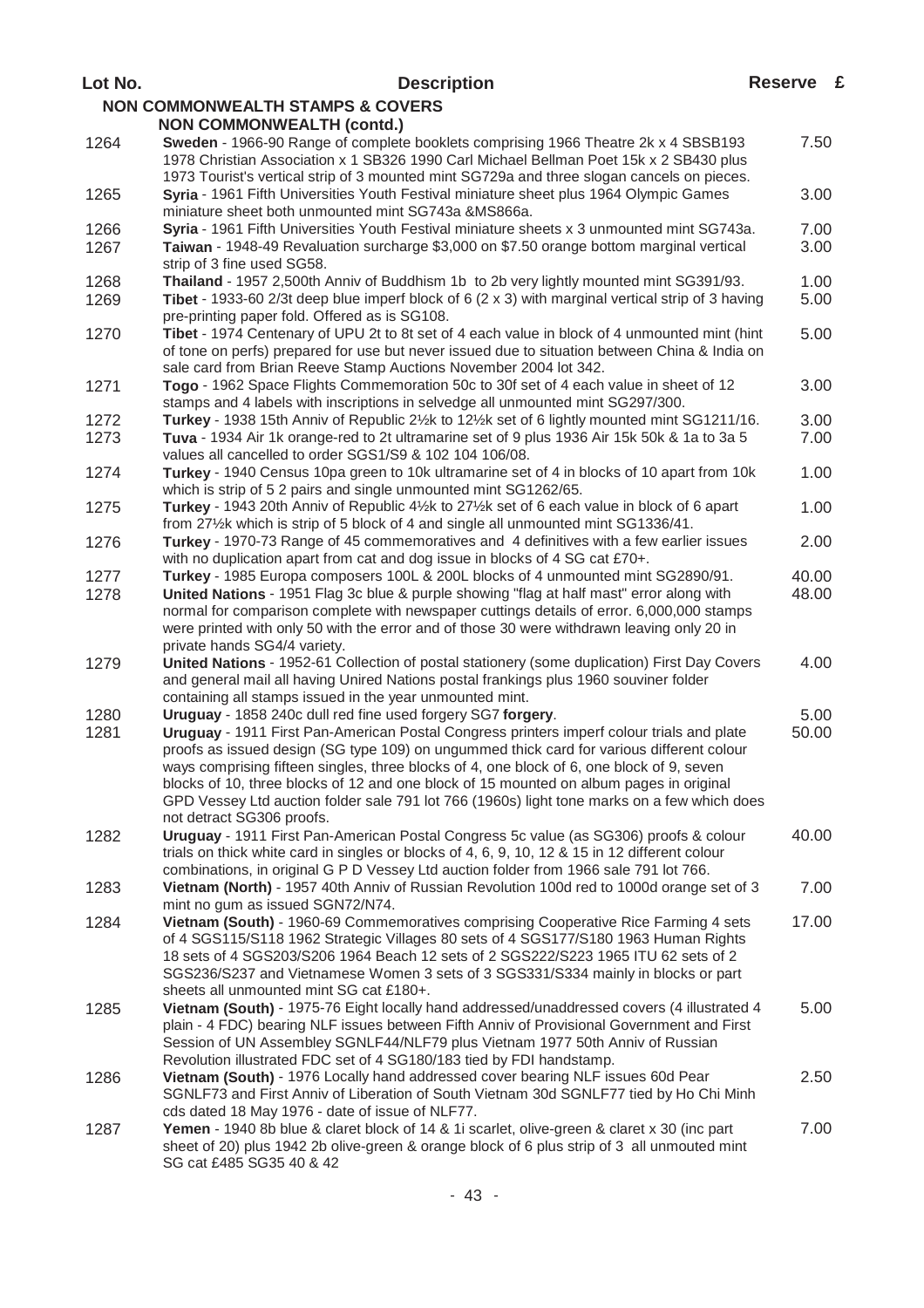| Lot No.        | <b>Description</b>                                                                                                                                                                                                                                                            | Reserve £ |  |
|----------------|-------------------------------------------------------------------------------------------------------------------------------------------------------------------------------------------------------------------------------------------------------------------------------|-----------|--|
|                | <b>NON COMMONWEALTH STAMPS &amp; COVERS</b>                                                                                                                                                                                                                                   |           |  |
|                | <b>NON COMMONWEALTH (contd.)</b>                                                                                                                                                                                                                                              |           |  |
| 1288           | Yemen - 1951 Airs 6b to 1A set of 7 unmounted mint SG81/87.                                                                                                                                                                                                                   | 5.00      |  |
| 1289           | Yemen - 1951 Airs 6b to 1a 7 values all marginal copies unmounted mint SG81/87.                                                                                                                                                                                               | 2.00      |  |
| 1290           | Yemen - 1967 Amphilex Stamp Exhibition Rembrandt Paintings 2d 4b 10b 12b & 20b five<br>different gold bordered values each value in complete sheetlet of 6 unmounted mint<br>SGR198/R199 & R201/R203.                                                                         | 4.00      |  |
| 1291           | Yemen - 1967 Arab League Day 6b x 100 fine used examples SG cat £1.90 each SG472.                                                                                                                                                                                             | 4.00      |  |
| 1292           | Yemen - 1970 200th Anniversary of Beethoven 1/2b and 1b miniature sheets both unmounted<br>mint unlisted by SG & Michel.                                                                                                                                                      | 1.50      |  |
| <b>AUSTRIA</b> |                                                                                                                                                                                                                                                                               |           |  |
| 1293           | 1867 2k yellow to 50k brown (good colours)set of 7 all part cds used some light soiling mainly<br>on reverse (50k part additional black ink cancel) and odd missing perfs SGAH50/AH57.                                                                                        | 20.00     |  |
| 1294           | 1908-13 60th Anniv of Emperor's Accession 10k deep brown, blue & ochre fine used tied to<br>small piece by cds cancel SG206.                                                                                                                                                  | 20.00     |  |
| 1295           | 1910 Black & white (Imperial Hunting Lodge Mürzsteg) plus colour (Swedish Pavilion)<br>postcards produced for the International Hunting Exhibition in Vienna 1910 bearing 5h green<br>both used within Vienna one having special cancel.                                      | 10.00     |  |
| 1296           | 1913 Colour lightly soiled postcard of river in Praha used to England at 8h rate bearing 1h<br>and 3h x 2 of each plus 2h SG/189A/190A/191B all tied by cds dated 11 February 1913.                                                                                           | 1.00      |  |
| 1297           | 1920 Superb clean unfolded firms illustrated cover for Josef Reindl Wien manufacturers of<br>paper rolls for high speed copying machines typed address to Germany bearing 2k blue<br>SG405 tied by Wien cds dated 25 June 1920.                                               | 5.00      |  |
| 1298           | 1922 Musicians 21/2k to 100k set of 7 lightly mounted mint all but 71/2k have small purple<br>collectors mark on gum SG519b/25.                                                                                                                                               | 10.00     |  |
| 1299           | 1925-30 Air 50g grey-blue fine used SG629.                                                                                                                                                                                                                                    | 2.00      |  |
| 1300           | 1934 Welfare Funds 12g + 12g to 64g + 64g set of 6 lightly mounted mint SG739/44.                                                                                                                                                                                             | 11.00     |  |
| 1301           | 1936 International Ski Championship Fund 12g + 12g green to 60g + 60g blue set of 4 all<br>unmounted mint. Small black marks on gum of 12g green plus light stain in perfs top left<br>corner of 60g blue visible from front SG788/91.                                        | 8.00      |  |
| 1302           | 1937 Two hand addressed covers sent air mail to same address in London from Grand Hotel<br>Vienna (crest on backflap) each bearing 5 or 6 different values from Austrian Costumes issue<br>tied by Vienna air mail cds dated 26 or 27 May 1936.                               | 4.00      |  |
| 1303           | 1947 Vienna Fair set of 8 mounted mint SG1009/016.                                                                                                                                                                                                                            | 1.50      |  |
| 1304           | 1948 Anti-Tubercolouisis Fund Flowers set of 10 unmounted mint SG1098/1107.                                                                                                                                                                                                   | 3.50      |  |
| 1305           | 1948-52 Costumes 5g blue-grey to 7s deep olive 24 different values (no 90g brown-purple or<br>1s claret) including 2s 20 slate and 3s 50 deep green unmounted mint (couple very lightly<br>mounted mint) plus 10s grey fine used between SG1109/1144.                         | 15.00     |  |
| 1306           | 1948-52 Costumes 2s 20 slate unmounted mint SG1135.                                                                                                                                                                                                                           | 2.50      |  |
| 1307           | 1948-52 Costumes 3s 50 deep green unmounted mint SG1140.                                                                                                                                                                                                                      | 9.00      |  |
| 1308           | 1948 Salzburg Catherdral Reconstruction Fund set of 8 lightly mounted mint SG1152/59.                                                                                                                                                                                         | 5.00      |  |
| 1309           | 1949-66 Three hand addressed and thirty three unaddressed or typed address different<br>illustrated first day covers for various issues in fine condition.                                                                                                                    | 12.00     |  |
| 1310           | 1950s Mint (most unmounted) range of commemoratives including some Stamp Day issues<br>SG catalogue £100+.                                                                                                                                                                    | 15.00     |  |
| 1311           | 1952 Sixth Winter Olympic Games 2s 40 + 60g deep blue-green mounted mint light soiling<br>both sides SG1233.                                                                                                                                                                  | 7.50      |  |
| 1312           | 1953 Typed address cover to England bearing 1949 UPU 40g x 2 SG1175 & 1s SG1177 all<br>having tone marks around perfs plus 1950 Hugo Wolf SG1242 tied by pictorial Postal Service<br>Old & New illustrated cancels dated 21 February 1951.                                    | 4.00      |  |
| 1313           | 1955 Tenth Anniv of Re-establishment of Republic 1s 45 scarlet and 2s 40 blue-green both<br>part cds fine used SG1271 & 1273.                                                                                                                                                 | 4.00      |  |
| 1314           | 1955 Tenth Anniv of Re-establishment of Republic set of 5 fine used SG1269/73.                                                                                                                                                                                                | 5.00      |  |
| 1315           | 1957-70 Buildings 1s deep brown 1s 40 turquoise-blue 1s 80 violet-blue 3s 40 yellow-green<br>4s light reddish violet 4s 50 deep bluish green 5s 50 deep olive 6s violet and 6s 40 blue each<br>in marginal blocks of 6 unmounted mint SG1294 1306 1308 1314 1316 & 1317/1320. | 25.00     |  |
| 1316           | 1972 400th Anniversary of the Spanish Riding School in Vienna 17s miniature sheet<br>containing 2s x 2 2s 50 x 2 & 4s x 2 unmounted mint SGMS1645                                                                                                                             | 1.50      |  |
| 1317           | 1972 400th Anniversary of the Spanish Riding School in Vienna 17s miniature sheet<br>containing 2s x 2 2s 50 x 2 & 4s x 2 unmounted mint x 19 examples SGMS1645                                                                                                               | 17.00     |  |
| 1318           | Venezia Giulia - 1918 4k green tied to small piece by indistinct part cds cancel. Good looker<br>offered as is SG47.                                                                                                                                                          | 75.00     |  |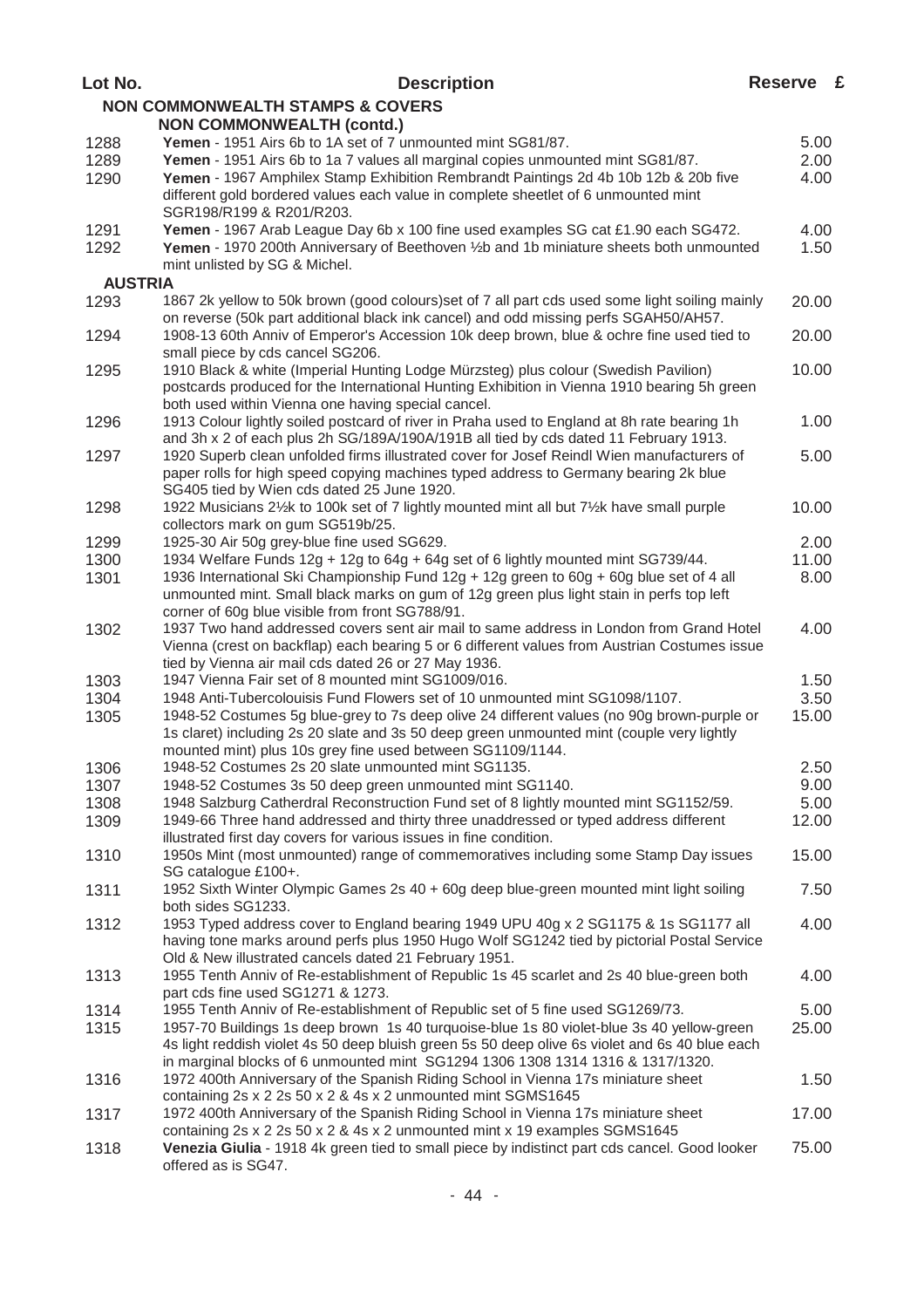| Lot No.        | <b>Description</b>                                                                                                                                                                                                                                             | Reserve £ |  |
|----------------|----------------------------------------------------------------------------------------------------------------------------------------------------------------------------------------------------------------------------------------------------------------|-----------|--|
|                | <b>NON COMMONWEALTH STAMPS &amp; COVERS</b>                                                                                                                                                                                                                    |           |  |
|                | <b>AUSTRIA (contd.)</b>                                                                                                                                                                                                                                        |           |  |
| 1319           | Post Offices in the Turkish Empire - 1867-83 Lombard & Venetia Currency 2s yellow<br>centred right fine part cds used SG1.                                                                                                                                     | 9.00      |  |
| 1320           | Post Offices in the Turkish Empire - 1883 Lombard & Venetia Currency 5s carmine<br>centred high and left fine part of two cds's used SG16.                                                                                                                     | 6.50      |  |
| <b>BELGIUM</b> |                                                                                                                                                                                                                                                                |           |  |
| 1321           | 1849 20c blue 4 close margins SG2a 1884-91 2f lilac/pale lilac x 2 one with red mark on front<br>SG77 plus 1907-09 2c dull claret few lightly toned perfs SG107 all fine used.                                                                                 | 8.00      |  |
| 1322           | 1855 Tatty part cover bearing horizontal pair of 20c blue SG7 clear margin at base very close<br>or into on other sides both having 97 in barred oval cancel.                                                                                                  | 2.00      |  |
| 1323           | 1865-66 1fr lilac (nice strong colour) centred right & high three lightly toned perfs and small<br>closed tear at base unused (no gum) SG cat £3,500 mint £140 used SG38.                                                                                      | 82.00     |  |
| 1324           | 1882 Railway Parcels 2f buff lightly mounted mint light crease and tiny gum thin SGP88.                                                                                                                                                                        | 40.00     |  |
| 1325           | 1893-1900 1f carmine/green having "bandalette" label attached very fine used SG89.                                                                                                                                                                             | 8.00      |  |
| 1326           | 1893-1900 2f mauve/flesh having "bandalette" label attached very fine used SG91.                                                                                                                                                                               | 16.00     |  |
| 1327           | 1895-1902 Railway Parcels 2f buff fine used usual oblong cancel SGP108.                                                                                                                                                                                        | 4.00      |  |
| 1328           | 1905-08 20c olive-green having "bandalette" label attached mounted mint SG100.                                                                                                                                                                                 | 9.00      |  |
| 1329           | 1905-08 25c blue & 25c milky blue both having "bandalette" label attached mounted mint 25c<br>blue light tone in perfs at top SG101/101a.                                                                                                                      | 7.00      |  |
| 1330           | 1905-08 35c brown-purple having "bandalette" label attached mounted mint light tone at top<br>visible from front SG102.                                                                                                                                        | 7.50      |  |
| 1331           | 1905-08 50c grey having "bandalette" label attached mounted mint with few lightly toned<br>perfs three visible from front SG103.                                                                                                                               | 20.00     |  |
| 1332           | 1905-08 2f mauve having "bandalette" label attached fine used SG105.                                                                                                                                                                                           | 8.00      |  |
| 1333           | 1912 1c orange imperf proof having "bandalette" label attached unused (no gum) SG133.                                                                                                                                                                          | 5.00      |  |
| 1334           | 1912 10c carmine imperf proof having "bandalette" label attached mounted mint SG136.                                                                                                                                                                           | 10.00     |  |
| 1335           | 1912 40c emerald having "bandalette" label attached mounted mint SG139.                                                                                                                                                                                        | 6.00      |  |
| 1336           | 1912 40c emerald having "bandalette" label attached fine used SG139.                                                                                                                                                                                           | 6.00      |  |
| 1337           | 1912 40c emerald having "bandalette" label attached fine used SG139.                                                                                                                                                                                           | 5.00      |  |
| 1338           | 1912 1f orange & 2f violet "bandalette" labels attached lightly mounted mint SG141/42.                                                                                                                                                                         | 7.50      |  |
| 1339           | 1912 2f violet having "bandalette" label attached mounted mint SG142.                                                                                                                                                                                          | 5.50      |  |
| 1340           | 1912 2f violet having "bandalette" label attached fine used SG142.                                                                                                                                                                                             | 6.00      |  |
| 1341           | 1912 King Albert I 5f claret vary fine used with "bandalette" label attached SG143.                                                                                                                                                                            | 6.00      |  |
| 1342           | 1912 5f claret having "bandalette" label attached fine used SG143.                                                                                                                                                                                             | 9.00      |  |
| 1343           | 1914 Red Cross Fund 5c + 5c red & green 10c + 10c red & rose light tone patch on gum and<br>20c + 20c red & violet all unmounted mint SG151/53.                                                                                                                | 12.00     |  |
| 1344           | 1914 Red Cross 5c + 5c red & green 10c + 10c red & rose and 20c + 20c red & violet all<br>mounted mint SG151/53.                                                                                                                                               | 18.00     |  |
| 1345           | 1914 Red Cross 5c + 5c red & green 10c + 10c red & rose and 20c + 20c red & violet fine<br>used on individual pieces tied by Ste Adresse cds dated 11 November 1916 SG151/53.                                                                                  | 16.00     |  |
| 1346           | 1914 Red Cross Fund 10c + 10c red & rose & 20c + 20c red & violet fine used SG152/53.                                                                                                                                                                          | 12.00     |  |
| 1347           | 1915 Red Cross surcharges 5c + 5c red & green unused (no gum) small closed tear and thin<br>10c red & pink small thin and 20c + 20c red & violet both mounted mint SG157/59.                                                                                   | 12.00     |  |
| 1348           | 1915 Red Cross Fund 10c + 10c red & pink mounted mint small thin SG158.                                                                                                                                                                                        | 4.00      |  |
| 1349           | 1920 Firms advertising cover (slightly roughly opened at top) for importation of lubrication oils<br>typed address to firm in Manchester bearing 25c ultramarine SG85 tied by Anvers Depart<br>single ring cds dated 23 May 1920.                              | 4.00      |  |
| 1350           | 1931 Anti-tubercuolosis Fund 10c + 5c to 5f + 5f set of 7 unmounted mint SG593/99.                                                                                                                                                                             | 20.00     |  |
| 1351           | 1932 Scientific Research Fund 75c red-brown to 2f 50 violet set of 3 fine used SG621/23.                                                                                                                                                                       | 4.00      |  |
| 1352           | 1933 Anti-tubercuolosis Fund 10c + 5c to 5f + 5f set of 7 lightly mounted mint SG646/52.                                                                                                                                                                       | 60.00     |  |
| 1353           | 1935 Brussels Philatelic Exhibition 5f + 5f olive-grey miniature sheet mounted once in<br>selvedge leaving light tiny stain on front stamp unmounted mint SGMS688.                                                                                             | 30.00     |  |
| 1354           | 1936-49 State Arms 25c carmine top left corner from right pane marginal block of 15 stamps<br>plus 5 labels (4 x 5) in same colour advertising stamp album for Belgian Congo issues all<br>unmounted mint SG732 variety.                                       | 7.50      |  |
| 1355           | 1937 Eugene Ysange Memorial Fund 7f 90 miniature sheet cancelled to order with very faint<br>central unclear purple cds. One of 2f 45 violet stamps has unlisted but known variety "spot on<br>nose between eyes" with tiny circular mark on forehead SGMS797. | 12.00     |  |
| 1356           | 1937 Eugene Ysaye Memorial Fund miniature sheet a little light gum damage at right side<br>edge of sheet unmounted mint SGMS797.                                                                                                                               | 10.00     |  |
| 1357           | 1939 Rubens's House Restoration Fund set of 8 mounted mint SG847/54.                                                                                                                                                                                           | 12.00     |  |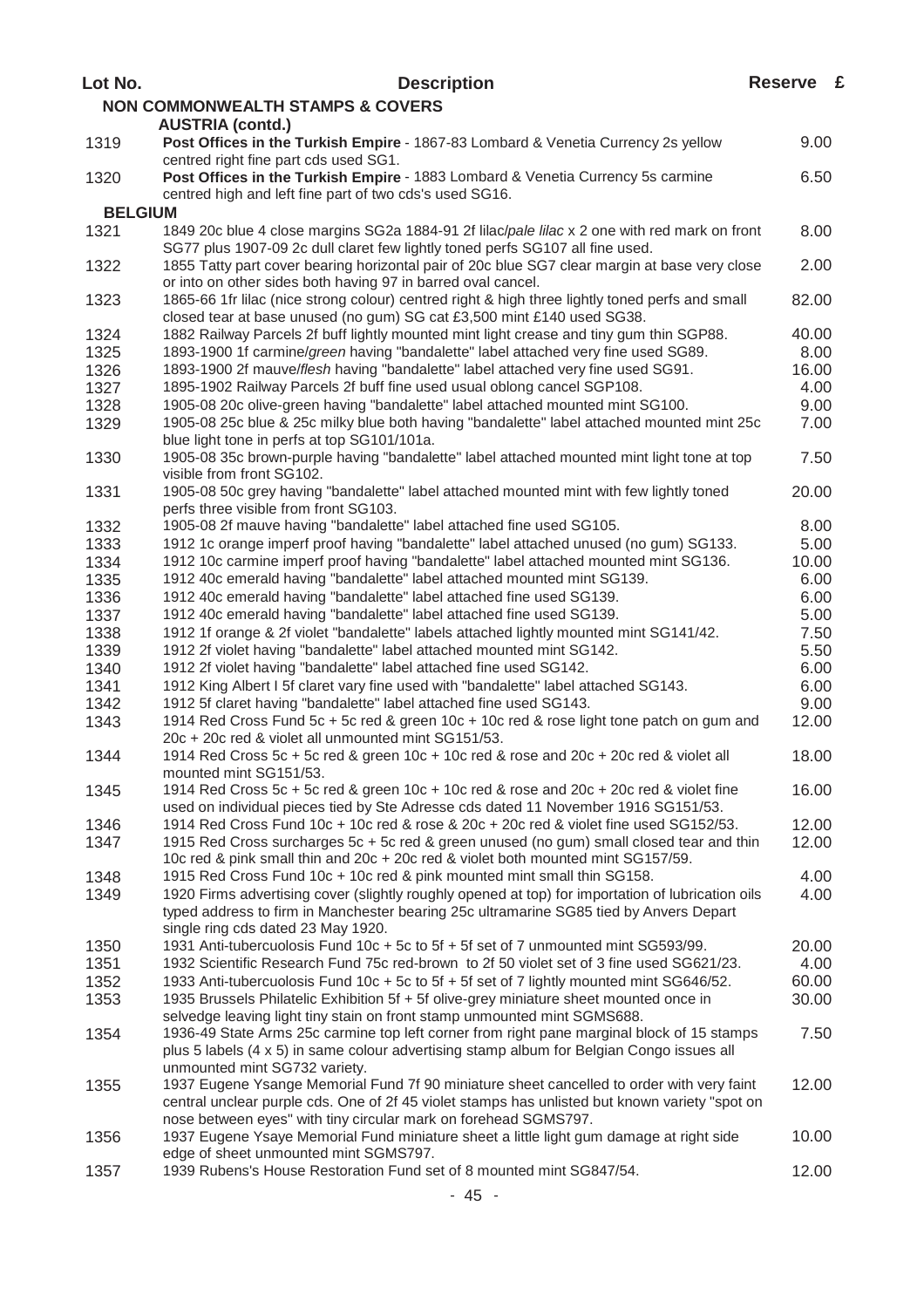| Lot No. | <b>Description</b>                                                                                                                                                                 | Reserve £ |  |
|---------|------------------------------------------------------------------------------------------------------------------------------------------------------------------------------------|-----------|--|
|         | <b>NON COMMONWEALTH STAMPS &amp; COVERS</b>                                                                                                                                        |           |  |
|         | <b>BELGIUM (contd.)</b>                                                                                                                                                            |           |  |
| 1358    | 1940-41 Winter Relief perf and imperf miniature sheets mounted mint SGMS910 x 2, .                                                                                                 | 7.00      |  |
| 1359    | 1941 Queen Elisabeth's Concert Hall 10f + 15p blackish olive imperf & perf perforated crown                                                                                        | 2.50      |  |
|         | and monogram/violet control light tone spots on gum mounted mint SGMS982                                                                                                           |           |  |
| 1360    | 1941-42 Winter Relief Fund imperf miniature sheet unmounted mint SGMS980.                                                                                                          | 7.00      |  |
| 1361    | 1941-42 Winter Relief Fund imperf & perf miniature sheets mounted mint SGMS980.                                                                                                    | 8.00      |  |
| 1362    | 1941-42 Winter Relief Fund 5f + 20f imperf miniature sheet unmounted mint SGMS980.                                                                                                 | 6.00      |  |
| 1363    | 1942 Prisoners of War Fund 5f + 45f greenish grey se-tenant label mounted mint SG1000.                                                                                             | 2.00      |  |
| 1364    | 1944 Anti-Tuberculosis Fund 10c + 5c purple-brown to 1f + 15c scarlet SG1054/1058 each<br>value in pairs overprinted Breendonk and surcharged 10fr all unmounted mint. SG unlisted | 5.00      |  |
|         | with overprint/surcharge believed to be linked to concentration camp at Breendonk.                                                                                                 |           |  |
| 1365    | 1945 Postage Dues 10c Olive to 2f orange-red type A & type B sets of 7 all unmounted mint                                                                                          | 1.50      |  |
|         | SGD1130A/D1136A and D1130B/D1136B.                                                                                                                                                 |           |  |
| 1366    | 1946 Thirty four covers and two fronts mostly typed address commercial use bearing various                                                                                         | 10.00     |  |
|         | stamps with at least one on each cover showing many different styles & types of -10%<br>reducing surcharge (refer note under SG1173).                                              |           |  |
| 1367    | 1948 Inauguration of Edward Anseele Statue miniature sheet three light hinge marks in                                                                                              | 50.00     |  |
|         | selvedge at top of sheet stamps unmounted mint SGMS1249.                                                                                                                           |           |  |
| 1368    | 1949-52 Railway Parcels 50f mauve lightly mounted mint SGP1292.                                                                                                                    | 6.00      |  |
| 1369    | 1950 Anglo-Belgian Union and other Funds 80c + 20c green & 4f + 2f blue set of 3 each                                                                                              | 9.00      |  |
|         | value in block of 4 mounted mint SG1307/09.                                                                                                                                        |           |  |
| 1370    | 1950 Anti-Tuberculosis and other Funds 20c + 5c to 8f + 4f set mounted mint SG1326/32.                                                                                             | 9.00      |  |
| 1371    | 1951 United Nations Educational Scientific and Cultural Organisation Fund 80c + 20c green                                                                                          | 12.00     |  |
|         | to 4f + 5f blue set of 3 in blocks of 4 mounted mint SG1365/67.                                                                                                                    |           |  |
| 1372    | 1952 13th UPU Congress 80c to 40f + 10f set of 12 lightly mounted mint SG1398/1409.                                                                                                | 75.00     |  |
| 1373    | 1953 Red Cross National Diaster Fund Cross 80c + 20c bronze-green to 5f + 2f black mint                                                                                            | 10.00     |  |
|         | set of 6 each value top right marginal mounted in selvedge only SG1436/41.                                                                                                         |           |  |
| 1374    | 1953 Tourist Propoganda and Cultural Funds set of 6 mounted mint SG1442/47.                                                                                                        | 15.00     |  |
| 1375    | 1953 Anti-Tuberculosis and other Funds set of 8 mounted mint SG1507/14.                                                                                                            | 10.00     |  |
| 1376    | 1953 Red Cross 20f complete bilingual booklet in fine condition SGB34.                                                                                                             | 12.00     |  |
| 1377    | 1953-72 King Baudoin 6f 50 grey-black mounted mint SG1463.                                                                                                                         | 20.00     |  |
| 1378    | 1953-72 King Baudoin 6f 50 grey-black block of 4 mounted mint SG1463.                                                                                                              | 75.00     |  |
| 1379    | 1954 King Albert Memorial Fund set of 3 mounted mint SG1520/22.                                                                                                                    | 10.00     |  |
| 1380    | 1954 Political Prisoners National Monument Fund set of 3 mounted mint SG1531/33.                                                                                                   | 18.00     |  |
| 1381    | 1954 Political Prisoners National Monument Fund 2f + 1f scarlet part slogan used SG1531.                                                                                           | 3.00      |  |
| 1382    | 1954 Beguinage of Bruges Restoration Fund set of 6 mounted mint SG1534/39.                                                                                                         | 30.00     |  |
| 1383    | 1954 Anti-Tuberculosis and other Funds set of 6 mounted mint SG1543/48.                                                                                                            | 7.00      |  |
| 1384    | 1954-59 Fourteen different unaddressed/typed address covers (few have light tone marks)                                                                                            | 8.00      |  |
| 1385    | for 12 issues tied by Antwerp cds's or Brussels special handstamps for date of issue.<br>1955 Cultural Fund set of 6 mounted mint SG1561/66.                                       | 7.00      |  |
| 1386    | 1955 Anti-Tuberculosis and other Funds set of 7 mounted mint SG1567/73.                                                                                                            | 15.00     |  |
| 1387    | 1956 Anti-Tuberculosis and other Funds set of 7 lightly mounted mint SG1589/65.                                                                                                    | 6.00      |  |
| 1388    | 1959 Red Cross Commemoration set of 6 mounted mint SG1683/88.                                                                                                                      | 4.50      |  |
| 1389    | 1960 World Refuge Year set of 3 plus miniature sheet mounted mint SG1716/MS1719.                                                                                                   | 16.00     |  |
| 1390    | 1960 Parachuting set of 6 mounted mint SG1726/31.                                                                                                                                  | 4.00      |  |
| 1391    | 1960 United Nations Childrens Fund set of 6 in blocks of 4 mounted mint SG1749/54.                                                                                                 | 6.00      |  |
| 1392    | 1961 Cultural Funds set of 6 mounted mint SG1772/76.                                                                                                                               | 3.00      |  |
| 1393    | 1961 Cultural Funds set of 6 each value in block of 4 mounted mint SG1772/77.                                                                                                      | 12.00     |  |
| 1394    | 1962 Millenary of Ypres miniature sheet mounted mint SG1840.                                                                                                                       | 1.50      |  |
| 1395    | 1963 Installation of Peace Bell miniature sheet SG1844.                                                                                                                            | 2.50      |  |
| 1396    | 1963 Centenary of Red Cross presentation pack containing 3f + 1f sheetlet of 8 SG1869                                                                                              | 2.50      |  |
|         | unmounted mint. Refer not under SG1870.                                                                                                                                            |           |  |
| 1397    | 1989 Philatelic Promotion Fund (Roses for a Queen) 13f + 5f & 24f + 6f plus miniature sheet                                                                                        | 3.00      |  |
|         | mounted mint SG2979/MS2981.                                                                                                                                                        |           |  |
| 1398    | 1990 Belgica 90 Stamp Exhibition 220f miniature sheet mounted mint SGMS3025.                                                                                                       | 8.00      |  |
| 1399    | 1990 Philatelic Promotion Fund 50f + 20f miniature sheet mounted mint SGMS3101.                                                                                                    | 2.00      |  |
| 1400    | 1993-95 16f to 200f set of 9 unmounted mint SG3194/3202.                                                                                                                           | 8.00      |  |
| 1401    | Belgian Congo - 1947-50 Native Mask's 1f 50 carmine-lake & olive green plus 100f black &                                                                                           | 4.00      |  |
|         | rosine both fine unmounted mint SG282a & 291.                                                                                                                                      |           |  |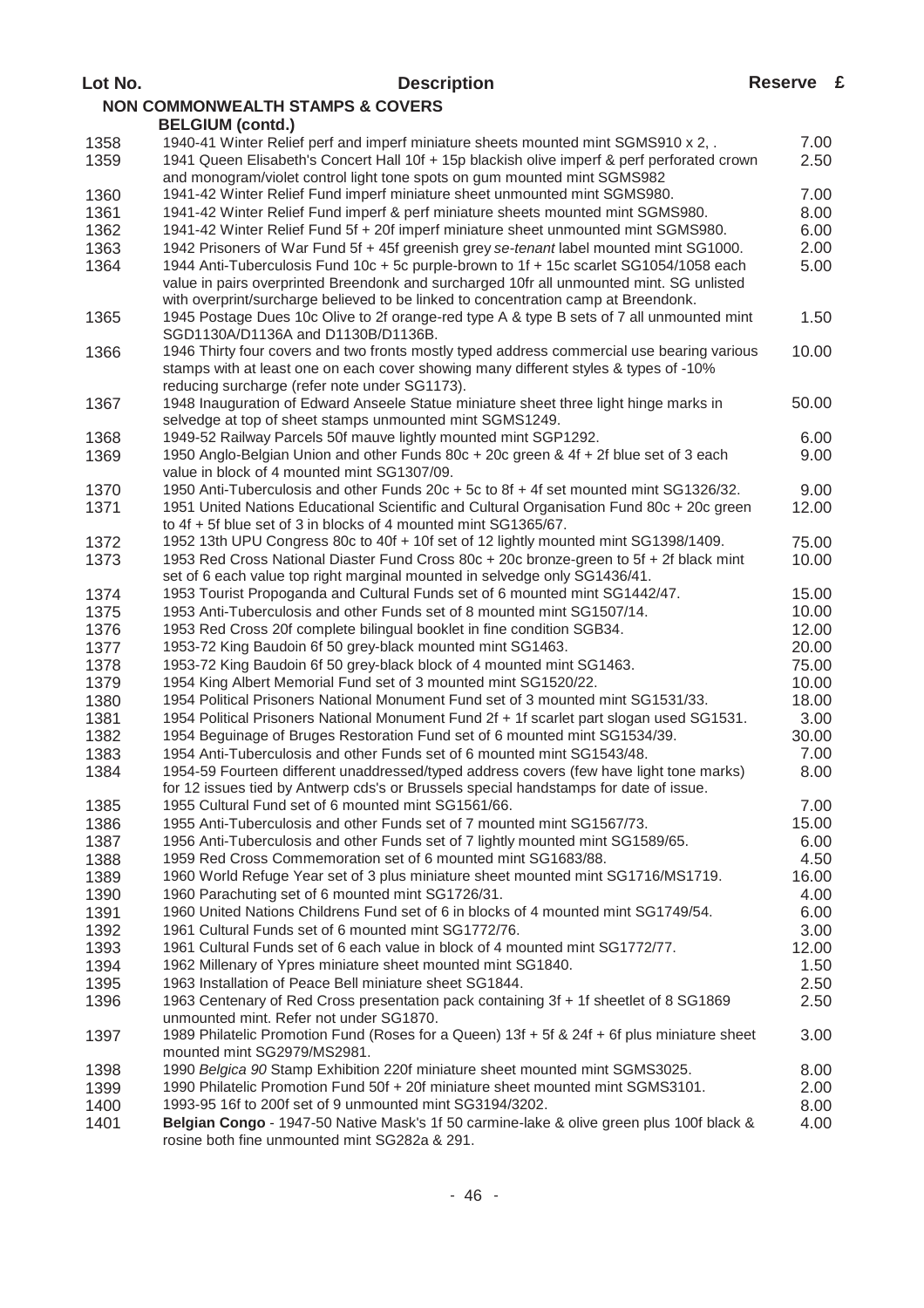| Lot No.              | <b>Description</b>                                                                                                                                                                      | Reserve £    |  |
|----------------------|-----------------------------------------------------------------------------------------------------------------------------------------------------------------------------------------|--------------|--|
|                      | <b>NON COMMONWEALTH STAMPS &amp; COVERS</b>                                                                                                                                             |              |  |
|                      | <b>BELGIUM (contd.)</b>                                                                                                                                                                 |              |  |
| 1402                 | Belgian Congo - 1952-53 Flowers 10c to 1f & 1f 50 to7f plus 20f 17 values mix of                                                                                                        | 3.00         |  |
|                      | unmounted and mounted mint SG296/304 306/312 &315.                                                                                                                                      |              |  |
|                      | <b>BELGIUM - BOOKLETS</b>                                                                                                                                                               |              |  |
| 1403                 | 1989 Ducks 52f complete booklet in fine condition SB51.                                                                                                                                 | 2.00         |  |
| 1404                 | 1990 Fish 56f complete booklet in fine condition SB52.<br>1990 Fungi 56f complete booklet in fine condition SB53.                                                                       | 2.50<br>2.50 |  |
| 1405<br>1406         | 1991 Comic Strips 56f complete booklet in fine condition SB54.                                                                                                                          | 2.50         |  |
| 1407                 | 1992 Mammals 60f complete booklet in fine condition SB55.                                                                                                                               | 2.00         |  |
| 1408                 | 1993 Cats 60f complete booklet in fine condition SB56.                                                                                                                                  | 1.00         |  |
| 1409                 | 1994 Flowers 64f complete booklet in fine condition SB57.                                                                                                                               | 2.00         |  |
| 1410                 | 1995 Sailing Ships 64f complete booklet in fine condition SB58.                                                                                                                         | 2.00         |  |
| 1411                 | 1996 Insects 96f complete booklet in fine condition SB58.                                                                                                                               | 2.00         |  |
| 1412                 | 1996 Art Anniversaries 68f complete booklet in fine condition SB62.                                                                                                                     | 2.00         |  |
| <b>BOLIVIA</b>       |                                                                                                                                                                                         |              |  |
| 1413                 | 1868 Coat of Arms (SG type 4 - 9 stars) imperf engraved colour trials on ungummed white                                                                                                 | 22.00        |  |
|                      | card 5c red-orange 10c red-orange 50c green 100c bistre-brown 500c orange and 500c                                                                                                      |              |  |
|                      | green plus SG type 6 - 11 stars 5c green as SG32 & 37.                                                                                                                                  |              |  |
| 1414                 | 1878 Coat of Arms (SG type 7) imperf engraved colour trials on ungummed thin white card                                                                                                 | 8.00         |  |
|                      | 5c ultramarine 10c orange and 50c carmine issued colours as SG42.                                                                                                                       |              |  |
| 1415                 | 1899 Sucre (SG type 18) engraved imperf colour trials for 1c value on ungummed India paper                                                                                              | 22.00        |  |
|                      | horizontal pairs in bistre-brown, deep green, dull lilac, orange, red and scarlet colours.                                                                                              |              |  |
| 1416                 | 1923-27 Arms 2b brown imperf horizontal pair unmounted mint SG164a.                                                                                                                     | 15.00        |  |
| 1417                 | 1925 Independence Archer 1b vermilion on greyish paper Perkins Bacon perforated colour                                                                                                  | 15.00        |  |
|                      | trial with issued stamp for comparison both lightly mounted mint SG189/189 colour trial.                                                                                                |              |  |
| 1418<br><b>CHINA</b> | 1930 Aircraft over Lake Titicaca 1b brown imperf horizontal pair unmounted mint SG249.                                                                                                  | 15.00        |  |
|                      |                                                                                                                                                                                         | 45.00        |  |
| 1419                 | Tientsin - 1907 Black & white incoming postcard showing Harbour with ships and Customs<br>Office Tripoli bearing Italian 10c lake SG65 on picture side tied by Tripoli Barberia squared |              |  |
|                      | circle cds dated 25 August 1907. Card is address to a member of the 16th Infantry Regiment                                                                                              |              |  |
|                      | Colonial Corp Occupation of China at the Arsenal in Tientsin having Germany Tientsin                                                                                                    |              |  |
|                      | Deutsche Post single ring cds dated 1 October 1907 and Tien-Tsin Chine French Post double                                                                                               |              |  |
|                      | ring cds dated 2 October 1907 applied.                                                                                                                                                  |              |  |
| 1420                 | 1938-41 \$5 deep green & scarlet SG480 x 2 imperf ungummed examples looted from the                                                                                                     | 5.00         |  |
|                      | printing Works in Hong Kong. Refer note under SG482.                                                                                                                                    |              |  |
| 1421                 | 1945 Inauguration of Chiang Kai-shek \$2 to \$20 set of 6 mounted mint SG784/89.                                                                                                        | 8.00         |  |
| 1422                 | 1946 Plain slightly smaller than A4 size sheet of paper with following Communist Conquest &                                                                                             | 25.00        |  |
|                      | Post-War Inflation issues applied all tied by special red or black handstamps 1946 Air CNC                                                                                              |              |  |
|                      | surcharges \$23 on 30c scarlet to \$200 on \$5 lake set of 5 SG820/24 1946 Air \$27 blue                                                                                                |              |  |
|                      | SG905 1946 Presidents 60th Birthday \$20 carmine to \$300 claret SG906A/911A and                                                                                                        |              |  |
|                      | Opening of National Assembly Nanking \$20 green to \$100 carmine set of 4 SG912/15. Few<br>light tone spots on paper and on perfs of a couple of stamps.                                |              |  |
| 1423                 | 1977 First Death Anniv of Chou En-lai special presentation folder containing set of 4 issued                                                                                            | 1.00         |  |
|                      | stamps SG2727/30 tied by special red pictorial handstamps for date of issue.                                                                                                            |              |  |
| 1424                 | 1981 Year of the Cock complete booklet in fine condition SB12 (3).                                                                                                                      | 50.00        |  |
| 1425                 | 1983 Musical Instruments 4y to 70y set of 5 unmounted mint SG3230/34.                                                                                                                   | 10.00        |  |
| 1426                 | 1985-95 Six different used miniature sheets with minor flaws between SGMS3390/MS3997.                                                                                                   | 2.00         |  |
| 1427                 | 1987 Ancient Buildings 8f to 90f set of 4 unmounted mint SG3520/23.                                                                                                                     | 2.00         |  |
| 1428                 | 1988 Reprints of Chinese New Year stamps produced in sheetlets of 4 designs as issued                                                                                                   | 13.00        |  |
|                      | stamps all unmounted mint comprising 1980 Year of the Monkey SG2968 1981 Year of the                                                                                                    |              |  |
|                      | Cock SG3032 1982 Year of the Dog SG3161 1983 Year of the Pig SG3229 and 1984 Year of                                                                                                    |              |  |
|                      | the Rat SG3297 each stamp having thin black line through printed value.Lot includes similar                                                                                             |              |  |
|                      | reprinted miniature sheets for 1978 Horses SGMS2781 and 1995 World Table Tennis                                                                                                         |              |  |
|                      | Championships SGMS3978.                                                                                                                                                                 |              |  |
| 1429                 | 1989 Year of the Snake complete booklet in fine condition SB25 (16).                                                                                                                    | 2.00         |  |
| 1430                 | 1989 40th Anniv of People's Republic 3y miniature sheet unmounted mint SGMS3638.                                                                                                        | 2.00         |  |
| 1431                 | 1989 40th Anniv of People's Republic 3y miniature sheets x 5 unmounted mint SGMS3638.                                                                                                   | 10.00        |  |
| 1432                 | 1989 West Lake Hangzhou 5y miniature sheet unmounted mint SG3652.                                                                                                                       | 1.00         |  |
| 1433                 | 1990 SPORTPHILEX 90 Stamp Exhibition 10y miniature sheet unmounted mint SGMS3694.<br>1991 Chengde Royal Summer Resort 2y miniature sheet unmounted mint SGMS3755.                       | 6.00         |  |
| 1434                 |                                                                                                                                                                                         | 2.00         |  |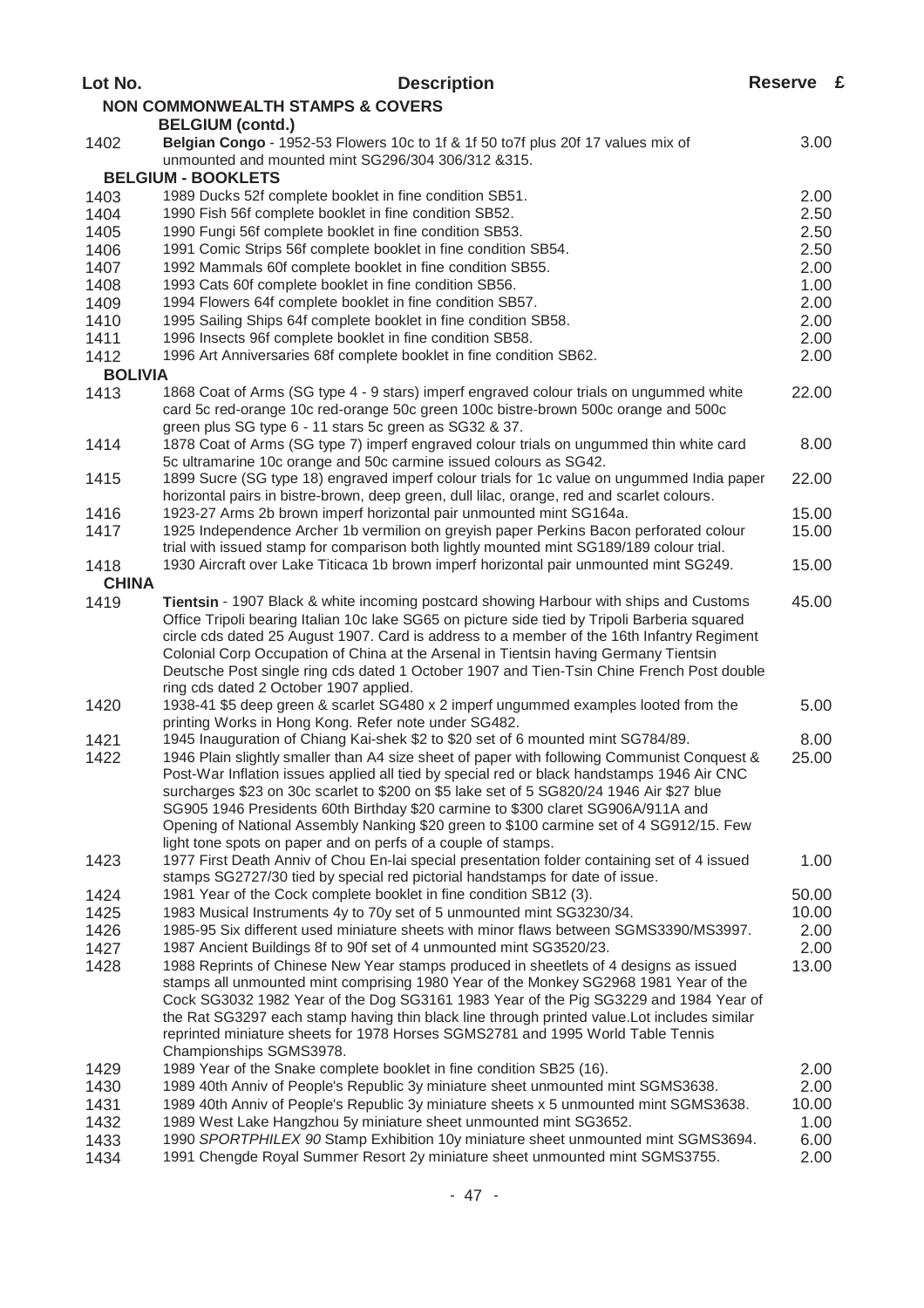| Lot No.         | <b>Description</b>                                                                                                                                                                                                                                                          | Reserve £ |  |
|-----------------|-----------------------------------------------------------------------------------------------------------------------------------------------------------------------------------------------------------------------------------------------------------------------------|-----------|--|
|                 | <b>NON COMMONWEALTH STAMPS &amp; COVERS</b>                                                                                                                                                                                                                                 |           |  |
|                 | <b>CHINA (contd.)</b>                                                                                                                                                                                                                                                       |           |  |
| 1435            | 1994 Three Kingdoms Battle at Chibi 5y miniature sheet unmounted mint SGMS3948.                                                                                                                                                                                             | 1.00      |  |
| 1436            | 1995 International Coin & Stamp Exhibition 3y miniature sheet unmounted mint SGMS4023.                                                                                                                                                                                      | 2.00      |  |
| 1437            | 1995 Three hand addressed covers one to Xinjang other two to Inner Mongolia all bearing<br>20f Shanghai SG3442 tied by appropriate cancels.                                                                                                                                 | 2.00      |  |
| 1438            | 2000 Wildlife (Birds Butterflies Mammels etc) 10 different stamps values 60f to 5y 40 from                                                                                                                                                                                  | 5.00      |  |
|                 | miniature sheet SGMS4472 (SG does not list stamps individually just miniature sheet) each<br>applied to unaddressed illustrated cover for appropriate subject on stamp all tied by single                                                                                   |           |  |
|                 | ring handstamp for date of issue.<br><b>CZECHOSLOVAKIA</b>                                                                                                                                                                                                                  |           |  |
| 1439            | Slovakia - 1941 Red Cross Fund set of 3 in blocks of 4 unmounted mint SG72/74.                                                                                                                                                                                              | 3.00      |  |
| 1440            | Slovakia - 1941 Child Welfare Fund set of 3 in blocks of 4 unmounted mint SG75/77.                                                                                                                                                                                          | 2.50      |  |
|                 | Slovakia - 1942 150th Anniv of Foundation of National Literary Society set of 6 in blocks of 4                                                                                                                                                                              | 2.50      |  |
| 1441            | unmounted mint SG89/94.                                                                                                                                                                                                                                                     |           |  |
| 1442            | 1925 International Olympic Congress overprint on 50 (+50) green & 200 (+200h) blue                                                                                                                                                                                          | 10.00     |  |
|                 | watermark Linden leaf horizontal reversed (type 6) both mounted mint SG does not list                                                                                                                                                                                       |           |  |
|                 | watermark varieties on this issue SG246 & 248 variteties.                                                                                                                                                                                                                   |           |  |
| 1443            | 1925 International Olympic Congress overprint on 50 (+50) green & 200 (+200h) blue<br>watermark Linden leaf horizontal inverted reversed (type 8) both mounted mint SG does not<br>list watermark varieties on this issue SG246 & 248 variteties.                           | 10.00     |  |
| 1444            | 1926-31 Hradcany Prague 2k blue and 2k ultramarine watermark Linden leaves x 4 of each                                                                                                                                                                                      | 8.00      |  |
|                 | showing watermark normal, reversed, inverted and inverted reversed (type 5, 6, 7 & 8) all<br>mounted mint SG263/263a x 4 of each.                                                                                                                                           |           |  |
| 1445            | 1926-31 Strbske Pleso, High Tatras 5k blue-green waterrmark Linden leaves x 4 watermark                                                                                                                                                                                     | 15.00     |  |
|                 | normal, reversed, inverted and inverted reversed (type 5, 6, 7 & 8) mounted mint SG265 x 4.                                                                                                                                                                                 |           |  |
| 1446            | 1949 Red Cross Fund 1k 50 + 50h & 3k + 1k unmounted mint SG570/71.                                                                                                                                                                                                          | 3.00      |  |
| 1447            | 1962 Praga 1962 International Stamp Exhibition 5k perf and inperf miniature sheets both                                                                                                                                                                                     | 15.00     |  |
|                 | unmounted mint SGMS1315a/MS1315b                                                                                                                                                                                                                                            |           |  |
| 1448            | 1978 PRAGA 1978 International Stamp Exhibition miniature sheet plus same miniature sheet                                                                                                                                                                                    | 15.00     |  |
|                 | with additional inscriptions commemorating FIP Day only sold on production of an entrance<br>ticket or by subscription (SG unlisted refer note under SGMS2425 cat £49) both unmounted<br>mint SGMS2425 and MS2425 variety.                                                  |           |  |
| <b>DENMARK</b>  |                                                                                                                                                                                                                                                                             |           |  |
| 1449            | 1852 Unissued Imperf essays produced by M W Ferslew depicting head of Mercury 4                                                                                                                                                                                             | 15.00     |  |
|                 | Rigsbank Skillings (11/4 Skilling Courant) x 2 plus King Frederick VIII 8 Rigsbank Skilling (21/2<br>Skilling Courant) x 3 different colourways displayed on album page having light tone spots                                                                             |           |  |
|                 | affecting two of the essays with write up re proposed issue.                                                                                                                                                                                                                |           |  |
| 1450            | 1904-56 Fine used range of surcharges sixteen different stamps comprising SG102/03<br>216/17 234/36 285/86 319a 320/21 and 401/04.                                                                                                                                          | 5.00      |  |
| 1451            | 1904-05 King Christian IX 10ö scarlet to 100ö yellow-brown set of 5 and 1905-06 5ö green &<br>10ö scarlet all 7 values fine used SG104/08 & 119/20.                                                                                                                         | 15.00     |  |
| 1452            | 1912 35ö on 16ö brown & slate and 35ö on 20ö grey & carmine both fine used SG131/32.                                                                                                                                                                                        | 25.00     |  |
| 1453            | 1912 35ö on 32ö green centred high light stain on one perf mounted mint SG133.                                                                                                                                                                                              | 3.00      |  |
| 1454            | 1917 Military Frank SP overprint on 5ö green fine used SGM188.                                                                                                                                                                                                              | 9.00      |  |
| 1455            | 1917 Military Frank SP overprint on 10ö scarlet lightly mounted mint SGM189.                                                                                                                                                                                                | 3.00      |  |
| 1456            | 1920-36 Five fine used commemorative sets comprising Recovery of Northern Schleswig set<br>of 5 SG208/12 1921 300th Anniv of Danish post set of 12 SG218A/223B 1926 75th Anniv of<br>Danish stamps set of 3 SG231/33 1935 Hans Andersen's Fairy Tales set of 6 SG292/97 and | 15.00     |  |
|                 | 1936 400th Anniv of Reformation set of 5 SG298/302.                                                                                                                                                                                                                         |           |  |
| 1457            | 1921 Red Cross surcharge 10ö + 5ö green fine used SG214.                                                                                                                                                                                                                    | 8.00      |  |
| 1458            | 1924 300th Anniv of Danish Post 10ö green to 20o brown each value in block of 4 showing all<br>variatons of heads facing left & right. Top pair in each block lightly mounted mint bottom pair<br>unmounted mint SG218A/223B.                                               | 20.00     |  |
| <b>ERITREA</b>  |                                                                                                                                                                                                                                                                             |           |  |
| 1459            | 1908-09 10c rose block of 4 SG32 1916 20c surcharge on 15c slate two horizontal pairs plus<br>1925 2L mrytle & orange block of 4 (bottom right stamp slight paper adhesion) SG98 all<br>mounted mint usual crazed gum which is lightly soiled on 2L block SG cat £340+.     | 30.00     |  |
| <b>ETHIOPIA</b> |                                                                                                                                                                                                                                                                             |           |  |
| 1460            | 1894-1928 Two stoccards containing 60 different mint stamps including many overprints all<br>mounted mint between SG5/251.                                                                                                                                                  | 10.00     |  |
|                 |                                                                                                                                                                                                                                                                             |           |  |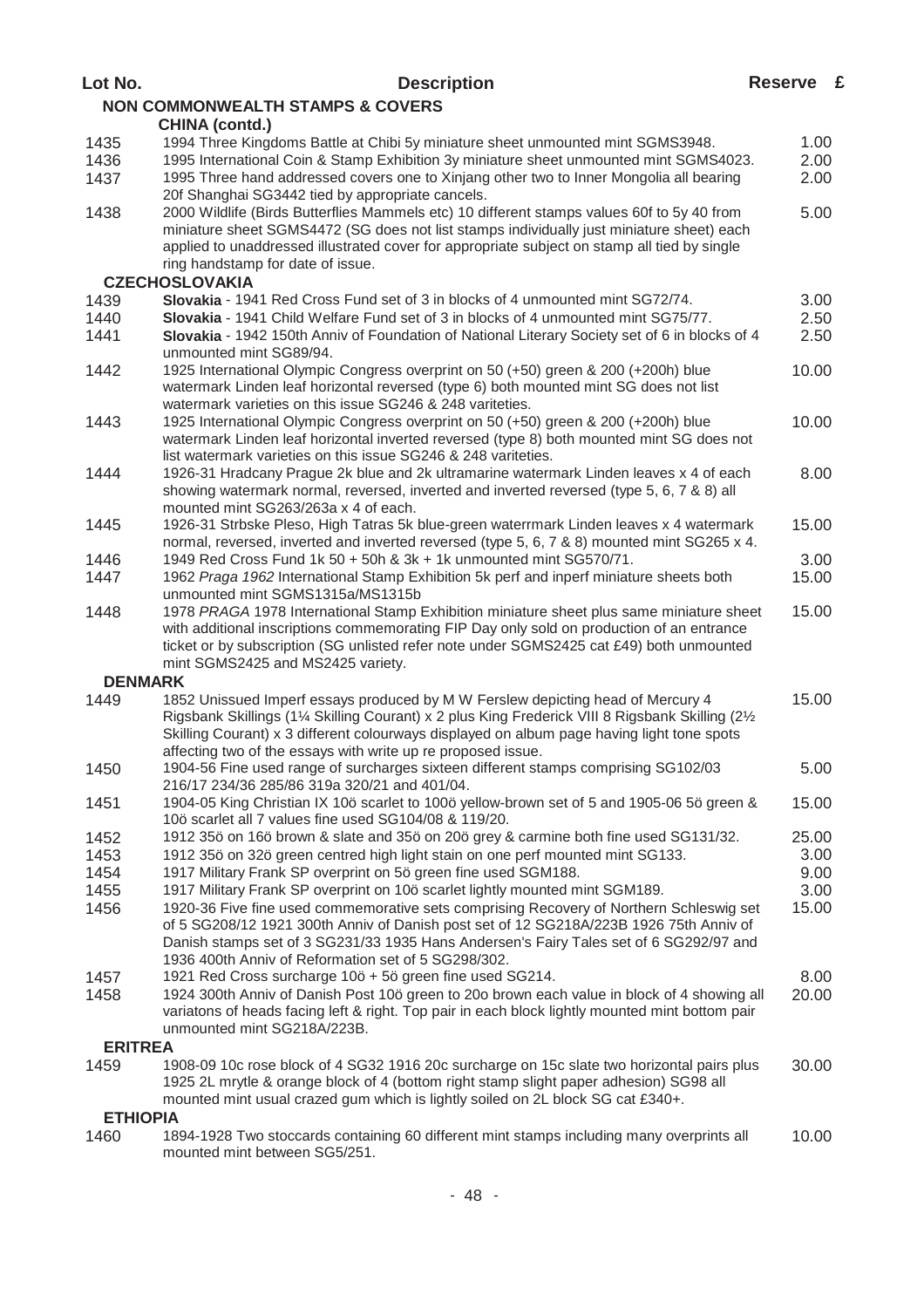| Lot No.       | <b>Description</b>                                                                                                                                                                                                                                                                                                                                                                                                                                                                                                                                                                                | Reserve £ |  |
|---------------|---------------------------------------------------------------------------------------------------------------------------------------------------------------------------------------------------------------------------------------------------------------------------------------------------------------------------------------------------------------------------------------------------------------------------------------------------------------------------------------------------------------------------------------------------------------------------------------------------|-----------|--|
|               | <b>NON COMMONWEALTH STAMPS &amp; COVERS</b>                                                                                                                                                                                                                                                                                                                                                                                                                                                                                                                                                       |           |  |
|               | <b>ETHIOPIA (contd.)</b>                                                                                                                                                                                                                                                                                                                                                                                                                                                                                                                                                                          |           |  |
| 1461          | 1909 Throne of Solomon 1/4g blue-green pane of 25 (5 x 5) selvedge all sides unmounted<br>mint top row of 5 light diagonal crease SG147.                                                                                                                                                                                                                                                                                                                                                                                                                                                          | 3.00      |  |
| 1462          | 1919 Empress Zauditu \$4 \$5 & \$10 unmounted mint SG193/95.                                                                                                                                                                                                                                                                                                                                                                                                                                                                                                                                      | 10.00     |  |
| 1463          | 1930 Coronation 1g orange to 8g deep myrtle-green plus 3t yellow-green & 5t red-brown<br>mounted mint all light staining on gum from mounting SG278/81 & 283/84.                                                                                                                                                                                                                                                                                                                                                                                                                                  | 2.50      |  |
| 1464          | 1947-55 \$10 reddish violet fine used SG385.                                                                                                                                                                                                                                                                                                                                                                                                                                                                                                                                                      | 5.00      |  |
| 1465          | 1952 Celabration of Federation \$3 magenta unmounted mint SG443.                                                                                                                                                                                                                                                                                                                                                                                                                                                                                                                                  | 12.00     |  |
| 1466          | 1952 Celabration of Federation 65c greenish black to \$3 magenta fine used SG439/43.                                                                                                                                                                                                                                                                                                                                                                                                                                                                                                              | 10.00     |  |
| 1467          | 1960 Silver Jubilee of Ethiopian Red Cross Society 5c + 1c green to \$1 + 5c violet set of 5<br>each value in marginal block of 4 unmounted mint SG500/04.                                                                                                                                                                                                                                                                                                                                                                                                                                        | 10.00     |  |
| 1468          | 1967 Emperor Haile Selassie's 75th Birthday miniature sheet unmounted mint SGMS672.                                                                                                                                                                                                                                                                                                                                                                                                                                                                                                               | 7.50      |  |
|               | <b>FAROE ISLANDS</b>                                                                                                                                                                                                                                                                                                                                                                                                                                                                                                                                                                              |           |  |
| 1469          | 1975 450ö Nes (painting) showing brown mountains variety with normal for comparison both<br>unmounted mint SG18 & 18 variety.                                                                                                                                                                                                                                                                                                                                                                                                                                                                     | 3.00      |  |
| 1470          | 1975-84 Almost complete range of issues missing only 1980 Flowers 1981 Europa and 1984<br>Pews but includes 1983 Nordic House miniature sheet and 1984 Fairy Tales set in se-tenant                                                                                                                                                                                                                                                                                                                                                                                                               | 25.00     |  |
|               | booklet strip of 6 all unmounted mint SG cat £196+ SG6/46 52/61 64/89 & 94/108.                                                                                                                                                                                                                                                                                                                                                                                                                                                                                                                   |           |  |
| 1471          | 1978-99 Thirty four different illustrated unaddressed first day covers for various issues<br>including some with miniature sheets all having illustrated handstamps for date of issue.                                                                                                                                                                                                                                                                                                                                                                                                            | 15.00     |  |
| 1472          | 1985-89 Issues in sets all unmounted mint between SG109/188 comprising 1985 Europa,<br>Lighthouses and Aircraft booklet pane of 5 1986 Skrimsla, Europa, Amnesty International and<br>Hafnia 87 miniature sheet 1987 Trawlers, Hafnia 87 miniature sheet and Tourism 1988                                                                                                                                                                                                                                                                                                                         | 17.00     |  |
| 1473          | Flowers, Europa and Christmas Meeting plus 1989 Europa and Sports SG cat £139+.<br>1990 Complete issues for year including miniature sheet unmounted mint SG189/203.                                                                                                                                                                                                                                                                                                                                                                                                                              | 6.00      |  |
| 1474          | 1990-2007 Sixteen sets (39 different cards) of unused official Faröe Islands Post Office<br>postcards for used as Maxi cards.                                                                                                                                                                                                                                                                                                                                                                                                                                                                     | 8.00      |  |
| 1475          | 1991 Complete issues for year unmounted mint SG204/219.                                                                                                                                                                                                                                                                                                                                                                                                                                                                                                                                           | 6.00      |  |
| 1476          | 1992 Complete issues for year including miniature sheet unmounted mint SG220/234.                                                                                                                                                                                                                                                                                                                                                                                                                                                                                                                 | 6.00      |  |
| 1477          | 1993 Complete issues for year including miniature sheet unmounted mint SG235/248.                                                                                                                                                                                                                                                                                                                                                                                                                                                                                                                 | 6.00      |  |
| 1478          | 1994 Complete issues for year including miniature sheet unmounted mint SG249/265.                                                                                                                                                                                                                                                                                                                                                                                                                                                                                                                 | 6.00      |  |
| 1479          | 1995 Complete issues for year unmounted mint SG266/284.                                                                                                                                                                                                                                                                                                                                                                                                                                                                                                                                           | 6.00      |  |
| 1480          | 1996 Complete issues for year including miniature sheet unmounted mint SG285/319.                                                                                                                                                                                                                                                                                                                                                                                                                                                                                                                 | 7.50      |  |
| 1481          | 1997 Issues for year including miniature sheet complete except for 600th Anniv of Kalmar all<br>unmounted mint SGMS320/326 & 328/35.                                                                                                                                                                                                                                                                                                                                                                                                                                                              | 7.50      |  |
| 1482          | 1998 Complete issues for year all unmounted mint SG336/354.                                                                                                                                                                                                                                                                                                                                                                                                                                                                                                                                       | 8.00      |  |
| 1483          | 1999 Complete issues for year (inc Islands issued in year) all unmounted mint SG355/386.                                                                                                                                                                                                                                                                                                                                                                                                                                                                                                          | 8.00      |  |
| 1484          | 2000 Complete issues for year (inc Islands issued in year) all unmounted mint SG387/399.                                                                                                                                                                                                                                                                                                                                                                                                                                                                                                          | 8.00      |  |
| <b>FRANCE</b> |                                                                                                                                                                                                                                                                                                                                                                                                                                                                                                                                                                                                   |           |  |
| 1485          | 1847-48 Two folded unstamped commercial entires 1847 Anvers to London 1848 Liege to<br>London both having red French and English cds cancels.                                                                                                                                                                                                                                                                                                                                                                                                                                                     | 7.50      |  |
| 1486          | 1849 Ceres 20c black unused (no gum) showing printing errors in frame lines especially left<br>side SG7 plus 1870-71 15c bistre & 25c blue both unused (no gum) perf colour trials? SG<br>unlisted 1870-71 Napoleon 4c grey & 4c lilac-grey fine used SG154/55 last 4 stamps light<br>tone around perfs in original 1960's GPD Vessey Limited folder sale 698 lot 203.                                                                                                                                                                                                                            | 30.00     |  |
| 1487          | 1849-52 1f carmine 4 clear even margins fine used with part dots cancel in original 1960's<br>GPD Vessey Limited folder sale 698 lot 206 SG19.                                                                                                                                                                                                                                                                                                                                                                                                                                                    | 75.00     |  |
| 1488          | 1849-75 Selection of imperf (most 4 good margins) ungummed colour trials, proofs and<br>essays comprising Ceres 2c brown 20c black and 1f orange-brown plus 20c brown colour<br>trial and 20c forgery then Napoleon 1c grey 25c blue x 2 different and 1f brown colour trials<br>and no value indicated brown essay Napoleon head having Empire France and 1804-14<br>printed top and bottom in original 1960's GPD Vessey Limited folder sale 710 lot 256.                                                                                                                                       | 50.00     |  |
| 1489          | 1852 Commercial entire Paris to Hathersage Derby England at 80c rate bearing horizontal<br>pair of 40c orange (light stain and nick on left hand side of left hand stamp) SG14 good large<br>margins tied by individual strikes of DS2 in dots cancels. Different French cancels dated 11<br>September both sides with red London SC arrival cds dated 13 September on front along<br>with poor Bakewell blue double arc cds dated 14 September and fine strike of undated<br>Hathesage double arc circular hand stamp in green in original 1960's GPD Vessey Limited<br>folder sale 697 lot 292. | 45.00     |  |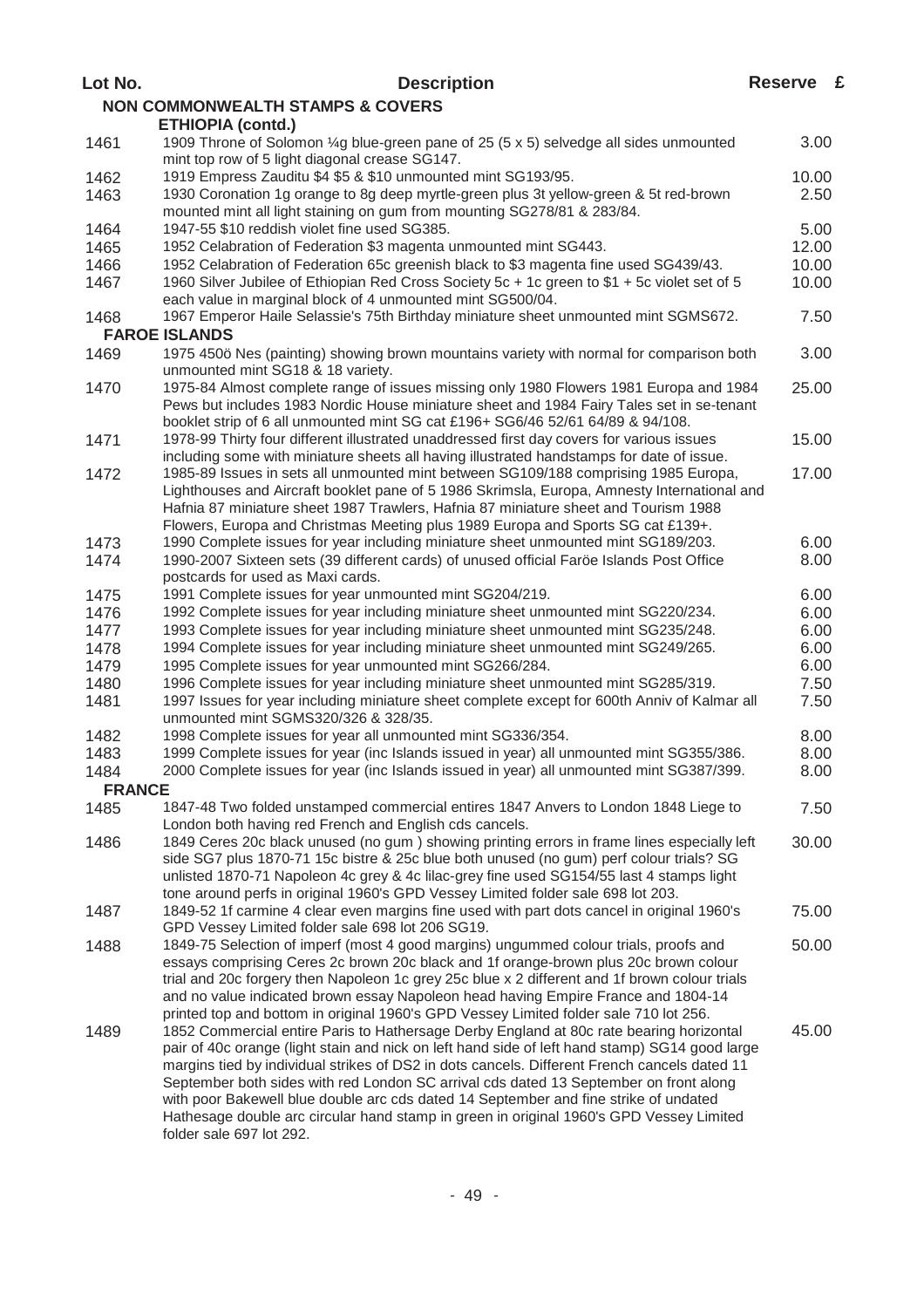| Lot No. | <b>Description</b>                                                                                                                                                                                                                                                                                                                                                                                                                                               | Reserve £ |  |
|---------|------------------------------------------------------------------------------------------------------------------------------------------------------------------------------------------------------------------------------------------------------------------------------------------------------------------------------------------------------------------------------------------------------------------------------------------------------------------|-----------|--|
|         | <b>NON COMMONWEALTH STAMPS &amp; COVERS</b>                                                                                                                                                                                                                                                                                                                                                                                                                      |           |  |
| 1490    | <b>FRANCE (contd.)</b><br>1855-63 Collection of The Postal Markings of the Bureaux of Paris between letters A to K<br>including BS2, DS2 & DS3, and KS1 & KS2 all on 20c blue (between SG51/62a unchecked<br>for shades or printings) many 4 margins comprising 5 covers 8 pieces and 15 stamps<br>displayed on 6 faced SG Linen leaves.                                                                                                                         | 30.00     |  |
| 1491    | 1860 Two commercial entires used Paris to Lyon or Toulouse each bearing imperf Napoleon<br>20c blue (between SG51/62a) tied by circular dotted cancels in original 1960's GPD Vessey<br>Limited folder sale 713 lot 171.                                                                                                                                                                                                                                         | 10.00     |  |
| 1492    | 1860s-1910s Accumulation of 118 stamps and two covers collected for postmark interest<br>from a number of different collections with many identified cancels for overseas use including<br>numbers in dots and cds cancels, railway cancels (inc one cover) and London MB cancel                                                                                                                                                                                 | 20.00     |  |
| 1493    | 1862 20c blue centred right couple light tone marks on front lightly mounted mint SG93.                                                                                                                                                                                                                                                                                                                                                                          | 40.00     |  |
| 1494    | 1862 Napoleon III 20c deep blue perf 14 x 131/ <sub>2</sub> fine used grossly misperfed vertically being<br>imperf left & right sides with vertical perfs through back of Napoleon's head in original 1960's<br>GPD Vessey Limited folder sale 646 lot 383 SG94 variety.                                                                                                                                                                                         | 10.00     |  |
| 1495    | 1862 20c blue (shades) perf 14 x 13½ x 39 used stamps (SG93/95) displayed on 16 SG<br>Linen faced album pages collected for flaws most having enlarged photographic illustration of<br>flaw on album page. Light tone marks on album pages has not affected stamps.                                                                                                                                                                                              | 26.00     |  |
| 1496    | 1863-70 Napoleon 10c bistre bisected diagonally tied to small piece by part of two cds<br>cancels (refer note under SG122) in original 1960's GPD Vessey Limited folder sale 692 lot<br>237 SG112 bisect.                                                                                                                                                                                                                                                        | 7.50      |  |
| 1497    | 1863-70 Napoleon 40c orange x 9 used examples including 3 pairs and single on piece plus<br>80c bright rose SG119 & 121 all used believed collected for postmark interest in original<br>1960's GPD Vessey Limited folder sale 713 lot 172.                                                                                                                                                                                                                      | 15.00     |  |
| 1498    | 1863-70 Napoleon 40c orange x 4 and 80c bright rose SG119 & 121 x 4 of each all used in<br>original 1960's GPD Vessey Limited folder sale 713 lot 171.                                                                                                                                                                                                                                                                                                           | 15.00     |  |
| 1499    | 1876 Hand addressed well travelled cover sent registered Paris to London Brighton South<br>East Railway London bearing Napoleon 80c bright rose SG121 tied by heavy Paris cancel<br>having two red boxed "R" cancels applied along with London R.N.M. registered oval cancel<br>and black 14 in circle mark.                                                                                                                                                     | 7.50      |  |
| 1500    | 1881-92 Postage Due 1f reddish brown mint block of 4 centred very left nice clean lightly<br>crazed gum top pair mounted bottom pair unmounted in original 1960's GPD Vessey Limited<br>folder sale 698 lot 231 SGD292.                                                                                                                                                                                                                                          | 300.00    |  |
| 1501    | 1893-1941 2f bright mauve inter- pane block of 23 (8 x 3 less one stamp) having 6 printed in<br>interpane vertical gutter sevedge fine used some perf seperation SGD312.                                                                                                                                                                                                                                                                                         | 3.00      |  |
| 1502    | 1893-1941 Postage Due 40c rosine & 1f lake-brown/straw mounted mint SGD304 & D309.                                                                                                                                                                                                                                                                                                                                                                               | 4.00      |  |
| 1503    | 1900-06 "Olivier Merson" type 1f lake & yellow-green top marginal vertical imperf pair lightly<br>mounted in selvedge and bottom stamp with pre-printing inclusion in gum on top stamp in<br>original 1960's GPD Vessey Limited folder sale 671 lot 255 SG306 variety.                                                                                                                                                                                           | 25.00     |  |
| 1504    | 1901 Verminck & Verminck head office commercial cover having red cachet Papiere d'<br>Affaires applied sent to construction company in Manchester bearing 5c yellow-green SG293<br>tied by Marseille cds dated 19 July 1901.                                                                                                                                                                                                                                     | 4.00      |  |
| 1505    | 1902 Incoming black & white undivided back postcard of ship Australia with message in<br>French on front sent to Paris bearing "Mouchon" redrawn 10c carmine SG309 tied by<br>location unclear French paquebot cds dated 11 September 1902.                                                                                                                                                                                                                      | 5.00      |  |
| 1506    | 1903 15c grey-green imperf bottom left single having preprinting closed tear at right<br>underneath gum unmounted mint refer note under SG319 re imperfs SG316.                                                                                                                                                                                                                                                                                                  | 7.50      |  |
| 1507    | 1906-13 Album page displaying "Sower" types all perf 14 x 131/2 comprising 1906 Thin figures<br>10c red and scarce 35c violet mounted mint plus 35c violet x 2 used then 1907 Thick figures<br>5c green x 4 mint 10c red x 4 mint (1 showing printing flaw) and 1 used (stated to be rare<br>scarlet shade) 20c brown x 4 mint shades 25c blue x 6 mint shades 30c x 3 mint shades and<br>35c violet x 3 mint shades SG cat as cheapest £440+ SG328/29 & 331/45. | 28.00     |  |
| 1508    | 1907 Sower without ground 5c green type I on ungummed pink paper right marginal imperf<br>block of 4 in original 1960's GPD Vessey Limited folder sale 678 lot 244 SG331 variety.                                                                                                                                                                                                                                                                                | 30.00     |  |
| 1509    | 1919 circa Stampless cover to Paris address endorserd F.M. having purple French Navy<br>cachet applied with Utilisez La Poste Aerienne Via Air Orient illustrated framed black cachet<br>applied on top and Poste Aux Armees 600 cds dated 4 June year unclear (maybe 1919).<br>France in green ink on reverse along with senders address indicating may have been<br>member of ships crew.                                                                      | 10.00     |  |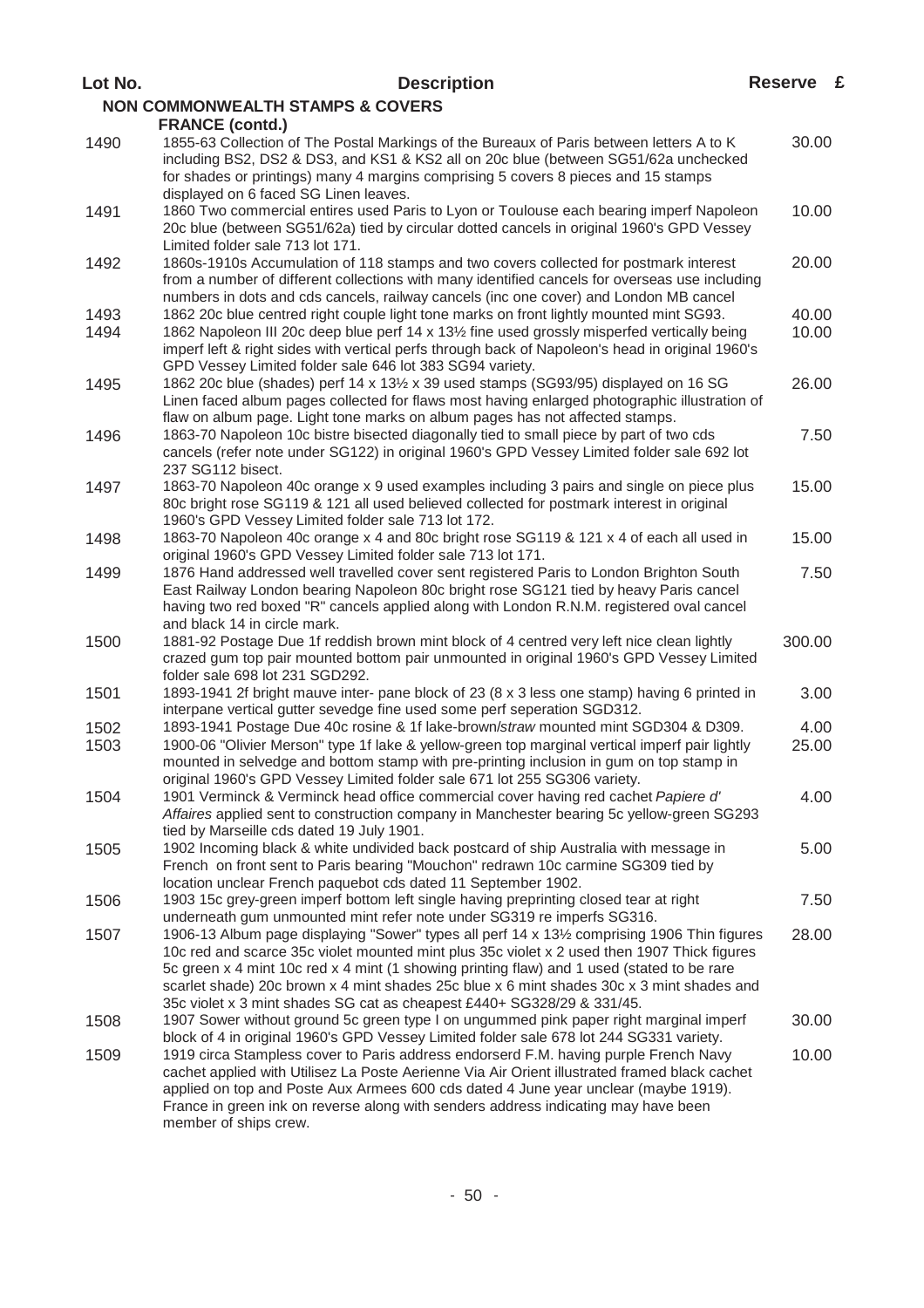| Lot No. | <b>Description</b>                                                                                                                                                                                                                                                                                                                                                                                                                                                                                                                                                                                                                                                                                                         | Reserve £ |  |
|---------|----------------------------------------------------------------------------------------------------------------------------------------------------------------------------------------------------------------------------------------------------------------------------------------------------------------------------------------------------------------------------------------------------------------------------------------------------------------------------------------------------------------------------------------------------------------------------------------------------------------------------------------------------------------------------------------------------------------------------|-----------|--|
|         | <b>NON COMMONWEALTH STAMPS &amp; COVERS</b>                                                                                                                                                                                                                                                                                                                                                                                                                                                                                                                                                                                                                                                                                |           |  |
|         | <b>FRANCE (contd.)</b>                                                                                                                                                                                                                                                                                                                                                                                                                                                                                                                                                                                                                                                                                                     |           |  |
| 1510    | 1919 Treaty of Versailles specialised accumulation of 45 covers and postcards most<br>addressed to Paris with some to England and Italy displayed on Elbe or SG linen faced album<br>leaves with typed and manuscript write up. Shows many different varieties of circlular date<br>stamps dated between 7 May and 10 September 1919 and straight line two line cachets<br>including errors of date. A remarkable assembly which would be almost impossible to                                                                                                                                                                                                                                                             | 100.00    |  |
| 1511    | replicate housed in original envelope lot 279 from auction 3/4 November 1966.<br>1923-26 Pasteur 20c green left marginal block of 10 (5 x 2) unmounted mint having some<br>damage to gum in selvedge only SG396b.                                                                                                                                                                                                                                                                                                                                                                                                                                                                                                          | 3.00      |  |
| 1512    | 1926 1f blue 1f 50 red & 2f green imperf Aero Club de Provence labels for proposed<br>Marseilles - Algiers flight plus same set of 3 values each overprinted Garros 1913 in black<br>(black collectors mark on gum) all mounted mint having light soiling visible both sides.                                                                                                                                                                                                                                                                                                                                                                                                                                              | 10.00     |  |
| 1513    | 1927-2004 Used (many fine used) range of 180 different stamps including many<br>commemoratives and pictorials SG cat £165+.                                                                                                                                                                                                                                                                                                                                                                                                                                                                                                                                                                                                | 18.00     |  |
| 1514    | 1929 Small hand addressed cover to Manchester bearing Sinking Fund 50c + 25c brown-red<br>vertical pair SG467 tied by 1929 date unclear Somme cds.                                                                                                                                                                                                                                                                                                                                                                                                                                                                                                                                                                         | 10.00     |  |
| 1515    | 1929-33 Pont du Gard 20f deep red-brown perf 13 fine used SG473a.                                                                                                                                                                                                                                                                                                                                                                                                                                                                                                                                                                                                                                                          | 2.00      |  |
| 1516    | 1931 Sinking Fund 1f 50 + 3f 50 green mounted mint light gum bends SG493.                                                                                                                                                                                                                                                                                                                                                                                                                                                                                                                                                                                                                                                  | 10.00     |  |
| 1517    | 1934 Fourth Centenary of Cartier's Discovery of Canada 75c mauve and 1f 50 blue both<br>lightly mounted mint SG521/22.                                                                                                                                                                                                                                                                                                                                                                                                                                                                                                                                                                                                     | 12.00     |  |
| 1518    | 1934 Cartier's Discovery of Canada 75c mauve & 1f 50 blue lightly mounted mint SG521/22.                                                                                                                                                                                                                                                                                                                                                                                                                                                                                                                                                                                                                                   | 11.00     |  |
| 1519    | 1935-36 Maiden Voyage of Liner Normandie 1f 50 light blue unmounted mint having tiny<br>black mark in perfs on reverse SG526a.                                                                                                                                                                                                                                                                                                                                                                                                                                                                                                                                                                                             | 8.00      |  |
| 1520    | 1935 Unemployed Intellecturals' Relief Fund 50c + 2f red mounted mint SG533.                                                                                                                                                                                                                                                                                                                                                                                                                                                                                                                                                                                                                                               | 11.00     |  |
| 1521    | 1935 Unemployed Intellecturals' Relief Fund 50c + 2f red fine part cds used SG533.                                                                                                                                                                                                                                                                                                                                                                                                                                                                                                                                                                                                                                         | 9.00      |  |
| 1522    | 1936-55 Range of good to fine used Air issues comprising 1937 85c dark green SG534<br>1949-50 1000f slate purple & black/blue x 2 SG1059 1949 CITT 100f brown-red vertical pair<br>and single SG1076 1957-59 500f black & deep blue SG1319 plus 1955 Maryse Bastie 50f<br>deep claret & carmine left marginal block of 4 mounted on one stamp and selvedge only rest<br>unmounted mint SG1252.                                                                                                                                                                                                                                                                                                                             | 12.00     |  |
| 1523    | 1936 Air Caudron C-635 over Paris 50f ultramarine (rose) fine cds used SG541.                                                                                                                                                                                                                                                                                                                                                                                                                                                                                                                                                                                                                                              | 70.00     |  |
| 1524    | 1936 Unveilling of Canadian War Memorial Vimy Ridge 75c & 1f 50 mounted mint SG549/50.                                                                                                                                                                                                                                                                                                                                                                                                                                                                                                                                                                                                                                     | 4.00      |  |
| 1525    | 1937 National Museums 30c green & 55c scarlet fine used part slogan cancels SG586/87.                                                                                                                                                                                                                                                                                                                                                                                                                                                                                                                                                                                                                                      | 8.00      |  |
| 1526    | 1940-41 20f surcharge on Clement Adler 50f bright blue surcharge clearly printed double                                                                                                                                                                                                                                                                                                                                                                                                                                                                                                                                                                                                                                    | 600.00    |  |
|         | mounted mint on sales card ex Warwick & Warwick auction number 173 lot 165 SG689a.                                                                                                                                                                                                                                                                                                                                                                                                                                                                                                                                                                                                                                         |           |  |
| 1527    | 1940-41 20f surcharge on Clement Adler 50f bright blue bottom marginal vertical pair having<br>surcharge additionally printed on both sides unmounted mint on sales card from Warwick &<br>Warwick auction number 173 lot 166 SG689 variety.                                                                                                                                                                                                                                                                                                                                                                                                                                                                               | 25.00     |  |
| 1528    | 1941 Imperf sunken proof (couple light stains) in lake colour on white card showing plane<br>flying over Paris (no value indicated) having incription fot LVF (Legion of French Volunties<br>against Bolsvisam) around design.                                                                                                                                                                                                                                                                                                                                                                                                                                                                                             | 15.00     |  |
| 1529    | 1941-42 Collection of Marshal Petain issues ex Harmers sale 18 June 1962 lot 102 still in<br>original folder and appears untouched comprising 1941 40c red to 2f 50 ultramarine set of 4<br>in singles and blocks of 4 SG690/93 1941-42 20c purple to 4f 50 yellow-green SG709/25b<br>singles, strips and bottom right corner marginal dated blocks of 4 for most values Allied<br>forgeries of 50c green 70c red-orange 1f scarlet and 1f 50 red-brown in sheets of 20 for each<br>value two covers bearing 1f bisects plus 21 imperf singles on gummed paper and precancels<br>on 70c red-orange 1f 20 red-brown & 2f blue-green inc blocks of 4. Nice original lot for study<br>and would be difficult to assemble now. | 125.00    |  |
| 1530    | 1945-73 Mint (much unmounted) range of 49 different commemoratives in fine condition.                                                                                                                                                                                                                                                                                                                                                                                                                                                                                                                                                                                                                                      | 10.00     |  |
| 1531    | 1946 National Relief Fund 2f + 1f greenish blue to 10f + 6f red-orange set of 6 individual<br>imperf sunken die proofs in issued colours on thick white paper SG985/90 proofs in original                                                                                                                                                                                                                                                                                                                                                                                                                                                                                                                                  | 25.00     |  |
| 1532    | folder from City of London Philatelic Auctions sale 1144 lot 760 realised £32.<br>1946 Peace Conference 3f blue-green and 10f blue individual imperf sunken die proofs in<br>issued colours on thick white paper SG983/84 proofs in original folder from City of London                                                                                                                                                                                                                                                                                                                                                                                                                                                    | 15.00     |  |
| 1533    | Philatelic Auctions sale 1144 lot 759 realised £15.<br>1948 National Relief Fund 1f + 1f green to 20f + 8f violet set of 8 individual imperf sunken die<br>proofs in issued colours on thick white paper SG1028/35 proofs in original folder from City of                                                                                                                                                                                                                                                                                                                                                                                                                                                                  | 25.00     |  |
|         | London Philatelic Auctions sale 1144 lot 764 realised £38.                                                                                                                                                                                                                                                                                                                                                                                                                                                                                                                                                                                                                                                                 |           |  |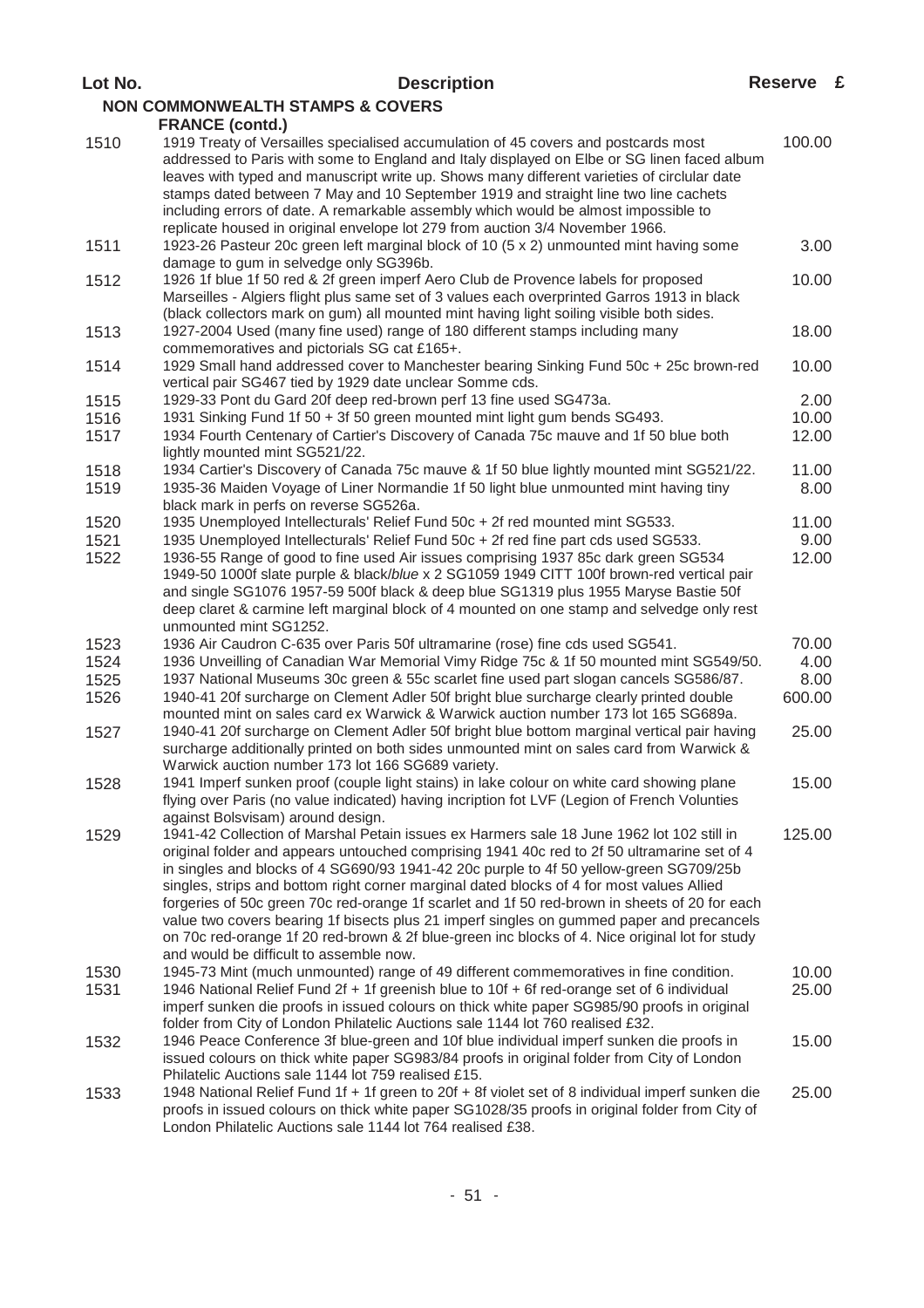| Lot No. | <b>Description</b>                                                                                                                                                                                                                                                                                                                                                   | Reserve £ |  |
|---------|----------------------------------------------------------------------------------------------------------------------------------------------------------------------------------------------------------------------------------------------------------------------------------------------------------------------------------------------------------------------|-----------|--|
|         | <b>NON COMMONWEALTH STAMPS &amp; COVERS</b>                                                                                                                                                                                                                                                                                                                          |           |  |
|         | <b>FRANCE (contd.)</b>                                                                                                                                                                                                                                                                                                                                               |           |  |
| 1534    | 1949 Hand addressed cover to CITEX Grand Palais Paris not postally used bearing 10f +<br>100f orange-red SG1071a having black grid cancel applied with Centenary of Stamps Paris<br>cds dated 11 June 1949 alongside.                                                                                                                                                | 7.00      |  |
| 1535    | 1949 75th Anniv of Universal Postal Union 25c deep blue sheet of 50 having selvedge on<br>three sides (missing at bottom) which has been folded back and stuck onto marginal stamps<br>unmounted mint. Stated by vendor to be a perforate colour proof, you decide SG1080.                                                                                           | 18.00     |  |
| 1536    | 1949-50 Air Paris 1000f fine used lightly soiled both sides SG1059.                                                                                                                                                                                                                                                                                                  | 1.00      |  |
| 1537    | 1949-50 Air City Views 100f to 1000f set of 5 mounted mint SG cat £350 SG1055/59.                                                                                                                                                                                                                                                                                    | 60.00     |  |
| 1538    | 1951 United Nations General Assembly 18f scarlet and 30f bright blue individual imperf<br>sunken die proofs in issued colours on thick white paper SG1132/33 proofs in original folder<br>from City of London Philatelic Auctions sale 1144 lot 770 realised £60.                                                                                                    | 15.00     |  |
| 1539    | 1953 National Relief Fund 8f + 2f bright blue to 30f + 7f chocolate set of 6 individual imperf<br>sunken die proofs in issued colours on thick white paper SG1172/77 proofs in original folder<br>from City of London Philatelic Auctions sale 1144 lot 773 realised £56.                                                                                            | 25.00     |  |
| 1540    | 1953-55 " Figaro" (Beaumarchais) 12f imperf proof block of 4 in dark blue colour on gummed<br>paper unmounted mint light creasing on gum SG1164 proof.                                                                                                                                                                                                               | 20.00     |  |
| 1541    | 1953-55 One hundred different illustrated printed or unaddressed covers for different issues<br>all having special FDI cds cancels from numerous locations or Red Cross FDI cancels with<br>some covers having additional stamps on reverse tied by same cancels, SG cat £500+                                                                                       | 40.00     |  |
| 1542    | 1954 National Relief Fund 12f + 4f blue to 30f + 10f maroon set of 6 individual imperf sunken<br>die proofs in issued colours on thick white paper SG1215/20 proofs in original folder from City<br>of London Philatelic Auctions sale 1144 lot 783 realised £56.                                                                                                    | 25.00     |  |
| 1543    | 1954-59 Precancelled issue Gallic Cock 8f violet bottom marginal showing error Precancel<br>omitted unmounted mint SG1199aa.                                                                                                                                                                                                                                         | 15.00     |  |
| 1544    | 1955 Air Maryse Bastie 50f deep claret & carmine left marginal example grossly misperfed<br>vertically showing perfs through country name and plane mounted mint on sales card from<br>Warwick & Warwick auction number 173 lot 190 SG1252 variety.                                                                                                                  | 15.00     |  |
| 1545    | 1957-59 Imperf colour trials in issued designs Air 300f in blue & green 500f in reddish violet &<br>deep reddish violet plus 1000f in carmine & bluish green two unmounted mint rest mounted<br>mint on sales card ex Warwick & Warwick auction number 173 lot 196 SG1318/20.                                                                                        | 50.00     |  |
| 1546    | 1957-59 Air 1000f Helicoptor lightly mounted mint SG1320.                                                                                                                                                                                                                                                                                                            | 6.00      |  |
| 1547    | 1960 Three album pages containing 30 mint & used stamps with part missing on one (in<br>marginal pair mint) and other stamps with pencil notation in French regarding possible flaws.                                                                                                                                                                                | 4.00      |  |
| 1548    | 1961 French Art 50c to 1f set of 4 fine cds used SG1551/54.                                                                                                                                                                                                                                                                                                          | 1.50      |  |
| 1549    | 1964 PHILATEC 2nd issue 25c & 30c x 2 of each plus label se-tenant strip of 5 very fine<br>used SG1640a plus 3rd issue 1f ultramarine, carmine-red & brown top left corner vertical pair<br>plus top & bottom gutter labels unmounted mint SG1651 x 2.                                                                                                               | 8.00      |  |
| 1550    | 1978 300th Anniv of Return of Valenciennes & Maubeuge to France 1f 20 top right corner<br>marginal block of 4 unmounted mint SG2278.                                                                                                                                                                                                                                 | 1.00      |  |
| 1551    | 1994 Franco-Swedish Cultural Relations 18f 60 complete booklet in fine condition SBCSB25.                                                                                                                                                                                                                                                                            | 8.00      |  |
| 1552    | French Congo - 1900-04 Bakalois Woman six imperf printers different colour trials (SG type<br>8) having no value indicated on ungummed card or paper some with light soiling.                                                                                                                                                                                        | 12.00     |  |
| 1553    | French Congo - 1900-04 Leopard in Ambush 5c green & grey-green imperf printers proof in<br>issued colours on ungummed white card SG39 proof.                                                                                                                                                                                                                         | 5.00      |  |
| 1554    | French Congo - 1903 5c surcharge on Bakalois Woman 30c carmine & yellow mounted mint<br>having dry gum overprinted Ultramar (specimen) in blue light soiling both sides SG51(s).                                                                                                                                                                                     | 30.00     |  |
| 1555    | French Somali Coast - 1902 Imperf colour trials of Somali Warriors (SG type 25) 0f value x<br>13 different colourways on ungummed paper most with light tone mainly at top.                                                                                                                                                                                          | 15.00     |  |
| 1556    | French Somali Coast - 1902-03 Mounted Somalis 25c pale blue centred left centre inverted<br>variety lightly mounted mint light soiling visible both sides around perfs SG128a.                                                                                                                                                                                       | 18.00     |  |
| 1557    | French Somali Coast Djibouti - 1894-1902 1c claret & black 2c black & claret and 4c blue &<br>purple-brown mounted mint light gum creasing SG89/91.                                                                                                                                                                                                                  | 4.00      |  |
| 1558    | Post Offices in Algeria - 1870s-1910s Accumulation of 81 unoverprinted stamps of France<br>and 2 fronts all having numbered cancels or variety of different cds cancels values to 1f<br>displayed on loose leaf album pages from a number of collections. Good range of imperf and                                                                                   | 25.00     |  |
| 1559    | perf stamps with many nice cancels.<br>Post Offices in China - 1870s-90s Accumulation of 92 unoverprinted stamps of France and<br>1 cover all having 5104 numbered cancel or Shanghai cds cancels values to 5f x 3 (all faults)<br>displayed on loose leaf album pages from a number of collections. Good range of imperf and<br>perf stamps with many nice cancels. | 45.00     |  |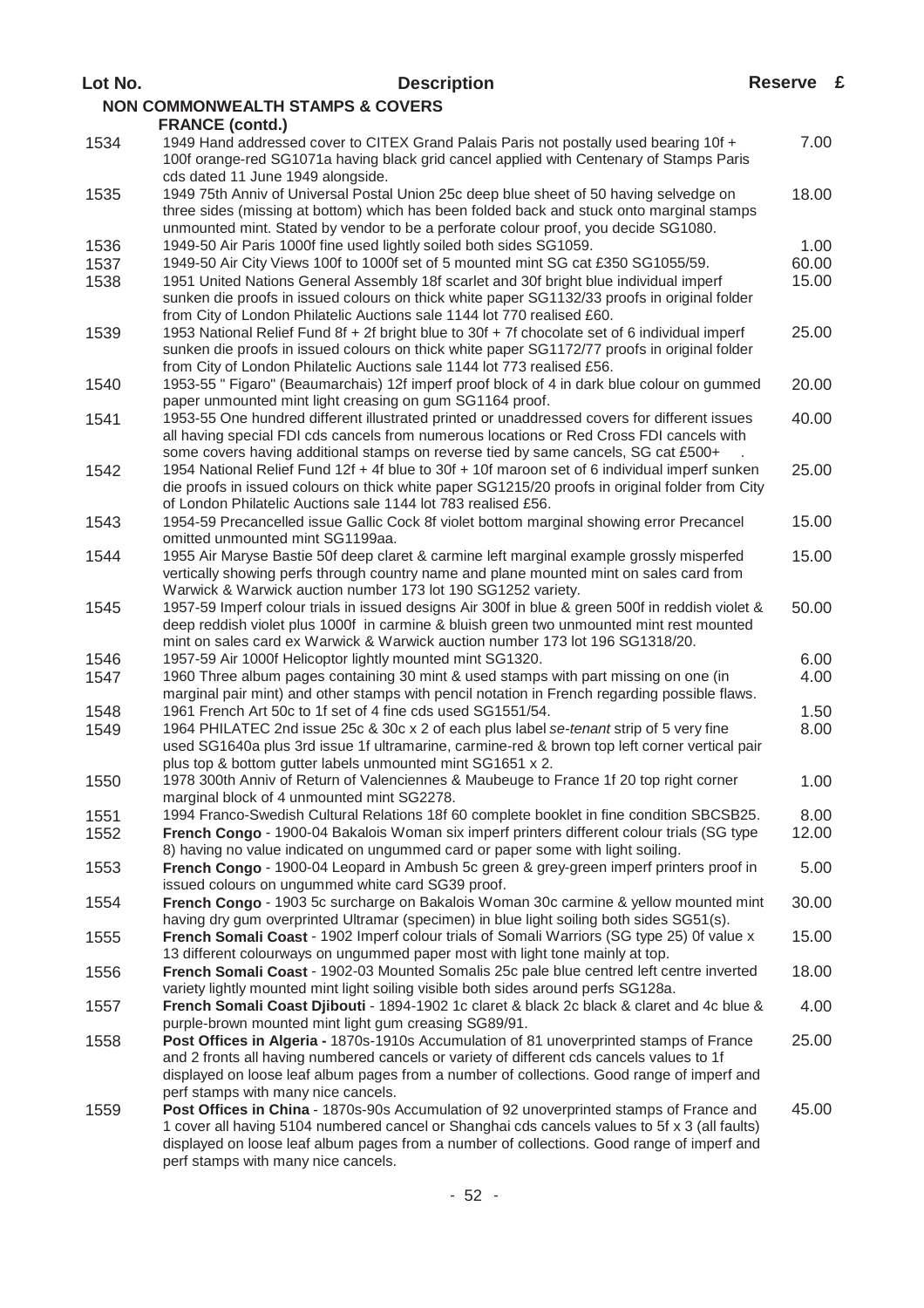| Lot No. | <b>Description</b>                                                                                                                                                                                                                                                                                                                                                                                                                                                                                                                      | Reserve £ |  |
|---------|-----------------------------------------------------------------------------------------------------------------------------------------------------------------------------------------------------------------------------------------------------------------------------------------------------------------------------------------------------------------------------------------------------------------------------------------------------------------------------------------------------------------------------------------|-----------|--|
|         | <b>NON COMMONWEALTH STAMPS &amp; COVERS</b>                                                                                                                                                                                                                                                                                                                                                                                                                                                                                             |           |  |
| 1560    | <b>FRANCE (contd.)</b><br>Post Offices in Turkish Empire - 1862-1908 Accumulation of 51 unoverprinted stamps of<br>France and 1 cover Smyrne to Lyon 1862 all having numbered cancels or variety of different<br>cds cancels values to 1f x 4 displayed on loose leaf album pages from a number of<br>collections. Includes Salonika 4012 in dots Salonique cds Smyrna 5098 in dots and cds plus<br>Trebizonde 5100 in dots and cds.                                                                                                    | 25.00     |  |
| 1561    | Cameroun - 1940 Adherence to General de Gaulle Banyo Waterfall 40c ultramarine top left<br>corner marginal block of 8 $(2 \times 4)$ unmounted mint (dry gum) having two strikes of Yaounde<br>cds dated 25 October 1941 in selvedge only SG162.                                                                                                                                                                                                                                                                                        | 3.00      |  |
| 1562    | Cameroun - 1940 Adherence to General de Gaulle Banyo Waterfall 60c turquoise-blue top<br>marginal block of 12 (3 x 4) unmounted mint (dry gum) having two strikes of Yaounde cds<br>dated 25 October 1941 in selvedge only SG165.                                                                                                                                                                                                                                                                                                       | 5.00      |  |
| 1563    | Cameroun - 1940 Adherence to General de Gaulle Banyo Waterfall 70c purple bottom right<br>corner marginal block of 12 ( $3 \times 4$ ) unmounted mint (dry gum) having three strikes of<br>Yaounde cds dated 25 October 1941 in selvedge only SG166.                                                                                                                                                                                                                                                                                    | 2.50      |  |
| 1564    | <b>Cameroun</b> - 1940 Adherence to General de Gaulle 90c turquoise-blue block of 12 (2 x 6)<br>perf seperation on bottom two rows unmounted mint dry gum SG168.                                                                                                                                                                                                                                                                                                                                                                        | 2.00      |  |
| 1565    | Cameroun - 1940 Adherence to General de Gaulle New York World Fair 1f 25 lake block of<br>15 (5 x 3) top 3 rows of sheet having selvedge on three sides with stamp row 1/3 having<br>closed "4" variety (refer note under SG183) unmounted mint (poor gum) with eight part<br>strikes of Douala cds dated 14 November in selvedge only SG169/169 variety.                                                                                                                                                                               | 15.00     |  |
| 1566    | Cameroun - 1940 Adherence to General de Gaulle 1f 50 chocolate top left corner marginal<br>block of 10 (2 x 5) stamps unmounted mint dry gum having four strikes of Yaounde<br>Cameroun single ring cds dated 25 October 1941 in selvedge only SG172.                                                                                                                                                                                                                                                                                   | 2.00      |  |
| 1567    | Cameroun - 1940 Adherence to General de Gaulle 1f 60 black brown top left corner marginal<br>block of 10 (2 x 5) stamps unmounted mint dry gum having three strikes of Yaounde<br>Cameroun single ring cds dated 25 October 1941 in selvedge only SG173.                                                                                                                                                                                                                                                                                | 2.00      |  |
| 1568    | Cameroun - 1940 Adherence to General de Gaulle New York World Fair 2f 25 ultramarine<br>block of 10 (5 x 2) 2 rows of sheet having selvedge both sides unmounted mint (poor gum)<br>with two strikes of Douala cds dated 14 November in selvedge only SG175.                                                                                                                                                                                                                                                                            | 7.50      |  |
| 1569    | Cameroun - 1940 Adherence to General de Gaulle 2f 25 blue top right corner marginal block<br>of 6 (2 x 3) plus right marginal single stamps unmounted mint dry gum having Yaounde<br>Cameroun single ring cds dated 25 October 1941 in selvedge only SG176.                                                                                                                                                                                                                                                                             | 2.00      |  |
| 1570    | Cameroun - 1940 Adherence to General de Gaulle 2f 50 bright purple top left corner<br>marginal block of 10 $(2 \times 5)$ stamps unmounted mint dry gum having four strikes of Yaounde<br>Cameroun single ring cds dated 25 October 1941 in selvedge only SG177.                                                                                                                                                                                                                                                                        | 2.00      |  |
| 1571    | Colonies - 1937 Paris International Exhibition x 21 mint sets of 6 from different colonies<br>between French Equatorial Africa and Togo displayed on seven Savoy Series album pages.<br>Few affected by light tone and a few stuck to album page however ones I tried to move came<br>away without damage.                                                                                                                                                                                                                              | 25.00     |  |
| 1572    | Colonies - 1944 Mutal Aid and Red Cross Funds x 14 mint singles from different colonies<br>between French Equatorial Africa and Wallis & Futuna Islands displayed on Savoy Series<br>album page. Three have light tone around perfs otherwise fine.                                                                                                                                                                                                                                                                                     | 5.00      |  |
| 1573    | Colonies - 1944 Vichy Issues Oeuvres Coloniales overprints Victory x 24 mint sets from<br>different colonies between French Equatorial Africa and Wallis & Futuna Islands displayed on<br>Savoy Series album pages with a couple having light tone marks around perfs.                                                                                                                                                                                                                                                                  | 10.00     |  |
| 1574    | Colonies - 1946 Victory x 15 mint singles from different colonies between French Equatorial<br>Africa and Wallis & Futuna Islands displayed on Savoy Series album page. Three have light<br>tone around perfs otherwise fine.                                                                                                                                                                                                                                                                                                           | 5.00      |  |
| 1575    | Equatorial Africa - 1937-42 Count Savofgnan de Brazza 40c red & pale blue and 45c green<br>& pale green mounted mint marginal blocks of 4 having Bangui Oubangui-Chari cds dated 18<br>October 1941 in selvedge only plus 1940 Adherence to General de Gaulle black overprint 40c<br>red & pale blue block of 5 and 50c chocolate & yellow block of 3 with same cds in selvedge<br>and 55c violet & pale blue marginal block of 4 with Fort Lamy AEF cds in selvedge stamps<br>unmounted gum on some blocks poor SG47, 49 121/22 & 124. | 9.00      |  |
| 1576    | Equatorial Africa - 1940 Adherence to General de Gaulle Chad family black two line<br>overprint 25c red & pale-blue block of 25 (5 x 5) top 5 rows of sheet having selvedge on all<br>sides unmounted mint (poor gum) a little perf seperation with four strikes of Berberati AEF<br>cds in selvedge only SG116                                                                                                                                                                                                                         | 20.00     |  |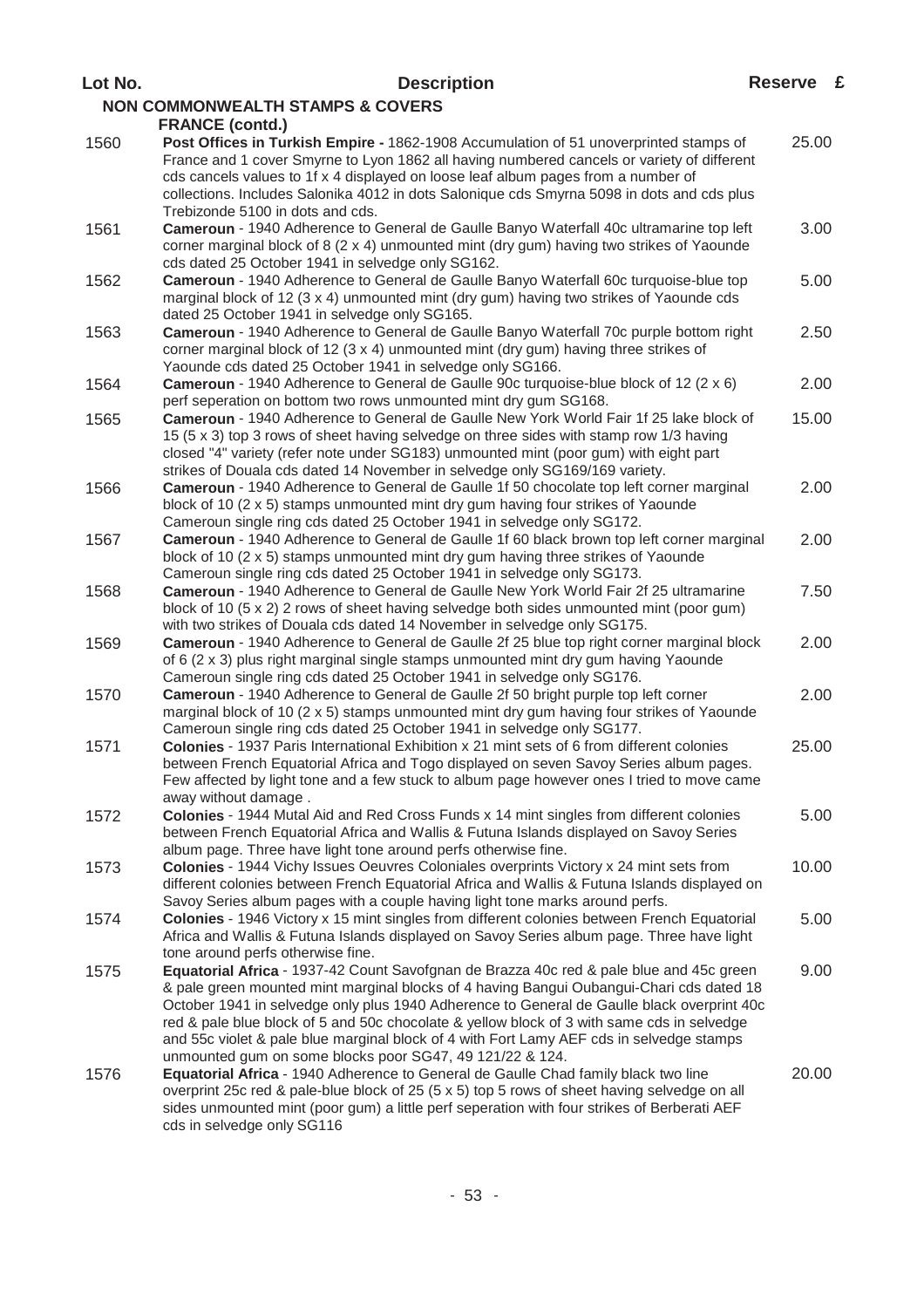| Lot No.      | <b>Description</b>                                                                                                                                                                                                                                                                                                                                          | Reserve £     |  |
|--------------|-------------------------------------------------------------------------------------------------------------------------------------------------------------------------------------------------------------------------------------------------------------------------------------------------------------------------------------------------------------|---------------|--|
|              | <b>NON COMMONWEALTH STAMPS &amp; COVERS</b>                                                                                                                                                                                                                                                                                                                 |               |  |
|              | <b>FRANCE (contd.)</b>                                                                                                                                                                                                                                                                                                                                      |               |  |
| 1577         | Equatorial Africa - 1940 Adherence to General de Gaulle red two line overprint 35c green &<br>yellow-green block of $25$ ( $5 \times 5$ ) bottom 5 rows of sheet having selvedge on all sides<br>unmounted mint with seven strikes of Bangui Oubangui-Chari cds in selvedge only SG117                                                                      | 10.00         |  |
| 1578         | Ivory Coast - 1960 Native Masks 50c to 85f set of 9 plus Postage Dues 1f to 20f and 1962 1f<br>to 20f sets of 5 all unmounted mint SG187/95 D196/D200 & D220/D224.                                                                                                                                                                                          | 5.00          |  |
| 1579         | Madagascar - 1892 Printers imperf colour trial proof of French Postage Due SG type U 1c in<br>brown on gummed thick white card having Diego Sharez diagonal overprint.                                                                                                                                                                                      | 5.00          |  |
| 1580         | Madagascar - 1903 Imperf colour trials of Zebu & Lemur design (SG type 4) 0f value in red,<br>purple, yellow and green colours each in block of 6 (3 x 2) on ungummed paper.                                                                                                                                                                                | 15.00         |  |
| 1581         | New Caledonia - 1964-65 Flowers 4f & 5f each in block of 4 unmounted mint SG378/79.                                                                                                                                                                                                                                                                         | 2.00          |  |
| 1582         | New Caledonia - 1994 Frigate Nivose 1080f complete prestige booklet fine condition SB8.                                                                                                                                                                                                                                                                     | 25.00         |  |
| 1583         | Senegal - 1966-90 Duplicated range of sets and miniature sheets inc MS331 x 2 and MS495<br>x 3 all unmounted mint STC35+.                                                                                                                                                                                                                                   | 4.00          |  |
| 1584         | Syria - 1920 Sower OMF Syrie 1 Piastre surcharge in red on 5c blue-green clear overprint<br>double variety lightly mounted mint. Unlisted by Stanley Gibbons SG34 variety.                                                                                                                                                                                  | 10.00         |  |
| 1585         | Togo - 1985 Philafrica Exhibition sheetlet unmounted mint SG1835/36.                                                                                                                                                                                                                                                                                        | 3.00          |  |
|              | <b>FRANCE - BOOKLETS</b>                                                                                                                                                                                                                                                                                                                                    |               |  |
| 1586         | 1916 circa 1f black on blue privately produced booklet having Grands Magasins Du Louvre -<br>Paris 20 Timbres-Poste @ 0.05 1Franc printed on front with no other printing inside or<br>outside containing a pane of 20 5c blue-green SG357 having "9" in gutter margin. Light<br>diagonal creasing affect covers and some stamps otherwise fine and scarce. | 25.00         |  |
| 1587         | 1923 2f green on cream advertising booklet having five different adverts on both sides<br>containing pane of Pasteur 10c green x 20 SG396 unmounted mint attached in gutter margin<br>by staple having no adverts in selvedge all in fine condition DSB22.                                                                                                  | 20.00         |  |
| 1588         | 1929 Relief of Orleans 10f brown on cream advertising booklet having four different adverts<br>on both sides containing pane of Relief of Orleans 50c blue x 20 SG469 lightly mounted on<br>four stamps rest unmounted with staple and part of gutter margin missing having adverts in<br>selvedge in fine condition CSB1.                                  | 25.00         |  |
| 1589         | 1936 Peace 10f blue & brown on cream advertising booklet having four different adverts on<br>both sides containing pane of Peace 50c rose-red type III x 20 SG508b unmounted mint<br>attached by gutter margin having adverts in selvedge couple of light marks on gum otherwise<br>in fine condition DSB23(c).                                             | 45.00         |  |
| 1590         | 1952 Red Cross 200f complete booklet containing a pane of 10 15f + 5f Sculpture of Basin of<br>Diana SG1159 affixed to booklet by selvedge (all stamps unmounted) minor creasing/wear<br>on corners of booklet otherwise fine XSB2.                                                                                                                         | 60.00         |  |
| 1591         | 1953 Red Cross 140f complete booklet containing a pane of 12f + 3f & 15f + 5f Paintings by<br>Vigee-Lebrun and Le Nain SG1191/92 x 4 affixed to booklet by selvedge XSB3.                                                                                                                                                                                   | 30.00         |  |
| 1592         | 1960 Red Cross 2f 60 complete booklet containing a pane of 20c + 10c & 25c + 10c Church<br>of St Martin SG1507/08 x 4 affixed to booklet by selvedge (all stamps unmounted) XSB10.                                                                                                                                                                          | 9.00          |  |
| 1593         | 1961 Red Cross 2f 60 complete booklet containing a pane of 20c + 10c & 25c + 10c<br>Rouault's "Miserere" SG1555/56 x 4 affixed to booklet by selvedge XSB11.                                                                                                                                                                                                | 7.00          |  |
| 1594         | 1965-70 Red Cross six different complete booklets for each year containing appropriate pane<br>affixed to booklet by selvedge. 1965 booklet cancelled to order with 1966-70 booklets all<br>unmounted mint XSB15/XSB20.                                                                                                                                     | 10.00         |  |
| 1595<br>1596 | 1990 Red Cross Fund French Singers 16f 80 complete booklet in fine condition SGCSB16.<br>1990-92 1990 Red Cross Fund French Singers 16f 80 complete booklet SGCSB16 1991 La<br>Train Mozart 23f complete unopened booklet x 2 1992 Red Cross Fund French Composers<br>18f complete booklet x 2 all in fine condition SGDSB97(c).                            | 2.50<br>12.00 |  |
| 1597         | 1991 La Train Mozart 23f complete unopened booklet in fine condition SGDSB97(c).                                                                                                                                                                                                                                                                            | 3.50          |  |
| 1598         | 1992 Red Cross Fund French Composers 18f complete booklet in fine condition SGCSB20.<br><b>FRENCH SOUTHERN &amp; ANTARCTIC TERRITORIES</b>                                                                                                                                                                                                                  | 3.00          |  |
| 1599         | 1956-60 Kergulen Fur Seal & Settlement 8f fine used SG9.                                                                                                                                                                                                                                                                                                    | 13.00         |  |
| 1600         | 1956-60 Territorial Arms 20f fine used SG13.                                                                                                                                                                                                                                                                                                                | 12.00         |  |
| 1601         | 1956-60 Kerguelen Fur Seal 25f very fine used SG14.                                                                                                                                                                                                                                                                                                         | 35.00         |  |
| 1602         | 1960 Kerguelen Discovery Centenary 25f fine used SG23.<br><b>GERMANY STATES</b>                                                                                                                                                                                                                                                                             | 13.00         |  |
| 1603         | Bremen - 1856-63 5sgr deep green cut square two clear margins three closed tears plus<br>1861-64 5sgr pale yellow-green missing bottom right corner both fine used SG6 & 15.                                                                                                                                                                                | 10.00         |  |
| 1604         | Brunswick - 1853-56 1/3ggr black on white four clear margins unused (no gum) SG5.                                                                                                                                                                                                                                                                           | 5.00          |  |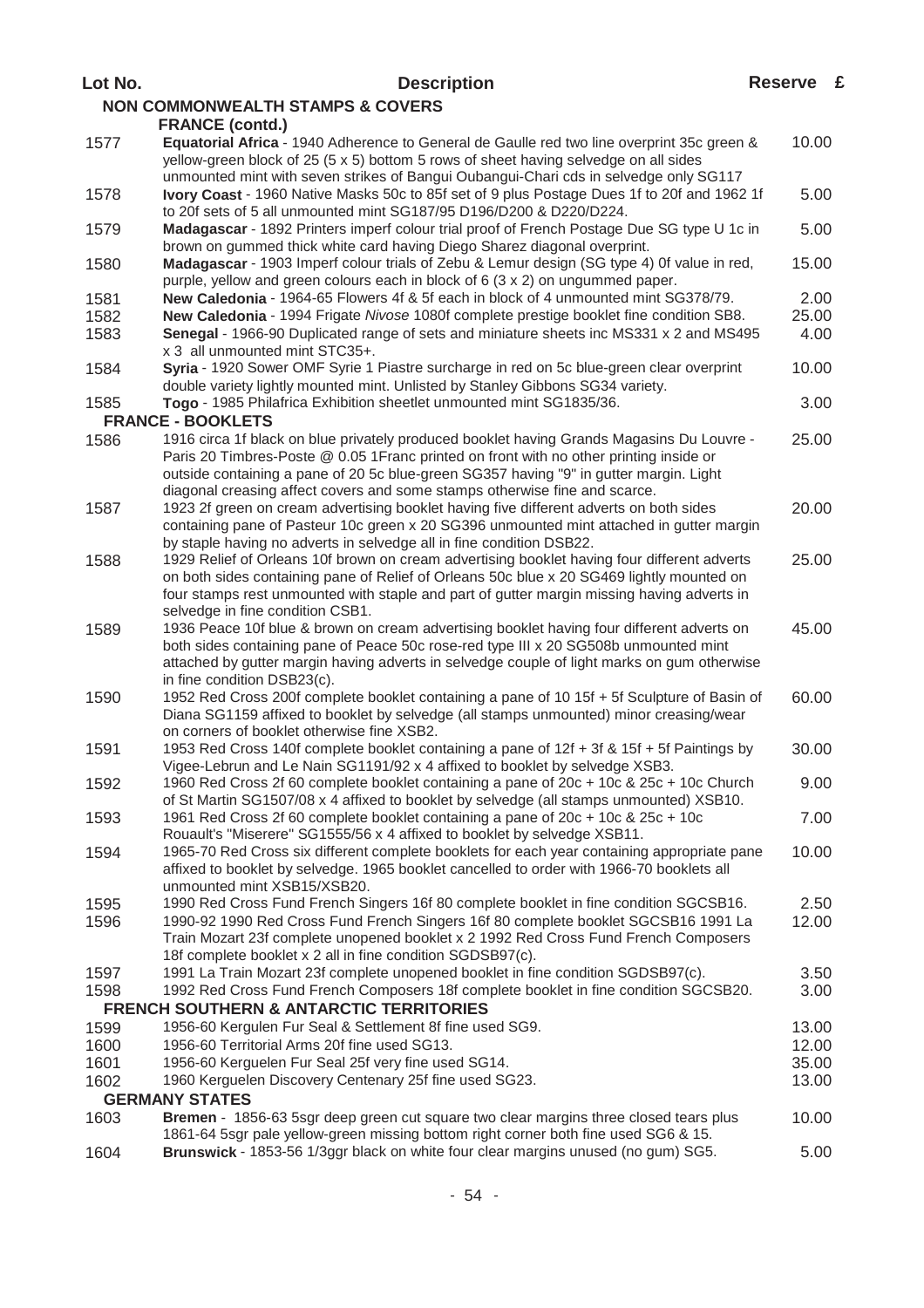| Lot No.        | <b>Description</b>                                                                                                                                                                                                                            | Reserve £     |  |
|----------------|-----------------------------------------------------------------------------------------------------------------------------------------------------------------------------------------------------------------------------------------------|---------------|--|
|                | <b>NON COMMONWEALTH STAMPS &amp; COVERS</b>                                                                                                                                                                                                   |               |  |
|                | <b>GERMANY STATES (contd.)</b>                                                                                                                                                                                                                |               |  |
| 1605           | Brunswick - 1865 1/2gr black rounded bottom right corner and damage left side good used<br>part barred oval cancel SG28.                                                                                                                      | 2.50          |  |
| 1606           | Brunswick - 1865 3gr bistre-brown Perces en arc 161/2 to 171/2 mounted mint SG35.                                                                                                                                                             | 2.50          |  |
| 1607           | Hanover - 1851-55 1/30th black on crimson (thins) and 1/15th black on blue (thins and small<br>nick) plus 1859-61 3pf dull rose (just into at base) good margins fine used SG4/5 & 18.                                                        | 45.00         |  |
| 1608           | Hanover - 1859-61 10gr olive-green 4 margins cut close fine used having large part blue cds<br>cancel SG31.                                                                                                                                   | 125.00        |  |
| 1609           | Hanover - 1860-62 1/ <sub>2</sub> gr black on white gum 4 clear even margins plus 1864-65 Perces en<br>arc 16 3pf green on white gum 2gr ultramarine and 3gr brown on white gum first three having<br>thins all fine used SG32a 35a & 38/39a. | 65.00         |  |
| 1610           | Lübeck - 1859 2s brown (damaged top left corner) and 2½s rose-red both 4 even margins<br>unused (no gum) having Flemming and Brettel expert marks on reverse SG3/4.                                                                           | 45.00         |  |
| 1611           | Lübeck - 1863-67 21/2 sultramarine mounted mint plus 4s bistre and 11/2 smauve (dealers<br>gurantee mark on reverse) both fine used usual perfs SG16/17 & 21.                                                                                 | 55.00         |  |
| 1612           | North German Confederation - 1868 Southern District 2k orange good cds used trimmed<br>perfs and missing corner SG13.                                                                                                                         | 4.00          |  |
| 1613           | Oldenburg - 1852-59 1/3sgr black on green 4 close margins on piece indistinct cancel SG1.                                                                                                                                                     | 175.00        |  |
| 1614           | Oldenburg - 1852-59 1/30th black on blue type A fine used SG2.                                                                                                                                                                                | 5.00          |  |
| 1615           | Prussia - 1867 Front only hand addressed to Hamburg bearing 1sgr rose x 6 (one damaged)<br>SG30 tied by 4 strikes of Bielefeld 8-12N double ring cds dated 16 October 1867.                                                                   | 3.00          |  |
| 1616           | Saxony - 1855 1ngr black/rose 4 clear to good margins fine used having striking paper fold<br>left side SG18 variety.                                                                                                                         | 3.00          |  |
| 1617           | Saxony - 1855-63 1ngr black/rose 4 clear margins and 3ngr black/yellow into on one side<br>clear other sides small pinhole both fine used SG18 & 23.                                                                                          | 3.50          |  |
| 1618           | Saxony - 1863-65 1/2 ngr pale orange 1 ngr rose 2 ngr blue and 5 ngrgrey-blue to greenish blue<br>(perfs trimmed on three sides) all fine used SG36 39 40 & 45.                                                                               | 10.00         |  |
| 1619           | Schleswig-Holstein - 1864 1¼s green uneven perfs all sides fine used SG21.                                                                                                                                                                    | 2.50          |  |
| 1620           | Württemberg - 1859-62 1k deep brown perf 13½ thin paper 1 short perf cds used SG38.                                                                                                                                                           | 50.00         |  |
| 1621<br>1622   | Württemberg - 1859-62 6k green perf 131/2 thin paper one short perf fine cds used SG41.<br>Württemberg - 1875-1923 Mint & used duplicated range of 88 stamps on stockcard including<br>1916 Officals set of 10 mounted mint.                  | 20.00<br>6.00 |  |
| <b>GERMANY</b> |                                                                                                                                                                                                                                               |               |  |
| 1623           | 1872 2k orange-yellow centred right & low mounted mint with much gum loss SG10.                                                                                                                                                               | 4.00          |  |
| 1624           | 1872 2k orange large shield for use in districts centred high and left very scarce fine used<br>having almost full cds cancel MIchel 24 SG24.                                                                                                 | 250.00        |  |
| 1625           | 1872 18k bistre large shield for use in districts centred high thin at top very scarce very fine<br>used Michel 28 SG28.                                                                                                                      | 275.00        |  |
| 1626           | 1920-21 Overprints on stamps of Bavaria 5pf bright green to 20m black set of 20 mounted<br>mint displayed on small album page SG117/36.                                                                                                       | 4.00          |  |
| 1627           | 1920-21 Overprints on stamps of Bayern 20m black mounted mint pair one having straight<br>top to "R" in "Reich" variety SG136/36a.                                                                                                            | 12.00         |  |
| 1628           | 1922-23 Posthorn 4m green imperf mint block of 4 having light purple offset on gum top pair<br>lightly mounted bottom pair unmounted SG cat £180 per imperf pair SG206a x 2.                                                                  | 12.00         |  |
| 1629           | 1923 Hand addressed commercial cover to Switzerland at 30pf rate bearing gold currency<br>10pf carmine x 3 SG354 tied by two strikes of Coln cds's dated 1 December 1923 - first day<br>of issue of stamps and new currency.                  | 15.00         |  |
| 1630           | 1924 3pf bistre 5pf green 10pf scarlet 20pf blue & 40pf olive-green mounted mint SG369/74.                                                                                                                                                    | 3.00          |  |
| 1631           | 1928-31 Airship LZ-127 Graf Zeppelin 1m carmine tied to small piece by part cds SG443.                                                                                                                                                        | 10.00         |  |
| 1632           | 1928-31 Airship LZ-127 Graf Zeppelin 4m sepia pair fine used some perf separation SG445.                                                                                                                                                      | 18.00         |  |
| 1633           | 1930 Hand addressed commercial lightly soiled cover used registered within Friedenau                                                                                                                                                          | 26.00         |  |
|                | bearing Welfare Fund 8pf + 4pf green to 50pf + 40pf brown set of 4 SG465/68 tied by<br>individual strikes of Berlin Friedenau cds dated 3 December 1930.                                                                                      |               |  |
| 1634           | 1931 Air Polar Flight 1m carmine and 2m bright blue (creases and slight damage in<br>selvedge) complete sheets of 50 all reprints unmounted mint SG465/66 reprints.                                                                           | 20.00         |  |
| 1635           | 1931 Air Polar Flight of Graf Zeppelin 1m carmine complete sheet of 50 reprints unmounted<br>mint with Privater Nachdruck printed on reverse of each stamp SG469.                                                                             | 20.00         |  |
| 1636           | 1931 Air Polar Flight of Graf Zeppelin 2m bright blue complete sheet of 50 reprints<br>unmounted mint with Privater Nachdruck printed on reverse of each stamp SG470.                                                                         | 20.00         |  |
| 1637           | 1932 Edition of Zeppelin Post priced catalogue in German by H E Seiger in fine condition<br>having manuscript message and signature of Hermann E Sieger on first page.                                                                        | 15.00         |  |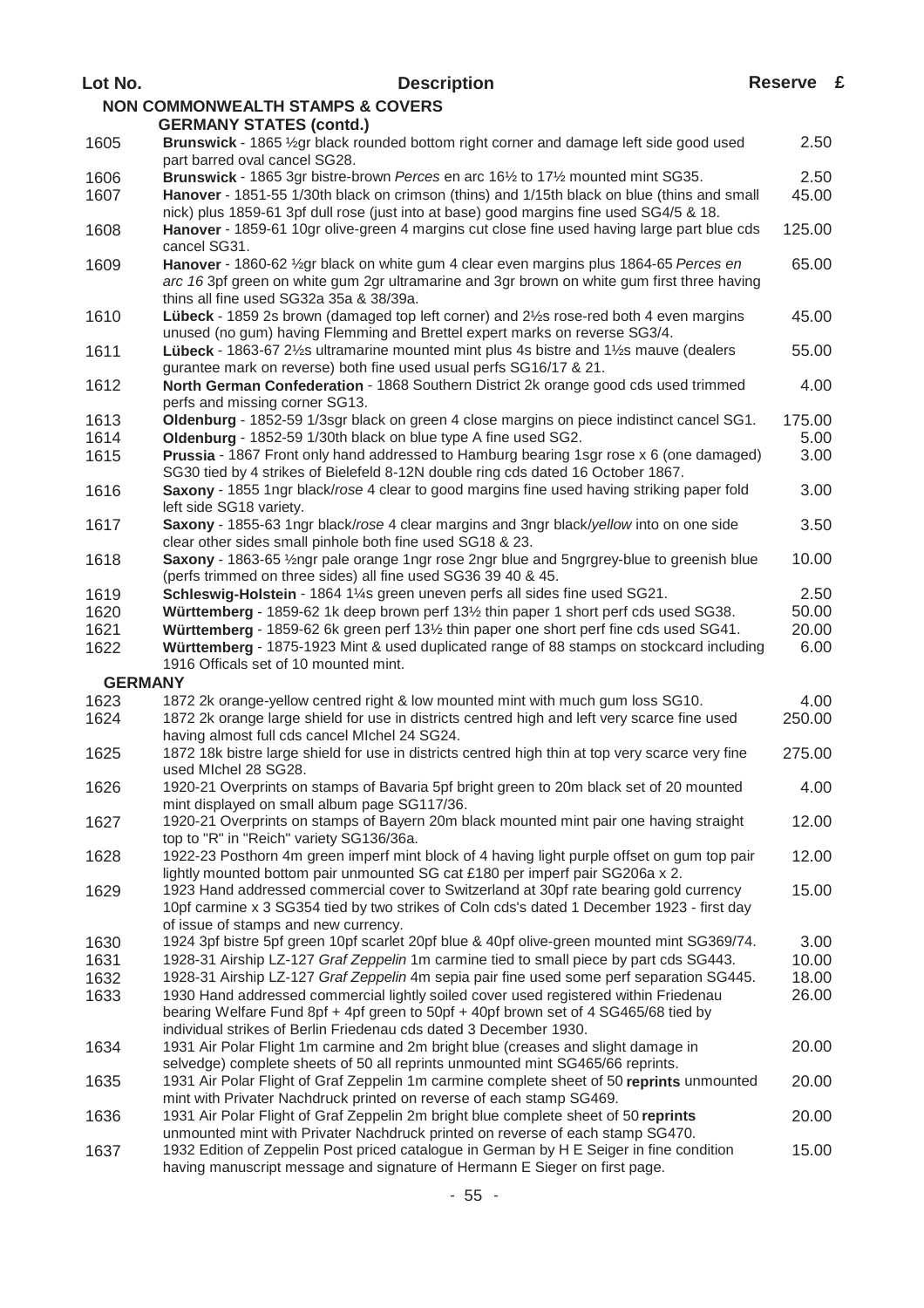| Lot No. | <b>Description</b>                                                                                                                                                                    | Reserve £ |  |
|---------|---------------------------------------------------------------------------------------------------------------------------------------------------------------------------------------|-----------|--|
|         | <b>NON COMMONWEALTH STAMPS &amp; COVERS</b>                                                                                                                                           |           |  |
|         | <b>GERMANY</b> (contd.)                                                                                                                                                               |           |  |
| 1638    | 1933 Air Chicago World Exhibition Flight of Graf Zeppelin 2m bright blue complete sheet of<br>50 reprints unmounted mint Privater Nachdruck printed on reverse of each stamp SG511.   | 20.00     |  |
| 1639    | 1933 Frederick the Great 12pf rosine vertical mint gutter pair selvedge at bottom and left<br>mounted on selvedge only stamps unmounted SG491 plus 25pf ultramarine x 2 used          | 12.00     |  |
|         | examples one with minor fault straight line cancels SG492 plus 1933 6pf postal stationery<br>card H&G216 unused and used examples.                                                    |           |  |
| 1640    | 1935 Railway Centenary 6pf to 40pf set of 4 unmounted mint SG577/80.                                                                                                                  | 15.00     |  |
| 1641    | 1937 Hitlers Culture Fund & 48th Birthday 6pf + 19pf blue-green miniature sheet unmounted<br>mint with a few tone marks mostly on reverse SGMS635.                                    | 2.00      |  |
| 1642    | 1937 Brown Ribbon of Germany 42pf + 108pf deep brown with red overprint miniature sheet<br>having one very light mark on front which in no way detracts unmounted mint SGMS637a.      | 40.00     |  |
| 1643    | 1940 Brown Ribbon Race & Hitler's Fund 42pf + 108pf brown lightly mounted mint SG735.                                                                                                 | 3.00      |  |
| 1644    | 1940 Brown Ribbon Race & Hitlers Culture Fund 42pf + 108pf mounted mint SG735.                                                                                                        | 1.00      |  |
|         |                                                                                                                                                                                       |           |  |
| 1645    | 1941 Berlin Grand Prix 25pf + 50pf ultramarine unmounted mint SG789.                                                                                                                  | 3.50      |  |
| 1646    | 1944-45 Hitler's Head depicpted as a skull 12pf scarlet imperf sheetlet of 4 unmounted mint<br>believed produced in USA as a propoganda tool.                                         | 7.50      |  |
| 1647    | 1949 Opening of West German Parliament 10pf blue-green fine used SG1033.                                                                                                              | 4.00      |  |
| 1648    | 1953 Red Cross 10pf light tone on perfs at top fine used SG1090.                                                                                                                      | 1.00      |  |
| 1649    | 1953 150th Birth Anniv of Liebig 30pf deep blue fine used SG1092.                                                                                                                     | 1.00      |  |
| 1650    | 1959 Inaguration of Beethoven Hall miniature sheet unmounted mint SGMS1233a.                                                                                                          | 10.00     |  |
| 1651    | 1960s-80s Eight different 1m 2m or 3m complete booklets all fine condition.                                                                                                           | 5.00      |  |
| 1652    | 1974 Accident Prevention 2m complete booklet in fine condition SB69.                                                                                                                  | 2.00      |  |
| 1653    | 1981 Two identical illustrated unaddressed covers bearing Postage Paid machine labels set                                                                                             | 2.00      |  |
|         | of 14 (7 on each cover) tied by Frankfurt or Munich cds's for date of issue.                                                                                                          |           |  |
| 1654    | 1986-94 Rahel Varnhagen von Ense 80pf sheetlet of 10 unmounted mint SG2156a.                                                                                                          | 4.00      |  |
| 1655    | 1986-94 Bertha von Suttner 200pf sheetlet of 10 unmounted mint SG2164.                                                                                                                | 8.00      |  |
| 1656    | West Berlin - 1949 Berlin overprint in red on 60pf red-brown unmounted mint SGB31.                                                                                                    | 3.50      |  |
| 1657    | West Berlin - 1949 Goethe 30pf blue lightly soiled fine used SGB63.                                                                                                                   | 1.00      |  |
| 1658    | West Berlin - 1952-53 Famous Berliners 4pf to 40pf set of 10 fine used SGB91/B100.                                                                                                    | 2.00      |  |
| 1659    | West Berlin - 1954 National Stamp Exhibition 20pf + 10pf unmounted mint SGB117.                                                                                                       | 2.00      |  |
| 1660    | East Germany - 1948-53 Allied Occupation Ernest Thalmann 84pf blackish blue x 10 SGR47<br>plus 1953 Farm Workers 80pf turquoise-blue x 4 SGE175 all unmounted mint.                   | 1.00      |  |
| 1661    | East Germany - 1949 Stamp Day 12pf + 3pf grey-black & 1950 Philatelic Exhibition 84pf +<br>41pf lake both fine used SGE4 & E19.                                                       | 5.00      |  |
| 1662    | East Germany - 1950 250th Anniv of Academy of Sciences 1pf grey mounted mint plus 5pf<br>green to 50pf ultramarine nine values fine used SGE20/E29.                                   | 15.00     |  |
| 1663    | East Germany - 1950 60th Anniv of labour Day 30pf red unmounted mint plus 75th Anniv of<br>Opening of Mansfeld Copper Mines 12pf blue & 24pf scarlet mounted mint SGE9 & E30/31.      | 9.00      |  |
| 1664    | East Germany - 1951 Leipzig Spring Fair 24pf and 50pf both fine used SGE39/E40.                                                                                                       | 5.00      |  |
| 1665    | East Germany - 1951 Friendship with China 12pf to 50pf set of 3 fine used SGE43/E45.                                                                                                  | 15.00     |  |
| 1666    | East Germany - 1951 Second Winter Sports 12pf & 24pf plus 1952 Third Winter Sports 12pf<br>& 24pf all fine used SGE37/E38 & E55/E56.                                                  | 6.00      |  |
| 1667    | East Germany - 1952 Handel Festival set of 3 Cultural Anniversaries set of 4 plus Death                                                                                               | 6.00      |  |
|         | Centenary of Jahn all fine used SGE65/E67 E73/E76 & E79.                                                                                                                              |           |  |
| 1668    | East Germany - 1952 Cultural Anniversaries 12pf to 35pf set of 5 fine used SGE73/E76.                                                                                                 | 3.00      |  |
| 1669    | East Germany - 1955 Death Anniv of Schiller miniature sheet unmounted mint SGEMS212a.                                                                                                 | 5.00      |  |
| 1670    | East Germany - 1968 Typed address plain cover sent registered airmail to England bearing<br>Peace Festival 20pf & 25pf and 750th Anniv of Rostock 20pf & 25pf SGE1098/E1099 &         | 2.00      |  |
|         | E1105/E1106 carried on the special flight from Leipzig during the Autumn Fair having purple                                                                                           |           |  |
| 1671    | pictorial flight cachet applied.<br>Occupation of Belgium - 1914 3c surcharge on 3pf brown x 5 5c surcharge on 5pf green x                                                            | 4.00      |  |
|         | 28 and 10c surcharge on 10pf carmine x 29 all used some on piece SG1/3.                                                                                                               |           |  |
| 1672    | Occupation of Belgium - 1916-18 3c on 3pf brown to 10c on 10pf carmine plus 15c on 15pf<br>slate-violet to 40c on 30pf black & orange/buff eight different values in blocks of 4 some | 6.00      |  |
|         | vertical perf seperation all lightly mounted mint SG11/14 & 16/19.                                                                                                                    |           |  |
| 1673    | Occupation of Poland - 1943 Hitler's 54th Birthday set in marginal blocks of 8 all unmounted<br>mint SG456/58.                                                                        | 2.00      |  |
| 1674    | Occupation of Poland - 1943 Fourth Anniv of Nazi Party 12g + 38g green to 1z + 2z grey set<br>of 5 in left corner marginal blocks of 9 all unmounted mint SG460/64.                   | 2.50      |  |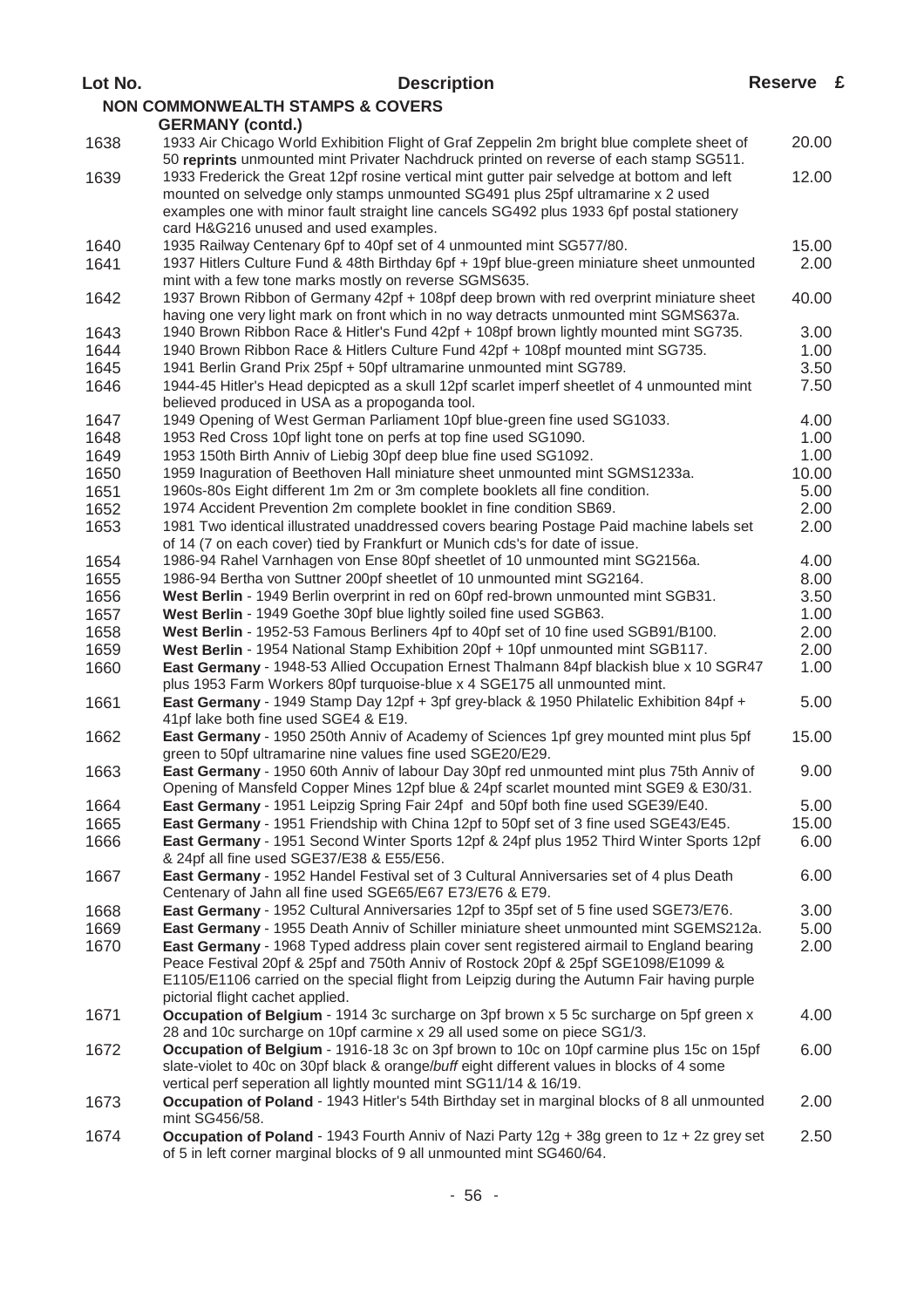| Lot No. | <b>Description</b>                                                                                                                                                                                                                                                                        | Reserve £ |  |
|---------|-------------------------------------------------------------------------------------------------------------------------------------------------------------------------------------------------------------------------------------------------------------------------------------------|-----------|--|
|         | <b>NON COMMONWEALTH STAMPS &amp; COVERS</b>                                                                                                                                                                                                                                               |           |  |
|         | <b>GERMANY</b> (contd.)                                                                                                                                                                                                                                                                   |           |  |
| 1675    | Occupation of Poland - 1944 Hitler's 55th Birthday set of 3 in marginal blocks of 9<br>unmounted mint SG469/471.                                                                                                                                                                          | 1.50      |  |
| 1676    | Occupation of Poland - 1944 Culture Funds set in blocks of 10 unmounted mint SG472/76.                                                                                                                                                                                                    | 2.50      |  |
| 1677    | Western Military Command Area (Military Zone in Belgium and Northern France) - 1916<br>1f.25c surcharge on 1m red (26 x 17 holes) lightly mounted mint SG11.                                                                                                                              | 25.00     |  |
| 1678    | Danzig - 1937 First National Philatelic Exhibition "DAPOSTA" Postage 50pf blue-green/toned<br>paper and Air 50pf blue/toned paper both cancelled to order with different special exhibition<br>hand stamps dated 7 June or 8 June 1937. Few light tone spots on both miniature sheets not | 30.00     |  |
| 1679    | detracting SGMS251/MS252.<br>Memel - 1923 Lithuanian Occupation 1923 60c surcharge in deep green thick broad figures<br>on 500m orange scarce unmounted mint Michel 237 II type II SG 90b.                                                                                                | 150.00    |  |
| 1680    | Saar - 1920 Sarre overprint on German stamp 25pf black & red/yellow showing overprint<br>inverted fine used SG9a.                                                                                                                                                                         | 400.00    |  |
| 1681    | Saar - 1920 Saargebiet overprint on stamp of Germany 4m carmine & black overprint printed<br>very low appearing in top and bottom horizontal perfs unmounted mint SG49 variety.                                                                                                           | 10.00     |  |
| 1682    | Saar - 1920 Sarre and bars overprint on stamp of Bavaria 5pf yellow-green showing overprint<br>double variety one on top of another fine part cds used. Small printed TWOREK BPP experts<br>mark on reverse Michel MI18DD unlisted as such by Stanley Gibbons SG18 variety.               | 25.00     |  |
| 1683    | Saar - 1920 Sarre and bars overprint on stamp of Bavaria 5pf yellow-green overprint double<br>with clear gap between overprints fine part wavy line used. Small printed TWOREK BPP<br>experts mark on reverse Michel MI18DD unlisted as such by SG SG18 variety.                          | 25.00     |  |
| 1684    | Saar - 1920 Sarre and bars overprint on stamp of Bavaria 2pf slate small printed Dr Dubs<br>experts mark on reverse fine part cds used. Refer note under SG31 this stamp was prepared<br>but not regularly issued cat £8,000 for used.                                                    | 500.00    |  |
| 1685    | Saar - 1920 Sarre and bars overprint on stamp of Bavaria 3pf brown small printed Dr Dubs<br>experts mark on reverse fine part cds used. Refer note under SG31 this stamp was prepared<br>but not regularly issued cat £100 for used.                                                      | 15.00     |  |
| 1686    | Saar - 1947 10c surcharge on 2pf grey white paper white surcharge inverted with small<br>experts mark on gum unmounted mint SG232B.                                                                                                                                                       | 12.00     |  |
| 1687    | Cameroun - 1913 2 Mark black on orange complete booklet in fine condition containing all<br>five original panes sold only in Berlin SB2.                                                                                                                                                  | 100.00    |  |
| 1688    | Marshall Islands - 1897-1900 10pf carmine fine used SGG7.                                                                                                                                                                                                                                 | 6.50      |  |
| 1689    | Marshall Islands - 1897-1900 25pf orange lightly mounted mint SGG9.                                                                                                                                                                                                                       | 7.50      |  |
| 1690    | Marshall Islands - 1901 40pf black & carmine fine used SGG17.                                                                                                                                                                                                                             | 6.50      |  |
| 1691    | Post Offices in Morocco - 1899 25c on 20pf ultramarine lightly mounted mint SG4.                                                                                                                                                                                                          | 8.00      |  |
| 1692    | Post Offices in Morocco - 1899 60c on 50pf red-brown four lightly toned perfs at top<br>mounted mint SG6.                                                                                                                                                                                 | 8.00      |  |
| 1693    | Post Offices in Morocco - 1905 60c on 50pf black & purple/buff lightly mounted mint SG33.                                                                                                                                                                                                 | 9.50      |  |
| 1694    | Post Offices in Morocco - 1905 1p on 80pf black & carmine/rose lightly mounted mint small<br>collectors mark on gum SG34.                                                                                                                                                                 | 9.50      |  |
| 1695    | Post Offices in Morocco - 1906-11 30c on 25pf black & red/yellow mounted mint SG43.                                                                                                                                                                                                       | 10.00     |  |
| 1696    | Post Offices in Morocco - 1906-11 35c on 30pf black & orange/buff mounted mint SG44.                                                                                                                                                                                                      | 7.50      |  |
| 1697    | Post Offices in Morocco - 1906-11 60c on 50pf black & purple/buff mounted mint SG46.                                                                                                                                                                                                      | 7.50      |  |
| 1698    | Post Offices in Morocco - 1911-18 6p 25c on 5m carmine & black mounted mint SG63.                                                                                                                                                                                                         | 9.00      |  |
| 1699    | Post Offices in Turkish Empire - 1889 2½pi on 50pf chocolate fine used SG16.                                                                                                                                                                                                              | 8.00      |  |
| 1700    | Post Offices in Turkish Empire - 1905-12 4pi on 80pf black & carmine fine used SG54.<br><b>GERMANY - AMERICAN, BRITISH &amp; SOVIET RUSSIAN ZONE</b>                                                                                                                                      | 7.50      |  |
| 1701    | 1946-47 Numerals 5m miniature sheet very lightly mounted mint SGMS925a.                                                                                                                                                                                                                   | 11.00     |  |
| 1702    | 1946-47 Refugees and Retirement Assistance 20pf, 24pf and 40pf imperf miniature sheet<br>(originally sold for 5m) having full gum mounted mint cancelled to order with two strikes of<br>Berlin C2 large purple special cds dated 8-15 December 1946 SGMS925ab.                           | 30.00     |  |
| 1703    | 1947-48 25pf orange & 60pf red-brown fine used blocks of 4 plus 2m violet 3m brown-lake &<br>5m indigo all three mounted mint SG937 842 & 946/948.                                                                                                                                        | 4.00      |  |
|         | <b>GERMANY - BRITISH &amp; AMERICAN ZONES 1948-1949</b>                                                                                                                                                                                                                                   |           |  |
| 1704    | 1945-46 3pf violet to 25pf blue nine values all Type I printing fine used SGA1/A9.                                                                                                                                                                                                        | 2.50      |  |
| 1705    | 1945-46 1pf grey-black 4pf grey 30pf olive x 2 and 42pf green x 2 six values all Type III<br>printing fine used assumed cheapest perf SGA16 A18 A29 & A31.                                                                                                                                | 3.00      |  |
| 1706    | 1948 Aid to Berlin 10pf + 5pf green & 20pf + 10pf carmine 1949 Hanover Trade Fair 20pf<br>carmine and Bicentenary of Birth of Goethe 10pf+5pf green & 20pf+10pf scarlet all fine used<br>SGA140/A141 A143 & A148/A149.                                                                    | 7.50      |  |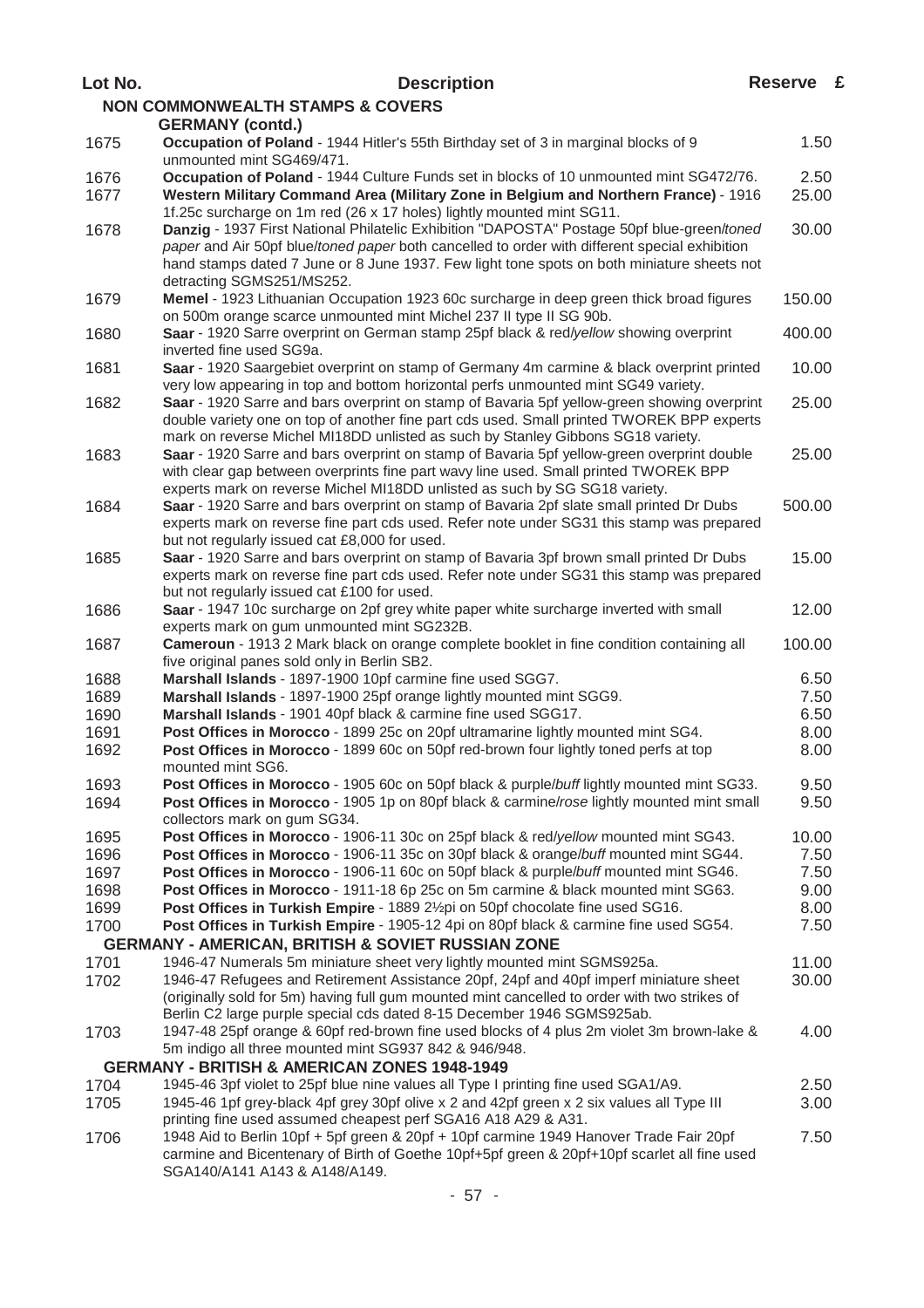| Lot No. | <b>Description</b>                                                                                                                                                                    | Reserve £ |  |
|---------|---------------------------------------------------------------------------------------------------------------------------------------------------------------------------------------|-----------|--|
|         | <b>NON COMMONWEALTH STAMPS &amp; COVERS</b>                                                                                                                                           |           |  |
|         | <b>GERMANY - BRITISH &amp; AMERICAN ZONES 1948-1949 (contd.)</b>                                                                                                                      |           |  |
| 1707    | 1948 Currency Reform overprint 30pf red fine used SGA46.                                                                                                                              | 1.50      |  |
| 1708    | 1949 Trans-German Cycle Race 20pf+10pf chestnut fine used part machine cancel SGA147.                                                                                                 | 1.00      |  |
| 1709    | 1949 Bicentenary of Birth of von Goethe set of 3 fine used SGA148/A150.                                                                                                               | 6.00      |  |
|         | <b>GERMANY - FRENCH ZONE</b>                                                                                                                                                          |           |  |
| 1710    | Baden - 1949 Freiburg Rebuilding Fund imperf and perf miniature sheets SGMSFB41a/b.                                                                                                   | 35.00     |  |
| 1711    | Baden - 1949 Red Cross imperf miniature sheet without gum - as issued SGMSFB45a.                                                                                                      | 25.00     |  |
|         | <b>GERMANY - RUSSIAN ZONE PROVINCIAL ADMINISTRATIONS</b>                                                                                                                              |           |  |
| 1712    | Thuringia - 1945-46 Fir Trees, Posthorn, Goethe & Schiller definitives 3pf brown ro 30pf grey                                                                                         | 10.00     |  |
|         | set of 8 plus 20pf and 30pf imperfs all having economy gum mounted mint. See note below<br>SGRF8a re gum SGRF1/RF8a varieties.                                                        |           |  |
|         | <b>GERMANY - RUSSIAN ZONE GENERAL ISSUES</b>                                                                                                                                          |           |  |
| 1713    | Finsterwalde - 1946 Imperf 1Rm.50 miniature sheet small shield containing four stamps                                                                                                 | 5.00      |  |
|         | showing Town Hall and Coat of Arms having pin hole under 8pf + 32 pf and small light mark                                                                                             |           |  |
|         | under 12pf + 48pf unmounted mint small marks on gum SG unlisted Michel DE-FIN BL1.                                                                                                    |           |  |
| 1714    | 1949 Goethe 50pf + Dm4.50 ultramarine miniature sheet unmounted mint SGMSR9a.                                                                                                         | 65.00     |  |
|         | <b>GERMANY - 1923 INFLATION PERIOD COVERS</b>                                                                                                                                         |           |  |
| 1715    | 1923 Hand addressed commercial cover Frischborn to Frankfurt at 75,000m inland letter rate                                                                                            | 4.50      |  |
|         | in use 1 to 19 September 1923 bearing 75t on 1000m yellow green SG285 tied by Frischborn                                                                                              |           |  |
|         | cds dated 10 September 1923.                                                                                                                                                          |           |  |
| 1716    | 1923 Hand addressed commercial cover Oberndorf to Stuttgart at 75,000m inland letter rate                                                                                             | 5.00      |  |
|         | in use 1 to 19 September 1923 bearing 75t on 1000m yellow green SG285 tied by Oberndorf                                                                                               |           |  |
|         | cds dated 8 September 1923. Displayed on A4 page with typed write up of rates.                                                                                                        |           |  |
| 1717    | 1923 Hand addressed firms preprinted correspondence post card (central vertical fold)<br>Hamburg to Cardiff (printed endorsment Via harwich London) at 40,000m foreign printed        | 5.00      |  |
|         | matter rate in use 1 to 19 September 1923 bearing 5000m grey-green vertical pair SG245                                                                                                |           |  |
|         | plus 15t on 40m green vertical pair tied by Hamburg cds's dated 13 September 1923.                                                                                                    |           |  |
|         | Displayed on A4 page with typed write up of rates.                                                                                                                                    |           |  |
| 1718    | 1923 Typed address commercial cover Hamburg to London at 750,000m foreign letter rate in                                                                                              | 5.00      |  |
|         | use 20 to 30 September 1923 bearing on reverse 50t yellow bistre x 15 SG313 all tied by                                                                                               |           |  |
|         | Hamburg cds's dated 30 September 1923 - last day of this rate. Displayed on A4 page with                                                                                              |           |  |
|         | typed write up of rates.                                                                                                                                                              |           |  |
| 1719    | 1923 Hand addressed commercial cover from Central Hotel Berlin to London at 6,000,000m                                                                                                | 10.00     |  |
|         | foreign letter rate in use 1 to 9 October 1923 bearing 2M on 200 rose-pink x 3 SG302 all tied                                                                                         |           |  |
|         | by Berlin cds's dated 9 October 1923 - last day of this rate.                                                                                                                         |           |  |
| 1720    | 1923 Typed address commercial cover Konisberg to London at 6,000,000m foreign letter rate<br>in use 1 to 9 October 1923 bearing 2M on 200 rose-pink x 3 SG302 tied by Konisberg cds's | 12.00     |  |
|         | of 9 October 1923 - last day of this rate. Displayed on A4 page with typed write up of rates                                                                                          |           |  |
| 1721    | 1923 Hand addressed commercial cover Charlottenburg to London at 15,000,000m foreign                                                                                                  | 10.00     |  |
|         | letter rate in use 10 to 19 October 1923 bearing 5M carmine x 3 SG319 all tied by                                                                                                     |           |  |
|         | Charlottenburg continuous machine cancel dated 11 October 1923 - second day of this rate.                                                                                             |           |  |
|         | Displayed on A4 page with typed write up of rates.                                                                                                                                    |           |  |
| 1722    | 1923 Window commercial cover at 15,000,000m foreign letter rate in use 10 to 19 October                                                                                               | 10.00     |  |
|         | 1923 bearing 2M on 200m rose x 7 plus 1M greenish blue SG302 & 316 all tied by                                                                                                        |           |  |
|         | Konigsberg cds's dated 11 October 1923 - second day of this rate.                                                                                                                     |           |  |
| 1723    | 1923 Typed address commercial cover Hamburg to London at 15,000,000m foreign letter                                                                                                   | 12.00     |  |
|         | rate in use 10 to 19 October 1923 bearing 2M on 200m rose-pink SG302 x 11 plus 250t on<br>200m carmine SG289 & 302 making 23M (15,000,000m for first 20g plus 7,500,000m for          |           |  |
|         | additional 20g - overfranked by 500,000m) all tied by Hamburg cds's dated 11 October 1923 -                                                                                           |           |  |
|         | second day of this rate. Displayed on A4 page with typed write up of rates.                                                                                                           |           |  |
| 1724    | 1923 Typed address commercial cover sent Express (black on red German label applied                                                                                                   | 12.00     |  |
|         | along with purple framed English Expess Fee Paid cachet) Charlottenbourg to London at                                                                                                 |           |  |
|         | 15,000,000m foreign letter rate in use 10 to 19 October 1923 plus 30,000,000 Express Fee                                                                                              |           |  |
|         | bearing 5M carmine x 9 SG319 all tied by Charlottenbourg cds's dated 11 October 1923 -                                                                                                |           |  |
|         | second day of this rate.                                                                                                                                                              |           |  |
| 1725    | 1923 Typed address commercial cover (damage at left and vertical folds) Hamburg to                                                                                                    | 10.00     |  |
|         | London at 30,000,000m foreign letter rate in use 20 to 31 October 1923 bearing 1M greenish                                                                                            |           |  |
|         | blue x 10 SG 316 (two damaged) and 5M carmine x 4 SG319 all tied by Hamburg cds's                                                                                                     |           |  |
|         | dated 25 October 1923 - sixth day of this rate. Displayed on A4 sheet with typed write up.                                                                                            |           |  |
|         |                                                                                                                                                                                       |           |  |

- 58 -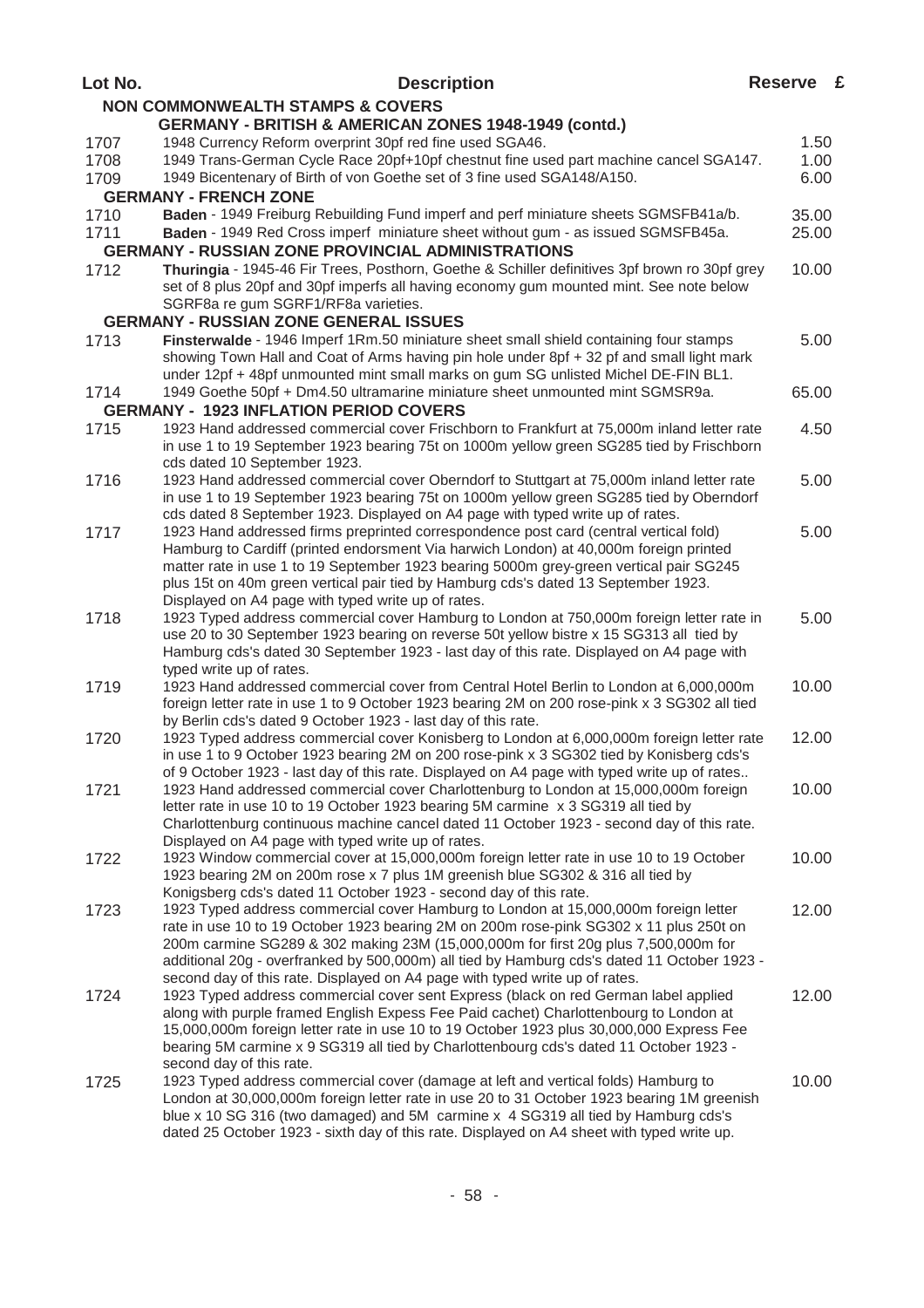| Lot No.        | <b>Description</b>                                                                                                                                                                            | Reserve £      |  |
|----------------|-----------------------------------------------------------------------------------------------------------------------------------------------------------------------------------------------|----------------|--|
|                | <b>NON COMMONWEALTH STAMPS &amp; COVERS</b>                                                                                                                                                   |                |  |
|                | <b>GERMANY - 1923 INFLATION PERIOD COVERS (contd.)</b>                                                                                                                                        |                |  |
| 1726           | 1923 Hand addressed commercial cover used within Germany at 10,000,000m inland letter                                                                                                         | 12.00          |  |
|                | rate in use 1 to 4 November 1923 bearing 1M greenish blue x 4 SG 316 4M yellow-green x 4                                                                                                      |                |  |
|                | (two damaged) and 5M carmine SG319 x 6 on front (two damaged) and 10 on reverse all tied                                                                                                      |                |  |
|                | by Breman cds's dated 4 November 1923 - last day of this rate.                                                                                                                                |                |  |
| <b>HUNGARY</b> |                                                                                                                                                                                               | 25.00          |  |
| 1727           | 1925 Sports Association Fund set of 8 mounted mint plus 1958 Brussels Exhibition 10fo<br>magenta miniature sheet unmounted mint SG452/59 & MS1512a.                                           |                |  |
| 1728           | 1933 Typed address Hungary Air Mail Society air mail cover (two folds, away from stamps) to                                                                                                   | 35.00          |  |
|                | standholder 23 (Elizabeth Born) at WIPA Exhibiton in Vienna bearing AIR 10f to 5p 9 values                                                                                                    |                |  |
|                | SG554/62 tied by 5 strikes of Budapest Airmail cds dated 24 June 1933. WIPA WIEN                                                                                                              |                |  |
|                | FLUGPOST black cds and WIPA REPULES BUDAPEST - WIEN green pictorial cachet both                                                                                                               |                |  |
|                | dated 24 June 1933 applied to front of cover.                                                                                                                                                 |                |  |
| 1729           | 1938 900th Death Anniv of St Stephen 1f bright violet to 70f yellow-green /azure mint set of                                                                                                  | 4.00           |  |
|                | 14 mostly lightly mounted SG601/14.                                                                                                                                                           |                |  |
| 1730           | 1938 Air France air mail cover hand addressed to Argentina (slightly shortened at left) at 3p                                                                                                 | 7.00           |  |
|                | 70 rate bearing 1p & 2p SG587/88 & 70f SG610 all tied by Leoi Posta Budapest 4 small cds's<br>dated 8 July 1938. German Air Mail Europe - South America red pictorial cachet on front with    |                |  |
|                | black Airship Port Rhein Main cds on reverse dated 19 July 1938.                                                                                                                              |                |  |
| 1731           | 1962 Plain unaddressed cover bearing World Cup 30fo to 4fo + 1fo set of 8 SG1806/1813 all                                                                                                     | 3.00           |  |
|                | tied by three strikes of Budapest 65 cds dated 2 May 1962. Small black first day of issue                                                                                                     |                |  |
|                | cachet applied along with Registered Dover Kent purple oval cancel dated 25 May 1962                                                                                                          |                |  |
|                | which ties one stamp.                                                                                                                                                                         |                |  |
| 1732           | 1975 Unmounted mint range of miniature sheets comprising 500th Birth Anniv of Michelanglo                                                                                                     | 6.00           |  |
|                | with SG2959 stuck to part gum SGMS2958 "Apollo-Soyuz" Space Link MS2972 International                                                                                                         |                |  |
|                | Exposition Okinawa MS2974 European Security & Co-operation MS2975 Hungarian Stamps                                                                                                            |                |  |
| <b>ICELAND</b> | since 1945 MS2978 and Stamp Day Preservation of Monuments MS2983.                                                                                                                             |                |  |
| 1733           | 1892-95 20a greenish blue very fine almost full cds used SG22b.                                                                                                                               | 9.00           |  |
| 1734           | 1892-95 40a rosy mauve very fine part cds used SG23a.                                                                                                                                         | 9.00           |  |
| 1735           | 1896-1900 20a dull blue fine part cds used SG32a.                                                                                                                                             | 7.00           |  |
| 1736           | 1901 3a yellow perf 121/2 fine part cds used SG42.                                                                                                                                            | 4.50           |  |
| 1737           | 1907-08 1k brown & blue centred left fine part indistinct cds used SG93.                                                                                                                      | 11.00          |  |
| 1738           | 1920 2k Myrtle & sepia fine part cds used SG130.                                                                                                                                              | 7.00           |  |
| 1739           | 1921-30 5a surcharge on 16a reddish brown fine part cds used SG137.                                                                                                                           | 5.50           |  |
| 1740           | 1921-30 30a surcharge on 50a grey & drab fine part cds used SG144.                                                                                                                            | 7.00           |  |
| 1741           | 1921-30 10k surcharge on 1k yellow fine part Toller cancel used SG149.                                                                                                                        | 13.00          |  |
| 1742           | 1921-30 1k surcharge on 40a blue fine part cds used SG146.                                                                                                                                    | 7.00           |  |
| 1743           | 1921-30 10k surcharge on 5k slate-blue & brown fine part Tollur cancel used SG150a.                                                                                                           | 7.00           |  |
| 1744           | 1930 Parliamentary Millenary 20a carmine & pink lightly mounted mint SG163.                                                                                                                   | 6.00           |  |
| <b>IRAN</b>    |                                                                                                                                                                                               |                |  |
| 1745<br>1746   | 1894 10kr rose & gold plus 50kr green & gold mounted mint SG111/12.<br>1897 10kr orange and 50kr mauve mounted mint SG130/31.                                                                 | 10.00<br>10.00 |  |
| 1747           | 1898 Overprint control mark h in violet 10kr orange mounted mint SG146.                                                                                                                       | 20.00          |  |
| 1748           | 1898 Overprint control mark h in violet 50kr orange one missing perf mounted mint SG147.                                                                                                      | 15.00          |  |
| 1749           | 1902 2kr deep green type 27 overprint fine used SG191.                                                                                                                                        | 8.00           |  |
| 1750           | 1902 12ch surcharge on 1kr carmine-red type 27 overprint fine used SG198.                                                                                                                     | 10.00          |  |
| 1751           | 1902 5kr surcharge on 5kr yellow fine used SG210.                                                                                                                                             | 10.00          |  |
| 1752           | 1902 Type 36 overprint on 1kr dull mauve fine used SG244.                                                                                                                                     | 11.00          |  |
| 1753           | 1902 Overprint type 27 without control handstamp 1ch grey to 12ch ultramarine set of 5                                                                                                        | 35.00          |  |
|                | issued at Tabriz unused (no gum) SG £700 offered by vendor as reprints which in themselves                                                                                                    |                |  |
|                | are scarce SG211/15.                                                                                                                                                                          |                |  |
| 1754           | 1903 Postes Persanes 3 Tomans surcharge and overprint in various colours on 1894 5kr                                                                                                          | 25.00          |  |
|                | violet & silver SG110 specially made for collectors without Postal Authority all mounted mint.<br>1906 Lion & Provisoire overprint on 1ch violet to 13ch blue set of 6 mounted mint SG292/97. | 18.00          |  |
| 1755<br>1756   | 1906 Lion & Provisoire overprint on 1ch violet having sewing machine perf three sides large                                                                                                   | 8.00           |  |
|                | imperf margin at right mounted mint SG292b.                                                                                                                                                   |                |  |
| 1757           | 1942-45 Riza Pahlavi definatives 30r emerald-green & black 50r brown-lake & ultramarine                                                                                                       | 1.50           |  |
|                | 50r black & bright purple plus 200r black & blue fine used SG879/81 & 883.                                                                                                                    |                |  |
| 1758           | 2003 Endangered Species Asiatic Cheetah 500r set of 4 in complete se-tenant sheet of 40                                                                                                       | 7.00           |  |
|                | having selvedge on four sides unmounted mint SG3136/39.                                                                                                                                       |                |  |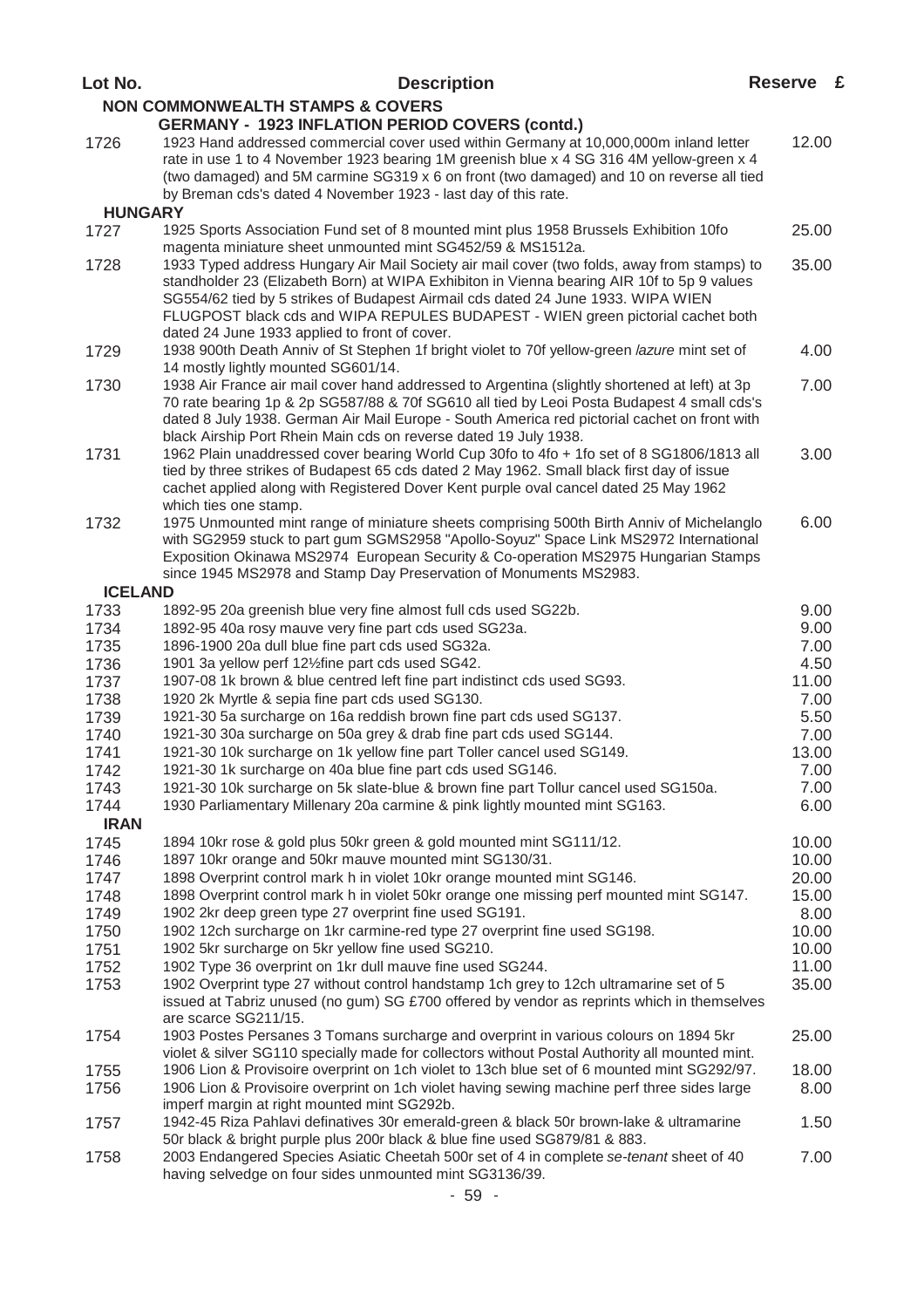| Lot No.      | <b>Description</b>                                                                                                                                                                                                                                     | Reserve £    |  |
|--------------|--------------------------------------------------------------------------------------------------------------------------------------------------------------------------------------------------------------------------------------------------------|--------------|--|
|              | <b>NON COMMONWEALTH STAMPS &amp; COVERS</b>                                                                                                                                                                                                            |              |  |
| <b>ITALY</b> |                                                                                                                                                                                                                                                        |              |  |
| 1759         | Papal States - 1863 Large part of front of cover bearing 1b greyish green (type I) horizontal<br>strip of 3 having 3 large margins into at base SG7 tied by barred diamond cancels having 5                                                            | 10.00        |  |
| 1760         | different cds cancels including Sardinia applied all dated March 1863.<br>1863-65 5c greenish grey centred a little low having few short perfs at right and base lightly                                                                               | 150.00       |  |
|              | mounted mint with nice clean gum SG10.<br>1863-65 40c rose centred high & right lightly mounted mint with nice clean gum SG14.                                                                                                                         | 500.00       |  |
| 1761<br>1762 | 1863-65 2L pale scarlet centred high & right fine used having large part duplex cancel SG16.                                                                                                                                                           | 18.00        |  |
| 1763         | 1878 2c surcharge on Official stamps 2c claret to 10L claret set of 8 fine used apart from 2c                                                                                                                                                          | 20.00        |  |
| 1764         | on 2c claret which is unused (no gum) usual centring and odd light tone mark SG23/30.<br>1879-82 2L vermilion centred left few slightly short perfs very fine part cds used SG37.                                                                      | 35.00        |  |
| 1765         | 1879-82 30c brown centred right few short perfs & top right corner missing fine used SG35.                                                                                                                                                             | 22.00        |  |
| 1766         | 1889 45c dull green centred left & low mounted mint having usual perfs and discoloured gum                                                                                                                                                             | 100.00       |  |
|              | with heavy hinge remains SG40.                                                                                                                                                                                                                         |              |  |
| 1767         | 1889 5L red & green centred left few slightly short perfs fine used part barred cancel SG43.                                                                                                                                                           | 50.00        |  |
| 1768         | 1890-91 20c surcharge on 50c mauve couple short perfs fine used SG46.                                                                                                                                                                                  | 9.00         |  |
| 1769         | 1890-91 20c surcharge on 50c mauve x 2 one centred left & high other missing perfs at top<br>both fine used SG46.                                                                                                                                      | 5.00         |  |
| 1770         | 1890 Parcel Post stamp 2c surcharge on 1L 25 orange centred low & right fine used SG51.                                                                                                                                                                | 8.00         |  |
| 1771         | 1891-97 5L carmine & blue centred left & low couple of minor perf flaws fine used SG61.                                                                                                                                                                | 20.00        |  |
| 1772         | 1901 1c brown to 5L blue & rose set of 11 usual centring fine used SG62/72.                                                                                                                                                                            | 10.00        |  |
| 1773         | 1911 Jubilee of the Kingdom 2c (+3c) brown x 44 in blocks odd crease, 1913 2 on 5c deep<br>green strip of 3 & 2 on 15c slate block of 8 (4 x 2) all unmounted mint SG86 93 & 95.                                                                       | 7.00         |  |
| 1774         | 1915-16 Red Cross 10c + 5c carmine to 20c + 5c orange set of 4 usual off white gum<br>mounted mint SG96/99.,                                                                                                                                           | 10.00        |  |
| 1775         | 1917 Napoli-Palermo-Napoli 25c on 40c violet fine part cds used SG103.                                                                                                                                                                                 | 9.00         |  |
| 1776         | 1917-23 15c slate imperf single tied to small piece by part cds cancel offered as is, SG list                                                                                                                                                          | 5.00         |  |
|              | imperf as pair only SG104 imperf single.                                                                                                                                                                                                               |              |  |
| 1777         | 1917-23 15c slate 20c orange 55c dull purple 60c carmine-red and 85c red-brown (tiny nick<br>in top perfs) all fine used usual centring SG104/05, 107/08 & 110.                                                                                        | 4.50         |  |
| 1778         | 1921 Union of Venezia Giulia with Italy 15c to 40c set of 3 usual centring 15c light tone<br>around perfs on reverse unmounted mint SG112/14.                                                                                                          | 4.00         |  |
| 1779         | 1922 50th Anniv of Mazzini's Death 25c maroon to 80c blue set of 3 usual centring                                                                                                                                                                      | 8.00         |  |
|              | unmounted mint SG126/28.                                                                                                                                                                                                                               |              |  |
| 1780         | 1922 50th Anniv of Mazzini's Death 80c blue centred low & right fine used SG128.                                                                                                                                                                       | 10.00        |  |
| 1781         | 1923 50th Death Anniv of Manzoni 10c claret & black fine used SG155.                                                                                                                                                                                   | 9.00         |  |
| 1782         | 1923 50th Death Anniv of Manzoni 15c green & black centred left and high small light brown<br>stain bottom left fine used SG156.                                                                                                                       | 7.50         |  |
| 1783         | 1923 50th Death Anniv of Manzoni 30c black & grey-black centred left fine used SG157.                                                                                                                                                                  | 9.00         |  |
| 1784         | 1923 50th Death Anniv of Manzoni 50c chestnut & black centred low fine used SG158.                                                                                                                                                                     | 9.00         |  |
| 1785         | 1924-25 25c blue plus Reinach green label fine cds used SG171h                                                                                                                                                                                         | 10.00        |  |
| 1786         | 1924-25 50c mauve + red Columbia label lightly mounted mint usual off white gum SG171k.                                                                                                                                                                | 10.00        |  |
| 1787         | 1924-25 50c mauve plus De Montel blue label fine cds used SG171L                                                                                                                                                                                       | 3.00         |  |
| 1788         | 1924-25 50c violet having Singer label in red centred left fine used SG1710.                                                                                                                                                                           | 2.00         |  |
| 1789         | 1924-25 50c mauve plus Tantal red label fine cds used SG171r.                                                                                                                                                                                          | 30.00        |  |
| 1790         | 1926 700th Death Anniv of St Francis of Assisi 1L 25 blue perf 13½ (light tone marks both<br>sides) & perf 11 both fine part cds used SG195A/195B.                                                                                                     | 2.00         |  |
| 1791         | 1929 Imperial set 2c orange to 10L violet 19 different values fine cds used couple with light<br>soiling on reverse SG238/56.                                                                                                                          | 6.00         |  |
| 1792         | 1929 14th Centenary of Abbey of Monte-Cassino 20c red-orange mounted mint plus 25c<br>deep green to 10L + 2L slate-green 6 values fine used SG260/66.                                                                                                  | 22.00        |  |
| 1793         | 1930 Marriage of Prince Umberto and Princess Marie Jose 20c orange-vermilion to 1L 25 +                                                                                                                                                                | 7.50         |  |
| 1794         | 25c deep blue set of 3 in blocks of 4 unmounted mint SG267/69.<br>1931 Colour postcard (view of Luino) hand addressed to Westminster Hospital in London<br>with long chatty message bearing Virgil Birth Bimilenary 75c carmine-red SG295 tied by good | 2.50         |  |
|              | strike of Germignaga cds dated 13 April 1931.                                                                                                                                                                                                          |              |  |
| 1795<br>1796 | 1931 50th Anniv of Naval Academy 20c to 1L 25 set of 3 unmounted mint SG311/13.<br>1931 50th Anniv of Naval Academy, Leghorn 20c carmine-red to 1L 25 blue set of 3                                                                                    | 3.00<br>7.50 |  |
|              | unmounted mint light honeyed gum SG311/13.                                                                                                                                                                                                             |              |  |
| 1797         | 1932 Tenth Anniv of Fascist March on Rome 2L 50 orange-vermilion fine part Rome cds<br>used very light soiling on reverse SGE369.                                                                                                                      | 15.00        |  |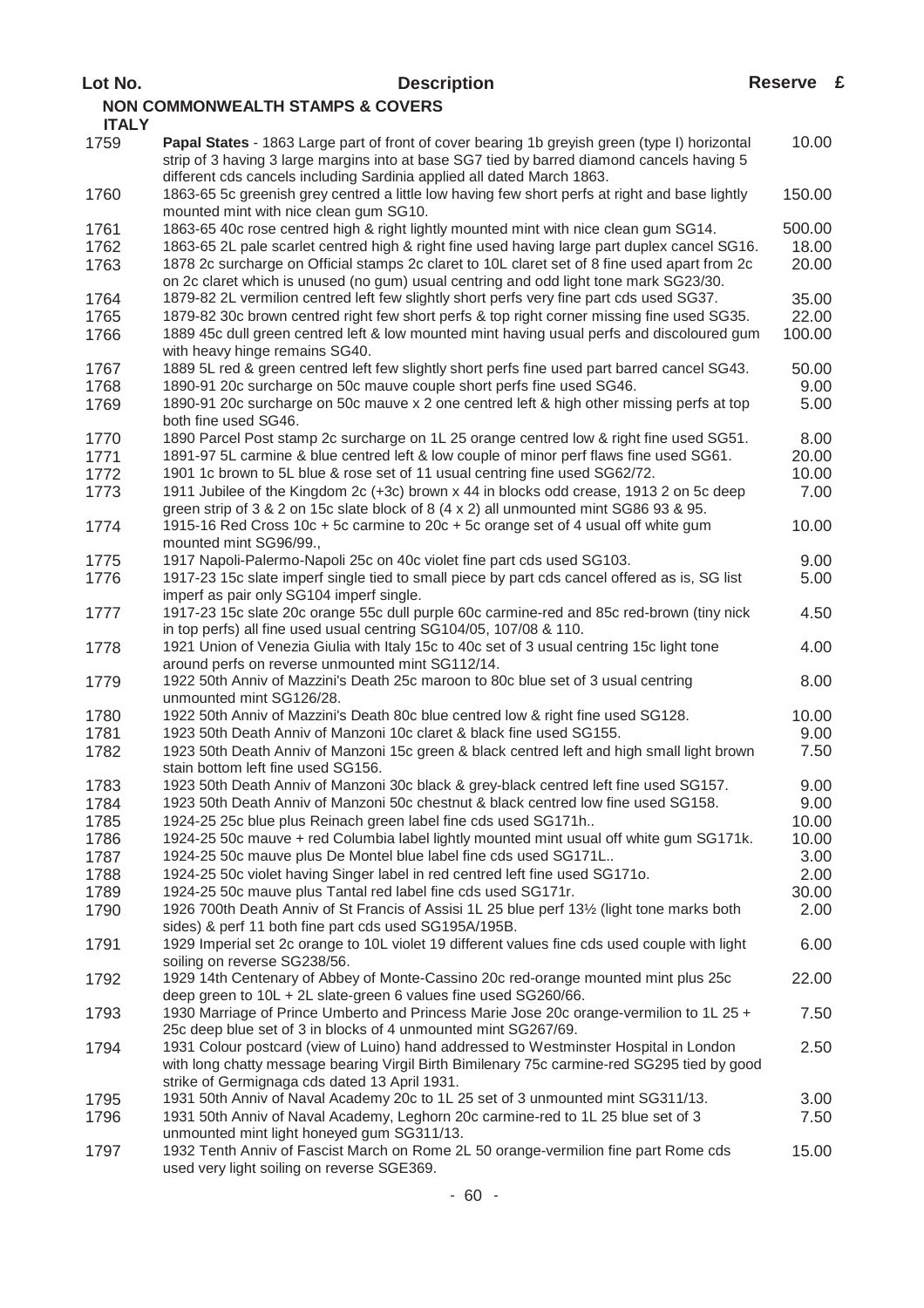| Lot No. | <b>Description</b>                                                                                                                                                                                                                                                                                                                                                                                       | Reserve £ |  |
|---------|----------------------------------------------------------------------------------------------------------------------------------------------------------------------------------------------------------------------------------------------------------------------------------------------------------------------------------------------------------------------------------------------------------|-----------|--|
|         | <b>NON COMMONWEALTH STAMPS &amp; COVERS</b>                                                                                                                                                                                                                                                                                                                                                              |           |  |
|         | <b>ITALY (contd.)</b>                                                                                                                                                                                                                                                                                                                                                                                    |           |  |
| 1798    | 1934 Rome-Buenos Aires Flight 2L on 2L yellow to 10L + 2L dull violet set of 4 mounted mint<br>off white gum SG391/94.                                                                                                                                                                                                                                                                                   | 6.00      |  |
| 1799    | 1934 World Cup Football Championship Italy 20c orange-red to 1L 25 blue 4 different values<br>all fine part cds used SG413/16.                                                                                                                                                                                                                                                                           | 5.00      |  |
| 1800    | 1941 Italian-German Friendship used range 10c brown x 46 20c orange-red x 37 25c green x<br>30 50c violet x 40 75c carmine x 32 and 1L 25 blue x 11 SG cat £600+ SG553/58.                                                                                                                                                                                                                               | 20.00     |  |
| 1801    | 1946 International Philatelic Exhibition special card for Exhibition in Milan 14 February 1946<br>bearing 40c Planting a Sapling SG650 block of 4 tied by special Exhibition 13 February cds<br>plus MFIM perfin with one letter through each stamp in block.                                                                                                                                            | 6.00      |  |
| 1802    | 1946 Parcel Post 25c ultramarine to 50L in horizontal pairs fine used SGP687/P697.                                                                                                                                                                                                                                                                                                                       | 6.00      |  |
| 1803    | 1948 Centenary of 1848 Revolution 15L black mounted mint SG713.                                                                                                                                                                                                                                                                                                                                          | 4.50      |  |
| 1804    | 1948 Centenary of 1848 Revolution 20L carmine mounted mint SG714.                                                                                                                                                                                                                                                                                                                                        | 12.00     |  |
| 1805    | 1948 Centenary of 1848 Revolution 30L blue mounted mint SG715.                                                                                                                                                                                                                                                                                                                                           | 3.00      |  |
| 1806    | 1948 Centenary of 1848 Revolution 50L violet mounted mint SG716.                                                                                                                                                                                                                                                                                                                                         | 20.00     |  |
| 1807    | 1948 Centenary of 1848 Revolution 100L slate-blue mounted mint SG717.                                                                                                                                                                                                                                                                                                                                    | 20.00     |  |
| 1808    | 1949 European Recovery Plan 5L Blue-green (slight gum bends) 15L violet & 20L brown set<br>of 3 mounted mint SG727/29.                                                                                                                                                                                                                                                                                   | 25.00     |  |
| 1809    | 1949 Illustrated typed address cover sent registered to New York bearing 75th Anniv of UPU<br>50L ultramarine vertical pair SG725 tied by location unclear cds cancel dated 2 May 1949 -<br>date of issue. Two Italian & two US transit marks on reverse.                                                                                                                                                | 12.00     |  |
| 1810    | 1949-51 Seven mint stamps comprising 1949 75th Anniv of UPU 50L ultramarine SG725<br>13th Levant Fair 20L scarlet SG736 1951 Centenary of First Tuscan Stamp 20L scarlet &<br>bright purple and 55L blue & ultramarine SG779/780 (both unmounted) Consercration of Hall<br>of Peace Rome 20L bright violet (unmounted) SG782 and 29th Milan Fair 20L yellow-brown<br>and 55L blue SG783/84 SG cat £375+. | 22.00     |  |
| 1811    | 1950 International Radio Conference 20L violet 55L blue both fine cds used with 55L value<br>having slightly heavy cancel SG749/50.                                                                                                                                                                                                                                                                      | 11.00     |  |
| 1812    | 1950 Women handling maize 100L chestnut lightly mounted mint SG777.                                                                                                                                                                                                                                                                                                                                      | 11.00     |  |
| 1813    | 1951 International Gymnastics Festival 5L to 15L set of 3 unmounted mint SG787/89.                                                                                                                                                                                                                                                                                                                       | 20.00     |  |
| 1814    | 1956-2006 Europa 60 different sets all good to fine used between SG937/3024.                                                                                                                                                                                                                                                                                                                             | 25.00     |  |
| 1815    | 1951 29th Milan Fair 55L blue fine used part slogan cancel SG784.                                                                                                                                                                                                                                                                                                                                        | 5.00      |  |
| 1816    | Colonies General Issue - 1934 Duke of Abruzzi 25L olive-black block of 4 very fine used                                                                                                                                                                                                                                                                                                                  | 75.00     |  |
|         | having single central strike of Bengasi cds dated 12 May 1934. SG show date of issue as<br>May 1934 SG75.                                                                                                                                                                                                                                                                                                |           |  |
| 1817    | Dodecanese Islands - 1912 Leros 25c blue off centre lightly mounted mint SG11E.                                                                                                                                                                                                                                                                                                                          | 9.00      |  |
| 1818    | Italian East Africa - 1923 Revenue 10L pink (corner perf missing) and 50L buff & scarlet<br>plus 1931 30L pink & blue all fine fiscally used.                                                                                                                                                                                                                                                            | 5.00      |  |
| 1819    | Post Offices in Turkish Empire - 1874 1c olive-green mounted mint slight gum loss and<br>remains of selvedge used as hinge SG1.                                                                                                                                                                                                                                                                          | 7.50      |  |
| 1820    | Fiume - 1923 Express Letter 60c carmine on pale buff and 2L on pale buff both lightly<br>mounted mint SGE213/14.                                                                                                                                                                                                                                                                                         | 6.50      |  |
| 1821    | Trieste - 1946 Manilla A4 bilingual Request for rail tonnage form dated 28 June 1946 from<br>HQ Allied Military Government 13 Corps Transportation Division to move 20 tons of cement.                                                                                                                                                                                                                   | 5.00      |  |
| 1822    | Trieste - 1947-48 Air 1L greenish slate to 50L reddish violet 6 values fine used SG18/23.                                                                                                                                                                                                                                                                                                                | 3.00      |  |
| 1823    | Trieste - 1947-48 Express Letter 15L lake to 60L carmine set of 4 fine used SGE28/E31.                                                                                                                                                                                                                                                                                                                   | 4.50      |  |
| 1824    | Trieste - 1947-49 Concessional Letter Post 15L violet fine used SGCL46.                                                                                                                                                                                                                                                                                                                                  | 1.50      |  |
| 1825    | Trieste - 1949-50 1L green to 100L carmine set of 12 fine used SG103/14.                                                                                                                                                                                                                                                                                                                                 | 7.00      |  |
|         | <b>VATICAN CITY</b>                                                                                                                                                                                                                                                                                                                                                                                      |           |  |
| 1826    | 1931 Postage Due 5c brown/rose to 1L 10 on 2L 50 vermilion set mounted mint SGD15/D20.                                                                                                                                                                                                                                                                                                                   | 11.00     |  |
| 1827    | 1935 International Juridical Congress 5c orange to 1L 25 blue set mounted mint SG41/46.                                                                                                                                                                                                                                                                                                                  | 50.00     |  |
| 1828    | 1936 Catholic Press Exhibition 5c blue-green to 5L bistre-brown set of 8 mounted mint some<br>hinge remains and disturbed gum on all SG47/54.                                                                                                                                                                                                                                                            | 15.00     |  |
| 1829    | 1936 Catholic Press Exhibition Rome 5c blue-green to 5L bistre-brown set of 8 mix of<br>unmounted and mounted mint SG47/54.                                                                                                                                                                                                                                                                              | 30.00     |  |
| 1830    | 1936 Catholic Press Exhibition Rome St John Bosco 25c yellow-green & 80c red-brown both<br>lightly mounted mint SG49 & 52.                                                                                                                                                                                                                                                                               | 12.00     |  |
| 1831    | 1936 Catholic Press Exhibition Rome St John Bosco 25c yellow-green fine used SG49.                                                                                                                                                                                                                                                                                                                       | 3.00      |  |
| 1832    | 1939 Death of Pope Pius XI 5c to 75c set of 7 unmounted mint SG69/75.                                                                                                                                                                                                                                                                                                                                    | 10.00     |  |
| 1833    | 1949 75th Anniv of UPU 300L ultramarine & 1000L green unmounted mint. 1000L has three<br>lightly toned perfs visible from front and tiny light stain on gum SG149/50.                                                                                                                                                                                                                                    | 16.00     |  |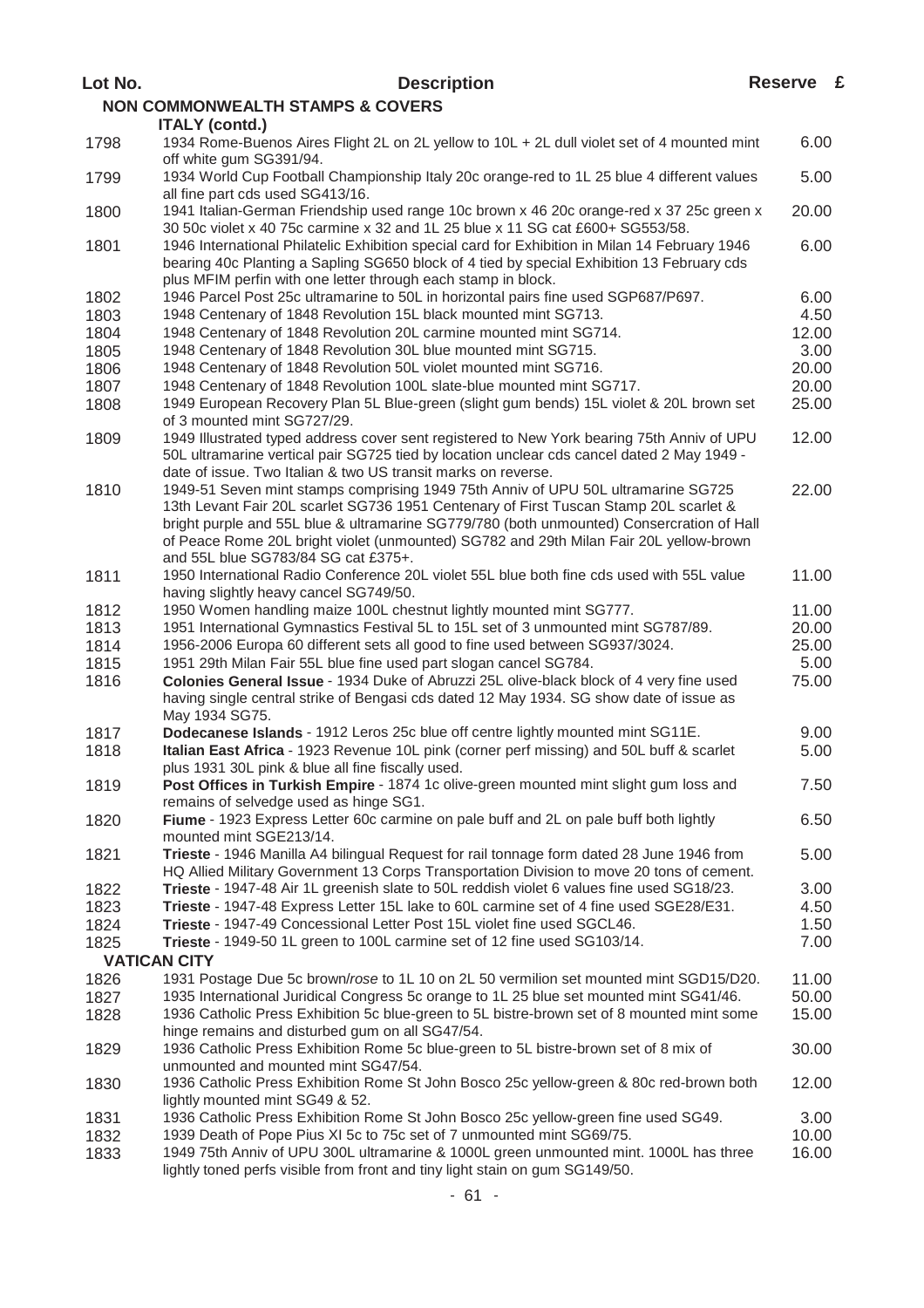| Lot No.      | <b>Description</b>                                                                                                                                         | Reserve £      |  |
|--------------|------------------------------------------------------------------------------------------------------------------------------------------------------------|----------------|--|
|              | <b>NON COMMONWEALTH STAMPS &amp; COVERS</b>                                                                                                                |                |  |
|              | <b>VATICAN CITY (contd.)</b>                                                                                                                               |                |  |
| 1834         | 1953 50th Anniv of Martyrdom of St Moria Goretti 15L & 35L lightly mounted mint SG177/78.                                                                  | 1.00           |  |
| 1835         | 1953-60 Air 500L red-brown & deep brown plus 1000L blus & deep blue fine used SG190/91.                                                                    | 5.00           |  |
|              | <b>ITALIAN COLONY ERITREA</b>                                                                                                                              |                |  |
| 1836         | 1893 1c bronze-green to 40c brown & 60c mauve 8 different values usual centring all fine                                                                   | 50.00          |  |
|              | used having part cds cancels SG1/7 & 9.                                                                                                                    |                |  |
| 1837         | 1903 1c brown horizontal pair overprint inverted lightly mounted mint usual gum SG19a.                                                                     | 45.00          |  |
| 1838         | 1910-29 Government Palace Massawa 15c slate perf 131/2 mounted mint couple of light                                                                        | 50.00          |  |
|              | diagonal gum creases SG36.                                                                                                                                 |                |  |
| 1839         | 1920-26 Postage Due 10L magenta & blue mounted mint usual gum SGD63.                                                                                       | 6.00           |  |
| 1840         | 1924 2c on 1b brown to 1L to 10a lilac set of 7 mounted mint usual gum SG83/89.                                                                            | 15.00          |  |
| 1841         | 1928-29 2L 50 myrtle & orange mounted mint light crease SG129.<br>1930 Third National Defence 30c + 10c blue-green & deep green to 5L + 1l 50 green & deep | 25.00<br>25.00 |  |
| 1842         | blue set of 4 mounted mint SG166/69.                                                                                                                       |                |  |
|              | <b>ITALIAN COLONY LIBYA</b>                                                                                                                                |                |  |
| 1843         | 1912-22 5L blue & rose centered low fine used SG15.                                                                                                        | 45.00          |  |
| 1844         | 1912-22 10L sage-green & pale rose fine used couple of minor perf flaws SG16.                                                                              | 18.00          |  |
| 1845         | 1912-22 50c violet couple short perfs mounted mint SG12.                                                                                                   | 7.50           |  |
| 1846         | 1912-22 45c olive-green centred high & left fine used SG11.                                                                                                | 10.00          |  |
| 1847         | 1921 Victory 1L brown perf 141⁄4 x 131⁄4 watermark omittted horizontal pair unmounted mint                                                                 | 50.00          |  |
|              | nice clean gum SG31Bc.                                                                                                                                     |                |  |
| 1848         | 1924 Libyan Sibyl 40c brown perf 11 lightly mounted mint SG42b.                                                                                            | 11.00          |  |
| 1849         | 1924 Libyan Sibyl 2I scarlet perf 11 mounted mint SG45b.                                                                                                   | 6.00           |  |
| 1850         | 1924-31 Libyan Sibyl 2L scarlet perf 11 lightly mounted mint dark lightly crazed gum SG45a.                                                                | 4.00           |  |
| 1851         | 1924-40 Goddess of Plenty 15c orange & sepia perf 11 centred low fine used SG52a.                                                                          | 5.00           |  |
| 1852         | 1927-36 Express Letter 1L 25 on 60c sepia & red perf 14 mounted mint SGE64b.                                                                               | 10.00          |  |
| 1853         | 1927-39 Parcel Post 2L green horizontal pair mounted mint SGP69.                                                                                           | 7.50           |  |
| 1854         | 1928-29 Air 80c red-brown & purple centred very right & very low lightly mounted mint SG64.                                                                | 11.00          |  |
| 1855         | 1928-30 1L 25 blue & ultramarine centred right fine part cds used SG66.                                                                                    | 5.50           |  |
| 1856         | 1936-41 Libia overprint on Cyrenaica 50c bright violet top right corner missing mounted mint                                                               | 5.00           |  |
|              | with disturbed gum and used examples both showing grossly misplaced overprint mint copy                                                                    |                |  |
|              | below camels neck and used copy in clouds at top of stamp SG70 varieties.                                                                                  | 20.00          |  |
| 1857         | Benghazi - 1901 1pi on 25c blue fine used SG169.<br>Benghazi - 1911 1pi on 25c blue fine used on small piece SG170.                                        | 20.00          |  |
| 1858<br>1859 | Tripoli - 1909 1c brown to 5L blue & rose set of 10 mounted mint usual gum SG171/81.                                                                       | 40.00          |  |
| 1860         | Tripoli - 1909 Express 25c rose 30c blue & rose mounted mint usual gum SGE182/E183.                                                                        | 4.00           |  |
| 1861         | Cyrenaica - 1934 Air 2L + 5L to 10L + 5L set of 4 mounted mint off white gum SG110/13.                                                                     | 3.50           |  |
| 1862         | Tripolitania - 1931 Concessional Letter Post 10c brown mounted mint having a few tone                                                                      | 3.00           |  |
|              | spots on gum just visible in two places on front SGCL123.                                                                                                  |                |  |
| 1863         | Tripolitania - 1931 Tripoli Trade Fair 10c brown-black to 50c bright violet and 2L 75 + 45c                                                                | 16.00          |  |
|              | orange to 10L + 2L brown 6 values lightly mounted mint SG123/25 & 128/30 plus 5 mint                                                                       |                |  |
|              | Trieste commemoratives SG202 231/33 & 294.                                                                                                                 |                |  |
| 1864         | Tripolitania - 1934 Air 2L + 5L to 10L + 5L set of 4 mounted mint off white gum SG179/82.                                                                  | 3.50           |  |
| 1865         | Tripolitania - 1934 Second International Colonial Exhibition 5c sepia to 1L 25 green & blue                                                                | 5.00           |  |
|              | Postage set of 6 lightly mounted mint having usual off white lightly toned gum SG204/09.                                                                   |                |  |
|              | <b>ITALIAN SOMALILAND</b>                                                                                                                                  |                |  |
| 1866         | 1926-30 50c slate & brown lightly mounted mint SG93.                                                                                                       | 6.00           |  |
| 1867         | 1934 Second International Colonial Exhibition Air 25c blue & orange to 2L blue & sepia set of                                                              | 3.00           |  |
|              | 6 all mounted mint SG193/98/e                                                                                                                              |                |  |
| 1868         | 1935 King of Italy's Visit to Italian Somaliland 5c + 5c brown-black to 25L + 2L 75 sepia &                                                                | 35.00          |  |
| <b>JAPAN</b> | red-brown set of 14 lightly mounted mint SG209/222.                                                                                                        |                |  |
|              | 1888-1992 Mostly used collection of 113 stamps SG cat £65+ plus 13 illustrated typed                                                                       |                |  |
| 1869         | address first day covers and a used 1s blue postal stationery card.                                                                                        | 9.00           |  |
| 1870         | 1890s-1920s Stockcard containing 26 mostly different used stamps.                                                                                          | 5.00           |  |
| 1871         | 1949 First Scout Jamboree 8y left corner marginal block of 4 unmounted mint SG544.                                                                         | 4.00           |  |
| 1872         | 1950-51 Himeji Castle 14y lake brown mounted mint SG597.                                                                                                   | 6.00           |  |
| 1873         | 1950-51 Buddhisattva Statue Chugu Temple 50y reddish brown mounted mint SG599.                                                                             | 20.00          |  |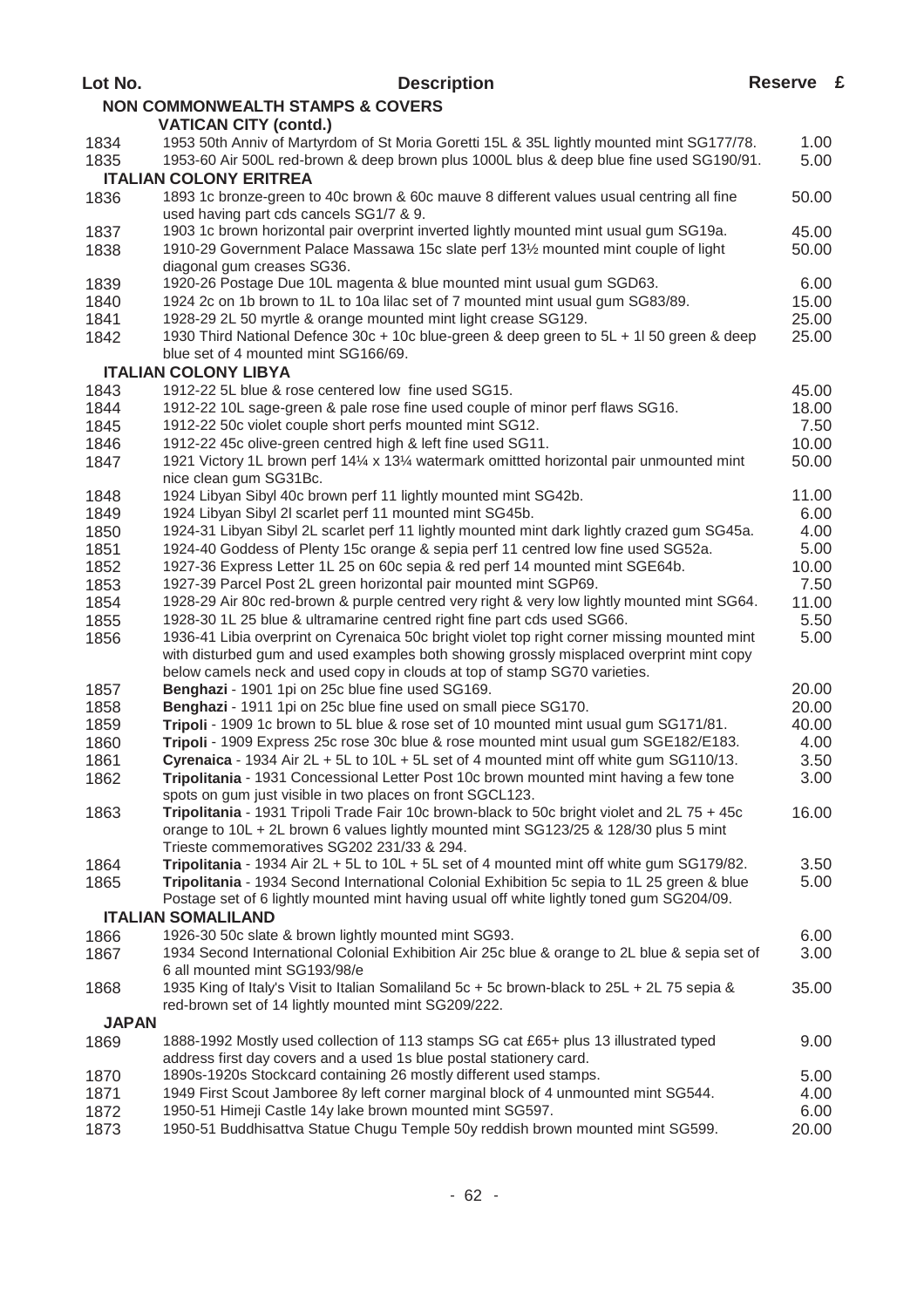| Lot No.     | <b>Description</b>                                                                                                                                                                                                                                                                                                                                                                                                                                           | Reserve £ |  |
|-------------|--------------------------------------------------------------------------------------------------------------------------------------------------------------------------------------------------------------------------------------------------------------------------------------------------------------------------------------------------------------------------------------------------------------------------------------------------------------|-----------|--|
|             | <b>NON COMMONWEALTH STAMPS &amp; COVERS</b>                                                                                                                                                                                                                                                                                                                                                                                                                  |           |  |
| <b>LAOS</b> |                                                                                                                                                                                                                                                                                                                                                                                                                                                              |           |  |
| 1874        | 1951 10c bright-green & blue-green to 10p brown-purple & deep brown set of 12 each value<br>in individual miniature sheet from souvenir booklet (SGMS21B cat £550 for 26 sheets<br>containing SG1/17 19/21 & D22/D27) all lightly mounted mint SG1/12.                                                                                                                                                                                                       | 18.00     |  |
| 1875        | 1952 Postage 30c reddish violet & indigo to 3p black-brown & purple brown plus Air 10p deep<br>blue green & ultramarine to 30p purple-brown & black-brown 8 values each value in individual<br>miniature sheet from souvenir booklet (SGMS21B cat £550 for 26 sheets containing SG1/17<br>19/21 & D22/D27) all lightly mounted mint SG13/17 & 19/21.                                                                                                         | 9.00      |  |
| 1876        | 1952 Postage Dues 10c chocolate to 5p bright purple six values each value in individual<br>miniature sheet from souvenir booklet (SGMS21B cat £550 for 26 sheets containing SG1/17<br>19/21 & D22/D27) all lightly mounted mint SGD22/D27.                                                                                                                                                                                                                   | 5.00      |  |
| 1877        | 1962 Philatelic Exhibition, Vientiane & Stamp Day perf miniature sheets one with very minor<br>gum fault both unmounted mint SGMS127a.                                                                                                                                                                                                                                                                                                                       | 15.00     |  |
| 1878        | 1962 Philatelic Exhibition, Vientiane & Stamp Day imperf deluxe miniature sheets on<br>ungummed thin white card in issued colours as SGMS127b.                                                                                                                                                                                                                                                                                                               | 4.00      |  |
| 1879        | 1963 Freedom From Hunger imperf miniature sheet unmounted mint SG131a.                                                                                                                                                                                                                                                                                                                                                                                       | 1.50      |  |
| 1880        | 1964-69 Range of unmounted mint miniature sheets 1964 Nubian Monuments & Monarchy<br>(light creasing in selvedge) 1965 Telecommunications 1968 Army Day and WHO plus 1969<br>Laotian "Ballet Royal" x 2 imperf SGMS134a 142a 162a 236 242 & 266.                                                                                                                                                                                                             | 6.00      |  |
| 1881        | 1965 Butterflies & Moths 10k to 40k set of 4 in vertical strips of 5 unmounted mint SG151/54.                                                                                                                                                                                                                                                                                                                                                                | 15.00     |  |
| 1882        | 1965 Laotian Fauna 25k to 200k set of 5 in blocks of 6 (3 x 2) unmounted mint SG166/70.                                                                                                                                                                                                                                                                                                                                                                      | 8.00      |  |
| 1883        | 1968 Olympic Games 15k to 110k set of 4 each value in bottom left corner marginal<br>horizontal strip of 3 unmounted mint SG252/55.                                                                                                                                                                                                                                                                                                                          | 2.00      |  |
| 1884        | 1969 Wild Animals 70k Sun Bear 120k Common Gibbon and 150k Tiger each value in part<br>gutter marginal blocks of 6 unmounted mint SG272/74.                                                                                                                                                                                                                                                                                                                  | 3.00      |  |
| 1885        | 1975 Year of the Rabbit 40k to 350k x 35 sets of 3 in blocks of 5 or 10 with 40k & 200k in<br>se-tenant pairs unmounted mint SG cat £240 SG413/15.                                                                                                                                                                                                                                                                                                           | 7.00      |  |
|             | <b>LIECHTENSTEIN</b>                                                                                                                                                                                                                                                                                                                                                                                                                                         |           |  |
| 1886        | 1912-15 25h blue perf 121/2 x 13 thick paper mounted mint SG3.                                                                                                                                                                                                                                                                                                                                                                                               | 18.00     |  |
| 1887        | 1921 30r black & deep green fine used SG57.<br>1934-35 Golden Eagle 10r bright reddish violet grilled gum two lightly toned perfs visible from                                                                                                                                                                                                                                                                                                               | 7.00      |  |
| 1888        | the front fine part cds used SG145.                                                                                                                                                                                                                                                                                                                                                                                                                          | 2.00      |  |
| 1889        | 1934-35 Golden Eagle 10r bright reddish violet to 50r emerald set mounted mint SG145/49.                                                                                                                                                                                                                                                                                                                                                                     | 18.00     |  |
| 1890        | 1939 Francis Joseph II 2f blue-green/cream 3df deep violet/cream and 5f brown/cream all<br>three lightly mounted mint SG186/88.                                                                                                                                                                                                                                                                                                                              | 5.00      |  |
| 1891        | 1955 Prince Francis Joseph II 2f deep brown and Princess Georgina 3f blackish green both<br>unmounted mint SG330/31.                                                                                                                                                                                                                                                                                                                                         | 15.00     |  |
| 1892        | 1960 Trees & Bushes 20r to 50r set of 3 lightly mounted mint SG401/03.                                                                                                                                                                                                                                                                                                                                                                                       | 8.00      |  |
| 1893        | 1965 Madonna (wood sculpture) 10f vermilion very fine used block of 4 SG442                                                                                                                                                                                                                                                                                                                                                                                  | 9.00      |  |
| 1894        | 1976-78 Commemorative new issues in Post Office envelopes as issued all unmounted mint<br>comprising 1976 Signs of the Zodiac 5 sets inc blocks of 4 1977 Europa 10 sets including 2<br>in blocks of 4 Castles 5 sets inc blocks of 4 National Costumes 5 sets inc blocks of 4 1978<br>Europa 5 sets inc blocks of 4 and Buildings 50r 70r 80r 90r 1f & 1f 10 x 5 of each inc blocks<br>of 4 SG643/46 664/65 677/83 689/90 and 695/700.<br><b>LUXEMBOURG</b> | 15.00     |  |
| 1895        | 1852-58 10c grey-black 4 clear margins having small nick at left fine used SG2.                                                                                                                                                                                                                                                                                                                                                                              | 8.00      |  |
| 1896        | 1852-58 10r grey-black 4 margins fine used SG2.                                                                                                                                                                                                                                                                                                                                                                                                              | 19.00     |  |
| 1897        | 1852-58 1sgr rose 3 <sup>1/2</sup> margins small nick at top fine used SG4.                                                                                                                                                                                                                                                                                                                                                                                  | 20.00     |  |
| 1898        | 1874-79 5c yellow fine used SG43.                                                                                                                                                                                                                                                                                                                                                                                                                            | 11.00     |  |
| 1899        | 1880 20c grey-brown perf 121/2 x 12 three short perfs fine used SG62a.                                                                                                                                                                                                                                                                                                                                                                                       | 4.50      |  |
| 1900        | 1882-84 121/2c grey-blue perf 131/2 fine used SG86.                                                                                                                                                                                                                                                                                                                                                                                                          | 12.00     |  |
| 1901        | 1882-84 1f lilac perf 121/2 x 12 centred left few short perfs and rounded bottom right corner                                                                                                                                                                                                                                                                                                                                                                | 6.00      |  |
| 1902        | couple light small stains on front fine used SG91a.<br>1922 Luxembourg Philatelic Exhibition 25c deep green large selvedge with some soiling<br>having Exhibition cds for date of issue plus 30c carmine fine used SG219/20.                                                                                                                                                                                                                                 | 3.50      |  |
| 1903        | 1923 10f black perf 121/2 fine used SG222a.                                                                                                                                                                                                                                                                                                                                                                                                                  | 2.00      |  |
| 1904        | 1923 Unveiling of War Memorial 15 + 10 + 25c orange-vermilion and 25 + 10 + 25c deep<br>green both fine used SG224/25.                                                                                                                                                                                                                                                                                                                                       | 14.00     |  |
| 1905        | 1925 Anti-Tuberculosis Fund set of 4 fine used SG241/44.                                                                                                                                                                                                                                                                                                                                                                                                     | 9.00      |  |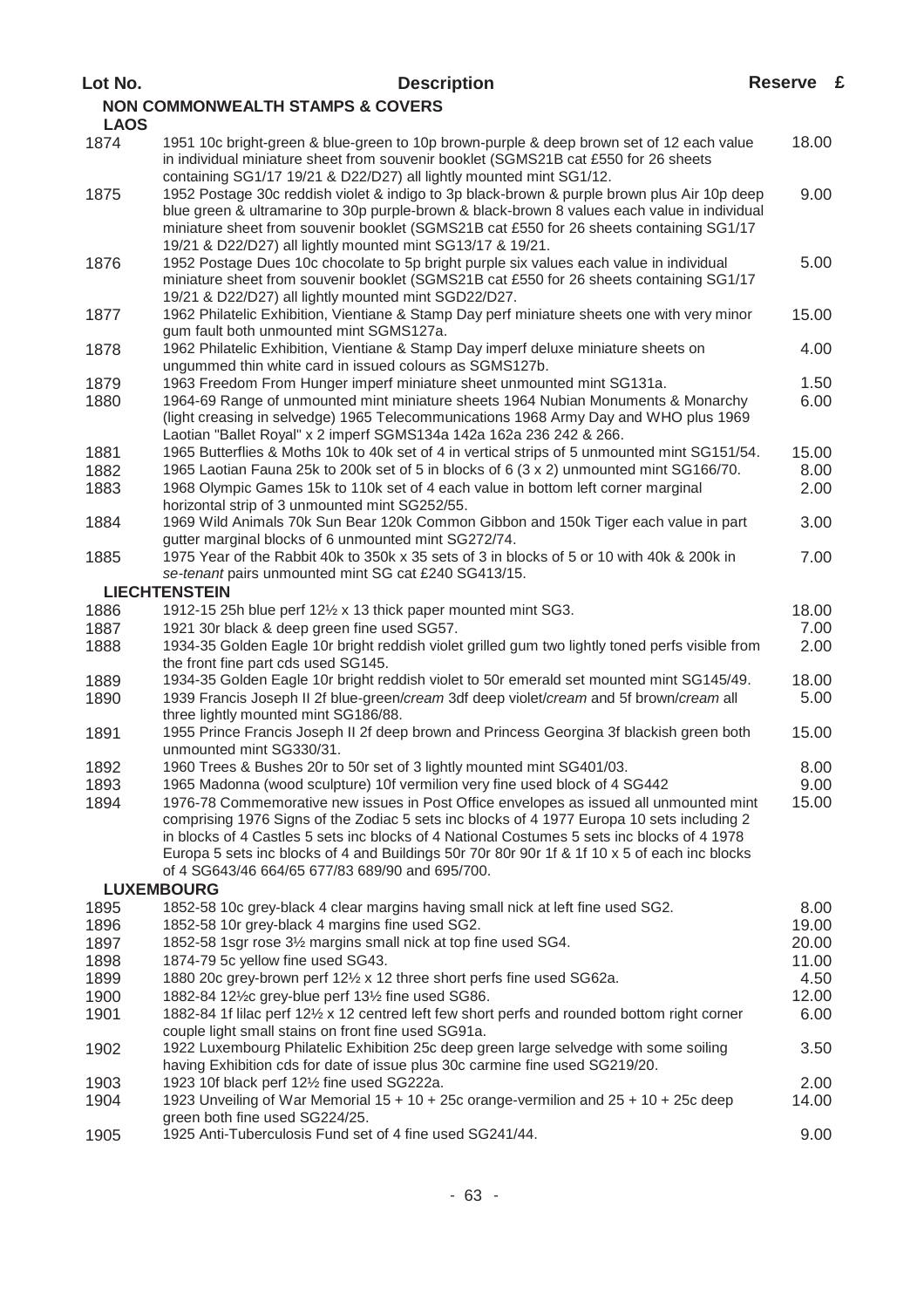| Lot No.       | <b>Description</b>                                                                                                                                                                                                                                                                                                                                                                                                                                                                                                                                               | Reserve £ |  |
|---------------|------------------------------------------------------------------------------------------------------------------------------------------------------------------------------------------------------------------------------------------------------------------------------------------------------------------------------------------------------------------------------------------------------------------------------------------------------------------------------------------------------------------------------------------------------------------|-----------|--|
|               | <b>NON COMMONWEALTH STAMPS &amp; COVERS</b>                                                                                                                                                                                                                                                                                                                                                                                                                                                                                                                      |           |  |
|               | <b>LUXEMBOURG (contd.)</b>                                                                                                                                                                                                                                                                                                                                                                                                                                                                                                                                       |           |  |
| 1906          | 1927 Flimsy philatelic exhibition air mail post card hand addressed to London bearing Grand<br>Duchess 40c olive-brown & 50c red-brown SG249/50 both toning around perfs tied by<br>individual strikes of three line Par Ballon Exhibition 8 September 1927 handstamp with Roodt<br>cds of same date also applied.                                                                                                                                                                                                                                               | 5.00      |  |
| 1907          | 1927 Special illustrated printed flimsy post card for Philatelic Exhibition in Luxembourg hand<br>addressed to Belgium with 5c & 25c definitives tied by special three line unframed Exhibition<br>cancel of 8 September 1927 with Roodt cds of same date also applied.                                                                                                                                                                                                                                                                                          | 1.00      |  |
| 1908          | 1933-34 Part of two registered covers each bearing 50c green and 3f purple SG296a & 300c<br>tied by 1933 or 1934 special Philatelic Exhibitions cds's.                                                                                                                                                                                                                                                                                                                                                                                                           | 2.00      |  |
| 1909          | 1937 Dudelange Philatelic Exhibition miniature sheet unmounted mint SGMS359.                                                                                                                                                                                                                                                                                                                                                                                                                                                                                     | 2.00      |  |
| 1910          | 1949 75th Anniv of UPU 2f 50 carmine & pink & 8f brown & buff fine used SG526 & 528.                                                                                                                                                                                                                                                                                                                                                                                                                                                                             | 6.00      |  |
| 1911          | 1952 National Philatelic Exhibition 2f black & green and 4f brown-red & green se-tenant<br>horizontal pair lightly mounted mint SG552fa.                                                                                                                                                                                                                                                                                                                                                                                                                         | 10.00     |  |
| 1912          | 1957 Europa 2f chocolate 3f red 4f reddish purple lightly mounted mint each having tiny piece<br>of paper attached to gum SG626/28.                                                                                                                                                                                                                                                                                                                                                                                                                              | 40.00     |  |
| 1913          | 1957 Europa 2f chocolate to 4f purple set of 3 unmounted mint SG626/28.                                                                                                                                                                                                                                                                                                                                                                                                                                                                                          | 75.00     |  |
| 1914          | 1968 Olympic Games 50c to 13f set of 6 each value in bottom marginal block of 8 (2 x 4) all<br>unmounted mint SG815/20.                                                                                                                                                                                                                                                                                                                                                                                                                                          | 5.00      |  |
| 1915          | 1985 Europa 10f & 16f top right corner marginal blocks of 4 unmounted mint SG1158/59.                                                                                                                                                                                                                                                                                                                                                                                                                                                                            | 15.00     |  |
| <b>MACAU</b>  |                                                                                                                                                                                                                                                                                                                                                                                                                                                                                                                                                                  |           |  |
| 1916          | 1894 4a on 25r violet centred left couple short perfs no gum as issued SG77.                                                                                                                                                                                                                                                                                                                                                                                                                                                                                     | 7.00      |  |
| 1917          | 1894 6a on 40r chocolate centred low ragged perfs all sides no gum as issued SG78.                                                                                                                                                                                                                                                                                                                                                                                                                                                                               | 7.50      |  |
| 1918          | 1902 6a surcharge on 10r dull yellow ragged perfs all sides no gum as issued SG136.                                                                                                                                                                                                                                                                                                                                                                                                                                                                              | 8.00      |  |
| 1919          | 1902 18a surcharge on 300r orange centred low no gum as issued SG160.                                                                                                                                                                                                                                                                                                                                                                                                                                                                                            | 12.00     |  |
| 1920          | 1902 18a surcharge on 20r lilac well centred no gum as issued SG162.                                                                                                                                                                                                                                                                                                                                                                                                                                                                                             | 8.00      |  |
| 1921          | 1905 10a surcharge on 12a dull purple well centred mounted mint SG184.                                                                                                                                                                                                                                                                                                                                                                                                                                                                                           | 12.00     |  |
|               | <b>MADAGASCAR</b>                                                                                                                                                                                                                                                                                                                                                                                                                                                                                                                                                |           |  |
| 1922          | 1902 Black & white Egyptian postcard (3 corners damaged and surface damage to front)                                                                                                                                                                                                                                                                                                                                                                                                                                                                             | 20.00     |  |
|               | street cafe (man pouring drink for woman and youth) addressed to France bearing 10 on 5c<br>mauve/lilac SG24 (very scarce on cover) tied by three strikes of Tananarive double ring blue<br>cds dated 7 July 1902.(O2 year slugs inverted and reversed in cds). Seine Et Marne arrival<br>cds dated 22 August also on card.                                                                                                                                                                                                                                      |           |  |
| 1923          | 1905 Black & white postcard bust of Prime Minister in uniform used from Fianarantsoa to<br>Marseilles at 10c rate bearing 5c red and bright yellow-green x 2 SG17 tied by Fianarantsoa<br>blue double circle cds dated 26 December 1903. Displayed on A4 page with typed write up.                                                                                                                                                                                                                                                                               | 7.00      |  |
| 1924          | 1927 50c black & green illustrated postal stationery envelope H&GB13 hand addressed to<br>Tananarive having two strikes of Beforona (scarcer office) double ring broken inner circle cds<br>dated 15 December 1927. Displayed on A4 page with typed write up.                                                                                                                                                                                                                                                                                                    | 10.00     |  |
| 1925          | 1928 50c black & green illustrated postal stationery envelope H&GB13 hand addressed to<br>Malagasy soldier at Tamatave redirected to Diego Suarez having two strikes of Befotaka<br>(scarce office) double ring broken inner circle cds dated 22 November 1928. Displayed on A4<br>page with typed write up.                                                                                                                                                                                                                                                     | 12.00     |  |
| 1926          | 1928 50c black & green illustrated postal stationery envelope H&GB13 (light tone both sides)<br>hand addressed to Tananarive having two strikes of unclear double ring broken inner circle<br>cds dated 26 October 1928 on front along with black framed BM (Boite Mobile) cachet.                                                                                                                                                                                                                                                                               | 7.00      |  |
| 1927          | 1945 Typed address cover sent air mail from L Millot & Co Tananarive to Ambanja with<br>Tananarive cds's dated 23 May 1945 on front along with blue oblong framed cash payment<br>cachet applied (due to shortage of stamps) with 3- added in ink. Ambanja arrival cds dated<br>25 May 1945 on reverse. Cover turned and reused typed address sent air mail to Director<br>Economic Affairs Tananarive at 3f rate bearing 1f 50 scarlet SG261 x 2 tied by Ambanja cds<br>dated 12 June 1945 with Tananarive slogan machine cancel dated 13 June 1945 on reverse. | 10.00     |  |
| 1928          | Unusal and scarce turned cover.<br>1945 Hand locally addressed stampless cover to Tamatave having Tamatave Manguiers<br>(short lived office) double ring cds with broken inner circle dated 4 July 1945. Faint strike of<br>purple oblong framed cash payment cachet (due to shortage of stamps) with 2 added in ink.<br>Local F1 in circle black censor mark applied. Displayed on A4 page with typed write up.                                                                                                                                                 | 7.50      |  |
| <b>MONACO</b> |                                                                                                                                                                                                                                                                                                                                                                                                                                                                                                                                                                  |           |  |
| 1929          | 1949 Top right corner block of 4 from imperf and perf miniature sheets being a 1/4 of each<br>miniature sheet unmounted mint SGMS408 & SGMS409                                                                                                                                                                                                                                                                                                                                                                                                                   | 20.00     |  |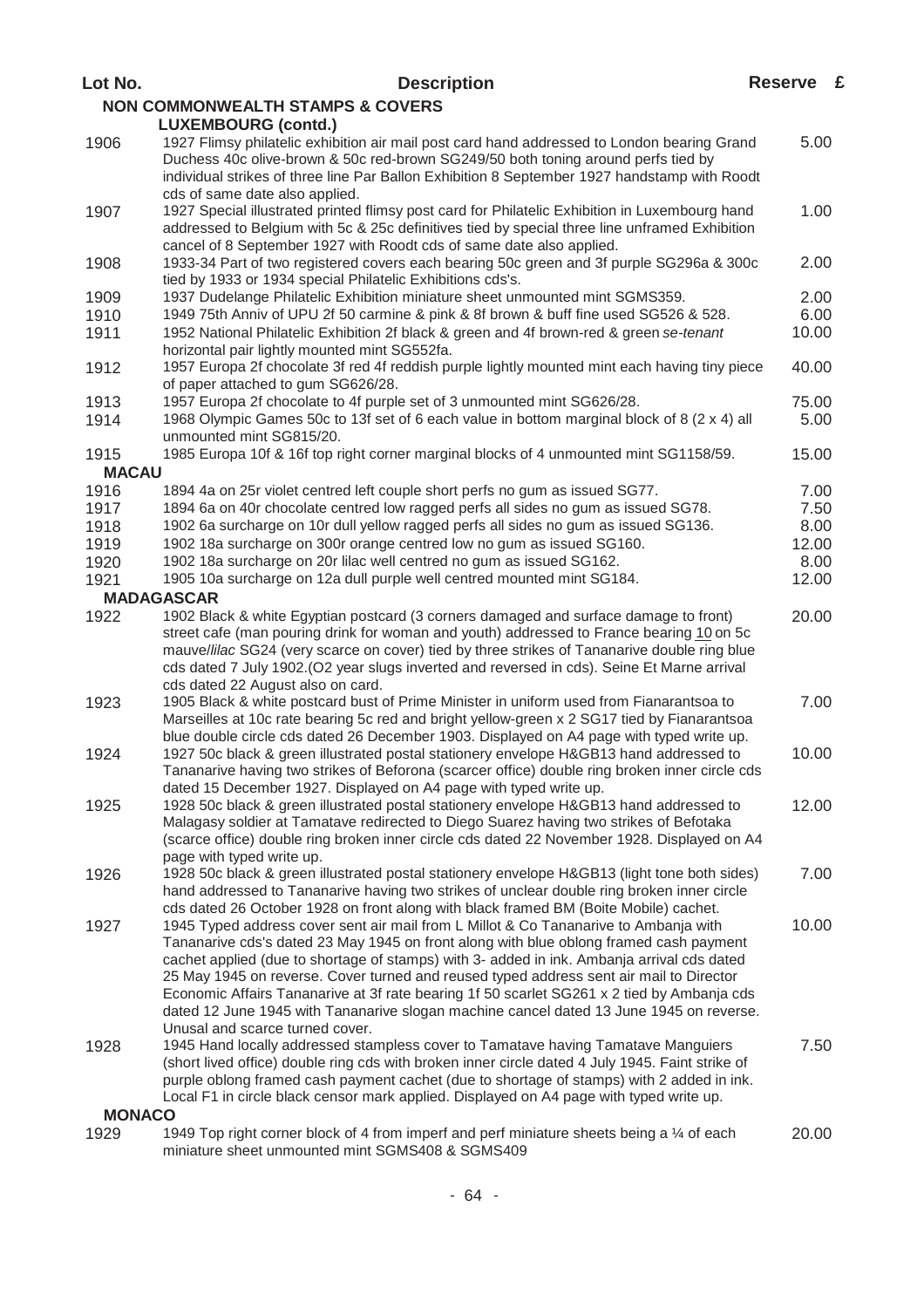| Lot No.               | <b>Description</b>                                                                                                                                                                                                           | Reserve £    |  |
|-----------------------|------------------------------------------------------------------------------------------------------------------------------------------------------------------------------------------------------------------------------|--------------|--|
|                       | <b>NON COMMONWEALTH STAMPS &amp; COVERS</b>                                                                                                                                                                                  |              |  |
|                       | <b>MONACO</b> (contd.)                                                                                                                                                                                                       |              |  |
| 1930                  | 1960 Olympic Games 5c to 50c set of 6 each value in corner marginal block of 8 (4 x 2) all<br>unmounted mint SG692/97.                                                                                                       | 3.00         |  |
| 1931                  | 1960s-80s Range of 43 different unmounted mint stamps all on theme of marine life including<br>5 sets (inc 1960 Oceanography Museum) and some singles SG cat £60+.                                                           | 15.00        |  |
| 1932                  | 1967 Paintings "Princes and Princesses of Monaco" 1f Prince Rainer 1 and 1f Lucian<br>Grimaldi each in complete sheet of 10 all unmounted mint SG895/96.                                                                     | 5.00         |  |
| 1933                  | 1967-2003 Art/Paintings 15 sets and 11 single issues (7 duplicates inc block of 4) all<br>unmounted mint SG cat £230+ between SG895/2610.                                                                                    | 35.00        |  |
| 1934                  | 1968 Paintings "Princes and Princesses of Monaco" 1f Prince Charles II and 2f 30 Princess<br>Jeanne Grimaldi each in complete sheet of 10 all unmounted mint SG932/33.                                                       | 8.00         |  |
| 1935                  | 1977 Europa miniature sheet unmounted mint SG1304.                                                                                                                                                                           | 6.00         |  |
| 1936                  | 1992 La Porte Neuve 22f complete booklet in fine condition SB7.                                                                                                                                                              | 5.00         |  |
|                       | <b>NETHERLANDS</b>                                                                                                                                                                                                           |              |  |
| 1937                  | 1852-1969 Thirty six mint (most unmounted) duplicated stamps and Thirty one used stamps<br>with slight duplication from a few earlies to mainly 1930s SG cat £160.                                                           | 15.00        |  |
| 1938                  | 1906 Society For The Provention of TB 1c (+1c) red fine used having remainder cancellation<br>Amsterdam 10-12N dated 31 January 1907 SG208.                                                                                  | 3.00         |  |
| 1939                  | 1935 Child Welfare 1½c to 12½c set of 4 unmounted mint SG452/55.                                                                                                                                                             | 5.00         |  |
| 1940                  | 1940-47 Queen Wilhelmina 5c green to 60c purple set of 14 unmounted mint SG506/515b.                                                                                                                                         | 8.00         |  |
| 1941                  | 1947 Cultural & Social Relief Fund 2c + 2c scarlet to 20c + 5c blue set of 5 unmounted mint<br>small light horizontal mark on gum of 10c + 5c sepia value only SG656/60.                                                     | 2.00         |  |
| 1942                  | 1949 Cultural and Social Relief Fund 2c + 2c to 20c + 5c set of 5 unmounted mint SG679/83.                                                                                                                                   | 4.00         |  |
| 1943                  | 1949-51 Queen Juliana 10g slate-violet x two one fine used other good used SG701.                                                                                                                                            | 4.00         |  |
| 1944                  | 1950 Cultural & Social Relief Fund 2c to 20c set of 6 unmounted SG713/18.                                                                                                                                                    | 4.00         |  |
| 1945                  | 1956 Europa 25c black & pale blue unmounted mint SG837.                                                                                                                                                                      | 8.00         |  |
| 1946<br>1947          | 1960 Cultural and Social Relief Fund Flowers set of 5 unmounted mint SG893/97.<br>1965 Child Welfare miniature sheet fine used SGMS1006.                                                                                     | 3.00<br>6.00 |  |
| 1948                  | 1967 Amphilex 67 Stamp Exhibition 20c to 75c set of 3 unmounted mint SG1035/37.                                                                                                                                              | 2.00         |  |
| 1949                  | 1969-92 Ten different commemorative blocks of 4 plus Culture and Child Welfare miniature<br>sheets SGMS1102 & MS1497 all unmounted mint STC £58+.                                                                            | 10.00        |  |
| 1950                  | 1970 Cultural, Health and Social Welfare Funds set of 5 unmounted mint SG1106/1110.                                                                                                                                          | 2.00         |  |
| 1951                  | 1995 PTT Dutch Post Package Stamp labels for use within the Netherlands one for items up                                                                                                                                     | 7.50         |  |
|                       | to 1 kilo overprinted Specimen in red the other for items up to 5 kilos designed for Christmas<br>with child and Christmas package illustration. Unusual items sold over Post Office counters<br>but unlisted in catalogues. |              |  |
| 1952                  | Antilles - 1952 Seamans Welfare Fund 1½c + 1c to 15c + 10c 4 values fine used SG336/39.                                                                                                                                      | 4.00         |  |
| 1953                  | Curacao - 1943 Air Dutch Prisoners of War Relief Fund 40c + 50c blue-green & violet-blue to<br>60c + 100c red-brown & emerald-green set of 4 each value in right marginal block of 4 all                                     | 24.00        |  |
|                       | unmounted mint SG220/223.<br>Curacao - 1944 Air Red Cross Fund 10c + 10c to 50c + 100c top right corner marginal                                                                                                             |              |  |
| 1954                  | imprint blocks of 8 (4 x 2) each block mounted in top selvedge (stamps unmounted) having<br>off white gum and light soiling/tone visible from both sides SG224/31.                                                           | 17.00        |  |
| 1955                  | Netherlands Indies - 1932 Salvation Army set of 4 lightly mounted mint SG329/32.                                                                                                                                             | 3.00         |  |
| 1956                  | Netherland Antilles and Suriname - 1949 75th Anniversary of UPU pairs for both countries<br>unmounted mint SG309/10 & 377/78.                                                                                                | 5.00         |  |
| 1957<br><b>NORWAY</b> | Surinam - 1929 Green Cross Fund set of 4 mounted mint SG206/09.                                                                                                                                                              | 4.50         |  |
| 1958                  | 1856-60 8sk dull lake centred a little right fine used SG11.                                                                                                                                                                 | 15.00        |  |
| 1959                  | 1867-68 2sk buff few minor perf flaws fine cds used SG23.                                                                                                                                                                    | 9.00         |  |
| 1960                  | 1867-68 3sk lilac centred left & low fine cds used SG26.                                                                                                                                                                     | 30.00        |  |
| 1961                  | 1871-75 6sk brown fine used SG44.                                                                                                                                                                                            | 8.00         |  |
| 1962                  | 1871-75 3sk rose few minor perf flaws fine cds used SG40.                                                                                                                                                                    | 5.00         |  |
| 1963                  | 1877-79 12ö green fine cds used SG55.                                                                                                                                                                                        | 7.50         |  |
| 1964                  | 1878 2k purple-brown & rose fine used with slightly heavy strike of cds SG70.                                                                                                                                                | 6.00         |  |
| 1965                  | 1882-93 12ö yellow-brown fine cds used SG75b.                                                                                                                                                                                | 9.00         |  |
| 1966                  | 1925 Amundsen's Polar Flight 2ö to 25ö set of 7 fine used 2ö on piece SG167/73.                                                                                                                                              | 39.00        |  |
| 1967                  | 1930 Norwegian Tourist Association 15ö + 25ö to 30ö + 25ö set of 3 fine used SG223/25.                                                                                                                                       | 48.00        |  |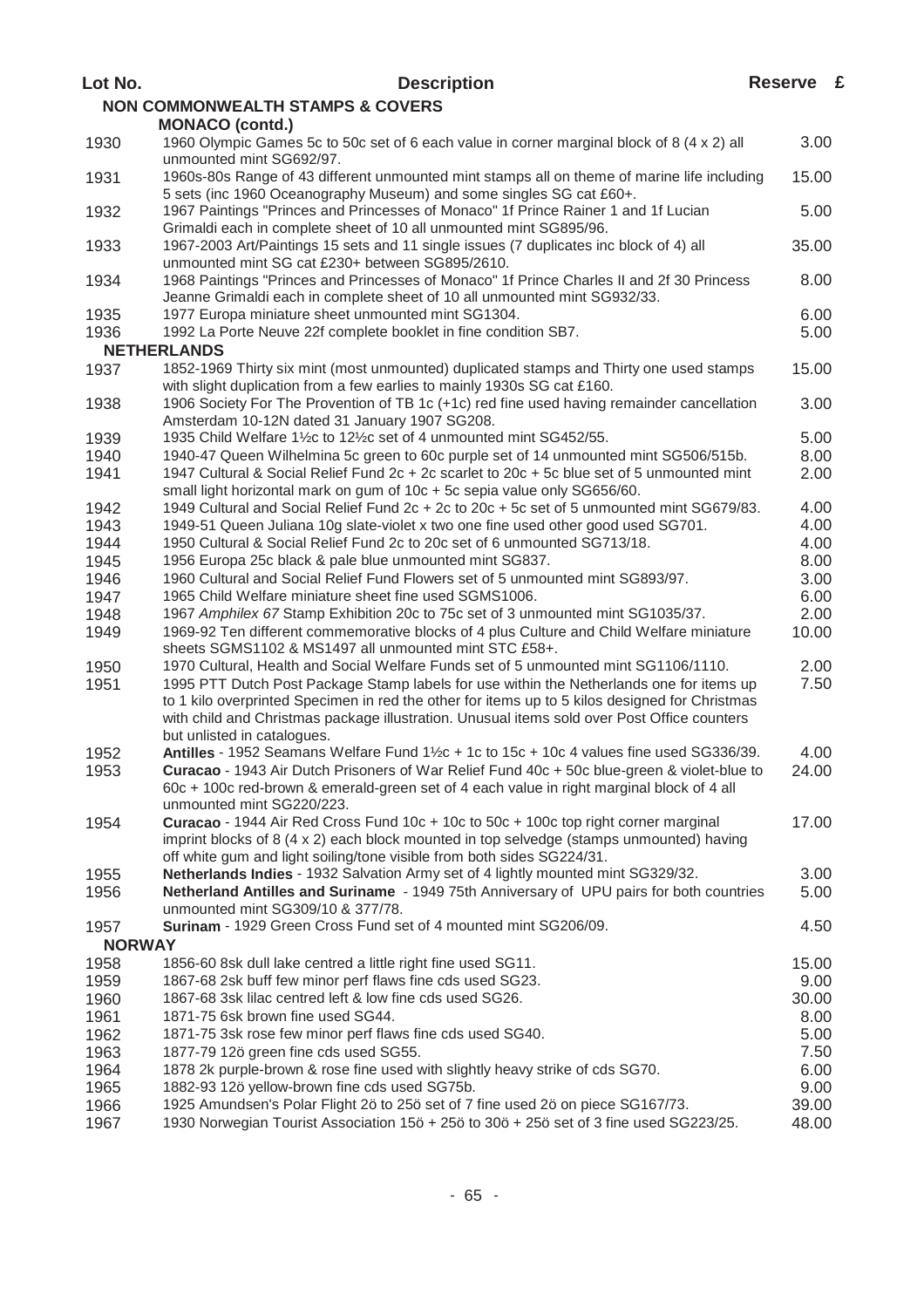## **NON COMMONWEALTH STAMPS & COVERS**

| <b>POLAND</b>   |                                                                                                                                                                                                                                                                                                                                                                                                                                                                                                                                                                                                                       |               |
|-----------------|-----------------------------------------------------------------------------------------------------------------------------------------------------------------------------------------------------------------------------------------------------------------------------------------------------------------------------------------------------------------------------------------------------------------------------------------------------------------------------------------------------------------------------------------------------------------------------------------------------------------------|---------------|
| 1968            | 1924-48 Small collection comprising 2,000,000m deep green fine used suspect looking<br>cancel SG217 1941 5d mauve 10g bright green 25g grey-black pair and 1s 50 red brown all<br>used SG478/80 & 485 1944 Capture of Monte Cassino set of 4 mounted mint SG494/97<br>1945 Liberation of Warsaw 5z scarlet mounted mint SG518 1945 Cracow Monuments 1z<br>red-brown & 2z blue x 2 all used SG522/23 1945-46 Warsaw 1939-45 3z blue 3z 50 green x<br>3 and 8z brown all used SG541/42 & 544 1948 Warsaw-Prague Cycle Race 15z x 3 fine used<br>SG615 and 1948 European Railway Conference 18z blue mounted mint SG629. | 20.00         |
| 1969            | 1933 4th Death Centenary of Veit Stoss 80g red-brown lightly mounted mint SG294.                                                                                                                                                                                                                                                                                                                                                                                                                                                                                                                                      | 2.00          |
| 1970            | 1941 Polish Exiled Government in London 5g mauve plus 25g grey-black to 1z 50 red-brown<br>seven values all lightly mounted mint SG478 and 480/85.                                                                                                                                                                                                                                                                                                                                                                                                                                                                    | 8.00          |
| 1971            | 1944 Capture of Monte Casino set of 4 mounted mint SG494/97.                                                                                                                                                                                                                                                                                                                                                                                                                                                                                                                                                          | 8.00          |
| 1972            | 1944 Polish Exiled Government in London Capture of Monte Cassino 45g on 75g olive-green<br>to 1z 20 on 1z 50 red-brown set of 4 unmounted mint SG494/97.                                                                                                                                                                                                                                                                                                                                                                                                                                                              | 9.00          |
| 1973            | 1948 Polish Culture 62z + 438z miniature sheet unmounted mint few minor gum flaws along<br>with what look like small wood shavings & fibres in gum probably part of paper production<br>process which in no way detracts from fresh appearance SGMS594a.                                                                                                                                                                                                                                                                                                                                                              | 25.00         |
| 1974            | 1958-65 27 different used stamps in sets and 7 different mainly illustrated FDC containing<br>various sets all on theme of stamp days or postal anniversaries.                                                                                                                                                                                                                                                                                                                                                                                                                                                        | 3.00          |
| <b>PORTUGAL</b> |                                                                                                                                                                                                                                                                                                                                                                                                                                                                                                                                                                                                                       |               |
| 1975            | 1870-84 10r yellow perf 121/2 good used heavy strike of oval duplex cancel SG70.                                                                                                                                                                                                                                                                                                                                                                                                                                                                                                                                      | 5.00          |
| 1976            | 1870-84 15r fawn type 2 perf 121/2 centred right and low fine part cds used SG75.                                                                                                                                                                                                                                                                                                                                                                                                                                                                                                                                     | 10.00         |
| 1977            | 1870-84 20r bistre perf 121/2 good large part oval duplex used SG76.                                                                                                                                                                                                                                                                                                                                                                                                                                                                                                                                                  | 7.50          |
|                 |                                                                                                                                                                                                                                                                                                                                                                                                                                                                                                                                                                                                                       | 12.00         |
| 1978            | 1870-84 50r green perf 121/2 good large part oval duplex used SG83.                                                                                                                                                                                                                                                                                                                                                                                                                                                                                                                                                   |               |
| 1979            | 1870-84 50r blue perf 121/2 minor perf flaws good used part framed oblong cancel SG87.                                                                                                                                                                                                                                                                                                                                                                                                                                                                                                                                | 12.00         |
| 1980            | 1870-84 20r deep carmine type 1 perf 12½ chalk surface paper centred left couple lightly<br>toned perfs which are fluffy at base fine part cds used SG143.                                                                                                                                                                                                                                                                                                                                                                                                                                                            | 15.00         |
| 1981            | 1870-84 120r dull blue perf 121/2 one short and one missing perf good used having part of<br>oval duplex cancel SG93.                                                                                                                                                                                                                                                                                                                                                                                                                                                                                                 | 15.00         |
| 1982            | 1870-84 240r pale dull lilac perf 121/2 few missing and short perfs good used having part of<br>oval duplex cancel SG cat £1,600 difficult to obtain mint or used SG99.                                                                                                                                                                                                                                                                                                                                                                                                                                               | 35.00         |
| 1983            | 1882-87 500r magenta couple lightly stained perfs fine used SG217.                                                                                                                                                                                                                                                                                                                                                                                                                                                                                                                                                    | 15.00         |
| 1984            | 1892-94 200r blue/blue perf 121/2 fine cds used SG252.                                                                                                                                                                                                                                                                                                                                                                                                                                                                                                                                                                | 15.00         |
| 1985            | 1892-94 80r pale green perf 131/2 couple lighty toned perfs fine cds used SG262.                                                                                                                                                                                                                                                                                                                                                                                                                                                                                                                                      | 12.00         |
| 1986            | 1892-94 150r carmine/rose perf 131/2 couple pulled perfs fine cds used SG265.                                                                                                                                                                                                                                                                                                                                                                                                                                                                                                                                         | 12.00         |
| 1987            | 1892-94 300r blue/pale brown perf 131/2 fine cds used SG267.                                                                                                                                                                                                                                                                                                                                                                                                                                                                                                                                                          | 24.00         |
| 1988            | 1892-93 Provisorio overprint on 20r rosine perf 111/2 fine part cds used SG290.                                                                                                                                                                                                                                                                                                                                                                                                                                                                                                                                       | 8.00          |
| 1989            | 1892-93 Provisorio overprint on 50r rosine perf 11½ centred left fine part cds used SG292.                                                                                                                                                                                                                                                                                                                                                                                                                                                                                                                            | 20.00         |
| 1990            | 1892-93 Provisorio overprint on 15r fawn perf 131/2 fine part cds used SG295.                                                                                                                                                                                                                                                                                                                                                                                                                                                                                                                                         | 8.00          |
|                 | 1893 Provisorio overprint on 5r black perf 11½ centred a little right fine part cds used SG302.                                                                                                                                                                                                                                                                                                                                                                                                                                                                                                                       | 7.00          |
| 1991            |                                                                                                                                                                                                                                                                                                                                                                                                                                                                                                                                                                                                                       |               |
| 1992            | 1893 Provisorio overprint on 20r rosine fine part cds used SG304.                                                                                                                                                                                                                                                                                                                                                                                                                                                                                                                                                     | 12.00         |
| 1993            | 1893 Provisorio overprint on 50r blue fluffy and short perfs left side fine part cds used SG306.                                                                                                                                                                                                                                                                                                                                                                                                                                                                                                                      | 18.00         |
| 1994            | 1895-1905 150r purple-brown/straw one short perf fine used SG359.                                                                                                                                                                                                                                                                                                                                                                                                                                                                                                                                                     | 7.00          |
| 1995            | 1910 1000r black & indigo fine used SG403.                                                                                                                                                                                                                                                                                                                                                                                                                                                                                                                                                                            | 10.00         |
| 1996            | 1910-12 Republica overprint on 1000r black & indigo lightly mounted mint SG417.                                                                                                                                                                                                                                                                                                                                                                                                                                                                                                                                       | 10.00         |
| 1997            | 1911-12 Rebuplica overprint on Vasco de Gama 10r dull purple surcharged 1000r centred<br>low fine part cds used SG454.                                                                                                                                                                                                                                                                                                                                                                                                                                                                                                | 14.00         |
| 1998            | 1911-12 Rebuplica overprint on Vasco de Gama 100r carmine/rose (Postage Due)<br>surcharged 500r fine used SG453.                                                                                                                                                                                                                                                                                                                                                                                                                                                                                                      | 9.00          |
| 1999            | 1926 Indepence surcharges on pictorial commeoratives 2c on 5c sepia & black to 6c on 10E<br>carmine & black fine used set of 10 SG692/701.                                                                                                                                                                                                                                                                                                                                                                                                                                                                            | 11.00         |
| 2000            | 1926 First Independence issue Battle of Ajlubarrota 10E black & carmine centered left very<br>lightly mounted mint SG691.                                                                                                                                                                                                                                                                                                                                                                                                                                                                                             | 20.00         |
| 2001            | 1928 Ceres 1E 60 surcharge on 2E grey-green fine used SG776.                                                                                                                                                                                                                                                                                                                                                                                                                                                                                                                                                          | 12.00         |
| 2002            | 1941 Costumes 4c blue-green to 2E red-orange mint set of 10 mounted on piece of card, 4c<br>& 10c light tone SG932/41.                                                                                                                                                                                                                                                                                                                                                                                                                                                                                                | 12.00         |
| 2003            | 1949 Portraits 10c violet & buff to 3E 50 chocolate & sepia mint set of 8 mounted with hinges<br>on piece of card SG1021/28.                                                                                                                                                                                                                                                                                                                                                                                                                                                                                          | 20.00         |
| 2004<br>2005    | 1952 3rd Anniv of NATO 1E wavy line cancel & 3E 50 part cds cancel SG1065/66.<br>1977 Europa miniature sheet unmounted mint SG1655.                                                                                                                                                                                                                                                                                                                                                                                                                                                                                   | 3.00<br>11.00 |
|                 |                                                                                                                                                                                                                                                                                                                                                                                                                                                                                                                                                                                                                       |               |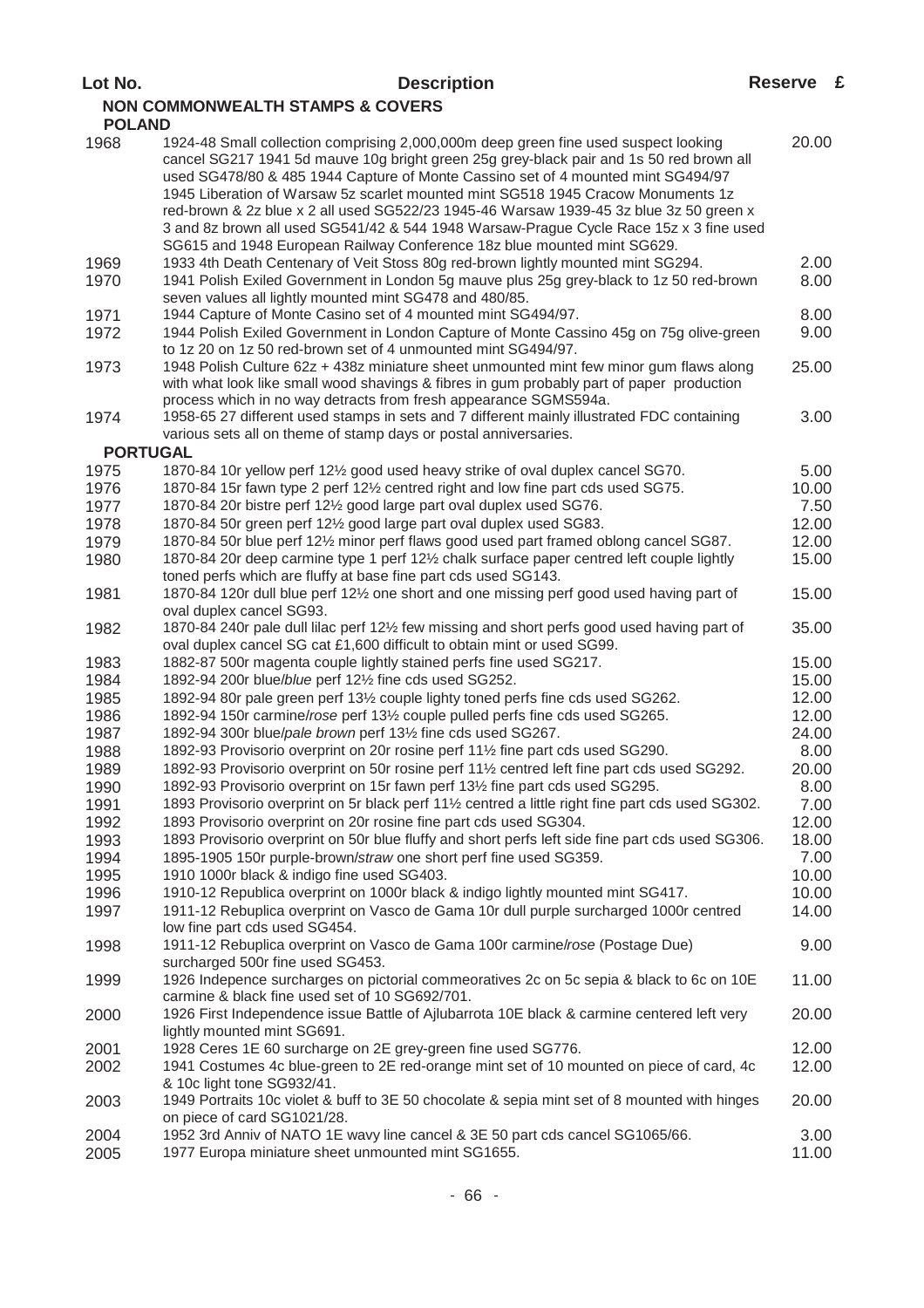| Lot No.        | <b>Description</b>                                                                                                                                                                           | Reserve £    |  |
|----------------|----------------------------------------------------------------------------------------------------------------------------------------------------------------------------------------------|--------------|--|
|                | <b>NON COMMONWEALTH STAMPS &amp; COVERS</b>                                                                                                                                                  |              |  |
|                | <b>PORTUGAL (contd.)</b>                                                                                                                                                                     |              |  |
| 2006           | 1992 Europa 500th Anniv of Discovery of America 260e x 2 different miniature sheets both                                                                                                     | 3.00         |  |
|                | unmounted mint SGMS2292(d) and MS2292(e).                                                                                                                                                    |              |  |
|                | <b>PORTUGAL - AZORES</b>                                                                                                                                                                     |              |  |
| 2007<br>2008   | 1981 Europa Folklore 22e and miniature sheet unmounted mint SG425/MS426.<br>1982 Europa Heros of Mindelo 33.50e and miniature sheet unmounted mint SG445/MS446.                              | 2.00<br>5.00 |  |
| 2009           | 1984 Europa Bridge 51e and miniature sheet unmounted mint SG454/MS455.                                                                                                                       | 5.00         |  |
| 2010           | 1985 Europa Music Year 60e and miniature sheet unmounted mint SG464/MS465.                                                                                                                   | 6.00         |  |
| 2011           | 1986 Europa Birds 68.50e and miniature sheet unmounted mint SG468/MS469.                                                                                                                     | 5.00         |  |
| 2012           | 1987 Europa Architecture 74.50e and miniature sheet unmounted mint SG476/MS477.                                                                                                              | 6.00         |  |
| 2013           | 1988 Europa Transport 80e and miniature sheet unmounted mint SG484/MS485.                                                                                                                    | 6.00         |  |
| 2014           | 1989 Europa Children's Games 80e and miniature sheet unmounted mint SG496/MS497.                                                                                                             | 6.00         |  |
| 2015           | 1990 Europa Post Office Buildings 80e and miniature sheet unmounted mint SG504/MS505.                                                                                                        | 6.00         |  |
| 2016           | 1991 Europa Europe in Space 80e and miniature sheet unmounted mint SG520/MS521.                                                                                                              | 6.00         |  |
| 2017           | 1993 Europa Contemporary Art 90e and miniature sheet unmounted mint SG533/MS534.                                                                                                             | 3.50         |  |
| 2018           | 1994 Europa Discoveries 100e and miniature sheet unmounted mint SG543/MS544.                                                                                                                 | 3.00         |  |
| 2019           | 1996 Europa Famous Women 98e and miniature sheet unmounted mint SG558/MS559.                                                                                                                 | 2.00         |  |
| 2020<br>2021   | 1997 Europa Tales & Legends 100e and miniature sheet unmounted mint SG564/MS565.<br>1998 Europa National Festivals 100e and miniature sheet unmounted mint SG566/MS567.                      | 1.50<br>1.50 |  |
| 2022           | 1999 Europa Parks & Gardens 100e and miniature sheet unmounted mint SG570/MS571.                                                                                                             | 1.50         |  |
| <b>ROMANIA</b> |                                                                                                                                                                                              |              |  |
| 2023           | 1865 20p scarlet 4 fine even margins fine part cds used SG48.                                                                                                                                | 12.00        |  |
| 2024           | 1868-70 18b rose white wove paper fine part blue cds used SG67.                                                                                                                              | 9.00         |  |
| 2025           | 1868-70 2b bright orange white wove thinner paper fine part cds used SG71.                                                                                                                   | 10.00        |  |
| 2026           | 1868-70 3b mauve white wove thinner paper fine part cds used SG72.                                                                                                                           | 12.00        |  |
| 2027           | 1870s-1930s Fifty different used stamps on stockcard in fine condition                                                                                                                       | 5.00         |  |
| 2028           | 1906 Welfare Fund 3 + 7b red-brown to 15 + 10b purple set of 4 fine used SG481/84.                                                                                                           | 8.00         |  |
| 2029           | 1906 Welfare Fund 10 + 10b carmine centred high & right mounted mint SG491.                                                                                                                  | 10.00        |  |
| 2030           | 1906 Forty Years Rule of the Prince & King 1b black & bistre to 2L black & orange set of 10                                                                                                  | 5.00         |  |
|                | mounted mint SG503/12.                                                                                                                                                                       |              |  |
| 2031           | 1906 Forty Years Rule of the Prince & King 1b black & bistre to 2L black & orange set of 10<br>mounted mint evenly toned gum SG503/12.                                                       | 3.50         |  |
| 2032           | 1928-29 King Michael 25b black to 10L blue set of 9 mounted mint SG1080/88.                                                                                                                  | 7.00         |  |
| 2033           | 1928 10th Anniv of Annexation of Bessarabia 1L to 20L lightly mounted mint SG1082/88.                                                                                                        | 7.00         |  |
| 2034           | 1928 50th Anniv of Acquisition of Northern Dobruja 1L to 20L mounted mint SG1102/08.                                                                                                         | 7.00         |  |
| 2035           | 1945 Sports 12L + 188L olive-grey to 35L + 165L blue perf 13 set of 5 12L + 188L orange-red                                                                                                  | 6.00         |  |
|                | to $35L + 165L$ imperf set of 5 plus $200L + 1000L$ all unmounted mint. $20L + 180L$ & $35L +$                                                                                               |              |  |
|                | 165L have light tone on selvedge plus 200L + 1000L 2 lightly toned perf tips SG1733/43.                                                                                                      |              |  |
| 2036           | 1958 Launching of Third Artificial Satellite 3l 25 light gum bend unmounted mint plus 1959                                                                                                   | 3.00         |  |
|                | Launching First Cosmic Rocket 3L 25 and Landing of Russian Rocket on moon 5L on 3L 25                                                                                                        |              |  |
| <b>RUSSIA</b>  | both lightly mounted mint SG2599 2631 & 2662.                                                                                                                                                |              |  |
| 2037           | 1899 Black on blue view card of St Petersburg (undivided back) slight damage on picture                                                                                                      | 3.00         |  |
|                | side from mounting to England bearing 4k SG53 cancelled boxed 1 in circle with St                                                                                                            |              |  |
|                | Petersburg cds of 26 October 1899 Folkstone cds of 10 November 1899 also applied.                                                                                                            |              |  |
| 2038           | 1900-30s Mint and used range of 150+ stamps (perf & imperfs) with some duplication in                                                                                                        | 10.00        |  |
|                | blocks and strips including some Latvia and Tuva                                                                                                                                             |              |  |
| 2039           | 1921 Well travelled hand addressed cover (a little creasing and soiling) Moscow to                                                                                                           | 2.00         |  |
|                | Switzerland bearing on reverse 1000r deep rose-red SG219 tied by Moscow cds cancels.                                                                                                         |              |  |
| 2040           | 1921 Russian Socialist Federal Soviet Republic inflation period tatty and soiled cover sent                                                                                                  | 10.00        |  |
|                | registered (orange on white label attached) Moscow to London at 13,000 rouble rate (10,000<br>foreign rate 2,000 roubles for local post and 1,000 roubles for registration) bearing Industry |              |  |
|                | 1000r deep rose-red SG219 x 13 (5 on front 8 on reverse) tied by unclear Moscow cds's.                                                                                                       |              |  |
| 2041           | 1922 Russian Socialist Federal Soviet Republic inflation period a little tatty and lightly soiled                                                                                            | 12.00        |  |
|                | cover sent Moscow to Germany at 30,000 rouble rate (foreign postage rate) bearing on                                                                                                         |              |  |
|                | reverse 7,500r surcharge on Science & Arts 250r slate-purple horizontal strip of 4 SG250 with                                                                                                |              |  |
|                | 42k in much devalued stamps (2k + 10k x 4 added to reverse which may have been an                                                                                                            |              |  |
|                | attempt to pay local franking) all tied by Moscow machine cancels. Scarce franking.                                                                                                          |              |  |
| 2042           | 1930 Graf Zeppelin flight to Moscow 40k blue & 80k red both fine used SG574/75.                                                                                                              | 12.00        |  |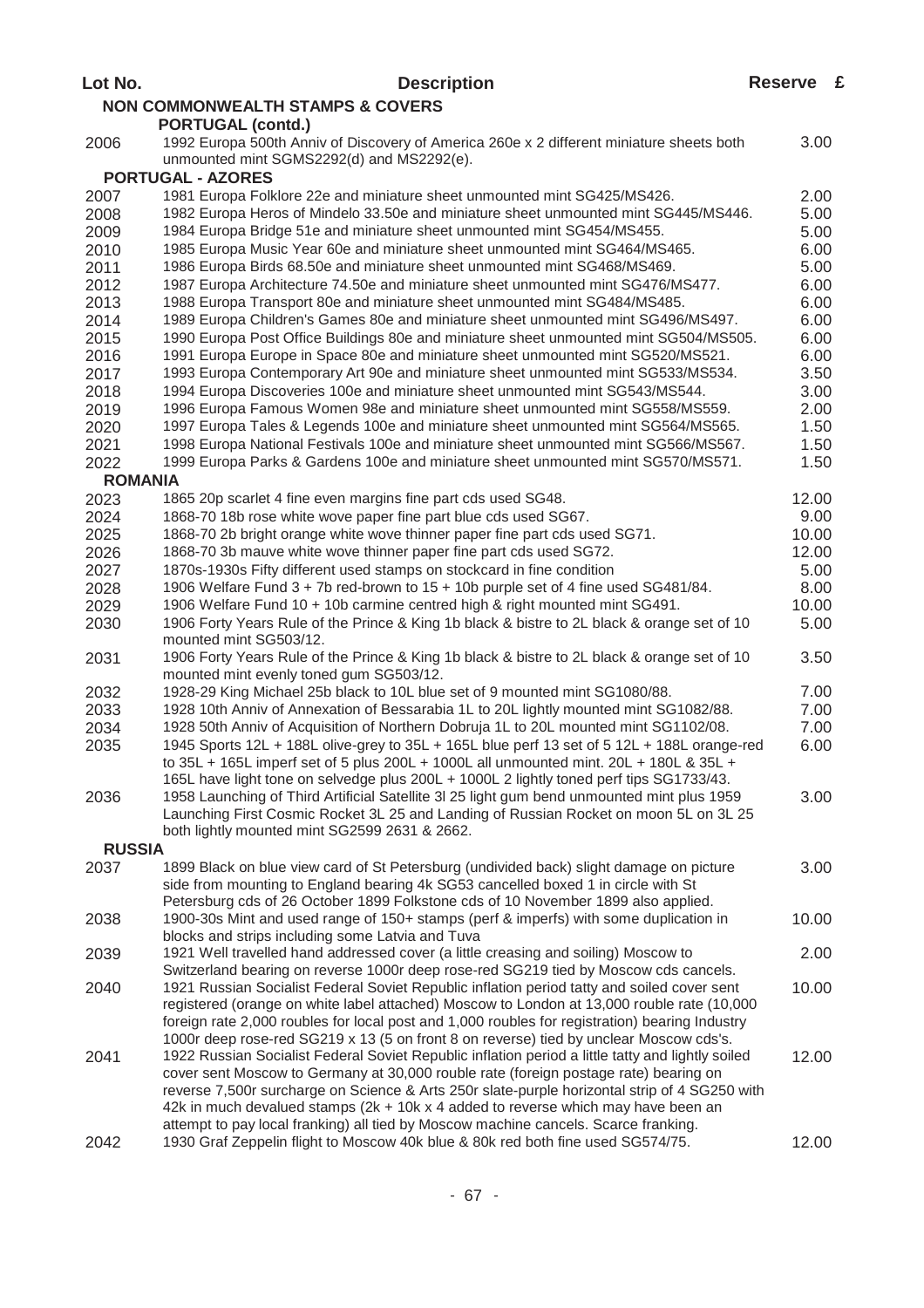| Lot No.              | <b>Description</b>                                                                                                                                                                                                                                                                                                                                                                                           | Reserve £ |  |
|----------------------|--------------------------------------------------------------------------------------------------------------------------------------------------------------------------------------------------------------------------------------------------------------------------------------------------------------------------------------------------------------------------------------------------------------|-----------|--|
|                      | <b>NON COMMONWEALTH STAMPS &amp; COVERS</b>                                                                                                                                                                                                                                                                                                                                                                  |           |  |
|                      | <b>RUSSIA (contd.)</b>                                                                                                                                                                                                                                                                                                                                                                                       |           |  |
| 2043                 | 1931-34 Airships 1931 10k mounted mint plus 50k fine used plus 1934 5k fine used and 20k<br>mounted mint SG579c 582b 662 & 665.                                                                                                                                                                                                                                                                              | 8.00      |  |
| 2044                 | 1937 Pushkin miniature sheet unmounted mint two small light marks on gum SGMS733c.                                                                                                                                                                                                                                                                                                                           | 3.00      |  |
| 2045                 | 1937 Centenary of Death of Pushkin plus First Russian Architectural Congress miniature<br>sheets both lightly mounted in top selvedge SGMS733c & MS741c.                                                                                                                                                                                                                                                     | 6.00      |  |
| 2046                 | 1937 First Soviet Architectural Congress miniature sheet unmounted mint having light gum<br>bends and small patch of light soiling on gum SGMS741c.                                                                                                                                                                                                                                                          | 3.00      |  |
| 2047                 | 1948 Governments Care of School Children's Summer Vacation 30k blue-green to 1r deep<br>blue set of 5 fine used SG1423/27.                                                                                                                                                                                                                                                                                   | 15.00     |  |
| 2048                 | 1950 Underground Railway Stations 40k to 1r set of 7 fine used SG1620/26.                                                                                                                                                                                                                                                                                                                                    | 2.00      |  |
| 2049                 | 1959-62 Small range of twenty four different unmounted mint stamps comprising 1959<br>Geophysical Year set of 4 1961 Cosmic Flights 1r (usual surface rubs due to aluminium<br>coated paper) Lomonosov set of 3 Russian Ballet 6k & 10k 1962 Skating Championships 4k<br>Victory in Skating Championships 4k Lenin Pioneers set of 5 Ski Championships 2k & 10k<br>plus Sports set of 5 between SG1959/2702. | 8.00      |  |
| 2050                 | 1971 90th Birth Anniversary of William Foster 10k black & yellow-brown bottom marginal<br>horizontal pair having incorrect date (1964) unmounted mint SG4001.                                                                                                                                                                                                                                                | 8.00      |  |
| 2051                 | 1976 Winter Olympic Games medal winners miniature sheet very fine used SGMS4492.                                                                                                                                                                                                                                                                                                                             | 1.00      |  |
| 2052                 | 1987 WWF Polar Bears 5k to 35k set unmounted mint plus sets of 4 on illustrated<br>unaddressed FDC's and matching Maxicards tied by FDI handstamps SG5742/45.                                                                                                                                                                                                                                                | 4.00      |  |
| 2053                 | 1993 WWF Tiger 50r to 500r set of 4 on individual illustrated unaddressed FDC's plus set of                                                                                                                                                                                                                                                                                                                  | 2.00      |  |
|                      | 4 on matching Maxicards tied by FDI handstamps SG6443/446.<br><b>SAUDI ARABIA</b>                                                                                                                                                                                                                                                                                                                            |           |  |
| 2054                 | 1925 Postage Due 11/2pi lilac overprint & handstamp inverted mounted mint SGD157a.                                                                                                                                                                                                                                                                                                                           | 8.00      |  |
| 2055                 | 1925 Postage Due 3pi brown overprint & handstamp inverted SG unlisted on this value<br>mounted mint SGD159 variety.                                                                                                                                                                                                                                                                                          | 9.00      |  |
| 2056                 | 1925 Postage Due 5pi olive overprint & handstamp inverted mounted mint SGD161a.                                                                                                                                                                                                                                                                                                                              | 11.00     |  |
| 2057                 | 1925 Postage Due 10pi brown-purple & mauve overprint & handstamp inverted mounted mint<br>SG listed but unpriced SGD162a.                                                                                                                                                                                                                                                                                    | 9.00      |  |
| 2058                 | 1964 Installation of Faisal 4p blue & emerald block of 6 & single unmounted mint SG496.                                                                                                                                                                                                                                                                                                                      | 5.00      |  |
| 2059                 | 1968-69 Three locally addressed covers and one airmail cover to England bearing various                                                                                                                                                                                                                                                                                                                      | 6.00      |  |
|                      | low value definitives plus 3rd Arab Rover Moot set of 3 SG1029/31 with readable cancels.                                                                                                                                                                                                                                                                                                                     |           |  |
| <b>SPAIN</b><br>2060 | 1882 15c yellow 1889 20c yellowish green & 40c brown 1920 Air 2c deep green 25c blue 50c                                                                                                                                                                                                                                                                                                                     | 25.00     |  |
|                      | greenish blue & 1p claret plus 1930-31 30c deep lake all mounted mint having usual centring<br>SG cat £280+ SG273b 280 283 353 356/58 & 589.                                                                                                                                                                                                                                                                 |           |  |
| 2061                 | 1916 Officials Cervanates Death Centenary pictorial set of 8 no value indicated for use only<br>by Members of Chamber of Deputies and Senate all mounted mint SGO353/O360.                                                                                                                                                                                                                                   | 5.00      |  |
| 2062                 | 1930 Columbus Issue Postage 1c to 40c ultramarine (10 values inc both 2c & 5c) plus 1p<br>black and Express Letter 20c purple all mounted mint SG593/603 605 & E608.                                                                                                                                                                                                                                         | 7.50      |  |
| 2063                 | 1940-46 19th Cent of Apparition of Virgin of El Pilar at Zaragoza Postage 10c + 5c brown &<br>blue to $4p + 1p$ slate & lilac 13 different values 10c unused (no gum) rest unmounted mint<br>light gum creasing SG982/94.                                                                                                                                                                                    | 14.00     |  |
| 2064                 | 1940-46 19th Cent of Apparition of Virgin of El Pilar at Zaragoza Air 25c + 5c slate & purple to<br>4p + 1p purple & green 9 different values each in horizontal pairs unmounted mint light gum<br>creasing SG996/1004.                                                                                                                                                                                      | 12.00     |  |
| 2065                 | 1952 400th Death Anniv of St Francis Xavier 2p deep blue fine used SG1178.<br><b>SWITZERLAND</b>                                                                                                                                                                                                                                                                                                             | 4.00      |  |
| 2066                 | 1850-1930s Mint and mostly used range of 56 stamps only duplication being mint & used of                                                                                                                                                                                                                                                                                                                     | 75.00     |  |
|                      | same stamp including 17 Pro-Juventute. Includes 10c red, black & yellow SG10 just 4<br>margins SG cat £150 with good range of imperf sitting Helvetias to 1f grey-lilac 3 margins<br>SG38 SG cat £950.                                                                                                                                                                                                       |           |  |
| 2067                 | 1907-10 Two different colour postcards both addressed to France having stamps affixed to<br>picture side of card with two line cachet on reverse stating stamps are on front of card.                                                                                                                                                                                                                        | 3.00      |  |
| 2068                 | 1932 Disarmament Conference 1f olive-grey & blue mounted mint SG343.                                                                                                                                                                                                                                                                                                                                         | 3.00      |  |
| 2069                 | 1936 National Defence Funds miniature sheet unmounted mint SGMS367.                                                                                                                                                                                                                                                                                                                                          | 14.00     |  |
| 2070                 | 1945 Peace 5c green & grey to 10f violet & buff set of 13 all fine part cds used, 3f green &<br>buff light soiling both sides SG447/59.                                                                                                                                                                                                                                                                      | 260.00    |  |
| 2071                 | 1948 Fifth Winter Olympic Games set of 4 fine used SG481/84.                                                                                                                                                                                                                                                                                                                                                 | 3.00      |  |
| 2072                 | 1950 National Fete 40c + 10c blue & grey fine used SG526.                                                                                                                                                                                                                                                                                                                                                    | 4.00      |  |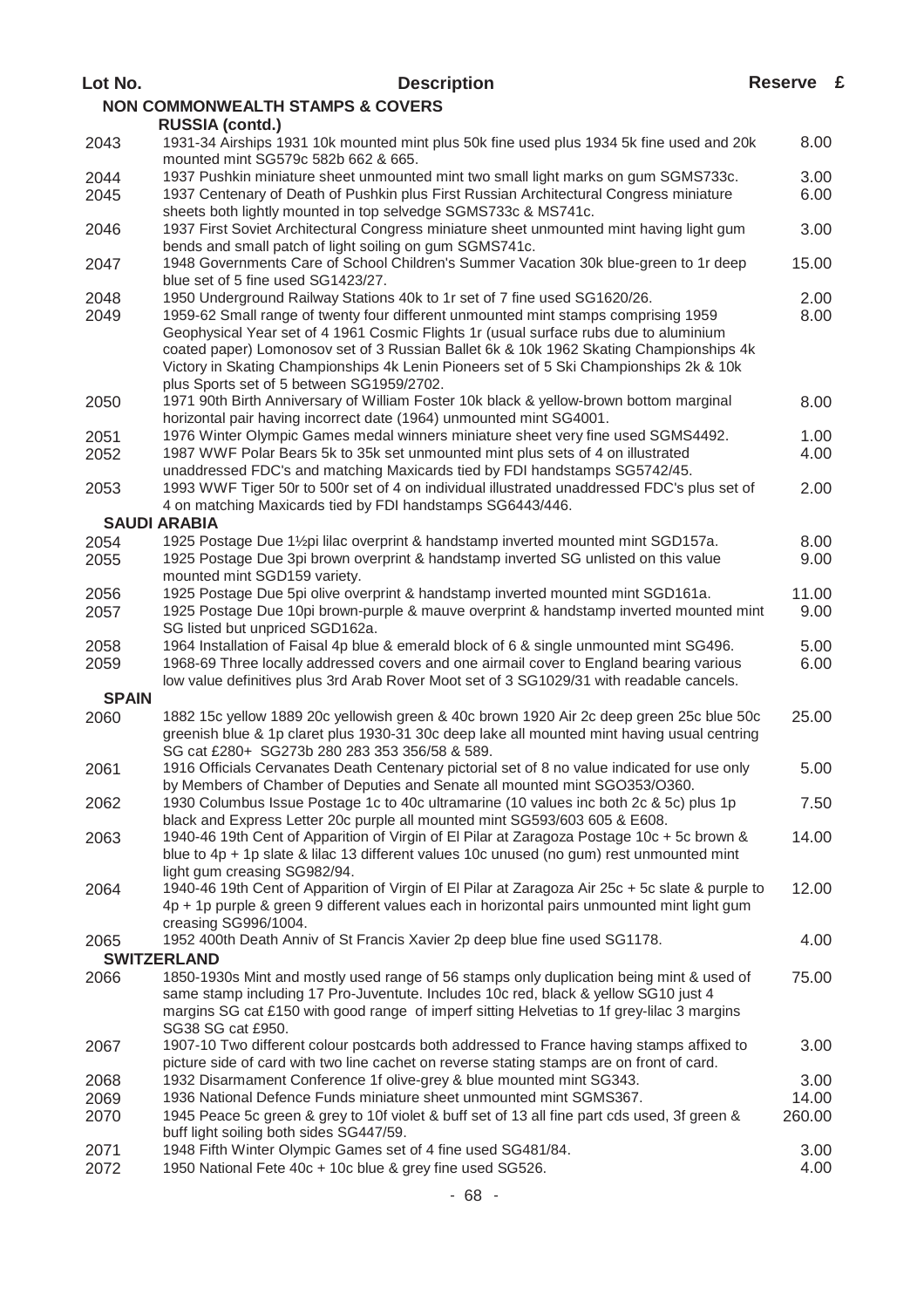| Lot No. | <b>Description</b>                                                                                                                                                                    | Reserve £ |  |
|---------|---------------------------------------------------------------------------------------------------------------------------------------------------------------------------------------|-----------|--|
|         | <b>NON COMMONWEALTH STAMPS &amp; COVERS</b>                                                                                                                                           |           |  |
|         | <b>SWITZERLAND (contd.)</b>                                                                                                                                                           |           |  |
| 2073    | 1951 Pro Juventute 5c to 40c set of 4 each value in top right corner marginal blocks of 4                                                                                             | 6.00      |  |
|         | unmounted mint SGJ137/J141.                                                                                                                                                           |           |  |
| 2074    | 1951 National Fete 30c + 10c magenta & grey fine used SG530.                                                                                                                          | 4.00      |  |
| 2075    | 1959 Europa 30c & 50c complete folded sheets unmounted mint SG606/07.                                                                                                                 | 4.00      |  |
| 2076    | 1960 Postal History & Monuments 6fr black on green complete booklet fine condition SB48.                                                                                              | 9.00      |  |
| 2077    | 1960-76 Mounted postman 20c cerise (type I) Tete-beche pair unmounted mint SG617a.                                                                                                    | 2.50      |  |
| 2078    | 1982 Official PTT folder titled Multi-Faceted Switzerland containing 14 unmounted mint                                                                                                | 2.50      |  |
|         | stamps from issues between 1981 Europa and 1982 Publicity Issue.                                                                                                                      |           |  |
| 2079    | 1984-85 Folk Customs 5f black on yellow complete booklet in fine condition SB58.                                                                                                      | 3.00      |  |
| 2080    | 1984-85 Folk Customs 5f black on yellow x 2 complete booklets in fine condition SB58.                                                                                                 | 5.50      |  |
|         | <b>UNITED STATES OF AMERICA</b>                                                                                                                                                       |           |  |
| 2081    | 1878 Series Thomas Hart Benton 25c (Quarter Barrel) black & green on greenish blue                                                                                                    | 10.00     |  |
|         | Internal Revenue Beer Stamp cut square having purple fiscal cancel with some creasing and                                                                                             |           |  |
|         | closed tear at right, good condition for these Scott REA39e.                                                                                                                          |           |  |
| 2082    | 1878 Series Thomas Jefferson 50c (Half Barrel) black & orange on light blue Internal                                                                                                  | 10.00     |  |
|         | Revenue Beer Stamp cut square light creasing having central closed tear plus same at right,<br>good condition for these Scott REA41d.                                                 |           |  |
| 2083    | 1879 2c vermilion 3c green 6c red x 2 all used having fancy cancels SG185/86 & 188.                                                                                                   | 5.00      |  |
| 2084    | 1901 Pan-American Exposition Automobile 4c black & brown pin hole at left straight edge at                                                                                            | 2.00      |  |
|         | top from edge of sheet unused (no gum) SG302.                                                                                                                                         |           |  |
| 2085    | 1927-66 Bundle of 50+ mainly plain covers (some air mail) mix of hand and printed address                                                                                             | 20.00     |  |
|         | all having large cachets applied for First Flights and Special Flights with various stamps                                                                                            |           |  |
|         | affixed tied by appropriate cancels. Comprising 1920's x 7 1930's x 30 1940's x 12 and                                                                                                |           |  |
|         | 1960's x 2 with 4 covers being duplicated.                                                                                                                                            |           |  |
| 2086    | 1936-71 Nineteen covers bearing appropriate stamp or postal stationery cards/envelopes                                                                                                | 10.00     |  |
|         | sixteen have First Day of Issue slogan postmarks.other 3 have cancels for date of issue.                                                                                              |           |  |
|         | Many covers have blocks of 4 of issued stamp and all covers are clean.                                                                                                                |           |  |
| 2087    | 1937 Illustrated typed address FDC sent air mail to England bearing Army Heros 1c green to                                                                                            | 2.50      |  |
|         | 5c ultramarine set of 5 SG781/85 tied by Annapolis Maryland machine cancel dated 26 May                                                                                               |           |  |
|         | 1937 - date of issue of 5c stamp.                                                                                                                                                     |           |  |
| 2088    | 1940s circa Range of cut squares all on brown gummed paper comprising 12c and 20c red,                                                                                                | 5.00      |  |
|         | green or blue (also 12c blue on white gummed paper) 24c red or green and 40c blue or green                                                                                            |           |  |
|         | 11 in total all unmounted mint and origin unknown.                                                                                                                                    | 10.00     |  |
| 2089    | 1940 Six long typed address airmail covers all to Pan American Airways in Alaska, Honolulu,<br>Los Angles, New Caledonia or New Zealand bearing various US stamps tied by appropriate |           |  |
|         | postmarks all for inagural flights by flying boats comprising FAM14 San Francisco to Honolulu                                                                                         |           |  |
|         | FAM 19 LA to Auckland, Canton to LA and Honalulu to LA FAM20 Seattle to Juneau Alakaka                                                                                                |           |  |
|         | and Pan Am Clipper Canton to New Caledonia having appropriate cachets applied.                                                                                                        |           |  |
| 2090    | 1941-70 Thirty one covers (including some postal stationery) all sent airmail to various                                                                                              | 5.00      |  |
|         | destinations good range of stamps and postmarks condition a little mixed.                                                                                                             |           |  |
| 2091    | 1945-51 Postal Note Stamps 1c black to 90c black 18 values all used.                                                                                                                  | 2.00      |  |
| 2092    | 1950-73 Collection of 19 covers (most with cachets or appropriate markings) plus pictures                                                                                             | 8.00      |  |
|         | and related material displayed on loose leaf album pages on theme of naval ships                                                                                                      |           |  |
|         | (coastguard, icebreakers etc) with detailed manuscript write up, ideal for display.                                                                                                   |           |  |
| 2093    | 1974 Two sets of 9 different facsimile illustrated colour first day covers printed as postcards                                                                                       | 1.00      |  |
|         | by Fleetwood in 1974 for philatelic & educational purposes. One set shows issues between                                                                                              |           |  |
|         | 1909/26 other for issues 1893/1942.                                                                                                                                                   |           |  |
| 2094    | 1975 Year Book containing all commemorative stamps issued in the year SG1551/1579.                                                                                                    | 3.00      |  |
| 2095    | 1979 Year Book containing all commemorative stamps issued in the year (no Air stamps<br>included) plus 1980 Winter Olympic se-tenant block of 12 SG1744/1774 & 1778/81.               | 7.00      |  |
| 2096    | 1997 Pacific 97 International Stamp Exhibition 50c dull blue and 60c deep carmine each                                                                                                | 12.00     |  |
|         | value in sheetlets of 12 unmounted mint SGMS3302b.                                                                                                                                    |           |  |
| 2097    | Canal Zone - 1924-25 Indian Chief 14c indigo lightly mounted mint SG81.                                                                                                               | 9.00      |  |
| 2098    | Canal Zone - 1925-28 Cleveland 12c plum lightly mounted mint SG90.                                                                                                                    | 6.00      |  |
| 2099    | Hawaii - 1882-90 Prince Leleiohoku 12c red-lilac mounted mint with stamp selvedge having a                                                                                            | 6.00      |  |
|         | light diagonal gum crease SG47.                                                                                                                                                       |           |  |
|         | <b>VENEZUELA</b>                                                                                                                                                                      |           |  |
| 2100    | 1944 Seventh World Amateur Baseball Championship Games 20c ultramarine imperf                                                                                                         | 10.00     |  |
|         | between vertical pair having red Aereo overprint double unmounted mint. SG mentions imperf                                                                                            |           |  |
|         | between below SG696 but does not list them separately SG690a variety x 2.                                                                                                             |           |  |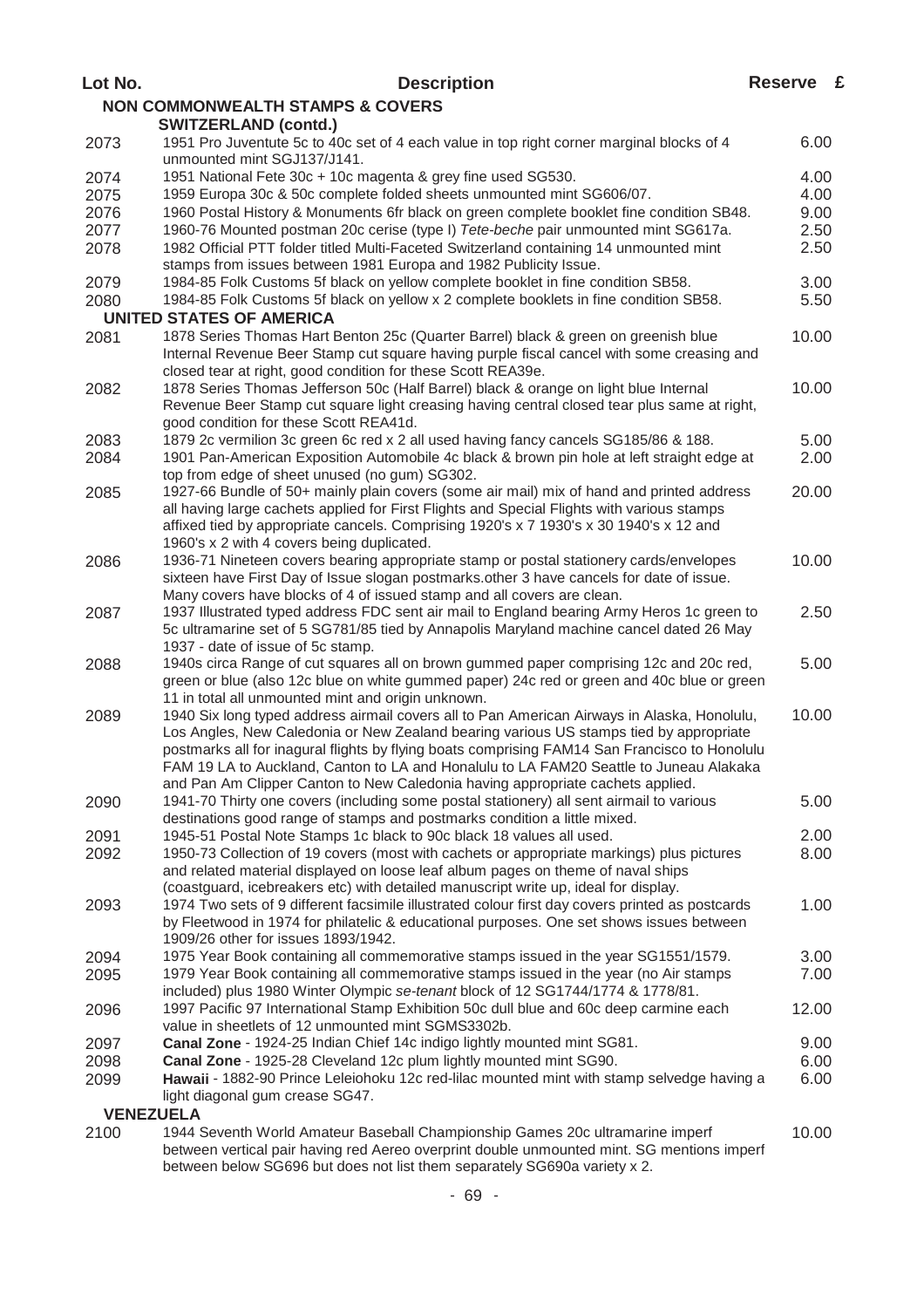| Lot No.                   | <b>Description</b>                                                                                                                                                                                                                                                                                                                                 | Reserve £ |  |
|---------------------------|----------------------------------------------------------------------------------------------------------------------------------------------------------------------------------------------------------------------------------------------------------------------------------------------------------------------------------------------------|-----------|--|
|                           | <b>NON COMMONWEALTH STAMPS &amp; COVERS</b>                                                                                                                                                                                                                                                                                                        |           |  |
| <b>VENEZUELA (contd.)</b> |                                                                                                                                                                                                                                                                                                                                                    |           |  |
| 2101                      | 1944 Seventh World Amateur Baseball Championship Games 90c carmine imperf between<br>vertical pair mounted mint. SG mentions imperf between below SG696 but does not list them                                                                                                                                                                     | 6.00      |  |
| 2102                      | separately SG693a variety.<br>1944 Seventh World Amateur Baseball Championship Games 1b grey imperf on three sides<br>perf at bottom unmounted mint. SG mentions imperf and perf varieties below SG696 but<br>does not list them separately SG694 variety.                                                                                         | 4.00      |  |
| 2103                      | 1944 Seventh World Amateur Baseball Championship Games 1b 20 yellow-green horizontal<br>pair imperf between unmounted mint having a few light tone marks on gum also visible top<br>right corner from front. SG mentions imperf and perf varieties below SG696 but does not list                                                                   | 6.00      |  |
| 2104                      | them separately SG695 variety.<br>1944 Seventh World Amateur Baseball Championship Games 1b 20 yellow-green showing<br>Aereo overpint inverted mounted mint SG695a.                                                                                                                                                                                | 5.00      |  |
| 2105                      | 1944 Seventh World Amateur Baseball Championship Games 1b 80 ochre right marginal<br>horizontal pair misperfed at top imperf between plus imperf both sides - perf at top and<br>bottom unmounted mint having a few light tone marks on gum. SG mentions imperf and perf<br>varieties below SG696 but does not list them separately SG696 variety. | 8.00      |  |
| <b>YUGOSLAVIA</b>         |                                                                                                                                                                                                                                                                                                                                                    |           |  |
| 2106                      | 1932 European Rowing Championships set of 6 fine cds used SG264/69.                                                                                                                                                                                                                                                                                | 7.50      |  |
| 2107                      | 1938-55 Ten different sets of commemoratives between 1938 International Aeronautical<br>Exhibition and 1955 Flowers plus 1952 Philatelic Exhibition 15d purple SG739a all fine used<br>SG cat £230+ SG374/800.                                                                                                                                     | 25.00     |  |
| 2108                      | 1940-52 Five different sets of commemoratives between 1940 Zargreb Postal Employees<br>Fund and 1952 Navy Day all lightly mounted mint SG cat £130+ SG432/739.                                                                                                                                                                                     | 12.00     |  |
| 2109                      | 1943 25th Anniversary of Formation 1d to 10d set of 6 unmounted mint SG476/81.                                                                                                                                                                                                                                                                     | 2.50      |  |
| 2110                      | 1943 25th Anniversary of Formation 1d to 10d set of 6 diagonally overprinted 1945 in blue or<br>red lightly mounted mint as SG476/81, SG unlisted as such.                                                                                                                                                                                         | 2.50      |  |
| 2111                      | 1949 Railway Centenary 10d bright purple perf 11 x 121/2 miniature sheet mounted in<br>selvedge stamp unmounted mint tiny preprinting inclusion in gum SGMS633Ab.                                                                                                                                                                                  | 45.00     |  |
| 2112                      | 1951 Zagreb Philatelic Exhibition 10d bright purple miniature sheet four light tone marks on<br>gum with one just visible from front unmounted mint SGMS633Ab.                                                                                                                                                                                     | 30.00     |  |
| 2113                      | 1951 International Mountaineering Association Meeting Bled 3d magenta (light water stain)<br>5d blue and 20d blue-green set of 3 SG687/89 tied to piece of illustrated cover by special<br>commemorative handstamp dated 14 July 1951.                                                                                                             | 8.00      |  |
| 2114                      | 1954 Special Courvoisier presentation folder for Animals 2d to 100d set of 12 SG765/76<br>stuck down on page. Light tone from gum on perfs of 2d 10d & 17d.                                                                                                                                                                                        | 3.00      |  |
| 2115                      | 1954 Vatroslav Lisinski 15d slate-green unmounted mint SG783.                                                                                                                                                                                                                                                                                      | 1.00      |  |
| 2116                      | 1954 Brown Trout 100d black & blue bottom marginal having light toning visible from front in<br>bottom perfs unmounted mint SG776.                                                                                                                                                                                                                 | 15.00     |  |
| 2117                      | Trieste - 1951 Yugoslav Military Government Cultural Anniversaries 10d brown-orange & 12d<br>slate-black mounted mint SGB53/B54.                                                                                                                                                                                                                   | 1.00      |  |
|                           | <b>POSTAL STATIONERY</b>                                                                                                                                                                                                                                                                                                                           |           |  |
|                           | <b>NON COMMONWEALTH</b>                                                                                                                                                                                                                                                                                                                            |           |  |
| 2118                      | Austria - 1900 5h green postal stationery card used Alpenhaus to Muskau in July 1900 with<br>postmarks of both locations on card.                                                                                                                                                                                                                  | 4.00      |  |
| 2119                      | Austria - 1908 H&G unlisted 3h purple unused postal card having colour illustration for<br>Philatelic Exhibition in Karlsbad 23 August 1908 on front.                                                                                                                                                                                              | 4.00      |  |
| 2120                      | Chile - 1905 H&G B17 5c grey on white envelope used to San Cristobal in 1908.                                                                                                                                                                                                                                                                      | 4.00      |  |
| 2121                      | Colombia - 1902 H&G 15 5c red on 2c black postal card sent to Medallin uprated with 2c and<br>10c imperfs tied by undated Bogota oval cancel plus 21/2c revenue stamp which is untied.                                                                                                                                                             | 3.00      |  |
| 2122                      | Germany - 1900s-1940s Sixteen different items of postal stationery all fine condition.                                                                                                                                                                                                                                                             | 7.50      |  |
| 2123                      | Germany - 1931 H&G196 8pf green Friehrr Vom Stein 1831-1931 Centenary unused postal<br>card having light crease bottom left corner.                                                                                                                                                                                                                | 2.50      |  |
| 2124                      | Germany - 1933-42 One used to Paris and four unused different (three illustrated) postal<br>stationery postal cards all in fine condition.                                                                                                                                                                                                         | 3.00      |  |
| 2125                      | Germany - 1934 H&G221 Colour illustrated 6fg brown unused postal card commemorating<br>Hitler's seizure of power having cds cancel of 30 January 1934 - date of issue.                                                                                                                                                                             | 3.00      |  |
| 2126                      | Germany - 1938 H&G258 Illustrated 6fg (sold for 15pf) brown on cream unused postal card<br>showing map of Germany, swastika sword & wreath.                                                                                                                                                                                                        | 1.50      |  |
| 2127                      | Germany - 1963 H&G395 Martin Luther 15pf blue on white unused postal cards x 48<br>different views in original packs of 8 numbers 126 to 133 & 174 to 213.                                                                                                                                                                                         | 5.00      |  |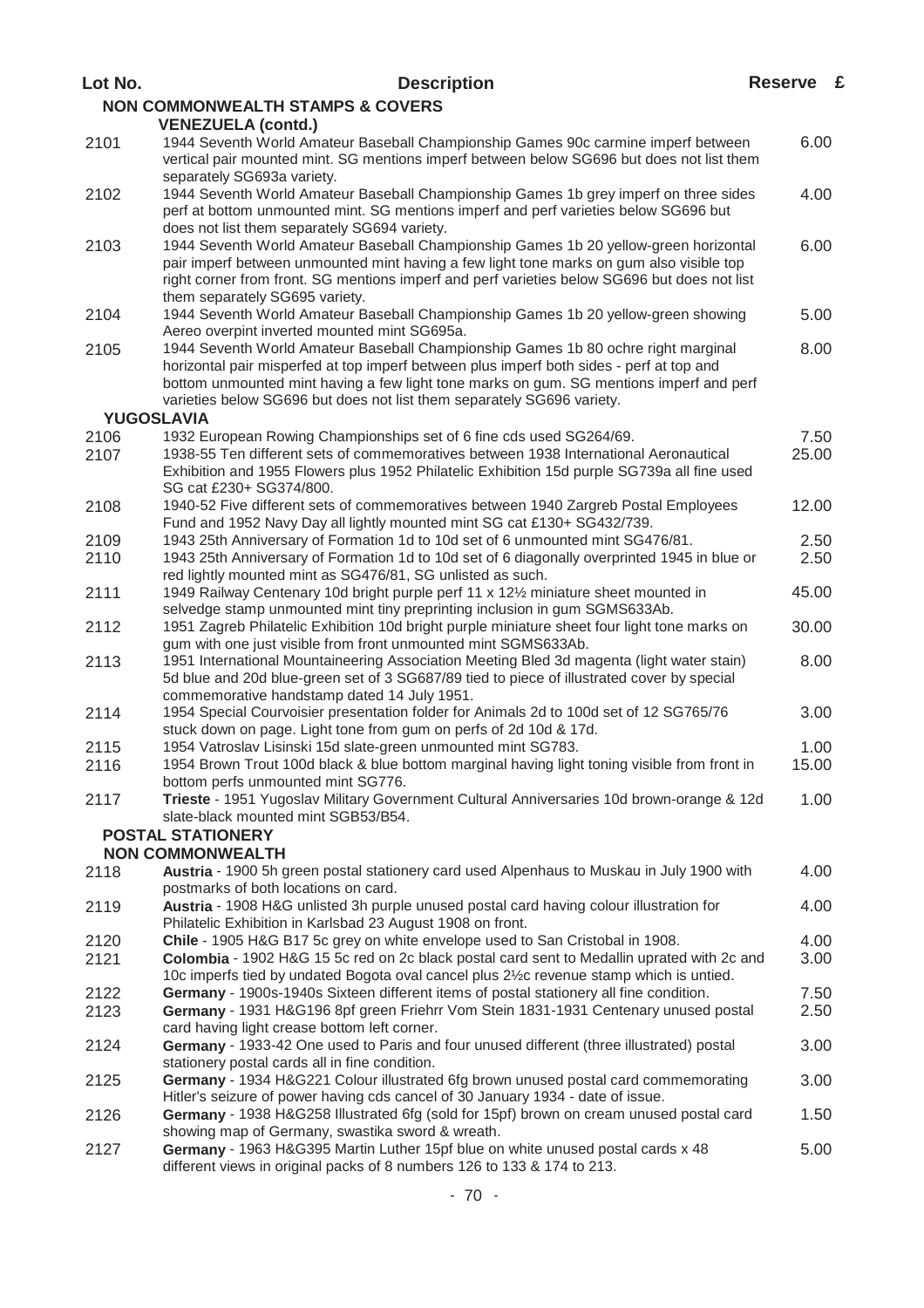| Lot No.                  | <b>Description</b>                                                                                                                                                                                                                                                 | Reserve £    |  |
|--------------------------|--------------------------------------------------------------------------------------------------------------------------------------------------------------------------------------------------------------------------------------------------------------------|--------------|--|
|                          | <b>POSTAL STATIONERY</b>                                                                                                                                                                                                                                           |              |  |
|                          | <b>NON COMMONWEALTH (contd.)</b>                                                                                                                                                                                                                                   |              |  |
| 2128                     | Germany - 1965 H&G395 Martin Luther 15pf blue on white unused postal cards x 48<br>different views in original packs of 8 numbers 126 to 133 & 174 to 213.                                                                                                         | 4.00         |  |
| 2129                     | Germany - 1966 H&G406 20pf dark green on white 13 packs of 8 unused postal cards all<br>different views numbers B15/113-120B18/137-144 C1/1-1/8 C3/17-24 C4/25-32 C5/33-40<br>C6/41-48 C7/49-56 C12/89-96 C19/145-152 C22/169-176 C24/185-192 and C25/193-200.     | 8.00         |  |
| 2130                     | Greece - 1883 H&G5 10L carmine on grey blue postal card commercially used to London<br>requesting prices for metal goods having date unclear Athens cancel and oblong NPB arrival<br>cancel dated 1 September 1894.                                                | 5.00         |  |
| 2131                     | Hungary - 1886 H&GA2 5kr carmine lightly soiled unused lettercard.                                                                                                                                                                                                 | 1.00         |  |
| 2132                     | Hungary - 1930 H&G83 4f violet on buff postal card commercially used to England typed<br>address & message uprated with 300k rose-red SG396 Budapest cds's 26 August 1931.                                                                                         | 3.00         |  |
| 2133                     | Italy - 1896-97 10c red-brown on cream King Umberto I postal card uprated with 25c blue<br>SG67 used within Italy in December 1902.                                                                                                                                | 5.00         |  |
| 2134                     | Italy - 1943-44 H&G120 30c brown on buff Repubblica Sociale Italiana postal card used<br>within Italy in December 1944 having 20c Postage Due applied.                                                                                                             | 12.00        |  |
| 2135                     | Italy - 1946 H&B146 15L green on yellow postal card printed advert on front for LeoCrema<br>(sun cream) typed address and message on reverse used Udine to Triestre in 1951.                                                                                       | 3.00         |  |
| 2136                     | Jordan - 1953 H&GFG1/FG2 25f plum, deep blue text and 35f blue, light grey overlay dark<br>blue text unused folded airmail letter sheets.                                                                                                                          | 2.00         |  |
| 2137                     | Russia - 1889 H&G11 4k red postal card (creasing and vertical fold) commercially used to<br>Editor of Textile magazine in London from A Fleischer & Nacla in Lodz (Poland was part of<br>the Russian Empire at this time) requesting prices for advertising space. | 3.00         |  |
| 2138                     | USA - 1886-1915 Twelve postal cards (some duplication) mostly 1c 9 unused 3 used and<br>four different envelopes 1c x 2 & 1½c unused & 5c (this used).                                                                                                             | 5.00         |  |
| 2139<br><b>AUSTRALIA</b> | Yugoslavia - 1950 3d red postal stationery envelope used Sevnica to Ljubljiana.                                                                                                                                                                                    | 2.00         |  |
| 2140                     | New South Wales - 1894 H&GA2 11/2d red on dark grey unused letter card imprinted stamp<br>overprinted Specimen having two hinge marks on reverse badly toned inside.                                                                                               | 2.00         |  |
| 2141                     | Victoria - 1890 H&G B5d 1d orange brown envelope (light soiling and damage on reverse) to<br>passenger on board RMS Sachsen with Melbourne duplex dated 21 August 1895.                                                                                            | 3.00         |  |
| 2142                     | 1921 H&G13 1½d brown on greyish white postal card (crease bottom left) uprated with 1⁄2d<br>stamp used Sydney to USA in April 1923.                                                                                                                                | 1.50         |  |
| 2143                     | 1922 H&G E9 1d dark violet Newpaper Only wrapper postally used but no address details<br>having fair strike of Melbourne GPO cds dated March 1933.                                                                                                                 | 5.00         |  |
| 2144                     | 1945 H&G FG2 7d dark blue on grey Air Mail letter sheet used Yarramah to England.                                                                                                                                                                                  | 3.00         |  |
| 2145                     | 1961-68 Unused folded airmail letter sheets H&GF15 10d Christmas x 7 1964 H&GF21 10d<br>Christmas x 2 1965 H&GF23 10d x 2 both with Commonwealth and Empire Law Conference<br>inscription 1965 H&GF24 10d Christmas x 3 and 1968 H&GFG32 10c Christmas.            | 10.00        |  |
| 2146                     | 1968 Air Mail letter sheets H&G FG31/32 10c orange & black and 10c red & black Christmas<br>both folded unused.                                                                                                                                                    | 1.50         |  |
| <b>CANADA</b>            |                                                                                                                                                                                                                                                                    |              |  |
| 2147                     | 1938 H&G148 1c green unused postal card uprated with 2c adhesive SG415a having<br>preprinted back (not completed) for Interruption of Rural Hydro Service x 2 examples.                                                                                            | 3.00         |  |
| 2148                     | 1959 H&GFG23 10c blue x 2 unused folded airmail letter sheets.<br><b>CEYLON AND SRI LANKA</b>                                                                                                                                                                      | 1.50         |  |
| 2149<br><b>GAMBIA</b>    | 1870s-80s Fifteen different unused postal cards inc 2 reply cards condition generally fine.                                                                                                                                                                        | 17.00        |  |
| 2150<br><b>GIBRALTAR</b> | 1880-92 Four different unused postal cards including 2 reply cards.                                                                                                                                                                                                | 4.00         |  |
| 2151                     | 1903 H&GE10/11 1/2d green and 1d carmine folded unused newspaper wrappers both having<br>slight rusting from paper clip top left corner.                                                                                                                           | 5.00         |  |
|                          | <b>GREAT BRITAIN</b>                                                                                                                                                                                                                                               |              |  |
| 2152                     | 1960s-80s Mint and used duplicated range of thirty four cards, reply cards, airmail letter<br>sheets and envelopes all in clean condition.                                                                                                                         | 5.00         |  |
|                          | <b>GREAT BRITAIN - POSTAL CARDS</b>                                                                                                                                                                                                                                |              |  |
| 2153                     | 1911 H&B CP58a/58b/58c & 58d 1/2d green on buff fine unused postal cards die I II III & IV.                                                                                                                                                                        | 6.00         |  |
| 2154<br>2155             | 1911 H&B CP60 1/2d + 1/2d green fine unused reply card.<br>1913 H&B CP63 1d + 1d scarlet fine unused reply card.                                                                                                                                                   | 3.00<br>4.50 |  |
| 2156                     | 1914 H&B CP64 1/2d + 1/2d green Die IV and Die II unused reply card having soiling all sides.                                                                                                                                                                      | 3.00         |  |
|                          |                                                                                                                                                                                                                                                                    |              |  |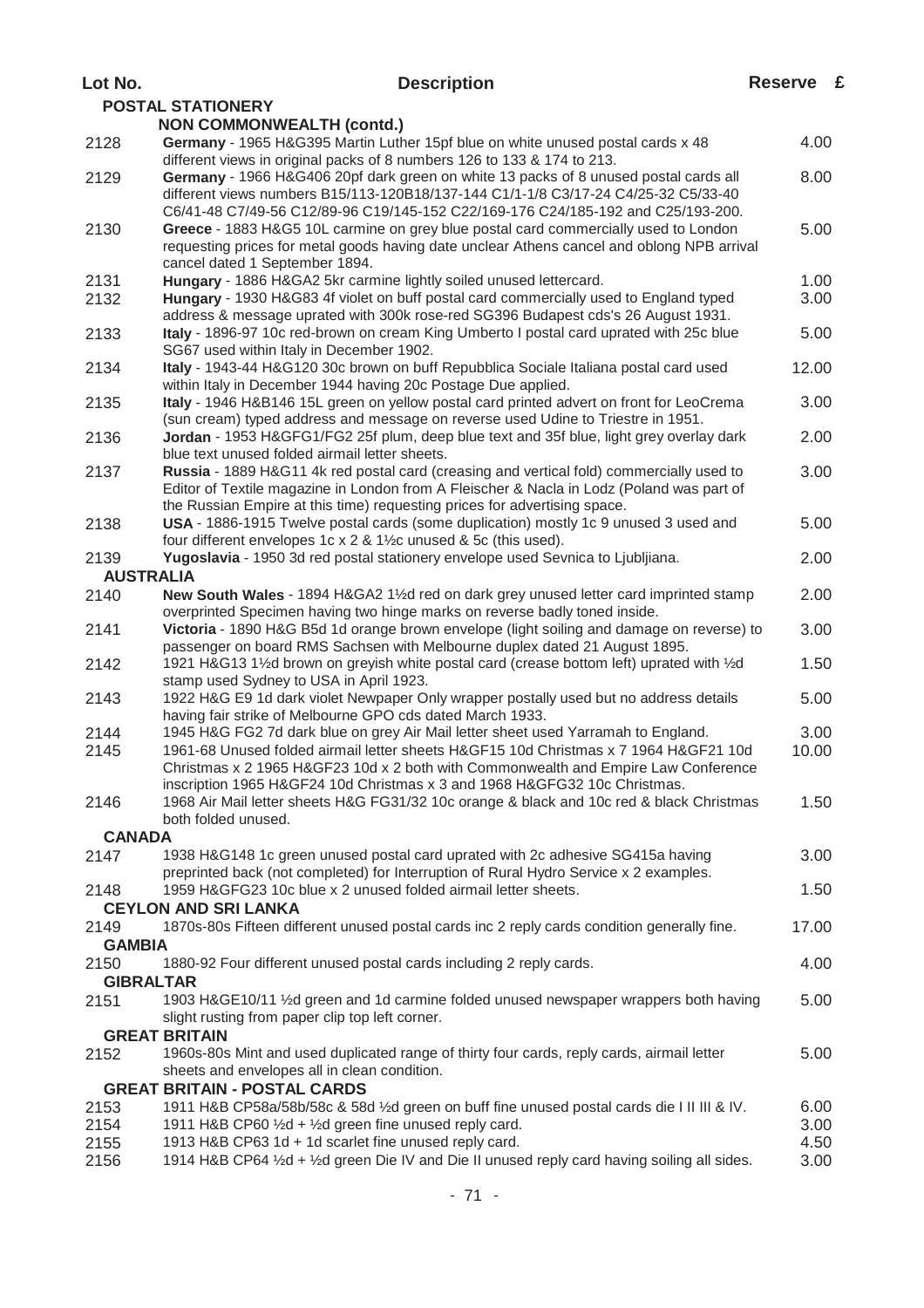| Lot No.        | <b>Description</b>                                                                                                                                                                     | Reserve £ |  |
|----------------|----------------------------------------------------------------------------------------------------------------------------------------------------------------------------------------|-----------|--|
|                | <b>POSTAL STATIONERY</b>                                                                                                                                                               |           |  |
|                | <b>GREAT BRITAIN - POSTAL CARDS (contd.)</b>                                                                                                                                           |           |  |
| 2157           | 1916 H&B CP66 1/2d green fine unused postal card.                                                                                                                                      | 3.00      |  |
| 2158           | 1917 H&B CP70 1/2d + 1/2d green on buff fine unused reply card.                                                                                                                        | 20.00     |  |
| 2159           | 1917 H&B CP71 1/2d + 1/2d green on buff fine unused reply card.                                                                                                                        | 6.00      |  |
| 2160           | 1920 H&B CP74 1d carmine on white fine unused postal card.                                                                                                                             | 1.50      |  |
| 2161           | 1920 H&B CP76 1d + 1d carmine on buff fine unused reply card.                                                                                                                          | 4.50      |  |
| 2162           | 1921 H&B CP79 11⁄2d + 11⁄2d brown on buff fine unused reply card.                                                                                                                      | 15.00     |  |
| 2163           | 1921 H&B CP80 1½d + 1½d brown on buff fine unused reply card.                                                                                                                          | 4.00      |  |
| 2164           | 1930 H&B CP89 11⁄2d brown on buff fine unused postal card.                                                                                                                             | 4.00      |  |
| 2165           | 1931 H&B CP90 & CP91 1d carmine on buff & 1d carmine on white fine unused postal cards.                                                                                                | 1.50      |  |
| 2166           | 1933 H&B CP93 1½d + 1½d brown on buff fine unused reply card.<br><b>GREAT BRITAIN - ENVELOPES</b>                                                                                      | 10.00     |  |
| 2167           | 1902 H&B EP43 KEVII 1d scarlet size E envelope uprated with QV 11/2d Jubilee tied by                                                                                                   | 1.00      |  |
|                | Windsor cds dated 22 March 1902 (early use) hand addressed to Paris.                                                                                                                   |           |  |
| 2168           | 1974 H&BEP111 41/ <sub>2</sub> p light-blue front only of illustrated envelope (making a miniature sheet)                                                                              | 5.00      |  |
|                | commemorating the 100th Anniv of UPU unused large straight line CANCELLED applied over                                                                                                 |           |  |
|                | imprinted stamp. Numbered 030 on reverse printed endorsement This Souvenir Sheet is                                                                                                    |           |  |
|                | Valid for Postage Produced in Accordance with PO Regulation P2351H (Revd.U69).                                                                                                         |           |  |
|                | <b>GREAT BRITAIN - ENVELOPES STAMPED TO ORDER</b>                                                                                                                                      |           |  |
| 2169           | 1855-92 H&B ES16 21/2d grey-blue envelope (light stain right side) having crest of National                                                                                            | 1.00      |  |
|                | Bank of India 47 Threadneedle Street London E C on backflap hand addressed to Berlin                                                                                                   |           |  |
|                | having London cds of 31 March on front and Berlin cds of 2 April 1897 on reverse.                                                                                                      |           |  |
| 2170           | 1892-93 H&BESC108 1/2d vermilion undated + 4d vermilion dated 29.1.94 compound                                                                                                         | 10.00     |  |
|                | envelope hand addressed to Switzerland having London EC cancels dated 10 May 1895                                                                                                      |           |  |
| 2171           | 1913 H&B ES42 1/2d green envelope tongued flap embossed imprint on rear Arthur Wheeler                                                                                                 | 1.00      |  |
|                | & Co Leicester typed address to Ireland LE in triangle continuous undated machine cancel.<br><b>GREAT BRITAIN - FORCES REGISTERED ENVELOPES</b>                                        |           |  |
| 2172           | 1944 H&B RPF3 3d green size G2 forces registered envelope (square stop) used FPO 663                                                                                                   | 3.00      |  |
|                | (Torino Italy) to England 11 July 1946.                                                                                                                                                |           |  |
|                | <b>GREAT BRITAIN - STAMPED TO ORDER NEWSPAPER WRAPPER</b>                                                                                                                              |           |  |
| 2173           | 1951 H&BES72 KGVI 4d blue complete WH Smith folded wrapper typed address to Durham                                                                                                     | 7.00      |  |
|                | having fine strike of London cds dated 3 July 1960. Current at time of use as Queen                                                                                                    |           |  |
|                | Elizabeth II 4d blue wrapper was not issued until 1961.                                                                                                                                |           |  |
|                | <b>GREAT BRITAIN - AIR MAIL LETTER SHEETS</b>                                                                                                                                          |           |  |
| 2174           | 1953-70 Between H&B APS2/18 and AP14 Bundle of 113 folded unused Air Mail letter sheets                                                                                                | 10.00     |  |
|                | 15 different types having duplication of up to 18 of some designs.                                                                                                                     |           |  |
| 2175           | 1967-81 Fourty three Air Mail letter sheets all having mainly pictorial handstamps for date of                                                                                         | 15.00     |  |
|                | issue. Slight duplication however most have different cancels. One hand addressed three<br>typed address with rest unaddressed.                                                        |           |  |
| 2176           | 1969-94 One hundred duplicated Air Mail unused letter sheets face value £9.50 most fine                                                                                                | 12.00     |  |
|                | being a mix of folded and unfolded with a few having creases.                                                                                                                          |           |  |
| 2177           | 1971-80s Seventy five duplicated Christmas Air Mail unused letter sheets face value £7.45.                                                                                             | 10.00     |  |
| 2178           | 1974-94 Between H&B APS25/101 Scottish issues x 31 different Air Mail letter sheets all                                                                                                | 10.00     |  |
|                | unused. Many unfolded and includes 6 x 1st NVI.                                                                                                                                        |           |  |
| 2179           | 1977-90s Thirty nine mix of folded and unfolded unused Air Mail letter sheets face value                                                                                               | 12.00     |  |
|                | £14.84 having a little duplication all in good condition.                                                                                                                              |           |  |
| 2180           | 1989 H&B APS74/79 Landscapes of Britain 1st NVI set of 6 unused Air Mail letter sheets.                                                                                                | 3.00      |  |
|                | <b>GREAT BRITAIN - CHANNEL ISLANDS</b>                                                                                                                                                 |           |  |
| 2181           | Guernsey - 1980's Illustrated unused unfolded Air Mail letter sheet showing planes on front.                                                                                           | 1.50      |  |
|                | <b>GREAT BRITAIN - ISLE OF MAN</b>                                                                                                                                                     |           |  |
| 2182           | 1988-90 Three different unused unfolded postage paid Air mail air letters comprising 1988<br>50th Anniv of Society for Preservation of Manx Countryside 1989 Manx Radio Silver Jubilee | 4.00      |  |
|                | and 1990 125 years of Progress in Isle of Man.                                                                                                                                         |           |  |
| <b>GRENADA</b> |                                                                                                                                                                                        |           |  |
| 2183           | 1886 H&G6 1d carmine unused creased and damaged postal card overprinted Specimen.                                                                                                      | 2.50      |  |
| <b>INDIA</b>   |                                                                                                                                                                                        |           |  |
| 2184           | 1880s-1940s Thirty two postal stationery cards (some preprinted backs), envelopes and                                                                                                  | 10.00     |  |
|                | wrappers condition a little mixed all used within India with good range of cancels.                                                                                                    |           |  |
| 2185           | 1883 H&GB4 1⁄2a green size c fine unused envelope.                                                                                                                                     | 3.00      |  |
| 2186           | 1883 H&GB4 1/2a green size f fine unused envelope light stain bottom left corner.                                                                                                      | 3.00      |  |
|                |                                                                                                                                                                                        |           |  |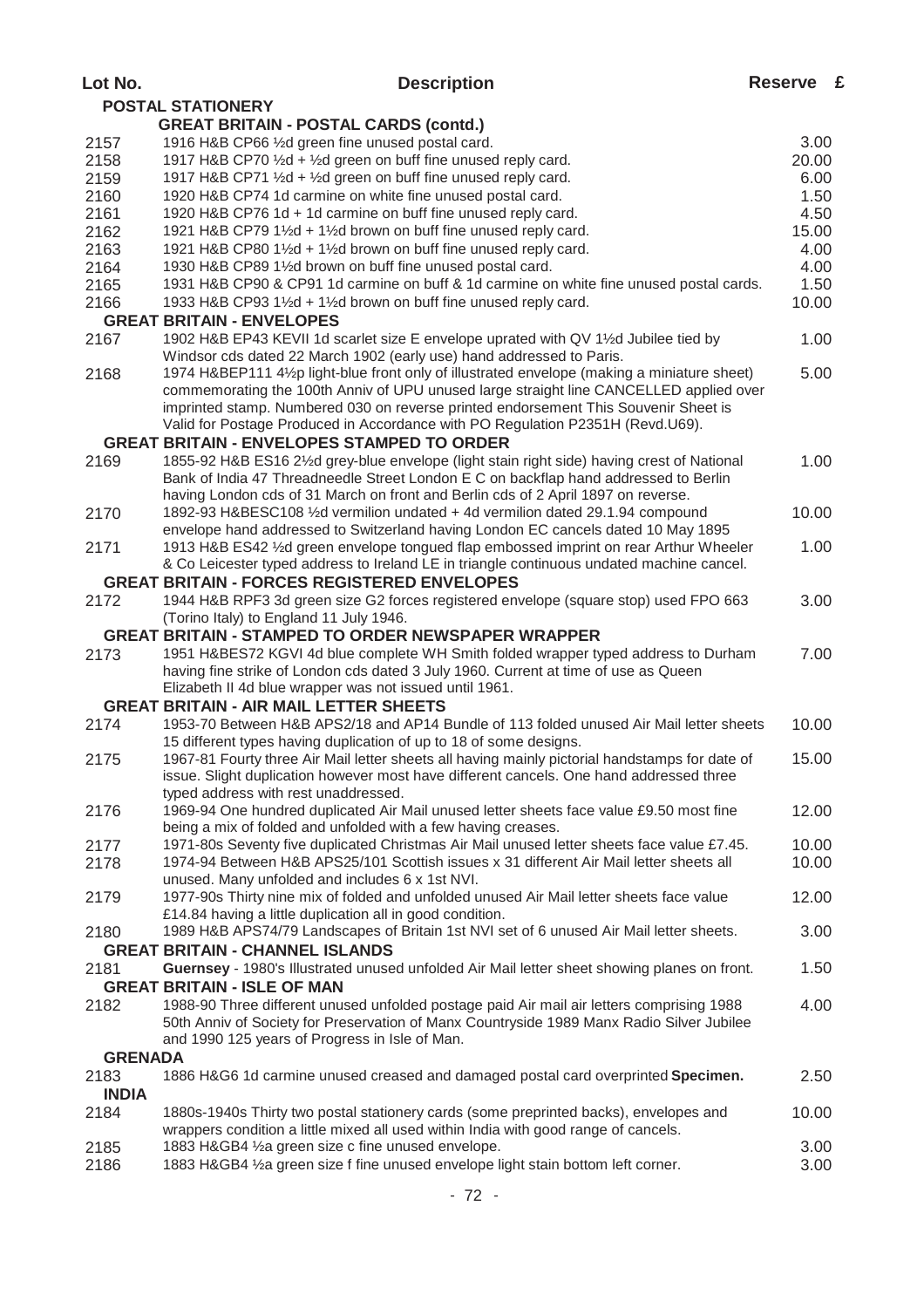| Lot No.            | <b>Description</b>                                                                                                                                                              | Reserve £ |
|--------------------|---------------------------------------------------------------------------------------------------------------------------------------------------------------------------------|-----------|
|                    | <b>POSTAL STATIONERY</b>                                                                                                                                                        |           |
| <b>JAMAICA</b>     |                                                                                                                                                                                 |           |
| 2187               | 1903 H&G20 1/2d + 1/2d green unused reply card overprinted Specimen tone spots all sides.                                                                                       | 1.00      |
|                    | <b>KUT - KENYA AND UGANDA</b>                                                                                                                                                   |           |
| 2188               | 1923 H&Ga 15c rose on buff postal card genuine postal use to England in 1925.                                                                                                   | 9.00      |
|                    | <b>LEEWARD ISLANDS</b>                                                                                                                                                          |           |
| 2189               | 1902 H&G7 1d + 1d carmine on buff reply card used Monserrat to Germany with reply portion                                                                                       | 5.00      |
|                    | unused and still attached having Montserrat code A cds dated 19 February 1910.                                                                                                  |           |
| <b>MAURITIUS</b>   |                                                                                                                                                                                 |           |
| 2190               | 1879-1900 Three different postal cards and one reply portion of a reply card all unused.                                                                                        | 1.00      |
| 2191               | 1899 H&GE3 3 surcharge in red on 4 Cents surcharge in black on 3c green x 2 folded<br>unused newpaper wrappers.                                                                 | 2.50      |
|                    | <b>NEW ZEALAND</b>                                                                                                                                                              |           |
| 2192               | 1967 H&G unlisted Samuel BF10a 3 Cents on 4d blue fine unused lettercard.                                                                                                       | 4.00      |
|                    | <b>NIGERIA - OIL RIVERS PROTECTORATE</b>                                                                                                                                        |           |
| 2193               | 1892-93 H&G2 1d carmine on buff unused postal card light black mark on front.                                                                                                   | 1.00      |
| <b>NIGERIA</b>     |                                                                                                                                                                                 |           |
| 2194               | 1956 H&GFG7 IFE Bronze 6d black & orange x 2 shades unused airmail letter sheets.                                                                                               | 3.00      |
|                    | <b>NORTH BORNEO</b>                                                                                                                                                             |           |
| 2195               | 1892 H&G8 1c surcharge on 8c green on white postal card cancelled to order with lightly                                                                                         | 7.00      |
|                    | applied red Sandikan single ring cds dated 8 May 1892.                                                                                                                          |           |
| 2196               | 1895 H&G12 4c surcharge on 8c green on white unused postal card.                                                                                                                | 4.00      |
|                    | <b>NORTH BORNEO - LABUAN</b>                                                                                                                                                    |           |
| 2197               | 1893 H&G3 1c + 1c lilac unused reply card light tone spots on front of outgoing card.                                                                                           | 4.00      |
| 2198               | 1896 H&G5 4c surcharge on 8c green postal card lightly soiled both sides.                                                                                                       | 4.00      |
| <b>PAKISTAN</b>    |                                                                                                                                                                                 |           |
| 2199               | 1965 Sundal & Kasbati PC-28 5p on 1a blue on buff air mail postal card uprated with 2p &<br>13p stamps tied by unreadable cancels to South Africa suggesting exchange of stamps | 5.00      |
|                    | between collectors having Purple framed L-159 and double framed Pakistan Censorship L-3                                                                                         |           |
|                    | Passed By Censor circular cachets applied. Early use as issued 1 November with message                                                                                          |           |
|                    | on reverse dated 8 November.                                                                                                                                                    |           |
| <b>ST. VINCENT</b> |                                                                                                                                                                                 |           |
| 2200               | 1884-93 H&G4 1d + 1d carmine on buff unused lightly soiled reply card having mounting                                                                                           | 1.50      |
|                    | marks on reverse of reply card.                                                                                                                                                 |           |
| <b>SEYCHELLES</b>  |                                                                                                                                                                                 |           |
| 2201               | 1890-93 H&G2/3 6c blue and 8c brown unused postal cards both light soiling.                                                                                                     | 1.00      |
| 2202               | 1890-93 H&G4 4c + 4c carmine on buff unused reply card light stain on front of outward<br>portion plus H&G6 (O) 8c dark brown reply portion x 2 both unused.                    | 2.00      |
| 2203               | 1965 1954 H&G5a 40c blue size G registered envelope typed address to London having                                                                                              | 5.00      |
|                    | Victoria registered mark (B 1943 added in blue ink) applied direct to cover having two strikes                                                                                  |           |
|                    | of Victoria code B single ring cds dated 15 April 1965. Pencil endorsment "Only 10 exist" 3/6                                                                                   |           |
|                    | applied on front of cover.                                                                                                                                                      |           |
| <b>TRINIDAD</b>    |                                                                                                                                                                                 |           |
| 2204               | 1884 H&G5 2d blue on cream unused postal card.                                                                                                                                  | 2.50      |
| 2205               | 1884 H&G8 2d + 2d blue on cream unused reply card.                                                                                                                              | 3.50      |
|                    | <b>POSTAL HISTORY</b>                                                                                                                                                           |           |
| <b>ADEN</b>        |                                                                                                                                                                                 |           |
| 2206               | 1902 Black & white postcard (undivided back- missing top left corner - soiling on message                                                                                       | 5.00      |
|                    | side) showing view of Aden Camp hand addressed to England bearing India 1a carmine<br>SG115 tied by Aden cds of 6 January 1902.                                                 |           |
| 2207               | 1937 Hand addressed plain cover sent registered to England bearing set of 3 tied by two                                                                                         | 3.50      |
|                    | strikes of Aden Reg cds dated 24 October 1937.                                                                                                                                  |           |
|                    | <b>ANTIGUA &amp; BARBUDA</b>                                                                                                                                                    |           |
| 2208               | 1986 Ninety two different unaddressed official covers having a black & white illustration of a                                                                                  | 75.00     |
|                    | different rare stamp with matching 24Kt Gold Postage Stamp encapsulated Official                                                                                                |           |
|                    | Government Certification Antigua & Barbuda First Day of Issue 4 April 1986 unframed cds                                                                                         |           |
|                    | applied. Nice items for display all the great rarities seen. Two covers slighty damaged most                                                                                    |           |
|                    | having light tone marks both sides plus a slight ordour of dampness, due to storage.                                                                                            |           |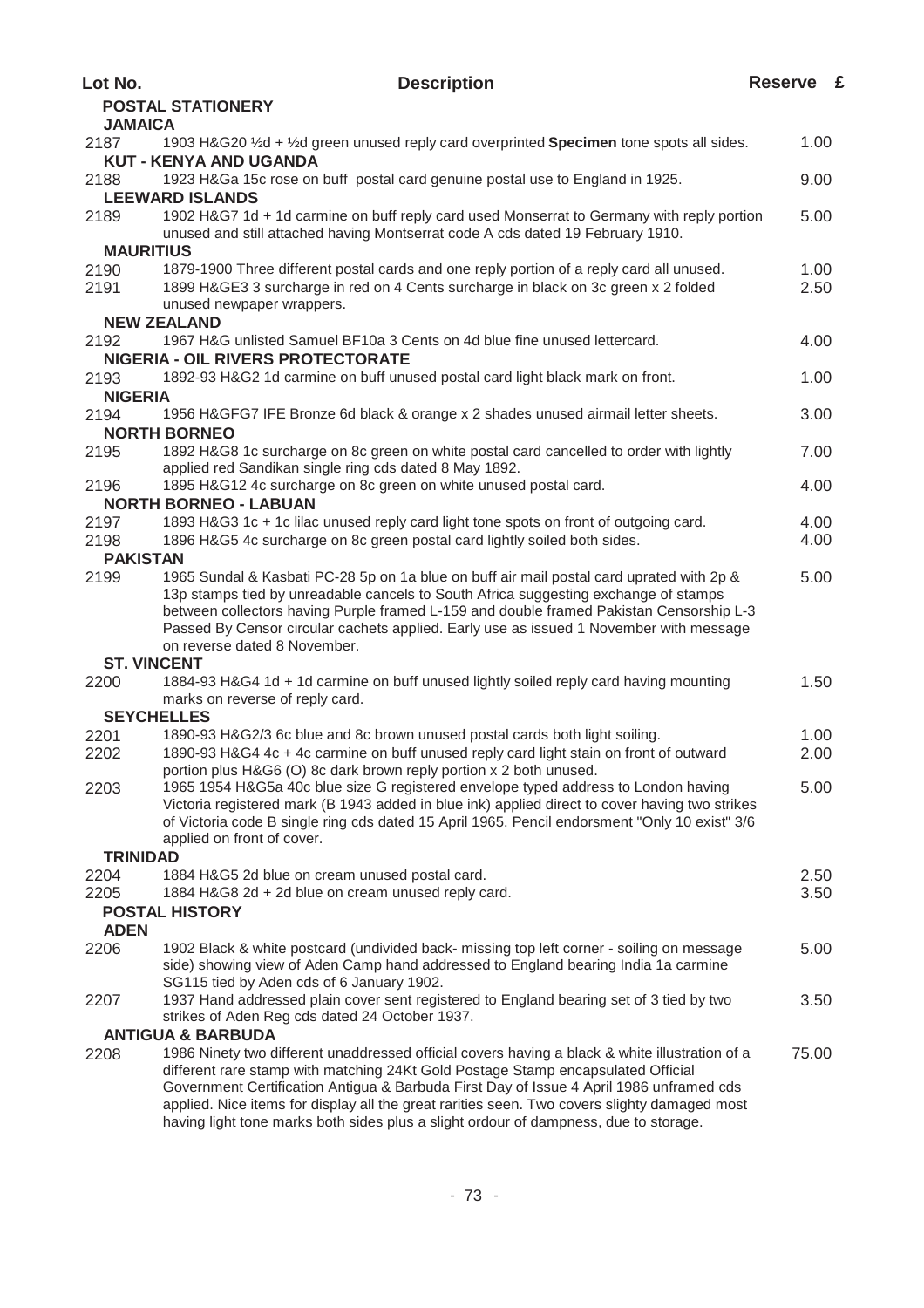| Lot No.          | <b>Description</b>                                                                                                                                                                                                                                                                                                                                                                                                                                                                                                                                                                                                                                    | Reserve £ |
|------------------|-------------------------------------------------------------------------------------------------------------------------------------------------------------------------------------------------------------------------------------------------------------------------------------------------------------------------------------------------------------------------------------------------------------------------------------------------------------------------------------------------------------------------------------------------------------------------------------------------------------------------------------------------------|-----------|
|                  | <b>POSTAL HISTORY</b>                                                                                                                                                                                                                                                                                                                                                                                                                                                                                                                                                                                                                                 |           |
| <b>AUSTRALIA</b> |                                                                                                                                                                                                                                                                                                                                                                                                                                                                                                                                                                                                                                                       |           |
| 2209             | 1931 Imperial Airways illustrated air mail cover (tone spots and a liitle soiling both sides) for<br>1st England Australia Official Air Mail hand addressed to England at 1s 11d rate bearing<br>Kangaroo 1/- KGV Head 4d horizontal pair (one having flaw in wattles top left) and 3d Air all<br>tied by Darwin single ring cds's dated 26 April 1931.                                                                                                                                                                                                                                                                                               | 4.00      |
| 2210             | 1932 Hand addressed cover (closed tear & creasing at right) to England at 10d rate with 5d<br>orange-brown vertical pair (one damaged) tied by Sydney cds's dated 29 March 1932.                                                                                                                                                                                                                                                                                                                                                                                                                                                                      | 2.50      |
|                  | <b>BASUTOLAND</b>                                                                                                                                                                                                                                                                                                                                                                                                                                                                                                                                                                                                                                     |           |
| 2211             | 1922 Black & white postcard of St Joeph's School after the cyclone 22 December 1912 sent<br>from St Monica's PO Leribe Basutoland South Africa hand addressed to Belgium bearing<br>South Africa 1d scarlet tied by Leribe large double ring cds dated 10 January 1922. Long<br>message in Flemish? Complete with a translation into English regarding living conditions and<br>life comparison between Belgium and Leribe.                                                                                                                                                                                                                           | 60.00     |
| 2212             | 1935 Hand addressed cover (large closed tear on front and part backflap missing) to England<br>bearing 2d bright purple SG4 tied by fiar strike of Morija cds dated 9 January 1935.                                                                                                                                                                                                                                                                                                                                                                                                                                                                   | 3.00      |
| 2213             | 1935-36 Two 1⁄2d green postal stationery cards both hand addressed to Sesuto Book Depot in<br>Morija with usual closed spike holes, one with Roma Mission S Africa (Scott type 1) cds<br>dated 18 November 1935 other with Maseru (Scott type 1) cds dated 22 January 1936.                                                                                                                                                                                                                                                                                                                                                                           | 27.00     |
| 2214             | 1950 KGVI 1d red postal stationery card (usual spike hole, repaired on rear) uprated with<br>KGVI 1/2d green sent from Paris Evang Mission Society Maseru (large cachet on reverse) to<br>book depot in Morija requesting various publications to be sent by lorry. Maseru and Morija<br>cds cancels dated 20 October 1950 on front.                                                                                                                                                                                                                                                                                                                  | 13.00     |
| 2215             | 1953 H&GC3s 6d red on cream size H2 x 5 registered envelopes plus H&GC6 5c red on<br>cream size H2 registered envelope all hand addressed to PO Box 12 Morija Basutoland<br>uprated with various stamps having range of cancels and transit cancels including Butha<br>Bothe, Gumtree, Leribe, Majara, Maseru, Morija, Peka, Pitseng and Tlokoeng.                                                                                                                                                                                                                                                                                                    | 18.00     |
|                  | <b>BRITISH ANTARCTIC TERRITORY</b>                                                                                                                                                                                                                                                                                                                                                                                                                                                                                                                                                                                                                    |           |
| 2216             | 1968 Four plain typed address covers to Uganda each having black Government crest<br>applied bearing 1/2d to £1 original set of 15 pictorial definitives SG1/15 spread over the four<br>covers all tied by Signey Island South Orkney single ring cds's dated 31 January 1968.<br><b>BRIT OCCUPATION OF ITALIAN COLONIES -TRIPOLITANIA</b>                                                                                                                                                                                                                                                                                                            | 30.00     |
| 2217             | 1951 Hand addressed cover to Germany at 14 MAL rate bearing KGVI 2L on 1d pale scarlet<br>and 12L on 6d purple SGT15 & T21 tied by cds dated 15 February 1951 with purple A.V. 2<br>straight line cachet applied.                                                                                                                                                                                                                                                                                                                                                                                                                                     | 20.00     |
| <b>BURMA</b>     |                                                                                                                                                                                                                                                                                                                                                                                                                                                                                                                                                                                                                                                       |           |
| 2218             | 1940 Red on cream specially produced illustrated post card by Burma Posts & Telegraphs for<br>Burma Arts & Crafts Exhibition 15th to 28th March 1940 sent to Deputy Sheriff Saxony PO<br>Melmouth Zululand South Africa (unusual destination) bearing KGVI 2a carmine SG24 tied by<br>smudged cds dated 28 March 1940.                                                                                                                                                                                                                                                                                                                                | 7.50      |
| <b>CANADA</b>    |                                                                                                                                                                                                                                                                                                                                                                                                                                                                                                                                                                                                                                                       |           |
| 2219             | 1908 Hand addressed lightly soiled cover opened two sides to England at 2c rate bearing<br>Quebec Tercentenary 1c green SG189 horizontal pair applied upside down on cover tied by<br>two strikes of Kamloope cancel dated 2 November 1908.                                                                                                                                                                                                                                                                                                                                                                                                           | 1.00      |
| 2220             | 1931-46 Five plain covers (three typed address others two hand addressed) one pilot signed<br>all for various first flights having illustrated cachets applied relevant to flight. Range of stamps<br>applied tied by appropriate cancels with arrival cancels on reverse.                                                                                                                                                                                                                                                                                                                                                                            | 5.00      |
| 2221             | 1947 Hand addressed air mail lettersheet to England with 10c Great Bear Lake SG402 (tone<br>around perfs) tied by Hamilton Help The Red Cross slogan cancel of 10 March 1947.                                                                                                                                                                                                                                                                                                                                                                                                                                                                         | 2.50      |
|                  | <b>CEYLON AND SRI LANKA</b>                                                                                                                                                                                                                                                                                                                                                                                                                                                                                                                                                                                                                           |           |
| 2222             | 1937 Hand addressed cover to England at 9c rate with KGV 3c definitive and Coronation 6c                                                                                                                                                                                                                                                                                                                                                                                                                                                                                                                                                              | 5.00      |
| 2223             | both tied by good strikes of Manipay code B single ring cds's of 11 October 1937.<br>1942 Long commercial (Whittal & Co albino crest embossed on backflap) printed Thomson,<br>Alston & Co London address cover (usual light soiling and creasing) sent air mail with<br>Columbo machine 53 3r meter mark of 27 May 1942 applied. Bilingual Ceylon War Purposes<br>Contribution 10c Help Fight For Democracy label with large red "V" overprint applied to front<br>of cover but not tied. These labels were for a voluntary donation to support the war effort.<br>Opened and sealed at left with Opened by Censor L/6 black on white label applied. | 11.00     |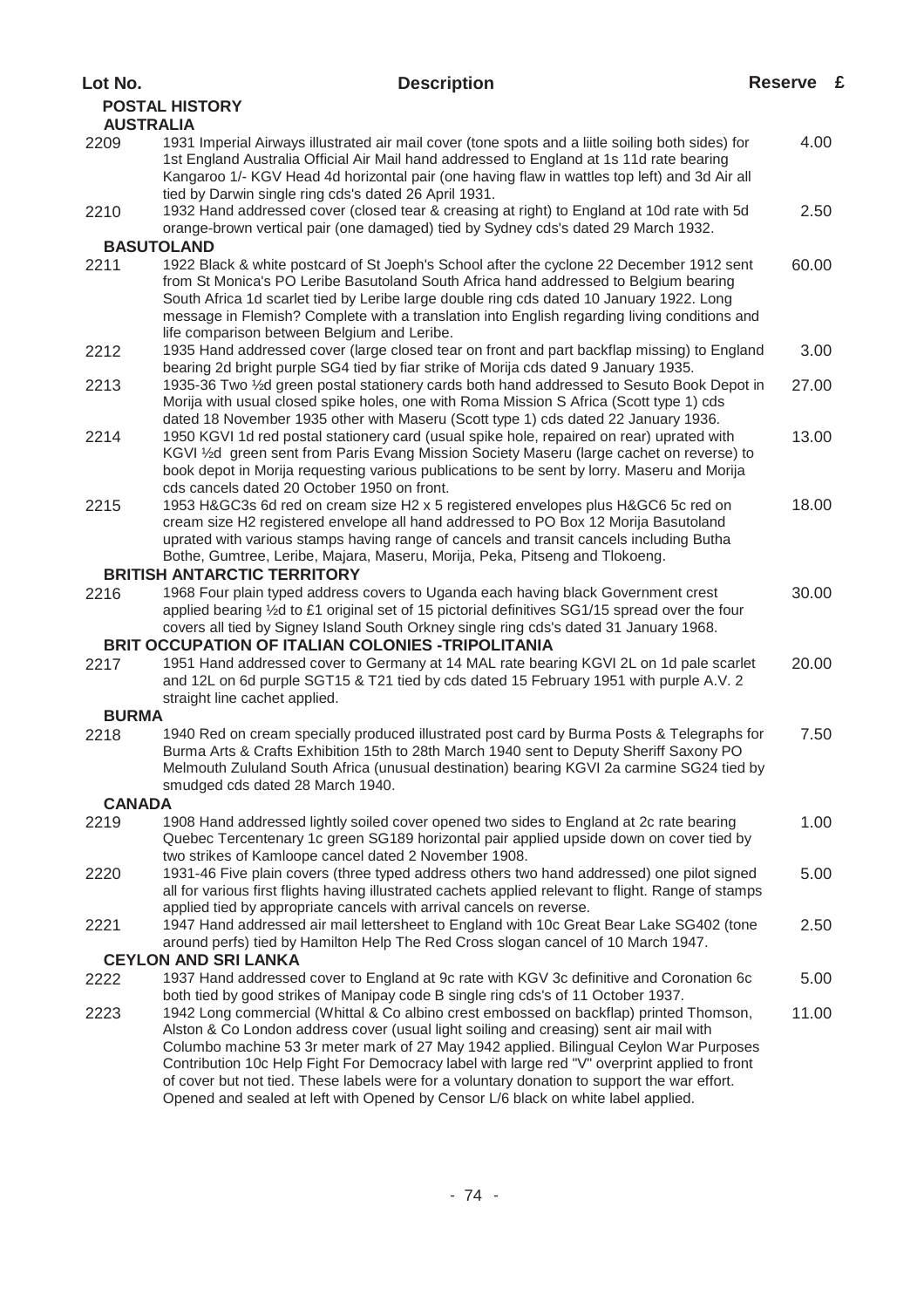| Lot No. | <b>Description</b>                                                                                                                                                                                                                                                                                                                                                                                                                                              | Reserve £ |  |
|---------|-----------------------------------------------------------------------------------------------------------------------------------------------------------------------------------------------------------------------------------------------------------------------------------------------------------------------------------------------------------------------------------------------------------------------------------------------------------------|-----------|--|
|         | <b>POSTAL HISTORY</b><br><b>FIRST DAY COVERS</b>                                                                                                                                                                                                                                                                                                                                                                                                                |           |  |
| 2224    | Aden - 1939 Roger Wells typed address plain cover sent registered from Aden Camp (blue<br>on white label affixed) bearing KGVI 1/2 ayellowish-green to 3a sepia & carmine SG16/22<br>each tied by individual strike of Aden Camp cds dated 19 January 1939 - date of issue. Aden<br>cds dated 20 January 1939 on reverse.                                                                                                                                       | 10.00     |  |
| 2225    | Bahamas - 1966-75 Eighteen different illustrated typed or unaddressed covers between 1965<br>WHO and 1975 Economic Diversification issue plus 1972 front sent registered Mackey Street<br>to Zambia bearing 16 stamps.                                                                                                                                                                                                                                          | 10.00     |  |
| 2226    | Bangladesh - 1971 Illustrated unaddressed FDC bearing 10p to 10r set of 8 SG1/8 tied by<br>four strikes of Dacca Philatelic Bureau First Day of Issue cds.                                                                                                                                                                                                                                                                                                      | 4.00      |  |
| 2227    | Barbados - 1939 Plain typed address cover (light tone marks on front affecting a couple of<br>stamps) sent registered to England bearing Tercentenary of General Assembly 1/2d to 3d set<br>of 5 SG257/61 tied by Registration Branch cds'd dated 27 June 1939.                                                                                                                                                                                                 | 5.00      |  |
| 2228    | British Indian Ocean Territory - 2008 History of the Royal Air Force (Royalty & the RAF)<br>Mercury printed address large illustrated commemorative coin cover with Guernsey History of<br>the Royal Air Force £5 coin encapsulated matching the illustration on the cover and miniature<br>sheet bearing £1.72 miniature sheet SGMS384 tied by FDI pictorial handstamp.                                                                                        | 7.00      |  |
| 2229    | British Virgin Islands - 1970 Plain long typed local address cover ship definitives 1/2c to \$5<br>set of 17 SG240/256 tied by seven strikes of Road Town single ring cds for date of issue.                                                                                                                                                                                                                                                                    | 8.00      |  |
| 2230    | Grenada - 1951 Hand Trinidad addressed illustrated air mail cover for New Constitution issue<br>bearing set of 4 tied by GPO Grenada cds's for date of issue plus 1967 London hand<br>addressed illustrated lightly soiled cover for Associated Statehood issue bearing set of 4 tied<br>by Grenada GPO cds's for date of issue.                                                                                                                                | 2.00      |  |
| 2231    | Egypt - 1949 Specially printed illustrated green on white envelope for Citex Paris 1949<br>philatelic Exhibition typed address to Anglo American Bookshop Cairo c/o Citex Paris bearing<br>2m & 30m air SG322 & 329 tied by special pictorial bilingual handstamp dated 1 June 1949.<br>Black censor mark applied to front with block of 4 green part imperf Exhibition labels on<br>reverse one tied by Cairo machine cancel dated 29 June 1949.               | 15.00     |  |
| 2232    | Falkland Islands - 1949 Hand addressed illustrated cover sent air mail to Switzerland<br>bearing 75th Anniv of UPU set of 4 SG168/171 all having individual strikes of Port Stanley<br>cds for date of issue 10 October 1949 but only 3d value tied.                                                                                                                                                                                                            | 5.00      |  |
| 2233    | Falkland Islands - 1982 Unaddressed illustrated official first day cover bearing £1 + £1<br>Rebuilding Fund SG430 tied by Port Stanley FDI cds.                                                                                                                                                                                                                                                                                                                 | 5.00      |  |
| 2234    | Falkland Islands Dependencies - 1982 Unaddressed illustrated official first day cover<br>bearing £1 + £1 Rebuilding Fund SG112 tied by South Georgia FDI cds.                                                                                                                                                                                                                                                                                                   | 5.00      |  |
| 2235    | Gibraltar - 2008 Three History of the Royal Air Force Mercury printed address illustrated<br>commemorative coin covers each having a Gibraltar History of the Royal Air Force 1 Crown<br>encapsulated which matches the issued stamp and illustration on cover for 27p Avro 504<br>SG379 27p Mosquito SG381 and 54p English Electric Canberra SG383 all tied by FDI<br>pictorial handstamp.                                                                     | 6.00      |  |
| 2236    | Gibraltar - 2008 Four History of the Royal Air Force Mercury printed address illustrated<br>commemorative coin covers each having a Gibraltar History of the Royal Air Force 1 Crown<br>encapsulated which matches the issued stamp or illustration on cover for 40p Saro London &<br>Short 184 SG1261 40p Spitfire & Hurricane SG1262 42p Beaufighter & Lancaster SG1263<br>and 49p Tornado & Jaguar SG1266 all tied by pictorial handstamp for date of issue. | 8.00      |  |
| 2237    | Hong Kong - 1987 Historical Chinese Costumes 50c to \$5 set of 4 SG559/62 each tied to<br>front of matching Maxi card by double ring cds for date of issue.                                                                                                                                                                                                                                                                                                     | 2.00      |  |
| 2238    | India - 1949 Illustrated clean unaddressed Indian Posts & Telegraphs Independence Day<br>Cover bearing 3p slate-violet to 12a dull blue 11 different values SG309/19 tied by Bombay<br>GPO Independence pictorial handstamp for date of issue.                                                                                                                                                                                                                  | 25.00     |  |
| 2239    | India - 1989 Eight illustrated unaddressed FDC's for Dakshin Gangotri Post Office Indian<br>Scientific Station bearing 1r SG1376 tied by pictorial hand stamp for date of issue.                                                                                                                                                                                                                                                                                | 5.00      |  |
| 2240    | Ireland - 1990 Garden Flowers 26 to 50p set of 4 SG781/84 each value on front of matching<br>Maxi card tied by pictorial FDI handstamp.                                                                                                                                                                                                                                                                                                                         | 1.50      |  |
| 2241    | Ireland - 1991 Early Bicycles 26p to 50p set of 3 plus miniature sheet SG795/MS798 on<br>seperate illustrated unaddressed FDC tied by pictorial FDI handstamps.                                                                                                                                                                                                                                                                                                 | 1.50      |  |
| 2242    | Kiribati - 2008 History of the Royal Air Force Mercury printed address illustrated<br>commemorative coin cover having a Gibraltar History of the Royal Air Force 1 Crown<br>encapsulated which matches the issued stamp and illustration on cover for 50c Hawker<br>Harrier SG824 tied by FDI pictorial handstamp.                                                                                                                                              | 2.00      |  |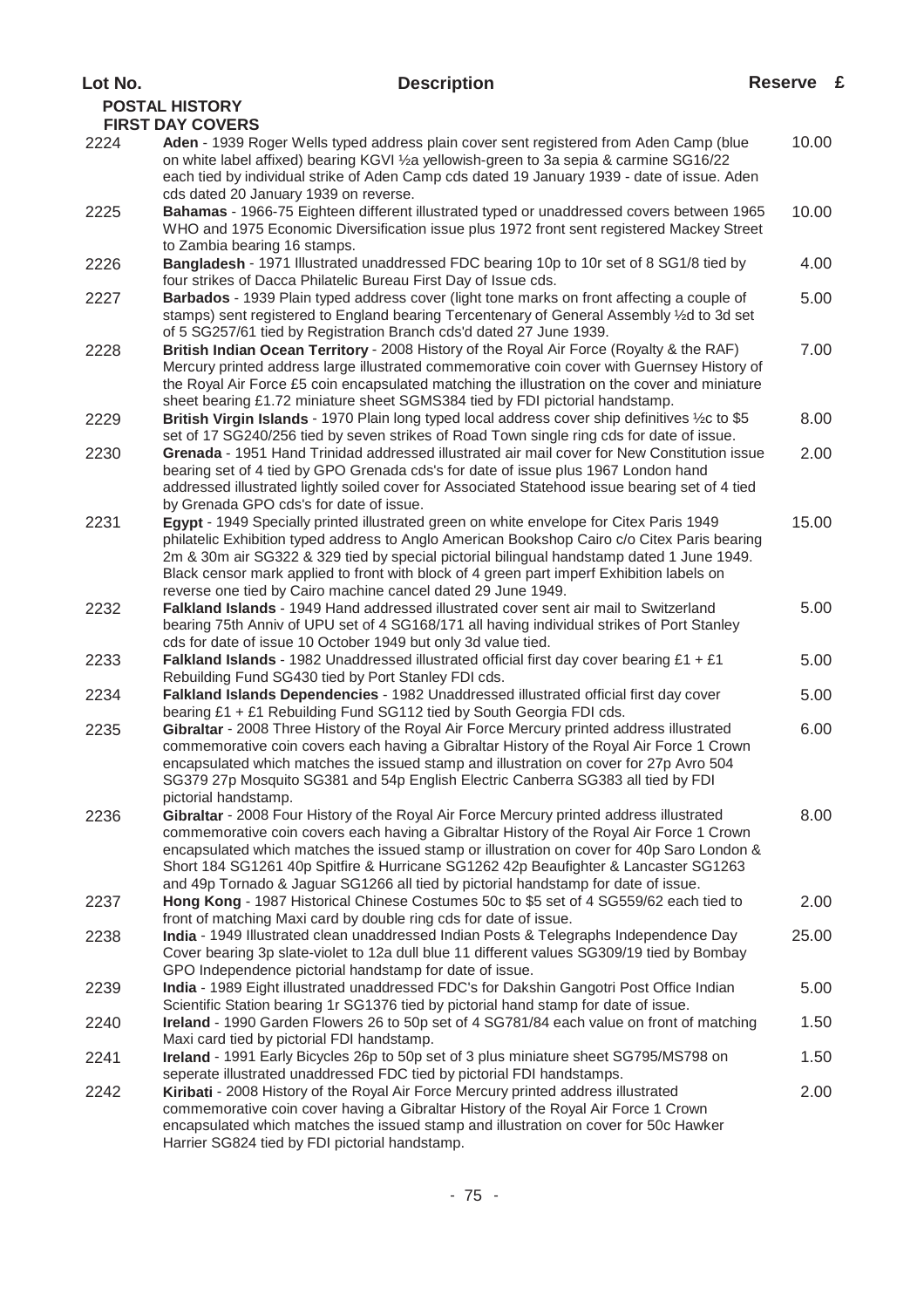| Lot No. | <b>Description</b>                                                                                                                                                                                                                                                                                                                                                                                                                                        | Reserve £ |  |
|---------|-----------------------------------------------------------------------------------------------------------------------------------------------------------------------------------------------------------------------------------------------------------------------------------------------------------------------------------------------------------------------------------------------------------------------------------------------------------|-----------|--|
|         | <b>POSTAL HISTORY</b>                                                                                                                                                                                                                                                                                                                                                                                                                                     |           |  |
|         | <b>FIRST DAY COVERS (contd.)</b>                                                                                                                                                                                                                                                                                                                                                                                                                          |           |  |
| 2243    | Malawi - 1966-74 Twenty four different illustrated unaddressed first day covers for issues<br>between 1966 75th Anniv of Postal Service and 1974 10th Anniv of Independence including<br>1968 Flowers and Locomotives plus 1969 ILO miniature sheets.                                                                                                                                                                                                     | 12.00     |  |
| 2244    | Mauritius - 1948 Hand addressed special cover for Postal Centenary issue sent registered<br>air mail to England bearing 5c to 1r set of 4 SG266/69 tied by General Post Office cds's dated<br>22 March 1947 - date of issue.                                                                                                                                                                                                                              | 4.00      |  |
| 2245    | Nauru - 2008 Three History of the Royal Air Force Mercury printed address illustrated<br>commemorative coin covers each having a Guernsey History of the Royal Air Force different<br>£5 coin encapsulated which relates to the issued stamp or illustration on cover for 70c Air<br>Vice Marshall "Johnnie" Johnson SG664 70c Sir Sydney Camm SG666 and 70c Sir Douglas<br>Bader SG668 all tied by FDI pictorial handstamp.                              | 18.00     |  |
| 2246    | New Zealand - 1943 Hand addressed plain cover to England bearing 1d and 2d triangular<br>Health stamps SG636/37 tied by Wellington cds dated 1 October 1943.                                                                                                                                                                                                                                                                                              | 1.50      |  |
| 2247    | New Zealand - 1944 & 1952 Illustrated souvenir first day covers for Health issues (1944<br>typed address - 1952 hand addressed) tied by Wellington or St Johns cds for date of issue.                                                                                                                                                                                                                                                                     | 1.50      |  |
| 2248    | Papua New Guinea - 1987 Aircraft 15t to 70t set of 4 SG567/70 each attached to front of<br>unused appropriate Maxicard tied by pictorial handstamp for date of issue.                                                                                                                                                                                                                                                                                     | 2.50      |  |
| 2249    | Rhodesia & Nyasaland - 1963 Copperbelt Philatelic Society illustrated Rothmans advertising<br>air mail FDC (vertical fold affects 6d) small pencil address bearing World Tobacco Congress<br>3d to 2s 6d set of 4 SG43/46 (few light tone spots on some perfs) all tied by Kitwe Northern<br>Rhodesia cds's dated 18 February 1963 - date of issue.                                                                                                       | 4.00      |  |
| 2250    | St Helena - 2008 History of the Royal Air Force Mercury printed address illustrated<br>commemorative coin cover having a Gibraltar History of the Royal Air Force 1 Crown<br>encapsulated which matches the issued stamp and illustration on cover for 15p Airco DH9<br>SG1047 tied by FDI pictorial handstamp.                                                                                                                                           | 2.00      |  |
| 2251    | Seychelles - 1969 OHMS large manilla cover hand addressed sent registered air mail to<br>Zambia bearing 5c to 15r set of 15 original issued values SG262/79 tied by six strikes of<br>Victoria code B single ring cds of 3 November 1975 date of issue.                                                                                                                                                                                                   | 6.00      |  |
| 2252    | Sierra Leone - 1968 Plain large unaddressed cover bearing Human Rights Year set of 14<br>SG443B/56B tied by eight strikes of FDI special handstamp.                                                                                                                                                                                                                                                                                                       | 5.00      |  |
| 2253    | Solomon Islands - 2008 Four History of the Royal Air Force Mercury printed address<br>illustrated commemorative coin covers each having a Guernsey History of the Royal Air<br>Force different £5 coin encapsulated which relates to the issued stamp or illustration on cover<br>for \$4 Sir Hugh Dowding SG1232 \$4c Sir William Douglas SG1233 \$4 Sir Hugh Trenchard<br>SG1235 and \$4 Sir Charles Portal SG1236 all tied by FDI pictorial handstamp. | 24.00     |  |
| 2254    | South Africa - 1938 Hand addressed lightly soiled plain cover to Holland bearing Voortrekker<br>Commemoration 1½d SG81 horizontal pair tied by Durban continuous machine cancel dated<br>14 December 1938 - date of issue.                                                                                                                                                                                                                                | 4.00      |  |
| 2255    | South Africa - 1952 Illustrated typed address FDC sent registered Van Riebeeck to England<br>bearing Tercentenary of Landing 1/2d to 1/- set of 5 tied by two strikes of Van Riebeeck cds<br>dated 14 March 1952 - date of issue.                                                                                                                                                                                                                         | 3.00      |  |
| 2256    | South Africa - 1961 Plain cover (four small light brown tape marks on front not affecting<br>stamps) sent registered typed Cape Town address bearing Republic 1/2c to 1r definitive set of<br>13 SG198/210 tied by five strikes of Cape Town cds dated 31 May 1961 - date of issue.                                                                                                                                                                       | 4.00      |  |
| 2257    | South Africa - 1970 Illustrated typed address air mail cover for 150th Anniversary of Bible<br>Society of South Africa bearing 21/2c and 121/2c tied by single strike of Cape Town pictorial<br>handstamp for date of issue.                                                                                                                                                                                                                              | 2.50      |  |
| 2258    | <b>South West Africa - 1972 Unaddressed colour illustrated air mail FDC for SPCA - DBA issue</b><br>with 5c issued stamp tied by Windhoek pictorial handstamp of 19 September 1972. One of<br>the scarcest SWA FDC's cat 600 rand in South African colour catalogue.                                                                                                                                                                                      | 15.00     |  |
| 2259    | Swaziland - 1965-74 Twenty six illustrated typed address or unaddressed first day covers<br>with some duplication for issues between 1965 ITU and 1974 UBLS including 1968<br>Independence definitives set of 17 to 2r and 1969 pictorial definitives set of 15 to 2r.                                                                                                                                                                                    | 20.00     |  |
| 2260    | Swaziland - 1968 Independence 3c to 25c set of 4 in miniature sheet of twenty (5 x 4 of<br>each) SGMS141 on plain hand addressed cover (creasing around edges) sent air mail to<br>Zambia having seven strikes of Mbabane illustrated handstamp dated 6 September 1968.                                                                                                                                                                                   | 5.00      |  |
| 2261    | Tanganyika - 1967-69 Two typed illustrated covers for Fish definitives one to Uganda<br>bearing 5c to 20/- SG142/57 14 original values tied by Uganda Stamp Bureau FDI for 9<br>December 1967 other to Kenya bearing the additional 70c & 1s 50 values SG150 & 153 tied<br>by Kenya Stamp Bureau FDI cds dated 15 September 1969.                                                                                                                         | 7.50      |  |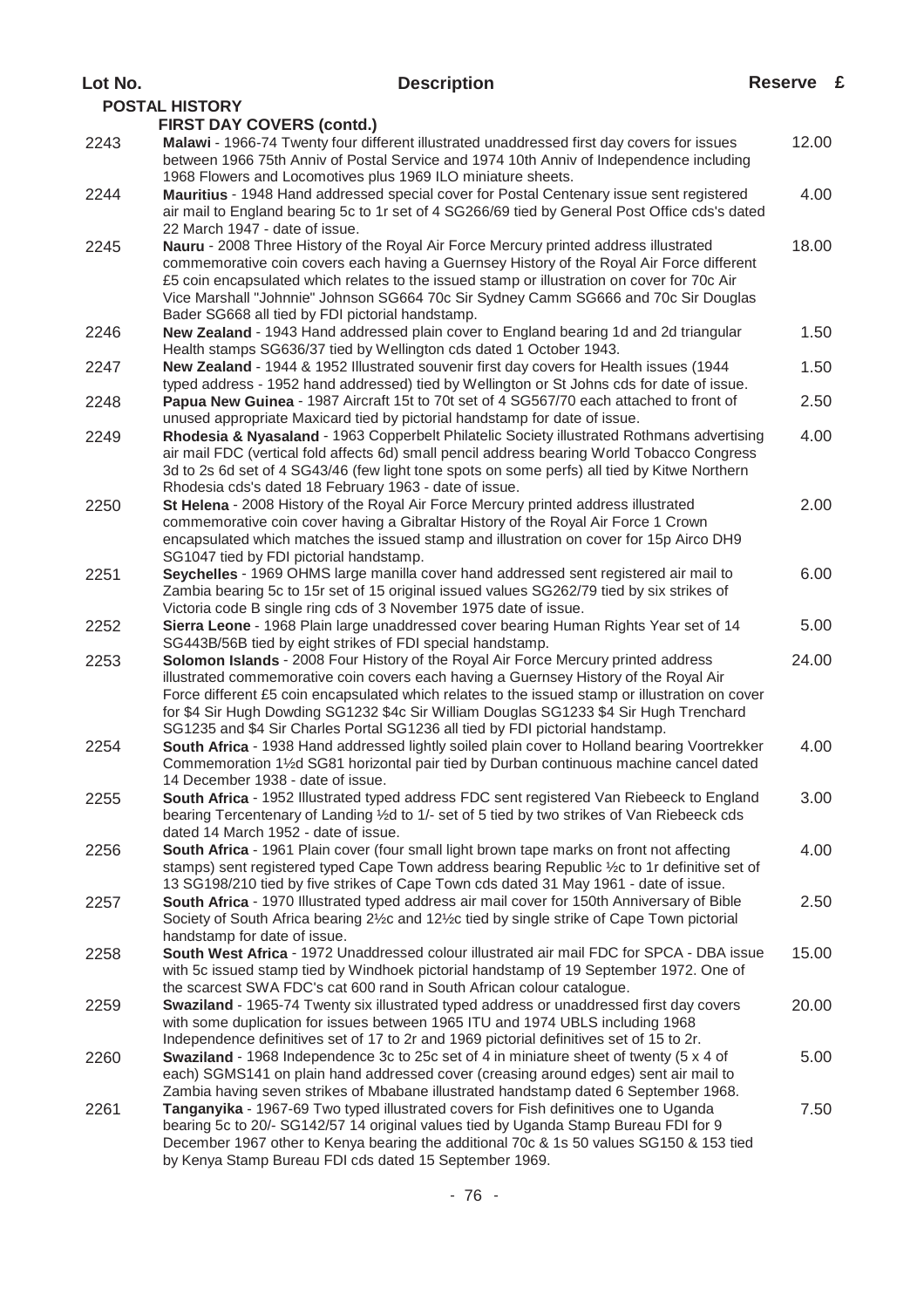| Lot No. | <b>Description</b>                                                                                                                                                                                                                                                                                                                                                                                                                                                                                                                                               | Reserve £ |  |
|---------|------------------------------------------------------------------------------------------------------------------------------------------------------------------------------------------------------------------------------------------------------------------------------------------------------------------------------------------------------------------------------------------------------------------------------------------------------------------------------------------------------------------------------------------------------------------|-----------|--|
|         | <b>POSTAL HISTORY</b>                                                                                                                                                                                                                                                                                                                                                                                                                                                                                                                                            |           |  |
|         | <b>FIRST DAY COVERS (contd.)</b>                                                                                                                                                                                                                                                                                                                                                                                                                                                                                                                                 |           |  |
| 2262    | Tristan da Cunha - 1979 Visit of Queen Elizabeth 2 set of 4 and miniature sheet on<br>individual illustrated covers both have both been signed by representatives of the seven<br>major familes. Lot includes empty presentation pack also signed.                                                                                                                                                                                                                                                                                                               | 5.00      |  |
| 2263    | Tristan da Cunha - 2008 History of the Royal Air Force Mercury printed address illustrated<br>commemorative coin cover having a Gibraltar History of the Royal Air Force 1 Crown<br>encapsulated which matches the issued stamp and illustration on cover for 30p Typhoon<br>SG908 tied by FDI pictorial handstamp.                                                                                                                                                                                                                                              | 2.00      |  |
| 2264    | Tristan da Cunha - 2008 History of the Royal Air Force (The Falklands War) Mercury printed<br>address large illustrated commemorative coin cover having a Guernsey History of the Royal<br>Air Force £5 coin encapsulated which matches the illustration on the cover for 30p Avero<br>Vulcan SG910 tied by FDI pictorial handstamp.                                                                                                                                                                                                                             | 5.00      |  |
| 2265    | Zambia - 1964-78 Thirty nine illustrated hand addressed plus seven typed address or<br>unaddressed first day covers for issues between 1964 First definitives to 1/- and 1978<br>Prevent Poaching including 1969 Christmas 1972 National Parks & 1976 Railway miniature<br>sheets plus 1975 definitive set of 14 to 2k.                                                                                                                                                                                                                                          | 20.00     |  |
| 2266    | 1937 Four plain typed address covers sent registered bearing Coronation sets tied by cds's<br>for date of issue from Gambia Gibraltar (light tone) Malta (light soiling) and Seychelles.                                                                                                                                                                                                                                                                                                                                                                         | 7.50      |  |
|         | <b>FIRST DAY COVERS - GREAT BRITAIN</b>                                                                                                                                                                                                                                                                                                                                                                                                                                                                                                                          |           |  |
| 2267    | 1938 Plain hand addressed cover to Favisham Kent bearing KGVI 4d grey-green & 5d brown<br>(light tone on edges of a few perfs) SG468/69 tied by individual strikes of Faversham Kent<br>double ring cds of 21 November 1938 - date of issue.                                                                                                                                                                                                                                                                                                                     | 20.00     |  |
| 2268    | 1939 Plain hand addressed cover used Registered within Nottingham bearing KGVI 6d purple<br>SG470 tied by two strikes of Carlton Street Nottingham single ring cds of 30 January 1939.                                                                                                                                                                                                                                                                                                                                                                           | 20.00     |  |
| 2269    | 1939 Plain lightly soiled (not affecting stamps) typed Tenby address cover sent registered<br>from Swansea bearing KGVI 7d emerald-green & 8d bright carmine SG471/72 tied by<br>individual strikes of Swansea Registered oval cancel of 27 February 1939 - date of issue.                                                                                                                                                                                                                                                                                       | 25.00     |  |
| 2270    | 1939 Plain hand addressed cover to Sussex ink endorement "First Day" bearing KGVI 9d<br>deep olive-green SG473 tied by Birmingham machine cancel of 1 May 1939 - date of issue.                                                                                                                                                                                                                                                                                                                                                                                  | 35.00     |  |
| 2271    | 1939 Plain hand addressed cover to Greenock ink endorement "First Day of Issue" bearing<br>KGVI 10d turquoise-blue SG474 tied by Roxburgh Street Greenock single ring cds of 1 May<br>1939 - date of issue.                                                                                                                                                                                                                                                                                                                                                      | 40.00     |  |
| 2272    | 1939 Plain hand addressed cover sent registered Rhyl to Prestatyn bearing KGVI 1/-<br>bistre-brown SG475 tied by Rhyl Flintshire code 3 single ring cds of 1 May 1939 - date of<br>issue. Same cds plus Prestatyn Flintshire single ring cds of same date on reverse.                                                                                                                                                                                                                                                                                            | 40.00     |  |
| 2273    | 1940 Three typed address covers one illustrated to USA other two plain covers used within<br>UK all bearing Centenary of First Adesive Postage Stamps 1/2d green to 3d violet set of 6<br>SG479/84 tied by cds's dated 6 May 1940 - date of issue. One cover has special Red Cross<br>Stamp Centenary cds in red applied.                                                                                                                                                                                                                                        | 40.00     |  |
| 2274    | 1946 Seven covers (five printed/typed address rest hand addressed including one to<br>Sweden) five different illustrated two plain, four used registered (including one from<br>Guernsey) all bearing 2½d & 3d Victory stamps SG491/92 tied by various postmarks for date<br>of issue including one with Don't Waste Bread slogan cancel. One plain hand addressed<br>cover has each value in left marginal vertical strips of 4 showing control and cylinder<br>numbers in selvedge.                                                                            | 65.00     |  |
| 2275    | 1947 Plain hand addressed cover to Suffolk bearing KGVI 11d plum SG474a tied by Ipswich<br>Suffolk machine cancel of 29 December 1947 - date of issue.                                                                                                                                                                                                                                                                                                                                                                                                           | 20.00     |  |
| 2276    | 1948 Typed address plain cover having large purple cachet for Royal Silver Wedding bearing<br>2½d ultramarine SG493 tied by Heswall Hill single ring cds for date of issue 26 April 1948<br>plus plain hand addressed cover bearing £1 blue Royal Silver Wedding SG494 tied by<br>Manchester 74 single ring cds for date of issue. Lot includestyped address illustrated cover<br>for 31st Philatelic Congress of Great Britain bearing Royal Silver Jubilee 21% dultramarine<br>SG493 tied by pictorial Philatelic Congress picrorial handstamp of 25 May 1949. | 25.00     |  |
| 2277    | 1948 Plain cover sent registered air Mail hand addressed to South Africa bearing Olympic<br>Games 21/2d ultramarine to 1/- brown set of 4 SG495/98 tied by single central strike of<br>Fulham Road Chelsea cds for date of issue 29 July 1948 plus colour illustrated hand<br>addressed cover to Guernsey bearing 2½d ultramarine to 1/- brown set of 4 SG495/98 tied by<br>Olympic Games Wembley slogan machine cancel for date of issue 29 July 1948.                                                                                                          | 35.00     |  |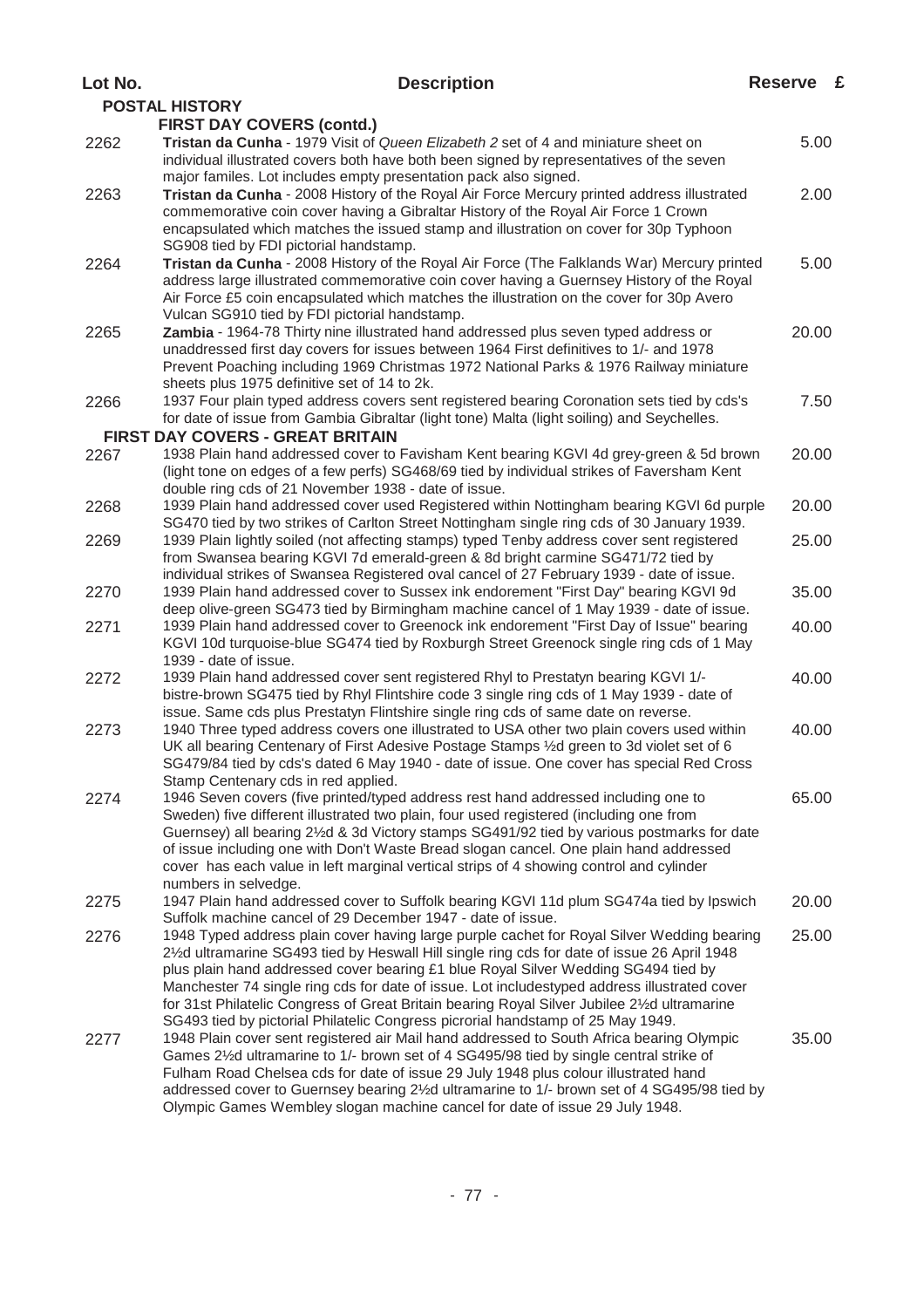| Lot No. | <b>Description</b>                                                                                                                                                                                                                                                                                                                                                                                                                                                                                                                     | Reserve £ |  |
|---------|----------------------------------------------------------------------------------------------------------------------------------------------------------------------------------------------------------------------------------------------------------------------------------------------------------------------------------------------------------------------------------------------------------------------------------------------------------------------------------------------------------------------------------------|-----------|--|
|         | <b>POSTAL HISTORY</b>                                                                                                                                                                                                                                                                                                                                                                                                                                                                                                                  |           |  |
|         | FIRST DAY COVERS - GREAT BRITAIN (contd.)                                                                                                                                                                                                                                                                                                                                                                                                                                                                                              |           |  |
| 2278    | 1948 Third Anniversary of the Liberation of the Channel Islands three different illustrated first<br>day covers (2 printed address 1 hand addressed) and one plain typed address all bearing 1d<br>acrlet & 21/2d ultramarine SGC1/C2 two with Guernsey machine cancels one with Jersey                                                                                                                                                                                                                                                | 30.00     |  |
| 2279    | machine cancel and one with Alderney cds all for date of issue 10 May 1948.<br>1948 Printed Jersey address first day cover beaing Third Anniversary of the Liberation of the<br>Channel Islands 21/2d ultramarine SGC2 showing "Line across wheel" variety ex row 6/1 SG<br>specialised cat QCom13 Q17(b) tied by Jersey single cds for date of issue 10 May 1948<br>displayed on A4 page with typed write up. Lot includes two typed address plain covers<br>bearing Liberation issue one having Bournemouth Philatelic Congress cds. | 10.00     |  |
| 2280    | 1948 Olympic Games illustrated printed New Zealand address cover sent registered air mail<br>from North Finchley bearing Olympic Games 21/2d to 1/- set of 4 SG495/98 tied by faint<br>central strike of North Finchley cds for 29 July 1948 having better strike on reverse.                                                                                                                                                                                                                                                          | 10.00     |  |
| 2281    | 1951 KGVI change of colours 1/2d to 21/2d scarlet definitive set of 5 SG503/07 each value on<br>hand addressed plain cover tied by cds's from various locations all dated 3 May 1951 - date<br>of issue along with same set of 5 plus Festival of Britain 21/2d & 4d SG513/14 on typed<br>address cover tied by Nuneaton cds and machine cancel for date of issue 3 May 1951.                                                                                                                                                          | 20.00     |  |
| 2282    | 1951 Two hand addressed plain covers bearing 1951 high values one used within Slough<br>bearing 2s 6d HMS Victory SG509 tied by Slough machine cancel for date of issue 3 May<br>1951 with separate cds of same date also applied other used airmail to USA bearing 10/- St<br>George and the Dragon SG511 tied by Dunstable machine cancel of 3 May 1951.                                                                                                                                                                             | 40.00     |  |
| 2283    | 1953 Plain hand addressed cover bearing Coronation 21/2d carmine-red to 1s 6d deep<br>grey-blue set of 4 SG532/35 tied by Grimsby Long Live the Queen machine slogan cancel<br>dated 3 June 1953 date of issue. Lot includes mounted mint and fine used sets of 4.                                                                                                                                                                                                                                                                     | 10.00     |  |
| 2284    | 1953 Plain hand addressed cover sent airmail to Mkushi Northern Rhodesia bearing QEII<br>definitives 4d, 1s 3d and 1s 6d tied by Scarborough machine cancel and two Scarborough<br>cds's both dated 2 November 1953 - date of issue.                                                                                                                                                                                                                                                                                                   | 7.50      |  |
| 2285    | 1957-2013 Collection of 58 first day covers and 2 souvenir covers housed in a binder one<br>neat hand addressed rest typed or unaddressed including four 1958-69 Regional covers and<br>Jersey 1983 £5 definitive. Including 1957 Parliamentary 1963 Life Boats hand painted cover<br>then various mainly decimal commemoratives including many non bureau first day<br>handstamps range of booklet panes and definitives plus Benham Last Day 1999 First Day<br>2000 cover Brabury 2017 cat £550.                                     | 60.00     |  |
| 2286    | 1967 Illustrated typed address cover for Coventry Cathedral Fifth Anniversary Festival<br>1962-67 bearing Machin 4d SG731 1/- SG742 & 1s 9d SG744 all tied by pictorial Festival<br>handstamp which is date of issue of the stamps.                                                                                                                                                                                                                                                                                                    | 5.00      |  |
| 2287    | 1977 Illustrated small typed label address souvenir cover for 21st Anniversary of Duke of<br>Edinburgh's Award Scheme bearing Silver Jubilee 81/2p to 13p original 4 values tied by Duke<br>of Edinburgh's Award 1956-71 pictorial handstamp dated 11 May 1977 date of issue. Cover<br>has Posted in Special Posting Box Buckingham Palace London illustrated cachet applied.                                                                                                                                                          | 5.50      |  |
| 2288    | 1978 Historic Buildings 9p to 13p set of 4 SG1054/57 tied to Hampton Court Palace Benham<br>BOCS 2 official FDC Britians Royal Heritage pictorial handstamp for date of issue having<br>carried by Hydrofoil from Tower of London to Hampton Court illustrated cachet applied.                                                                                                                                                                                                                                                         | 4.50      |  |
| 2289    | 1982 Charles Darwin set of 4 stamps each value in bottom left corner marginal printers<br>imprint and plate numbers blocks of $6(2 \times 3)$ each tied to small printed label address Royal<br>Mail FDC by pictorial handstamp for date of issue.                                                                                                                                                                                                                                                                                     | 4.00      |  |
| 2290    | 1982 British Motor Cars set of 4 stamps each value in bottom left corner marginal printers<br>imprint and plate numbers blocks of $6(2 \times 3)$ each tied to small printed label address<br>Cotswold FDC by pictorial handstamp for date of issue.                                                                                                                                                                                                                                                                                   | 7.00      |  |
| 2291    | 1982 Christmas set of 5 stamps each value in bottom left corner marginal printers imprint and<br>plate numbers blocks of 6 (2 x 3) each tied to small printed label address Stuart FDC by<br>pictorial handstamp for date of issue.                                                                                                                                                                                                                                                                                                    | 4.00      |  |
| 2292    | 1992 High Value £1 to £5 Castles tied to typed addresss Royal Mail FDC by Edinburgh<br>Bureau FDI pictorial handstamp.                                                                                                                                                                                                                                                                                                                                                                                                                 | 4.50      |  |
| 2293    | 1994 300th Anniversary of Bank of England booklet pane of 4 and label on Benham BLCS 97<br>limited edition cover tied by Bank of England special pictorial handstamp for date of issue.                                                                                                                                                                                                                                                                                                                                                | 4.50      |  |
| 2294    | 1997 British Aircraft Designers 20p to 63p set of 5 SG1984/88 each tied to Luxury First Day<br>Cover Series individual cover all tied by Architects of the Air Scampton Lincolnshire pictorial<br>handstamp for date of issue.                                                                                                                                                                                                                                                                                                         | 5.00      |  |
| 2295    | 1998 50th Birthday of HRH Prince Charles booklet pane of 4 and label on Benham BLCS 149<br>limited edition cover tied by 50th Birthday special pictorial handstamp for date of issue.                                                                                                                                                                                                                                                                                                                                                  | 4.50      |  |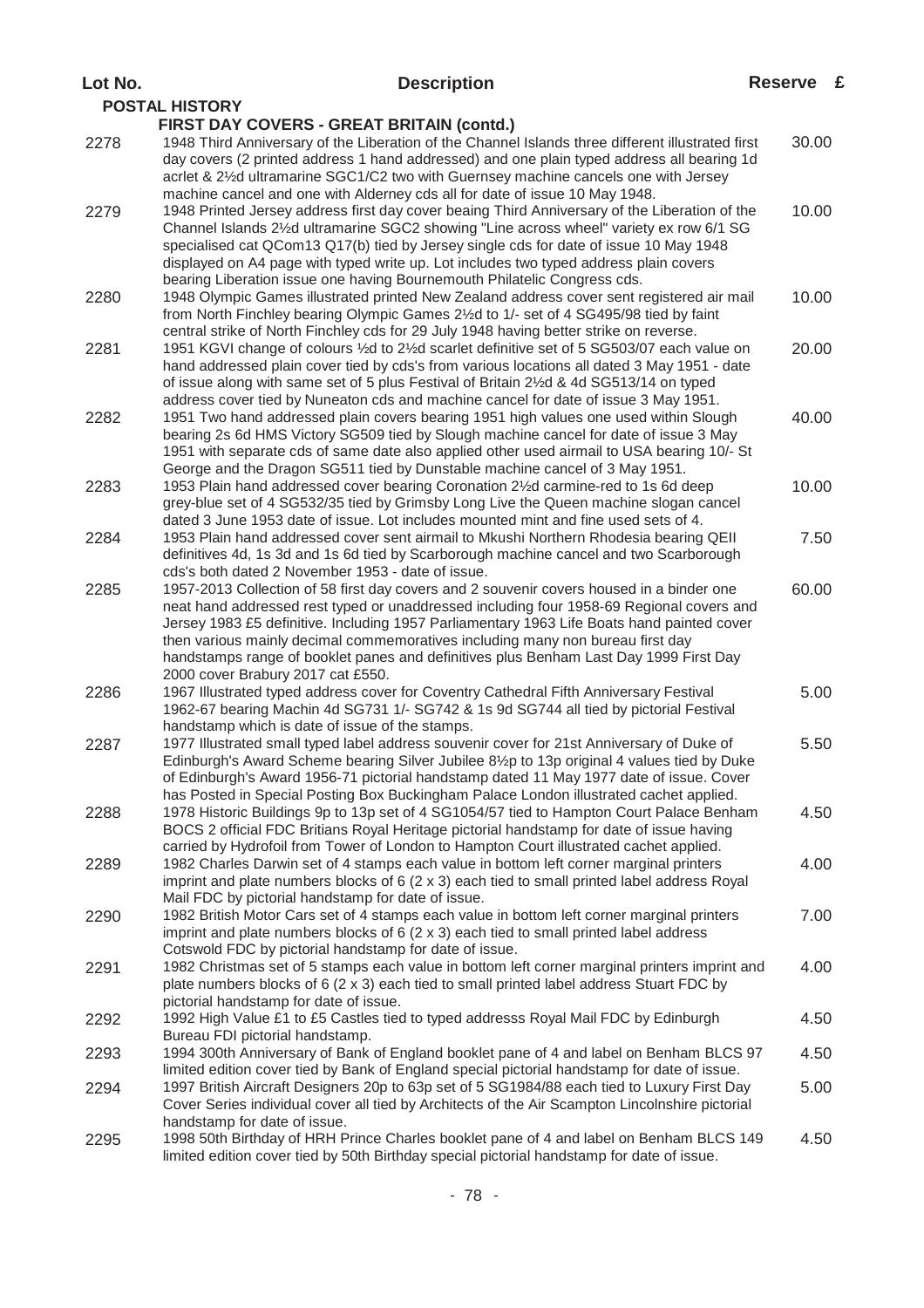| Lot No.          | <b>Description</b>                                                                                                                                                                                                                                                          | Reserve £ |  |
|------------------|-----------------------------------------------------------------------------------------------------------------------------------------------------------------------------------------------------------------------------------------------------------------------------|-----------|--|
|                  | <b>POSTAL HISTORY</b>                                                                                                                                                                                                                                                       |           |  |
|                  | FIRST DAY COVERS - GREAT BRITAIN (contd.)                                                                                                                                                                                                                                   |           |  |
| 2296             | Guernsey - 1941-44 1/2d light green horizontal pair SG1 on hand addressed cover plus 1d<br>scarlet SG2 on unaddressed cover and 21/2d ultramarine SG3 on typed local address cover<br>all endorsed First Day Cover and having cds cancels for date of issue.                | 4.00      |  |
| 2297             | Jersey - 1941-42 1/2d bright green x 2 SG1 on typed local addressed cover plus 1d scarlet<br>SG2 on hand addressed cover having machine cancels for date of issue.                                                                                                          | 3.00      |  |
| 2298             | Jersey - 1943-44 Jersey Views 1/2d green to 3d violet set of 6 SG3/8 each value (1/2d x 2 rest<br>singles) on locally typed address covers all tied by cds cancel for date of issue.                                                                                        | 10.00     |  |
| <b>FIJI</b>      |                                                                                                                                                                                                                                                                             |           |  |
| 2299             | 1964 Illustrated colour air mail printed address cover to Qantas London cover for inaugural<br>service Sydney to London via Mexico bearing QEII 2s 6d Nadi Airport definitive tied by fine<br>strike of Nadi Airport Fiji single ring cds dated 27 November 1964.           | 3.00      |  |
| <b>GIBRALTAR</b> |                                                                                                                                                                                                                                                                             |           |  |
| 2300             | 1908-13 Thirteen incoming post cards from England all addressed to D9 H2 Fountain Ramp<br>having range of Gibraltar arrival cds's.                                                                                                                                          | 15.00     |  |
| 2301             | 1933 Orient Line envelope hand addressed to London bearing GB KGV 11/2d stamp tied by<br>nice strike of Gibraltar Paquebot single ring cds dated 14 March 1933.<br><b>GREAT BRITAIN</b>                                                                                     | 4.00      |  |
| 2302             | 1837 Small unfolded cover hand addressed to Bromley Kent smudged red PD (Paid) mark                                                                                                                                                                                         | 5.00      |  |
| 2303             | applied of 22 March 1837 over blue two line Richmond Hill 1d Paid straight line mark.<br>1840-1900 Eight items of postal history condition a little mixed comprising 1840 OHMS                                                                                              | 4.00      |  |
|                  | wrapper having red crowned Paid mark 1841 pre-paid printed entire re goods sold 1854-68<br>two covers and three fronts bearing 1d reds plus 1d pink postal stationery envelope used<br>London to Ireland.                                                                   |           |  |
| 2304             | 1841 Unfranked incoming wrapper (two vertical creases) believed to be sent from<br>Pernambuco Brazil (contemporary writing on reverse indicates this) addressed to firm in<br>London rated 8 on front. Fine strike of Liverpool Ship Letter black two line unframed mark on | 8.00      |  |
|                  | reverse along with red dumb code J single ring cds of 26 April 1841. Lot includes two covers<br>1865 & 1874 each having 1d red plates attached tied by Sittingbourne 713 duplex cancels.                                                                                    |           |  |
| 2305             | 1843 Unstamped entire to firm of solictors in Thaston dated 3 January 1843 regarding<br>conveyancing matters having red "I" on front along with black No 7 mark Paid mark and<br>Wincanton double arc cds dated January 1843.                                               | 2.00      |  |
| 2306             | 1846 Part of unstamped tatty cover to a Lieutenant Chambers in India with four different<br>French markings plus good strike of unframed 4 line Bombay JY 1846 Ltr Postage India 40<br>mark applied plus 1856 small cover to a Major Compton Gibraltar having adhesive      | 5.00      |  |
| 2307             | (embossed 6d purple) mostly removed.<br>1846 Small piece having red imprint of Carlisle Capel & Co Tea Circular 1d newspaper mark<br>applied with 6th June 1846 printed on reverse.                                                                                         | 1.50      |  |
| 2308             | 1849 Unstamped incoming entire (some damage and light staining on reverse) Buenos Aires<br>Argentina to Kirkcaldy Scotland endorsed "Per Packet" and rated 2/7 on front. London Chief                                                                                       | 7.50      |  |
|                  | Office red circular mark dated 15 June 1849 applied having Edinburgh red circular mark<br>dated 16 June 1849 applied on top plus blue framed Kirkcaldy mark of same date. No<br>Argentinian marks applied.                                                                  |           |  |
| 2309             | 1852-54 Two covers an entire and a wrapper all bearing imperf 1d red 3/4 margins tied by<br>barred oval numeral cancels one having blue unframed Shooters Hill straight line cancel on<br>reverse plus another with two yellow different double arc cancels.                | 4.00      |  |
| 2310             | 1855-56 Six covers all hand addressed to a firm of solicitors Burchell's 47 Parliament Street<br>Westminster London all bearing 1d stars tied by barred numeral cancels having contents                                                                                     | 8.00      |  |
| 2311             | (relating to share purchase of proposed railway) attached to covers for filing.<br>1858 Two pre printed receipts from Auction & Estate Agency Offices 5 Rochester Terrace<br>Vauxhall Bridge Road plus part reciept each bearing Draft Payable on Demand or Receipt 1d      | 1.00      |  |
| 2312             | lilac Barefoot 2 or 3 tied by manuscript cancels dated 1858.<br>1905 Black & white postcard of Foreign Office London sent to Cornwall bearing KEVII 1/2d                                                                                                                    | 5.00      |  |
| 2313             | green tied by St Keverne RSO Cornwall code B double ring cds of 28 September 1905.<br>1905-07 Eleven picture postcards all bearing KEVII 1/2d yellow-green tied by Winkworth<br>Windsor single ring cds dated between 15 October 1905 and 19 September 1907.                | 6.00      |  |
| 2314             | 1906 Black & white post card of St Paul's Catherdral addressed to Weiswampach<br>Luxembourg bearing GB KEVII 1d scarlet tied by Weiswampach single ring cds of 1 June                                                                                                       | 4.00      |  |
| 2315             | 1906 with another strike alongside.<br>1906-11 Two incoming soiled covers one 1906 from Russia other 1911 from Australia both<br>redirected on arrival with Russian cover having 1d added other 1/2d added.                                                                 | 5.00      |  |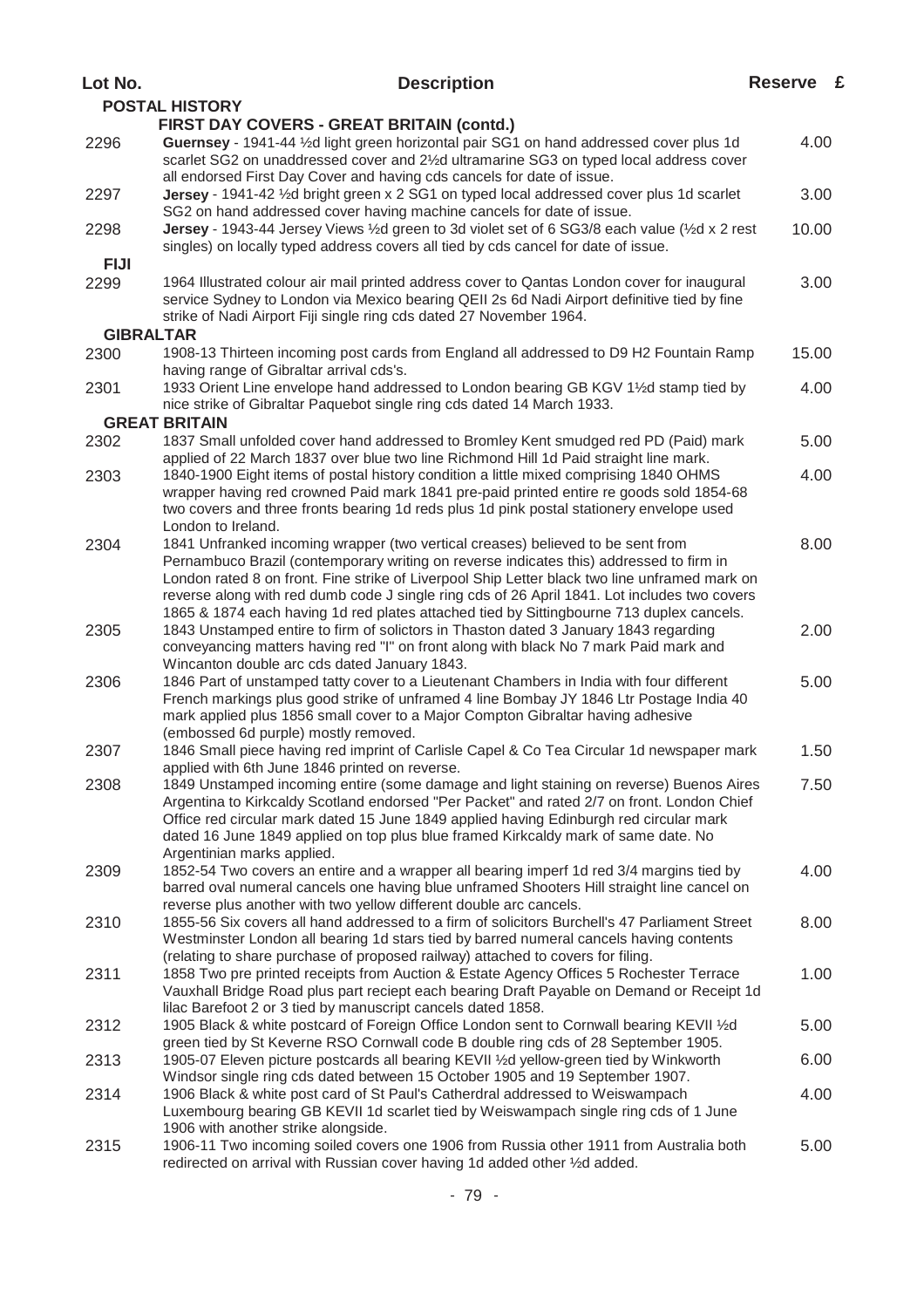| Lot No. | <b>Description</b>                                                                                                                                                                                                                                                                                                                                                                                                                                                                                                                                                                                                                                                                                                                                                                                                                                                                                                                                                                                                                                                                                                                                                                                                                                                                                                                                                                                                                                                                                                                                                                                                                                                                                                                                                                                                                                                | Reserve £ |      |
|---------|-------------------------------------------------------------------------------------------------------------------------------------------------------------------------------------------------------------------------------------------------------------------------------------------------------------------------------------------------------------------------------------------------------------------------------------------------------------------------------------------------------------------------------------------------------------------------------------------------------------------------------------------------------------------------------------------------------------------------------------------------------------------------------------------------------------------------------------------------------------------------------------------------------------------------------------------------------------------------------------------------------------------------------------------------------------------------------------------------------------------------------------------------------------------------------------------------------------------------------------------------------------------------------------------------------------------------------------------------------------------------------------------------------------------------------------------------------------------------------------------------------------------------------------------------------------------------------------------------------------------------------------------------------------------------------------------------------------------------------------------------------------------------------------------------------------------------------------------------------------------|-----------|------|
|         | <b>POSTAL HISTORY</b>                                                                                                                                                                                                                                                                                                                                                                                                                                                                                                                                                                                                                                                                                                                                                                                                                                                                                                                                                                                                                                                                                                                                                                                                                                                                                                                                                                                                                                                                                                                                                                                                                                                                                                                                                                                                                                             |           |      |
|         | <b>GREAT BRITAIN (contd.)</b>                                                                                                                                                                                                                                                                                                                                                                                                                                                                                                                                                                                                                                                                                                                                                                                                                                                                                                                                                                                                                                                                                                                                                                                                                                                                                                                                                                                                                                                                                                                                                                                                                                                                                                                                                                                                                                     |           |      |
| 2316    | 1907 Two different colour postcards Bridge & Water Chute plus Concert Hall at the Irish<br>International Exhibition Dublin 1907 addressed to same person in Bangor County Down<br>bearing KEVII 1/2d yellow-green tied by Exhibition PO Dublin cds of 2 August 1907.                                                                                                                                                                                                                                                                                                                                                                                                                                                                                                                                                                                                                                                                                                                                                                                                                                                                                                                                                                                                                                                                                                                                                                                                                                                                                                                                                                                                                                                                                                                                                                                              |           | 8.00 |
| 2317    | 1907 Colour postcard of The College and St John's Church Harlow used to Colchester<br>bearing KEVII 1/2d yellow-green tied by Harlow cds dated 12 September 1907.                                                                                                                                                                                                                                                                                                                                                                                                                                                                                                                                                                                                                                                                                                                                                                                                                                                                                                                                                                                                                                                                                                                                                                                                                                                                                                                                                                                                                                                                                                                                                                                                                                                                                                 |           | 2.00 |
| 2318    | 1907 Two colour postcards both to same address in Kent bearing KEVII 1/2d yellow-green<br>both tied by Hunstanton RSO cds dated 13 or 26 September 1907.                                                                                                                                                                                                                                                                                                                                                                                                                                                                                                                                                                                                                                                                                                                                                                                                                                                                                                                                                                                                                                                                                                                                                                                                                                                                                                                                                                                                                                                                                                                                                                                                                                                                                                          |           | 3.00 |
| 2319    | 1908 Black & white postcard bearing KEVII 1/2d yellow-green tied by Beaumaris SO Anglesey<br>cds dated 7 August 1908. Lot includes KGVI 21/2d letter card having Holyhead Anglesey<br>machine cancel dated 28 April 1942.                                                                                                                                                                                                                                                                                                                                                                                                                                                                                                                                                                                                                                                                                                                                                                                                                                                                                                                                                                                                                                                                                                                                                                                                                                                                                                                                                                                                                                                                                                                                                                                                                                         |           | 2.50 |
| 2320    | 1908 Colour postcard bearing KEVII 1/2d yellow-green tied by Parkham Royal thimble cds<br>dated 21 August 1908.                                                                                                                                                                                                                                                                                                                                                                                                                                                                                                                                                                                                                                                                                                                                                                                                                                                                                                                                                                                                                                                                                                                                                                                                                                                                                                                                                                                                                                                                                                                                                                                                                                                                                                                                                   |           | 2.00 |
| 2321    | 1908-08 Two postcards both bearing KEVII 1⁄2d yellow-green tied by Teignmouth skeleton cds<br>dated 4 June 1906 or 19 September 1908.                                                                                                                                                                                                                                                                                                                                                                                                                                                                                                                                                                                                                                                                                                                                                                                                                                                                                                                                                                                                                                                                                                                                                                                                                                                                                                                                                                                                                                                                                                                                                                                                                                                                                                                             |           | 2.50 |
| 2322    | 1909 Colour post card of Oddicombe Bay Torquay used to Essex bearing KEVII 1/2d green<br>tied by good strike of Torquay double ring cds dated 22 May 1909 with year slugs in canceller<br>inverted so year reads "60" instead of "06".                                                                                                                                                                                                                                                                                                                                                                                                                                                                                                                                                                                                                                                                                                                                                                                                                                                                                                                                                                                                                                                                                                                                                                                                                                                                                                                                                                                                                                                                                                                                                                                                                            |           | 1.00 |
| 2323    | 1910 circa Advertising unused post card for R.P. Campbell The Dye Works having colour<br>illustrations on reverse featuring a group of marching Campbell Highlanders having hand<br>written message applied on reverse.                                                                                                                                                                                                                                                                                                                                                                                                                                                                                                                                                                                                                                                                                                                                                                                                                                                                                                                                                                                                                                                                                                                                                                                                                                                                                                                                                                                                                                                                                                                                                                                                                                           |           | 5.00 |
| 2324    | 1910 Colour post card "Flirtation" (couple kissing) used to Newquay bearing KEVII 1/2d<br>yellow-green tied by Scorrie RSO Cornwall single ring cds dated 1 July 1910.                                                                                                                                                                                                                                                                                                                                                                                                                                                                                                                                                                                                                                                                                                                                                                                                                                                                                                                                                                                                                                                                                                                                                                                                                                                                                                                                                                                                                                                                                                                                                                                                                                                                                            |           | 3.50 |
| 2325    | 1912-36 Twelve picture postcards each bearing KGV stamp tied by various cancels including<br>Broadstairs Station and Idle Hill.                                                                                                                                                                                                                                                                                                                                                                                                                                                                                                                                                                                                                                                                                                                                                                                                                                                                                                                                                                                                                                                                                                                                                                                                                                                                                                                                                                                                                                                                                                                                                                                                                                                                                                                                   |           | 5.00 |
| 2326    | 1914 Incoming colour postcard to Belfast showing view of Aden bearing 10pf red tied by<br>Geman Sea Post Office cds with message including "Aden is an awful place!".                                                                                                                                                                                                                                                                                                                                                                                                                                                                                                                                                                                                                                                                                                                                                                                                                                                                                                                                                                                                                                                                                                                                                                                                                                                                                                                                                                                                                                                                                                                                                                                                                                                                                             |           | 2.00 |
| 2327    | 1914 Black and white real photograph titled Boscombe V Gasworks 11.3.1914 showing group<br>of people posed for picture in front of buildings with two footballs in the foreground.                                                                                                                                                                                                                                                                                                                                                                                                                                                                                                                                                                                                                                                                                                                                                                                                                                                                                                                                                                                                                                                                                                                                                                                                                                                                                                                                                                                                                                                                                                                                                                                                                                                                                |           | 7.00 |
| 2328    | 1914 Colour postcard of flowers (corner crease) bearing KGV 1d tied by rubber Bitteswell<br>Lutterworth single ring cds dated 14 July 1914.                                                                                                                                                                                                                                                                                                                                                                                                                                                                                                                                                                                                                                                                                                                                                                                                                                                                                                                                                                                                                                                                                                                                                                                                                                                                                                                                                                                                                                                                                                                                                                                                                                                                                                                       |           | 2.00 |
| 2329    | 1915 Black & white postcard of Stoke Rochford Hall addressed to Denmark bearing KGV 1d<br>scarlet tied by Stoke Rochford Grantham rubber single ring cds dated 21 August 1915.                                                                                                                                                                                                                                                                                                                                                                                                                                                                                                                                                                                                                                                                                                                                                                                                                                                                                                                                                                                                                                                                                                                                                                                                                                                                                                                                                                                                                                                                                                                                                                                                                                                                                    |           | 1.00 |
| 2330    | 1916 Colour French Army correspondence card showing flags of various nations pencil<br>message and address to England having red Passed by Censor triangle mark applied with<br>continuous Army code A machine cancel dated 7 January 1916 plus good strike of<br>Improperly Posted Delayed 3 line framed black cachet at left.                                                                                                                                                                                                                                                                                                                                                                                                                                                                                                                                                                                                                                                                                                                                                                                                                                                                                                                                                                                                                                                                                                                                                                                                                                                                                                                                                                                                                                                                                                                                   |           | 7.50 |
| 2331    | 1926-57 Seven covers (some a little tatty) having various To Pay or Charge Marks applied all<br>with Postage dues values up to 5d applied.                                                                                                                                                                                                                                                                                                                                                                                                                                                                                                                                                                                                                                                                                                                                                                                                                                                                                                                                                                                                                                                                                                                                                                                                                                                                                                                                                                                                                                                                                                                                                                                                                                                                                                                        |           | 3.00 |
| 2332    | 1931 Correspondence post card used to Ryde bearing KGV 1d tied by fine strike of Seaview<br>Isle of Wight code A cds dated 3 September 1931.                                                                                                                                                                                                                                                                                                                                                                                                                                                                                                                                                                                                                                                                                                                                                                                                                                                                                                                                                                                                                                                                                                                                                                                                                                                                                                                                                                                                                                                                                                                                                                                                                                                                                                                      |           | 3.00 |
| 2333    | 1936-44 Very interesting original correspondence of approximately 119 covers from a brother<br>(Leading Stoker Frederick Bam originally from Port Elizabeth, South Africa) to his younger<br>sister Phyllis at 43 Eastbury Grove Chiswick London. Bam commenced his career on HMS<br>Furious at Devonport travelling to Malta, Alexandria and Invergorden in Scotland until<br>September 1937 when he joined the Leander Class Cruiser HMS Neptune travelling to<br>Simonstown South Africa via the Canaries then a visit to Lagos and then Mozambique<br>returning via Daker in Senegal. Upon the outbreak of war HMS Neptune patrolled the South<br>Atlantic with the New Zealand Division of the Royal Navy and participated in the pursuit of the<br>Graf Spee and from July 1940 HMS Neptune was in the Mediterranean. In late November<br>1940 (judging by the letters) he was transferred due to ill health to Alexanderia & Palestine<br>where he spent some time recoperating. This turned out to be a stroke of luck as between<br>19th/20th December HMS Neptune struck 4 Italian mines off the coast of Tripoli killing 737 of<br>the 738 man crew with the only survivor being a Mr Norman Walter. The correspondence<br>shows he went back to South Africa on various ships and spent some time in and around<br>Ceylon. Bam eventually settled in Durban South Africa. The lot includes 10 black and white<br>pictures of Bam in various locations mostly in uniform a Christmas card having a colour<br>picture of HMS Neptune on the front plus a letter from the Royal Navy Barracks Devonport<br>dated 22 January 1942 to Phyllis confirming Bam had not been reported as a causualty from<br>the demise of HMS Neptune. Various stamps applied to correspondence including some non<br>GB with a good range of Maritime and Naval handstamps. | 150.00    |      |

- 80 -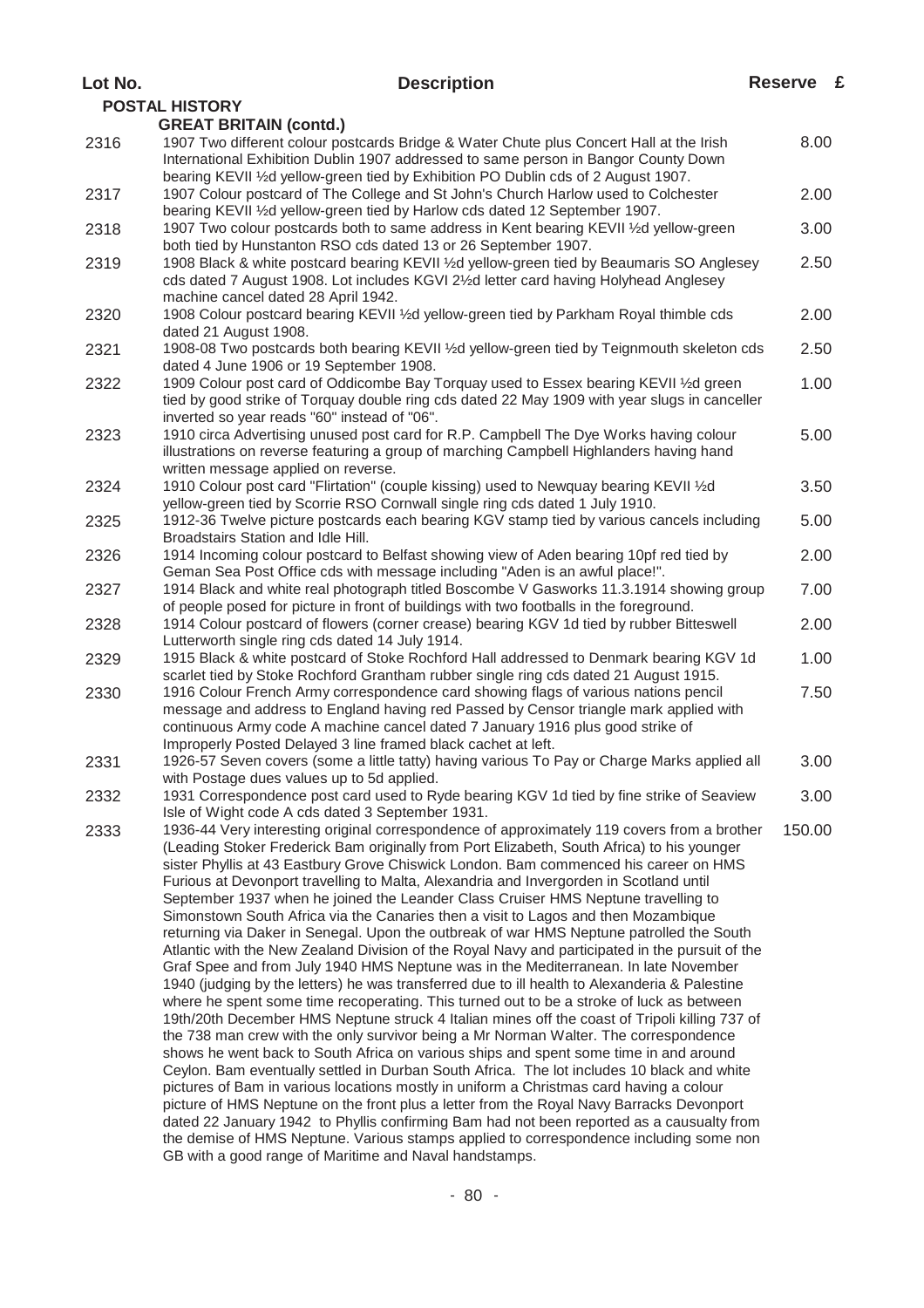| Lot No. | <b>Description</b>                                                                                                                                                                                                                                                                                                                                                         | Reserve £ |  |
|---------|----------------------------------------------------------------------------------------------------------------------------------------------------------------------------------------------------------------------------------------------------------------------------------------------------------------------------------------------------------------------------|-----------|--|
|         | <b>POSTAL HISTORY</b>                                                                                                                                                                                                                                                                                                                                                      |           |  |
|         | <b>GREAT BRITAIN (contd.)</b>                                                                                                                                                                                                                                                                                                                                              |           |  |
| 2334    | 1933 Typed address cover to Yorkshire from Press Attache Iraqi Embassy London (imprint<br>on backflap) having good strike of Paid London SWI Great Britain cds dated 26 July 1933.                                                                                                                                                                                         | 2.00      |  |
| 2335    | 1935 Colour post card (light creasing) Dixart Bay Isle of Sark sent to Peterborough bearing<br>KGV 1/2d green Jubilees tied by individual strikes of St Aubin Jersey dated 13 August 1935.                                                                                                                                                                                 | 4.00      |  |
| 2336    | 1936 Illustrated printed US address cover for First Trip S.S. Queen Mary England to America<br>and return 1936 bearing GB KGV 1/2d green & 1d scarlet tied by individual strikes of Brighton<br>and Hove Sussex double ring cds dated 26 May 1936. Machine cancel applied inverted at<br>bottom of cover having usual light stain on reverse from glue used to make cover. | 9.00      |  |
| 2337    | 1936 Light blue and red Fife & Grey Birmingham illustrated cover Moncrieff P. Ford New York<br>USA printed address for R.M.S. Queen Mary First Voyage Southampton - New York 27th<br>May 1936 with GB KGV 1d scarlet tied by Southampton machine cancel of 27 May 1936.                                                                                                    | 10.00     |  |
| 2338    | 1936 Dark blue and red Fife & Grey Birmingham lightly soiled illustrated cover Moncrieff P.<br>Ford New York printed address R.M.S. Queen Mary First Voyage Southampton-New York<br>27th May 1936 GB KGV 1d scarlet tied by Southampton machine cancel of 27 May 1936.                                                                                                     | 10.00     |  |
| 2339    | 1936 Blue lightly soiled illustrated cover having printed Westinster Stamp Co (of London)<br>New York USA address for The R.M.S. Queen Mary The supreme Maritime Achievement of<br>the Century sailed from Southampton on her maden voyage 27 May 1936 bearing GB KGV<br>11/2d red-brown tied by Southampton machine cancel dated 27 May 1936.                             | 10.00     |  |
| 2340    | 1936-55 Two postcards and one cover bearing KEVIII or KGV GB stamps tied by Quebec<br>Paquebot Posted at Sea, Gibraltar Paquebot cds or Hong Kong Paquebot straight line cachet<br>dated between 5 October 1936 to 1 February 1955.                                                                                                                                        | 8.00      |  |
| 2341    | 1937-60 Twenty seven covers (eight with stamps rest meter marks or Official Paid) all with<br>various Gone Away, Not to be Found or Undelivered for Reason Stated cachets applied<br>some having additional military cachets also applied.                                                                                                                                 | 8.00      |  |
| 2342    | 1938 Colour postcard showing The Clachan at the Scottish Empire Exhibition in Glasgow<br>1938 bearing KEVIII & KGVI 1/2d green tied by Glasgow Empire Exhibition slogan cancel<br>dated 3 August 1938 with year slug in cancel inverted so reads 8361 instead of 1938.                                                                                                     | 2.50      |  |
| 2343    | 1938 Hand addressed cover to Shrewsbury at 1½d rate bearing KGV Mackennal ½d bluish<br>green and 1d pale carmine both Die A SG323 & 328 tied by Liverpool Empire Exhibition<br>Glasgow slogan cancel dated 8 August 1938. Very last use of these stamps issued in 1912.                                                                                                    | 1.50      |  |
| 2344    | 1938 Two pieces cut from top of covers both having old style dumb blue on white registered<br>labels one with Wellingore Lincoln code B double ring cds dated 28 October 1938 added with<br>KGVI 11/2d x 3 tied by same cds other KGV 41/2d registered envelope with Holbeach St Marks<br>Holbeach Lincs code B double ring cds dated 26 October 1938.                     | 3.00      |  |
| 2345    | 1938-63 Sixteen covers and four fronts with postage dues or charge/tax marks applied                                                                                                                                                                                                                                                                                       | 5.00      |  |
| 2346    | 1941 Printed Paper postcard (no message) printed Guernsey address bearing GB KGVI 2d<br>orange SG465b biscet tied by Guernsey machine cancel of 15 January 1941.                                                                                                                                                                                                           | 12.00     |  |
| 2347    | 1941 Black & white postcard of Vazon Bay Guernsey (no message) printed Guernsey<br>address bearing GB KGVI Stamp Centenary 2d orange SG482a biscet tied by Guernsey<br>Channel Islands single ring cds dated 11 February 1941.                                                                                                                                             | 12.00     |  |
| 2348    | 1947 Black & white postcard (closed tear at left) bearing KGVI 2d tied by Hayling Island<br>Hants cds dated 13 July 1947.                                                                                                                                                                                                                                                  | 1.00      |  |
| 2349    | 1947-61 Four postcards having Sandown or Shanklin cancels plus 1902 incoming postcard<br>from France having good strike of Ventnor single ring cds dated 29 November 1902.                                                                                                                                                                                                 | 3.00      |  |
| 2350    | 1950 Bundle of twenty two covers all bearing KGVI stamps tied by London International<br>Stamp Exhibition 1950 special Maltese Cross cancel dated between 10 and 12 May 1950<br>with numbers between 6 and 13 in centre. Many covers are special illustrated covers being a<br>mix of typed and hand addressed with quite a few having tone spots/marks.                   | 12.00     |  |
| 2351    | 1952 OHMS blue on white preprinted Official Paid sent registered (LTR 23 blue on white label<br>applied) typed E11 London address re changes to telephone services with oval code B<br>Registered London cancel dated 14 February 1952.                                                                                                                                    | 2.00      |  |
| 2352    | 1952 Typed address cover to Germany at 4d rate bearing 1/2d pale orange x 2 SG503 plus 1d<br>light ultramarine booklet pane of 3 plus 3 labels SG504d or 504dw all tied by Lambeth<br>machine cancel dated 15 September 1952.                                                                                                                                              | 15.00     |  |
| 2353    | 1953-57 Bundle of twenty covers (mix of plain and illustrated hand and typed addressed) all<br>bearing stamps tied by National Stamp Exhibition or Stampex special pictorial cancels for<br>exhibitions in 1953 1954 1955 1956 or 1957.                                                                                                                                    | 10.00     |  |
| 2354    | 1953-65 Ten covers (mix of plain and illustrated hand and typed addressed) all bearing<br>stamps tied by various Philatelic Exhibition or special philatelic event cancels.                                                                                                                                                                                                | 5.00      |  |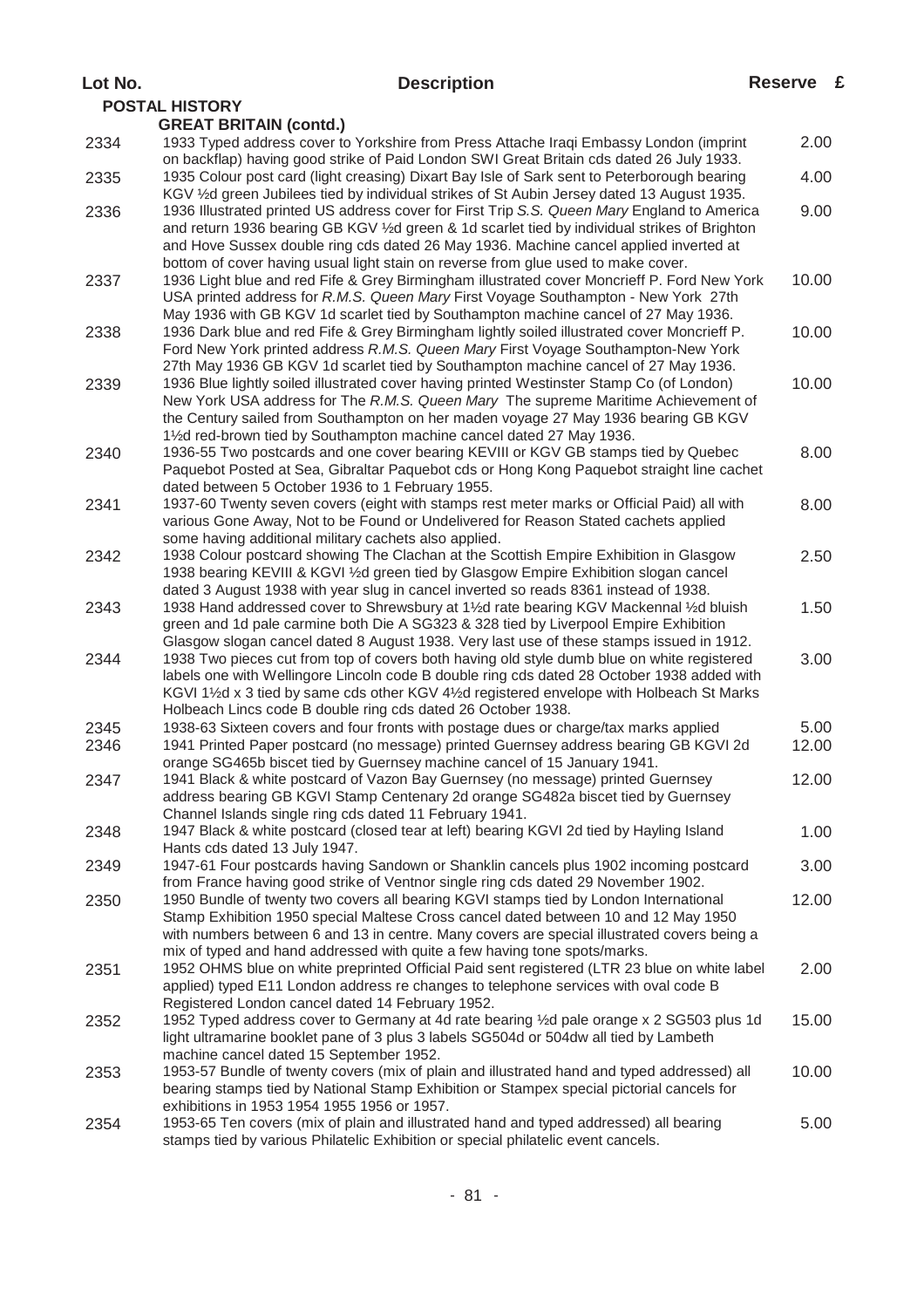| Lot No. | <b>Description</b>                                                                                                                                                                                                                                                                                                                                                                                                                                                                                                                  | Reserve £ |  |
|---------|-------------------------------------------------------------------------------------------------------------------------------------------------------------------------------------------------------------------------------------------------------------------------------------------------------------------------------------------------------------------------------------------------------------------------------------------------------------------------------------------------------------------------------------|-----------|--|
|         | <b>POSTAL HISTORY</b>                                                                                                                                                                                                                                                                                                                                                                                                                                                                                                               |           |  |
|         | <b>GREAT BRITAIN (contd.)</b>                                                                                                                                                                                                                                                                                                                                                                                                                                                                                                       |           |  |
| 2355    | 1954 Typed address stampless cover to Scotland with red Official Paid Sandringham single                                                                                                                                                                                                                                                                                                                                                                                                                                            | 3.00      |  |
| 2356    | ring cds dated 30 September 1954 and purple double lined ER crowned circular cachet.<br>1958 Hand address cover London address having "The Story of Stamps" An Exhibition by De<br>La Rue for the Young April 9-18 1958 3 line printing in green top left corner having 1½d green<br>x 2 tied by London machine cancel dated 12 April 1958 with De La Rue label on front but not                                                                                                                                                    | 5.00      |  |
| 2357    | tied. Lot includes De La Rue labels in blue, green and red in blocks of 4 in special envelope.<br>1960 Two plain J Sanders (Philatelist) Ltd printed address covers with large blue cachet First<br>Day Cover Inauguration of Worlds First Phosphor Line Sorting Machine Southampton 6 July<br>1960 bearing 1/2d orange-red to 3d deep lilac on one cover and 4d ultramarine 6d purple & 1s<br>3d green on the other all tied by Southampton machine cancels of 6 July 1960.                                                        | 5.00      |  |
| 2358    | 1960 Typed address firms illustrated cover having green Dean & Dawson Ltd For all Forms of<br>Travel top left corner showing bus, plane, ship and train in green typed address at 6d rate<br>with purple Return to Sender framed cachet applied due to insufficent address.                                                                                                                                                                                                                                                         | 1.00      |  |
| 2359    | 1962-63 Eighteen hand addressed covers all to same person in Kenya at 1s 3d rate bearing<br>single 1s 3d stamp tied by London cancels dated 21 November 1962 to 28 March 1963.                                                                                                                                                                                                                                                                                                                                                      | 5.00      |  |
| 2360    | 1963-67 One illustrated and two plain covers all typed England addressess having High Seas<br>Mail Posted on Board R.M.S. Queen Mary 3 line framed cachet applied. All have GB stamps<br>affixed two tied by different New York paquebot cancels the other with Southampton<br>illustrated Queen Mary paquebot cds.                                                                                                                                                                                                                 | 3.00      |  |
| 2361    | 1964 Nineteen printed address plain covers all having Newmarket Races slogan cancels<br>complete with number 557 in triangle. All slogans are for different race dates.                                                                                                                                                                                                                                                                                                                                                             | 5.00      |  |
| 2362    | 1965-91 Eighteen different illustrated printed or unaddressed covers all on theme of World<br>War II including six Danbury covers 1989-91 having appropriate stamps encapsulated into<br>cover most with GB (some European countries) stamps tied by pictorial handstamps. Lot<br>includes two 1992 flown covers commemorating El Alamein.                                                                                                                                                                                          | 10.00     |  |
| 2363    | 1917 Black & white unaddressed postcard 50th Anniv of aircraft landing on a ship bearing<br>Ship to Shore 6d & 1s 6d commemerative label tied by commemorative blue cachet.                                                                                                                                                                                                                                                                                                                                                         | 2.50      |  |
| 2364    | 1967 Rembrandt Philatelics four typed label illustrated Wessex covers for Queen Mary last<br>arrival at Southampton, last call at Las Palma, last call at Gibraltar and last transatlantic<br>voyage all bearing 4d Machin tGibraltar, New York, Southampton or Spain cds's. Black or                                                                                                                                                                                                                                               | 4.00      |  |
| 2365    | purple illustrated framed Posted on the High Seas Queen Mary Cunard cachet applied.<br>1967 Rembrandt Philatelics typed label (this removed) illustrated Wessex Cunard cover for<br>Queen Mary last arrival at Southampton bearingl 4d Machin tied by Queen Mary Posted at<br>Sea illustrated paquebot Southampton cds's dated 19 October 1967. Bold black signature on<br>front of Captain John Treasure Jones last master of the ship with purple illustrated framed<br>Posted on the High Seas Queen Mary Cunard cachet applied. | 8.00      |  |
| 2366    | 1967 Rembrandt Philatelics typed label illustrated Wessex Cunard cover for Queen Mary last<br>transatlantic voyage bearing GB 4d Machin tied by New York Paquebot machine cancel of 21<br>September 1967. Blue biro signature on front of Captain John Treasure Jones last master of<br>the ship with black illustrated framed Posted on the High Seas Queen Mary Cunard cachet.                                                                                                                                                    | 8.00      |  |
| 2367    | 1967 Rembrandt Philatelics typed label illustrated Wessex Cunard cover for Queen Mary last<br>transatlantic voyage with GB 4d Machin tied by New York Paquebot machine cancel. Black<br>biro signature on front of Captain John Treasure Jones last master of the ship with black<br>illustrated framed Posted on the High Seas Queen Mary Cunard cachet applied.                                                                                                                                                                   | 8.00      |  |
| 2368    | 1969 Illustrated souvenir cover for the first Scout & Guide Philatelic Exhibition Baden Powell<br>House London hand addressed to Essex bearing 1957 Scout Jamboree 21/2d & 4d SG557/58<br>tied by pictoral handstamp for exhibition dated 22 February 1969.                                                                                                                                                                                                                                                                         | 1.00      |  |
| 2369    | 1970-73 Twelve different illustrated Royal Air Force covers for various anniversaries bearing<br>GB, French, Guernsey or Gibraltar stamps tied by special pictorial handstamps. Most have<br>additional cachets applied. Lot includes three other similar covers 1970-71 one National Army<br>Museum the other two RAF flight covers all with special handstamps and cachets.                                                                                                                                                       | 12.00     |  |
| 2370    | 1972 Hand addressed picture postcard to Pinner of "A Lady at the Virginals" by Johannes<br>Vermeer bearing British Polar Explorers set of 4 SG897/900 tied by three fine strikes of<br>House of Commons SW1 double ring cds's dated 16 February 1972, date of issue                                                                                                                                                                                                                                                                 | 2.00      |  |
| 2371    | 1979 Cotswold first day cover for First Direct Elections to European Parliament with 9p to 13p<br>set of 4 SG1083/86 along with 1973 Britains Entry into European Communities 3p to 5p set of<br>3 SG919/21 tied by pictorial handstamp for date of issue of European Parliament issue. 2020<br>"Brexit" 50p coin has been added to cover encapsulated in clear plastic case.                                                                                                                                                       | 5.00      |  |
| 2372    | 1979 Two hand addressed covers both bearing 2p and Welsh 7p Machins tied by poor<br>strikes of Bangor-Crewe TPO cds cancels dated 9 February 1979 last night TPO cancel.                                                                                                                                                                                                                                                                                                                                                            | 2.50      |  |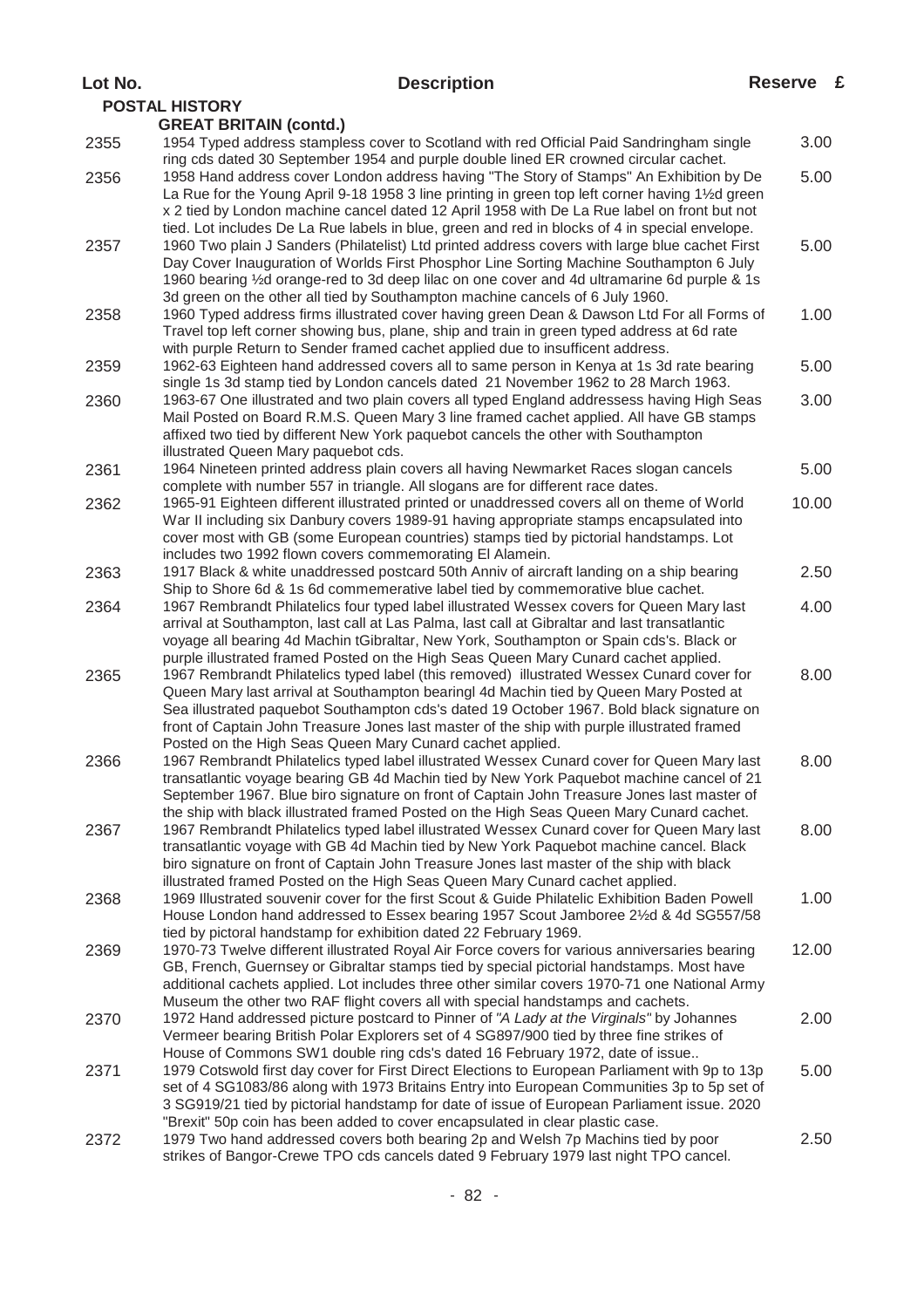| Lot No.        | <b>Description</b>                                                                                                                                                                                                                                                                                                                                                                                                                                                                                                                                                                                                                                                                                                                                                                                                                                                                                                                                                                                                                                                                                                                                                                                                                                                                         | Reserve £ |  |
|----------------|--------------------------------------------------------------------------------------------------------------------------------------------------------------------------------------------------------------------------------------------------------------------------------------------------------------------------------------------------------------------------------------------------------------------------------------------------------------------------------------------------------------------------------------------------------------------------------------------------------------------------------------------------------------------------------------------------------------------------------------------------------------------------------------------------------------------------------------------------------------------------------------------------------------------------------------------------------------------------------------------------------------------------------------------------------------------------------------------------------------------------------------------------------------------------------------------------------------------------------------------------------------------------------------------|-----------|--|
|                | <b>POSTAL HISTORY</b>                                                                                                                                                                                                                                                                                                                                                                                                                                                                                                                                                                                                                                                                                                                                                                                                                                                                                                                                                                                                                                                                                                                                                                                                                                                                      |           |  |
|                | <b>GREAT BRITAIN (contd.)</b>                                                                                                                                                                                                                                                                                                                                                                                                                                                                                                                                                                                                                                                                                                                                                                                                                                                                                                                                                                                                                                                                                                                                                                                                                                                              |           |  |
| 2373           | 1980s National Postal Museum unused post cards in envelopes as issued series 7 (set of 6)<br>KGV definitive issues and series 9 (set of 4) KEVIII essays.                                                                                                                                                                                                                                                                                                                                                                                                                                                                                                                                                                                                                                                                                                                                                                                                                                                                                                                                                                                                                                                                                                                                  | 2.00      |  |
| 2374           | 1989-92 One hundred covers all originating in England to destinations throughout the world.<br>All covers returned with instructional, not known or others cachets applied. Interesting lot.                                                                                                                                                                                                                                                                                                                                                                                                                                                                                                                                                                                                                                                                                                                                                                                                                                                                                                                                                                                                                                                                                               | 25.00     |  |
| 2375           | 2005 Profusely illustrated souvenir Mercury printed address cover for 40 years of Red Arrows<br>bearing 1st NVI Union Flag smiler with Red Arrows on label tied by RAF Scampton Red<br>Arrows handstamp dated 6 May 2005.                                                                                                                                                                                                                                                                                                                                                                                                                                                                                                                                                                                                                                                                                                                                                                                                                                                                                                                                                                                                                                                                  | 2.50      |  |
| 2376           | 2008 Ten different History of the Royal Air Force Mercury printed address illustrated<br>commemorative coin covers (comprising Avro Vulcan, Avro Anson, Panavia Tornado, Airbus<br>Military A400M, Spitfire, De Havilland Tiger Moth, Gloster Meteor, Vickers Valentia, Handlay<br>Page Halifax and Sopwith Camel) each having a different Nauru History of the Royal Air<br>Force \$1 coin encapsulated bearing a 1st Union Flag Smiler with a label attached which<br>matches the plane illustrated on the cover all tied by Cranwell Lincs pictorial handstamp<br>dated between 1 April and 22 December 2008.                                                                                                                                                                                                                                                                                                                                                                                                                                                                                                                                                                                                                                                                           | 30.00     |  |
| 2377           | 2008 90th Anniv of the Royal Air Force Mercury printed address Spitfire illustrated<br>commemorative coin cover having a Guernsey History of the Royal Air Force £5 Battle of<br>Britain coin encapsulated bearing a 1st Union Flag Smiler having Spitfire label attached tied<br>by Cranwell Lincs pictorial handstamp dated 1 January 2008.                                                                                                                                                                                                                                                                                                                                                                                                                                                                                                                                                                                                                                                                                                                                                                                                                                                                                                                                              | 7.50      |  |
| 2378           | 2008-09 History of the Monarchy Kings & Queens Westminster collection number 0217 of<br>just 19,500 comprising thirty six different illustrated Mercury printed address first day covers<br>between 1066 William I to 1936 Edward VIII each bearing a England 1st NVI stamp having a<br>label attached showing four different rulers portraits all tied by History of the Monarchy<br>Westminster pictorial handstamp dated between 16 May 2008 and 24 March 2009. Lot<br>includes Solomon Islands William I, Henry IV, Henry VI and James I sheetlets of 8 stamps<br>plus 1 label unmounted mint along with illustrated FDC for same issue bearing issued stamp<br>tied by Solomon Islands cds for date of issue all having a Cook Island QEII \$1 gold effect<br>coin encapsulated. Lot also includes 1997 Mecury illustrated FDC for Henry VIII 26p<br>commemorative SG1965 tied by FDI handstamp having Falkland Islands £2 coin<br>encapsulated 2009 Mercury illustrated FDC for Henvy VIII and House of Tudor issue bearing<br>set of 6 SG2924/29 tied by FDI hanstamp having £5 coin encapsulated and 2008 Mercury<br>souvenir cover for 450th Anniv of Accession of QEI having appropriate smiler label 1st NVI<br>attached tied by special handstamp having £5 coin encapsulated. | 75.00     |  |
| 2379           | 2010 Great Britain at War collection of ten Mercury illustrated covers three having different<br>Guernsey £5 coins encapsulated other seven have different commemoratine crown<br>encapsulated all on various aspects of war including Air Raid Wardens, Evacuees, Fire<br>Service, Home Guard, Land Army, Winston Churchill and Women in Factories eight bearing<br>various values from Britain Alone issue (one with miniature sheet) having pictorial<br>handstamps dated between June & October 2010.                                                                                                                                                                                                                                                                                                                                                                                                                                                                                                                                                                                                                                                                                                                                                                                  | 20.00     |  |
| 2380           | Jersey - 1969 7d Commonwealth Reply Coupon with issuing cds dated 27 November 1969<br>plus 1s 3d International Reply Coupon issuing date 2 December 1969                                                                                                                                                                                                                                                                                                                                                                                                                                                                                                                                                                                                                                                                                                                                                                                                                                                                                                                                                                                                                                                                                                                                   | 3.00      |  |
| <b>GRENADA</b> |                                                                                                                                                                                                                                                                                                                                                                                                                                                                                                                                                                                                                                                                                                                                                                                                                                                                                                                                                                                                                                                                                                                                                                                                                                                                                            |           |  |
| 2381           | 1925 Royal Bank of Canada typed address cover (oval firms cachet on reverse plus heavy<br>vertical mounting mark on reverse) to France at 3d rate bearing KGV 1d & 2d SG114 & 116<br>tied by individual strikes of GPO Grenada single ring cds dated 20 June 1925.                                                                                                                                                                                                                                                                                                                                                                                                                                                                                                                                                                                                                                                                                                                                                                                                                                                                                                                                                                                                                         | 5.00      |  |
| 2382           | 1935 Plain typed address cover (light soiling both sides) sent registered to France at 6d rate<br>bearing KGV 2d & 4d SG116 & 123 tied by poor strike of GPO Grenada single ring cds of 24<br>December 1935. Same cds on reverse along with French arrival cds of 14 January 1936.                                                                                                                                                                                                                                                                                                                                                                                                                                                                                                                                                                                                                                                                                                                                                                                                                                                                                                                                                                                                         | 8.00      |  |
| 2383           | 1937 Black printed address plain cover sent registered to England bearing set of 3 tied by<br>individual strikes of GPO Grenada BWI cds dated 18 August 1937                                                                                                                                                                                                                                                                                                                                                                                                                                                                                                                                                                                                                                                                                                                                                                                                                                                                                                                                                                                                                                                                                                                               | 2.50      |  |
| <b>INDIA</b>   |                                                                                                                                                                                                                                                                                                                                                                                                                                                                                                                                                                                                                                                                                                                                                                                                                                                                                                                                                                                                                                                                                                                                                                                                                                                                                            |           |  |
| 2384           | 1878 Tatty lightly soiled cover (part back flap missing) Calcutta to London at 6a rate bearing<br>1/2 a deep blue x 12 SG75 tied by five strikes of Calcutta railway cancel plus additional black<br>horizontal biro cancel (usual for the period to prevent pilfering) and one Calcutta cds of<br>December day not clear. Harrow code B arrival cds of 19 January 1878 on reverse.                                                                                                                                                                                                                                                                                                                                                                                                                                                                                                                                                                                                                                                                                                                                                                                                                                                                                                        | 4.00      |  |
| 2385           | 1904-36 Seven postcards (two colour) and two covers sent airmail used to England, Ireland<br>or Wales having various stamps affixed tied by good range of cancels including two with<br>additional Sea Post Office cds's and three originating in what is now Pakistan.                                                                                                                                                                                                                                                                                                                                                                                                                                                                                                                                                                                                                                                                                                                                                                                                                                                                                                                                                                                                                    | 10.00     |  |
| 2386           | 1919-45 Three postal cards (two KGV other KGVI) and KGVI Customs Declaration bearing 2r<br>& 12a stamps all average condition with 1929 card having Flower Bazaar cds.                                                                                                                                                                                                                                                                                                                                                                                                                                                                                                                                                                                                                                                                                                                                                                                                                                                                                                                                                                                                                                                                                                                     | 5.00      |  |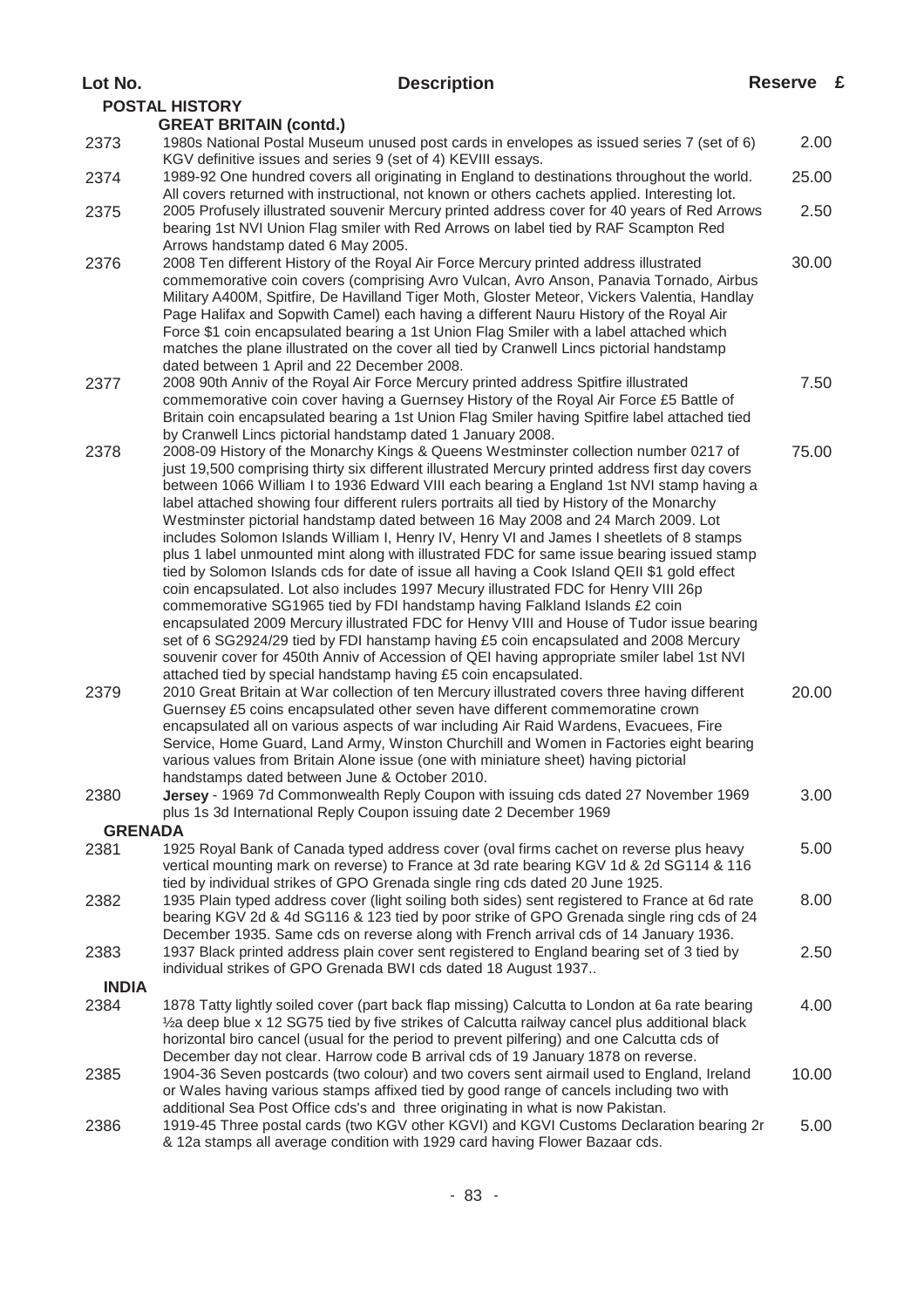|                       | <b>POSTAL HISTORY</b><br><b>LEEWARD ISLANDS</b>                                                                                                                                                                                                                                                                                                                                                                                                                                                                                             |       |
|-----------------------|---------------------------------------------------------------------------------------------------------------------------------------------------------------------------------------------------------------------------------------------------------------------------------------------------------------------------------------------------------------------------------------------------------------------------------------------------------------------------------------------------------------------------------------------|-------|
| 2387                  | 1907 Hand addressed cover (horizontal crease) sent registered to England at 3d rate bearing<br>KEVII 1d dull purple & carmine SG30 plus Montserrat Device of Colony 1d grey-black & red x<br>2 SG15 all tied by Montserrat code A single ring cds's 25 February 1907. Black "R" in oval                                                                                                                                                                                                                                                     | 5.00  |
| 2388                  | registered mark applied on front with London & Manchester transit cancels on reverse.<br>1947 Typed Roger Wells Grimsby England plain cover sent registed bearing Victory 1½d &<br>3d SG115/16 tied by individual strikes of Salem Montserrat single ring cds dated 4 February<br>1947. GPO Plymouth cds of same date on reverse having 3d More To Pay instructional mark<br>applied on arrival in England and 3d Postage Due added (smudged cancel but not tied) with<br>Southampton blue on white registered label also affixed to front. | 3.00  |
| <b>MAURITIUS</b>      |                                                                                                                                                                                                                                                                                                                                                                                                                                                                                                                                             |       |
| 2389                  | 1937 Selfridge & Co blue printed address plain cover to England bearing set of 3 tied by<br>individual strikes of General Post Office cds dated 13 September 1937                                                                                                                                                                                                                                                                                                                                                                           | 2.50  |
| 2390                  | 1945 Typed address front of air mail letter sheet (typed message on reverse) from Officers in<br>Charge of Works Mauritius to Sergeant in Royal Artillery GHQ Middle East Forces bearing<br>KGVI 5c and 17c tied by dumb cds dated 25 October 1945, another strike also applied.                                                                                                                                                                                                                                                            | 3.50  |
|                       | <b>MILITARY AND CENSOR</b>                                                                                                                                                                                                                                                                                                                                                                                                                                                                                                                  |       |
| 2391                  | Austria - 1918 Red Cross Prisoner of War reply card addressed to Italy with long message in<br>Italian having Austrian reply address on attached reply card. Usual Red Cross machine<br>cancel and censor marks applied.                                                                                                                                                                                                                                                                                                                    | 3.00  |
| 2392                  | Faroe Islands - 1943 Elgason & Melsted Ltd PO Box 57 Thorshavn Faroe Islands<br>commercial typed address cover to England bearing Denmark Caravel 40ö blue SG282b tied<br>by Thorshavn cds dated 17 June 1943 opened and sealed at left by PC90 Opened by<br>Examiner 408 black on white label.                                                                                                                                                                                                                                             | 15.00 |
| 2393                  | France - 1943-51 Bundle of 40 covers (including some registered) and 2 fronts all unfranked<br>most addressed to Paris having various Poste Navale cds's applied along with many different<br>Naval cachets and markings. Five after 1946 rest 1943-45.                                                                                                                                                                                                                                                                                     | 10.00 |
| 2394                  | Germany - 1914-18 Seven used postcards to Germany and two unused postcards having<br>various Army cachets and cancels including two featuring pictures of Zeppelins.                                                                                                                                                                                                                                                                                                                                                                        | 12.00 |
| 2395                  | Germany - 1941-45 Twelve covers to Germany having various unit postmarks and censor<br>marks plus two unused military postal stationery cards.                                                                                                                                                                                                                                                                                                                                                                                              | 10.00 |
| 2396                  | Great Britain - 1915 Black & white postcard of Red Cross Hospital Nevers sent by nurse to<br>friend in London endorsed Service Militaire having two strikes of Hospital Anglais De Nevers<br>double rimmed cachet applied along with unclear cds dated August 1915.                                                                                                                                                                                                                                                                         | 4.00  |
| 2397                  | Great Britain - 1915-18 Six picture postcards and one Field Service card from son to mother<br>in Bristol all "On Active Service" good range of Censor marks plus APO's or FPO's                                                                                                                                                                                                                                                                                                                                                            | 10.00 |
| 2398                  | South Africa - 1902 Geuss Aus illustrated postcard undivided back (central vertical crease)<br>bearing 1d standing hope tied by poor Aberdeen cds with good strike of Pass Press Censor<br>Aberdeen purple oval cachet dated 26 December 1902.                                                                                                                                                                                                                                                                                              | 5.00  |
| 2399                  | South Africa - 1944 Tatty bilingual OHMS long manila envelope (shortened both sides) typed<br>address to Commanding officer RAF Section IFTC PO Westlake Cape Province with purple<br>Lyttleton Camp/Kamp cachet top left and purple Official Free cachet top right with Lyttelton<br>Camp/Kamp cds dated 14 July 1944. Cover turned with address lined through in pencil and<br>addressed in pencil to Accounts RAF Cape Town with same cds applied.                                                                                       | 4.00  |
| 2400                  | USA - 1940-54 Fourteen covers most to England but includes one to Canada two to<br>Germany one to Switzerland and few used within USA bearing various stamps and all having<br>censor marks, military postmarks and or opened by censor tape including 1940 cover to<br>Germany with German censor tape applied.                                                                                                                                                                                                                            | 12.00 |
| 2401                  | USA - 1945 Service Edition of the Pittsburgh Post-Gazette dated 7 November 1945 in good<br>condition full of stories relating to service personnel.                                                                                                                                                                                                                                                                                                                                                                                         | 4.00  |
|                       | <b>NEW ZEALAND</b>                                                                                                                                                                                                                                                                                                                                                                                                                                                                                                                          |       |
| 2402                  | 1915 circa Order of St John & The New Zealand Red Cross Society On Active Service                                                                                                                                                                                                                                                                                                                                                                                                                                                           | 2.00  |
| 2403                  | unused envelope having some creasing and light soiling.<br>1983 Hand addressed air mail lettersheet to Austria at 71c rate with 2c & 24c definitives plus<br>45c commemorative tied by Postmaster Campbell Island cds of 22 November 1983. Large<br>NZ Sub Antarctic Research Station Campbell Island illustrated black cachet on reverse.                                                                                                                                                                                                  | 3.00  |
| <b>NORFOLK ISLAND</b> |                                                                                                                                                                                                                                                                                                                                                                                                                                                                                                                                             |       |
| 2404                  | 1993 Hand addressed air mail cover ex Shiralee Executive Cottages Norfolk Island to<br>England bearing \$1 Butterfly tied by Norfolk Island cds dated 15 February 1993.                                                                                                                                                                                                                                                                                                                                                                     | 2.00  |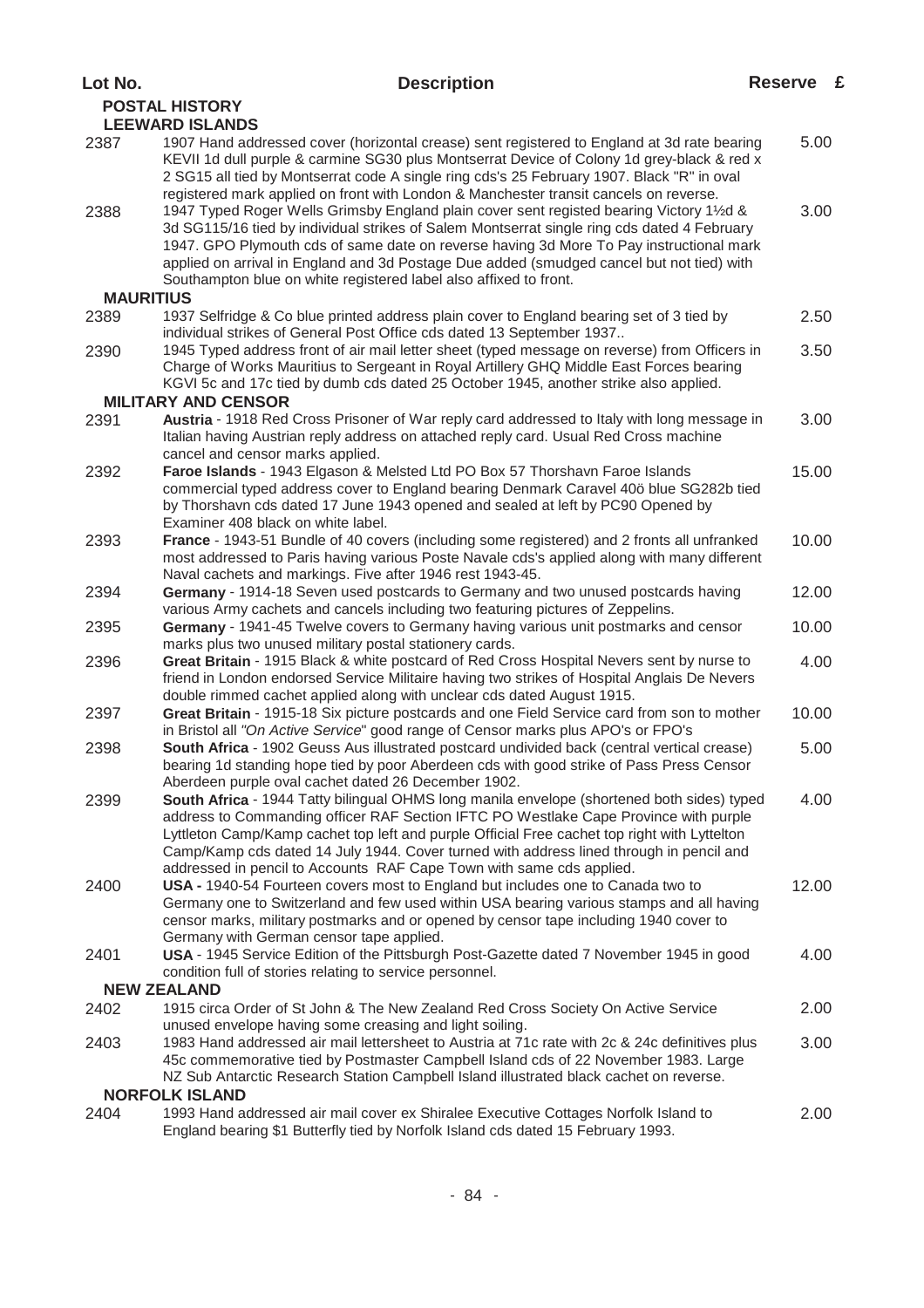| ×<br>۰.<br>۹ | ۹ |
|--------------|---|
|--------------|---|

|      | <b>POSTAL HISTORY</b>                                                                                                                                                               |       |
|------|-------------------------------------------------------------------------------------------------------------------------------------------------------------------------------------|-------|
|      | <b>SOUTHERN RHODESIA</b>                                                                                                                                                            |       |
| 2405 | 1933 Hand addressed commercial cover (closed tear top left corner) sent air mail to England                                                                                         | 4.00  |
|      | at 8d rate bearing 2d Victoria Falls SG29 x 4 (one damaged from opening tied by smudged                                                                                             |       |
|      | Bulawayo cds's dated 18 February 1933.                                                                                                                                              |       |
| 2406 | 1934 Piece of air mail cover bearing 1931-37 definitives 1/2d green 1d scarlet 11/2d chocolate                                                                                      | 10.00 |
|      | 4d black & vermilion and 6d black & magenta plus 1932 2d and 3d Victoria Falls all tied by                                                                                          |       |
|      | five strikes of Royal Tour HRH Prince George South Africa special bilingual handstamp dated                                                                                         |       |
|      | 21 March 1934.                                                                                                                                                                      |       |
| 2407 | 1955 Hand addressed cover to Natal bearing Northern Rhodesia QEII definitives 1d green                                                                                              | 4.00  |
|      | and 11/2d orange tied by Salisbury S. Rhodesia cds dated 30 June 1955.                                                                                                              |       |
|      | <b>RHODESIA &amp; NYASALAND</b>                                                                                                                                                     |       |
| 2408 | 1955 Printed label address cover (light soiling around edges) sent registered Kasungu (blue                                                                                         | 6.00  |
|      | on white label affixed) to USA bearing QEII 9d violet tied by Kasungu double ring cds dated                                                                                         |       |
|      | 31 May 1955. Same cds and 4 strikes of Lilongwe of same date on reverse along with Limbe                                                                                            |       |
|      | GSO Reg A cds of 2 June and Morris Heights Station New York arrival cds dated 12 July                                                                                               |       |
|      | 1955. Blue crayon "T 2d" mark on front with no evidence of charge raised.                                                                                                           |       |
| 2409 | 1955 Printed label address cover sent registered Lilongwe (blue on white label affixed) to                                                                                          | 6.00  |
|      | USA at 10½d rate bearing QEII ½d orange and 2d green x 5 all tied by Lilongwe Nyasaland                                                                                             |       |
|      | double ring cds dated 11 June 1955. Limbe CSO Reg A cds of same date on reverse along                                                                                               |       |
|      | with Morris Heights Station New York arrival cds dated 20 July 1955.                                                                                                                |       |
| 2410 | 1955 Printed label address cover (light soiling around edges) sent registered Chikwawa (blue                                                                                        | 6.00  |
|      | on white label affixed) to USA at 8½d rate bearing QEII ½d orange and 2d green x 4 all tied                                                                                         |       |
|      | by Chikwawa Nyasaland double ring cds dated 13 June 1955. Same cds plus Limbe GSO                                                                                                   |       |
|      | Reg A cds of same date on reverse along with Morris Heights Station New York arrival cds<br>dated 20 July 1955. Blue crayon "T 2d" mark on front with no evidence of charge raised. |       |
| 2411 | 1955 Printed label address cover (light soiling around edges) sent registered Chileka (blue on                                                                                      | 6.00  |
|      | white label affixed) to USA at 8½d rate bearing QEII ½d orange and 2d green x 4 all tied by                                                                                         |       |
|      | Chileka Nyasaland large double ring cds dated 17 June 1955. Same cds plus Limbe GSO                                                                                                 |       |
|      | Reg A cds of same date on reverse along with Morris Heights Station New York arrival cds                                                                                            |       |
|      | dated 20 July 1955. Pencil "T 2d" mark on front with no evidence of charge raised.                                                                                                  |       |
| 2412 | 1955 Printed label address cover (light soiling around edges) sent registered Ncheu                                                                                                 | 6.00  |
|      | (Rhodesia & Nyasaland blue on white label affixed with Ncheu added in pencil) to USA                                                                                                |       |
|      | bearing QEII 9d violet tied by Ncheu Nyasaland double ring cds dated 30 December 1955.                                                                                              |       |
|      | Same cds on reverse along with Limbe GSO Reg A cds of 2 June and Morris Heights Station                                                                                             |       |
|      | New York arrival cds dated 2 February 1956.                                                                                                                                         |       |
| 2413 | 1956 Printed label address cover (light soiling around edges) sent registered Mwanza (blue                                                                                          | 6.00  |
|      | on white label affixed) to USA bearing Livingstone 1/- x 2 tied by individual strikes of Mwanza                                                                                     |       |
|      | Nyasaland double ring cds dated 5 January 1956. Same cds on reverse along with Limbe                                                                                                |       |
|      | GSO Reg A cds of 7 January and Morris Heights Station New York arrival cds dated 14                                                                                                 |       |
|      | February 1956.                                                                                                                                                                      |       |
| 2414 | 1956 Printed label address cover (light soiling around edges) sent registered Namitete (blue                                                                                        | 6.00  |
|      | on white label affixedl) to USA bearing Victoria Falls 3d x 2 plus Livingstone 1/- tied by                                                                                          |       |
|      | individual strikes of Namitete Nyasaland double ring cds dated 5 January 1956. Same cds on                                                                                          |       |
|      | reverse along with Lilongwe cds of 6 January and Morris Heights Station New York arrival                                                                                            |       |
|      | cds dated 14 February 1956.                                                                                                                                                         |       |
| 2415 | 1963 Commercial Barclays Bank preprinted registered envelope rubber stamped address to                                                                                              | 4.00  |
|      | Barclays Ladysmith Natal at 1s 4d rate bearing 1d VHF mast SG19 9d Railway Trains SG24a                                                                                             |       |
|      | and 6d Young Men's Service Clubs SG48 all tied by ywo Umatali cds's dated 19 October<br>1963 with wax seal on the reverse.                                                          |       |
|      | <b>SOUTH AFRICA</b>                                                                                                                                                                 |       |
|      |                                                                                                                                                                                     |       |
| 2416 | Cape of Good Hope - 1903-08 Two colour and two black & white different postcards (two<br>undivided backs) all addressed to London bearing KEVII 1d carmine 1 tied by Clearmont      | 6.00  |
|      | squared circle cds others with King Williams Town double ring cds's.                                                                                                                |       |
| 2417 | 1913-70s Range of 25 covers and cards plus few from other countries in Africa.                                                                                                      | 10.00 |
| 2418 | 1915 Three different OAS unstamped colour postcards all to same address in England from                                                                                             | 5.00  |
|      | Private in South Africa each having poor strike of censor mark applied.                                                                                                             |       |
| 2419 | 1920s Unused real photograph black & white John Dodoson Ltd postcard showing Sugar                                                                                                  | 4.00  |
|      | Cane Train Natal stationary on track with driver and crew.                                                                                                                          |       |
| 2420 | 1930 Typed address commercial cover to England (address partly erased) bearing South                                                                                                | 7.50  |
|      | Africa 1d ship vertical pair plus Southern Rhodesia 2d Admiral Head x 2 SG4 all tied by                                                                                             |       |
|      | bilingual Cape Town Support South African Industries slogan cancel dated 26 February 1930.                                                                                          |       |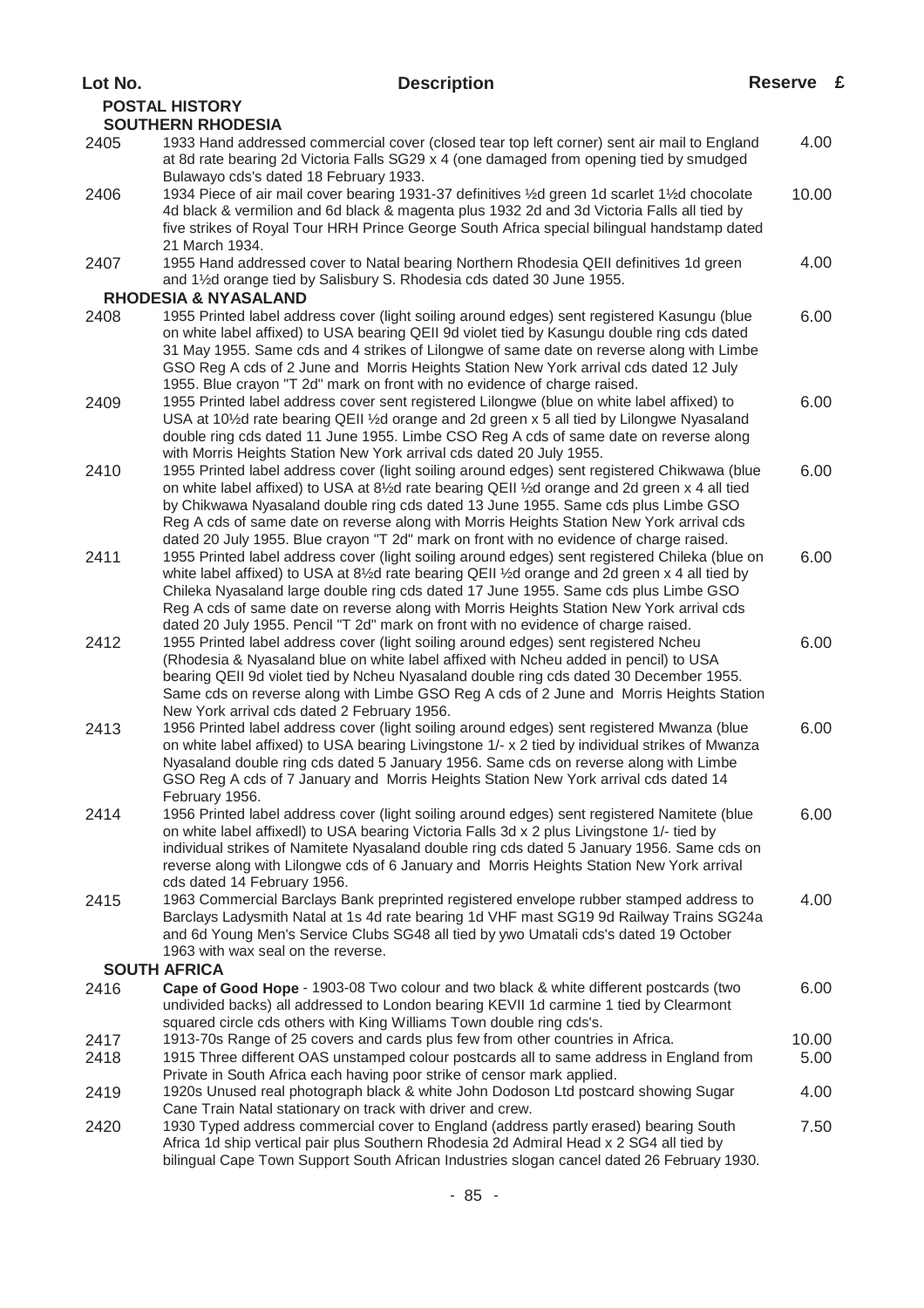| Lot No.              | <b>Description</b>                                                                                                                                                                                                                                                                                                                                                                                                                                                                                                                                                                                                                                       | Reserve £ |  |
|----------------------|----------------------------------------------------------------------------------------------------------------------------------------------------------------------------------------------------------------------------------------------------------------------------------------------------------------------------------------------------------------------------------------------------------------------------------------------------------------------------------------------------------------------------------------------------------------------------------------------------------------------------------------------------------|-----------|--|
|                      | <b>POSTAL HISTORY</b>                                                                                                                                                                                                                                                                                                                                                                                                                                                                                                                                                                                                                                    |           |  |
|                      | <b>SOUTH AFRICA (contd.)</b>                                                                                                                                                                                                                                                                                                                                                                                                                                                                                                                                                                                                                             |           |  |
| 2421                 | 1936 Incoming hand addressed cover (opened on three sides for display) sent airmail<br>bearing GB KGV 3d x 2 (tone around perfs) tied by Stoke Newington machine cancel dated<br>30 December 1936. 1s/- charge mark applied along with To Pay square cachet having pair of                                                                                                                                                                                                                                                                                                                                                                               | 5.00      |  |
| 2422                 | 6d Postage Due SGD29 tied by Capetown bilingual cds dated 11 January 1937.<br>1937 Hand addressed cover sent registered (purple Chapel Street Pietermaritzburg direct to<br>cover) airmail to Nylestroom endorsed "Sunset Cover. Last Day of Currency" with Transvaal<br>KEVII 1/2d to 21/2d 5 values tied by Pietermaritzburg cds 31 December 1937.                                                                                                                                                                                                                                                                                                     | 5.00      |  |
| 2423                 | 1941-44 Six covers (condition a little mixed) all opened and sealed with red South African<br>bilingual tape and purple censor marks comprisig three at 4/- rate one at 1½ drate and two at<br>3d rate addressed to Belgium Congo, Canada, Chile, France and two to USA these two<br>opened and sealed by USA black on clear censor tape at right of cover.                                                                                                                                                                                                                                                                                              | 7.50      |  |
| 2424                 | 1949 Illustrated blue on white cover for Inaguration of the Voortrekker Monument bearing 1d<br>to 3d set of 3 SG131/33 tied by single central strike of Koppies cds dated 16 December 1949<br>with same cds on reverse.                                                                                                                                                                                                                                                                                                                                                                                                                                  | 2.50      |  |
| 2425                 | 1950s Roxvin company unused black & white postcard of Post Office Durban showing street<br>scene with locals and vehicles etc.                                                                                                                                                                                                                                                                                                                                                                                                                                                                                                                           | 4.00      |  |
| 2426                 | 1952 Illustrated typed address commemorative envelope sent registered air mail Cape Town<br>to England bearing Tercentenary of Landing of Van Riebeeck 1/2d to 1/- set of 5 tied by two<br>strikes of pictorial Van Riebeeck hand stamp dated 6 April 1952.                                                                                                                                                                                                                                                                                                                                                                                              | 3.00      |  |
| 2427                 | 1953 Hand addressed Union Castle cover to England bearing 2d blue & violet SG134 tied by<br>Southampton Paquebot Paquebot Posted at Sea slogan cancel dated 7 August 1953.                                                                                                                                                                                                                                                                                                                                                                                                                                                                               | 3.00      |  |
| 2428                 | 1956 Two covers for National Stamp Exibition Port Elizabeth one Official souvenir cover other<br>plain cover with label for Exhibition affixed bearing various stamps all tied by Exhibition cds's<br>dated 1-6 October 1956.                                                                                                                                                                                                                                                                                                                                                                                                                            | 2.00      |  |
| 2429                 | 1966 Hand addressed cover to Blakes Outfitters Pretoria bearing 21/2c Fifth Anniversary of<br>Republic SG263 cut in half diagonally tied by red Paid Betaal Pretoria slogan cacel dated 10<br>July 1966. No other postal marks applied probably philatelic but unusual.                                                                                                                                                                                                                                                                                                                                                                                  | 3.00      |  |
| 2430                 | 1974 Typed address unstamped envelope to Silverton having bilingual Parliament crest on<br>reverse with superb strike of bilingual Cape Town Houses of Parliament double ring cds<br>dated 17 October 1974 on front.                                                                                                                                                                                                                                                                                                                                                                                                                                     | 5.00      |  |
| 2431                 | 1977 Two green on white Amptelik - Official bilingual unaddressed envelopes (one with<br>bilingual Offical cachet in green) both having black bilingual Cape Town 8007 Parliament cds<br>dated 7 March 1977.                                                                                                                                                                                                                                                                                                                                                                                                                                             | 7.50      |  |
|                      | <b>SOUTH GEORGIA</b>                                                                                                                                                                                                                                                                                                                                                                                                                                                                                                                                                                                                                                     |           |  |
| 2432                 | 1968 Four plain typed address covers to Uganda having purple Government crest applied<br>bearing 1/2d to £1 original set of 15 pictorial definitives SG1/15 spread over the four covers<br>tied by Falkland Islands Dependency South Georgia single ring cds's 5 February 1968.                                                                                                                                                                                                                                                                                                                                                                          | 20.00     |  |
| <b>SWAZILAND</b>     |                                                                                                                                                                                                                                                                                                                                                                                                                                                                                                                                                                                                                                                          |           |  |
| 2433<br><b>WORLD</b> | 1937 Printed address plain cover bearing Coronation set of 3 SG25/27 tied by Mbabane<br>Swaziland cds dated 13 May 1937 - 2nd day of issue.                                                                                                                                                                                                                                                                                                                                                                                                                                                                                                              | 2.00      |  |
| 2434                 | 1970-77 Ten profusely illustrated small typed label addresses flown souvenir covers couple                                                                                                                                                                                                                                                                                                                                                                                                                                                                                                                                                               | 10.00     |  |
|                      | light soiling) all signed by pilot produced by the Royal Air Forces Escaping Society<br>commemorating various events bearing stamps from Belgium, France, Germany, Great<br>Britain, Luxembourg, Netherlands and Thailand tied by appropriate handstamp.                                                                                                                                                                                                                                                                                                                                                                                                 |           |  |
| <b>ZIMBABWE</b>      |                                                                                                                                                                                                                                                                                                                                                                                                                                                                                                                                                                                                                                                          |           |  |
| 2435                 | 1985-96 Two hand addressed covers to England both having Tax marks applied in<br>Zimbabwe one has additional framed Insufficiently Prepaid for transmission by airmail cachet<br>the other has Surcharged London FS black instructional mark applied with total of 33p to pay.                                                                                                                                                                                                                                                                                                                                                                           | 4.00      |  |
|                      | <b>ZIMBABWE RHODESIA</b>                                                                                                                                                                                                                                                                                                                                                                                                                                                                                                                                                                                                                                 |           |  |
| 2436                 | 1979-80 Formula size H registered envelope (old UDI Marlborough Rhodesia blue on white<br>label applied) used to South Africa heading Zimbabwe - Rhodesia issued by the GPO in<br>Harare being the only philatelic record of the return to colonial rule between 12 December<br>1979 to 17 April 1980 as no stamps were issued inscribed as such. Bearing Zimbabwe 3c<br>Amethyst x 2 and 30c waterfall SG577 & 588 tied by Marlborough cds of 24 September 1980<br>with two different strikes of Orange Grove cds both of 26 September applied . The issue of<br>these envelopes was not publicised and as a result genuinely used examples are scarce. | 15.00     |  |
| 2437                 | 1980 Hand addressed air mail cover to South Africa at 8c rate bearing Rhodesia 4c Garnet x<br>2 SG557 tied by Umtali The People Want Peace slogan cancel dated 4 February 1980. Used<br>during the Zimbabwe Rhodesia return to colonial rule 12 December 1979 to 17 April 1980.                                                                                                                                                                                                                                                                                                                                                                          | 7.50      |  |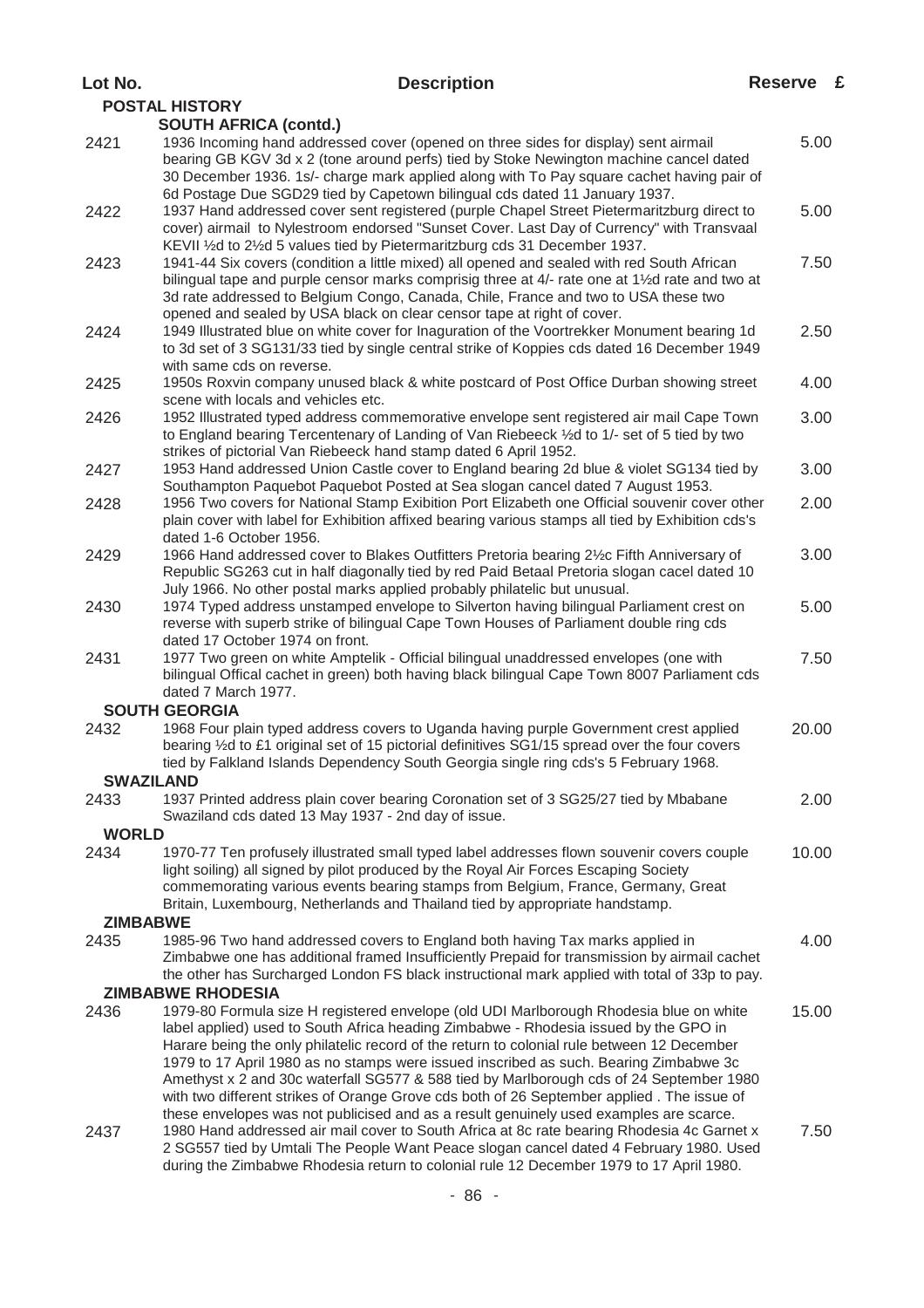| Lot No.                                            | <b>Description</b>                                                                                                                                                                                                                                                                                                                                                                                                | Reserve £ |  |
|----------------------------------------------------|-------------------------------------------------------------------------------------------------------------------------------------------------------------------------------------------------------------------------------------------------------------------------------------------------------------------------------------------------------------------------------------------------------------------|-----------|--|
| <b>CINDERELLA ITEMS</b><br><b>CINDERELLA ITEMS</b> |                                                                                                                                                                                                                                                                                                                                                                                                                   |           |  |
| 2438                                               | Austria - 1965 WIPA Stamp Exhibition souvenir miniature sheet (refer notes under SG1452)<br>x 2 plus two certificates for a Mr A J Aked who was displaying material at the show. Lot                                                                                                                                                                                                                              | 3.00      |  |
| 2439                                               | comes complete with three different Hungarian single stamp illustrated unaddressed FDC's.<br>Austria - 1965 Imperf miniature sheet design as MS705 overprinted for WIPA Exhibition with<br>Muster printed on reverse.                                                                                                                                                                                             | 1.00      |  |
| 2440                                               | Austria - 1977 100k brown imperf miniature sheet (no postal validity) produced for 50th<br>anniversary of ABSV number 33988 housed in small folder sponsored by Hawid.                                                                                                                                                                                                                                            | 2.50      |  |
| 2441                                               | Belgium - 1989-95 Europa imperf miniature sheets as issued stamps in black 1989<br>SG2983/84 1992 SG3127/28 & 1995 SG3264/65 with CEPT logo and albino coat of arms.                                                                                                                                                                                                                                              | 4.50      |  |
| 2442                                               | China - 1983 Non Postal Souvenir Sheet 1983 Poll for the best Chinese Stamps of 1982<br>featuring 1y two Magpies in tree produced by the Editorial Board of China Philaterly.                                                                                                                                                                                                                                     | 1.00      |  |
| 2443                                               | China - 1984-89 Six different miniature sheets all in style of issued stamps but having no<br>postal validity or value.                                                                                                                                                                                                                                                                                           | 3.00      |  |
| 2444                                               | China - 1987 Non Postal souvenir Sheet 1987 Poll for the best Chinese Stamps of 1986<br>featuring a tiger in mountain enviroment produced by the Editorial Board of China Philaterly.                                                                                                                                                                                                                             | 1.00      |  |
| 2445                                               | China - 1987 Non Postal Souvenir Sheet for the best Chinese Stamps of 1986 featuring a<br>tiger in mountain enviroment produced by the Editorial Board of China Philaterly.                                                                                                                                                                                                                                       | 1.00      |  |
| 2446                                               | France - 1910s circa Soldiers head design 1c brown & green 5c red & brown 20 blue &<br>brown, 30c green & brown 75c lilac & brown and 1f red & brown all no gum origin unknown.                                                                                                                                                                                                                                   | 3.00      |  |
| 2447                                               | France - 1922 Set of 6 perforated labels 25c black & purple 50c black & blue 75c black 1f<br>black & orange 2f black & red and 5f black & blue in mounted mint horizontal pairs showing<br>plane over countryside inscribed Society of Air Propaganda La Brule 2 to 11 September 1922<br>with some light toning visible both sides.                                                                               | 10.00     |  |
| 2448                                               | France - 1922 Black on orange imperf sheet of 20 (5 x 4) air mail plane over countryside<br>labels inscribed Society of Air Propaganda La Brule 2 to 11 September 1922.                                                                                                                                                                                                                                           | 5.00      |  |
| 2449                                               | France - 1922 Rouen Aviation Meeting 2 to 3 September 1922 lightly soiled imperf sunken<br>proof sheetlet of 20 air mail plane over Cathedral (4 x 5) in red-orange colour on ungummed<br>white paper with hinge remains on reverse.                                                                                                                                                                              | 10.00     |  |
| 2450                                               | France - 1922 Rouen Aviation Meeting 2 to 3 September 1922 imperf sunken proof sheetlet<br>of 20 air mail plane over Cathedral (4 x 5) in deep blue colour on ungummed white paper with<br>hinge remains on reverse.                                                                                                                                                                                              | 10.00     |  |
| 2451                                               | Germany -1888 Pictorial used stamps of Luebeck 2pf Postman on Horseback 3pf Sailing<br>Ship imperf and perf examples 10pf Steam Ship and 15pf Railway Engine.                                                                                                                                                                                                                                                     | 4.00      |  |
| 2452                                               | Germany - 1920s circa Seventeen different stamp like labels from set of twenty (missing<br>German East Africa, German South West Africa and Postsdam) believed to have been<br>produced by Sigmund Hartig mourning the loss of German Colonies or locations during<br>World War One. Fifteen unmounted mint odd minor gum flaw and two unused (no gum)<br>rarely seen in large groups and in such good condition. | 75.00     |  |
| 2453                                               | Germany - 1981-82 Small bound brochures for Philatelia 81 Frankfurt and Philatelia 82<br>Hannover containing specially produced labels and miniature sheets for the exhibitions plus<br>some reproductions of previous German stamps all unmounted mint.                                                                                                                                                          | 7.00      |  |
| 2454                                               | Great Britain - 1937 Pewter medallion to commemorate the Coronation of King Edward VIII<br>at Westminster Abbey 12 May 1937 having punch hole at top.                                                                                                                                                                                                                                                             | 2.50      |  |
| 2455                                               | Great Britain - 1940 1d black reprints from St John's & Red Cross miniature sheets for<br>Lancaster House Stamp Centenary Exhibition all lettered DK in brown, green, maroon,<br>orange & purple with letter VR top corners and same with rays in corners 10 in total plus<br>unlettered 1d black status unknown.                                                                                                 | 5.00      |  |
| 2456                                               | Great Britain - 1940-78 Thirty souvenir miniature sheets (some duplication) for various<br>exhibitions including some printers advertising sheets in fine condition.                                                                                                                                                                                                                                              | 7.50      |  |
| 2457                                               | Great Britain - 1963 Calf of Man imperf proof for Scouts and Winston Churcill in red on white<br>all printing doubled with normal for comparison.                                                                                                                                                                                                                                                                 | 1.50      |  |
| 2458                                               | Great Britain - 1980 Clapham & Balham Philatelic Society black on white miniature sheet<br>number 45 of 50 produced showing famous local buildings.                                                                                                                                                                                                                                                               | 2.50      |  |
| 2459                                               | Great Britain - 1967 Talyllyn Railway 1s 1d railway letter stamp x 2 different designs in<br>complete sheet of 10 printed by Walsall Lithograph Co Ltd unmounted mint.                                                                                                                                                                                                                                            | 5.00      |  |
| 2460                                               | Great Britain - 1997 Shetland Islands 30p and 40p (two different designs) right marginal<br>se-tenant vertcal strip of 3 for Return of Hong Kong to China having additional horizontal row<br>of perforations through bottom of each stamp.                                                                                                                                                                       | 2.00      |  |
| 2461                                               | Japan - 1961 Imperf miniature sheet containing 12s Bean Goose 15s Pied Wagtail & 45s<br>Northern Goshawk (as SG61/63) in special presentation folder.                                                                                                                                                                                                                                                             | 2.00      |  |